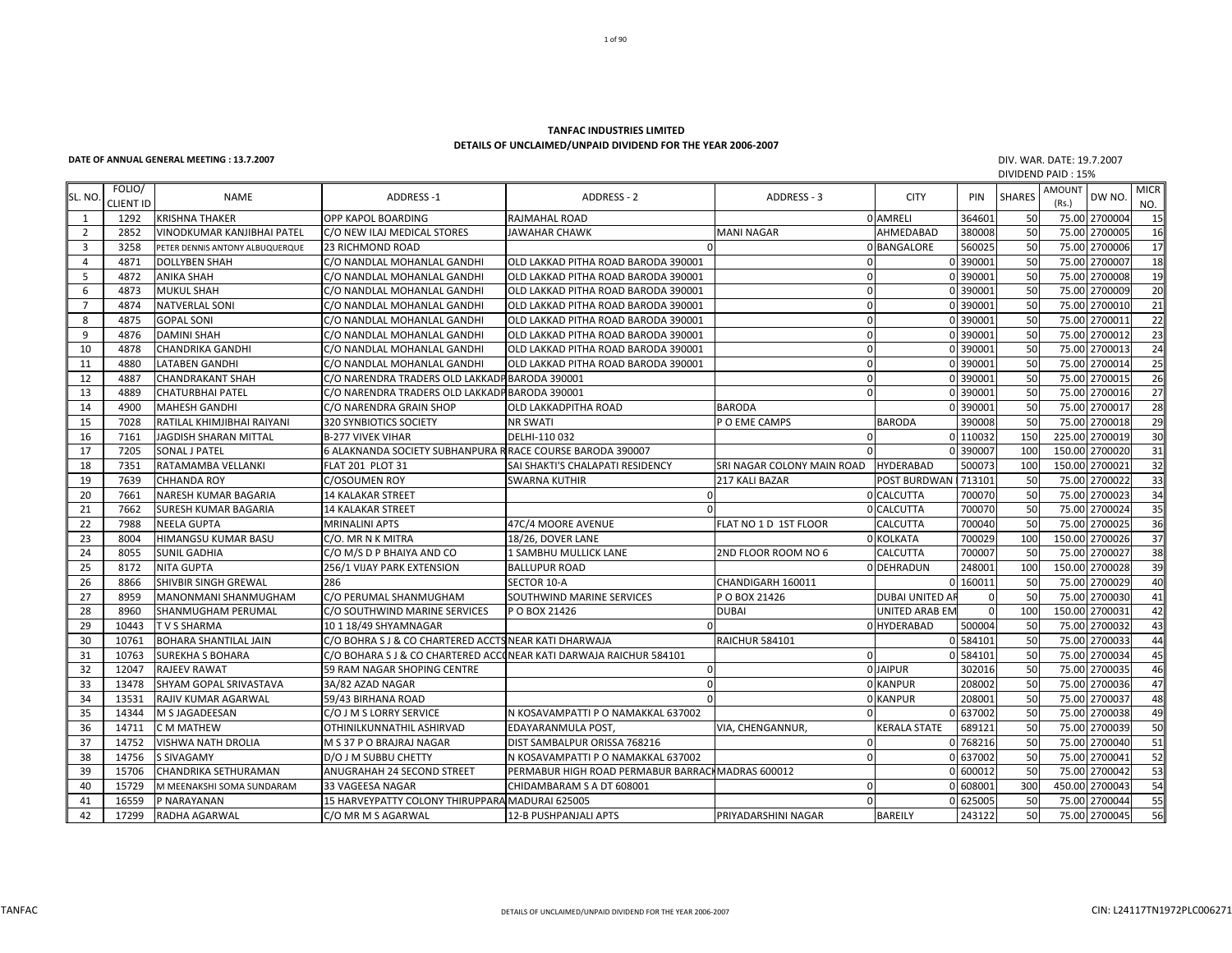| SL. NO | FOLIO/<br><b>CLIENT ID</b> | <b>NAME</b>                     | <b>ADDRESS-1</b>                                             | ADDRESS - 2                                                              | ADDRESS - 3                      | <b>CITY</b>       | PIN      | <b>SHARES</b> | <b>AMOUNT</b><br>(Rs.) | DW NO          | <b>MICR</b><br>NO. |
|--------|----------------------------|---------------------------------|--------------------------------------------------------------|--------------------------------------------------------------------------|----------------------------------|-------------------|----------|---------------|------------------------|----------------|--------------------|
| 43     | 17871                      | <b>GEETHA TOOLEY</b>            | 02/05/2003                                                   | <b>EAST PATEL NAGAR</b>                                                  | <b>NEW DELHI</b>                 |                   | 0 110008 | 50            |                        | 75.00 2700046  | 57                 |
| 44     | 17919                      | JAGDISH PRASHAD GUPTA           | D C M RETAIL STORE SARAI ROHILLIA                            | NEW ROHTAK ROAD NEW DELHI 110005                                         | $\Omega$                         |                   | 0 110005 | 50            |                        | 75.00 2700047  | 58                 |
| 45     | 18280                      | SOM PARKASH CHAWLA              | C/O SUNIL DATT UPPAL F-5 NIZAMUDDI NEW DELHI 110013          |                                                                          | $\Omega$                         |                   | 0 110013 | 50            |                        | 75.00 2700048  | 59                 |
| 46     | 19150                      | <b>KEDIA KRISHNA</b>            | SECOND FLOOR MAHALAXMI MARKET                                | <b>BHAGIRATH PALACE</b>                                                  | CHANDNI CHOWK DELHI 110006       |                   | 110006   | 100           | 150.00                 | 2700049        | 60                 |
| 47     | 21519                      | <b>NEERA GOYAL</b>              | 114 NEW QUTAB ROAD                                           | <b>MARKET</b>                                                            | <b>SADAR BAZAR</b>               | <b>DELHI</b>      | 110006   | 100           |                        | 150.00 2700050 | 61                 |
| 48     | 22668                      | RAVINDRA KUMAR                  | 72 KATRA MOCHIYAN LOHIA BAZAR                                | MUZAFFAR NAGAR U P 251002                                                | ∩                                |                   | 0 251002 | 50            |                        | 75.00 270005   | 62                 |
| 49     | 23139                      | V LAKSHMANAN                    | E-1205                                                       | <b>RAJENDRA NAGAR</b>                                                    | <b>IZAT NAGAR</b>                | U P               | 243122   | 50            |                        | 75.00 270005   | 63                 |
| 50     | 23797                      | RAVJIBHAI PATOLIA               | C/O D R PATOLIA                                              | OFFICE OF THE RESEARCH SCIENTIST                                         | D F 13/10 JAGNATH PLOT RAJKOT    |                   | 0 360001 | 50            |                        | 75.00 2700053  | 64                 |
| 51     | 24804                      | RAGHUNATH PRASAD GINODIA        | C-26/35 A 1-B GHANSHYAM NIWAS                                | <b>RAM KATORA ROAD</b>                                                   | <b>VARANASI</b>                  |                   | 0 221001 | 350           |                        | 525.00 2700054 | 65                 |
| 52     | 24805                      | CHHATRA DHARI SINGH             | <b>VILLAGE PATER</b>                                         | P O KURU                                                                 | VARANASI-221 201                 |                   | 0 221201 | 100           |                        | 150.00 2700055 | 66                 |
| 53     | 24932                      | <b>ABDUL SHAKOOR</b>            | 129 MOHAMAD SHAHEED                                          |                                                                          |                                  | 0 VARANASI        | 221001   | 50            |                        | 75.00 2700056  | 67                 |
| 54     | 29659                      | RAJIV BAHL                      | C/O GEO CHEM LABORATORIES P LTD                              | 294 SHAHID BHAGAT SINGH ROAD                                             | <b>FORT</b>                      | <b>BOMBAY</b>     | 400001   | 50            |                        | 75.00 2700057  | 68                 |
| 55     | 30273                      | PURNIMA VELJI SOMAIYA           | 341/8 CHANDAVARKAR CROSS LANE                                | MATUNGA C R BOMBAY 400019                                                | $\Omega$                         | $\Omega$          | 400019   | 50            |                        | 75.00 2700058  | 69                 |
| 56     | 30275                      | KUSUM VELJI SOMAIYA             | 341/8 CHANDAVARKAR CROSS LANE                                | MATUNGA C R BOMBAY 400019                                                | $\Omega$                         |                   | 0 400019 | 50            |                        | 75.00 2700059  | 70                 |
| 57     | 30277                      | SUSHILA RAJNIKANT VORA          |                                                              | C/O SANJAYKUMAR & CO HORNBY BLD(172/74 DR D N ROAD FORT BOMBAY 400001    | $\Omega$                         |                   | 400001   | 50            |                        | 75.00 2700060  | 71                 |
| 58     | 30279                      | <b>DHIREN HIRUBHAI BHATT</b>    | 341/8 CHANDAVARKAR CROSS LANE                                | MATUNGA C R BOMBAY 400019                                                | $\mathbf 0$                      | ŋ                 | 400019   | 50            |                        | 75.00 2700061  | 72                 |
| 59     | 30304                      | VASANT M NAIK                   | D-36 GANESH BAUG DR AMBEDKAR RO/MATUNGA BOMBAY 400019        |                                                                          | $\Omega$                         |                   | 400019   | 50            |                        | 75.00 2700062  | 73                 |
| 60     | 30689                      | <b>GERTRUDE LOBO</b>            | AMRIT NIVAS ROOM NO 1 KALINA                                 | SANTACRUZ EAST BOMBAY 400098                                             | $\Omega$                         |                   | 400098   | 50            |                        | 75.00 2700063  | 74                 |
| 61     | 30690                      | <b>GEORGE LOBO</b>              | AMRIT NIVAS ROOM NO 1 KALINA                                 | SANTACRUZ EAST BOMBAY 400098                                             | $\Omega$                         |                   | 400098   | 50            | 75.00                  | 2700064        | 75                 |
| 62     | 30691                      | <b>IGNATIUS LOBO</b>            | AMRIT NIVAS ROOM NO 1 KALINA                                 | SANTACRUZ EAST BOMBAY 400098                                             | $\Omega$                         |                   | 400098   | 50            |                        | 75.00 2700065  | 76                 |
| 63     | 30869                      | KUSUM LAXMAN GULAVANI           | B-10 OM KHUSHAL TEJPAL SCHEME                                | RD NO 3 PARLE EAST BOMBAY 400057                                         | $\Omega$                         | ŋ                 | 400057   | 50            |                        | 75.00 2700066  | 77                 |
| 64     | 33100                      | ULLAS TRABAKLAL SHAH            | LILA NIVAS BLOCK NO 8                                        | CHANDAVARKAR CROSS LANE                                                  | MATUNGA C R BOMBAY 400019        |                   | 400019   | 50            |                        | 75.00 2700067  | 78                 |
| 65     | 33104                      | DIPIKA TRAMBAKLAL SHAH          | LILA NIVAS BLOCK NO 8                                        | CHANDAVARKAR CROSS LANE                                                  | MATUNGA C R BOMBA 400019         |                   | 400019   | 50            |                        | 75.00 2700068  | 79                 |
| 66     | 33350                      | RAVI CHADHA                     | 7 SUDHA BUILDING 20 NEPEAN SEA ROABOMBAY 400036              |                                                                          | $\Omega$                         |                   | 400036   | 50            |                        | 75.00 2700069  | 80                 |
| 67     | 34039                      | <b>ANIL KESHAV SHENOY</b>       | <b>BUILDING NO 21 A</b>                                      | FLAT NO 4 GROUND FLOOR                                                   | BRINDABAN MAJIWADE               | <b>THANE WEST</b> | 400601   | 50            |                        | 75.00 2700070  | 81                 |
| 68     | 35873                      | <b>BHANU DHANSUKH PAREKH</b>    | A/4 VASANT PURAM THEOSOPHICAL COJUHU BOMBAY 400049           |                                                                          | ∩                                |                   | 0 400049 | 50            |                        | 75.00 2700071  | 82                 |
| 69     | 36304                      | <b>MANORAMA DINESH PATEL</b>    | C/O SANJAYKUMAR & CO                                         | HORNBY BLDG 2ND FLOOR 172/74 DR D N ROFORT BOMBAY 400001                 |                                  |                   | 400001   | 50            |                        | 75.00 2700072  | 83                 |
| 70     | 36305                      | <b>SUMITRA NITIN PAREKH</b>     | C/O SANJAYKUMAR & CO                                         | HORNBY BLDG 2ND FLOOR                                                    | 172/74 DR D N ROAD FORT BOMB     |                   | 400001   | 50            |                        | 75.00 2700073  | 84                 |
| 71     | 36486                      | JASWANT MEGHJI RAJANEY          | 17A/2 SINDHI COLONY                                          | OPP S I ES COLLEGE SION W BOMBAY 400022                                  |                                  |                   | 400022   | 50            |                        | 75.00 270007   | 85                 |
| 72     | 38029                      | <b>DEVILA AKHIL DALAL</b>       |                                                              | MANGAL PRANAM PLOT NO.59 5TH FLONORTH OF IRLANALA GULMOHAR ROAD          | J.V.P.D. SCHEME BOMBAY 400056    |                   | 400056   | 50            |                        | 75.00 2700075  | 86                 |
| 73     | 38162                      | RAMAKANT GANGARAM CHANDANE      | A-9 SUJATA 90 FEET ROAD MULUND E                             | <b>BOMBAY 400081</b>                                                     |                                  |                   | 400081   | 50            |                        | 75.00 2700076  | 87                 |
| 74     | 38926                      | KASTURI SANTHANAM               | 25-I HIG FLATS                                               | SANTHI AVENUE KAMARAJ NAGAR                                              | TIRUVANMIYUR                     | <b>MADRAS</b>     | 600041   | 50            |                        | 75.00 270007   | 88                 |
| 75     | 39260                      | LALLA SHOBHA JAIKISHIN          | 199/5459 MADHUMAHAL                                          | NEAR PANT NAGAR POST OFFICE GHATKOPER BOMBAY 400075                      |                                  |                   | 0 400075 | 50            |                        | 75.00 2700078  | 89                 |
| 76     | 39331                      | <b>KUMUD JAIN</b>               | BLDG. 1 FLAT 18                                              | ATOMICA COOP HSG SOCY LTD                                                | P L LOKHANDE MARG CHEMBUR MUMBAI |                   | 400089   | 50            |                        | 75.00 2700079  | 90                 |
| 77     | 40054                      | NATVERLAL K BAMAN               | 3/193 NAVAPURA GANCHI SHERI                                  | <b>OPP CLOCK TOWER</b>                                                   | <b>SURAT 395003</b>              |                   | 395003   | 100           |                        | 150.00 2700080 | 91                 |
| 78     | 41947                      | <b>BIMAL KUMAR OSWAL</b>        | C/O M/S D P BHAIYA AND CO                                    | 1 SAMBHU MULLICK LANE 2ND FLOOR                                          | ROOM NO 6 BARA BAZAR             | CALCUTTA          | 700007   | 50            |                        | 75.00 2700081  | 92                 |
| 79     | 42428                      | RADHA KRISHNA KEJRIWAL          | C/O SURESH KUMAR KEJRIWAL                                    | 36 SHRINAGAR EXTENSION                                                   | 1 AMRUTSHREE APARTMENT           | <b>INDORE MP</b>  | 452001   | 50            |                        | 75.00 2700082  | 93                 |
| 80     | 44283                      | VASUNDHARA SRIDHARAN            | FLAT NO.504 GARDENIA                                         | A WING VASANT VALLEY                                                     | FILM CITY ROAD MALAD [EAST]      | <b>MUMBAI</b>     | 400097   | 50            |                        | 75.00 270008   | 94                 |
| 81     | 46201                      | RAGHURAM M SHETTY               | GAGANGIRI FLAT NO.505                                        | SECTOR-17 PLOT NO.47                                                     | VASHI NEW BOMBAY                 |                   |          | 50            |                        | 75.00 2700084  | 95                 |
| 82     | 46794                      | DIGAMBAR VIDYADHAR DEOKAR       | C/O SANJAYKUMAR & CO HORNBY BLDQ2ND FLOOR 172/74 DR D N ROAD |                                                                          | FORT BOMBAY 400001               |                   | 0 400001 | 50            |                        | 75.00 2700085  | 96                 |
| 83     | 47047                      | SUNITA BALCHANDANI              | 28 MY LITTLE HOME 10TH ROAD                                  | JUHU SCHEME JUHU BOMBAY 400049                                           | $\Omega$                         |                   | 400049   | 50            |                        | 75.00 2700086  | 97                 |
| 84     | 47701                      | HARI H HOTWANI                  | 7/A-4 BASANT PARK                                            | <b>CHEMBUR</b>                                                           | <b>BOMBAY</b>                    |                   | 400071   | 50            |                        | 75.00 2700087  | 98                 |
| 85     | 49556                      | SWAPAN KUMAR LAHIRI             | C/O B DAS                                                    | 296 RADIO MAIDAN                                                         | NEW SITARAMDERA                  | POST AGRIO JAM    | 831009   | 50            | 75.00                  | 2700088        | 99                 |
| 86     | 49806                      | SANJAY KUMAR PANDEY             | K 3-4 `A' ROAD                                               | <b>TELCO COLONY</b>                                                      | JAMSHEDPUR                       |                   | 831004   | 50            |                        | 75.00 2700089  | 100                |
| 87     | 49964                      | VENKATARAMAKRISHNA DHENUVAKUNDA | 143 A EAST NEHRU NAGAR                                       | SECUNDERABAD 500026                                                      | 0                                |                   | 0 500026 | 50            |                        | 75.00 2700090  | 101                |
| 88     | 50164                      | AMRIT BALA BATRA                |                                                              | C/O NATIONAL PURE FOOD SUPPLIERS POST BOX NO 293 CHERITAL JABALPUR 48200 | $\overline{0}$                   |                   | 0 482002 | 75            |                        | 112.50 2700091 | 102                |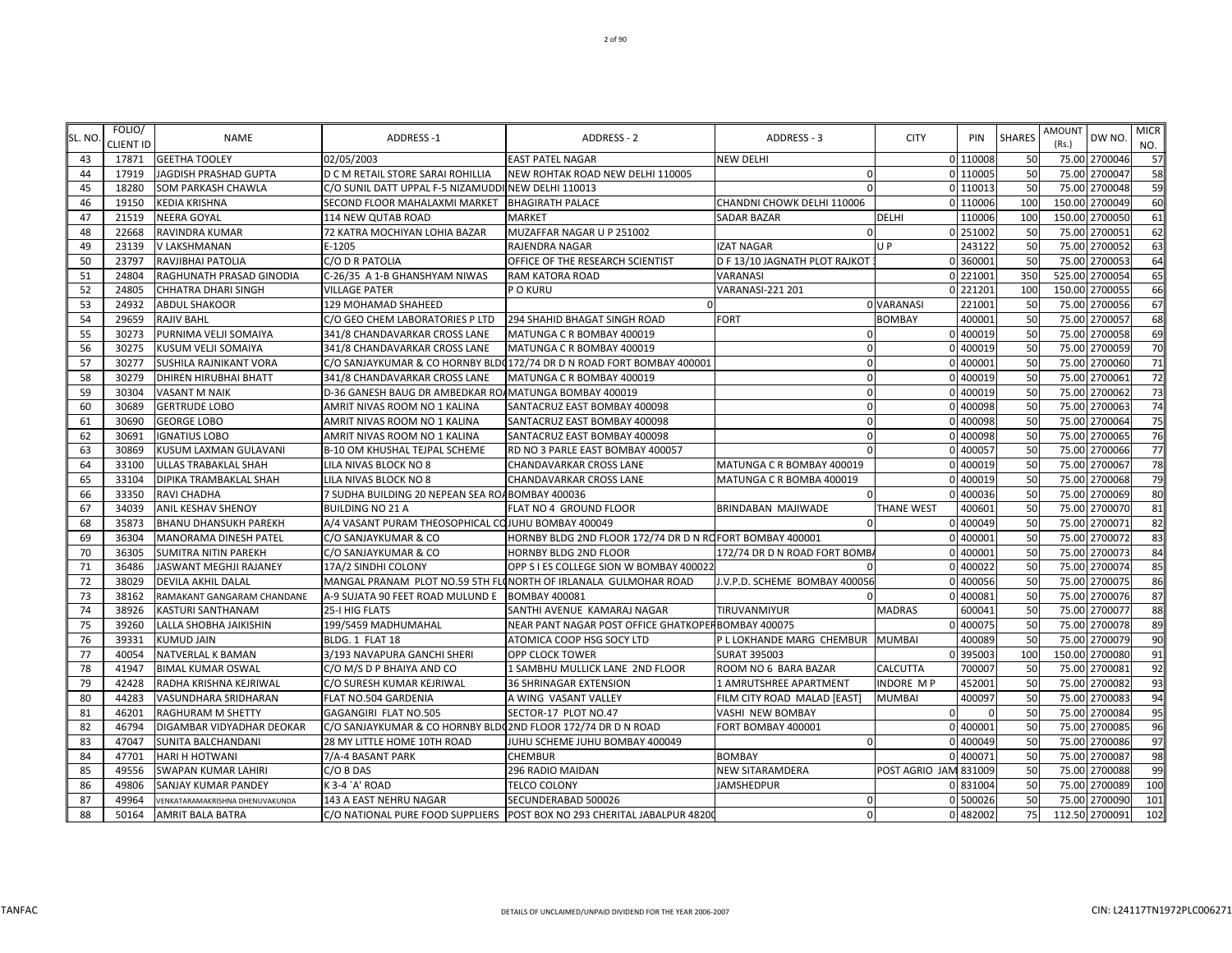| SL. NO | FOLIO/<br><b>CLIENT ID</b> | <b>NAME</b>                   | <b>ADDRESS-1</b>              | <b>ADDRESS - 2</b>                                       | <b>ADDRESS - 3</b>                          | <b>CITY</b>            | PIN      | <b>SHARES</b> | <b>AMOUNT</b><br>(Rs.) | DW NO.          | <b>MICR</b><br>NO. |
|--------|----------------------------|-------------------------------|-------------------------------|----------------------------------------------------------|---------------------------------------------|------------------------|----------|---------------|------------------------|-----------------|--------------------|
| 89     | 50287                      | <b>BULBUL GHOSH</b>           | <b>205 GREEN PARK</b>         | NARENDRAPUR                                              | <b>24 PARGANAS</b>                          | <b>WEST BENGAL</b>     | 743508   | 50            |                        | 75.00 2700092   | 103                |
| 90     | 50383                      | PRAMILA MEHRA                 | R-11/131                      | <b>NEW RAJ NAGAR</b>                                     | <b>GHAZIABAD</b>                            | $U$ P                  | 201002   | 50            | 75.00                  | 2700093         | 104                |
| 91     | 51828                      | SATYENDER KUMAR GUPTA         | 71 HOSPITAL MOHALLA           | SADAR BAZAR JHANSI U P 284001                            | $\Omega$                                    |                        | 0 284001 | 50            | 75.00                  | 2700094         | 105                |
| 92     | 52097                      | R SIVASANKARAN                | LON GULF TRADING (U K) LTD    | PRINCE ALBERT HOUSE                                      | 2 KINGSMILL TERRACE ST. JOHN'S LONDON NW 86 |                        |          | 50            | 75.00                  | 2700095         | 106                |
| 93     | 52182                      | SMITA GULABDAS SHAH           | G N SHAH & CO ADVOCATE        | 201 NAGDEVI STREET                                       | 3RD FLOOR ROOM NO 21                        | <b>MUMBAI</b>          | 400003   | 50            | 75.00                  | 2700096         | 107                |
| 94     | 52184                      | ANIL GULABDAS SHAH            | 6-F DHAN RATNA 6TH FLOOR      | <b>BHARDAWADI</b>                                        | <b>ANDHERI [WEST]</b>                       | <b>MUMBAI</b>          | 400058   | 50            | 75.00                  | 2700097         | 108                |
| 95     | 52314                      | <b>BALU PANDURANG PATIL</b>   | C/O SANJAYKUMAR & CO          | HORNBY BLDG 2ND FLOOR 172/74 DR D N ROFORT BOMBAY 400001 |                                             |                        | 0 400001 | 50            | 75.00                  | 2700098         | 10 <sub>S</sub>    |
| 96     | 52316                      | DATTARAM VITHAL PANCHAL       | C/O SANJAYKUMAR & CO          | HORNBY BLDG 2ND FLOOR 172/74 DR D N ROFORT BOMBAY 400001 |                                             |                        | 400001   | 50            |                        | 75.00 2700099   | 110                |
| 97     | 52319                      | PUSHPA MAVJI TANNA            | C/O SANJAYKUMAR & CO          | HORNBY BLDG 2ND FLOOR 172/74 DR D N ROFORT BOMBAY 400001 |                                             |                        | 0 400001 | 50            |                        | 75.00 2700100   | 111                |
| 98     | 52320                      | BHAICHAND NEMCHAND MEHTA      | 341/8 CHANDAVARKAR CROSS LANE | MATUNGA C R BOMBAY 400019                                | $\Omega$                                    |                        | 0 400019 | 50            |                        | 75.00 2700101   | 112                |
| 99     | 52374                      | AKALI DILIP SINGH HOLASINGH   | 9 DEEP GEET COOP HSG SOCY     | PLOT 10/6 SECTOR 15                                      | <b>NERUL</b>                                | <b>NAVI MUMBAI</b>     | 400706   | 50            | 75.00                  | 2700102         | 113                |
| 100    | 54947                      | YUGAL KUMAR CHATURVEDI        | C/O M N CHATURVEDI            | 183 RAJA DINENDRA STREET                                 |                                             | 0 CALCUTTA             | 700004   | 50            | 75.00                  | 2700103         | 114                |
| 101    | 55186                      | PADAM CHAND JAIN              | <b>146 HARSH VIHAR</b>        | PITAMPURA                                                | <b>DELHI 110034</b>                         |                        | 0 110034 | 50            | 75.00                  | 2700104         | 115                |
| 102    | 63072                      | KAMLESH KUMAR JAIN            | <b>191 GURHAI LANE</b>        | <b>CIRCULAR ROAD</b>                                     | <b>SHAHADRA</b>                             | <b>DELHI</b>           | 110032   | 100           | 150.00                 | 2700105         | 116                |
| 103    | 72304                      | <b>ILA HARSHIT TRIVEDI</b>    | 33 BRIJESH HARIDAS NAGAR      | SHIMPOLI ROAD                                            | SHIMPOLI BORIVALI [WEST]                    | <b>MUMBAI</b>          | 400092   | 50            | 75.00                  | 2700106         | 117                |
| 104    | 73158                      | SHASHIKANT PRABHUDAS BHANSALI | PLOT NO 487                   | 17TH ROAD                                                | <b>KHAR</b>                                 | <b>BOMBAY</b>          | 400052   | 100           |                        | 150.00 2700107  | 118                |
| 105    | 76317                      | NARENDRA J MEHTA              | 6/2203 NAGAR SHERI            | SURAT 395003                                             | $\Omega$                                    |                        | 0 395003 | 50            |                        | 75.00 2700108   | 119                |
| 106    | 78771                      | VINAY KUMAR AGARWAL           | C/O BANK OF MAHARASHTRA       | NO 21 VIDHAN SABHA MARG                                  | <b>LUCKNOW 226001</b>                       |                        | 0 226001 | 50            | 75.00                  | 2700109         | 120                |
| 107    | 79051                      | RITA GOYAL                    | 266 AVAS VIKASH COLONY        | <b>DELHI ROAD</b>                                        | <b>HARDWOR</b>                              | $\Omega$               |          | 300           |                        | 450.00 2700110  | 121                |
| 108    | 79432                      | V LAKSHMANAN                  | E-1205                        | RAJENDRA NAGAR                                           | <b>IZAT NAGAR</b>                           | U P                    | 243122   | 100           | 150.00                 | 2700111         | 122                |
| 109    | 81614                      | RANVEER CHAND BHANDARI        | A-12 VANDANA APARTMENTS       | NARGHAR ROAD BHAYNDAR EAST                               | <b>THANE 401105</b>                         |                        | 0 401105 | 50            | 75.00                  | 2700112         | 123                |
| 110    | 81768                      | <b>ARUNA SHARMA</b>           | 1508 SECTOR 43-B              | CHANDIGARH 160036                                        | $\Omega$                                    |                        | 0 160036 | 50            | 75.00                  | 2700113         | 124                |
| 111    | 81910                      | T E VARGHESE                  | <b>SHREE APARTMENT</b>        | FLAT NO 11 2ND FLOOR                                     | ANANTWADI KOLSAWADI                         | <b>KALYAN EAST THA</b> | 421306   | 50            | 75.00                  | 2700114         | 125                |
| 112    | 83181                      | SHOBHA RATHI                  | <b>CONSTRUCTION HOUSE</b>     | 796/189-B BHANDARKAR INSTITUTE ROAD                      | DECCAN GYMKHANA PUNE 41100                  |                        | 411004   | 50            |                        | 75.00 2700115   | 126                |
| 113    | 84287                      | TRILOK CHAND                  | C/O 32 REGAL BUILDINGS        | SANSAD MARG                                              | <b>NEW DELHI</b>                            |                        | 0 110001 | 100           |                        | 150.00 2700116  | 127                |
| 114    | 86115                      | <b>BEENABEN BUDHBHATTI</b>    | 'SAFALYA'                     | 35-GALANAGARA SOCEITY                                    | DADAWADI, MANDVI-KUTCH                      | <b>GUJARAT</b>         | 370465   | 50            |                        | 75.00 2700118   | 129                |
| 115    | 86744                      | <b>NAMITA PRAKASH</b>         | C/O SATYA PRAKASH             | <b>BANK OF MAHARASHTRA</b>                               | PATANKAR BAZAR                              | <b>GWALIOR</b>         |          | 50            | 75.00                  | 2700119         | 13 <sub>C</sub>    |
| 116    | 86892                      | DINESH DWARKADAS JUTHANI      | 233 MANIAR GALI               | SWDESHI MARKET                                           | KALBADEVI ROAD                              | <b>BOMBAY</b>          | 400002   | 50            | 75.00                  | 2700120         | 131                |
| 117    | 87050                      | <b>KAKBHAT</b>                | <b>SANSKRIT LECTURER</b>      | N P U COLLEGE                                            | <b>BARKUR POST</b>                          | D K                    | 576210   | 50            | 75.00                  | 2700121         | 132                |
| 118    | 87183                      | DINESHKUMAR GOPALDAS AHUJA    | PRITHVI APARTMENT             | A-2 18TH FLOOR                                           | 21-A ALTAMOUNT ROAD NEAR CABOMBAY           |                        | 400026   | 200           | 300.00                 | 2700122         | 133                |
| 119    | 87285                      | PL SAKUNTHALA                 | 35 B NEW TANK STREET          | NUNGAMBAKKAM                                             | <b>MADRAS</b>                               |                        | 0 600034 | 50            | 75.00                  | 2700123         | 134                |
| 120    | 87971                      | SHASHI CHOPRA                 | <b>COTTAGE 18</b>             | WEST PATEL NAGAR                                         |                                             | 0 NEW DELHI            |          | 50            | 75.00                  | 2700124         | 135                |
| 121    | 89922                      | <b>BINA P VIRANI</b>          | 52 DADYSETH AGIARY LANE       | BHAGWAN BHUVAN                                           | 2ND FLOOR                                   | <b>BOMBAY</b>          | 400002   | 150           |                        | 225.00 2700125  | 136                |
| 122    | 89997                      | C CHITRA                      | NO.11 KRISHNAMURTHY STREET    | <b>WEST MAMBALAM</b>                                     |                                             | 0 MADRAS               | 600033   | 50            |                        | 75.00 2700126   | 137                |
| 123    | 89998                      | P R CHELLAPPA                 | NO.11 KRISHNAMURTHY STREET    | <b>WEST MAMBALAM</b>                                     |                                             | 0 MADRAS               | 600033   | 50            |                        | 75.00 2700127   | 138                |
| 124    | 90093                      | MEHUL SUMATIBHAI SHAH         | 101 WALKESHWAR ROAD           | OLD INDIRA BHUVAN                                        | <b>FIRST FLOOR</b>                          | <b>BOMBAY</b>          | 400006   | 150           | 225.00                 | 2700128         | 139                |
| 125    | 90460                      | KAMAL BHATIA                  | $4-C/17$                      | OLD RAJINDER NAGAR                                       |                                             | 0 NEW DELHI            | 110060   | 650           |                        | 975.00 2700129  | 140                |
| 126    | 90461                      | KAMAL BHATIA                  | $4-C/17$                      | RAJINDER NAGAR                                           |                                             | 0 NEW DELHI            | 110060   | 2250          | 3375.00                | 2700130         | 141                |
| 127    | 90462                      | KAMAL BHATIA                  | $4 - C/17$                    | OLD RAJINDER NAGAR                                       |                                             | 0 NEW DELHI            | 110060   | 300           | 450.00                 | 2700131         | 142                |
| 128    | 90545                      | GOVINDLAL M PARIKH            | <b>D-1 ARIHANT APARTMENTS</b> | 22 RAJA ANNAMALAI ROAD                                   |                                             | 0 MADRAS               | 600084   | 50            | 75.00                  | 2700132         | 143                |
| 129    | 90827                      | ASHWIN SHANTILAL MEHTA        | <b>MADHULI 32</b>             | <b>3RD FLOOR</b>                                         | DR ANNIE BESANT ROAD WORLI                  | <b>BOMBAY</b>          | 400018   | 3000          |                        | 4500.00 2700133 | 144                |
| 130    | 91731                      | DEEPTI DEEPAK                 | P B NO.2326 KALBADEVI P.O.    | 5TH FLOOR 127/133 HANUMAN LANE                           | <b>KALBADEVI ROAD</b>                       | <b>MUMBAI</b>          | 400002   | 100           |                        | 150.00 2700134  | 145                |
| 131    | 92246                      | HARISH BHIMANI                | 28/B LAXMI ESTATE VERMA NAGAR | <b>BEHIND CHINAI COLLEGE</b>                             | OLD NAGARDAS ROAD ANDHERI V BOMBAY          |                        |          | 100           | 150.00                 | 2700135         | 146                |
| 132    | 92274                      | RANJEET SINGH                 | C/O M P S GREWAL              | 61 DEFENCE COLONY                                        | BHAI RANDHIR SINGH NAGAR                    | LUDHIANA               | 141001   | 50            | 75.00                  | 2700136         | 147                |
| 133    | 93919                      | ATUL BABULAL VORA             | 82/2 SHREYAS                  | 25TH ROAD                                                | SION (WEST)                                 | <b>BOMBAY</b>          | 400022   | 100           |                        | 150.00 2700137  | 148                |
| 134    | 94463                      | <b>M P SWAMINATHAN</b>        | 10 A RESERVE BANK COLONY      |                                                          | 0 CHROMPET                                  | <b>MADRAS</b>          | 600044   | 100           |                        | 150.00 2700139  | 150                |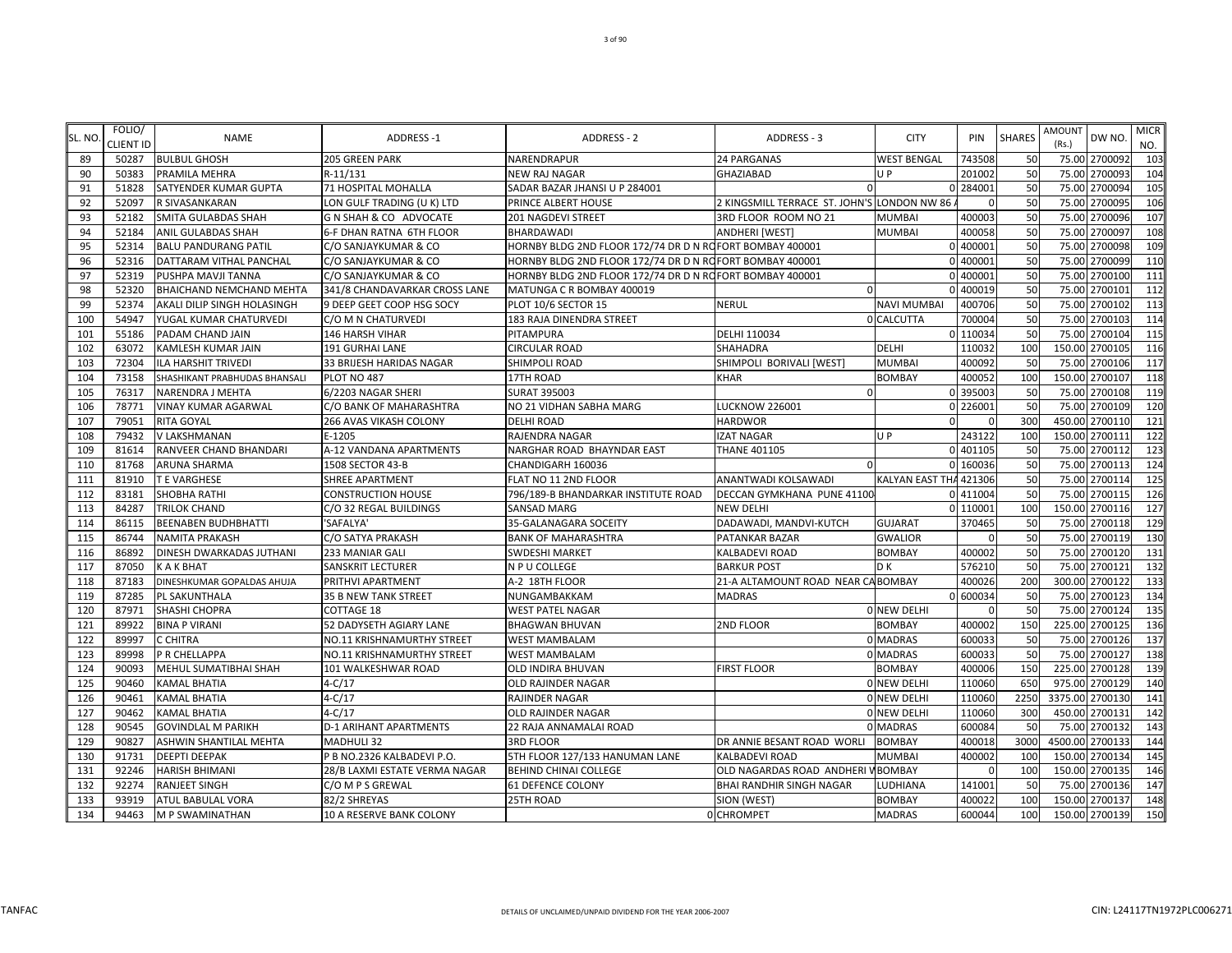| SL. NO | FOLIO/<br><b>CLIENT ID</b> | <b>NAME</b>                  | ADDRESS-1                                           | ADDRESS - 2                      | ADDRESS - 3                 | <b>CITY</b>          | PIN      | <b>SHARES</b> | AMOUNT<br>(Rs.) | DW NO.         | <b>MICR</b><br>NO. |
|--------|----------------------------|------------------------------|-----------------------------------------------------|----------------------------------|-----------------------------|----------------------|----------|---------------|-----------------|----------------|--------------------|
| 135    | 95717                      | PUSHPA SINGHANIA             | C/O TUNNULAL                                        | 109 KARAYA ROAD                  | <b>CALCUTTA</b>             |                      | 0 700017 | 50            |                 | 75.00 2700140  | 151                |
| 136    | 95793                      | Y ARLAGADDAPARVATHI          | W/O Y RAMBABU                                       | S VENKATAPURAM                   | <b>THANAM POST</b>          | VISAKHAPATNAN        | 1531021  | 50            | 75.00           | 2700141        | 152                |
| 137    | 95914                      | AJOY SINGH BANTHIA           | U 7 A GREEN PARK                                    | <b>NEW DELHI</b>                 |                             |                      | 110016   | 100           |                 | 150.00 2700142 | 153                |
| 138    | 96617                      | PARASMAL GHEVARCHAND ZABAK   | <b>AT MALKAPUR</b>                                  | DIST BULDHANA                    | MAHARASHTRA                 |                      | 443101   | 200           |                 | 300.00 2700143 | 154                |
| 139    | 96618                      | KALPANA RAMESH MALANI        | AVANTE SHOP NO 12                                   | <b>INDIAN MERCANTILE MANSION</b> | WODE HOUSE ROAD             | <b>BOMBAY</b>        | 400039   | 150           |                 | 225.00 2700144 | 155                |
|        |                            | SAHARA INDIA MUTUAL BENEFIT  |                                                     |                                  |                             |                      |          |               |                 |                |                    |
| 140    | 97492                      | <b>COMPANY LTD</b>           | <b>NVESTMENT SECTION</b>                            | AMBA DEEP 7TH FLOOR              | 14 KASTURBA GANDHI MARG     | NEW DELHI            | 110001   | 150           |                 | 225.00 2700145 | 156                |
| 141    | 97538                      | KANHAIYA HARIDAS GUJAR       | 760 RAVIWAR PETH                                    |                                  |                             | 0 PUNE               | 411002   | 100           |                 | 150.00 2700146 | 157                |
| 142    | 97581                      | PRAKASH G BAFNA              | 186 RANGAI GOWDER STREET                            | $\Omega$                         |                             | 0 COIMBATORE         | 641001   | 100           | 150.00          | 2700147        | 158                |
| 143    | 97582                      | <b>CHAMPALAL G BAFNA</b>     | 186 RANGAI GOWDER STREET                            |                                  |                             | 0 COIMBATORE         | 641001   | 100           | 150.00          | 2700148        | 159                |
| 144    | 98196                      | ARUN M KHANDELWAL            | SHIV CHHAYA                                         | CAMP ROAD                        | AMRAVATI                    |                      | 444602   | 100           | 150.00          | 2700149        | 160                |
| 145    | 98277                      | SATISH PAWAR                 | CIVIL HOSPITAL CAMPUS                               | OSMANABAD                        | M <sub>S</sub>              |                      | 413501   | 50            |                 | 75.00 2700150  | 161                |
|        |                            | <b>BANCO SANTANDER - A/C</b> |                                                     |                                  |                             |                      |          |               |                 |                |                    |
| 146    | 99380                      | <b>EXPLORER MAURITIUS</b>    | C/O THE HONGKONG AND SHANGHAI BLCORPORATION LIMITED |                                  | INVESTMENT DEPARTMENT       | 52/60 MAHATMA 400001 |          | 200           |                 | 300.00 2700151 | 162                |
| 147    | 99593                      | V S VARADARAJAN              | 435/14 TNHB FLATS                                   | <b>3RD AVENUE</b>                | ANNA NAGAR EAST             | <b>MADRAS</b>        | 600102   | 50            |                 | 75.00 2700152  | 163                |
| 148    | 99917                      | <b>SURENDRA SODHANI</b>      | 263/7 MADHU MANS                                    | DR A B ROAD WORLI                | <b>BOMBAY</b>               |                      | 400025   | 100           |                 | 150.00 2700153 | 164                |
| 149    | 99957                      | <b>S MYLARASU</b>            | C/O MERCURY STOCKS                                  | <b>151 KATTOOR STREET</b>        | PAPPANAICKENPALAYAM         | COIMBATORE           | 641037   | 50            |                 | 75.00 2700154  | 165                |
| 150    | 100046                     | <b>S SIVAKUMAR</b>           | <b>B-4 DOLPHIN BAY</b>                              | 13-A KALAKSHTRA ROAD             | THIRUVANMIYUR               | CHENNAI              | 600041   | 50            | 75.00           | 2700155        | 166                |
| 151    | 100175                     | K VISWANATHAN                | H BLOCK S-4 VASANTH APARTMENTS                      | 100 FEET BYE PASS ROAD           | VELACHERY                   | MADRAS               | 600042   | 50            | 75.00           | 2700156        | 167                |
| 152    | 100234                     | <b>KIRAN S MEHTA</b>         | A 2 SHYAM ASHISH APTT                               | LALA LAJPATRAI ROAD              | VILE PARLE WEST BOMBAY      |                      | 0 400056 | 100           |                 | 150.00 2700157 | 168                |
| 153    | 100536                     | <b>TELLA RAMA</b>            | H NO 40-3-18 KRISHNA NAGAR                          | <b>VENKATESWARA PURAM</b>        | VIJAYAWADA A P              |                      | 0 520010 | 100           |                 | 150.00 2700158 | 169                |
| 154    | 100550                     | SEEMA DEVI MOHATA            | <b>DHUN HOUSE</b>                                   | MISSION ROAD BHADRA              | AHMEDABAD                   |                      | 0 380001 | 100           | 150.00          | 2700159        | 170                |
| 155    | 100654                     | BHIKHAM CHAND LAMBORIA       | P 14 NEW C I T ROAD                                 | 3RD FLOOR                        |                             | 0 CALCUTTA           | 700073   | 700           | 1050.00         | 2700160        | 171                |
|        |                            | STOCK HOLDING CORPORATION OF |                                                     |                                  |                             |                      |          |               |                 |                |                    |
| 156    | 100985                     | <b>INDIA LTD</b>             | 44/1 MEHRA ESTATE                                   | LBS MARG NEAR VIKHROLI STATION   | <b>VIKHROLI WEST</b>        | <b>BOMBAY</b>        | 400079   | 400           |                 | 600.00 2700161 | 172                |
| 157    | 101032                     | K V V NAGESWARA RAO          | FLAT NO 33 SURYA COMPLEX                            | DURGA NAGAR COLONY               | PANJAGUTTA                  | HYDERABAD            | 500482   | 50            |                 | 75.00 2700162  | 173                |
| 158    | 101150                     | PR SOLAIAPPAN                | FLAT C 29 KAASHYAP COURT                            | NO 13 VELACHERY MAIN ROAD        | CHENNAI                     |                      | 600042   | 50            | 75.00           | 2700163        | 174                |
| 159    | 101374                     | <b>SUNITA CHORDIA</b>        | NO 52 KALATHI PILLAI STREET                         | <b>MADRAS</b>                    |                             |                      | 0 600079 | 50            |                 | 75.00 2700164  | 175                |
| 160    | 101376                     | PRAMILA CHORDIA              | NO 52 KALATHI PILLAI STREET                         | <b>MADRAS</b>                    | $\Omega$                    |                      | 0 600079 | 100           |                 | 150.00 2700165 | 176                |
| 161    | 101575                     | LAVU MADHAVI LATHA           | C/O L ANKAMMA                                       | CHURCH STREET                    | PEDANANDIPADU               |                      | 0 522235 | 100           |                 | 150.00 2700166 | 177                |
| 162    | 101629                     | <b>KANTA WIGH</b>            | FLAT NO 5 BLDG NO 1 NEW BLDG                        | PLOT NO 510 ADENWALA ROAD        | FIVE GARDENS MATUNGA        | <b>MUMBAI</b>        | 400019   | 200           | 300.00          | 2700167        | 178                |
| 163    | 101633                     | SAROJ WIGH                   | FLAT NO 5 BLDG NO 1 NEW BLDG                        | PLOT NO 510 ADENWALA ROAD        | FIVE GARDENS MATUNGA        | <b>MUMBAI</b>        | 400019   | 200           | 300.00          | 2700168        | 179                |
| 164    | 101634                     | <b>SUBHASH WIGH</b>          | H NO 2390 BLOCK 56 SECTOR 7                         | C G S COLONY ANTOP HILL          | SION                        | <b>BOMBAY</b>        | 400037   | 200           | 300.00          | 2700169        | 180                |
| 165    | 101635                     | AMARNATH WIGHMAL             | FLAT NO 5 BLDG NNO 1 NEW BLDG                       | PLOT NO 510 ADENWALA ROAD        | <b>FIVE GARDENS MATUNGA</b> | <b>MUMBAI</b>        | 400019   | 200           | 300.00          | 2700170        | 181                |
| 166    | 101636                     | <b>SHRUITI WIGH</b>          | FLAT NO 5 BLDG NO 1 NEW BLDG                        | PLOT NO 510 ADENWALA ROAD        | <b>FIVE GARDENS MATUNGA</b> | <b>MUMBAI</b>        | 400019   | 200           |                 | 300.00 2700171 | 182                |
| 167    | 101658                     | <b>NARESH MALIK</b>          | 3/114 SAYYADBARA                                    | NEAR CHAUKI MIRA JI              | <b>BUDAUN</b>               |                      | 243601   | 50            | 75.00           | 2700172        | 183                |
| 168    | 101679                     | <b>BVPAGOPINATH</b>          | NO 5 MARTHAN APARTMENT                              | RAM NAGAR                        | VISHAKAPATNAM               |                      | 0 530021 | 100           |                 | 150.00 2700173 | 184                |
| 169    | 102914                     | <b>MAMTA DHAWAN</b>          | C/O SAI S K DHAWAN                                  | C-112/3 RAJENDRA NAGAR           | BAREILLY                    | U.P                  | 243122   | 100           |                 | 150.00 2700174 | 185                |
| 170    | 103621                     | RIDDHI CHORADIA              | C/O BRIDHI CHAND BEGWANI                            | 2/1 SYNAGOGUE STREET             | CALCUTTA                    |                      | 0 700001 | 5             |                 | 7.50 2700175   | 186                |
| 171    | 103923                     | <b>HARISH BAHRI</b>          | 12 UB BUNGLOW ROAD F F                              | DELHI                            | $\Omega$                    |                      | 110007   | 550           | 825.00          | 2700176        | 187                |
| 172    | 104445                     | RAI INVESTMENTS LIMITED      | 112-113 VEENA CHAMBERS                              | 21 DALAL STREET                  | <b>BOMBAY</b>               |                      | 400001   | 150           |                 | 225.00 2700177 | 188                |
| 173    | 104700                     | VIJAY LUXAMI MODGIL          | C/O A B MODGIL                                      | 4 NOCIL HOUSING COLONY           | POST BOX NO 73              | THANE BELAPUR        | 400601   | 50            |                 | 75.00 2700178  | 189                |
| 174    | 104739                     | <b>VIJAY LUXAMI MODGIL</b>   | C/O A B MODGIL                                      | 4 NOCIL HOUSING COLONY           | POST BOX NO 73              | THANE BELAPUR        | 400601   | 50            | 75.00           | 2700179        | 190                |
| 175    | 104746                     | ASEMA ABDULRAZAK PUTHAWALA   | 2350 MOTI MAKERIWAD                                 | NR ZAKARIA MASJID                | <b>RELIEF ROAD</b>          | AHMEDABAD            | 380001   | 50            | 75.00           | 2700180        | 191                |
| 176    | 104747                     | ASEMA ABDULRAZAK PUTHAWALA   | 2350 MOTI MAKERIWAD                                 | NR ZAKARIA MASJID                | <b>RELIEF ROAD</b>          | AHMEDABAD            | 380001   | 50            |                 | 75.00 2700181  | 192                |
| 177    | 104748                     | NAZEMA PUTHAWALA             | 2350 MOTI MAKERIWAD                                 | NR ZAKARIA MASJID                | <b>RELIEF ROAD</b>          | AHMEDABAD            | 380001   | 50            |                 | 75.00 2700182  | 193                |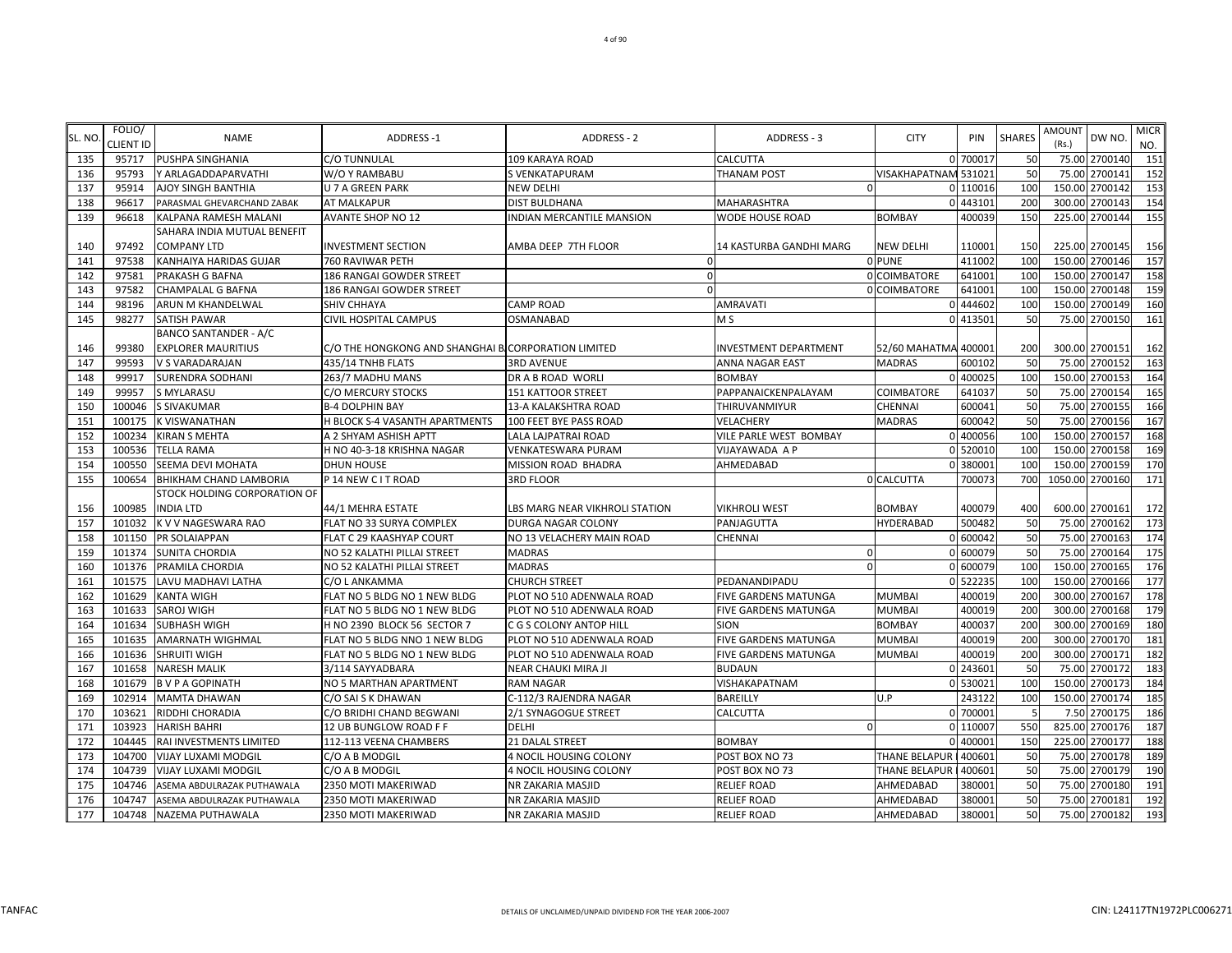| SL. NO | FOLIO/           | <b>NAME</b>                       | ADDRESS-1                                                | ADDRESS - 2                                                                 | ADDRESS - 3                     | <b>CITY</b>        | PIN      | <b>SHARES</b> | <b>AMOUNT</b> | DW NO.         | <b>MICR</b> |
|--------|------------------|-----------------------------------|----------------------------------------------------------|-----------------------------------------------------------------------------|---------------------------------|--------------------|----------|---------------|---------------|----------------|-------------|
|        | <b>CLIENT ID</b> |                                   |                                                          |                                                                             |                                 |                    |          |               | (Rs.)         |                | NO.         |
| 178    |                  | 104749 NAZEMA PUTHAWALA           | 2350 MOTI MAKERIWAD                                      | NR ZAKARIA MASJID                                                           | <b>RELIEF ROAD</b>              | AHMEDABAD          | 38000    | 50            |               | 75.00 2700183  | 194         |
| 179    | 105102           | <b>MADANLAL BANSAL</b>            | 7 ATMA DARPAN APARTMENT                                  | NEAR MUNICIPAL SHOPPING CENTRE                                              | ADARSH SOCIETY ATHWA LINES      | <b>SURAT</b>       | 395001   | 100           |               | 150.00 2700184 | 195         |
| 180    | 105229           | <b>SUNITA KHENI</b>               | B/2 GSFC COLONY PO                                       | <b>MOTI KHAVDI</b>                                                          | <b>DIST JAM NAGAR</b>           | <b>GUJARAT</b>     | 361140   | 50            | 75.00         | 2700185        | 196         |
| 181    | 105490           | R K GARG                          | 26 DAL MANDI                                             | <b>SADAR BAZAR</b>                                                          | <b>MEERUT</b>                   | UP                 | 250002   | 50            | 75.00         | 2700186        | 197         |
| 182    | 16964            | K M ANANTHARAMAN                  |                                                          | C/O AUTOMOBILE PRODUCTS OF INDIA 911 ANSAL BHAWAN LTD 16 K G MARG           |                                 | 0 NEW DELHI        | 11000    | 50            | 75.00         | 2700188        | 199         |
| 183    | 16985            | <b>RAMNATH BATRA</b>              |                                                          | C/O UDAY ELEC EQUIPMENT CO K BLOC CONNAUGHT CIRCUS NEW DELHI 110001         | $\Omega$                        |                    | 0 11000  | 100           | 150.00        | 2700189        | <b>200</b>  |
| 184    | 17709            | PRYAMVADA SOOD                    | 716 BABA KHARAK SINGH MARG                               | <b>NEW DELHI 110001</b>                                                     | $\mathbf{0}$                    |                    | 0 110001 | 50            | 75.00         | 2700190        | 201         |
| 185    | 17859            | <b>MANORANJAN WALIA</b>           |                                                          | C/O COLOUR CHEM LTD 905 NEW DELH 27 BARAKHAMBA ROAD NEW DELHI 110001        | $\Omega$                        |                    | 0 11000  | 50            | 75.00         | 2700191        | 202         |
| 186    | 18055            | <b>VIPIN SHARMA</b>               | C/O INDIAN COMMERCIAL CO P LTD                           | 8 SHAHEED BHAGAT SINGH MARG                                                 | <b>NEW DELHI 110001</b>         |                    | 0 11000  | 50            | 75.00         | 2700192        | 203         |
| 187    | 18292            | RASHMI PRIYADARSHANI BHUTTA       | <b>DIRECTOR (IAS)</b>                                    | ROOM NO.368-A MINISTRY OF RURAL DEVEL DEPT OF RURAL DEVELOPMENT KINEW DELHI |                                 |                    | 110001   | 50            | 75.00         | 2700194        | 205         |
| 188    | 19121            | <b>PUSHPA SINGH</b>               | 68-C                                                     | <b>TYPE-II SECTOR-IV</b>                                                    | <b>DIZ AREA</b>                 | <b>NEW DELHI</b>   | 110001   | 50            | 75.00         | 2700195        | 206         |
| 189    | 19242            | PARAG PRADYUMNA TRIPATHI          | 14 FIRST FLOOR                                           | <b>BAZAR LANE</b>                                                           | <b>BENGALI MARKET</b>           | <b>NEW DELHI</b>   | 110001   | 100           |               | 150.00 2700196 | 207         |
| 190    | 19243            | PRADYUMNA KUMAR TRIPATHI          | <b>14 FIRST FLOOR</b>                                    | <b>BAZAR LANE</b>                                                           | <b>BENGALI MARKET</b>           | <b>NEW DELHI</b>   | 110001   | 100           |               | 150.00 2700197 | 208         |
| 191    | 21990            | <b>SHILA TANDON</b>               | C/O MRS RITA SEHGAL H M T LTD                            | <b>BHARAT YUVAK BHAWAN</b>                                                  | 1 JAI SINGH RD N DELHI 110001   |                    | 0 110001 | 50            |               | 75.00 2700202  | 213         |
| 192    | 22806            | MAKHAN LAL JINDAL                 | INDIAN BANK G-41 CANNAUGHT CIRCUSNEW DELHI 110001        |                                                                             | $\mathbf{0}$                    |                    | 0 110001 | 50            |               | 75.00 2700203  | 214         |
|        |                  | SHREENATH INDUSTRIAL INSVESTMENT  |                                                          |                                                                             |                                 |                    |          |               |               |                |             |
| 193    | 23136            | CO.LTD                            | 3-4 SAGAR APTS                                           | 6 TILAK MARG N DELHI 110001                                                 | $\Omega$                        |                    | 0 110001 | 250           |               | 375.00 2700204 | 215         |
| 194    | 44530            | <b>K C GUPTA</b>                  | 91 PANCHKUIN ROAD                                        |                                                                             |                                 | OIN DELHI          | 11000    | 50            | 75.00         | 2700205        | 216         |
| 195    | 45152            | SHAKUNTALA SEHGAL                 | C/O MRS RITA SEHGAL H M T LTD                            | <b>BHARAT YUVAK BHAVAN</b>                                                  | 1 JAI SINGH RD NEW DELHI 11000: |                    | 0 11000  | 50            | 75.00         | 2700206        | 217         |
| 196    | 45392            | RAJ KRISHAN KAPUR                 | C/O UNITED COMMERCIAL BANK                               | CONNAUGHT PLACE NEW DELHI 110001                                            | $\Omega$                        |                    | 0 110001 | 50            | 75.00         | 2700208        | 219         |
| 197    | 45577            | <b>VENKATARAMAN NATARAJAN</b>     | DY FINANCE MANAGER                                       | ENGINEERING PROJECTS INDIA LTD                                              | KAILASH K G MARG N DELHI 11000  |                    | 0 110001 | 50            | 75.00         | 2700209        | 220         |
| 198    | 45862            | <b>URMILA CHATURVEDI</b>          | C/O U N CHATURVEDI                                       | 75/4 A KALI BARI MARG                                                       | SECTOR II DIZ AREA              | <b>NEW DELHI</b>   | 11000    | 50            | 75.00         | 2700210        | 221         |
| 199    | 96492            | O P CHANDNA                       | C/O M/S FORT GLOSTER INDUSTRIES LTIM 71 CANNOUGHT CIRCUS |                                                                             | <b>NEW DELHI</b>                |                    | 0 11000  | 100           | 150.00        | 2700217        | 228         |
| 200    | 97966            | RITA VERMA                        | NO 6 SOUTH AVENUE                                        |                                                                             |                                 | <b>ONEW DELHI</b>  | 11000    | 100           |               | 150.00 2700218 | 229         |
| 201    | 100374           | <b>RP SETH</b>                    | ELITE STOCK MANAGEMENT P LTD                             | 1007 INDRA PRAKASH                                                          | 21 BARAKHAMBA ROAD              | <b>NEW DELHI</b>   | 110001   | 100           |               | 150.00 2700220 | 231         |
| 202    | 103005           | ELITE STOCK MANAGEMENT LTD        | 1007 INDRA PRAKASH                                       | 21 BARAKHAMBA ROAD                                                          | <b>NEW DELHI</b>                |                    | 0 110001 | 50            |               | 75.00 2700222  | 233         |
| 203    | 108914           | RAVINDER NATH MONGA               | STANDARD RESTURANT                                       | <b>44 REGAL BUILDING</b>                                                    | <b>CONNAUGHT PLACE</b>          | <b>NEW DELHI</b>   | 110001   | 50            | 75.00         | 2700223        | 234         |
| 204    |                  | 18312859 DEEPAK KUMAR THAKKAR     | 31,1ST FLOOR, QUAMI EKTA TRUST HOUBHAI VEER SINGH MARG   |                                                                             | <b>GOLE MARKET</b>              | <b>NEW DELHI</b>   | 11000    | 200           |               | 300.00 2700228 | 239         |
| 205    |                  | 966100601GLOBE CAPITAL MARKET LTD | 804, ANSAL BHAWAN, 16, KASTURBA                          | GANDHI MARG, CONNAUGHT PLACE                                                | <b>NEW DELHI</b>                |                    | 0 11000  | 175           | 262.50        | 2700233        | 244         |
| 206    |                  | 611100011RAMACHANDRAN PILLAI      | 5/8 DOCTOR'S LANE                                        | <b>GOLE MARKET</b>                                                          | <b>NEW DELHI</b>                |                    | 0 11000  | 500           | 750.00        | 2700243        | 254         |
| 207    | 17009            | <b>KAILASH POPLI</b>              | 2875 KUCHA CHELLAN                                       | <b>DARYA GANJ</b>                                                           |                                 | 0 NEW DELHI        | 110002   | 50            | 75.00         | 2700248        | 259         |
| 208    | 17010            | <b>MANOJ POPLI</b>                | 2875 KUCHA CHELLAN                                       | <b>DARYA GANJ</b>                                                           |                                 | 0 NEW DELHI        | 110002   | 50            | 75.00         | 2700249        | 260         |
| 209    | 17011            | <b>NEERU POPLI</b>                | <b>2875 KUCHA CHELLAN</b>                                | <b>DARYA GANJ</b>                                                           |                                 | 0 NEW DELHI        | 110002   | 50            | 75.00         | 2700250        | 261         |
| 210    | 18052            | ABDUL QADIR SIDDIQUI              | 1695 GALI TAKHAT WALI SUIWALAN                           | DELHI 110002                                                                | $\mathbf{0}$                    |                    | 0 110002 | 50            | 75.00         | 2700253        | 264         |
| 211    | 20118            | <b>ABDUL MAJID KHAN</b>           | HOUSE NO 2001 KUCHA CHAITAN DARY NEW DELHI 110002        |                                                                             | $\Omega$                        |                    | 0 110002 | 50            |               | 75.00 2700256  | 267         |
| 212    | 22119            | ASIF FINANCE & INVESTMENT CO LTD  | 29A/1 ASAF ALI ROAD                                      |                                                                             |                                 | 0 NEW DELHI        | 110002   | 50            |               | 75.00 2700258  | 269         |
| 213    | 22312            | <b>OM PRAKASH</b>                 | 110 DELHI CHAMBER                                        | 3453 DELHI GATE NEW DELHI 110002                                            | $\Omega$                        |                    | 0 110002 | 50            |               | 75.00 2700259  | 270         |
| 214    | 45624            | <b>B B SAHNY</b>                  | 25-DELHI STOCK EXCHANGE ASAF ALI RONEW DELHI 110002      |                                                                             | $\Omega$                        |                    | 0 110002 | <b>100</b>    |               | 150.00 2700260 | 271         |
| 215    | 79327            | VIRENDRA KUMAR VERMA              | NO 2/25 ANSARI ROAD                                      | <b>NEW DELHI 110002</b>                                                     | $\Omega$                        |                    | 0 110002 | 200           |               | 300.00 2700265 | 276         |
| 216    | $1.2E + 15$      | V.P.CONSULTANTS PRIVATE LIMITED   | E-2/16, WHITE HOUSE                                      | 3rd FLOOR , ANSARI ROAD                                                     | <b>DARYA GANJ</b>               | <b>NEW DELHI</b>   | 110002   | 50            |               | 75.00 2700283  | 294         |
| 217    | 18184            | SATISH CHANDRA KAUSHIK            | DII/40 KAKA NAGAR                                        |                                                                             |                                 | <b>OINEW DELHI</b> | 110003   | 50            |               | 75.00 2700286  | 297         |
| 218    | 19942            | <b>MAN MOHAN SARPAL</b>           | <b>BAL BHARTI AIR FORCE SCHOOL</b>                       | LODI ROAD NEW DELHI 110003                                                  | $\mathbf{0}$                    |                    | 0 11000  | 50            | 75.00         | 2700287        | 298         |
| 219    | 30341            | R DATTA                           | $13 - B$                                                 | <b>SUJAN SINGH PARK</b>                                                     | <b>NEW DELHI</b>                |                    | 0 11000  | 100           |               | 150.00 2700290 | 301         |
| 220    | 45573            | SUDARSHAN KUMAR KAPUR             | HOUSE NO 1489 WAZIR NAGAR                                | <b>NEW DELHI 110003</b>                                                     | $\mathbf{0}$                    |                    | 0 11000  | 50            | 75.00         | 2700292        | 303         |
| 221    | 86959            | <b>SHAISTA</b>                    | <b>CRD-II/6</b>                                          | PANDARA PARK                                                                | <b>NEW DELHI</b>                |                    | 0 11000  | 100           | 150.00        | 2700295        | 306         |
| 222    | 18463            | <b>REKHA GUPTA</b>                | 410-E DEV NAGAR KAROL BAGH                               | <b>NEW DELHI 110005</b>                                                     | $\mathbf{0}$                    |                    | 0 110005 | 50            |               | 75.00 2700304  | 315         |
| 223    | 19456            | <b>KAMALA GUPTA</b>               | 4696/49 REHGHAR PURA KAROL BAGH NEW DELHI 110005         |                                                                             | $\Omega$                        |                    | 0 110005 | 50            |               | 75.00 2700307  | 318         |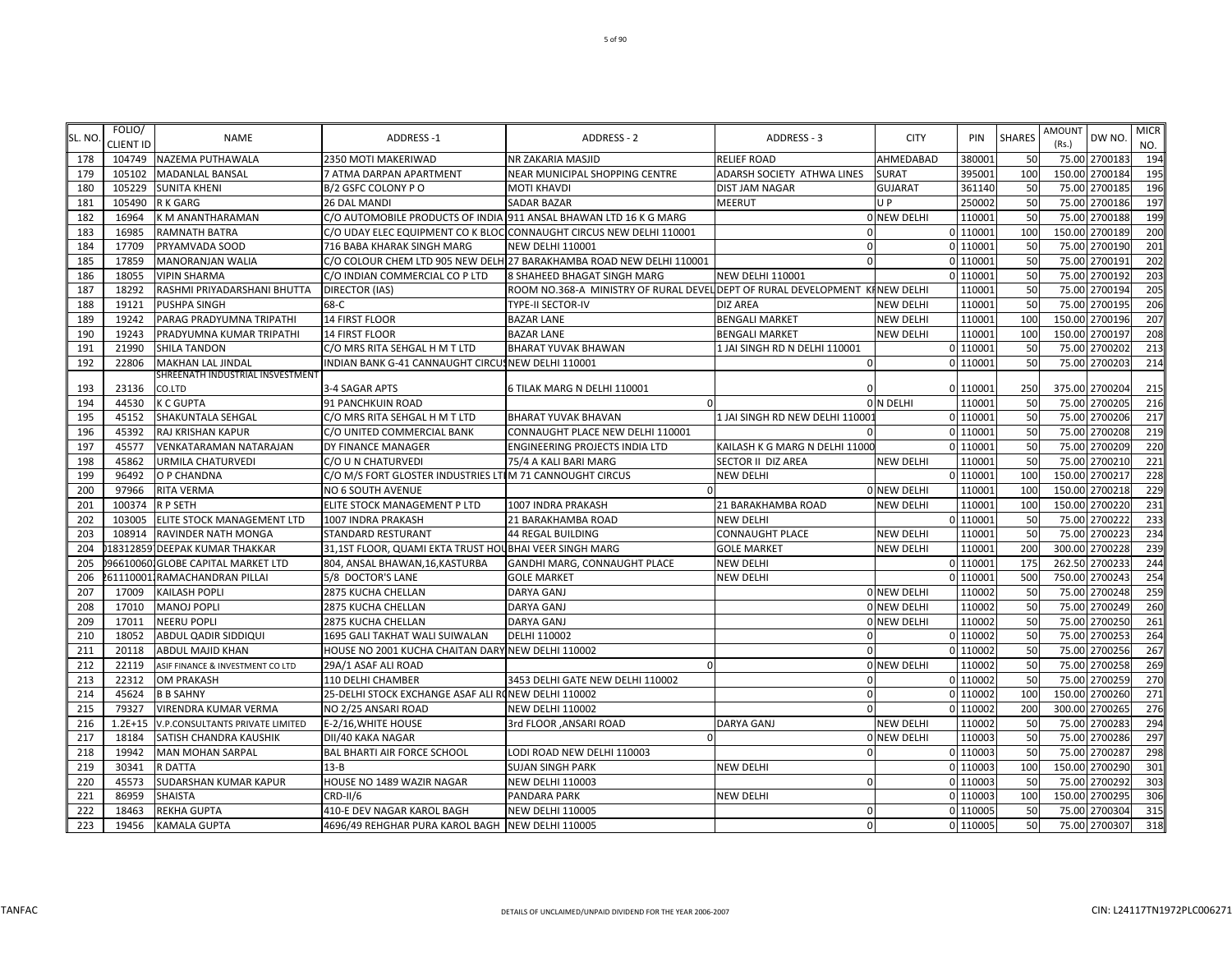| SL. NO | FOLIO/<br><b>CLIENT ID</b> | <b>NAME</b>                   | <b>ADDRESS-1</b>                                           | ADDRESS - 2                         | ADDRESS - 3                         | <b>CITY</b>      | PIN      | <b>SHARES</b> | <b>AMOUNT</b><br>DW NO.<br>(Rs.) | <b>MICR</b><br>NO. |
|--------|----------------------------|-------------------------------|------------------------------------------------------------|-------------------------------------|-------------------------------------|------------------|----------|---------------|----------------------------------|--------------------|
| 224    | 19962                      | <b>MANJUL MATHUR</b>          | 1 C/43 NEW ROHTAK ROAD                                     | $\Omega$                            |                                     | 0 NEW DELHI      | 110005   | 50            | 75.00 2700309                    | 320                |
| 225    | 19976                      | <b>KEWAL KRISHAN NARULA</b>   | C/O 44/2899 ARYA SAMAJ ROAD                                | <b>BEADON PURA</b>                  | <b>KAROL BAGH</b>                   | <b>NEW DELHI</b> | 110005   | 50            | 75.00 2700310                    | 321                |
| 226    | 20902                      | <b>AMARJIT SINGH</b>          | 16/41 JOSHI ROAD                                           | KAROL BAGH N DELHI 110005           |                                     |                  | 0 110005 | 50            | 75.00 2700312                    | 323                |
| 227    | 20905                      | <b>AMAR NATH SONI</b>         | 8A/93 W E A KAROL BAGH                                     | $\Omega$                            |                                     | 0 NEW DELHI      | 110005   | 50            | 2700313<br>75.00                 | 324                |
| 228    | 20906                      | <b>VIDYA VATI</b>             | 8A/93 W E A KAROL BAGH                                     | $\Omega$                            |                                     | ONEW DELHI       | 110005   | 50            | 2700314<br>75.00                 | 325                |
| 229    | 22151                      | <b>HARBANS SINGH PRUTHI</b>   | 2C/3 NEW ROHTAK ROAD                                       | $\Omega$                            |                                     | ONEW DELHI       | 110005   | 50            | 2700319<br>75.00                 | 330                |
| 230    | 22873                      | <b>VINEET NAYYAR</b>          | 5 U F COLLEGE ROAD                                         |                                     |                                     | 0 NEW DELHI      | 110005   | 50            | 75.00<br>2700323                 | 334                |
| 231    | 23615                      | KRISHAN KUMAR KAKAR           | 6A/53 W E A                                                | <b>KAROL BAGH</b>                   |                                     | 0 NEW DELHI      | 110005   | 50            | 75.00 2700324                    | 335                |
| 232    | 23625                      | <b>MADHU MITTAL</b>           | 39 MODEL BASTI                                             | $\Omega$                            |                                     | 0 NEW DELHI      | 110005   | 50            | 75.00 2700325                    | 336                |
| 233    | 28853                      | <b>JAI PARKASH GANDHI</b>     | 53/45 RAMJAS ROAD                                          | <b>KAROL BAGH</b>                   |                                     | 0 NEW DELHI      | 110005   | 50            | 75.00 2700326                    | 337                |
| 234    | 51327                      | PRADEEP KUMAR PHILLIPS        | <b>INDIAN BANK</b>                                         | SHANTI CHAMBERS 1ST FLOOR           | REAR BLOCK 11/6 B PUSA ROAD         | <b>NEW DELHI</b> | 110005   | 50            | 75.00<br>2700328                 | 339                |
| 235    | 84204                      | <b>VIKAS KASHYAP</b>          | 5-A GURU GOBIND SINGH MARG                                 | <b>KAROL BAGH</b>                   | NEW DELHI                           |                  | 0 110005 | 25            | 37.50 2700332                    | 343                |
| 236    | 91932                      | <b>SURESH GARG</b>            | M GARG AND CO                                              | 2161/61 NAI WALA                    | GURUDWARA ROAD KAROL BAGH NEW DELHI |                  | 110005   | 50            | 75.00<br>2700336                 | 347                |
| 237    | 13835                      | <b>JANAK KUMARI</b>           | C/O GANPATI ENTERPRISES                                    | RAMESH MARKET                       | <b>BAZAR SIRKIWALAN</b>             | DELHI            | 110006   | 50            | 75.00<br>2700344                 | 355                |
| 238    | 16742                      | JAGDISH PRASAD GUPTA          | RAMESH CHAND PURSHOTTAM DAS                                | 4527 CLOTH MARKET DELHI 110006      |                                     |                  | 0 110006 | 50            | 2700345<br>75.00                 | 356                |
| 239    | 16749                      | <b>SHRI KANT SAHAI</b>        | M R BROTHERS 4508 CLOTH MARKET                             | DELHI 110006                        | 0                                   |                  | 0 110006 | 50            | 75.00 2700346                    | 357                |
| 240    | 17022                      | SHRI KANT SAHAI               | C/O M R BROTHERS                                           | 4508 CLOTH MARKET DELHI 110006      | $\mathbf 0$                         |                  | 0 110006 | 50            | 75.00 2700349                    | 360                |
| 241    | 17247                      | <b>SHANTI DEVI JAIN</b>       | 2942 KATRA KHUSHAL RAI                                     | KINARI BAZAR DELHI 110006           | $\mathbf 0$                         |                  | 0 110006 | 50            | 75.00 2700350                    | 361                |
| 242    | 17448                      | <b>BALA PRASAD SHARMA</b>     | 1360 KATRA LEHSWAN CHANDANI CHO' DELHI 110006              |                                     | $\Omega$                            |                  | 0 110006 | 50            | 75.00<br>2700351                 | 362                |
| 243    | 17902                      | PRAVEEN KUMAR ROHATGI         | C/O RAJENDRA NATH CHOLEYLAL & CO KINARI BAZAR DELHI 110006 |                                     | $\Omega$                            |                  | 0 110006 | 50            | 2700353<br>75.00                 | 364                |
| 244    | 18091                      | <b>JAIPARKASH GUPTA</b>       | 4694 UMRAO STREET PAHARI DHIRAJ                            | DELHI 110006                        | $\Omega$                            |                  | 0 110006 | 50            | 75.00<br>2700355                 | 366                |
| 245    | 18456                      | <b>NV RAMAN</b>               | 18 F JAIN LINES GAUSHALA MARG KISHA DELHI 110006           |                                     | $\Omega$                            |                  | 0 110006 | 50            | 75.00<br>2700356                 | 367                |
| 246    | 19154                      | <b>S S MANCHANDA</b>          | 1/304 KASHMERE GATE                                        |                                     |                                     | 0 DELHI          | 110006   | 50            | 75.00<br>2700358                 | 369                |
| 247    | 20789                      | <b>SUSHMA MAHESHWARI</b>      | 1947 KATRA KHUSHAL RAI                                     | KINARI BAZAR DELHI 110006           | $\Omega$                            |                  | 0 110006 | 50            | 75.00 2700369                    | 380                |
| 248    | 20808                      | ANIL KUMAR MAHESHWARI         | 1947 KATRA KHUSHAL RAI                                     | KINARI BAZAR DELHI 110006           | $\Omega$                            |                  | 0 110006 | 50            | 75.00 2700370                    | 381                |
| 249    | 20840                      | RAM GOPAL MAHESHWARI          | 1947 KATRA KHUSHAL RAI                                     | KINARI BAZAR DELHI 110006           | $\Omega$                            |                  | 0 110006 | 50            | 75.00 2700371                    | 382                |
| 250    | 20855                      | <b>VIJAY KUMAR MAHESHWARI</b> | 1947 KATRA KHUSHAL RAI                                     | KINARI BAZAR DELHI 110006           | $\Omega$                            |                  | 0 110006 | 50            | 2700372<br>75.00                 | 383                |
| 251    | 21016                      | <b>KRISHAN LAL AUL</b>        | M/S M K AGENCIES INDIA                                     | 66 KHURSHID MARKET SADAR BAZAR      | DELHI 110006                        |                  | 0 110006 | 50            | 75.00<br>2700375                 | 386                |
| 252    | 22522                      | <b>ASHOK KUMAR</b>            | 3380 BAQA STREET HAUZ QAZI                                 |                                     |                                     | 0 DELHI          | 110006   | 50            | 75.00<br>2700384                 | 395                |
| 253    | 44502                      | <b>BALESHWAR NATH</b>         | 74 BASTI HARPHOOL SINGH                                    | SOUTH SADAR THANA ROAD DELHI 110006 | $\Omega$                            |                  | 0 110006 | 75            | 112.50<br>2700388                | 399                |
| 254    | 76742                      | <b>KUSUM GUPTA</b>            | 4609 CHARKHE WALAN                                         | DELHI-6                             |                                     |                  | 0 110006 | 100           | 2700400<br>150.00                | 411                |
| 255    | 81626                      | <b>DEEPTI JAIN</b>            | 14/4351                                                    | PAHARI DHIRAJ                       | DELHI 110006                        |                  | 0 110006 | 50            | 75.00 2700402                    | 413                |
| 256    | 86228                      | <b>DULARI</b>                 | 1128 GALI TELIYAN                                          | <b>TILAK BAZAR</b>                  | DELHI                               |                  | 0 110006 | 50            | 75.00 2700403                    | 414                |
| 257    | 90686                      | RAJENDRA PRASHAD GUPTA        | 2603 HAI BASTI                                             | <b>NAYA BAZAR</b>                   |                                     | 0 DELHI          | 110006   | 100           | 150.00 2700404                   | 415                |
| 258    | 105970                     | <b>VENKATESH PILLAY</b>       | 160-A PASCHIM VIHAR EXTN                                   |                                     |                                     | 0 DELHI          | 110006   | 200           | 300.00 2700408                   | 419                |
| 259    | 107949                     | <b>RAKESH KUMAR</b>           | C/O SHREE KRISHNA PHARMA                                   | 1711 MANSAL BUILDING                | <b>BHAGIRATH PALACE</b>             | <b>DELHI</b>     | 110006   | 50            | 2700410<br>75.00                 | 421                |
| 260    | 108769                     | <b>AMIT KUMAR GUPTA</b>       | 2089 KATRA KHUSHAL                                         | RAI KINARI BAZAR                    |                                     | 0 DELHI          | 110006   | 100           | 150.00 2700411                   | 422                |
| 261    |                            | 26911334 MOHAMMED ASLAM       | D4/12, IV FLOOR DDA FLAT,                                  | SARAI KHALIL,                       | SADAR BAZAR,                        | <b>DELHI</b>     | 110006   | 100           | 150.00 2700428                   | 439                |
| 262    | 11949                      | <b>GANPAT LAL AGRAWAL</b>     | $D-113$                                                    | PANCH SHEEL ENCLAVE                 | NEW DELHI                           |                  | 0 110007 | 50            | 75.00<br>2700429                 | 440                |
| 263    | 16703                      | <b>INDER JIT</b>              | 3/70 ROOP NAGAR                                            |                                     |                                     | 0 DELHI          | 110007   | 100           | 150.00 2700430                   | 441                |
| 264    | 17267                      | <b>AVINASH CHANDER GUPTA</b>  | HOUSE NO 777 NEAR MAIN BUS STAND TIMARPUR                  |                                     | DELHI 110007                        |                  | 0 110007 | 50            | 75.00<br>2700431                 | 442                |
| 265    | 19372                      | SHAKUNTLA SINGAL              | C/O JAGDISH & CO                                           | 24-E KAMLA NAGAR                    | DELHI 110007                        |                  | 0 110007 | 50            | 75.00 2700435                    | 446                |
| 266    | 19373                      | <b>ANITA SINGAL</b>           | C/O JAGDISH & CO 24E KAMLA NAGAR   DELHI 110007            |                                     | $\Omega$                            |                  | 0 110007 | 50            | 2700436<br>75.00                 | 447                |
| 267    | 19374                      | NIHAL CHAND SINGAL            | C/O JAGDISH & CO 24E KAMLA NAGAR   DELHI 110007            |                                     | $\Omega$                            |                  | 0 110007 | 50            | 75.00 2700437                    | 448                |
| 268    | 20971                      | <b>DHANWANTI MALHOTRA</b>     | 87 PREM NAGAR SUBZIMANDI                                   | $\Omega$                            |                                     | 0 NEW DELHI      | 110007   | 75            | 112.50 2700438                   | 449                |
| 269    |                            | 21684 PREM LATA GUPTA         | SHYAM LALL EYE HOSPITAL                                    | <b>MALKA GANJ</b>                   |                                     | 0 DELHI          | 110007   | 50            | 75.00 2700443                    | 454                |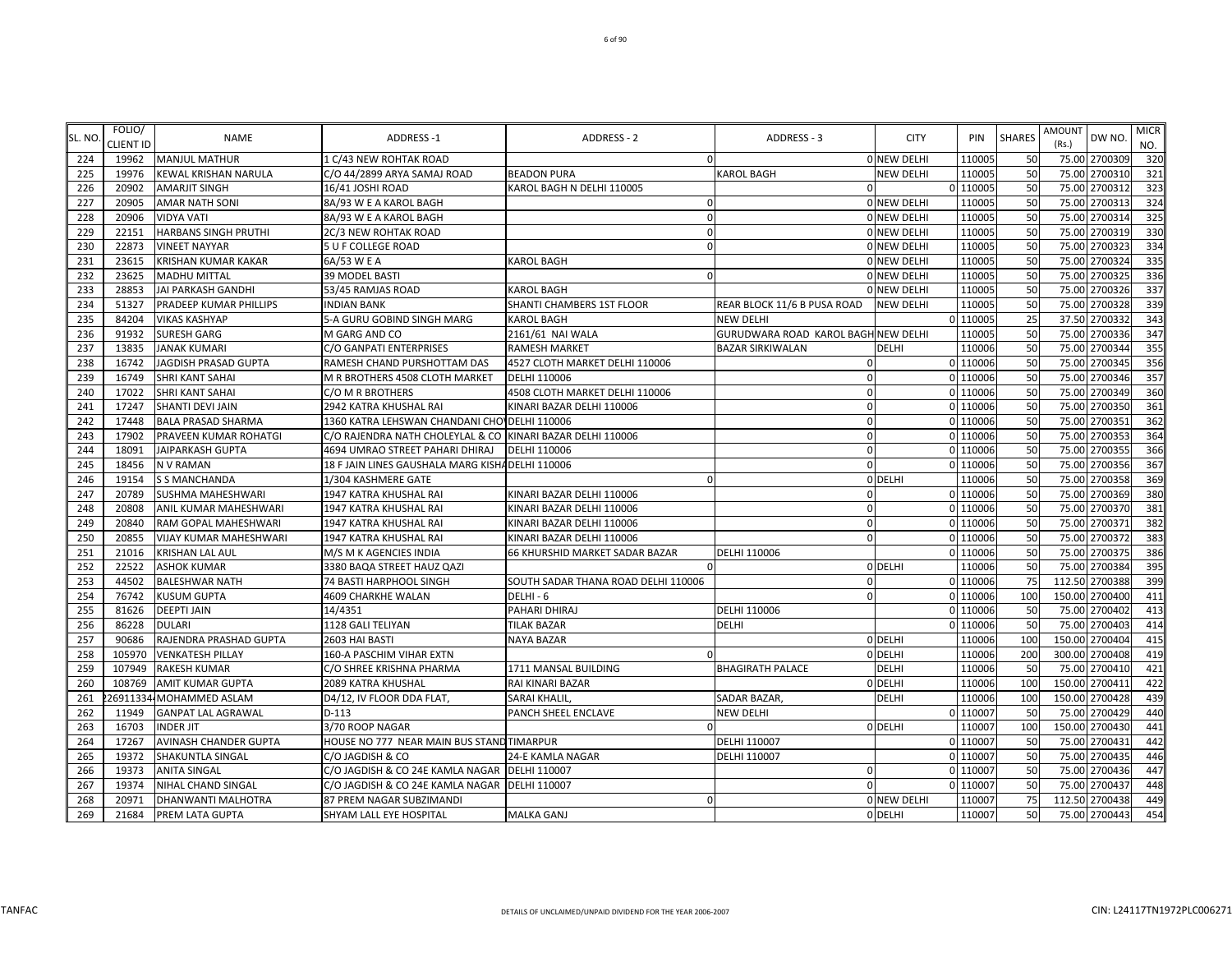| SL. NO     | FOLIO/<br><b>CLIENT ID</b> | <b>NAME</b>                                               | ADDRESS-1                                         | <b>ADDRESS - 2</b>                                                      | ADDRESS - 3                    | <b>CITY</b>        | PIN                | <b>SHARES</b> | AMOUNT<br>(Rs.) | DW NO.                           | <b>MICR</b><br>NO. |
|------------|----------------------------|-----------------------------------------------------------|---------------------------------------------------|-------------------------------------------------------------------------|--------------------------------|--------------------|--------------------|---------------|-----------------|----------------------------------|--------------------|
| 270        | 75927                      | <b>CHAMPA BEN KOTAK</b>                                   | 132-E KAMLA NAGAR                                 | <b>NEW DELHI 110007</b>                                                 | $\Omega$                       |                    | 0 110007           | <b>100</b>    |                 | 150.00 2700452                   | 463                |
| 271        | 77160                      | HANS RAJ SACHDEVA                                         | 13 GANDHI SQUARE                                  | <b>MALKA GANJ</b>                                                       | DELHI 110007                   |                    | 0 110007           | 100           | 150.00          | 2700454                          | 465                |
| 272        | 17364                      | HAMESH CHANDER SHARMA                                     | 33/29 EAST PATEL NAGAR                            |                                                                         |                                | 0 NEW DELHI        | 110008             | 50            |                 | 75.00 2700484                    | 495                |
| 273        | 20782                      | <b>SAROJ ARORA</b>                                        | C/O S C ARORA                                     | A-458 DEFENCE COLONY                                                    |                                | 0 NEW DELHI        | 110008             | 50            | 75.00           | 2700488                          | 499                |
| 274        | 21648                      | <b>BHATIA TARASINGH</b>                                   | 2750                                              | <b>RANJIT NAGAR</b>                                                     | NEW DELHI                      |                    | 0 110008           | 50            | 75.00           | 2700489                          | 500                |
| 275        | 21651                      | <b>SUKHVINDER SINGH</b>                                   | 3260 RANJIT NAGAR                                 |                                                                         |                                | <b>O NEW DELHI</b> | 110008             | 50            | 75.00           | 2700490                          | 501                |
| 276        | 21652                      | SANTOKH SINGH                                             | 2750 RANJIT NAGAR                                 |                                                                         |                                | <b>ONEW DELHI</b>  | 110008             | 50            | 75.00           | 2700491                          | 502                |
| 277        | 22198                      | MITHILA JHA                                               | C/O HANUMAN MANDIR                                | OPP 15A/19 EAST PATEL NAGAR                                             | <b>NEW DELHI 110008</b>        |                    | 0 110008           | 15            |                 | 22.50 2700495                    | 506                |
| 278        | 44701                      | <b>BEHARI LAL KUMAR</b>                                   | HOUSE NO ZED/8 WEST PATEL NAGAR                   | <b>NEW DELHI 110008</b>                                                 | <sup>n</sup>                   |                    | 0 110008           | 50            | 75.00           | 2700496                          | 507                |
| 279        | 49912                      | <b>ISHWAR LAL AGGARWAL</b>                                | 16/18 EAST PATEL NAGAR                            | <b>1ST FLOOR</b>                                                        | <b>NEW DELHI 110008</b>        |                    | 0 110008           | 50            |                 | 75.00 2700498                    | 509                |
| 280        | 49913                      | SANTOSH AGGARWAL                                          | C/O I L AGARWAL                                   | 16/18 EAST PATEL NAGAR 1ST FLOOR                                        | <b>NEW DELHI 110008</b>        |                    | 0 110008           | 50            | 75.00           | 2700499                          | 510                |
| 281        | 57043                      | <b>SANJIV RELAN</b>                                       | 45/18 EAST PATEL NAGAR                            | <b>NEW DELHI-110 008</b>                                                |                                |                    | 0 110008           | 100           |                 | 150.00 2700500                   | 511                |
| 282        | 67229                      | <b>MADHU SHARMA</b>                                       | C/O NAGALAND CARPETS                              | 2169 MAIN ROAD                                                          | <b>WEST PATEL NAGAR</b>        | <b>NEW DELHI</b>   | 110008             | 50            |                 | 75.00 2700501                    | 512                |
| 283        | 70095                      | <b>MADHU SHARMA</b>                                       | C/O NAGALAND CARPETS                              | 2169 MAIN ROAD                                                          | <b>WEST PATEL NAGAR</b>        | <b>NEW DELHI</b>   | 110008             | <b>100</b>    | 150.00          | 2700503                          | 514                |
| 284        | 74128                      | <b>INDU SHARMA</b>                                        |                                                   | C/O BRIG B N SHARMA CHIEF SECURITY OFFICER PUNJAB & SIND BANK H O BANK  | 21 RAJINDRA PLACE NEW DELHI 1: |                    | 0 110008           | 100           |                 | 150.00 2700504                   | 515                |
| 285        | 77295                      | KULVINDER SINGH TULI                                      | 23 NEW MARKET                                     | <b>WEST PATEL NAGAR</b>                                                 | <b>NEW DELHI 110008</b>        |                    | 0 110008           | 100           |                 | 150.00 2700506                   | 517                |
| 286        | 79228                      | <b>BEENA MALAHOTRA</b>                                    | NO.13/29                                          | <b>WEST PATEL NAGAR</b>                                                 |                                | 0 NEW DELHI        | 110008             | 50            | 75.00           | 2700507                          | 518                |
| 287        | 95285                      | SAROJ GORAWARA                                            | $E-1$                                             | <b>WEST PATEL NAGAR</b>                                                 |                                | 0 NEWDELHI         | 110008             | 100           | 150.00          | 2700508                          | 519                |
| 288        | 97014                      | <b>BALRAJ NARANG</b>                                      | 12/2 EAST PATEL NAGAR                             |                                                                         |                                | 0 NEW DELHI        | 110008             | 50            | 75.00           | 2700509                          | 520                |
| 289        |                            | 10011547 ASHA CHATURVEDI                                  | 40/4 LAXMI SADAN                                  | <b>EAST PATEL NAGAR</b>                                                 | <b>NEW DELHI</b>               |                    | 0 110008           | 50            | 75.00           | 2700518                          | 529                |
| 290        |                            | 708100451PUSHPA RANI BHASIN                               | 14-11 EAST PATEL NAGAR                            |                                                                         |                                | 0 NEW DELHI        | 110008             | 100           | 150.00          | 2700526                          | 537                |
| 291        |                            | 566100001SGA SECURITIES (P) LTD.                          | 407                                               | PRABHAT KIRAN                                                           | 17, RAJINDERA PLACE            | <b>NEW DELHI</b>   | 110008             | 500           | 750.00          | 2700537                          | 548                |
| 292        | 80121                      | <b>MANJULA SHARMA</b>                                     | C/O VIYOGI HARJI                                  | F/13/2 MODELTOWN                                                        | <b>NEW DELHI 110009</b>        |                    | 0 110009           | 50            | 75.00           | 2700550                          | 561                |
| 293        | 18510                      | <b>BHARAT BHUSHAN</b>                                     |                                                   | C/O WG CDR R M VERMA HQ WAC I A F S P S O SUBROTO PARK NEW DELHI 110010 | $\Omega$                       |                    | 0 110010           | 50            | 75.00           | 2700572                          | 583                |
| 294        | 21545                      | ASHA LATA SABHERWAL                                       | 10 HOSPITAL ROAD                                  | KIRBY PLACE DELHI CANTT 110010                                          |                                |                    | 0 110010           | 100           | 150.00          | 2700573                          | 584                |
| 295        | 25120                      | <b>KATHLEEN BISWAS</b>                                    | C/O BRIJ S BISWAS                                 | <b>CONSULTANT NEURO SURGERY</b>                                         | ARMY HOSPITAL DELHI CANTT      | <b>DELHI CANTT</b> | 110010             | 50            |                 | 75.00 2700574                    | 585                |
| 296        | 71174                      | <b>MEET SINGH</b>                                         | INSPECTORATE OF ARMAMENTS                         | T/18 KAMDHAR LINES                                                      | DELHI CANT-110 010             |                    | 0 110010           | 50            | 75.00           | 2700577                          | 588                |
| 297        | 109017                     | <b>SHASHI SHUKLA</b>                                      | MEDICAL OFFICER                                   | <b>BASE HOSPITAL</b>                                                    | <b>DELHI CANTT</b>             | <b>NEW DELHI</b>   | 110010             | 100           | 150.00          | 2700578                          | 589                |
| 298        | 17397                      | MANOHAR LAL CHAUDHRY                                      | C-2 JANGPURA EXTN                                 |                                                                         |                                | <b>O NEW DELHI</b> | 110014             | 50            | 75.00           | 2700579                          | 590                |
| 299        | 19297                      | <b>S N MATHUR</b>                                         | FLAT NO. 49-A                                     | POCKET-C                                                                | SIDHARTHA EXTENTION            | <b>NEW DELHI</b>   | 110014             | 50            | 75.00           | 2700580                          | 591                |
| 300        | 19350                      | <b>NITA CHOPRA</b>                                        | 439 MATHURA ROAD                                  | JANGPURA NEW DELHI 110014                                               |                                |                    | 0 110014           | 50            | 75.00           | 270058                           | 592                |
| 301        | 19352                      | <b>ANJLA KOHLI</b>                                        | <b>B-5 JUNGPURA EXTENSION</b>                     |                                                                         |                                | 0 NEW DELHI        | 110014             | 50            | 75.00           | 2700583                          | 594                |
| 302        | 19886                      | <b>HARI PARKASH</b>                                       | G-3 DESU COLONY OLD JEEWAN NAGAR NEW DELHI 110014 |                                                                         | $\Omega$                       |                    | 0 110014           | 50            |                 | 75.00 2700584                    | 595                |
| 303        | 21188                      | KIRAN KUMAR CHOWDHRY                                      | C/O DR S L MEHRA 10 BIRBAL ROAD                   | JANGPURA EXTN NEW DELHI 110014                                          | $\Omega$                       |                    | 0 110014           | 50            |                 | 75.00 2700585                    | 596                |
| 304        | 21189                      | SATYA PAUL MEHRA                                          | C/O DR S L MEHRA 10 BIRBAL ROAD                   | JANGPURA EXTN NEW DELHI 110014                                          | $\Omega$                       |                    | 0 110014           | 50            | 75.00           | 2700586                          | 597                |
| 305        | 78833                      | <b>SHASHI JAIN</b>                                        | NO 49 SIDDARTH ENCLAVE                            | RING ROAD OPP MAHARANI BAGH                                             | <b>NEW DELHI 110014</b>        |                    | 0 110014           | 50            | 75.00           | 2700589                          | 600                |
| 306        | 17343                      | <b>BEENA</b>                                              | C/O DR S SWAROOP 41 ESI COLONY                    | BASAI DARA PUR NEW DELHI 110015                                         | $\Omega$                       |                    | 0 110015           | 50            | 75.00           | 2700599                          | 610                |
| 307        | 45371                      | <b>JASPAL SINGH BHATIA</b>                                | 9/17 RAMESH NAGAR                                 | $\Omega$                                                                |                                | O N DELHI          | 110015             | 50            | 75.00           | 2700611                          | 622                |
| 308        | 77513                      | <b>SATYA WATI</b>                                         | K-24 KIRTI NAGAR                                  | <b>NEW DELHI 110015</b>                                                 |                                |                    | 0 110015           | 200           | 300.00          | 2700616                          | 627                |
| 309        | 81648                      | <b>S N LAMBA</b>                                          | LAMBA AND CO                                      | WZ 10 A RATTAN PARK                                                     | OPP KIRTI NAGAR                | <b>NEW DELHI</b>   | 110015             | 50            |                 | 75.00 2700618                    | 629                |
| 310        | 23115                      | <b>SHANTI DEVI</b>                                        | NO.1/22 SARVAPRIYA VIHAR                          | <b>NEW DELHI 110016</b>                                                 | $\Omega$                       |                    | 0 110016           | 25            |                 | 37.50 2700635                    | 646                |
| 311        | 23388                      | SURYA PRAKASH GUPTA                                       | <b>S 9 GREEN PARK MAIN</b>                        | $\Omega$                                                                |                                | <b>OINEW DELHI</b> | 110016             | 50            |                 | 75.00 2700637                    | 648                |
| 312        | 56217                      | INDIRA PAL KHILNANI                                       | A-5 MAYFAIR GARDEN                                | NEW DELHI-110 016                                                       | $\Omega$                       |                    | 0 110016           | 100           | 150.00          | 2700640                          | 651                |
| 313        | 78809                      | KUNAL YADAV                                               | 1/1 SARVPRIYA VIHAR                               | <b>NEW DELHI 110016</b>                                                 | $\Omega$                       |                    | 0 110016           | 50            | 75.00           | 2700641                          | 652                |
| 314<br>315 | 102994<br>106853           | <b>MADHURI MISHRA</b><br><b>GENIUS INVESTOFIN PVT LTD</b> | Q 2 HAUZ KHAS                                     | <b>NEW DELHI</b><br>$\Omega$                                            | $\Omega$                       |                    | 0 110016<br>110016 | 300<br>200    |                 | 450.00 2700643<br>300.00 2700644 | 654<br>655         |
|            |                            |                                                           | C-36 HAUZ KHAS                                    |                                                                         |                                | 0 NEW DELHI        |                    |               |                 |                                  |                    |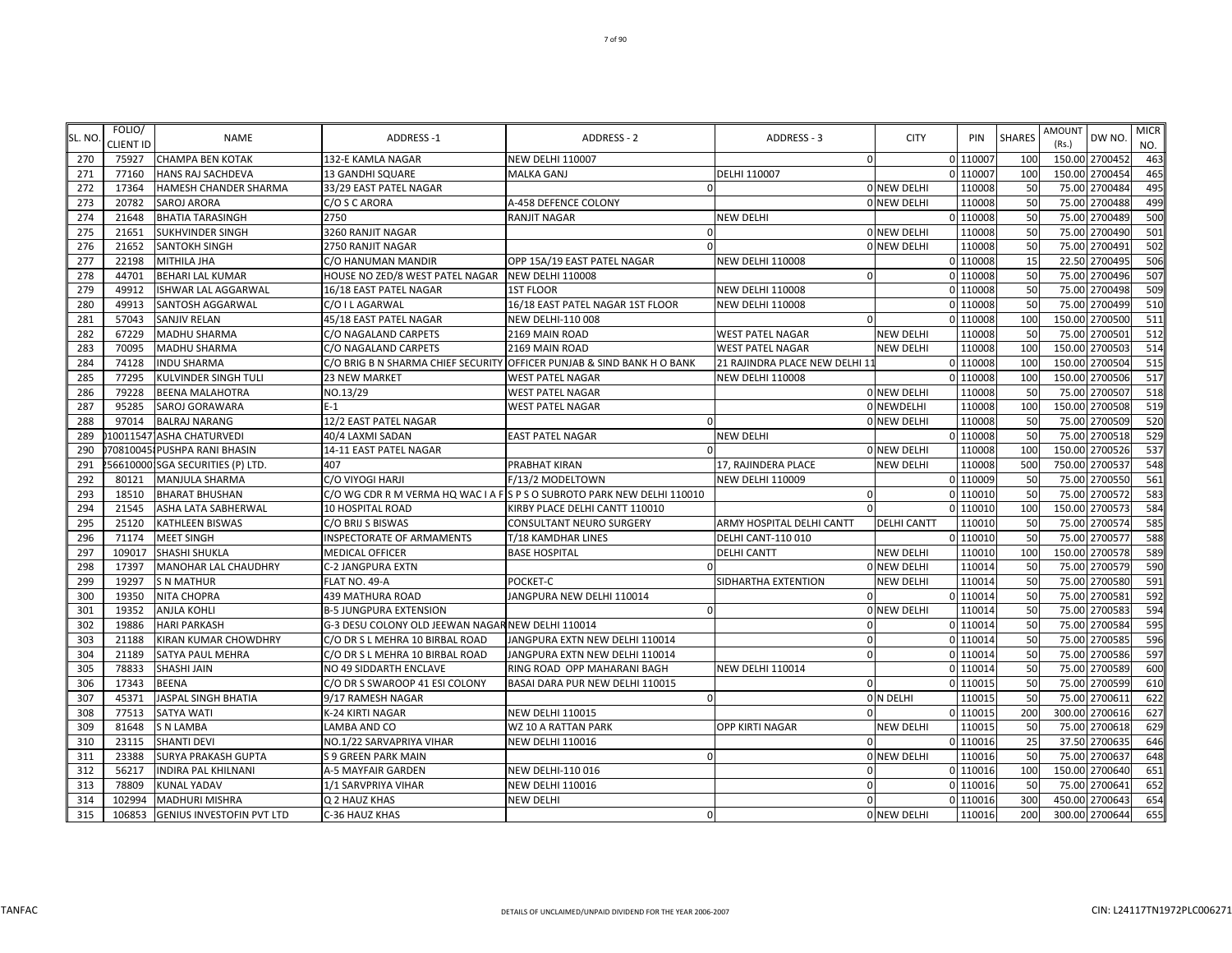| SL. NO | FOLIO/<br><b>CLIENT ID</b> | <b>NAME</b>                        | <b>ADDRESS-1</b>                                             | <b>ADDRESS - 2</b>                    | ADDRESS - 3                   | <b>CITY</b>        | PIN       | <b>SHARES</b> | <b>AMOUNT</b><br>DW NO.<br>(Rs.) | <b>MICR</b><br>NO. |
|--------|----------------------------|------------------------------------|--------------------------------------------------------------|---------------------------------------|-------------------------------|--------------------|-----------|---------------|----------------------------------|--------------------|
| 316    | 068510360 USHA LAL         |                                    | 3/8 SARVAPRIYA VIHAR                                         | $\Omega$                              |                               | 0 NEW DELHI        | 110016    | 50            | 75.00 2700653                    | 664                |
| 317    | 17772                      | <b>M K RAJ MOHAN</b>               | K-26B SAKET                                                  | $\Omega$                              |                               | <b>ONEW DELHI</b>  | 11001     | 50            | 2700659<br>75.00                 | 670                |
| 318    | 17992                      | <b>DEVI PRASAD</b>                 | 12/8 MALVIYA NAGAR EXTN SAKET PUSI M B ROAD NEW DELHI 110017 |                                       | $\Omega$                      |                    | $0$ 11001 | 50            | 2700662<br>75.00                 | 673                |
| 319    | 18245                      | <b>RAJESH GAUR</b>                 | <b>K27E SAKET</b>                                            | $\Omega$                              | $\Omega$                      |                    | $0$ 11001 | 50            | 2700664<br>75.00                 | 675                |
| 320    | 19399                      | VINOD KUMAR CHAWLA                 | HOUSE NO 9-A BLOCK F                                         | SAKET NEW DELHI 110017                | $\Omega$                      |                    | $0$ 11001 | 50            | 2700665<br>75.00                 | 676                |
| 321    | 19861                      | RAVINDER PAL SINGH                 | H-17/14 MALVIYA NAGAR                                        |                                       |                               | ONEW DELHI         | 11001     | 50            | 2700666<br>75.00                 | 677                |
| 322    | 20387                      | P DEVADAS SHENOY                   | SENIOR MANAGER CANARA BANK                                   | ROOM NO 2 4&5 LSC COMPLEX SHEIKH SARA | PHASE II NEW DELHI 110017     |                    | 0 11001   | 50            | 75.00<br>270066                  | 678                |
| 323    | 21516                      | DHARAM PAL GOYAL                   | <b>B 53 SOAMI NAGAR</b>                                      |                                       |                               | 0 NEW DELHI        | 11001     | 100           | 270067<br>150.00                 | 682                |
| 324    | 22492                      | <b>JAGMOHAN KAUR</b>               | 83/22 MALVIYA NAGAR                                          | $\Omega$                              |                               | 0 NEW DELHI        | 110017    | 50            | 75.00<br>2700675                 | 686                |
| 325    | 22562                      | <b>INDRARANI</b>                   | 54G SHEIKH SARAI II                                          | $\Omega$                              |                               | 0 NEW DELHI        | 110017    | 50            | 75.00 2700676                    | 687                |
| 326    | 22563                      | OMPARKASH                          | 54G SHEIKH SARAI II                                          | $\Omega$                              |                               | <b>ONEW DELHI</b>  | 110017    | 50            | 2700677<br>75.00                 | 688                |
| 327    | 23650                      | <b>VIJENDRA KUMAR</b>              | D-77 PANCHSHEEL ENCLAVE                                      | <b>NEW DHLHI 110017</b>               |                               |                    | 0 110017  | 100           | 150.00 2700678                   | 689                |
| 328    | 54053                      | MAHENDRA PRAKASH GUPTA             | <b>B/30 GEETANJALI ENCLAVE</b>                               | MALVIYA NAGAR EXTENSION               | <b>NEW DELHI 110017</b>       |                    | 0 110017  | 100           | 270068<br>150.00                 | 692                |
| 329    | 78586                      | <b>K S KRISHNAMURTHY</b>           |                                                              | 0 B 58 SARVODAYA ENCLAVE              | <b>NEW DELHI 110017</b>       |                    | $0$ 11001 | 200           | 300.00<br>2700684                | 695                |
| 330    | 81687                      | TANI KALRA                         | <b>62 NAVJIWAN VIHAR</b>                                     | <b>NEW DELHI 110017</b>               | $\Omega$                      |                    | 0 11001   | 50            | 270068<br>75.00                  | 696                |
| 331    | 95934                      | RAJ KAPOOR                         | <b>D 4 PRESS ENCLAVE</b>                                     | SAKET                                 |                               | 0 NEW DELHI        | 110017    | 200           | 300.00 2700687                   | 698                |
| 332    | 104354                     | <b>AVTAR AHUJA</b>                 | S 330 PANCHSHEEL PARK                                        | <b>NEW DELHI</b>                      | $\Omega$                      |                    | 0 11001   | 50            | 2700688<br>75.00                 | 699                |
| 333    | 108314                     | <b>ANISH KUMAR</b>                 | 168 SAVITRI NAGAR                                            | $\Omega$                              |                               | 0 NEW DELHI        | 110017    | 100           | 150.00<br>2700693                | 704                |
| 334    | 109006                     | <b>HEMAN KHANNA</b>                | C - 45 SOAMI NAGAR                                           | $\Omega$                              |                               | <b>0 NEW DELHI</b> | 110017    | 50            | 75.00<br>2700695                 | 706                |
| 335    |                            | 14210246; LALITA CHAWLA            | FLAT NO 4                                                    | HOUSE S - 25                          | PANCHSHEEL PARK               | <b>NEW DELHI</b>   | 110017    | 50            | 75.00<br>2700701                 | 712                |
| 336    |                            | 20610153 USHA BHATIA               | $G-31$                                                       | <b>SAKET</b>                          | <b>NEW DELHI</b>              |                    | 0 110017  | 1000          | 1500.00<br>2700706               | 717                |
| 337    |                            | 47640861. ANURADHA KAPOOR          | <b>D 4 PRESS ENCLAVE</b>                                     | <b>SAKET</b>                          |                               | <b>O NEW DELHI</b> | 11001     | <b>250</b>    | 2700712<br>375.00                | 723                |
| 338    |                            | 476416841REENA MOHAN               | 250 RPS FLATS                                                | <b>SHEIKH SARAI</b>                   | PHASE I                       | <b>NEW DELHI</b>   | 11001     | 50            | 75.00<br>2700713                 | 724                |
| 339    | 17781                      | <b>ANIL MAHAJAN</b>                | 11-B EVERSHINE APTS                                          | <b>VIKAS PURI</b>                     | NEW DELHI                     |                    | 0 110018  | 100           | 150.00<br>2700719                | 730                |
| 340    | 18956                      | <b>RAHUL SUD</b>                   | A-151 VIKASPURI BODELLA                                      | $\cap$                                |                               | <b>0 NEW DELHI</b> | 110018    | 50            | 2700723<br>75.00                 | 734                |
| 341    | 21335                      | KANWAR BHAN DHAMIJA                | WZ 24B MEENAKSHI GARDEN                                      | $\Omega$                              |                               | 0 NEW DELHI        | 110018    | 50            | 75.00 2700730                    | 741                |
| 342    | 23048                      | SHADI LAL UPPAL                    | BLOCK NO GG1/FLAT 122 B VIKASPURI NEW DELHI 110018           |                                       | $\Omega$                      |                    | 0 110018  | 50            | 75.00<br>2700733                 | 744                |
| 343    | 44768                      | SATYA DEVA TREHAN                  | BLOCK G POCKET GGI FLAT NO 34 C                              | VIKASPURI BODELLA N DELHI 110018      | $\mathbf 0$                   |                    | 0 110018  | 50            | 2700735<br>75.00                 | 746                |
| 344    | 44891                      | KANWAR BHAN DHAMIJA                | WZ-24B MEENAKSHI GARDEN                                      | $\Omega$                              |                               | 0 N DELHI          | 110018    | 50            | 2700736<br>75.00                 | 747                |
| 345    | 44892                      | NIRMAL DHAMIJA                     | WZ-24B MEENAKSHI GARDEN                                      | $\Omega$                              |                               | 0 N DELHI          | 110018    | 50            | 75.00<br>2700737                 | 748                |
| 346    | 92495                      | <b>SUNIT ARORA</b>                 | 922 VIKAS KUNJ                                               | <b>VIKAS PURI</b>                     |                               | 0 NEW DELHI        | 110018    | 100           | 150.00<br>2700746                | 757                |
| 347    | 95910000!                  | SURENDER PAL NARANG                | $B-45$                                                       | 2ND FLOOR                             | SHANKAR GARDEN                | <b>NEW DELHI</b>   | 110018    |               | 1.50<br>270076                   | 772                |
| 348    | 9197                       | NEELIMA SANE                       | C-15A GANGOTRI ENCLAVE                                       | ALAKNANDA B KALKAJI                   | <b>NEW DELHI 110019</b>       |                    | 0 110019  | 50            | 75.00 2700767                    | 778                |
| 349    | 17266                      | JITENDER KUMAR SURI                | FLAT NO 34 PKTB ALAKNANDA                                    | D D A FLATS KALKAJI NEW DELHI 110019  | $\Omega$                      |                    | 0 110019  | 50            | 75.00 2700769                    | 780                |
| 350    | 19360                      | AMAR NATH MONGA                    | 3/13 KALKAJI EXTENSION                                       | $\Omega$                              |                               | 0 NEW DELHI        | 110019    | 50            | 75.00 2700773                    | 784                |
| 351    | 22494                      | GIRISH CHANDRA TEWARY              | 29 A POCKET A 11                                             | KALKAJI EXTENSION                     | <b>NEW DELHI 110019</b>       |                    | 0 110019  | 50            | 2700777<br>75.00                 | 788                |
| 352    | 45678                      | NARINDAR NATH                      | <b>B-146 KALKAJI</b>                                         |                                       |                               | 0 NEW DELHI        | 110019    | 100           | 2700779<br>150.00                | 790                |
| 353    | 75999                      | YOGINDER SARAF                     | C/74 B GANGOTRI ENCLAVE                                      | <b>ALAKNANDA</b>                      | <b>NEW DELHI</b>              |                    | 0 110019  | 100           | 150.00<br>2700783                | 794                |
| 354    | 76976                      | HAMZA TRADING & INVESTMENT (P) LTD | <b>ABDUL QADIR</b>                                           | 203 KUSAL BAZAR                       | 32-33 NEHRU PLACE NEW DELHI 1 |                    | 0 110019  | 200           | 300.00<br>2700784                | 795                |
| 355    | 79068                      | BALDEV RAJ NARANG                  | 58 RAMPURI KALKAJI                                           | <b>NEW DELHI 110019</b>               |                               |                    | 0 110019  | 200           | 300.00<br>2700786                | 797                |
| 356    | 81887                      | SHIV CHARAN SHARMA                 | 10/5 KALKAJI EXTENSION                                       | <b>NEW DELHI 110019</b>               | $\Omega$                      |                    | 0 110019  | 100           | 150.00<br>2700787                | 798                |
| 357    |                            | 14310005. AJAY KUMAR ALREJA        | M\S ALREJA ESTATES                                           | K-1-A, 'K'-BLOCK CIRCLE               | MAIN ROAD, KALKAJI            | <b>NEW DELHI</b>   | 110019    | 100           | 150.00 2700808                   | 819                |
| 358    |                            | 82210012 USHA MONGA                | $G - 47$                                                     | II FLOOR                              | KALKAJI,                      | <b>NEW DELHI</b>   | 110019    | 50            | 2700813<br>75.00                 | 824                |
| 359    | 8065                       | ASHUTOSH KUMAR SINGH               | 14-C RAILWAY BOARD QUARTERS                                  | CHANAKYAPURI                          |                               | <b>0 NEW DELHI</b> | 11002     | 50            | 2700817<br>75.00                 | 828                |
| 360    | 19394                      | <b>NINA GUPTA</b>                  | C II/114 MOTI BAGH I                                         | SHANTI PATH NEW DELHI 110021          | 0                             |                    | 0 110021  | 100           | 150.00 2700819                   | 830                |
| 361    | 19444                      | SRI KRISHAN SARUP BHATNAGAR        | 8/4 SHANTI NIKETAN                                           | $\Omega$                              |                               | 0 NEW DELHI        | 110021    | 100           | 150.00 2700822                   | 833                |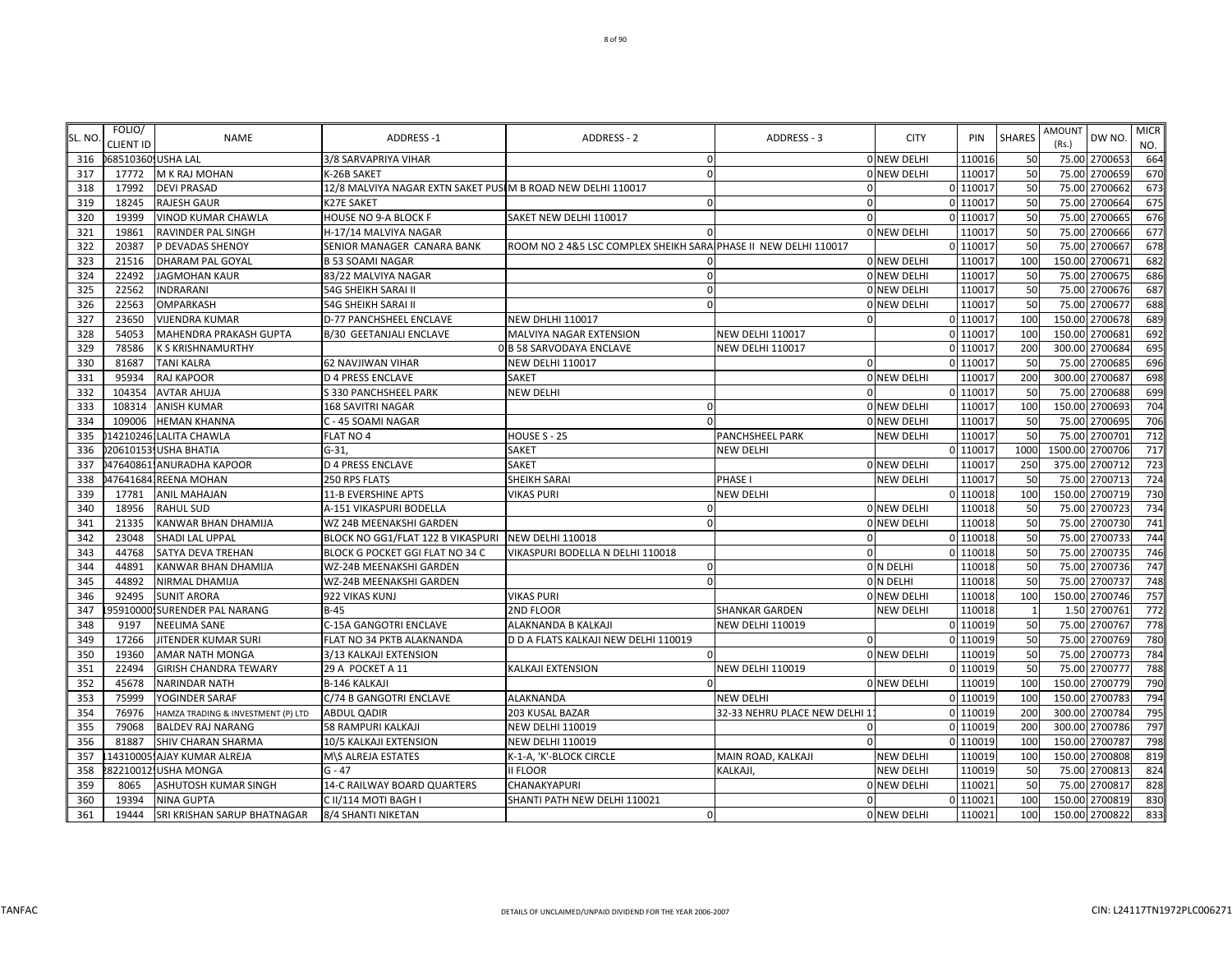| SL. NO | FOLIO/<br>CLIENT ID | <b>NAME</b>                  | <b>ADDRESS-1</b>                                                   | <b>ADDRESS - 2</b>              | ADDRESS - 3                | <b>CITY</b>        | PIN      | <b>SHARES</b> | AMOUNT<br>(Rs.) | DW NO.         | <b>MICR</b><br>NO. |
|--------|---------------------|------------------------------|--------------------------------------------------------------------|---------------------------------|----------------------------|--------------------|----------|---------------|-----------------|----------------|--------------------|
| 362    | 19582               | <b>CL MALHOTRA</b>           | FLAT NO I ELECT SUB STATION                                        | <b>SAN MARTIN MARG</b>          | <b>BAPU DHAM</b>           | <b>NEW DELHI</b>   | 110021   | 50            |                 | 75.00 2700823  | 834                |
| 363    | 44755               | AMAR SINGH JANJRIYA          | C/O H 340 NANAK PURA                                               |                                 |                            | 0 N DELHI          | 110021   | 50            |                 | 75.00 2700825  | 836                |
| 364    | 55535               | JANAKI RAMACHANDRAN          | D-I/213 SATYA MARG                                                 | CHANAKYAPURI                    |                            | 0 NEW DELHI        | 110021   | 100           |                 | 150.00 2700826 | 837                |
| 365    | 55536               | COMAL SUNDARAM RAMACHANDRAN  | D-I/213 SATYA MARG                                                 | CHANAKYAPURI                    |                            | ONEW DELHI         | 110021   | 100           |                 | 150.00 2700827 | 838                |
| 366    | 55537               | C R GAYATHRI                 | D-I/213 SATYA MARG                                                 | CHANAKYAPURI                    |                            | 0 NEW DELHI        | 110021   | 100           | 150.00          | 2700828        | 839                |
| 367    | 55538               | C R RAJENDRAN                | D-I/213 SATYA MARG                                                 | CHANAKYAPURI                    |                            | ONEW DELHI         | 110021   | 100           | 150.00          | 2700829        | 840                |
| 368    | 55539               | C R SUNDARAMURTI             | D-I/213 SATYA MARG                                                 | CHANAKYAPURI                    |                            | ONEW DELHI         | 110021   | 100           |                 | 150.00 270083  | 841                |
| 369    | 22146               | NEERA                        | C/O SHRI R P SHARMA                                                | HOUSE NO 1081 SECTOR III        | R K PURAM NEW DELHI 110022 |                    | 0 110022 | 50            |                 | 75.00 270083   | 848                |
| 370    | 22147               | <b>ANSHULI SARIN</b>         | C/O SHRI R P SHARMA                                                | HOUSE NO 1081 SECTOR III        | R K PURAM NEW DELHI 110022 |                    | 0 110022 | 50            | 75.00           | 2700838        | 849                |
| 371    | 44505               | <b>TILAK RAJ BAHL</b>        | 95-SECTOR ONE R K PURAM                                            | $\Omega$                        |                            | 0 N DELHI          | 110022   | 50            |                 | 75.00 2700841  | 852                |
| 372    | 76252               | <b>VINAY AGARWAL</b>         | <b>SECTOR 12</b>                                                   | FLAT NO 990                     | R K PURAM                  | <b>NEW DELHI</b>   | 110022   | 50            |                 | 75.00 2700842  | 853                |
| 373    | 106272              | NARBADA GUPTA                | G-606 SOM VIHAR                                                    | R K PURAM                       |                            | 0 NEW DELHI        | 110022   | 100           |                 | 150.00 2700843 | 854                |
| 374    | 18661               | SHAKUNTALA BANSAL            | G2 893 SAROJINI NAGAR                                              | $\Omega$                        |                            | 0 NEW DELHI        | 110023   | 50            | 75.00           | 2700845        | 856                |
| 375    | 18662               | <b>RAM NIWAS</b>             | G2 893 SAROJINI NAGAR                                              |                                 |                            | 0 NEW DELHI        | 110023   | 50            | 75.00           | 2700846        | 857                |
| 376    | 19690               | RAM PRAKASH OBEROI           | D11/48 KIDWAI NAGAR EAST                                           |                                 |                            | 0 NEW DELHI        | 110023   | 100           |                 | 150.00 270084  | 858                |
| 377    | 19836               | <b>ASHOK BHATIA</b>          | 145 LAXMI BAI NAGAR                                                | <b>NEW DELHI-110 023</b>        |                            |                    | 0 110023 | 50            | 75.00           | 2700848        | 859                |
| 378    | 67130               | <b>GD SINGH</b>              | A-324 SAROJINI NAGAR                                               | NEW DELHI-110 023               | 0                          |                    | 0 110023 | 100           |                 | 150.00 2700851 | 862                |
| 379    | 84538               | SAKUNTALA                    | A-261 KIDWAI NAGAR                                                 | <b>NEW DELHI</b>                | $\mathbf 0$                |                    | 0 110023 | 150           |                 | 225.00 270085  | 863                |
| 380    | 17847               | <b>AARTI TOLANI</b>          | FLAT NO 40 CENTRAL MARKET LAJPAT N NEW DELHI 110024                |                                 | $\mathbf 0$                |                    | 0 110024 | 50            |                 | 75.00 2700859  | 870                |
| 381    | 17875               | <b>GULZAR SINGH</b>          | III/C 18 LAJPAT NAGAR 3                                            |                                 |                            | 0 NEW DELHI        | 110024   | 50            | 75.00           | 2700860        | 871                |
| 382    | 19626               | OM PRAKASH SONI              | C/O COMPUTRONICS INDIA 16 RING RO LAJPAT NAGAR IV NEW DELHI 110024 |                                 | $\Omega$                   |                    | 0 110024 | 50            | 75.00           | 2700862        | 873                |
| 383    | 19638               | <b>TEJINDER SINGH OBEROI</b> | 6/50 OLD DOUBLE STOREY                                             | LAJPAT NAGAR IV N DELHI 110024  | $\overline{0}$             |                    | 0 110024 | 100           | 150.00          | 270086         | 875                |
| 384    | 20289               | <b>CHANCHAL NARANG</b>       | <b>II B/45 LAJPAT NAGAR</b>                                        | $\Omega$                        |                            | O N DELHI          | 110024   | 50            | 75.00           | 270086         | 880                |
| 385    | 20305               | <b>SUBHASH CHANDRA</b>       | PATHOLOGY LAB M C K R HOSPITAL                                     | LAJPAT NAGAR III N DELHI 110024 |                            |                    | 0 110024 | 50            |                 | 75.00 2700870  | 881                |
| 386    | 21749               | <b>RANBIR SINGH</b>          | 3/17 VIKRAM VIHAR LAJPAT NAGAR IV                                  | <b>NEW DELHI 110024</b>         | $\Omega$                   |                    | 0 110024 | 100           |                 | 150.00 270087  | 885                |
| 387    | 22690               | ANIL KUMAR WADHWA            | $C-21(G.F)$                                                        | LAJPAT NAGAR 1ST                |                            | 0 NEW DELHI        | 110024   | 100           |                 | 150.00 2700875 | 886                |
| 388    | 75100               | <b>SUNIL KUMAR</b>           | <b>36 VINOBA PURI</b>                                              | LAJPUT NAGAR                    | <b>NEW DELHI 110024</b>    |                    | 0 110024 | 50            |                 | 75.00 270088   | 898                |
| 389    | 75289               | <b>NEMI CHAND JAIN</b>       | II/0-36 LAJPAT NAGAR                                               | <b>NEW DELHI 110024</b>         |                            |                    | 0 110024 | 50            |                 | 75.00 2700888  | 899                |
| 390    |                     | 11810429 VED PARKASH BAJAJ   | C <sub>43</sub>                                                    | DAYANANAD COLONY                | LAJPAT NAGAR IV            | <b>NEW DELHI</b>   | 110024   | 50            | 75.00           | 2700899        | 910                |
| 391    |                     | 11810773. ATMA RAM PURI      | E 77                                                               | <b>FIRST FLOOR</b>              | LAJPAT NAGAR II            | <b>NEW DELHI</b>   | 110024   | 50            |                 | 75.00 270090   | 912                |
| 392    | 206105501MEENA      |                              | $-12$                                                              | <b>LAJPAT NAGAR - II</b>        |                            | ONEW DELHI         | 110024   | 50            |                 | 75.00 270090   | 915                |
| 393    |                     | 70810001 DARSHAN BIR SINGH   | $B-67$                                                             | <b>KASTURBA NIKETAN</b>         | LAJPAT NAGAR-2             | <b>NEW DELHI</b>   | 110024   | 100           | 150.00          | 270090         | 920                |
| 394    |                     | 54917329 CHARAN PREET SINGH  | I 77 LAJPAT NAGAR II                                               |                                 |                            | <b>0 NEW DELHI</b> | 110024   | 50            |                 | 75.00 270091   | 928                |
| 395    | 69036               | <b>BELA MAHAJAN</b>          | M/S MEDICARE AGENCIES PVT LTD                                      | 2/16 JULLENA COMPLEX            | <b>OKHLA ROAD</b>          | <b>NEW DELHI</b>   | 110025   | 50            |                 | 75.00 2700924  | 935                |
| 396    |                     | 10012520IA K WADHWA          | 102 D PKT A                                                        | <b>SUKHDEV VIHAR</b>            |                            | 0 NEW DELHI        | 110025   | 50            |                 | 75.00 2700925  | 936                |
| 397    |                     | 10012549 BIMLA WADHWA        | 102 D                                                              | POCKET A                        | <b>SUKHDEV VIHAR</b>       | <b>NEW DELHI</b>   | 110025   | 100           |                 | 150.00 2700926 | 937                |
| 398    | 83482               | <b>SUNIL MAHAJAN</b>         | ROAD NO.45                                                         | HOUSE NO.32                     | PUNJABI BAGH               | <b>NEW DELHI</b>   | 110026   | 50            |                 | 75.00 2700940  | 951                |
| 399    | 109046              | <b>S K VALECHA</b>           | <b>B-16 BHAGWAN DAS NAGAR</b>                                      | $\sqrt{ }$                      |                            | 0 NEW DELHI        | 110026   | 500           | 750.00          | 2700942        | 953                |
| 400    | 17389               | HAR SIMRAN SINGH MENDIRATTA  | H 9/39 RAJOURI GARDEN EXTN                                         | <b>NEW DELHI 110027</b>         |                            |                    | 0 110027 | 50            | 75.00           | 270095         | 962                |
| 401    | 18973               | <b>SURINDER NATH KAPUR</b>   | Q 2 RAJOURI GARDEN                                                 |                                 |                            | 0 NEW DELHI        | 110027   | 75            |                 | 112.50 270095  | 964                |
| 402    | 21656               | <b>UPKAR SINGH KOHLI</b>     | J-170 RAJOURI GARDEN                                               |                                 |                            | 0 NEW DELHI        | 110027   | 50            |                 | 75.00 2700956  | 967                |
| 403    | 37550               | TAPAS KUMAR MONDAL           | 283 RAJOURI APPARTMENTS                                            | <b>DDA SFS FLATS</b>            | OPP G D I PRESS MAYAPURI   | <b>NEW DELHI</b>   | 110027   | 50            |                 | 75.00 2700958  | 969                |
| 404    | 45019               | <b>MADAN MOHAN</b>           | J-5/147 RAJOURI GARDEN                                             | $\Omega$                        |                            | 0 N DELHI          | 110027   | 100           |                 | 150.00 2700960 | 971                |
| 405    | 45203               | <b>MADHU MALIK</b>           | W-12 RAJOURI GARDEN                                                | $\Omega$                        |                            | 0 N DELHI          | 110027   | 50            | 75.00           | 2700961        | 972                |
| 406    | 67304               | SHASHI PRABHA LAL            | F-51 RAJOURI GARDEN                                                | <b>NEW DELHI-110 027</b>        | $\mathbf 0$                |                    | 0 110027 | 50            |                 | 75.00 2700962  | 973                |
| 407    | 19978               | <b>LAKSHMI GUPTA</b>         | Y 12 NARAINA WARE HOUSING AREA NEW DELHI 110028                    |                                 | $\mathbf 0$                |                    | 0 110028 | 25            |                 | 37.50 2700982  | 993                |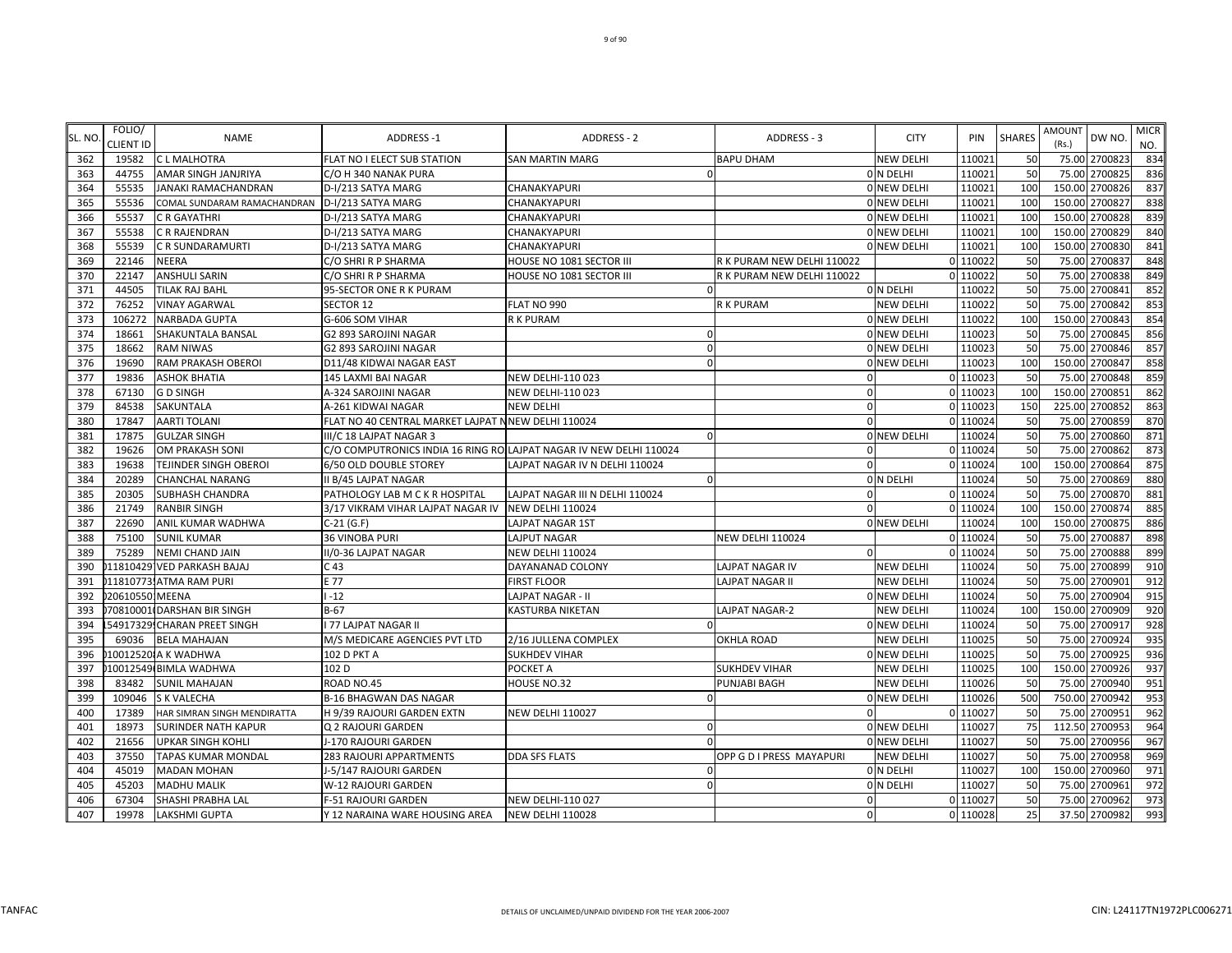|        | FOLIO/    |                                             |                                    |                                |                         |                    |          |                 | <b>AMOUNT</b> |                | <b>MICR</b> |
|--------|-----------|---------------------------------------------|------------------------------------|--------------------------------|-------------------------|--------------------|----------|-----------------|---------------|----------------|-------------|
| SL. NO | CLIENT ID | <b>NAME</b>                                 | <b>ADDRESS-1</b>                   | <b>ADDRESS - 2</b>             | ADDRESS - 3             | <b>CITY</b>        | PIN      | <b>SHARES</b>   | (Rs.)         | DW NO.         | NO.         |
| 408    | 21424     | <b>AMRIT LAL</b>                            | FLAT NO B-87/1 NARAINA VIHAR       | NEW DELHI 110028               | $\overline{0}$          |                    | 0 110028 | 100             |               | 150.00 2700984 | 995         |
| 409    |           | 183134901P D MATHUR                         | H <sub>299</sub>                   | <b>NARAINA VIHAR</b>           | <b>NEW DELHI</b>        | <b>DELHI</b>       | 110028   | 225             |               | 337.50 2700994 | 1005        |
| 410    | 18589     | UPINDRA KRISHEN KAUL                        | <b>B 2/71 SAFDARJUNG ENCLAVE</b>   |                                |                         | 0 DELHI            | 110029   | 50              |               | 75.00 2701001  | 1012        |
| 411    | 30189     | <b>JAYANT BHAT</b>                          | A-2/28 SAFDARJUNG ENCLAVE          | <b>FIRST FLOOR</b>             |                         | <b>O NEW DELHI</b> | 110029   | 50              | 75.00         | 2701002        | 1013        |
| 412    | 76799     | <b>VIVEK KAPUR</b>                          | B-6/66 SAFDARJUNG ENCLAVE          | <b>NEW DELHI</b>               | $\Omega$                |                    | 0 110029 | 30 <sub>C</sub> | 450.00        | 2701003        | 1014        |
| 413    | 78480     | <b>VIMAL KOTHARI</b>                        | A-2/25 SAFDARJANG ENCLAVE          |                                | 0 NEW DELHI 110029      |                    | 0 110029 | 150             |               | 225.00 2701005 | 1016        |
| 414    | 78709     | PREM LATA GOYAL                             | B5/200 SAFDARJUNG ENCLAVE          | <b>NEW DELHI 110029</b>        | $\Omega$                |                    | 0 110029 | 50              |               | 75.00 2701008  | 1019        |
| 415    | 19529     | DEB DAS BHATTACHARYA                        | D-114 VIVEK VIHAR SHAHDARA         | $\Omega$                       |                         | 0 DELHI            | 110032   | 50              |               | 75.00 2701032  | 1043        |
| 416    | 20303     | <b>VIRENDER KUMAR DUA</b>                   | C-51 JHILMILLA COLONY              | SHAHDARA DELHI 110032          |                         |                    | 0 110032 | 50              |               | 75.00 2701034  | 1045        |
| 417    | 23434     | KAILASH CHANDER CHAWLA                      | D-264 VIVEK VIHAR SHAHDARA         |                                |                         | <b>O NEW DELHI</b> | 110032   | 100             |               | 150.00 2701038 | 1049        |
| 418    | 44747     | <b>VED PRAKASH TYAGI</b>                    | 1/2868 LASHMI BLOCKS               | LOUI ROAD RAM NAGAR            | SHAHDRA DELHI 110032    |                    | 0 110032 | 50              | 75.00         | 2701039        | 1050        |
| 419    | 56318     | <b>NARAIN DASS</b>                          | 1/10868 SUBHASH PARK               | <b>NAVIN SHAHDRA</b>           | DELHI-110 032           |                    | 0 110032 | 200             |               | 300.00 2701041 | 1052        |
| 420    | 44942     | <b>SARABJEET KAUR</b>                       | AD 44 D MIG FLATS                  | SHALIMAR BAGH DELHI 110033     | $\Omega$                |                    | 0 110033 | 50              | 75.00         | 2701054        | 1065        |
| 421    | 83455     | KIDAR NATH KAPUR                            | C-102 NEW SUBZI MANDI              | <b>AZADPUR</b>                 | <b>DELHI</b>            |                    | 0 110033 | 100             | 150.00        | 2701055        | 1066        |
| 422    |           | 54918310 NISHI CHUGH                        | HOUS NO C 325 326                  | <b>GALI NO P</b>               | <b>MAJLISH PARK</b>     | <b>DELHI</b>       | 110033   | 50              |               | 75.00 2701057  | 1068        |
| 423    | 17556     | <b>JANARDAN KULWAL</b>                      | <b>B 3/12 RAJASTHALI APARTMENT</b> | PITAMPURA                      | MADHUBAN CHOWK          | <b>DELHI</b>       | 110034   | 50              |               | 75.00 2701061  | 1072        |
| 424    | 22556     | PRADEEP KUMAR TALUJA                        | 170 ANAND VIHAR                    | PITAMPURA                      | <b>DELHI</b>            |                    | 0 110034 | 50              |               | 75.00 2701073  | 18746       |
| 425    | 23415     | <b>SPS DHAM</b>                             | <b>GP 28 MAURYA ENCLAVE</b>        |                                |                         | 0 NEW DELHI        | 110034   | 50              | 75.00         | 2701077        | 1088        |
| 426    |           | 05510029(M. D. AMRIT LAL SWAMI              | 34, JEEVAN ANAND APTS.             | <b>WEST ENCLAVE</b>            | PITAM PURA              | <b>DELHI</b>       | 110034   | 200             |               | 300.00 2701094 | 1105        |
| 427    | 23403     | <b>SUREKHA GUPTA</b>                        | A-1/284A LAWRENCE ROAD             |                                |                         | 0 NEW DELHI        | 110035   | 50              | 75.00         | 2701108        | 1119        |
| 428    | 3447      | VISHWAMBHAR DOIPHODE                        | M-219 FLAT NO.6                    | <b>GREATER KAILASH PART-II</b> | <b>NEW DELHI</b>        |                    | 0 110048 | 50              | 75.00         | 2701140        | 1151        |
| 429    | 7480      | RAMESH CHAND SURANA                         | C-29 PAMPOSH ENCLAVE               | 1st FLOOR                      |                         | 0 NEW DELHI        | 110048   | 50              |               | 75.00 2701141  | 1152        |
| 430    | 19006     | POONAM AGGARWAL                             | <b>B-175 GREATER KAILASH I</b>     |                                |                         | 0 NEW DELHI        | 110048   | 50              |               | 75.00 2701144  | 1155        |
| 431    | 20583     | <b>CHANDER PRABHA SASAN</b>                 | $S-263$                            | <b>GREATER KAILASH II</b>      |                         | 0 NEW DELHI        | 110048   | 50              |               | 75.00 2701147  | 1158        |
| 432    | 20788     | <b>ARJAN KUMAR</b>                          | A-3 GREATER KAILASH                | <b>ENCLAVE-I</b>               | <b>NEW DELHI 110048</b> |                    | 0 110048 | 50              |               | 75.00 2701148  | 1159        |
| 433    | 63001     | <b>GURMEET SINGH JUNEJA</b>                 | H NO E/146-A GREATER KAILASH I     | <b>NEW DELHI-110 048</b>       | $\Omega$                |                    | 0 110048 | 50              |               | 75.00 2701153  | 1164        |
| 434    | 101631    | <b>ASHOK BATRA</b>                          | C 223 GREATER KAILASHI             |                                |                         | 0 NEW DELHI        | 110048   | 50              | 75.00         | 2701160        | 1171        |
| 435    |           | 10012359 SARAL SUDAN                        | C/O COL J N GUPTA                  | E/87 DDA FLATS                 | SAKET                   | <b>NEW DELHI</b>   | 110048   | 200             |               | 300.00 2701169 | 1180        |
| 436    |           | 47640748 GODRICH FINANCE AND SECURITIES LTD | A 7 BASEMENT                       | <b>GREATER KAILASH ENCLAVE</b> | PART II                 | <b>NEW DELHI</b>   | 110048   | 100             |               | 150.00 2701176 | 1187        |
| 437    |           | 549146971HARBANS LAL SHARMA                 | E 77                               | <b>GREATER KAILASH II</b>      | <b>NEW DELHI</b>        |                    | 0 110048 | 150             |               | 225.00 2701185 | 1196        |
| 438    | 7619      | A K SRIVASTAVA                              | E-60                               | ASIAN GAMES VILLAGE            | <b>NEW DELHI 110049</b> |                    | 0 110049 | 50              |               | 75.00 2701190  | 1201        |
| 439    | 16781     | <b>USHA KAPURIA</b>                         | B-47 N D S E PART II               |                                |                         | <b>ONEW DEHI</b>   | 110049   | 50              |               | 75.00 2701191  | 1202        |
| 440    | 19820     | <b>VEENA MALLIK</b>                         | SECTOR III-228 SADIQ NAGAR         | <b>NEW DELHI 110049</b>        | $\Omega$                |                    | 0 110049 | 50              |               | 75.00 2701195  | 1206        |
| 441    | 44700     | <b>VEENA KUMARI</b>                         | QTR NO 114/2 ANDREWS GANJ          | $\Omega$                       |                         | 0 N DELHI          | 110049   | 50              |               | 75.00 2701198  | 1209        |
| 442    | 44736     | PREM KUMAR BAJAJ                            | Q NO 114/2 ANDREWS GANJ            | $\Omega$                       |                         | 0 N DELHI          | 110049   | 50              |               | 75.00 2701199  | 1210        |
| 443    | 44737     | <b>ATUL BAJAJ</b>                           | Q NO 114/2 ANDREWS GANJ            |                                |                         | 0 N DELHI          | 110049   | 50              |               | 75.00 2701200  | 1211        |
| 444    | 45165     | SATISH JASSAL                               | C-106 SECOND FLOOR N D S E PART II | <b>NEW DELHI 110049</b>        | $\mathbf{0}$            |                    | 0 110049 | 50              | 75.00         | 2701201        | 1212        |
| 445    | 45533     | SUDESH JASSAL                               | C 106 2ND FLOOR                    | <b>NDSE PART II</b>            | <b>NEW DELHI</b>        |                    | 0 110049 | 50              |               | 75.00 2701205  | 1216        |
| 446    | 77109     | RADHA KRISHAN                               | C-49 SOUTH EXTENSION PART I        | <b>NEW DELHI 110049</b>        | $\Omega$                |                    | 0 110049 | 100             |               | 150.00 2701210 | 1221        |
| 447    | 84993     | SANTOSH KHANDUJA                            | SECTOR-I/118                       | SADIQ NAGAR                    |                         | 0 NEW DELHI        | 110049   | 50              |               | 75.00 2701211  | 1222        |
| 448    | 86341     | HANS RAJ CHHABRA                            | E-67 SOUTH EXTENSION PART-I        | <b>NEW DELHI</b>               | $\Omega$                |                    | 0 110049 | 200             |               | 300.00 2701212 | 1223        |
| 449    | 05010000  | DEEPANSHU SECURITIES PVT. LTD.              | $E-84$                             | N.D.S.E. PART-I,               |                         | 0 NEW DELHI        | 110049   | 50              |               | 75.00 2701223  | 1234        |
| 450    | 22161     | PRABHA AGGARWAL                             | C-7/11 KRISHAN NAGAR               | O                              |                         | 0 NEW DELHI        | 110051   | 50              | 75.00         | 2701232        | 1243        |
| 451    | 22745     | PARDEEP RUSTAGI                             | <b>B 4/8 B KRISHAN NAGAR</b>       | $\Omega$                       |                         | 0 NEW DELHI        | 110051   | 50              | 75.00         | 2701235        | 1246        |
| 452    |           | 70810160 AVINASH VATI KAPOOR                | 24                                 | <b>SUKH VIHAR</b>              |                         | 0 DELHI            | 110051   | 50              |               | 75.00 2701247  | 1258        |
| 453    | 2384      | <b>SUDARSHAN MALHOTRA</b>                   | A-1/12 SHAKTI NAGAR EXTENSION      | DELHI 110052                   | $\Omega$                |                    | 0 110052 | 100             |               | 150.00 2701252 | 1263        |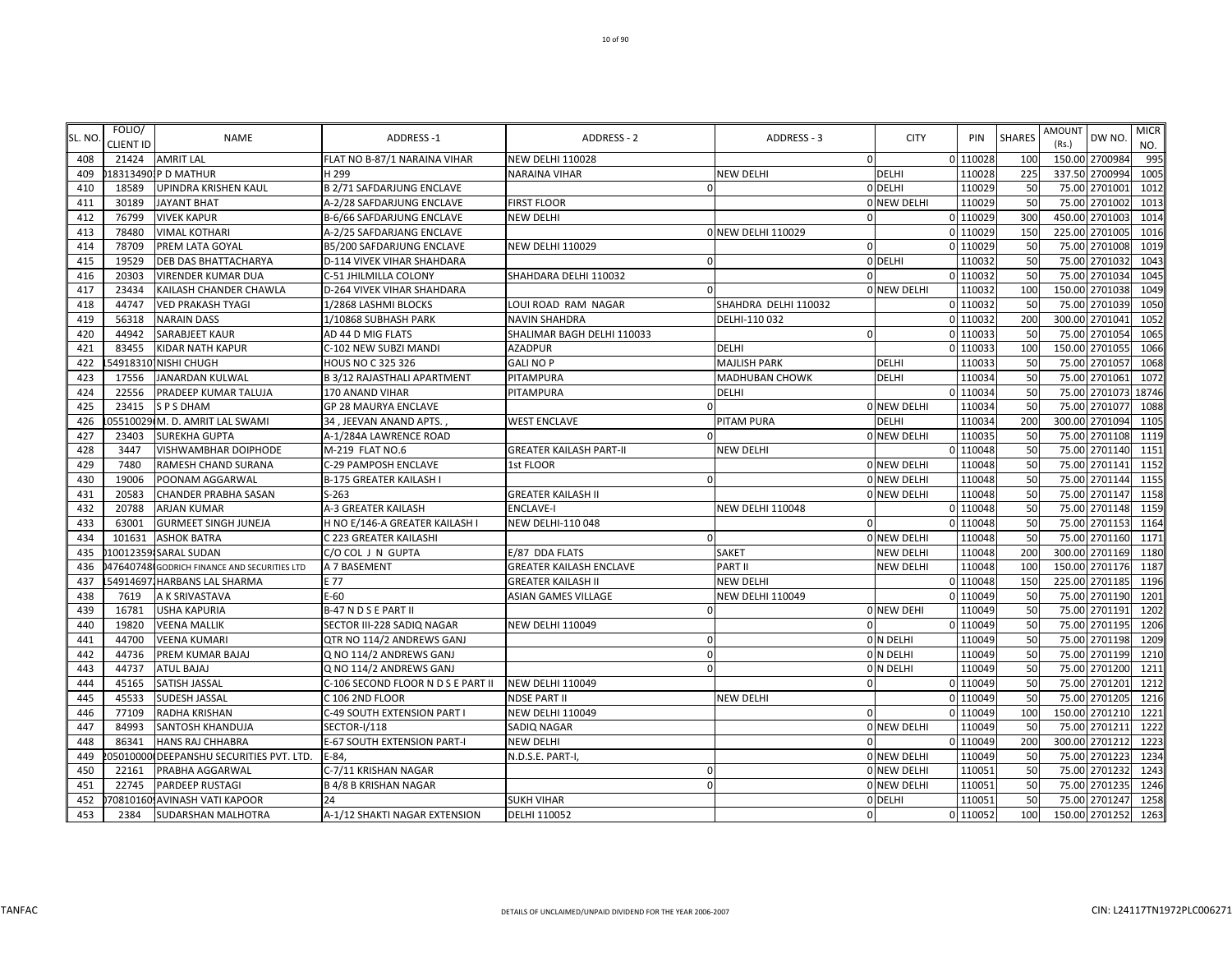| SL. NO | FOLIO/<br><b>CLIENT ID</b> | <b>NAME</b>                  | <b>ADDRESS-1</b>                                            | ADDRESS - 2                            | ADDRESS - 3             | <b>CITY</b>          | PIN      | <b>SHARES</b> | <b>AMOUNT</b><br>(Rs.) | DW NO          | <b>MICR</b><br>NO. |
|--------|----------------------------|------------------------------|-------------------------------------------------------------|----------------------------------------|-------------------------|----------------------|----------|---------------|------------------------|----------------|--------------------|
| 454    | 18040                      | <b>ANIL KUMAR GOEL</b>       | <b>D-36 SATAY WATI COLONY</b>                               | ASHOK VIHAR PHASE III DELHI 110052     | $\mathbf 0$             |                      | 0 110052 | 50            |                        | 75.00 2701256  | 1267               |
| 455    | 18042                      | <b>SUNITA GOEL</b>           | D-36 SATAYAWATI COLONY                                      | ASHOK VIHAR PHASE III DELHI 110052     | $\Omega$                |                      | 0 110052 | 50            |                        | 75.00 2701257  | 1268               |
| 456    | 32507                      | <b>MADAN LAL ARORA</b>       | A/E-34                                                      | <b>SHALIMAR BAGH</b>                   | DELHI                   |                      | 0 110052 | 50            |                        | 75.00 2701261  | 1272               |
| 457    | 104630                     | <b>RAJIV CHAWLA</b>          | POCKET B FLAT NO 2 A                                        | ASHOK VIHAR PHASE II                   | <b>NEW DELHI</b>        |                      | 110052   | 200           | 300.00                 | 2701266        | 1277               |
| 458    | 23083                      | <b>VED PRAKASH BHATNAGAR</b> | E-43 JAGJIT                                                 |                                        |                         | <b>ONEW DELHI</b>    | 110053   | 100           |                        | 150.00 2701285 | 1296               |
| 459    |                            | 11810465. PARVEEN KUMAR JAIN | $T-188$                                                     | GALI NO 2                              | <b>GOUTAM PURI</b>      | DELHI                | 110053   | 100           |                        | 150.00 2701287 | 1298               |
| 460    |                            | 39415596.KUSUM SHARMA        | 201/20B                                                     | KRISHNA GALI NO -3                     | MAUZPUR                 | <b>DELHI</b>         | 110053   | 50            | 75.00                  | 2701288        | 1299               |
| 461    | 17812                      | RAJINDER KUMAR SINGAL        | SENIOR RESIDENT ST STEPHEN S HOSPIT TIS HAZARI DELHI 110054 |                                        | n                       |                      | 0 110054 | 50            |                        | 75.00 2701292  | 1303               |
| 462    | 17815                      | POONAM SINGAL                | W/O DR R K SINGAL SENIOR RESIDENT                           | <b>ST STEPHENS HOSPITAL TIS HAZARI</b> | DELHI 110054            |                      | 0 110054 | 50            |                        | 75.00 2701293  | 1304               |
| 463    | 61237                      | <b>RP GUPTA</b>              | DY CHIEF ENGINEER (CONST)                                   | 3-A BOULEVARD ROAD                     | TISHIZARI               | <b>DELHI</b>         | 110054   | 100           |                        | 150.00 2701295 | 1306               |
| 464    |                            | 11810276 ANJALI GARG         | 58 B D ESTATE                                               | <b>TIMARPUR</b>                        | <b>DEHI</b>             |                      | 0 110054 | 200           |                        | 300.00 2701297 | 1308               |
| 465    | 18947                      | <b>MONA JAIN</b>             | 1-17 RANI JHANSI ROAD                                       |                                        |                         | 0 NEW DELHI          | 110055   | 50            |                        | 75.00 2701300  | 1311               |
| 466    | 18948                      | NARENDRA KUMAR JAIN          | 1/17 RANI JHANSI ROAD                                       |                                        |                         | 0 NEW DELHI          | 110055   | 50            |                        | 75.00 2701301  | 1312               |
| 467    | 23013                      | RAJ RANI SOOD                | 2397 TILAK STREET                                           | PAHAR GANJ NEW DELHI 110055            | $\Omega$                |                      | 0 110055 | 50            |                        | 75.00 2701302  | 1313               |
| 468    | 57206                      | P S ARORA                    | 26 ARA KASHAN ROAD                                          | <b>NEW DELHI-110 055</b>               | $\Omega$                |                      | 0 110055 | 50            |                        | 75.00 2701303  | 1314               |
| 469    | 73137                      | PANKAJ JAGGI                 | <b>B-60 DOUBLE STOREY QUARTER</b>                           | <b>MOTIA KHAN</b>                      | <b>NEW DELHI 110055</b> |                      | 0 110055 | 100           |                        | 150.00 2701304 | 1315               |
| 470    | 19736                      | <b>KANTA VIJ</b>             | D 3/12 VASANT VIHAR                                         |                                        |                         | 0 NEW DELHI          | 110057   | 50            |                        | 75.00 2701314  | 1325               |
| 471    | 20769                      | <b>SUBHASH ARORA</b>         | 18-C BASANT LOK                                             | VASANT VIHAR NEW DELHI 110057          | $\Omega$                |                      | 0 110057 | 100           |                        | 150.00 2701317 | 1328               |
| 472    | 20770                      | ARVINDA ARORA                | 18-C BASANT LOK                                             | VASANT VIHAR NEW DELHI 110057          | $\Omega$                |                      | 0 110057 | 100           |                        | 150.00 2701318 | 1329               |
| 473    | 55523                      | <b>RAHUL GUPTA</b>           | F 8/17 VASANT VIHAR                                         | <b>NEW DELHI 110057</b>                | $\Omega$                |                      | 0 110057 | 100           |                        | 150.00 2701324 | 1335               |
| 474    | 67023                      | SANDHYA GUPTA                | B-7/1-A VASANT VIHAR                                        | $\Omega$                               |                         | 0 NEW DELHI          | 110057   | 100           |                        | 150.00 2701325 | 1336               |
| 475    |                            | 47640082-SANJIV KRISHEN      | E 69 VASANT MARG                                            | <b>VASANT VIHAR</b>                    |                         | 0 NEW DELHI          | 110057   | 200           |                        | 300.00 2701330 | 1341               |
| 476    | 16576                      | <b>S BHARATHA DEVI</b>       | W/O G K SWAMINATHAN                                         | C4E POCEKT-8                           | FLAT NO.56              | <b>JANAKPURI NEW</b> | 110058   | 50            | 75.00                  | 2701336        | 1347               |
| 477    | 17763                      | SATISH CHANDER RATTAN        | A-3/60 JANAK PURI                                           |                                        |                         | 0 NEW DELHI          | 110058   | 50            |                        | 75.00 2701341  | 1352               |
| 478    | 18175                      | <b>SOM DATTA</b>             | 71/72 PREM NAGAR P O JANAKPURI                              | <b>NEW DELHI 110058</b>                | $\Omega$                |                      | 0 110058 | 50            |                        | 75.00 2701342  | 1353               |
| 479    | 20662                      | <b>UDAI PARKASH SINGH</b>    | B-I-B/16 JANAK PURI                                         | $\Omega$                               |                         | <b>O NEW DELHI</b>   | 110058   | 50            |                        | 75.00 2701352  | 1363               |
| 480    | 20962                      | <b>MANJIT BHULLAR</b>        | FLAT NO 25/200 DESU COLONY JANAKPINEW DELHI 110058          |                                        |                         |                      | 110058   | 50            |                        | 75.00 2701355  | 1366               |
| 481    | 45515                      | <b>MANJIT SINGH</b>          | FLAT NO 25/200 DESU COLONY JANAK PNEW DELHI 110058          |                                        |                         |                      | 110058   | 50            | 75.00                  | 2701358        | 1369               |
| 482    | 50188                      | SOWINDER SINGH MADDH         | C 2 352 JANAKPURI                                           | $\Omega$                               |                         | 0 NEW DELHI          | 110058   | 50            | 75.00                  | 2701360        | 1371               |
| 483    | 50312                      | <b>BALKRISHAN KOHLI</b>      | C 3/350 JANAKPURI                                           |                                        |                         | <b>O NEW DELHI</b>   | 110058   | 50            | 75.00                  | 2701361        | 1372               |
| 484    | 53916                      | ISH KUMAR GAKHAR             | $B-3/114$                                                   | <b>JANAKPURI</b>                       | <b>NEW DELHI 110058</b> |                      | 0 110058 | 50            |                        | 75.00 2701363  | 1374               |
| 485    | 75443                      | SITA DEVI MRIG               | C-2C/12/74                                                  | <b>JANAK PURI</b>                      | DELHI 110058            |                      | 0 110058 | 100           | 150.00                 | 2701369        | 1380               |
| 486    | 77383                      | RAJEEV KUMAR SALUJA          | B-1/135 JANAK PURI                                          | <b>NEW DELHI 110058</b>                | $\mathbf 0$             |                      | 0 110058 | 100           |                        | 150.00 2701370 | 1381               |
| 487    | 92004                      | <b>S RAJARAM</b>             | <b>B 1A/1A JANAKPURI</b>                                    | $\Omega$                               |                         | 0 NEW DELHI          | 110058   | 100           |                        | 150.00 2701375 | 1386               |
| 488    | 43610205                   | NARENDRA KUMAR RUSTOGI       | $A-1/143$                                                   | <b>JANAKPURI</b>                       |                         | 0 NEW DELHI          | 110058   | 50            |                        | 75.00 2701391  | 1402               |
| 489    |                            | 91810013 REENA BAHL          | C 4 F 84                                                    | <b>JANAK PURI</b>                      |                         | 0 NEW DELHI          | 110058   | 500           | 750.00                 | 2701394        | 1405               |
| 490    | 45465                      | <b>DHARAM PAL SURI</b>       | P-96 VIJAY VIHAR                                            | <b>UTTAM NAGAR</b>                     | <b>NEW DELHI 110059</b> |                      | 110059   | 50            | 75.00                  | 2701400        | 1411               |
| 491    | 17078                      | JITENDER GUPTA               | 55/1 OLD RAJINDER NAGAR                                     |                                        |                         | <b>O NEW DELHI</b>   | 110060   | 50            |                        | 75.00 2701405  | 1416               |
| 492    | 19502                      | <b>GEETHA VASAN</b>          | E-208 NEW RAJENDRA NAGAR                                    |                                        |                         | 0 NEW DELHI          | 110060   | 50            | 75.00                  | 2701412        | 1423               |
| 493    | 22048                      | <b>JAGDISH LAL</b>           | C/O DR S WADHWA 12/14 M S BLDG NP NEW DELHI 110060          |                                        | $\Omega$                |                      | 0 110060 | 100           |                        | 150.00 2701415 | 1426               |
| 494    | 44646                      | K D WADHWANI                 | HARI SHEWA KUNJ 301 D STOREY                                | NEW RAJINDER NAGAR N DELHI 110060      | $\Omega$                |                      | 0 110060 | 50            |                        | 75.00 2701417  | 1428               |
| 495    | 44647                      | LEELA WADHWANI               | HARI SHEWA KUNJ 301 D STOREY                                | NEW RAJINDER NAGAR N DELHI 110060      | $\mathbf 0$             |                      | 0 110060 | 50            |                        | 75.00 2701418  | 1429               |
| 496    | 44649                      | <b>SHOBHA KAPAHI</b>         | 721 DOUBLE STOREY                                           | NEW RAJINDER NAGAR N DELHI 110060      | $\Omega$                |                      | 110060   | 100           | 150.00                 | 2701419        | 1430               |
| 497    | 55531                      | <b>H K PATNEY</b>            | R-854 NEW RAJINDER NAGAR                                    | <b>NEW DELHI 110060</b>                | $\Omega$                |                      | 0 110060 | 50            |                        | 75.00 2701422  | 1433               |
| 498    | 77796                      | SHANTI LAL WADHWA            | J-393 NEW RAJINDER NAGAR                                    | <b>NEW DELHI 110060</b>                | $\Omega$                |                      | 0 110060 | 50            |                        | 75.00 2701423  | 1434               |
| 499    | 86789                      | PRAKASH PURUSHOTTAM PAI      | $F-265$                                                     | <b>NEW RAJINDER NAGAR</b>              |                         | 0 NEW DELHI          | 110060   | 50            |                        | 75.00 2701424  | 1435               |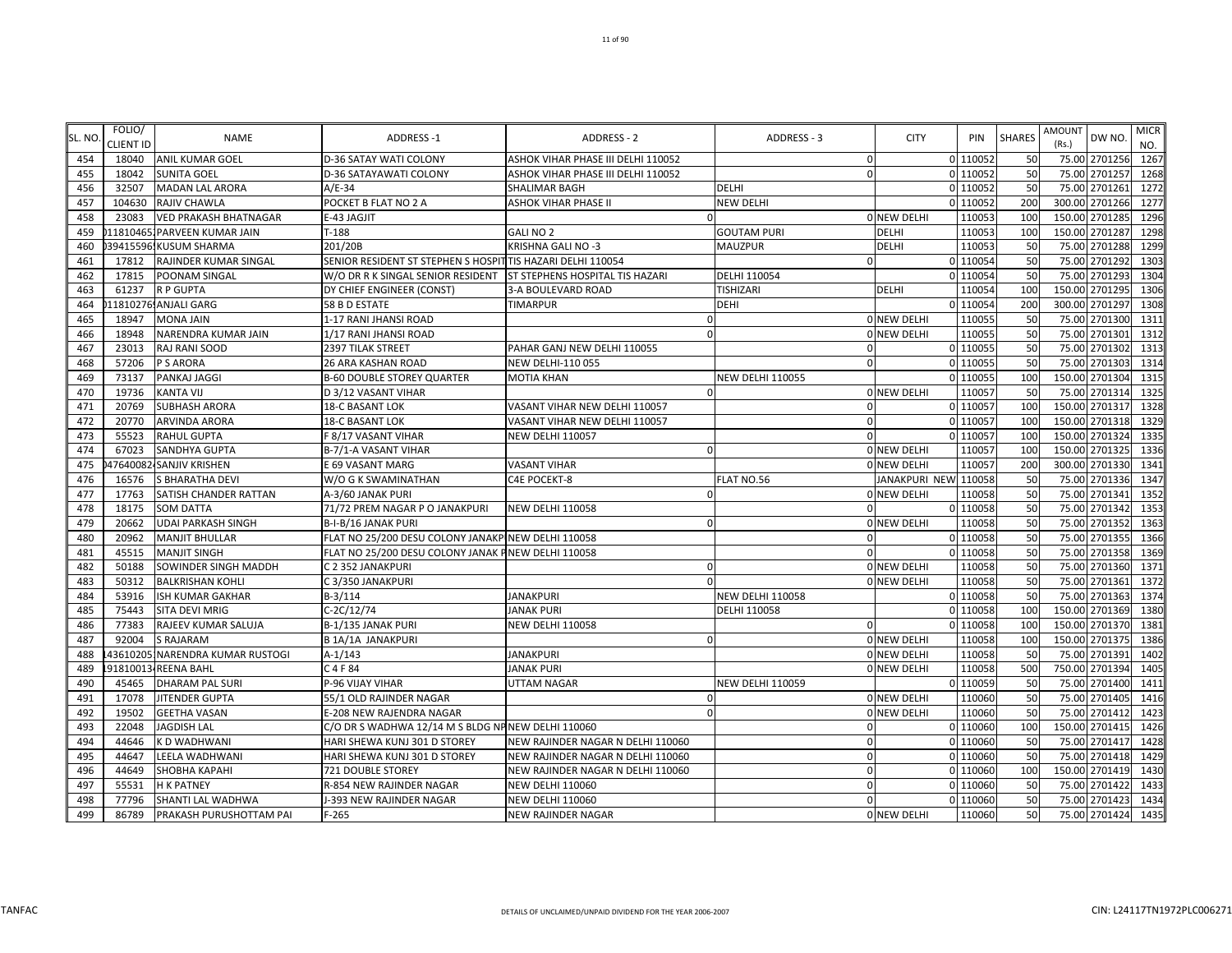| SL. NO | FOLIO/<br>CLIENT ID | <b>NAME</b>                       | <b>ADDRESS-1</b>                                             | ADDRESS - 2                                                             | ADDRESS - 3                               | <b>CITY</b>      | PIN      | <b>SHARES</b> | AMOUNT<br>(Rs.) | DW NO.         | <b>MICR</b><br>NO. |
|--------|---------------------|-----------------------------------|--------------------------------------------------------------|-------------------------------------------------------------------------|-------------------------------------------|------------------|----------|---------------|-----------------|----------------|--------------------|
| 500    | 87206               | SANDEEP WADHWA                    | J-393 NEW RAJINDER NAGAR                                     | <b>NEW DELHI</b>                                                        | $\mathbf{0}$                              |                  | 0 110060 | 100           |                 | 150.00 2701425 | 1436               |
| 501    | 87754               | <b>MANOHER LAL</b>                | <b>82 DOUBLE STOREY</b>                                      | <b>NEW RAJINDER NAGAR</b>                                               |                                           | 0 NEW DELHI      | 110060   | 100           |                 | 150.00 2701426 | 1437               |
| 502    | 19611               | <b>R S MATHUR</b>                 | POCKET A-3/23 D DDA (MIG)                                    | FLATS IIIRD FLOOR PASCHIM VIHAR                                         | <b>NEW DELHI 110063</b>                   |                  | 0 110063 | 50            |                 | 75.00 2701439  | 1450               |
| 503    | 45647               | <b>JAGDISH KUMAR</b>              | B-3/339                                                      | PASCHIM VIHAR                                                           | <b>NEW DELHI</b>                          |                  | 0 110063 | 100           | 150.00          | 2701447        | 1458               |
| 504    | 79168               | <b>SATINDER KAUR</b>              | NO. 393 POCKET - 2                                           | PASCHIM VIHAR                                                           |                                           | 0 NEW DELHI      | 110063   | 100           |                 | 150.00 2701450 | 1461               |
| 505    |                     | 47610368 JAGAT U HINGORANI        | <b>22 RITU APARTMENTS</b>                                    | A-4 PASCHIM VIHAR                                                       | <b>NEW DELHI</b>                          |                  | 0 110063 | 50            | 75.00           | 2701458        | 1469               |
| 506    |                     | 48411465. GHANSHYAM SINGH         | B/2/255                                                      | <b>PASCHIM VIHAR</b>                                                    |                                           | 0 NEW DELHI      | 110063   | <b>200</b>    | 300.00          | 2701459        | 1470               |
| 507    | 19000               | V RAGHUNATHAN                     | C/22 E MIG MAYAPURI                                          |                                                                         |                                           | 0 NEW DELHI      | 110064   | 50            | 75.00           | 2701463        | 1474               |
| 508    | 44488               | JONNALAGADDA VENKATAPPAYYA SASTRY | C 23/E DDA MIG FLATS                                         | MAYAPURI NEW DELHI 110064                                               | $\Omega$                                  |                  | 0 110064 | 50            |                 | 75.00 2701465  | 1476               |
| 509    | 44563               | KAMAL KUMAR KHAITAN               |                                                              | C/O M/S NATRAJ ELECTRONICS PVT LTD B-13 MAYAPURI PHASE I N DELHI 110064 | $\Omega$                                  |                  | 0 110064 | 100           |                 | 150.00 2701466 | 1477               |
| 510    | 63159               | SANTHOSH MALHOTRA                 | JC 38/B LIG FLATS                                            | <b>MAYAPURI</b>                                                         | N DELHI-110 064                           |                  | 0 110064 | 100           |                 | 150.00 2701468 | 1479               |
| 511    | 100531              | CHANCHAL SACHDEVA                 | CE 32 D HARI NAGAR                                           | <b>NEW DELHI</b>                                                        | $\mathbf{0}$                              |                  | 0 110064 | 100           |                 | 150.00 2701470 | 1481               |
| 512    |                     | 450106271SUNITA KALRA             | <b>SFS 208 RAJOURI APPTS</b>                                 | <b>RAJOURI GARDEN</b>                                                   | <b>NEW DELHI</b>                          |                  | 0 110064 | 50            | 75.00           | 2701472        | 1483               |
| 513    | 17661               | SLECTO PAC PVT LTD                | 25 COMMUNITY CENTRE                                          | EAST OF KAILASH NEW DELHI 110065                                        | $\mathbf 0$                               |                  | 0 110065 | 50            | 75.00           | 2701475        | 1486               |
| 514    | 19655               | <b>SEEMA GROVER</b>               | <b>D-1037 NEW FRIENDS COLONY</b>                             | <b>NEW DELHI 110065</b>                                                 | $\Omega$                                  |                  | 0 110065 | 50            |                 | 75.00 2701478  | 1489               |
| 515    | 54227               | ROOP CHAND BEHL                   | 15 ISHWAR NAGAR                                              | NEAR SURYA SOFITAL HOTEL                                                | <b>MATHURA ROAD</b>                       | <b>NEW DELHI</b> | 110065   | 50            |                 | 75.00 2701491  | 1502               |
| 516    | 54234               | <b>HARPARIT SINGH</b>             | 125-A SANT NAGAR                                             | NEAR EAST OF KAILASH                                                    | <b>NEW DELHI 110065</b>                   |                  | 0 110065 | 50            |                 | 75.00 2701492  | 1503               |
| 517    | 79681               | SAMEER KUMAR MATHUR               | C/O R K MATHUR                                               | <b>439 KAILASH TOWERS-II</b>                                            | <b>EAST OF KAILASH</b>                    | <b>NEW DELHI</b> | 110065   | 100           |                 | 150.00 2701497 | 1508               |
| 518    | 84133               | <b>GEETIKA ROY</b>                | 38 DDA SFS                                                   | <b>MOUNT KAILASH</b>                                                    | <b>EAST OF KAILASH</b>                    | <b>NEW DELHI</b> | 110065   | 25            |                 | 37.50 2701498  | 1509               |
| 519    | 84154               | <b>RAM KISHORE</b>                | G-653 SHRI NIWAS PURI                                        | <b>NEW DELHI</b>                                                        | 110065                                    |                  | 0 110065 | -5            |                 | 7.50 2701499   | 1510               |
| 520    | 96616               | HARISH CHAND JAIN                 | <b>NO C 136</b>                                              | EAST OF KAILASH PART I                                                  |                                           | 0 DELHI          | 110065   | 50            |                 | 75.00 2701501  | 1512               |
| 521    |                     | 10012256. SWARAN PERSHAD          | 45 FRIENDS COLONY EAST                                       | <b>NEW DELHI</b>                                                        | $\Omega$                                  |                  | 0 110065 | 150           |                 | 225.00 2701509 | 1520               |
| 522    |                     | 39410528 NIRMALA SAWANI           | A 17 A                                                       | <b>NEW FRIENDS COLONY</b>                                               |                                           | 0 NEW DELHI      | 110065   | 50            | 75.00           | 2701511        | 1522               |
| 523    |                     | 39410528 NIRMALA SAWANI           | A 17 A                                                       | <b>NEW FRIENDS COLONY</b>                                               |                                           | 0 NEW DELHI      | 110065   | 50            |                 | 75.00 2701512  | 1523               |
| 524    |                     | 67932826 SATYA PAL BHANDARI       | A 274                                                        |                                                                         | <b>ON NEW FRIENDS COLONY</b>              | <b>NEW DELHI</b> | 110065   | 150           |                 | 225.00 2701519 | 1530               |
| 525    | 22787               | JAGROOP CHAND KATOCH              | E6/C DDA FLATS MUNIRKA                                       | n                                                                       |                                           | 0 NEW DELHI      | 110067   | 50            |                 | 75.00 2701521  | 1532               |
| 526    |                     | 28450038 T.C.A.RANGANATHAN        | 236, SFS FLATS                                               | (OPP JNU)                                                               | <b>MUNIRKA VIHAR</b>                      | <b>NEW DELHI</b> | 110067   | 50            |                 | 75.00 2701528  | 1539               |
| 527    | 17751               | PREM LATA                         | <b>B 649 SECTOR 6</b>                                        | VASANT KUNJ NEW DELHI                                                   | $\mathbf 0$                               |                  | 0 110070 | 75            |                 | 112.50 2701532 | 1543               |
| 528    | 18448               | <b>D BANERJEE</b>                 | C-9/9677 VASANT KUNJ                                         | <b>NEW DELHI</b>                                                        | $\mathbf{0}$                              |                  | 0 110070 | 50            | 75.00           | 2701533        | 1544               |
| 529    | 18952               | ARUP BHATTACHARYA                 | B1/1123 VASANT KUNJ                                          | <b>NEW DELHI</b>                                                        | $\mathbf{0}$                              |                  | 0 110070 | 50            | 75.00           | 2701534        | 1545               |
| 530    | $1.2E + 15$         | <b>JAGDISH PRASAD SHARMA</b>      | A-701 RAJRESIDENCY II                                        | MAHAVEERNAGAR                                                           | <b>KANDIVALI WEST</b>                     | <b>MUMBA</b>     | 400067   | 50            | 75.00           | 2706279        | 6292               |
| 531    | 15117               | PRAVINKUMAR SHANKERBHAI PATEL     | C/O N G PATEL                                                | <b>B-506 SAI MANDIR</b>                                                 | S V ROAD DAHISAR EAST                     | <b>BOMBAY</b>    | 400068   | 100           |                 | 150.00 2706281 | 6294               |
| 532    | 36139               | <b>ALPHONSO FERNANDES</b>         | SHANKAR RAMDAS YADAV CHAWL                                   | R NO 11 AVRI PADA S V ROAD DAHISAR E                                    | <b>BOMBAY 400068</b>                      | U                | 400068   | 50            |                 | 75.00 2706290  | 6303               |
| 533    | 84052               | <b>SWARN SOOD</b>                 | C-603 POOJA BUILDING                                         | <b>HAPPY HOME SOCIETY</b>                                               | EXTN JAYANT SAWANT MARG DAH BORIVALI WEST |                  | 400068   | 25            |                 | 37.50 2706295  | 6308               |
| 534    | 93492               | SATISH GUPTA                      | A/64/103 SAFALATA BUILDING                                   | <b>ANAND NAGAR</b>                                                      | <b>DAHISAR E</b>                          | <b>BOMBAY</b>    | 400068   | 50            |                 | 75.00 2706296  | 6309               |
| 535    | 28226               | ANAGHA GHAG                       | F/25 SCINDIA COLONY M V ROAD                                 | ANDHERI EAST BOMBAY 400069                                              | $\mathbf{0}$                              | U                | 400069   | 50            | 75.00           | 2706338        | 6351               |
| 536    | 29596               | <b>BHARAT NARAYAN THAKUR</b>      | C/O PREETISANGAM C H S LTD                                   | <b>BLOCK 8 TELI GALLI ANDHERI EAST</b>                                  | <b>BOMBAY 400069</b>                      |                  | 0 400069 | 50            | 75.00           | 2706340        | 6353               |
| 537    | 29870               | ANGIRA NAISHADH MANKAD            | A/20 DEEP SAGAR BANK OF BARODA SO ANDHERI EAST BOMBAY 400069 |                                                                         | $\Omega$                                  |                  | 400069   | 25            | 37.50           | 2706341        | 6354               |
| 538    | 30135               | MADHUSUDAN SADASHIV BHIDE         | <b>49 OCS STAFF QUARTERS</b>                                 | 2ND FLOOR NITYANAND ROAD ANDHERI EAS BOMBAY 400069                      |                                           |                  | 400069   | 50            |                 | 75.00 2706342  | 6355               |
| 539    | 34167               | SHARDABEN A SHAH                  | H 503 VISHAL APARTMENT SIR M V ROA ANDHERI E BOMBAY 400069   |                                                                         | $\mathbf 0$                               |                  | 400069   | 50            |                 | 75.00 2706348  | 6361               |
| 540    | 35014               | YASH PAL MALHOTRA                 | E-1 ADITYA APARTMENT OLD NAGARDA ANDHERI E BOMBAY 400069     |                                                                         | $\Omega$                                  |                  | 400069   | 100           |                 | 150.00 2706353 | 6366               |
| 541    |                     | 15122019 SMITA DINESH LAKHANI     | 2/101 LAXMI ESTATE                                           | DR S RADHAKRISHNAN ROAD                                                 | <b>ANDHERI EAST</b>                       | <b>MUMBAI</b>    | 400069   | 50            |                 | 75.00 2706395  | 6408               |
| 542    |                     | 02850836 BIREN R ZANDANI          | 801 OPP TELLI GALI AKRUTI NOVA B                             | <b>NS PHADKE ROAD SAIWADI</b>                                           | <b>ANDHERI EAST</b>                       | <b>MUMBAI</b>    | 400069   | 500           | 750.00          | 2706397        | 6410               |
| 543    | 29479               | <b>KESHRIMAL JAIN</b>             | 4/525 NEW MILL ROAD                                          | <b>KURLA</b>                                                            |                                           | 0 BOMBAY         | 400070   | 50            |                 | 75.00 2706402  | 6415               |
| 544    | 35429               | ABDULWAHAB MOHAMED DALVI          |                                                              | FLAT NO 7 SECOND FLR HAROON MANZ 214 OLD AGRA ROAD KURLA BOMBAY 40007   | $\mathbf{0}$                              |                  | 0 400070 | 50            |                 | 75.00 2706406  | 6419               |
| 545    | 36166               | SUNITA LALCHAND BAFNA             | 2D/21 RAMMANOHAR LOHIA NAGAR 306 L B SHASTRI MARG            |                                                                         | KURLA W BOMBAY 400070                     |                  | 0 400070 | 50            |                 | 75.00 2706408  | 6421               |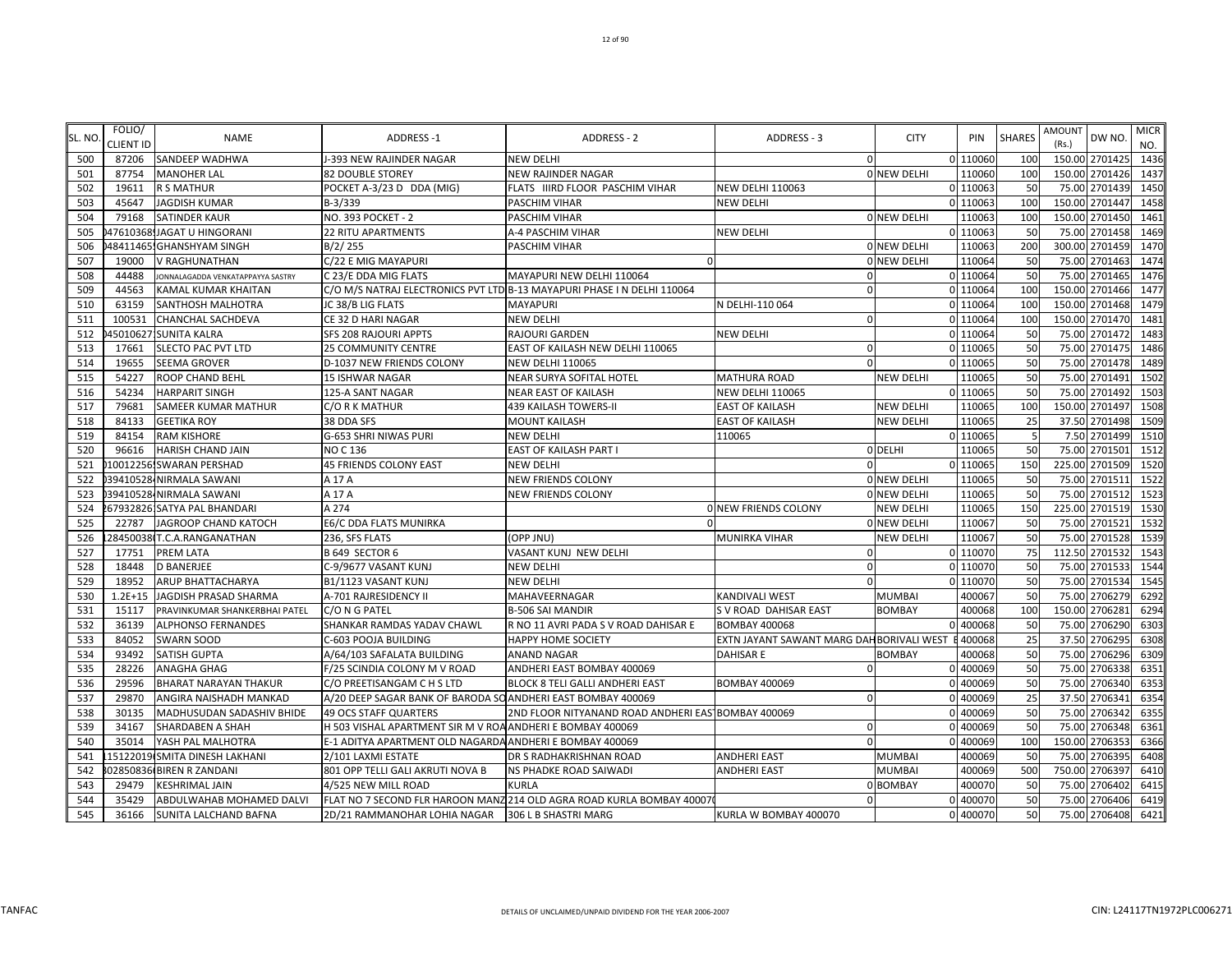| SL. NO | FOLIO/<br><b>CLIENT ID</b> | <b>NAME</b>                              | ADDRESS-1                                                      | ADDRESS - 2                                                                          | ADDRESS - 3                        | <b>CITY</b>         | PIN      | <b>SHARES</b> | <b>AMOUNT</b><br>(Rs.) | DW NO.          | <b>MICR</b><br>NO. |
|--------|----------------------------|------------------------------------------|----------------------------------------------------------------|--------------------------------------------------------------------------------------|------------------------------------|---------------------|----------|---------------|------------------------|-----------------|--------------------|
| 546    | 53352                      | SUDHARSHAN KRISHNA ADYANTHAYA            | C/O MR P GOKULDAS NAYAK                                        | 22 BHAGAVAT BHAVAN 1ST FLOOR                                                         | HALL ROAD ALAV POOL KURLA (WMUMBAI |                     | 400070   | 50            |                        | 75.00 2706411   | 6424               |
| 547    |                            | 21410246 RIYAZ AHMED Z ANSARI            | ARAMBAUG BLDG, NO D-1 FLAT NO 10 GR FLOOR L B S MARG           |                                                                                      | <b>KURLA WEST</b>                  | <b>MUMBAI</b>       | 400070   | 100           |                        | 150.00 2706414  | 6427               |
| 548    |                            | 214104901SHILPI GUPTA                    | BLDG NO 9, ROOM NO 11                                          | M I G COLONY, A V B NAGAR                                                            | <b>KURLA WEST</b>                  | <b>MUMBAI</b>       | 400070   | 1000          |                        | 1500.00 2706415 | 6428               |
| 549    | 28227                      | <b>GOPAL RAO MANGU</b>                   | 64/5 CHANDAR NIVAS SINDHI SOCIETY BOMBAY 400071                |                                                                                      | $\Omega$                           |                     | 0 400071 | 50            | 75.00                  | 2706423         | 6436               |
| 550    | 37393                      | SUMAN VENKATESH SHENOY                   |                                                                | C-12 SHREE SARASWATI COOP HSG SOC N G ACHARYA MARG CHEMBUR BOMBAY 400                | $\Omega$                           |                     | 0 400071 | 50            | 75.00                  | 2706442         | 6455               |
| 551    | 37394                      | MEERA VENKATESH SHENOY                   | C 12 SHREE SARASWATI CO OP HSG SOON G ACHARYA MARG             |                                                                                      | <b>CHEMBUR</b>                     | <b>BOMBAY</b>       | 400071   | 50            | 75.00                  | 2706443         | 6456               |
| 552    | 38717                      | SUNDARARAMAN GOPALAKRISHNAN              | 10/109 AMAR DEEP 16TH ROAD                                     | CHEMBUR BOMBAY 400071                                                                | $\Omega$                           |                     | 0 400071 | 50            | 75.00                  | 2706449         | 6462               |
| 553    | 91287                      | JYOTI R NAYAK (MINOR)                    | 25/1 RACHANA APARTMENT                                         | <b>SWASTIK PARK</b>                                                                  | <b>CHEMBUR</b>                     | <b>BOMBAY</b>       | 400071   | 100           | 150.00                 | 2706464         | 6477               |
| 554    | 99860                      | <b>ANJALI PEREIRA</b>                    | CHEZ NOUS                                                      | 269 ST ANTHONYS ROAD                                                                 | CHEMBUR BOMBAY                     |                     | 0 400071 | 100           | 150.00                 | 2706469         | 6482               |
| 555    | 103297                     | SUBBALAKSHMI SOMASUNDARAM                | B/37 SUNDER APARTMENTS                                         | <b>ST ROAD</b>                                                                       | <b>CHEMBUR</b>                     | <b>BOMBAY</b>       | 400071   | 50            |                        | 75.00 2706471   | 6484               |
| 556    |                            | 45010746 USHA DAMODAR AMBOLKAR           | A/3 GURUKRIPA SOC                                              | OPP SWAMI VIVEKANAND HIGH SCHOOL                                                     | SINDHI SOCIETY                     | CHEMBUR MUME 400071 |          | 50            | 75.00                  | 2706479         | 6492               |
| 557    | 36190                      | <b>UPENDRA VASANT TIPNIS</b>             | 267 BHARAT PETROLEUM STAFF COLON VASI NAKA CHEMBUR             |                                                                                      | <b>BOMBAY</b>                      |                     | 0 400074 | 50            | 75.00                  | 2706507         | 6520               |
| 558    | 101127                     | POTU PADMAJA                             | NO 30/604 H P NAGAR EAST COLONY                                | <b>VASINAKA</b>                                                                      | <b>CHEMBUR</b>                     | <b>MUMBAI</b>       | 400074   | 100           | 150.00                 | 2706511         | 6524               |
| 559    |                            | 16410070-SUNIL NARAYANDAS THAKUR         | BLOCK NO 43/B                                                  | <b>COLLECTORS COLONY,</b>                                                            | <b>CHEMBUR</b>                     | <b>MUMBAI</b>       | 400074   | 100           | 150.00                 | 2706515         | 6528               |
| 560    | 35277                      | HARMINDER SINGH TONDON                   | 7-A GREENLAND SOCY PANT NAGAR                                  | GHATKOPAR BOMBAY 400075                                                              | $\mathbf{0}$                       |                     | 0 400075 | 50            | 75.00                  | 270652          | 6534               |
| 561    | 36439                      | <b>RAM NARAYAN SINGH</b>                 | BLDG NO 185 ROOM NO 5154 PANTH N GHATKOPER EAST BOMBAY 400075  |                                                                                      | $\Omega$                           |                     | 0 400075 | 50            | 75.00                  | 2706522         | 6535               |
| 562    |                            | 18310187 CHANDER SUKHRAMDAS JETHANANDANI | <b>BUILDING NO.228/6004</b>                                    | <b>PANT NAGAR</b>                                                                    | <b>GHATKOPAR (EAST)</b>            | MUMBAI              | 400075   | 50            | 75.00                  | 2706537         | 6550               |
| 563    |                            | 18312860 KIRAN CHANDER JETHANANDANI      | BLDG NO 228 6004                                               | SURAJ KIRAN B WING PANT NAGAR                                                        | <b>GHATKOPAR EAST</b>              | <b>MUMBAI</b>       | 400075   | 50            | 75.00                  | 2706541         | 6554               |
| 564    | 98644                      | <b>USHA MUNSHI</b>                       | C/O PROF K MUNSHI                                              | <b>B 102 NEW MULTI STOREY BUILDING</b>                                               | <b>IIT POWAI</b>                   | <b>BOMBAY</b>       | 400076   | 100           | 150.00                 | 2706550         | 6563               |
| 565    |                            | 102676 AJAY R MISRA                      | <b>QTR B.60</b>                                                | <b>I I T POWAI</b>                                                                   |                                    | 0 BOMBAY            | 400076   | 100           | 150.00                 | 2706552         | 6565               |
| 566    |                            | 183100621ANISH NANDA                     | C-503, EDEN-IV                                                 | HIRANANDANI GARDENS                                                                  | POWAI                              | <b>MUMBAI</b>       | 400076   | 50            | 75.00                  | 2706556         | 6569               |
| 567    |                            | !90242211 HARI T MENON                   | B 105                                                          | GIRIDARSHAN CO OP HSG SOC                                                            | IIT MAIN GATE POWAI                | <b>MUMBAI</b>       | 400076   | 500           | 750.00                 | 2706565         | 6578               |
| 568    | 31055                      | K RAMACHANDRAN MENON                     | 17/134 ASHA VILLA                                              | <b>GARODIA NAGAR GHATKOPAR EAST</b>                                                  | <b>BOMBAY 400077</b>               |                     | 0 400077 | 50            | 75.00                  | 2706571         | 6584               |
| 569    | 32283                      | GOPALJI NENSHI THAKKAR                   | 353/28 VALLABHBAUG LANE                                        | 16 VANI SOCY OPP ODEON GHATKOPAR EAST BOMBAY 400077                                  |                                    |                     | 0 400077 | 50            | 75.00                  | 2706574         | 6587               |
| 570    | 32284                      | ARVIND GOPALJI KATIRA                    | 353/28 VALLABHBAUG LANE                                        | 16 VANI SOCY OPP ODEON GHATKOPAR EAST BOMBAY 400077                                  |                                    |                     | 0 400077 | 50            | 75.00                  | 2706575         | 6588               |
| 571    | 32285                      | RITA ARVIND KATIRA                       | 353/28 VALLABHBAUG LANE                                        | 16 VANI SOCY OPP ODEON GHATKOPAR EAST BOMBAY 400077                                  |                                    |                     | 0 400077 | 50            | 75.00                  | 2706576         | 6589               |
| 572    | 32286                      | PRAVINCHANDRA GOPALJI THAKKAR            | 353/28 VALLABHBAUG LANE                                        | 16 VANI SOCY OPP ODEON GHATKOPAR EAST BOMBAY 400077                                  |                                    |                     | 0 400077 | 50            | 75.00                  | 2706577         | 6590               |
| 573    | 32287                      | NIRMALA PRAVIN THAKKAR                   | 353/28 VALLABHBAUG LANE                                        | 16 VANI SOCY OPP ODEON GHATKOPAR EAST BOMBAY 400077                                  |                                    |                     | 0 400077 | 50            | 75.00                  | 2706578         | 6591               |
| 574    | 32288                      | JAGRUTI GOPALJI THAKKAR                  | 353/28 VALLABHBAUG LANE                                        | 16 VANI SOCY OPP ODEON GHATKOPAR EAST BOMBAY 400077                                  |                                    |                     | 0 400077 | 50            | 75.00                  | 2706579         | 6592               |
| 575    | 37840                      | NARBHERAM NAGJI BAVISHI                  | 8 JANJIRA HOUSE RAJAWADI RD GHATK BOMBAY 400077                |                                                                                      | $\Omega$                           |                     | 0 400077 | 50            | 75.00                  | 2706595         | 6608               |
| 576    | 39380                      | <b>DILIP NAIK</b>                        | PRAJA CO OP HSG SOCY                                           | BHAKTI 1/14 BR NATH PAI NAGAR                                                        | GHATKOPAR E BOMBAY 400077          |                     | 0 400077 | 50            | 75.00                  | 2706599         | 6612               |
| 577    | 46247                      | YESODHA V GOPAL CARNI                    | 23 LOTUS R B MEHTA MARG GHATKOPA BOMBAY 400077                 |                                                                                      | $\mathbf{0}$                       |                     | 0 400077 | 50            | 75.00                  | 2706600         | 6613               |
| 578    | 46900                      | <b>USHA SRINIVASAN</b>                   | 13/138 USHA VILLA GARODIA NAGAR                                | GHATKOPAR E BOMBAY 400077                                                            | $\Omega$                           |                     | 0 400077 | 50            | 75.00                  | 2706604         | 6617               |
| 579    | 46906                      | PRATAP TRIKAMDAS THAKKER                 | B/4 BHAVESHWAR NAGAR NO 4 30 TILA GHATKOPAR EAST BOMBAY 400077 |                                                                                      | $\Omega$                           |                     | 0 400077 | 50            | 75.00                  | 2706605         | 6618               |
| 580    | 47341                      | K NEELAKANTAN IYER                       | NO 21 GARODIA PALACE                                           | <b>GARODIA NAGAR GHATKOPAR EAST</b>                                                  | <b>BOMBAY 400077</b>               |                     | 0 400077 | 50            | 75.00                  | 2706607         | 6620               |
| 581    | 47941                      | MUKESHKUMAR GURSINGH                     | FLAT NO 3 PLOT NO 11 SHIV NIWAS                                | NEAR BANK OF MADURA LTD M G ROAD                                                     | GHATKOPAR E BOMBAY 400077          |                     | 0 400077 | 50            | 75.00                  | 2706609         | 6622               |
| 582    | 76238                      | DAKSHA BAKULESH MEHTA                    | G/4 SHRILAL ASHISH                                             | <b>34 GARODIA NAGAR</b>                                                              | GHATKOPAR (EAST) BOMBAY 400        |                     | 0 400077 | 50            | 75.00                  | 2706613         | 6626               |
| 583    | 100080                     | <b>LALIT RATANSHI SHAH</b>               | <b>19 ANANT CHHAYA</b>                                         | 353/3 R B MEHTA ROAD                                                                 | <b>GHATKOPAR BOMBAY</b>            |                     | 0 400077 | 25            | 37.50                  | 2706621         | 6634               |
| 584    |                            | 48410217 DINESH H SHAH                   | 19, KAILAS MAHAL, 353,                                         | R.B.MEHTA ROAD,                                                                      | <b>GHATKOPAR EAST</b>              | <b>MUMBAI</b>       | 400077   | 100           | 150.00                 | 2706648         | 6661               |
| 585    |                            | 028539621VIKAS M JAIN                    | FLT 9 2ND FLR RAJU MANSION 1                                   | <b>VALLABHB GARODIA NAGAR</b>                                                        | <b>GHATKOPAR RAJAWADI</b>          | <b>MUMBAI</b>       | 400077   | 100           | 150.00                 | 2706666         | 6679               |
| 586    | 26460                      | <b>VAMAN POOJARY</b>                     | C/O N B AMIN FRANCIS ESTATE                                    | 2/8 INDIRA GANDHI NAGAR KANJUR E                                                     | BHANDUP BOMBAY 400078              |                     | 0 400078 | 50            | 75.00                  | 270667          | 6684               |
| 587    | 36204                      | PAWAN KUMAR SETHI                        | R NO 4 BLOCK NO 7 SADAN WADI AGRA BHANDUP BOMBAY 400078        |                                                                                      | $\Omega$                           |                     | 0 400078 | 50            | 75.00                  | 2706675         | 6688               |
| 588    | 38107                      | <b>GULKANDIBAI GUPTA</b>                 | C/O RAJASTHAN SWEET MEAT MART L                                | ENEAR A P I BHANDUP BOMBAY 400078                                                    | $\Omega$                           |                     | 0 400078 | 100           | 150.00                 | 270667          | 6690               |
| 589    | 38109                      | DILEEPKUMAR P GUPTA                      |                                                                | C/O RAJASTHAN SWEET MEAT MART L ENEAR A P I BHANDUP BOMBAY 400078                    | $\Omega$                           |                     | 0 400078 | 100           | 150.00                 | 2706678         | 6691               |
| 590    | 38110                      | RAMESH CHAND JAIN                        |                                                                | C/O SURESH PAINT & HARDWARE STORI PIPERMINT WALA CHAWL L B S MARG BHANDBOMBAY 400078 |                                    |                     | 0 400078 | 50            | 75.00                  | 2706679         | 6692               |
| 591    | 69057                      | A ANNA PORSIA RAJA                       | <b>TATA POWER HOUSE</b>                                        | <b>LAKE ROAD</b>                                                                     | <b>BHANDUP</b>                     | <b>BOMBAY</b>       | 400078   | 50            |                        | 75.00 2706680   | 6693               |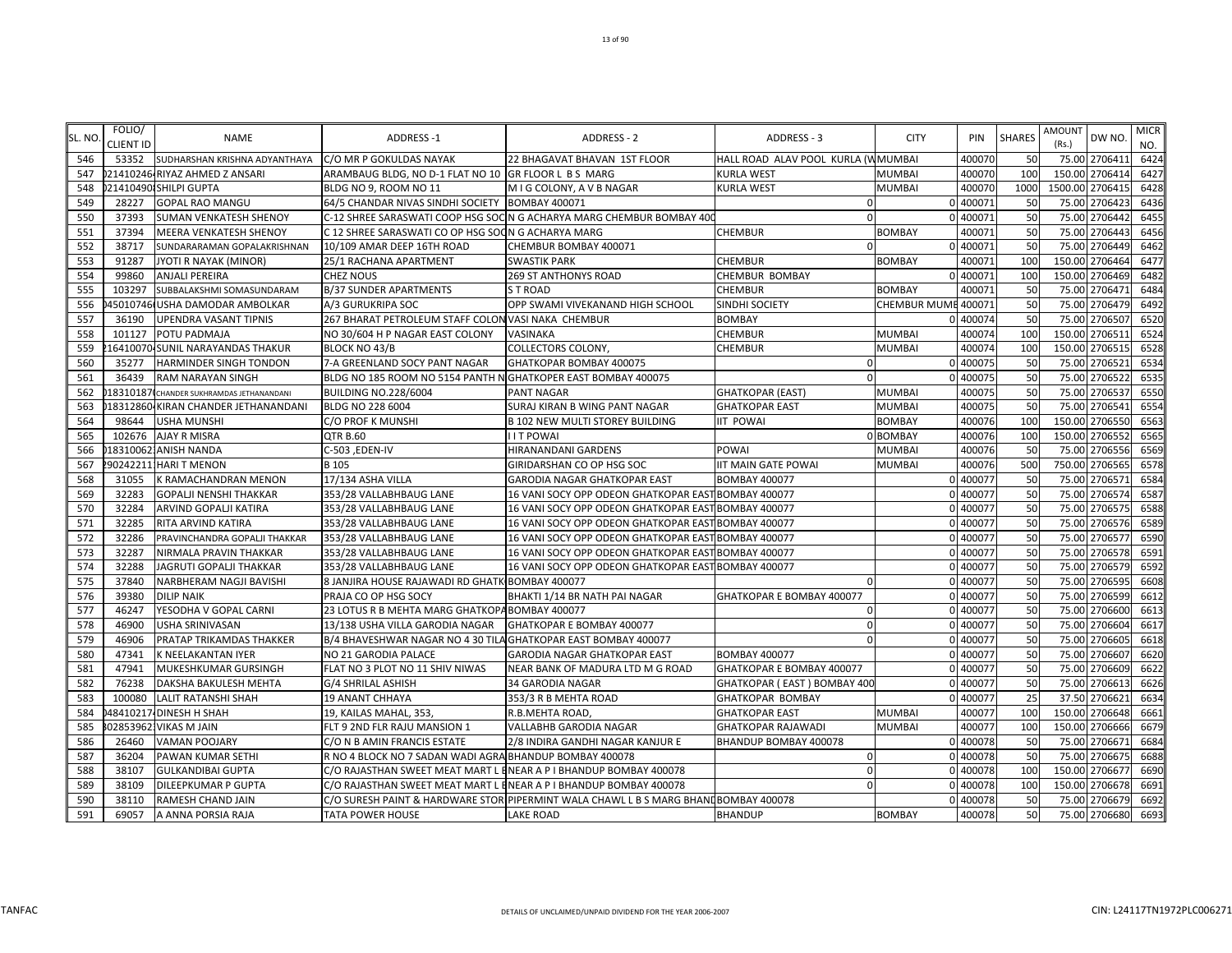| SL. NO | FOLIO/<br><b>CLIENT ID</b> | <b>NAME</b>                           | <b>ADDRESS-1</b>                                               | <b>ADDRESS - 2</b>                                                 | ADDRESS - 3                      | <b>CITY</b>   | PIN      | <b>SHARES</b>   | AMOUNT<br>(Rs.) | DW NO.        | <b>MICR</b><br>NO. |
|--------|----------------------------|---------------------------------------|----------------------------------------------------------------|--------------------------------------------------------------------|----------------------------------|---------------|----------|-----------------|-----------------|---------------|--------------------|
| 592    |                            | 33018205 KRISHNA BEHARILAL BIJLANI    | C802 USHA NAGAR                                                | <b>VILLAGE ROAD</b>                                                | <b>BHANDUP WEST</b>              | <b>MUMBAI</b> | 400078   | 100             | 150.00 2706692  |               | 6705               |
| 593    |                            | 33018527, RAJ LAXMI G TOTALA          | <b>4 ANNPURNA NIWAS</b>                                        | <b>BHATIPADA ROAD</b>                                              | <b>BHANDUP WEST</b>              | <b>MUMBAI</b> | 400078   | 150             | 225.00          | 2706693       | 6706               |
| 594    | 28732                      | VENUGOPALAN SUNDARA SASTRI            | 402 JOYTI APTS TUPEWADI OFF V P ROD MULUND WEST BOMBAY 400080  |                                                                    | $\Omega$                         |               | 0 400080 | 50              | 75.00 2706705   |               | 6718               |
| 595    | 29843                      | <b>AJAY DEBOOR</b>                    | A-1 203 VEENA NAGAR L B S MARG                                 | MULUND WEST BOMBAY 400080                                          | $\Omega$                         |               | 0 40008  | 50              | 75.00           | 2706707       | 6720               |
| 596    | 35454                      | MANJU PRAVIN KENIA                    | 12 SAGAR BLDG                                                  | <b>KASTURBA ROAD</b>                                               | <b>MULUND WEST</b>               | <b>BOMBAY</b> | 400080   | 50              | 75.00 2706715   |               | 6728               |
| 597    | 47511                      | DILIP GIRDHARLAL MODI                 | C/O RAVINDRA J SHAH                                            | 19 RAMNIKETAN TAMBE NAGAR                                          | S N ROAD MULUND WEST BOMBA       |               | 0 40008  | 50              | 75.00           | 2706724       | 6737               |
| 598    | 47513                      | PRAKASH THAKORBHAI GANDHI             | C/O RAVINDRA J SHAH                                            | <b>19 RAMNIKETAN TAMBE NAGAR</b>                                   | S N ROAD MULUND WEST BOMBA       |               | 0 400080 | 50              | 75.00           | 2706725       | 6738               |
| 599    | 52934                      | PRAKASH GANDHI                        | C/O RAVINDRA J SHAH SHARE BROKER                               | RAMNIKETAN BLOCK NO 19                                             | S N RD MULUND W BOMBAY 4000      |               | 0 400080 | 50              | 75.00           | 2706730       | 6743               |
| 600    | 52937                      | <b>SUDHIR DESAI</b>                   | C/O RAVINDRA J SHAH SHARE BROKER                               | RAMNIKETAN BLOCK NO 19                                             | S N RD MULUND W BOMBAY 4000      |               | 0 400080 | 50              | 75.00           | 2706731       | 6744               |
| 601    | 77968                      | SADASHIV P SHENOY                     | DATT NIVAS IIND FLOOR                                          | M.G. ROAD                                                          | MULUND (W) BOMBAY 400080         |               | 0 400080 | 50              | 75.00 2706735   |               | 6748               |
| 602    | 109340                     | ARPITA AJIT KHANVILKAR                | 601/B NEERA GOVIND APTS                                        | GOVIND NAGR OFF S N ROAD                                           | MULUND (WEST)                    | <b>MUMBAI</b> | 400080   | 100             | 150.00 2706754  |               | 6767               |
| 603    |                            | 02010389 DHARMESH MAHENDRA JOBANPUTRA | <b>17 KANCHAN</b>                                              | DR R P ROAD                                                        | LIC COLONY MULUND W              | <b>MUMBAI</b> | 400080   | 100             | 150.00 2706758  |               | 6771               |
| 604    |                            | 051311851 LAXMICHAND GALA             | 7 DAMJI KHERAJ BLDG                                            | 3RD FLOOR R R T ROAD                                               | <b>MULUND WEST</b>               | <b>MUMBAI</b> | 400080   | 10 <sub>C</sub> | 150.00 2706782  |               | 6795               |
| 605    |                            | 174910263 SUMAN G CHURIWALA           | B/4 NANDANVAN SOCIETY                                          | OPP AMBE DHAM                                                      | MULUND WEST                      | <b>MUMBAI</b> | 400080   | 50              | 75.00           | 2706783       | 6796               |
| 606    |                            | 15112378 VINODRAI T SHAH              | 30/1 SHAH NIVAS                                                | RAMRATAN TRIVEDI ROAD                                              | <b>MULUND WEST</b>               | <b>MUMBAI</b> | 400080   | 100             | 150.00          | 2706792       | 6805               |
| 607    | 29836                      | SURENDRA PAMDHARINATH TAVADE          | 128 R S JEEVADANI DARSHAN CO-OP HS ARUNODAY NAGAR              |                                                                    | NAVGHAR ROAD MULUND EAST         | <b>BOMBAY</b> | 40008    | 50              | 75.00           | 2706829       | 6842               |
| 608    | 29837                      | PRAKASH TAVADE                        | 128 R S JEEVADANI DARSHAN CO-OP HS ARUNODAY NAGAR NAVGHAR ROAD |                                                                    | <b>MULUND EAST</b>               | <b>BOMBAY</b> | 400081   | 50              | 75.00 2706830   |               | 6843               |
| 609    | 34959                      | RAMANUJAPURAM SESHADRI KANNAN         | J/63 PALM ACRES GOVANPADA ROAD                                 | MULUND EAST BOMBAY 400081                                          | $\Omega$                         |               | 0 400081 | 50              | 75.00           | 2706836       | 6849               |
| 610    | 38324                      | ASHOK SHANTILAL PAREKH                | C-13 TRUPTI APARTMENT MAHATMA PHMULUND EAST BOMBAY 400081      |                                                                    | $\Omega$                         |               | 0 400081 | 50              | 75.00           | 2706841       | 6854               |
| 611    | 100274                     | SARASWATI KESWANI                     | 5 SHITAL DARSHAN 2ND FLOOR                                     | <b>MAHATMA PHULE ROAD</b>                                          | MULUND EAST BOMBAY               |               | 0 400081 | 50              | 75.00           | 2706850       | 6863               |
| 612    | 27639                      | EARATH KIZHAKKEYIL MOHANDAS           | C/O C V JACOB                                                  | 250/9695 VSNL STAFF QTRS                                           | (OGS QTRS) VIKHROLI EAST         | <b>BOMBAY</b> | 400083   | 50              | 75.00           | 2706890       | 6903               |
| 613    | 32808                      | KAMALAKANT GAJANAN VALEKAR            | 240/9379 KANNAMWAR NAGAR NO.2                                  | <b>SANMAAN C H S LTD</b>                                           | <b>VIKHROLI EAST</b>             | <b>MUMBAI</b> | 400083   | 50              | 75.00           | 2706892       | 6905               |
| 614    | 31901                      | HARIDAS DWARKADAS THAKKAR             |                                                                | 4 B NARAYAN BHUVAN GANGAWADI LAL B S MARG GHATKOPAR BOMBAY 400086  | $\Omega$                         |               | 0 400086 | 50              | 75.00           | 2706905       | 6918               |
| 615    | 32626                      | <b>MUKESH SHAH</b>                    | <b>6A MEHTA BUILDING KIROL ROAD</b>                            | CAMA LANE GHATKOPAR W BOMBAY 400086                                | $\Omega$                         |               | 0 400086 | 50              | 75.00 2706908   |               | 6921               |
| 616    | 32627                      | <b>SMITA SHAH</b>                     | 6A MEHTA BUILDING KIROL ROAD                                   | CAMA LANE GHATKOPAR WEST BOMBAY 400                                | $\Omega$                         |               | 0 400086 | 50              | 75.00           | 2706909       | 6922               |
| 617    | 86014                      | SAVAILAL GALALCHAND VORA              | 4 2ND FLOOR MANI BHUVAN                                        | <b>KAMA LANE</b>                                                   | <b>GHATKOPAR</b>                 | <b>BOMBAY</b> | 400086   | 50              | 75.00 2706920   |               | 6933               |
| 618    |                            | 10011025 VISHRAM SHIVGHAN VELANI      | 7 AMBIKA BHAVAN                                                | <b>NEW MANEKLAL ESTATE</b>                                         | <b>GHATKOPAR WEST</b>            | <b>MUMBAI</b> | 400086   | 200             | 300.00          | 2706926       | 6939               |
| 619    |                            | 051310315 PARESH MANUBHAI PAREKH      | 1, VAISHAKHEE OLD BUILDING                                     | <b>CAMA LANE</b>                                                   | GHATKOPAR (W)                    | <b>MUMBAI</b> | 400086   | 50              | 75.00 2706933   |               | 6946               |
| 620    |                            | 0888143731BINA HARESH GADA            | <b>6 KESHAV</b>                                                | 10-12 JAGDUSHA NAGAR                                               | <b>GHATKOPAR WEST</b>            | <b>MUMBAI</b> | 400086   | 46 <sub>C</sub> | 690.00          | 2706937       | 6950               |
| 621    |                            | 88814373.HARESH JIVRAJ GADA           | <b>6 KESHAV</b>                                                | 10-12 JAGDUSHA NAGAR                                               | <b>GHATKOPAR WEST</b>            | <b>MUMBAI</b> | 400086   | 282             | 423.00          | 2706938       | 6951               |
| 622    |                            | 54915532 MRUNAL H SHAH                | A-202 PREM KUNJ CHANDAN PARK COM NAVROJI LANE                  |                                                                    | <b>GHATKOPAR (WEST)</b>          | <b>MUMBAI</b> | 400086   | 250             | 375.00          | 2706948       | 6961               |
| 623    |                            | 19710015 JAYESH KANTILAL TALSANIA     | <b>B1/5 SHANTINIKETAN LBS MARG</b>                             | <b>NEAR SHREYAS GARDEN</b>                                         | <b>GHATKOPAR WEST</b>            | <b>MUMBAI</b> | 400086   | 500             | 750.00          | 2706950       | 6963               |
| 624    | 49995                      | KOMPALLI NAGESWARA RAO                | <b>FLAT 7 GOLDEN DEWI</b>                                      | <b>DENONAR BAUG</b>                                                | <b>MUMBAI</b>                    |               | 0 400088 | 50              | 75.00 2706959   |               | 6972               |
| 625    | 47899                      | V NESSAIYAN                           | 8 TOPAZ CHHEDA NAGAR                                           | CHEMBUR BOMBAY 400089                                              | $\Omega$                         |               | 0 400089 | 50              | 75.00           | 2706970       | 6983               |
| 626    | 97284                      | RAJAMANI NATARAJAN                    | B/11 AKSHAYA                                                   | <b>CHEDDA NAGAR</b>                                                | <b>CHEMBUR</b>                   | <b>BOMBAY</b> | 400089   | 100             | 150.00 2706977  |               | 6990               |
| 627    | $1.3E + 15$                | PUSHKALAMBAL GOPALAKRISHNAN           | 2/20 LAVANYA CO-OP HSG SOCIE                                   | CHHEDA NAGAR CHEMBUR                                               | <b>MUMBAI</b>                    | Mumbai        | 400089   | 100             | 150.00          | 2706992       | 7005               |
| 628    | 27654                      | <b>VENKATESWARAN IYER</b>             |                                                                | F3/11 HARINIKETAN MAHATMA GANDH BANGUR NAGAR GOREGAON W BOMBAY 400 | $\mathbf 0$                      |               | 0 400090 | 50              | 75.00           | 2706994       | 7007               |
| 629    | 27655                      | ANU VENKATESH IYER                    |                                                                | F3/11 HARINIKETAN MAHATMA GANDH BANGUR NAGAR GOREGAON W BOMBAY 400 | $\Omega$                         |               | 0 40009  | 50              | 75.00 2706995   |               | 7008               |
| 630    | 46670                      | MADHAVAN KUTTY NAIR                   | G-10/6 JAN KALYAN HSG SOCIETY                                  | BANGUR NAGAR M G ROAD BOMBAY 400090                                |                                  |               | 0 400090 | 50              | 75.00           | 2706996       | 7009               |
| 631    | 54332                      | KAMAL SUDHIR BANERJEE                 | LAXMI RAMNA CO OP HSG SOCIETY                                  | BLDG NO L-5 FLAT NO 8                                              | BANGUR NAGAR GOREGAON WES BOMBAY |               | 400090   | 100             | 150.00 2706997  |               | 7010               |
| 632    |                            | 484109011K A ABRAHAM                  | 806 YOGI TOWER                                                 | YOGI NAGAR                                                         | BORIVALI (W)                     | <b>MUMBAI</b> | 400091   | 100             | 150.00          | 2707035       | 7048               |
| 633    | 27573                      | PADMAJA PADMAKAR LUMAN                | A/21 MATRU KRUPA                                               | OPP DON BOSCO SCHOOL                                               | L T ROAD BORIVLI WEST            | <b>BOMBAY</b> | 400092   | 50              | 75.00 2707050   |               | 7063               |
| 634    | 29704                      | MALLAPPA BASAVARAJ                    | 16/1265 M H B COLONY GORAI ROAD                                | BORIVLI W BOMBAY 400092                                            | $\Omega$                         |               | 0 400092 | 50              | 75.00           | 2707059       | 7072               |
| 635    | 31788                      | LEENA MADHAV PAI                      | I 201 ASHOK NAGAR                                              | <b>VAZIRA NAKA</b>                                                 | 179 L T ROAD BORIVLI WEST        | <b>MUMBAI</b> | 400092   | 50              | 75.00 2707066   |               | 7079               |
| 636    | 34240                      | JITENDRA RAMNIKLAL JAIN               | B-109 MAYUR BLDG 1ST FLOOR S V PAT BORIVLI WEST BOMBAY 400092  |                                                                    | $\mathbf 0$                      |               | 0 400092 | 50              |                 | 75.00 2707078 | 7091               |
| 637    | 36786                      | VIMALABEN CHINUBHAI SHAH              | JAM HOSIERY BLDG NO L 92 S V ROAD   BORIVLI WEST BOMBAY 400092 |                                                                    | $\overline{0}$                   |               | 0 400092 | 50              |                 | 75.00 2707088 | 7101               |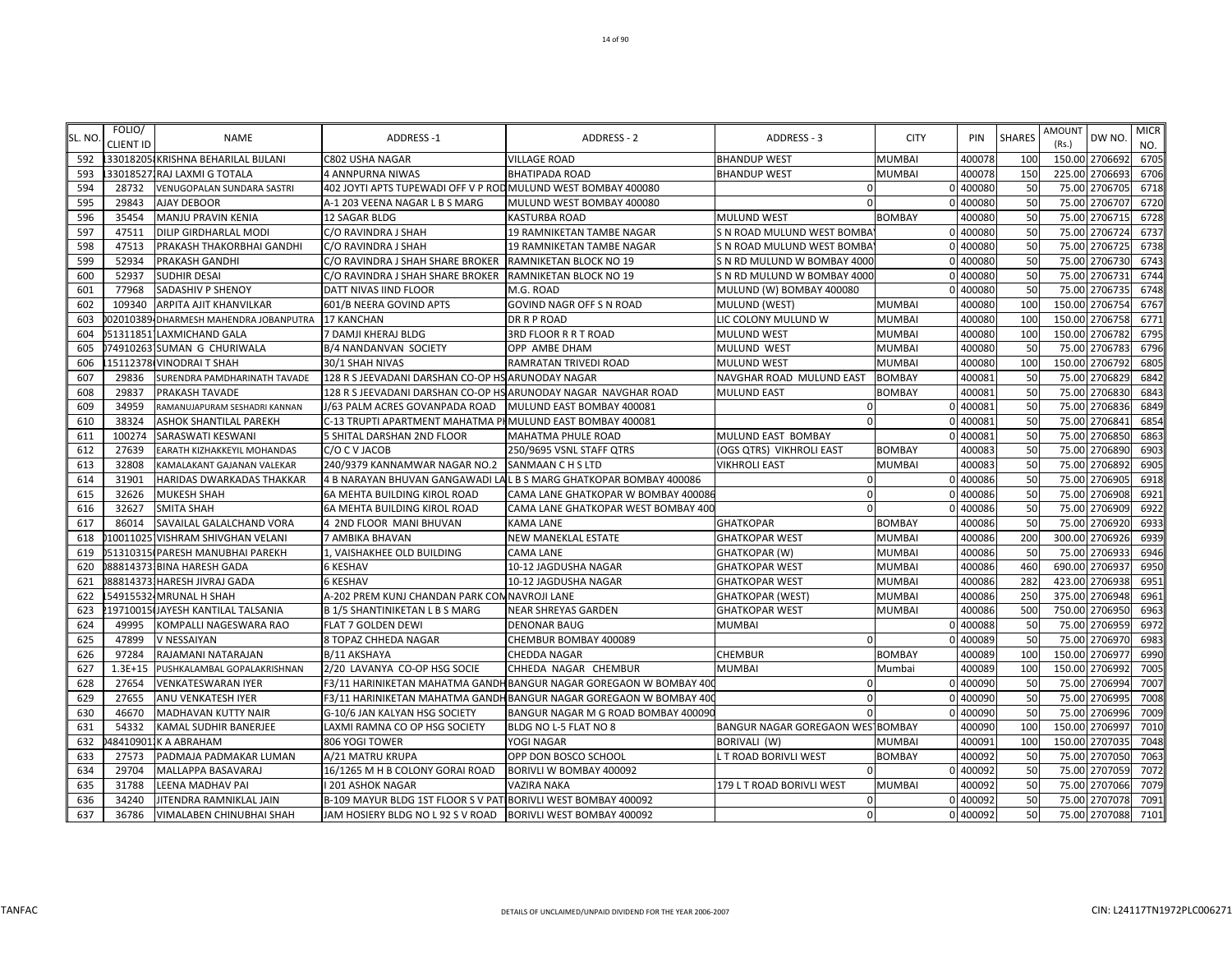| SL. NO | FOLIO/<br>CLIENT ID | <b>NAME</b>                            | <b>ADDRESS-1</b>                                 | <b>ADDRESS - 2</b>                                   | ADDRESS - 3                       | <b>CITY</b>           | PIN      | <b>SHARES</b> | AMOUNT<br>(Rs.) | DW NO.         | <b>MICR</b><br>NO. |
|--------|---------------------|----------------------------------------|--------------------------------------------------|------------------------------------------------------|-----------------------------------|-----------------------|----------|---------------|-----------------|----------------|--------------------|
| 638    | 37696               | PROF NARENDRA N SHAH                   | B-16 OM SADAN SHIMPOLI NAKA                      | S V ROAD BORIVALI(W)                                 | <b>BOMBAY 400092</b>              |                       | 0 400092 | 150           | 225.00 2707090  |                | 7103               |
| 639    | 38557               | PAWANKUMAR KALA                        | BLOCK NO 7 A WING BLDG NO 1                      | <b>GANJAWALA APARTMENT</b>                           | <b>BORIVLI (WEST)</b>             | <b>BOMBAY</b>         | 400092   | 50            | 75.00           | 2707092        | 7105               |
| 640    | 52577               | HEMANT MANUBHAI DAVE                   | 48 MALANI ESTATE S V ROAD BORIVALI BOMBAY 400092 |                                                      | $\Omega$                          |                       | 0 400092 | 50            | 75.00           | 2707107        | 7120               |
| 641    | 88963               | AJAY MURLIDHAR PHALOD                  | A/19 & 20 NEMINATH APTS                          | SHIMPOLI ROAD                                        | <b>BORIVALI WEST</b>              | <b>BOMBAY</b>         | 400092   | 50            | 75.00           | 2707116        | 7129               |
| 642    | 96432               | JAYPRAKASH B DUDHELA                   | A/402 DEVENDRA APPARTMENT                        | 4TH FLOOR ROKADIA LANE                               | <b>BORIVLI WEST</b>               | <b>BOMBAY</b>         | 400092   | 50            | 75.00           | 2707122        | 7135               |
| 643    | 105904              | <b>LALIT KUMAR GUPTA</b>               | <b>24 BRIJ APARTMENTS</b>                        | 29/624 KASTUR PARK                                   | SHIMPOLI ROAD BORIVLI [WEST]      | <b>MUMBA</b>          | 400092   | 250           | 375.00          | 2707130        | 7143               |
| 644    |                     | 10011521 MOHAMMED BADRUDDIN POONAWALIA | LATHIWALA BUNGLOW                                | <b>EKSAR ROAD</b>                                    | <b>BORIVLI W</b>                  | <b>MUMBAI</b>         | 400092   | 300           | 450.00          | 2707137        | 7150               |
| 645    |                     | 183110201HEMANT KANAIYALAL MULLAJI     | C/21, SUNIL APT.                                 | KASTUR PARK, SHIMPOLI ROAD                           | <b>BORIVALI (W)</b>               | <b>MUMBAI</b>         | 400092   | 400           | 600.00 2707143  |                | 7156               |
| 646    |                     | 183135151SUDHIR RAMESH CHOUDHARI       | <b>B1 GROUND FLR</b>                             | PARASMANI BLD 3RD RD CHIKUWADI                       | SHIMPOLI BORIVALI W MUMBAI        | <b>MAHARASHTRA</b>    | 400092   | 10            | 15.00           | 2707151        | 7164               |
| 647    |                     | 51313680 RANJAN HEMANT MULLAJI         | C 21 SUNIL APT KASTUR PARK                       | SHIMPOLI ROAD                                        | <b>BORIVALI WEST</b>              | <b>MUMBAI</b>         | 400092   | 300           |                 | 450.00 2707167 | 7180               |
| 648    |                     | 68510304 BALVANTRAI HIMATLAL GODA      | J 601/602 ASHOK NAGAR                            | 179 L.T. ROAD, VAZIRA NAKA                           | <b>BORIVLI WEST</b>               | <b>MUMBAI</b>         | 400092   | 200           | 300.00          | 2707169        | 7182               |
| 649    |                     | 907101691SHUBHADRABEN J. SHAH          | 8 NEW GALA MANSION, 2ND FLOOR,                   | <b>JAMBLI GALLI</b>                                  | <b>BORIVLI WEST,</b>              | <b>MUMBAI</b>         | 400092   | 100           |                 | 150.00 2707179 | 7192               |
| 650    |                     | 90710435 NILESH PARMANAND PATADIA      | AVANTI B-51,                                     | <b>HARIDAS NAGAR,</b>                                | SHIMPOLI ROAD                     | <b>BORIVALI WEST,</b> | 400092   | 50            | 75.00           | 2707183        | 7196               |
| 651    |                     | 09810529 VIMLA MEHTA                   | 402 MAYUR RUGHANI PARK                           | <b>SHIMPOLI ROAD</b>                                 | <b>BORIVALI (WEST)</b>            | <b>MUMBAI</b>         | 400092   | 200           | 300.00          | 2707187        | 7200               |
| 652    |                     | 26910106 KAMLESHKUMAR MUKUNDLAL DOSHI  | C 4/19 GEETANJALI NAGAR                          | OFF SV ROAD B/H SAI BABA NAGAR                       | <b>BORIVALI WEST</b>              | <b>MUMBAI</b>         | 400092   | 50            | 75.00           | 2707196        | 7209               |
| 653    | $1.2E + 15$         | PRITI ANIL MEHTA                       | A-703 BRINDHAVAN APTS                            | YOGI NAGAR LINK ROAD CORNER                          | BORIVALI(W)                       | <b>MUMBAI</b>         | 400092   | 500           |                 | 750.00 2707204 | 7217               |
| 654    | $1.2E + 15$         | Swapnil Jamnalal Kabra                 | 10, Ashutosh, Vazira Naka                        | Ram Mandir road                                      | Borivali (W)                      | Mumbai                | 400092   | 100           |                 | 150.00 2707210 | 7223               |
| 655    | 29657               | KISHIN CHATOOMAL PHERWANI              | BLDG NO 12-A FLAT NO 22                          | TAKSHILA MAHAKALI CAVES ROAD                         | ANDHERI EAST                      | <b>BOMBAY</b>         | 400093   | 50            | 75.00           | 2707217        | 7230               |
| 656    | 30147               | SEETA RAM SHENDE                       | TYPE 4/1 E S I S HOSPITAL QTRS                   | ANDHERI EAST BOMBAY 400093                           | $\Omega$                          |                       | 0 400093 | 50            | 75.00           | 2707219        | 7232               |
| 657    | 30148               | RAM WASUDEO SHENDE                     | TYPE 4/1 E S I S HOSPITAL QTRS                   | ANDHERI EAST BOMBAY 400093                           | $\Omega$                          |                       | 0 400093 | 50            | 75.00           | 2707220        | 7233               |
| 658    | 30392               | <b>GULAB P ALIMCHANDANI</b>            | FLAT NO 21 B BUILDING NO 28                      | TAKSHILA MAHAKALI CAVES ROAD ANDHERI I BOMBAY 400093 |                                   |                       | 0 400093 | 50            | 75.00           | 2707221        | 7234               |
| 659    | 33835               | ASARAM VISTARI RAMTEKE                 | 1405 R N A HEIGHTS                               | APP FANTASY LAND GREEN FIELDS                        | ANDHERI (E)                       | <b>MUMBA</b>          | 400093   | 50            | 75.00           | 2707222        | 7235               |
| 660    | 36452               | <b>DEEPTI KUNDE</b>                    | TYPE IV/15 ESIS                                  | ESIS HOSPITAL ANDHERI EAST BOMBAY 4000               | $\Omega$                          |                       | 0 40009  | 50            | 75.00           | 2707224        | 7237               |
| 661    | 36457               | <b>GOPAL</b>                           | T4 B6 ESIS HOSPITAL ANDHERI E                    | <b>BOMBAY 400093</b>                                 | $\Omega$                          |                       | 0 400093 | 50            | 75.00           | 2707225        | 7238               |
| 662    | 36460               | <b>ARVIND KUNDE</b>                    | TYPE IV/15 ESIS HOSPITAL                         | ANDHERI E BOMBAY 400093                              | $\Omega$                          |                       | 0 400093 | 50            | 75.00           | 2707226        | 7239               |
| 663    | 47072               | <b>DEEPAK K GUPTA</b>                  | FLAT NO 43 PLOT NO 215                           | SHERE E PUNJAB COLONY                                | <b>ANDHERI EAST</b>               | <b>MUMBA</b>          | 400093   | 50            |                 | 75.00 2707228  | 7241               |
| 664    | 103738              | <b>K SARADHA</b>                       | A/19 SHILPA APARTMENTS                           | DR CHARAT SINGH COLONY                               | CHAKALA                           | <b>BOMBAY</b>         | 400093   | 50            | 75.00           | 2707233        | 7246               |
| 665    | $1.2E + 15$         | BHAVESH PRAVINCHANDRA GANDHI           | 1, PLOT NO 214, PREM TRISHNA,                    | SHER-E-PUNJAB SOCIETY,                               | <b>ANDHERI-E</b>                  | <b>MUMBA</b>          | 400093   | <b>100</b>    |                 | 150.00 2707253 | 7266               |
| 666    | $1.2E + 15$         | TANAJI GOVINDRAO KADAM                 | <b>B-4 ACHANAK COLONY</b>                        | <b>MAHAKALI CAVES ROAD</b>                           | ANDHERI (EAST)                    | <b>MUMBA</b>          | 400093   | <b>100</b>    | 150.00          | 2707254        | 7267               |
| 667    | 27665               | RAJEEV KUMAR                           | 7-D EVEREST ANUSHAKTI NAGAR                      |                                                      |                                   | 0 BOMBAY              | 400094   | 50            | 75.00           | 2707255        | 7268               |
| 668    | 28993               | SUDHA RANGANATHAN                      | 8B DHAWALGIRI ANUSAKTHINAGAR                     | <b>BOMBAY 400094</b>                                 |                                   |                       | 0 40009  | 100           | 150.00          | 2707256        | 7269               |
| 669    | 46868               | VISHNU KUMAR SHUKLA                    | 7-C DHAWALGIRI                                   | <b>ANUSHAKTI NAGAR</b>                               | <b>MUMBAI</b>                     |                       | 0 40009  | 100           | 150.00          | 2707257        | 7270               |
| 670    | 109114              | ASWATHANARAYAN RAMA RAO                | <b>78 VENKATAGIRI</b>                            | ANUSHAKTI NAGAR                                      |                                   | 0 MUMBAI              | 400094   | 50            |                 | 75.00 2707258  | 7271               |
| 671    | 28934               | MAKARAND SHRINIVAS DEO                 | 4/23 MALAD CO-OP HSG SOCY LTD                    | PODAR PARK                                           | <b>MALAD EAST</b>                 | <b>BOMBAY</b>         | 400097   | 50            | 75.00           | 2707264        | 7277               |
| 672    | 30190               | <b>BIPIN N JOYSHER</b>                 | C/O B-108 PANCHSHEEL-I                           | RAHEJA TOWNSHIP MALAD EAST                           | <b>BOMBAY 400097</b>              |                       | 0 400097 | 50            | 75.00           | 2707265        | 7278               |
| 673    | 36240               | RAMESH V HOSABETTU                     | 79/579 OM CO OP HSG SOC LTD                      | DINDOSHI M H B COLONY                                | NEAR HIGHWAY MALAD EAST           | <b>BOMBAY</b>         | 400097   | 50            | 75.00           | 2707270        | 7283               |
| 674    | 47640891            | RAJENDRA PRASAD TODI                   | G 2 F2 SHRIRAM APT                               | 17 GEN A K VAIDYA MARG                               | SUCHIDHAM COMPLEX MALAD EAIMUMBAI |                       | 400097   | 50            | 75.00           | 2707295        | 7308               |
| 675    | $1.2E + 15$         | NITA DEVENDRA SHAH                     | R. NO. 03, GYAN MANDIR BLDG,                     | GR. FLR, JITENDRA ROAD,                              | MALAD (EAST),                     | <b>MUMBA</b>          | 400097   | 50            | 75.00           | 2707335        | 7348               |
| 676    | $1.2E + 15$         | <b>LEENA BIPIN SHAH</b>                | 3/4, ASHIRWAD BLDG.                              | DHANJIWADI KHOTKUA ROAD,                             | MALAD (E)                         | <b>MUMBAI</b>         | 400097   | 25            | 37.50           | 2707336        | 7349               |
| 677    | 26492               | RADHAKRISHNAN MOORKOTH                 | 1 ANGELA CHARLI HOUSE                            | KOLIVARY KALINA BOMBAY 400098                        | $\Omega$                          |                       | 0 400098 | 50            |                 | 75.00 2707337  | 7350               |
| 678    | 28727               | ANIL R KHANDELWAL                      | 1/26 GOLDEN VALLEY                               | KALINA                                               |                                   | 0 BOMBAY              | 400098   | 100           | 150.00          | 2707338        | 7351               |
| 679    | 78127               | PORONUE ABRAHAM MATHEW                 | NO 8/1 MATHURADAS COLONY                         | KALINA SANTACRUZE EAST                               | <b>BOMBAY 400098</b>              |                       | 0 400098 | 50            |                 | 75.00 2707342  | 7355               |
| 680    | 36440               | SHAKUNTALA SINGH                       | B13/4 P & T COLONY SAHAR                         |                                                      |                                   | 0 BOMBAY              | 400099   | 50            | 75.00           | 2707351        | 7364               |
| 681    | 36441               | <b>MALA SINGH</b>                      | B-13/4 P & T COLONY SAHAR                        |                                                      |                                   | 0 BOMBAY              | 400099   | 50            | 75.00           | 2707352        | 7365               |
| 682    | 36443               | <b>RAM AWADH SINGH</b>                 | B 13/4 P & T COLONY SAHAR                        |                                                      |                                   | 0 BOMBAY              | 400099   | 50            |                 | 75.00 2707353  | 7366               |
| 683    |                     | 47864 YESHAWANT SANGHAVI               | 403/404 VISHWA NANAK APT                         | CHAKALA OPP HIND LEVER RESERCH CENTRE ANDHERI EAST   |                                   | <b>MUMBAI</b>         | 400099   | 50            |                 | 75.00 2707355  | 7368               |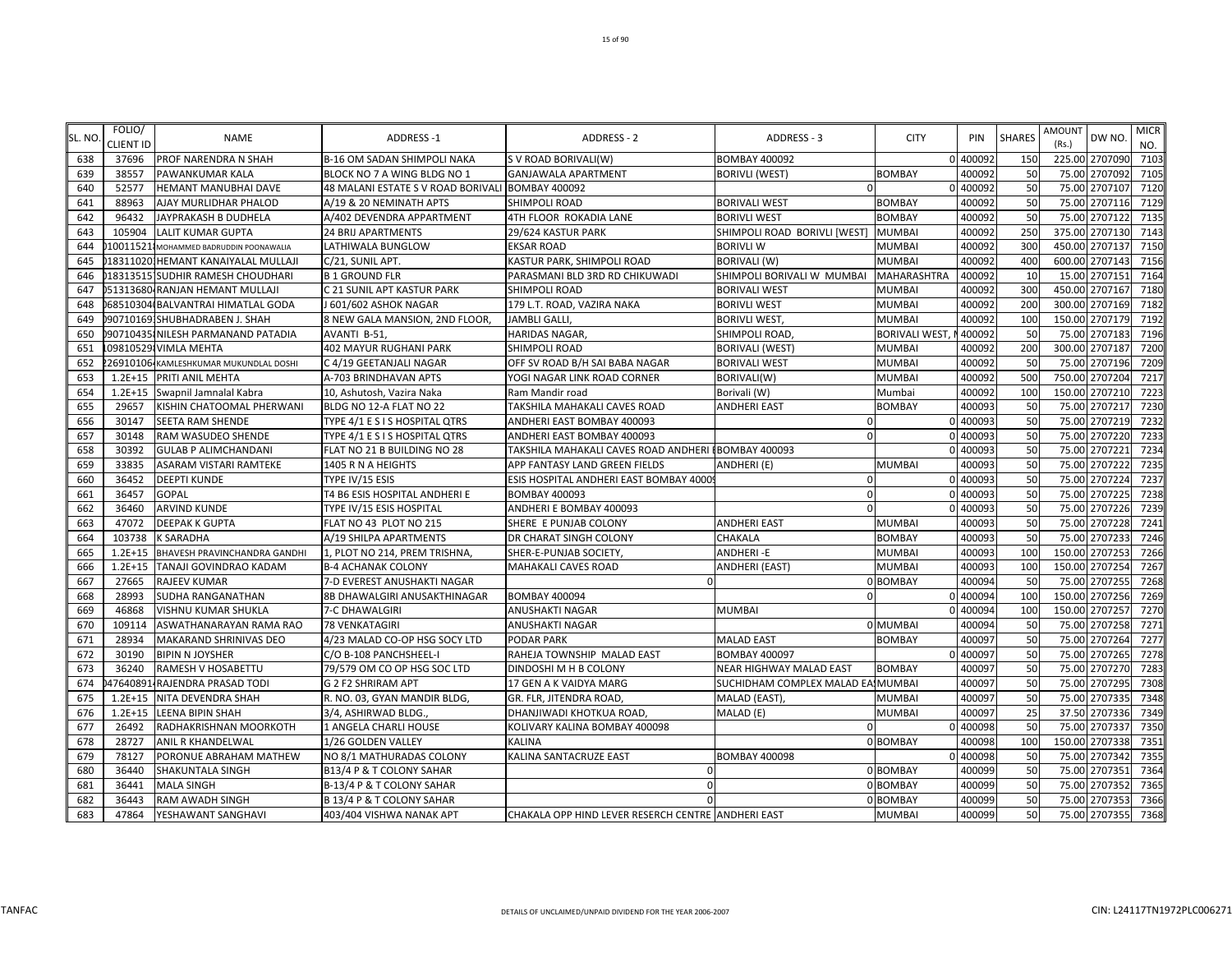| SL. NO | FOLIO/<br><b>CLIENT ID</b> | NAME                               | ADDRESS-1                                                      | ADDRESS - 2                                                              | ADDRESS - 3                 | <b>CITY</b>            | PIN      | <b>SHARES</b> | AMOUNT<br>(Rs.) | DW NO.         | <b>MICR</b><br>NO. |
|--------|----------------------------|------------------------------------|----------------------------------------------------------------|--------------------------------------------------------------------------|-----------------------------|------------------------|----------|---------------|-----------------|----------------|--------------------|
| 684    |                            | 142104851SANJEEWANI VIVEK AMBATKAR | 3B/37, JAY VIJAY SOCIETY                                       | <b>SAHAR ROAD</b>                                                        | <b>VILE PARLE (EAST)</b>    | <b>MUMBAI</b>          | 400099   | 50            |                 | 75.00 2707358  | 7371               |
| 685    | 52520                      | <b>GEETA PREMANAND NAIK</b>        | C/3 ANAMIK AKURLI CROSS ROAD                                   | NO 1 KANDIVLI E BOMBAY 400101                                            | $\Omega$                    |                        | 0 400101 | 50            | 75.00           | 2707373        | 7386               |
| 686    | 96546                      | <b>DEVYANI B MEHTA</b>             | 401/A SABARMATI SOCIETY SAHKAR GRASHOK NAGAR CROSS ROAD        |                                                                          | <b>KANDIVALI EAST</b>       | <b>BOMBAY</b>          | 400101   | 100           |                 | 150.00 2707378 | 7391               |
| 687    |                            | 67930418 MULKI JAYANTHA PUTHRAN    | H-303, GOKUL HEAVEN                                            | <b>THAKUR COMPLEX</b>                                                    | KANDIVALI (EAST)            | <b>MUMBAI</b>          | 400101   |               | 1.50            | 2707399        | 7412               |
| 688    | $1.2E + 15$                | LALITHA                            | 39-771, SAMATHA NAGAR,                                         | KANDIVALI (E)                                                            |                             | 0 MUMBAI               | 40010    | 250           | 375.00          | 2707404        | 7417               |
| 689    | 34058                      | <b>JASBIR KAUR SAHNI</b>           | <b>402 SUNFLASH</b>                                            | <b>VRISHI COMPLEX</b>                                                    | HOLY X ROAD BORIVLI[W]      | <b>MUMBAI</b>          | 400103   | 50            | 75.00           | 2707422        | 7435               |
| 690    | 34059                      | PRADEEP SINGH SAHNI                | 402 SUNFLASH                                                   | <b>VRISHI COMPLEX</b>                                                    | HOLY X ROAD BORIVLI [W]     | <b>MUMBAI</b>          | 400103   | 50            | 75.00           | 2707423        | 7436               |
| 691    | 35701                      | <b>SANJAY MUDNANEY</b>             | 202 PRATIK RISHI COMPLEX                                       | C COLONY HOLY CROSS ROAD                                                 | <b>BORIVALI WEST</b>        | <b>BOMBAY</b>          | 400103   | 50            | 75.00           | 2707425        | 7438               |
| 692    | 38016                      | LAXMINARAYANA UPPOOR               | 2 BLUE STAR HOLY CROSS ROAD                                    | <b>C COLONY BORIVLI W</b>                                                |                             | 0 BOMBAY               | 400103   | 50            |                 | 75.00 2707426  | 7439               |
| 693    | 78501                      | LEELA NAMECHAND THANVI             | NO 302 SWEETLAND APARTMENT I C CO7TH HOLLY X ROAD BORIVLI WEST |                                                                          | <b>BOMBAY 400103</b>        |                        | 0 400103 | 100           |                 | 150.00 2707428 | 7441               |
| 694    | 33533                      | <b>GOPAL VARAHAMURTI</b>           |                                                                | 4/111 3RD FLOOR SIDHARTH NAGAR III S V ROAD GOREGAON W BOMBAY 400104     | $\Omega$                    |                        | 0 400104 | 50            | 75.00           | 2707454        | 7467               |
| 695    | 102230                     | <b>SANDEEP GANPAT PATIL</b>        | B/44/173                                                       | SIDDHARTHY NAGAR                                                         | <b>GOREGAON (WEST)</b>      | <b>BOMBAY</b>          | 400104   | 50            | 75.00           | 2707458        | 7471               |
| 696    |                            | 01110498 VIMAL KUMAR SHARMA        | A/5 RAJNIGANDHA SOMANIGRAM                                     | RAM MANDIR ROAD                                                          | <b>GOREGAON WEST</b>        | <b>MUMBAI</b>          | 400104   | 50            | 75.00           | 2707460        | 7473               |
| 697    | 14562                      | OM N NIJHAWAN                      | 14/404 VASANT VIHAR                                            |                                                                          |                             | 0 THANE                | 40060    | 50            | 75.00           | 2707465        | 7478               |
| 698    | 15462                      | R NATARAJAN                        | C-10 GLINDIA COLONY                                            | 2ND POKHRAN ROAD                                                         | <b>THANE 400601</b>         |                        | 0 400601 | 50            | 75.00           | 2707466        | 747 <sup>9</sup>   |
| 699    | 26458                      | <b>ANURADHA BHARATI</b>            | CD 105/D24                                                     | SHREERANG SAHNIWAS                                                       | MAJIWADE                    | THANE, MAHARA          | 400601   | 50            | 75.00           | 2707470        | 7483               |
| 700    | 29249                      | URMILA SUBHASH GAWAND              | C/O MRS DEEPA P GAVAND                                         | NEELKANTH DARSHAN SOCIETY                                                | NEAR RUNWAL NAGAR KOLBAD    | THANE                  | 400601   | 100           |                 | 150.00 2707471 | 7484               |
| 701    | 30006                      | SATISH NARAYAN KALAN               | <b>603 SHREE GURUKRUPA CHS</b>                                 | <b>NEAR S T WORK SHOP</b>                                                | <b>AGRA ROAD</b>            | THANE [W]              | 400601   | 50            | 75.00           | 2707472        | 7485               |
| 702    | 32608                      | VIMAL DATTATRAYA HINGE             | 3/24 GANPATI VILLA KOLBAD ROAD                                 | BEHIND PRATAP TALKIES THANE 400601                                       | $\Omega$                    |                        | 0 400601 | 50            |                 | 75.00 2707477  | 7490               |
| 703    | 34022                      | VASANT SHAMRAO BURSE               | HOUSE NO.9                                                     | THANE-BELAPUR ROAD                                                       | POST BOX NO.73              | THANE (MAHARA          | 400601   | 75            | 112.50          | 2707478        | 7491               |
| 704    | 92640                      | <b>VENKAT KRISHNAN</b>             | 91/B/1 GROUND FLOOR                                            | PANCHRATNA CHS                                                           | <b>BRINDABAN</b>            | THANE [WEST]           | 400601   | 100           | 150.00          | 2707488        | 7501               |
| 705    | 98224                      | <b>PALLAVI S THAKKAR</b>           | NATHU SHIVAJI BLDG                                             | <b>1ST FLOOR</b>                                                         | <b>BAZAR PETH</b>           | <b>NATHU SHIVAJI B</b> | 400601   | 50            | 75.00           | 2707489        | 7502               |
| 706    | 104699                     | <b>SUMAN ATUL VATSYAYAN</b>        | C/O A B MODGIL                                                 | 4 NOCIL HOUSING COLONY                                                   | POST BOX NO 73              | THANE BELAPUR          | 400601   | 50            | 75.00           | 2707492        | 7505               |
| 707    | 105272                     | <b>BHOLANATH RAMKRISHNA ARTE</b>   | C/O MRS VINITA V GUPTE                                         | 7/A-41 PEREIRA NAGAR                                                     | KHOPAT                      | <b>THANE WEST</b>      | 400601   | 100           | 150.00          | 2707493        | 7506               |
| 708    | 106583                     | M MANJURE MOHAN                    | 44 LAUKIK 10 OSWAL PARK                                        | POKHRAN RD NO.2                                                          |                             | 0 THANE(W) MAHA        | 400601   | 50            | 75.00           | 2707494        | 7507               |
| 709    | 214101135 N RAJAN          |                                    | 8/402 SIDDHACHAL                                               |                                                                          |                             | 0 THANE                | 400601   | 200           |                 | 300.00 2707497 | 7510               |
| 710    |                            | 679319671SUSHMA GAUTAM             | A/6 FLAT NO 501                                                | <b>SAKET CHSL</b>                                                        | <b>SAKET COMPLEX</b>        | <b>THANA</b>           | 400601   | 100           |                 | 150.00 2707506 | 7519               |
| 711    |                            | 90242534 NITIN GAJANAN DESAI       | 3/35 A BRINDABAN                                               | CO OP HSG SOC                                                            | <b>NEAR SRIRANG SOC</b>     | <b>THANE</b>           | 40060    | 50            | 75.00           | 2707507        | 7520               |
| 712    | 29126                      | <b>SUDHAKAR MODAK</b>              | DURGADHAM OPP GHANTALI LODGE                                   | NEAR NEW ENGLISH SCHOOL                                                  | NAUPADA THANE 400602        |                        | 0 400602 | 75            | 112.50          | 2707517        | 7530               |
| 713    | 29248                      | SUBHASH GOVINDRAO GAVAND           | C/O MRS DEEPA P GAVAND                                         | NEELKANTH DARSHAN SOCIETY                                                | NEAR RUNWAL NAGAR KOLBAD    | <b>THANE</b>           | 400602   | 100           |                 | 150.00 2707519 | 7532               |
| 714    | 33004                      | JITENDRA MANILAL VACHRAJANI        | 12 INDRAPURI COOP HSG SOCY NAYPAD RAVI INDUSTRY COMPOUND       |                                                                          | <b>NAUPADA</b>              | <b>THANE</b>           | 400602   | 50            | 75.00           | 2707521        | 7534               |
| 715    | 33560                      | ANAGHA CHANDRASHEKHAR PATWARDHAN   | CHANDRAMA RAM MARUTI CROSS RD NTHANE 400602                    |                                                                          | $\Omega$                    |                        | 0 400602 | 200           | 300.00          | 2707522        | 7535               |
| 716    | 35959                      | SHAILA BHALCHANDRA BHAGWAT         | 7 DWARKA BRAHMIN SOC NAUPADA                                   |                                                                          |                             | 0 THANE                | 400602   | 50            |                 | 75.00 2707524  | 7537               |
| 717    | 35992                      | SANDEEP C KALLIANPUR               | 12 GANGA NAVYUG CO OP HSG SOC                                  | VISHNU NAGAR THANE 400602                                                | $\Omega$                    |                        | 0 400602 | 50            |                 | 75.00 2707525  | 7538               |
| 718    |                            | 90241153 SAYALI AVINASH SHINDE     | A 7 DURGA NIVAS                                                | <b>NEAR JAIN TEMPLE</b>                                                  | TEMBHI NAKA                 | THANE W                | 400602   | 100           |                 | 150.00 2707560 | 7573               |
| 719    | 34804                      | <b>CPBATRA</b>                     | FLAT NO.15 4TH FLOOR                                           | A-1 WING GAUTAM CENTRE                                                   | <b>RAUT ROAD</b>            | <b>THANE EAST</b>      | 400603   | 50            | 75.00           | 2707566        | 7579               |
| 720    | 34805                      | PREETI BATRA                       | FLAT NO.15 4TH FLOOR                                           | A1 WING GAUTAM CENTRE                                                    | RAUT ROAD THANE EAST 400603 |                        | 0 40060  | 50            | 75.00           | 2707567        | 7580               |
| 721    | 35037                      | <b>ASOK CHAUDHURI</b>              | 3/33 NIRMAL JIWAN CO OP HSG SOC                                | THANE EAST 400603                                                        | $\Omega$                    |                        | 0 400603 | 100           | 150.00          | 2707569        | 7582               |
| 722    | 35884                      | <b>HAZARILAL JAIN</b>              |                                                                | C-4 SUNITA CO OP HSG SOC LTD KOPRI (NEAR MANGLA HIGH SCHOOL THANA EAST 4 | $\Omega$                    |                        | 0 40060  | 50            | 75.00           | 2707570        | 7583               |
| 723    | 52523                      | <b>SURESH BHAT</b>                 | E/7 SHANTINIKETAN                                              | OPP RAILWAY STATION THANE E 400603                                       | $\Omega$                    |                        | 0 400603 | 50            | 75.00           | 2707572        | 7585               |
| 724    | 101217                     | HIRE CHANDRABHAN MADHAV            | C/O SHIVAJI L RANDHE                                           | SIDDHARTH NAGAR KOPRI ROAD                                               | <b>NEAR SANGEETA STORES</b> | THANE EAST             | 400603   | 50            | 75.00           | 2707579        | 7592               |
| 725    | 102510                     | ANANT BALKRISHNA DIGHE             | UTTAM 2 MITH BUNDAR ROAD                                       | <b>CHANDANI</b>                                                          | KOLIWADA                    | THANE (EAST)           | 400603   | 50            |                 | 75.00 2707580  | 7593               |
| 726    | 27897                      | <b>PRAKASH PADHYE</b>              | FLAT NO.305, TULSI SHYAM                                       | <b>HIGHWAY JUNCTION</b>                                                  |                             | 0 THANE                | 400604   | 50            | 75.00           | 2707586        | 7599               |
| 727    | 27898                      | VINAYA PADHYE                      | FLAT NO 305 TULSI SHYAM                                        | <b>HIGHWAY JUNCTION</b>                                                  | <b>THANE</b>                |                        | 0 400604 | 50            | 75.00           | 2707587        | 7600               |
| 728    | 90128                      | SHAMBHUBHAI D MAV                  | HIRA MOTI NAGAR BLDG-A                                         | B-WING ROOM NO.22/23                                                     | MULUND CHECK NAKA           | <b>THANE</b>           | 400604   | 100           |                 | 150.00 2707590 | 7603               |
| 729    | 102405                     | SIKHA BANERJEE                     | N-1 THAKURDAS HOUSE                                            | A.C.C RESIDENTIAL COMPLEX                                                | <b>NEAR MENTAL HOSPITAL</b> | THANE (WEST)           | 400604   | 100           |                 | 150.00 2707591 | 7604               |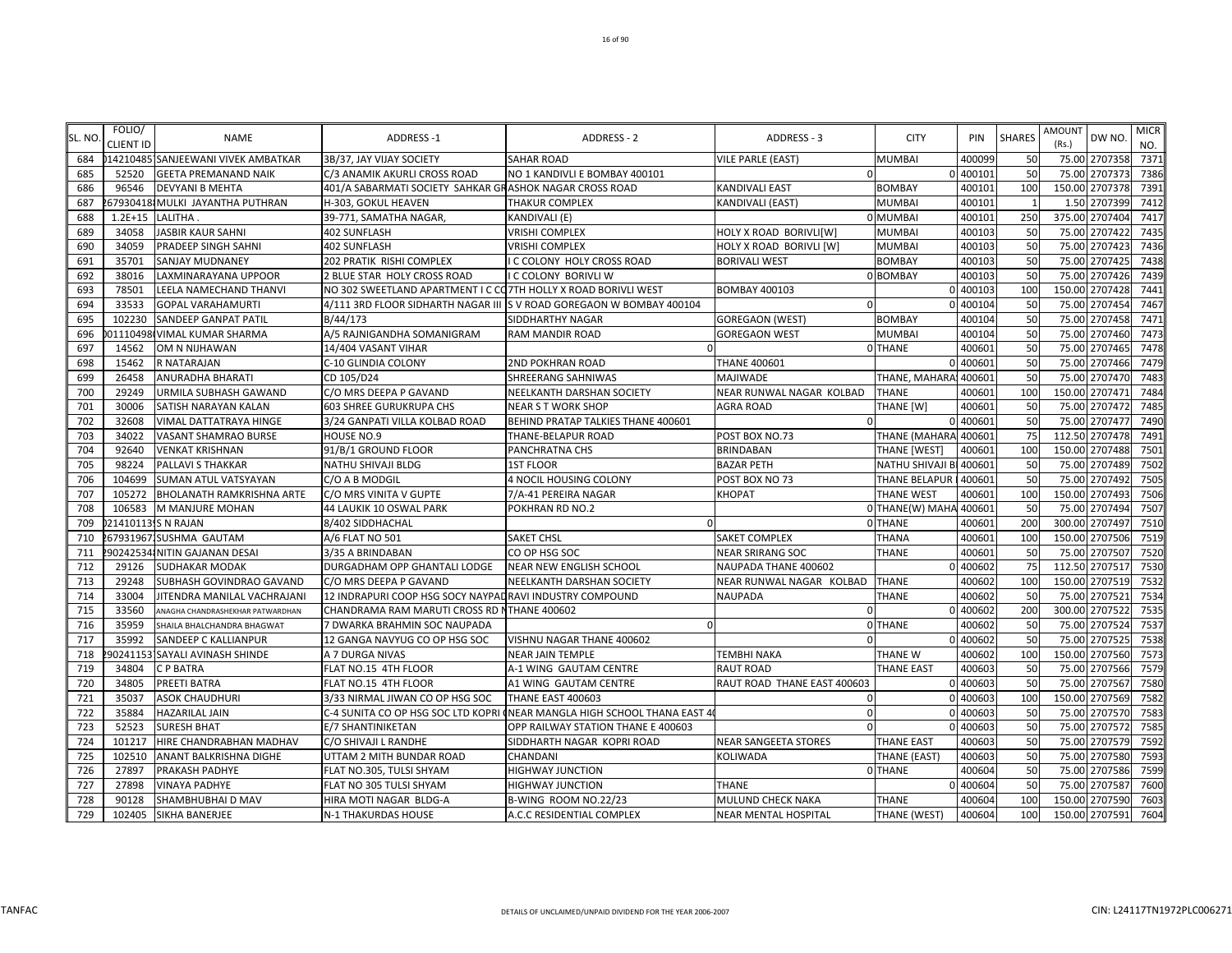|        | FOLIO/           |                                       |                                                          |                                                                                |                                          |                        |          |               | AMOUNT |                 | <b>MICR</b>      |
|--------|------------------|---------------------------------------|----------------------------------------------------------|--------------------------------------------------------------------------------|------------------------------------------|------------------------|----------|---------------|--------|-----------------|------------------|
| SL. NO | <b>CLIENT ID</b> | <b>NAME</b>                           | ADDRESS-1                                                | ADDRESS - 2                                                                    | ADDRESS - 3                              | <b>CITY</b>            | PIN      | <b>SHARES</b> | (Rs.)  | DW NO.          | NO.              |
| 730    |                  | 009510421 Madhuri Sunil Dhage         | D/604, Vardhman Vatika                                   | Kapurbawdi, Opp Tatvagyan Vidyapith                                            | Ghodbunder Road, Thane (West) Dist Thane |                        | 400607   | 100           |        | 150.00 2707616  | 762 <sup>9</sup> |
| 731    |                  | 223610016 AJIT SATISH CHAUHAN         | 202/A1 PHASE II                                          | <b>BRAHMAND SOCIETY</b>                                                        | AZAD NAGAR GHODBYNDER ROAD MAHARASHTRA   |                        | 400607   | 100           |        | 150.00 2707622  | 7635             |
| 732    | 1646             | <b>MAHESH SAMANI</b>                  | <b>B-5 BOMBAY LINKS</b>                                  | SECTOR-17 VASHI                                                                | NEW BOMBAY 400703                        |                        | 400703   | 50            |        | 75.00 2707628   | 7641             |
| 733    | 28864            | SUNITI KUMAR SEN                      | FLAT 5 1ST FLOOR                                         | JN-4 BUILDING - 3                                                              | SECTOR-10 VASHI                          | <b>NEW BOMBAY</b>      | 400703   | 50            | 75.00  | 2707630         | 7643             |
| 734    | 32038            | VANDANA GAJANAN DESHPANDE             |                                                          | 608 MANGAL TOWER MANGAL NIWAS (HSG SOCY SECTOR-17 PLOT NO 53 VASHI             | NEW BOMBAY 400703                        |                        | 400703   | 50            | 75.00  | 2707632         | 7645             |
| 735    | 37646            | MIRJI SHARAD DHRUVARAO                | FLAT NO 7 3RD FLOOR                                      | NAVSHIVNERI CO OP HSG SOCY                                                     | <b>SECTOR 9 A VASHI</b>                  | <b>NEW BOMBAY</b>      | 400703   | 50            | 75.00  | 2707637         | 7650             |
| 736    |                  | 15910777 VIJAY D. GANDHI              | 302, VARDHAMAN PARK                                      | PLOT NO 49,                                                                    | SECTOR 17, VASHI                         | <b>NEW BOMBAY</b>      | 400703   | 100           |        | 150.00 2707662  | 7675             |
| 737    |                  | 82910178! SANGITA KADAM               | 30 / A HERMES CENTRE                                     | PLOT NO 67, SECTOR 17                                                          | <b>VASHI</b>                             | <b>NEW BOMBAY</b>      | 400703   | 100           | 150.00 | 2707669         | 7682             |
| 738    | 14579            | KANTILAL M SHAH                       | C/O P KANTILAL                                           | GALA NO A 1 APMC YARD                                                          | <b>ONION POTATO MARKET</b>               | <b>VASHI TURBHE</b>    | 400705   | 50            | 75.00  | 2707682         | 7695             |
| 739    | 19489            | SHOMENDRA NARAIN ROY                  | A-62, SUDHARSHAN CHS,                                    | PLOT NO:38,SECTOR-17,                                                          | VASHI                                    | NAVI MUMBAI N          | 400705   | 50            | 75.00  | 2707683         | 7696             |
| 740    | 95972            | UTTAM JAIN                            | MANGALAM TIMBER SHOP NO.3                                | WELFARE CHAMBERS VASHI TURBHE MAIN ISECTOR NO.17 VASHI                         |                                          | <b>NEW MUMBAI</b>      | 400705   | 50            |        | 75.00 2707686   | 7699             |
| 741    |                  | 100062 NEEL KAMAL DEKA                | 103 MANSAROVAR PLOT 43                                   | SECTOR 14 VASHI                                                                | <b>NEW BOMBAY</b>                        |                        | 400705   | 100           |        | 150.00 2707690  | 7703             |
| 742    |                  | 175711267 KRISHNAN K                  |                                                          | FLAT A/205 2ND FLOOR BALAJI TOWER NEAR SANPADA STATION SECTOR 30/A             | <b>VASHI</b>                             | <b>NAVI MUMBAI</b>     | 400705   | 50            |        | 75.00 2707694   | 7707             |
| 743    |                  | 88813072 NEELA VISHNU TAWARE          | B24/602 SEA WOOD ESTATE LTD                              | N R I COMPLEX SECTOR 54/56/58                                                  | PALM BEACH ROAD NERUL                    | <b>NAVI MUMBAI</b>     | 400706   | 50            |        | 75.00 2707704   | 7717             |
| 744    |                  | 12715917 KAMNI WADHWANI               | FLAT NO 302, TOWER NO 3                                  | SAGAR DARSHAN, SECTOR 18                                                       | <b>NERUL</b>                             | <b>NAVI MUMBAI</b>     | 400706   | 50            | 75.00  | 2707706         | 7719             |
| 745    |                  | 54916732 PALLAVI PRAKASH GADEKAR      | <b>PUNIT PARK</b>                                        | FLAT NO 304 B WING                                                             | <b>NERUL</b>                             | <b>NAVI MUMBAI</b>     | 400706   | 50            | 75.00  | 2707707         | 7720             |
| 746    |                  | 54916896 PRAKASH JAYAKRISHNA GADEKAR  | <b>PUNIT PARK</b>                                        | FLAT NO 304 B WING                                                             | <b>NERUL</b>                             | <b>NAVI MUMBAI</b>     | 400706   | 50            | 75.00  | 2707708         | 7721             |
| 747    | 103757           | <b>PRADIP PARUI</b>                   | KUNDAN VILLA FLAT 10                                     | NARAYAN NAGAR ROAD                                                             | <b>BHAYANDAR WEST</b>                    | THANE                  | 401101   | 50            | 75.00  | 2707713         | 7726             |
| 748    |                  | 33018744 DEEPAK J AGARWAL             | A/002 SHREE RAM BHAWAN                                   | <b>STATION ROAD</b>                                                            | <b>BHAYANDAR WEST</b>                    | <b>MUMBAI</b>          | 401101   | 1000          |        | 1500.00 2707718 | 7731             |
|        |                  | IAGDISHPRASAD GANGADHAR AGARWAL       |                                                          |                                                                                |                                          |                        |          |               |        |                 |                  |
| 749    | $1.2E + 15$      | (HUF)                                 | FLT A/2 1 ST FLR                                         | <b>SHRI RAM BHAVAN</b>                                                         | <b>BHAYANDER WAST</b>                    | <b>THANE</b>           | 401101   | 1500          |        | 2250.00 2707720 | 7733             |
| 750    |                  | 907103011MADHUBEN J MISTRY            | NAYAN DEEP SECTOR NO 6                                   | SHANTINAGAR                                                                    | MIRA ROAD EAST                           | <b>MUMBAI</b>          | 401107   | 200           |        | 300.00 2707751  | 7764             |
| 751    |                  | 549195521 SHOBA SHYAMSUNDAR DHANNAWAT | B1/201 SAI SHRUSHTI SAI COMPLEX                          | 2ND FLOOR NEAR HARDIK PALACE                                                   | STATION RD MIRA RD EAST                  | <b>DIST THANE</b>      | 401107   | 50            | 75.00  | 2707754         | 7767             |
| 752    | 26665            | HARGOBIND C BAWEJA                    | BLOCK NO 382/4 O T SECTION ULHASNA DISTT THANA 421001    |                                                                                | $\mathbf 0$                              |                        | 0 421001 | 50            |        | 75.00 2707766   | 777 <sub>9</sub> |
| 753    | 89466            | <b>SONI KRISHNAN</b>                  | A-6 SHIVDARASHAN CO-OP HSG SOCY                          | O T SECTION                                                                    |                                          | <b>OULHAS NAGAR</b>    | 421003   | 100           |        | 150.00 2707779  | 7792             |
| 754    | 29887            | DIGAMBER KARAVADE                     | KISHORE NIWAS KALAN CHAWL PATHAF DOMBIVLI EAST 421201    |                                                                                | $\mathbf{0}$                             |                        | 0 421201 | 50            |        | 75.00 2707787   | 7800             |
| 755    | 31285            | MANGALAM NATARAJAN                    | 10 SNEHDEEP CO OP HSG SOCIETY                            | R P ROAD TILAK NAGAR DOMBIVLI EAST 4212                                        | $\Omega$                                 |                        | 0 421201 | 50            |        | 75.00 2707789   | 7802             |
| 756    | 34580            | VASANT RAJARAM JOSHI                  | B/23 EVERGREEN CO-OP HSG SOCY LTD FATEH ALI ROAD         |                                                                                | <b>DOMBIVLI EAST</b>                     | <b>DIST. THANE</b>     | 421201   | 75            |        | 112.50 2707791  | 7804             |
| 757    | 52657            | VISHWAS VASANT SOHANI                 |                                                          | 21 GURUPRASAD APARTMENTS BEHINIMANSION MANPADA ROAD DOMBIVALI EA BOMBAY 421201 |                                          |                        | 0 421201 | 50            | 75.00  | 2707797         | 7810             |
| 758    | 108575           | SANTHI ANANTHARAMAN                   | 201 AYODHYA C                                            | RAJAJI PATH                                                                    |                                          | 0 DOMBIVLI [E]         | 421201   | 100           | 150.00 | 2707803         | 7816             |
| 759    |                  | 18312348 SANTOSH KISANDAS HAKIM       | 38 RAILWAY MENS SOC                                      | <b>KALYAN RD</b>                                                               | <b>DOMBIVLI</b>                          | <b>MAHARASHTRA</b>     | 421201   | 100           |        | 150.00 2707804  | 7817             |
| 760    |                  | 00910007!HRISHIKESH INDUPRASAD KIRI   | 23, SAI KRUPA                                            | D. N. C. ROAD                                                                  | DOMBIVALI (EAST)                         | <b>THANA</b>           | 421201   | 500           |        | 750.00 2707821  | 7834             |
| 761    | $1.2E + 15$      | SUCHIT KUMAR SINGH                    | B-201, SANTOSH DARSHAN,                                  | <b>GOGRASWADI</b>                                                              | <b>SANTNAMDES PATH</b>                   | <b>DOMBIVLI (EAST)</b> | 421201   | 75            | 112.50 | 2707830         | 7843             |
| 762    | 91972            | LATA PANKAJ DESAI                     | 15 NAVRANG APT                                           | BEHIND S I A HIGH SCHOOL                                                       | SHASTRI NAGAR KOPAR ROAD                 | <b>DOMBIVLI WEST</b>   | 421202   | <b>100</b>    | 150.00 | 2707844         | 7857             |
| 763    |                  | 749100881KRISHNAMA SREENIVASA RAJU    | NO.8, SECOND FLOOR,                                      | MANGESH BHAVAN, KARVE ROAD                                                     | VISHNUNAGAR                              | <b>DOMBIVLI WEST</b>   | 421202   | 175           | 262.50 | 2707849         | 7862             |
| 764    |                  | 54914067 K S RAMACHANDRA RAO          | 20/B MADHUVAN C H S                                      | M G ROAD                                                                       | VISHNUNAGAR                              | <b>DOMBIVLI WEST</b>   | 421202   | 50            | 75.00  | 2707854         | 7867             |
| 765    | 31645            | HARSHAD NYALCHAND KOTHARI             | MOTA DUDH NAKA APTE WADA                                 | KALYAN DIST THANE 421301                                                       | $\Omega$                                 |                        | 0 421301 | 50            |        | 75.00 2707860   | 7873             |
| 766    | 46624            | <b>BHARATI B GOSALIA</b>              | 31 LAXMI BLDG 3RD FLOOR NARAYAN V STN ROAD KALYAN 421301 |                                                                                | $\mathbf{0}$                             |                        | 0 421301 | 50            |        | 75.00 2707864   | 7877             |
| 767    | 46625            | <b>BHARAT GOSALIA</b>                 | 31 LAXMI BLDG 3RD FLOOR NARAYAN WSTN ROAD KALAYAN 421301 |                                                                                | $\Omega$                                 |                        | 0 421301 | 50            |        | 75.00 2707865   | 7878             |
| 768    | 102462           | SANJEEV B BHATT                       | <b>16 SUSHANT APARTMENTS</b>                             | GANDHINAGAR                                                                    | <b>KALYAN</b>                            | DIST THANE (M.S.       | 421301   | 100           | 150.00 | 2707868         | 7881             |
| 769    | 102550           | <b>K S RAMAMURTHY</b>                 | 1 ANKUR APARTMENT                                        | RAMBAG LANE NO.5                                                               | <b>KALYAN WEST</b>                       | <b>DIST THANE</b>      | 421301   | 50            | 75.00  | 2707869         | 7882             |
| 770    | 103176           | <b>MADAN S EKBOTE</b>                 | 305 B WING ANKOOR APARTMENTS                             | <b>BHUJBAI WADI</b>                                                            | RAMBAUGH LANE NO 2                       | <b>KALYAN WEST</b>     | 421301   | 50            | 75.00  | 2707870         | 7883             |
| 771    |                  | 40910151: REKHADEVI S JAIN            | 503, KASAR ALI                                           | KANCHAN GAURI BLDG.                                                            | 1ST FLOOR.                               | <b>BHIWANDI</b>        | 421302   | 100           |        | 150.00 2707900  | 7913             |
| 772    | 10305            | AMARAVANI KOKKONDA                    | H NO 5-1-885 KOTI                                        | $\Omega$                                                                       |                                          | 0 HYDERABAD A P        | 500001   | 50            | 75.00  | 2707923         | 7936             |
| 773    | 10585            | INDERJIT SINGH SODHI                  | 5-9-1110/3 KING KOTHI ROAD                               | HYDERABAD 500001                                                               | $\Omega$                                 |                        | 0 500001 | 50            | 75.00  | 2707925         | 7938             |
| 774    | 92160            | MADHULATA KHANDELWAL                  | C/O PRAHLAD KHANDELWAL AND CO                            | R 15 2ND FLOOR JAGDISH MARKET                                                  | <b>ABIDS</b>                             | <b>HYDERABAD</b>       | 500001   | 50            |        | 75.00 2707927   | 7940             |
| 775    | 10156            | <b>KAILASH NATH</b>                   |                                                          | H NO 21-7-103 KHOKHERWADI GHANSI HYDERABAD ANDHRA PRADESH 500002               | $\Omega$                                 |                        | 0 500002 | 50            |        | 75.00 2707933   | 7946             |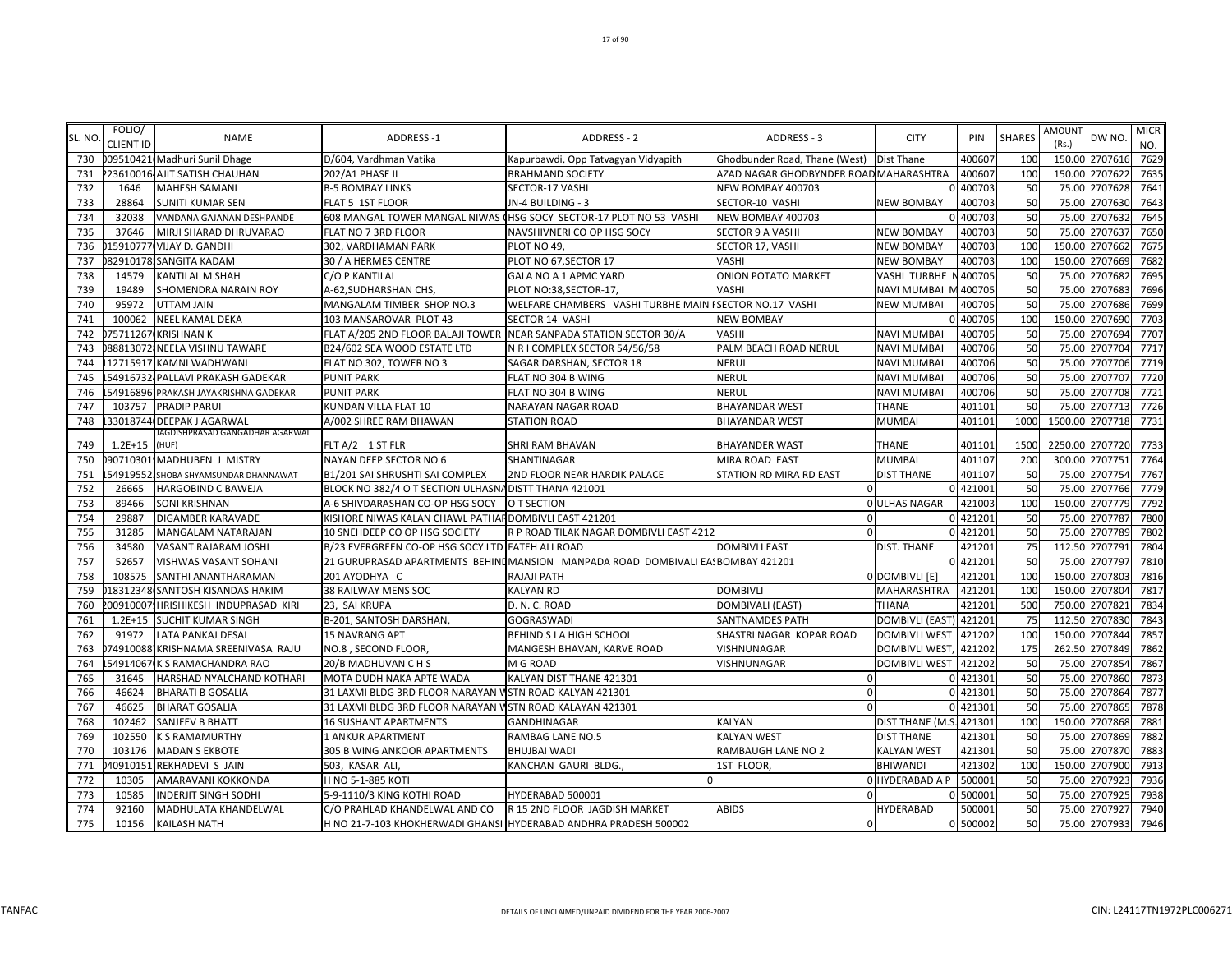| SL. NO     | FOLIO/           | <b>NAME</b>                                                  | <b>ADDRESS-1</b>                                                | <b>ADDRESS - 2</b>                                                                  | ADDRESS - 3                               | <b>CITY</b>                | PIN                | <b>SHARES</b>        | <b>AMOUNT</b> | DW NO.                          | <b>MICR</b>  |
|------------|------------------|--------------------------------------------------------------|-----------------------------------------------------------------|-------------------------------------------------------------------------------------|-------------------------------------------|----------------------------|--------------------|----------------------|---------------|---------------------------------|--------------|
|            | <b>CLIENT ID</b> |                                                              |                                                                 |                                                                                     |                                           |                            |                    |                      | (Rs.)         |                                 | NO.          |
| 776<br>777 | 10184<br>97060   | <b>NARSING DASS BOOB</b><br><b>NARSING DASI BOOB</b>         | 21-7-204 CHARKAMAN<br>21-7-204                                  | $\Omega$<br>CHARKAMAN                                                               |                                           | 0 HYDERABAD<br>0 HYDERABAD | 500002<br>500002   | 50<br><b>200</b>     |               | 75.00 2707934<br>300.00 2707935 | 7947<br>7948 |
| 778        | 102375           | <b>G MALLIKARJUNA RAO</b>                                    | 4-1-920 SECOND FLOOR                                            | <b>TILAK ROAD</b>                                                                   | <b>ABIDS</b>                              | <b>HYDERABAD</b>           | 500002             | 50                   |               | 75.00 2707937                   | 7950         |
| 779        | 10217            | LAKSHMINARASIAH KRISHNA ELAMELA                              | <b>HOUSE NO 8-2-516</b>                                         | KUMMERGUDA SECUNDERABAD 500003                                                      | $\Omega$                                  |                            | 0 500003           | 50                   | 75.00         | 2707944                         | 7957         |
| 780        | 10514            | <b>M SURESH REDDY</b>                                        | 6-3-1106 SOMAJIGUDA                                             |                                                                                     |                                           | 0 HYDERABAD                | 500004             | 50                   | 75.00         | 270795                          | 7968         |
| 781        | 10751            | GOPAL KRISHNA BANDYOPADHYAY                                  | <b>B 409 BRINDAVAN APTS</b>                                     | LAKDI KA PUL                                                                        | <b>HYDERABAD</b>                          |                            | 0 500004           | 50                   |               | 75.00 2707956                   | 7969         |
| 782        | 10689            | SATYANAGAVEERA ANJANEYABABU GUTTA                            | PLOT NO.24,                                                     | SYNDICATE BANK OFFICERS COLONY                                                      | HASMATHPET                                | SECUNDERABAD               | 500009             | 50                   |               | 75.00 2707967                   | 7980         |
| 783        |                  | 020109111KANTA SINGHI                                        | 4 & 5 BALAJI ENCLAVE                                            | <b>TRANSPORT ROAD</b>                                                               | SECUNDERABAD                              |                            | 0 500009           | 50                   |               | 75.00 2707970                   | 7983         |
| 784        | $1.3E + 15$      | <b>LADURAM SARDA</b>                                         | 14-11-1039/1                                                    | <b>NAYI BASTI</b>                                                                   | <b>BEERBAN BAGH</b>                       | <b>HYDERABAD</b>           | 500012             | 100                  |               | 150.00 2707985                  | 7998         |
| 785        | 10374            | <b>SUBHASH BABU RAVURI</b>                                   | THE HYDERABAD PUBLIC SCHOOL                                     | BEGAMPET HYDERABAD 500016                                                           |                                           |                            | 0 500016           | 50                   |               | 75.00 2707987                   | 8000         |
| 786        | 10376            | MEENAKSHI NANDIVADA                                          | C/O B B SANKARA RAO                                             | A1/42 MAYURI APARTMENT                                                              | BEGAMPET HYDERABAD 500016                 |                            | 500016             | 50                   |               | 75.00 2707988                   | 8001         |
| 787        | 33321            | RANJAN KUMAR SINHA                                           | <b>NAV SIG SCHOOL</b>                                           | AIR FORCE STATION                                                                   | <b>BEGUMPET</b>                           | HYDERABAD (A P) 500016     |                    | 50                   | 75.00         | 2707990                         | 8003         |
| 788        | 48749            | <b>M NIRMALA</b>                                             | FLAT NO.34                                                      | ROHINI APARTMENTS                                                                   | 7-1-32/A AMEERPET                         | <b>HYDERABAD</b>           | 500016             | 75                   | 112.50        | 2707991                         | 8004         |
| 789        | 102867           | SANJAY KUMAR GUPTA                                           | <b>HINDI TRANSLATOR</b>                                         | 1ST FLOOR AIRPORT AUTHORITY OF INDIA                                                | <b>HYDERABAD AIRPORT</b>                  | <b>HYDERABAD</b>           | 500016             | 50                   | 75.00         | 2707994                         | 8007         |
| 790        | 110798           | RAO M V S                                                    | 8-3-319 NEELADRI SIRI SATIPADA APARTYELLAREDDY GUDA             |                                                                                     | AMEERPET                                  | HYDARABAD                  | 500016             | 50                   |               | 75.00 2707996                   | 8009         |
| 791        | 10451            | <b>JAGANNADHA RAO PARITI</b>                                 | 12-13-1231/1 FLAT NO.8                                          | PRANEETHA APARTMENTS                                                                | TARNAKA STREET NO.9                       | SECUNDERABAD               | 500017             | 50                   |               | 75.00 2708008                   | 8021         |
| 792        |                  | 1310847-SANDEEP KINI                                         | 12/5/188/1/1 FLAT NO 302                                        | ALM KRISHNA SAI APARTMENTS                                                          | VIJAI PURI COLONY TARNAKA                 | SECUNDERABAD.              | 500017             | 100                  |               | 150.00 2708016                  | 8029         |
| 793        | 10777            | A RADHA MANOHAR                                              | W/O A.MANOHAR, FLAT NO.102                                      | FLOOR-2 SREE BALAJI BLOCK, ADITYA ARCADI HOUSE NO.1-8-678/21 AZAMABAD HYDERABAD A.P |                                           |                            | 500020             | 50                   |               | 75.00 2708025                   | 8038         |
| 794        | 108955           | V V K RAJAMOHAN                                              | H NO 1-1-380 / 7                                                | <b>ASHOK NAGAR</b>                                                                  | <b>ASHOK NAGAR EXTN</b>                   | HYDERABAD                  | 500020<br>0 500020 | 100                  |               | 150.00 2708027                  | 8040<br>8043 |
| 795<br>796 | 73279            | 450104361TATAVARTHY RAMESWARA RAO<br>LAKSHMAN RAO KOTHAGATTU | NO.208, KADAMB TOWERS<br>10-4-771 14/B                          | <b>ASHOK NAGAR,</b><br>SHREE RAM NAGAR COLONY                                       | HYDERABAD.<br>HYDERABAD 500028            |                            | 0 500028           | 75<br>50             | 75.00         | 112.50 2708030<br>2708058       | 8071         |
| 797        |                  | 313210111KRISHNAMURTI SUBRAMANYAM                            | 10/2/289/100 4TH MAIN ROAD                                      | SHANTINAGAR                                                                         |                                           | 0 HYDERABAD                | 500028             | 100                  | 150.00        | 2708060                         | 8073         |
| 798        |                  | 73410015-B SAVITHRI                                          | 10-2-492/1                                                      | <b>VIJAYANAGAR COLONY</b>                                                           |                                           | 0 HYDERABAD                | 500028             | 100                  | 150.00        | 2708062                         | 8075         |
| 799        | 10064            | N VENKAT RAMANAN                                             | 3-5-269 VITTALWADI                                              | NARAYAN GUDA HYDERABAD 500029                                                       | ∩                                         |                            | 0 500029           | 50                   |               | 75.00 2708063                   | 8076         |
| 800        | 10120            | <b>SUMATHIS</b>                                              | <b>301 GOURI APARTMENTS</b>                                     | 3-6-195/B BEHIND C D R HOSPITALS                                                    | <b>HIMAYATH NAGAR</b>                     | <b>HYDERABAD</b>           | 500029             | 25                   |               | 37.50 2708065                   | 8078         |
| 801        | 10167            | SARASWATHI BOPPANA                                           |                                                                 | 3-5-476 VITHALWADI NARAYANA GUDA HYDERABAD ANDHRA PRADESH 500029                    |                                           |                            | 500029             | 50                   |               | 75.00 2708066                   | 8079         |
| 802        | 10618            | <b>CHANDA DEVI DAGA</b>                                      | 3-5-955 NARAYAN GUDA                                            |                                                                                     |                                           | 0 HYDERABAD                | 500029             | 50                   |               | 75.00 2708070                   | 8083         |
| 803        | 10205            | RAMARAO VELAGAPUDI                                           | #216, MLAS & MPS COLONY                                         | ROAD NO.10/C, JUBILEE HILLS                                                         |                                           | 0 HYDERABAD                | 500034             | 50                   | 75.00         | 2708074                         | 8087         |
| 804        | 49997            | <b>BHAGWANDAS NERUSHWALIA</b>                                | PREM BAGH RD NO 12 BANJARA HILLS                                | HYDERABAD 500034                                                                    | $\Omega$                                  |                            | 0 500034           | 150                  | 225.00        | 2708077                         | 8090         |
| 805        | 10230            | <b>KRISHNA HUNASGI</b>                                       | 191 SRIPURAM COLONY                                             | MALAKPET HYDERABAD A P 500036                                                       | $\Omega$                                  |                            | 0 500036           | 50                   | 75.00         | 2708087                         | 8100         |
| 806        | 47342            | <b>GUDEP RANGA RAO</b>                                       | H NO 310 `C' CIB QUARTERS                                       | NEW MALAKKET                                                                        | HYDERABAD 500036                          |                            | 0 500036           | 50                   | 75.00         | 2708088                         | 8101         |
| 807        |                  | 022201331L PRABHAKAR REDDY                                   | G 16/A SHSHA DRI TOWERS                                         | F 308 YUSUF GUDA                                                                    | MADHURA NAGAR                             | <b>HYDERABAD</b>           | 500038             | 300                  |               | 450.00 2708098                  | 8111         |
| 808        | $1.2E + 15$      | ANTHONY KIRAN KUMAR TAURO                                    | 007, EVAREST BLOCK                                              | ADITHYA ENCLAVE,                                                                    | AMEERPET                                  | HYDERABAD                  | 500038             | 100                  |               | 150.00 2708099                  | 8112         |
| 809        | 10206            | SATYAVATI VELAGAPUDI                                         | PJ-1 OFFICERS COLONY                                            | PANJAGUTTA                                                                          | HYDERABAD                                 |                            | 0 500482           | 50                   |               | 75.00 2708126                   | 8139         |
| 810        | 10276            | RAMAA DEVINENI                                               | W/O D ASHOK GENERAL MANAGER                                     | NAVA BHARAT FERRO ALLOYS LTD                                                        | 6-3-1109/1 2ND FLR RAJ BHAVAN I HYDERABAD |                            | 500482             | 100                  |               | 150.00 2708127                  | 8140         |
| 811        | 10364            | <b>DEBASISH BANERJEE</b>                                     | C/O M/S SUPERDOT SCAN PVT LTD                                   | 6-3-1094/B RAJ BHAVAN ROAD                                                          | SOMAJIGUDA                                | HYDERABAD                  | 500482             | 50                   |               | 75.00 2708128                   | 8141         |
| 812        | 3430             | SARASWATI GOPAL RAO                                          | W/O A GOPAL RAO                                                 | 104/1 FIRST FLOOR                                                                   | <b>INFANTRY ROAD</b>                      | BANGALORE                  | 560001             | 100                  | 150.00        | 2708131                         | 8144         |
| 813        | 3555             | C KRISHNA RAO                                                | SENIOR MANAGER CANARA BANK                                      | RACE COURSE ROAD BRANCH                                                             | 32 RACE COURSE ROAD                       | BANGALORE                  | 560001             | 50                   | 75.00         | 2708133                         | 8146         |
| 814        | 3802             | N SUBRAMANYAN                                                |                                                                 | COMPUTER MAINTENANCE CORPORATI MUTHRA TOWERS 10/3 KASTURBA ROAD                     | BANGALORE 560001                          |                            | 0 560001           | 50                   |               | 75.00 2708134                   | 8147         |
| 815        | 4125             | SHANKARANARAYANA D S                                         | NANJUNDESWARA NILAYA                                            | 50 NARAYANA PILLAI STREET                                                           | BANGALORE 560001                          |                            | 0 560001           | 50                   |               | 75.00 2708135                   | 8148         |
| 816        | 33161            | <b>SEPHALI SEN</b>                                           | 401 POOJA APARTMENT                                             | 42 VITTAL MALLYA ROAD                                                               | BANGALORE                                 |                            | 0 560001           | 50                   |               | 75.00 2708136                   | 8149         |
| 817        | 96259            | R K NEELA ROHINI                                             | C/O T V ESWARAN                                                 | HINDALCO INDUSTRIES LIMITED                                                         | <b>INDUSTRY HOUSE</b>                     | 45 RACE COURS R 560001     |                    | 100                  |               | 150.00 2708139                  | 8152         |
| 818<br>819 |                  | 61010271 H S MURTHY                                          | ER TEXTILES LTD                                                 | 203, HOUSE OF LORDS                                                                 | <b>ST MARKS ROAD</b>                      | BANGALORE                  | 560001             | 50<br>$\overline{1}$ | 75.00         | 2708148<br>1.50 2708151         | 8161<br>8164 |
| 820        |                  | 14810018 RADA SECURITIES LTD<br>2871200161 Araga Jnanendra   | 7 KEDIA ARCADE<br>Guddekoppa Thirthahalli Taluk                 | <b>3RD FLOOR</b><br>Shimoga District                                                | 92 INFANTRY ROAD<br>Karnataka             | BANGALORE                  | 560001<br>0 560001 | 500                  |               | 750.00 2708152                  | 8165         |
| 821        |                  | 41227 B S SHIVANNA                                           | C/O SHIVANNA & CO CHARTERED ACCO 29/9 CHOWDESWARI TEMPLE STREET |                                                                                     | BANGALORE 560002                          |                            | 0 560002           | 50                   |               | 75.00 2708154                   | 8167         |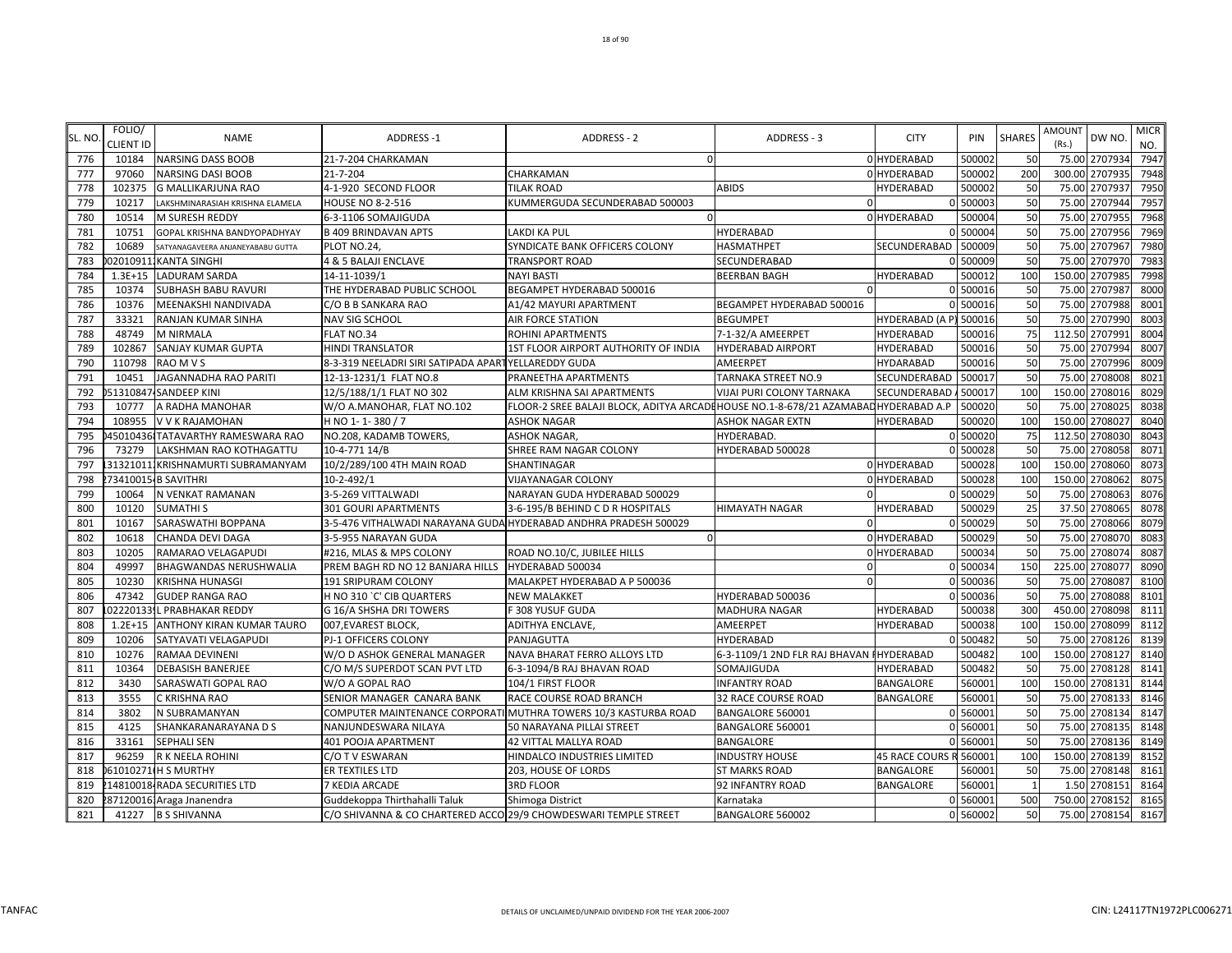| SL. NO | FOLIO/<br><b>CLIENT ID</b> | <b>NAME</b>                               | <b>ADDRESS-1</b>                                               | <b>ADDRESS - 2</b>                                                    | ADDRESS - 3                           | <b>CITY</b>          | PIN      | <b>SHARES</b> | <b>AMOUNT</b><br>(Rs.) | DW NO.         | <b>MICR</b><br>NO. |
|--------|----------------------------|-------------------------------------------|----------------------------------------------------------------|-----------------------------------------------------------------------|---------------------------------------|----------------------|----------|---------------|------------------------|----------------|--------------------|
| 822    | 46941                      | SIRIKONDA LAKSHMIKANTARAO                 | C/O MR K MADHAVARAO                                            | PLOT NO 68 AYODHYA COLONY                                             | KAPRA ECIL                            | <b>HYDERABAD</b>     | 560002   | 50            |                        | 75.00 2708156  | 8169               |
| 823    | 61114                      | <b>KUNDANMAL M JAIN</b>                   | C/O SHAKTI TOOLS & ENGG WORKS                                  | 12/6 M R ROAD                                                         | <b>IST FLOOR</b>                      | BANGALORE-560 560002 |          | 50            |                        | 75.00 2708159  | 8172               |
| 824    | 99240                      | Y UMANATH SHETTY                          | SHETTY INVESTMENT CONSULTANTS                                  | 1ST FLOOR MYSORE TEMPO BUILDING                                       | A M ROAD KALALIPALAYAM                | <b>BANGALORE</b>     | 560002   | 25            |                        | 37.50 2708160  | 8173               |
| 825    | 3422                       | <b>NIRANJAN MANEL</b>                     | 47 SHYAM VIHAR 15TH CROSS MARGOS MALLESWARAM BANGALORE 560003  |                                                                       | $\mathbf{0}$                          |                      | 0 560003 | 50            |                        | 75.00 2708169  | 8182               |
| 826    | 3573                       | M V MADHAVA RAO                           | U 50/2 III CROSS MALLSWARAM PIPELIN BANGALORE 560003           |                                                                       | $\Omega$                              |                      | 0 560003 | 50            |                        | 75.00 2708170  | 8183               |
| 827    | 3618                       | <b>B S NEELAKANTA</b>                     | 57 PRATHIBA LOWER PALACE ORCHARD BANGALORE 560003              |                                                                       | $\Omega$                              |                      | 0 560003 | 50            |                        | 75.00 2708171  | 8184               |
| 828    | 3800                       | <b>SUDHA THIRUVENGADAM</b>                | 33/2 8TH MAIN ROAD                                             | MALLESWARAM BANGALORE 560003                                          |                                       |                      | 0 560003 | 50            |                        | 75.00 2708172  | 8185               |
| 829    | 29742                      | CHITRA PRAKASH BHAVNANI                   |                                                                | FLAT NO.201D 2ND FLOOR SARATHI AP [K T APT NO.28] 13TH CROSS 8TH MAIN | NEAR KRISHNA ACADEMY MALLES BANGALORE |                      | 560003   | 50            |                        | 75.00 2708173  | 8186               |
| 830    | 29743                      | PRAKASH HIRANAND BHAVNANI                 | FLAT NO.201D 2ND FLR SARATHI APT                               | [K T APT NO.28] 13TH CROSS 8TH MAIN                                   | NR KRISHNA ACADEMY MALLESW BANGALORE  |                      | 560003   | 50            |                        | 75.00 2708174  | 8187               |
| 831    | 72092                      | <b>B S NEELAKANTA</b>                     | 57 PRATHIMA                                                    | LOWER PALACE                                                          | PORLHADI                              | BANGALORE-560 560003 |          | 50            |                        | 75.00 2708181  | 8194               |
| 832    | 78141                      | K S SATYA PRAKASH                         | NO 18 14TH CROSS 11TH MAIN                                     | MALLESWARAM                                                           | BANGALORE                             |                      | 0 560003 | 100           |                        | 150.00 2708182 | 8195               |
| 833    | 78300                      | K S SATYA PRAKASH                         | NO 18 14TH CROSS 11TH MAIN                                     | MALLESWARAM                                                           | BANGALORE                             |                      | 0 560003 | 50            |                        | 75.00 2708183  | 8196               |
| 834    | 79226                      | <b>JANKI SHANKAR</b>                      | C/O MR K E S MANI                                              | A-25 JAYANTHI APARTMENT                                               | 3/1 13TH CROSS MALLESWARAM            | <b>BANGALROE</b>     | 560003   | 50            |                        | 75.00 2708184  | 8197               |
| 835    | 81313                      | SHANTI RAJ GOPAL                          | B-I/4 IIND FLOOR                                               | DATTAPRASAD FLATS 10TH MAIN ROAD                                      | MALLESWARAM BANGALORE 560             |                      | 0 560003 | 100           |                        | 150.00 2708185 | 8198               |
| 836    | 3284                       | <b>SANDHYA RANI</b>                       | C/O M R VIJAYA KUMAR                                           | 446 MIDDLE SCHOOL ROAD                                                | V V PURAM BANGALORE 560004            |                      | 0 560004 | 50            |                        | 75.00 2708209  | 8222               |
| 837    | 3473                       | <b>H B JAYASHREE</b>                      | 53 SHOP STREET BASAVANAGUDI                                    | BANGALORE 560004                                                      |                                       |                      | 0 560004 | 50            |                        | 75.00 2708210  | 8223               |
| 838    | 3673                       | A V LOKENDRA RAO                          | 140 DR D V G ROAD BASAVANAGUDI                                 | BANGALORE 560004                                                      |                                       |                      | 0 560004 | 50            |                        | 75.00 270821:  | 8224               |
| 839    | 48810                      | N GOWRISHANKAR                            | C/O KWALITY BISCUITS PVT LTD                                   | 72/1 B H S MAIN ROAD                                                  | P B NO 461 SHANKARAPURAM BAI          |                      | 0 560004 | 50            |                        | 75.00 2708214  | 8227               |
| 840    | 48812                      | <b>TV VISWANATH GUPTA</b>                 | C/O KWALITY BISCUITS PVT LTD                                   | 72/1 B H S MAIN ROAD                                                  | P B NO 461 SHANKARAPURAM BAI          |                      | 0 560004 | 50            |                        | 75.00 2708215  | 8228               |
| 841    | 48815                      | <b>TV MUKUND</b>                          | C/O KWALITY BISCUITS PVT LTD                                   | 72/1 B H S MAIN ROAD                                                  | P B NO 461 SHANKARAPURAM BAI          |                      | 0 560004 | 50            |                        | 75.00 2708216  | 8229               |
| 842    | 72226                      | <b>PVKSRAJU</b>                           | <b>NO 5 UPSTAIRS</b>                                           | <b>SANNIDI ROAD</b>                                                   | <b>BASAVANAGUDI P O</b>               | BANGALORE-560 560004 |          | 50            |                        | 75.00 2708217  | 8230               |
| 843    | 104876                     | CHANDRA KIRAN SECURITIES PVT LTD          | NO 5 GANDHI BAZAAR MAIN ROAD                                   | BASAVANAGUDI                                                          | <b>BANGALORE</b>                      |                      | 0 560004 | 250           |                        | 375.00 2708218 | 8231               |
| 844    |                            | 61010001 CHANDRA KIRAN SECURITIES (P) LTD | NO 34/51 TALLAM HOUSE IST FLOOR                                | <b>SURVEYOR STREET</b>                                                | BASAVANAGUDI                          | <b>BANGALORE</b>     | 560004   | 300           |                        | 450.00 2708221 | 8234               |
| 845    |                            | 135263811 TV VISWANATH GUPTA              | C/O GOWRISHANKAR AND COMPANY                                   | NO 72/1 1ST FLOOR BHS MAIN ROAD                                       | SHANKARAPURAM                         | <b>BANGALORE</b>     | 560004   | 10            |                        | 15.00 2708225  | 8238               |
| 846    |                            | 92630604. KARVY STOCK BROKING LTD         | NO 51/2 TKN COMPLEX                                            | VANIVILAS ROAD OPP NATIONAL COLLEGE                                   | BASAVANAGUDI                          | <b>BANGALORE</b>     | 560004   | 100           |                        | 150.00 2708230 | 8243               |
| 847    |                            | 14810317 TV MUKUND                        | 18/3, VANI VILAS ROAD                                          |                                                                       |                                       | 0 BANGALORE          | 560004   | 10            |                        | 15.00 2708232  | 8245               |
| 848    |                            | 14810396 ANU SUBRAMANYA                   | C/O CHANDRAKIRAN SECURITIES (P) LTDNO.5 GANDHI BAZAR MAIN ROAD |                                                                       | BASAVANGUDI                           | <b>BANGALORE</b>     | 560004   | 200           |                        | 300.00 2708233 | 8246               |
| 849    | 3327                       | N K VISWANATHAN                           | 6 LWEIS ROAD COOKE TOWN                                        |                                                                       |                                       | 0 BANGALORE          | 560005   | 50            |                        | 75.00 2708236  | 8249               |
| 850    | 74141                      | N S RAMASWAMY                             | NO 84 (UPSTAIRS)                                               | ROBERTSON ROAD                                                        | FRAYER TOWN BANGALORE 5600            |                      | 0 560005 | 50            |                        | 75.00 2708241  | 8254               |
| 851    | 3698                       | SUBRAMANIAN VALAVANUR VASUDEVAN           | 8/1 MUNISWAMAPPA LAYOUT                                        | ULSOOR BANGALORE 560008                                               | $\Omega$                              |                      | 0 560008 | 50            |                        | 75.00 2708247  | 8260               |
| 852    | 3699                       | JAYALAKSHMI SUBRAMANIAN                   | 8/1 MUNISWAMAPPA LAY OUT                                       | ULSOOR BANGALORE 560008                                               | $\Omega$                              |                      | 0 560008 | 50            |                        | 75.00 2708248  | 8261               |
| 853    | 3917                       | RADHA SUBRAMANIAN                         | 8/1 MUNISWAMAPPA LAYOUT                                        | ULSOOR BANGALORE 560008                                               | $\Omega$                              |                      | 0 560008 | 50            | 75.00                  | 2708249        | 8262               |
| 854    | 4114                       | <b>KASTURI</b>                            | 14 CHINMAYA MISSION HOSPITAL RD                                | LAXMIPURAM VLSOOR BANGALORE 560008                                    |                                       |                      | 560008   | 50            |                        | 75.00 2708250  | 8263               |
| 855    | 48513                      | <b>M ARUN</b>                             | NO.6 SATYANARAYANA TEMPLE STREET GUPTA LAYOUT ULSOOR           |                                                                       | BANGALORE 560008                      |                      | 0 560008 | 50            |                        | 75.00 2708252  | 8265               |
| 856    | 77316                      | <b>MANISH NATH PATHAK</b>                 | 152 OLD 17 B                                                   | ULSOOR CROSS ROAD                                                     |                                       | 0 BANGALORE          | 560008   | 150           |                        | 225.00 2708254 | 8267               |
| 857    | 3340                       | <b>B V SEETHA RAMA RAO</b>                | 2230/83 ARUNADRI                                               | SUBRAMANYA NAGAR 9TH MAIN ROAD                                        | E BLOCK R NAGAR 2ND STAGE             | <b>BANGALORE</b>     | 560010   | 75            |                        | 112.50 2708261 | 8274               |
| 858    | 3364                       | <b>K SRINIVASAN</b>                       | NO 457 64TH CROSS                                              | <b>5TH BLOCK</b>                                                      | RAJAJI NAGAR                          | <b>BANGALORE</b>     | 560010   | 50            |                        | 75.00 2708263  | 8276               |
| 859    | 3552                       | A V SATUAMURTHY                           | NO 126-A 1ST FLOOR                                             | 24TH CROSS 2ND BLOCK                                                  | <b>RAJAJI NAGAR</b>                   | <b>BANGALORE</b>     | 560010   | 50            |                        | 75.00 2708264  | 8277               |
| 860    | 4023                       | M N VISWANATHA SETTY                      | 851/B 5TH BLOCK RAJAJINAGAR                                    | BANGALORE 560010                                                      | $\Omega$                              |                      | 0 560010 | 50            | 75.00                  | 2708266        | 8279               |
| 861    | 4024                       | P PARAMESWARI                             | NO 708 6TH BLOCK RAJAJINAGAR                                   | BANGALORE 560010                                                      |                                       |                      | 560010   | 50            |                        | 75.00 2708267  | 8280               |
| 862    | 48834                      | <b>VENKATESH PRABHU</b>                   | NO 972 MAHA MANE SECOND MAIN RO FOURTH BLOCK RAJAJI NAGAR      |                                                                       | BANGALORE 560010                      |                      | 0 560010 | 50            |                        | 75.00 2708281  | 8294               |
| 863    | 48835                      | <b>SHANTA PRABHU</b>                      | NO 972 MAHA MANE SECOND MAIN RO FOURTH BLOCK RAJAJI NAGAR      |                                                                       | BANGALORE 560010                      |                      | 0 560010 | 50            |                        | 75.00 2708282  | 8295               |
| 864    | 48880                      | NAGESH RAO HATTIANGADY                    | 2196/2 11TH MAIN ROAD A BLOCK                                  | II STAGE RAJAJI NAGAR                                                 | SUBRAMANIA NAGAR MAIN                 | BANGALORE            | 560010   | 50            |                        | 75.00 2708284  | 8297               |
| 865    | 77005                      | <b>NANDINI N RAO</b>                      | 2196/2 11TH MAIN ROAD                                          | II STAGE 'A' BLOCK                                                    | RAJAJI NAGAR BANGALORE 56001          |                      | 0 560010 | 100           |                        | 150.00 2708287 | 8300               |
| 866    |                            | 47640588 SUDHEER R PRABHU                 | 672 1ST MAIN 2ND STAGE                                         | D BLOCK RAJAJI NAGAR                                                  |                                       | 0 BANGALORE          | 560010   | 75            |                        | 112.50 2708292 | 8305               |
| 867    | 4085                       | RUKMANI JAGANNATHAN                       | C/O R JAGANNATHAN I P S MD S HOUSE KSRTC STAFF QRS 26TH MAIN   |                                                                       | IV T BLOCK JAYANAGAR BANGALOI         |                      | 0 560011 | 50            |                        | 75.00 2708300  | 8313               |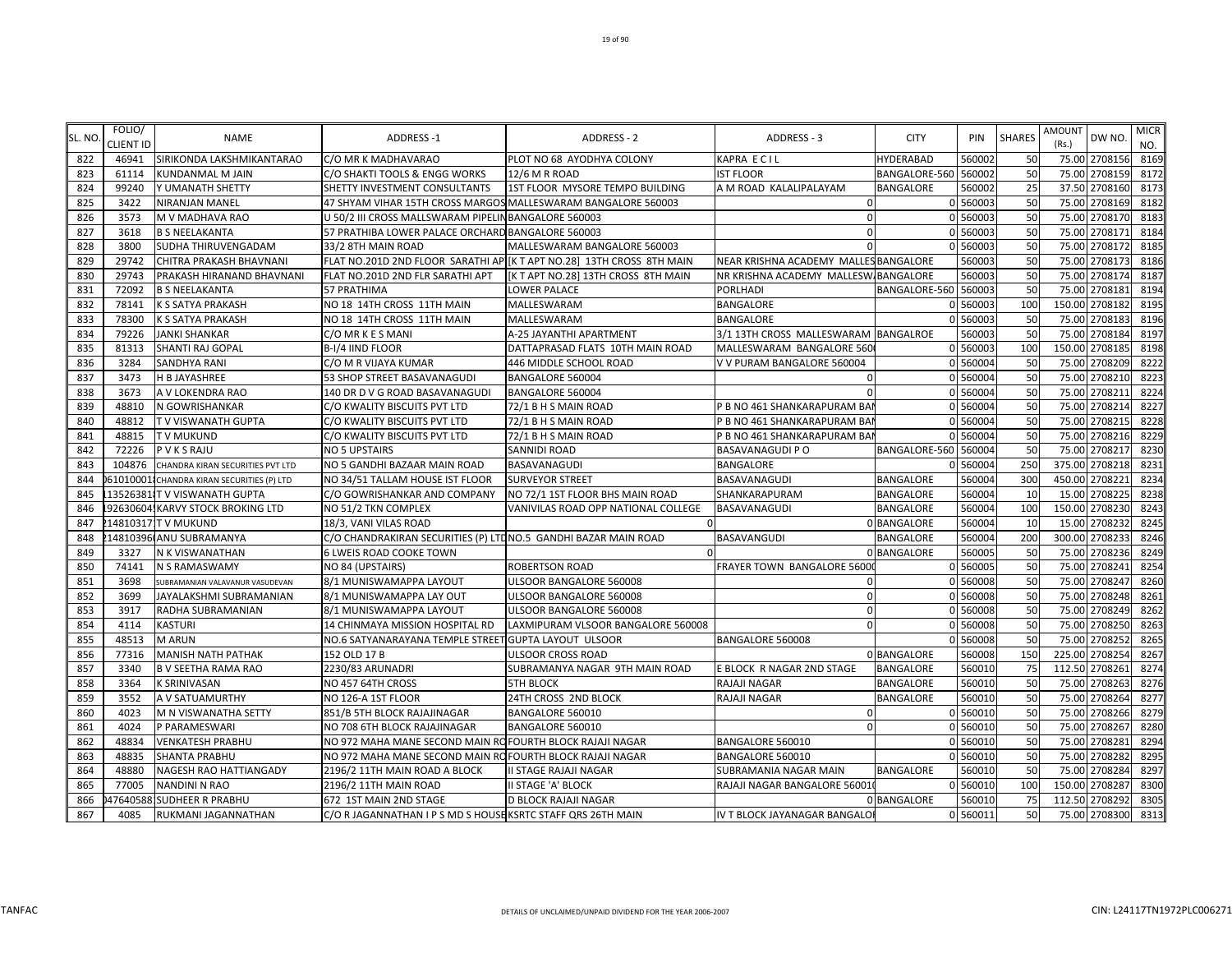| SL. NO | FOLIO/<br><b>CLIENT ID</b> | <b>NAME</b>                          | <b>ADDRESS-1</b>                                               | <b>ADDRESS - 2</b>                                                     | ADDRESS - 3                                        | <b>CITY</b>      | PIN      | <b>SHARES</b>  | <b>AMOUNT</b><br>(Rs.) | DW NO.         | <b>MICR</b> |
|--------|----------------------------|--------------------------------------|----------------------------------------------------------------|------------------------------------------------------------------------|----------------------------------------------------|------------------|----------|----------------|------------------------|----------------|-------------|
| 868    | 41211                      | BANGALORE VENKATARAMIAH SREENIVASIAH |                                                                | NO 1696 41ST CROSS ROAD 22ND MAIN 4TH BLOCK JAYANAGAR BANGALORE 560011 | $\mathbf{0}$                                       |                  | 0 560011 | 50             |                        | 75.00 2708303  | NO.<br>8316 |
| 869    |                            | 13513581.J SURESH KUMAR              | LAHARI NO 425                                                  | 7TH B MAIN 4TH BLOCK                                                   | <b>JAYANAGAR</b>                                   | <b>BANGALORE</b> | 560011   | $\overline{1}$ |                        | 1.50 2708309   | 8322        |
| 870    | 7183                       | <b>SUSHIL KUMAR SAHAI</b>            | <b>D.66 GOLDEN ENCLAVE</b>                                     | AIRPORT ROAD                                                           |                                                    | 0 BANGALORE      | 560017   | 50             |                        | 75.00 2708314  | 8327        |
| 871    | 48666                      | RAMESH MALALI ANANTHA                | NO 87 OLD NO 10 NEW FIRST FLOOR                                | THIRD CROSS GAVIPURAM EXTN                                             | BANGALORE 560019                                   |                  | 0 560019 | 50             | 75.00                  | 2708340        | 8353        |
| 872    | 41156                      | H N ANANTHA SWAMY                    | NO 11 IST CROSS IIIRD BLOCK                                    | KUMARA PARK WELL EXTN BANGALORE 5600                                   | $\Omega$                                           |                  | 0 560020 | 100            | 150.00                 | 2708346        | 8359        |
| 873    | 48979                      | SHARADA VENKATARAMANIAH              | 13 BLOCK IV VTH CROSS KUMARAPARK BANGALORE 560020              |                                                                        | $\Omega$                                           |                  | 0 560020 | 100            | 150.00                 | 2708349        | 8362        |
| 874    | 93454                      | <b>KPRPRASANNA</b>                   | NO 61 MITRANANDA                                               | <b>1ST MAIN ROAD</b>                                                   | <b>SESHADRIPURAM</b>                               | <b>BANGALORE</b> | 560020   | 50             | 75.00                  | 2708350        | 8363        |
| 875    | 77325                      | <b>DINSHAW N BILLIMORIA</b>          | 53 RICHMOND ROAD                                               | NAINA TERRACES 6TH FLOOR                                               | BANGALORE 560025                                   |                  | 0 560025 | 100            | 150.00                 | 2708357        | 8370        |
| 876    |                            | 31320162 SYED FAROOKH                | 7 RHENIUS STREET                                               | RICHMOND TOWN                                                          |                                                    | 0 BANGALORE      | 560025   | 50             | 75.00                  | 2708365        | 8378        |
| 877    | 3343                       | KUNIGAL NARASIMHAIAH NARAYAN         | NO 4 MALINI IV CROSS LAKSHMI ROAD SHANTINAGAR BANGALORE 560027 |                                                                        | $\Omega$                                           |                  | 0 560027 | 50             |                        | 75.00 2708367  | 8380        |
| 878    | 41383                      | <b>MARGARET JOSEPH</b>               | 9/2 SWASTHI ROAD CROSS                                         | SHANTINAGAR BANGALORE 560027                                           | $\Omega$                                           |                  | 0 560027 | 100            |                        | 150.00 2708372 | 8385        |
| 879    | 41384                      | P KURIAN JOSEPH                      | 9/2 SWASTHI ROAD CROSS                                         | SHANTINAGAR BANGALORE 560027                                           | $\Omega$                                           |                  | 0 560027 | 100            |                        | 150.00 2708373 | 8386        |
| 880    | 41416                      | <b>ANN JOSEPH</b>                    | 9-2 SWASTHI ROAD CROSS                                         | SHANTHINAGAR BANGALORE 560027                                          | $\Omega$                                           |                  | 0 560027 | 100            | 150.00                 | 2708374        | 8387        |
| 881    | 41453                      | RAGHU NANDAN R V                     | NO 1 3RD CROSS LAKSHMI ROAD SHANT BANGARLORE 560027            |                                                                        | $\Omega$                                           |                  | 0 560027 | 50             | 75.00                  | 2708375        | 8388        |
| 882    | 3811                       | <b>SUDHA HEBBAR</b>                  | 375 41ST CROSS VI BLOCK                                        | KORAMANGALA LAYOUT BANGALORE 56003                                     | $\Omega$                                           |                  | 0 560034 | 50             | 75.00                  | 2708380        | 8393        |
| 883    |                            | 18313361 RAMASWAMI SRINIVASAN        | 11 SBI COLONY 7TH MAIN 3RD BLOCK                               | KORAMANGALA                                                            |                                                    | 0 BANGALORE      | 560034   | 75             |                        | 112.50 2708382 | 8395        |
| 884    |                            | 54917008 JRAMESH                     | FLAT CEDAR 007 SJR PARK VISTA                                  | HARLUR ROAD OFF SARIAPURA ROAD                                         | AMBALIPURA                                         | BANGALORE        | 560034   | 50             |                        | 75.00 2708384  | 8397        |
| 885    |                            | 14810562. G SUDHAKAR                 | NO 125 ST BED                                                  | 3RD CROSS 1ST MAIN ROAD                                                | 4TH BLOCK KORMANGALA                               | BANGALORE        | 560034   | 22             |                        | 33.00 2708385  | 8398        |
| 886    | 3278                       | <b>BVRRAO</b>                        | <b>71 DEFENCE COLONY</b>                                       | INDIRANAGAR BANGALORE 560038                                           | $\Omega$                                           |                  | 0 560038 | 100            |                        | 150.00 2708387 | 8400        |
| 887    | 3650                       | P K MUSTAFA                          | 329/4 17TH MAIN                                                | VIJAYNAGAR BANGALORE 560040                                            | $\Omega$                                           |                  | 0 560040 | 50             | 75.00                  | 2708404        | 8417        |
| 888    | 3827                       | <b>MANJUNATH INDI</b>                | 2918 E MAGADI CHORD ROAD                                       | VIJAYNAGAR BANGALORE 560040                                            | $\Omega$                                           |                  | 0 560040 | 50             | 75.00                  | 2708405        | 8418        |
| 889    | 47641455                   | <b>ISUHAAS SUDHINDRA KODAGALI</b>    | 371                                                            | SARASWATHI NAGAR                                                       | <b>VIJAY NAGAR</b>                                 | BANGALORE        | 560040   | 100            | 150.00                 | 2708413        | 8426        |
| 890    | 3295                       | NAGAR NAGABHUSHAN                    | 133 7TH MAIN ROAD 5TH BLOCK JAYAN BANGALORE 560041             |                                                                        | $\Omega$                                           |                  | 0 560041 | 50             | 75.00                  | 2708418        | 8431        |
| 891    | 3480                       | LAKSHMI NAGABHUSHAN                  | 133 7TH MAIN 5TH FLOOR JAYANAGAR BANGALORE 560041              |                                                                        | $\Omega$                                           |                  | 0 560041 | 50             | 75.00                  | 2708421        | 8434        |
| 892    | 48741                      | <b>SARAH KERKAR</b>                  | B-35 R B I STAFF QUARTERS OSBORNE R BANGALORE 560042           |                                                                        | $\Omega$                                           |                  | 0 560042 | 50             |                        | 75.00 2708431  | 8444        |
| 893    | 55475                      | <b>NIRMALA RAJA</b>                  | 32/2 AGA ABBAS ALI ROAD                                        | <b>3RD CROSS</b>                                                       | <b>BANGALORE 560042</b>                            |                  | 0 560042 | 50             |                        | 75.00 2708432  | 8445        |
| 894    | 3993                       | <b>DIVAKARAN IYYATTIL</b>            | <b>28 D-1 NANDIDURG ROAD</b>                                   | JAYA MAHAL EXTENSION BANGALORE 560046                                  | $\Omega$                                           |                  | 0 560046 | 100            |                        | 150.00 2708445 | 8458        |
| 895    | 41356                      | <b>VAKKETHUR PRABHAKER RAO</b>       |                                                                | 129 V MAIN ROAD JAYAMAHAL EXTENSI BENSON TOWN PO BANGALORE 560046      | $\Omega$                                           |                  | 0 560046 | 50             |                        | 75.00 2708446  | 8459        |
| 896    | 76105                      | R VENKATACHALAM                      | <b>27 BORE BANK ROAD</b>                                       | BANGALORE 560046                                                       | $\Omega$                                           |                  | 0 560046 | 100            | 150.00                 | 2708448        | 8461        |
| 897    | 3816                       | LUELLA LOBO                          | <b>59 XAVIER LAYOUT</b>                                        | 5TH CROSS BANGALORE 560047                                             | $\Omega$                                           |                  | 0 560047 | 50             | 75.00                  | 2708452        | 8465        |
| 898    | 4124                       | A C ABRAHAM                          | <b>EJIPURAM</b>                                                | <b>VIVEKANAGAR POST OFFICE</b>                                         | <b>BANGALORE 560047</b>                            |                  | 0 560047 | 100            | 150.00                 | 2708453        | 8466        |
| 899    | 4127                       | C ASHOK                              | 1112/D 8TH OLD CROSS                                           | <b>ASHOK NAGAR</b>                                                     | <b>BANASHANKARI IST STAGE</b>                      | BANGALORE-560    | 560050   | 50             | 75.00                  | 2708461        | 8474        |
| 900    | 42557                      | PREMA CHAKRAPANI                     | C/O S R CHAKRAPANI                                             | SHANTINIKETAN                                                          | 320 15TH MAIN ROAD BANASHAN BLOCK-II BANGAI 560050 |                  |          | 50             |                        | 75.00 2708462  | 8475        |
| 901    | 3386                       | S G SUBBA RAO                        |                                                                | 3/21 NAGALAYAM MILLER TANKBUND RKAVERIAPPA LAYOUT BANGALORE 560052     |                                                    |                  | 0 560052 | 50             |                        | 75.00 2708468  | 8481        |
| 902    | 53605                      | R SATISH KUMAR KURUP                 | DEPUTY GENERAL MANAGER PROJECTS KIRLOSKAR AAF LIMITED          |                                                                        | NITON COMPOUND 11 PALACE ROBANGALORE               |                  | 560052   | 50             |                        | 75.00 2708471  | 8484        |
| 903    | 48451                      | M H LAKSHMINARAYANA                  | C/O NARAIN & COMPANY 88/1 BALEPET BANGALORE KARNATAKA 560053   |                                                                        |                                                    |                  | 0 56005  | 25             |                        | 37.50 2708478  | 8491        |
| 904    | 91817                      | <b>SONAL BHANDARI</b>                | SRI RAMA COMPLEX 1ST FLOOR                                     | 20/1 K V LANE                                                          | <b>COTTON PET CROSS</b>                            | BANGALORE        | 560053   | 50             |                        | 75.00 2708482  | 8495        |
| 905    | 3391                       | <b>GOPAL RAO</b>                     | 14/1 FIRST FLOOR INFANTRY ROAD                                 | BANGALORE 560055                                                       |                                                    |                  | 0 560055 | 75             | 112.50                 | 2708493        | 8506        |
| 906    | 92044                      | <b>V R PARVATIKAR</b>                | MOHAN AND CO                                                   | NO 6 E/68 CHITRAPUR BHAVAN                                             | 8TH MAIN 15TH CROSS MALLESWBANGALORE               |                  | 560055   | 50             | 75.00                  | 2708496        | 8509        |
| 907    | 92045                      | <b>DILIP R MEHTA</b>                 | MOHAN AND CO                                                   | NO 6 E/68 CHITRAPUR BHAVAN                                             | 8TH MAIN 15TH CROSS MALLESWBANGALORE               |                  | 56005    | 50             |                        | 75.00 2708497  | 8510        |
| 908    | 101691                     | JAYASHRI MURALI                      | 2-B HVS HOMES 5                                                | 15TH CORSS                                                             | MALLESWARAM                                        | <b>BANGALORE</b> | 560055   | 100            |                        | 150.00 2708500 | 8513        |
| 909    | 3348                       | <b>K PADMA</b>                       | NO.28 GR. FLR 9TH CROSS 5TH MAIN RADHKRISHNA LAYOUT [I STAGE]  |                                                                        | PADMANABHANAGAR                                    | <b>BANGALORE</b> | 560070   | 100            |                        | 150.00 2708505 | 8518        |
| 910    | 10597                      | <b>GURUDATHA PAIS</b>                | 153 29TH CROSS                                                 | 17TH MAIN                                                              | <b>BANASHANKARI II STAGE</b>                       | BANGALORE        | 560070   | 50             | 75.00                  | 2708506        | 8519        |
| 911    | 48609                      | M V KODANDA RAMA SASTRY              | NO 1765 34TH CROSS B S K II STAGE                              | BANGALORE 560070                                                       | $\Omega$                                           |                  | 0 560070 | 50             | 75.00                  | 2708511        | 8524        |
| 912    | 31665                      | <b>CYRUS JAL BHARUCHA</b>            | 543 HAL III STAGE                                              | 6TH CROSS 8TH MAIN                                                     | <b>BANGALORE</b>                                   |                  | 0 560075 | 50             |                        | 75.00 2708519  | 8532        |
| 913    | 48911                      | PRABHA ATHAWASYA                     | D/7-1 D R D O COMPLEX                                          | JEEVAN BEEMANAGAR POST                                                 | BANGALORE 560075                                   |                  | 0 560075 | 50             |                        | 75.00 2708520  | 8533        |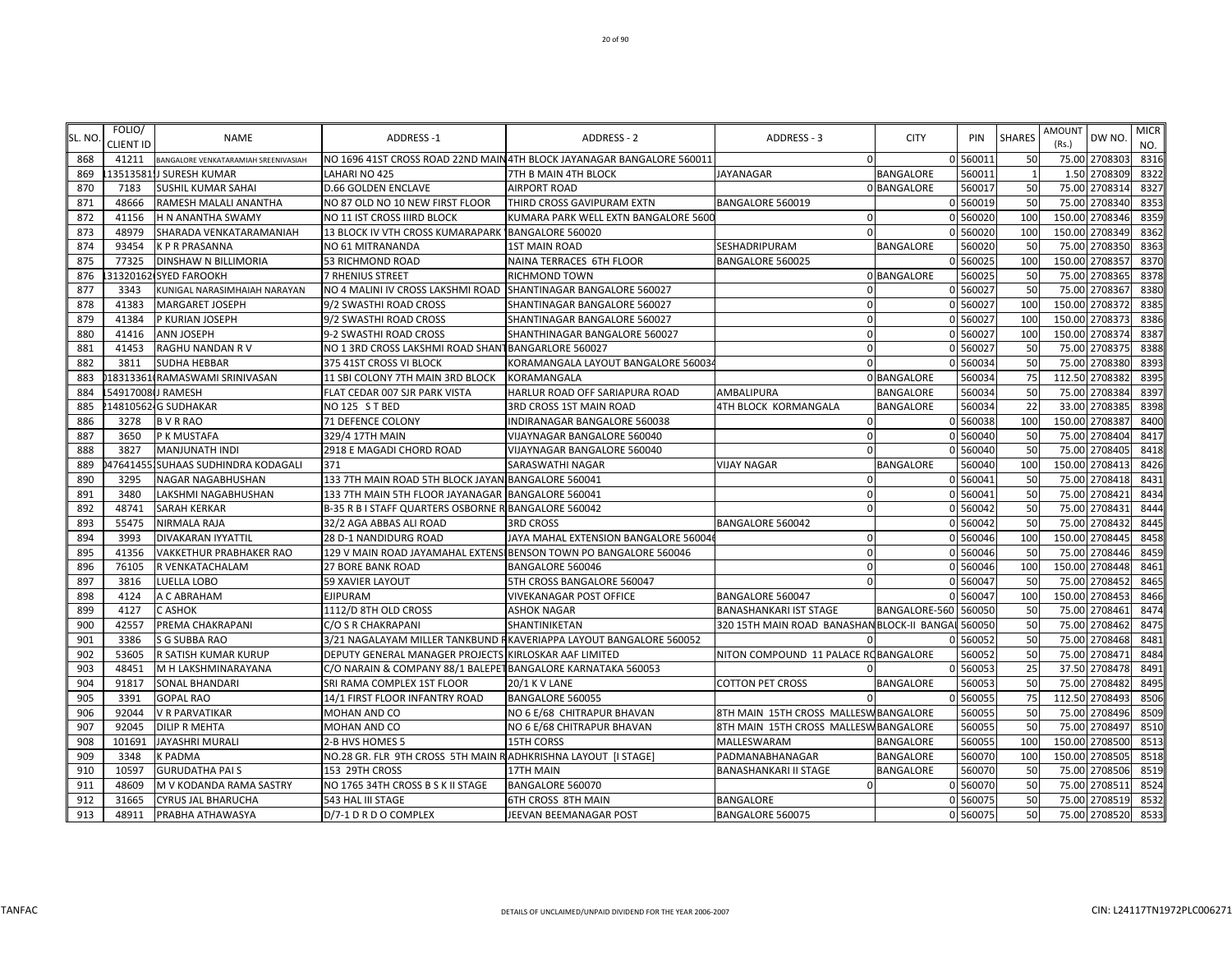| SL. NO | FOLIO/<br>CLIENT ID | <b>NAME</b>                               | ADDRESS-1                                                        | <b>ADDRESS - 2</b>                                                | <b>ADDRESS - 3</b>                           | <b>CITY</b>      | PIN      | <b>SHARES</b> | <b>AMOUNT</b><br>(Rs.) | DW NO.         | <b>MICR</b><br>NO. |
|--------|---------------------|-------------------------------------------|------------------------------------------------------------------|-------------------------------------------------------------------|----------------------------------------------|------------------|----------|---------------|------------------------|----------------|--------------------|
| 914    | 48912               | <b>HITESH ATHAWASYA</b>                   | D/7-1 D R D O COMPLEX                                            | JEEVAN BEEMANAGAR POST                                            | BANGALORE 560075                             |                  | 0 560075 | 50            |                        | 75.00 2708521  | 8534               |
| 915    | 48913               | <b>BLATHAWASYA</b>                        | D/7-1 D R D O COMPLEX                                            | JEEVAN BEEMANAGAR POST                                            | BANGALORE 560075                             |                  | 0 560075 | 50            |                        | 75.00 2708522  | 8535               |
| 916    | 107928              | <b>R KRISHNAMOORTHY</b>                   | NO 30 LAKSHMIKRUPA                                               | 2 ND CROSS                                                        | MICO LAYOUT                                  | <b>BANGALORE</b> | 560076   | 200           |                        | 300.00 2708532 | 8545               |
| 917    |                     | 45011544, VATSAL SHANKARLAL GANDHI        | HOUSE NO-967 FIRST FLOOR                                         | 17TH MAIN                                                         | BTM LAY OUT 2ND STAGE                        | <b>BANGALORE</b> | 560076   | 64            | 96.00                  | 2708535        | 8548               |
| 918    | 32706               | <b>RAVI WARRIER</b>                       | 513 13TH CROSS                                                   | 7TH MAIN ISRO LAYOUT                                              | BANGALORE                                    | O                | 560078   | 50            | 75.00                  | 2708543        | 8556               |
| 919    | 41066               | <b>BHAGYA</b>                             | NO 38 BHAGYALAKSHMI HOUSE                                        | 5TH CROSS K S R T C LAYOUT                                        | J P NAGAR 2ND PHASE                          | <b>BANGALORE</b> | 560078   | 50            | 75.00                  | 2708544        | 8557               |
| 920    | 48634               | SATYANARAYAN BALKRISHNA KAMATH            | 501 RAHEJA PARK                                                  | <b>MAGADI MAIN ROAD</b>                                           | BANGALORE                                    |                  | 0 560079 | 50            | 75.00                  | 2708557        | 8570               |
| 921    |                     | 095103191P N Ramesh                       | 540/E, I 'C' Cross, III Stage                                    | IV Block, Basaveswaranagar                                        |                                              | 0 Bangalore      | 560079   | 50            |                        | 75.00 2708560  | 8573               |
| 922    |                     | 679300551REKHA B S                        |                                                                  | NO.34, CORNER HOUSE, 6TH MAIN ROA MEENAKSHI NAGAR, SHARADA COLONY | 3RD STAGE, 4TH BLK, BASAVESHW BANGALORE, KAR |                  | 560079   | $\mathbf{1}$  |                        | 1.50 2708563   | 8576               |
| 923    | 3612                | TRIAMBAK RAO SHAMARAO KASHYAP             | 496 39TH CROSS 8TH BLOCK                                         | JAYANAGAR BANGALORE 560082                                        | $\Omega$                                     |                  | 0 560082 | 50            |                        | 75.00 2708571  | 8584               |
| 924    | 48588               | <b>SANDHYA B JOSHI</b>                    | NO 124 26TH CROSS 6TH BLOCK                                      | JAYANAGAR BANGALORE 560082                                        | $\Omega$                                     |                  | 0 560082 | 50            | 75.00                  | 2708572        | 8585               |
| 925    |                     | 610100281K GANESH                         | 219/12                                                           | 32ND A CROSS                                                      | JAYANAGAR, 7TH BLOCK                         | <b>BANGALORE</b> | 560082   | 500           | 750.00                 | 2708574        | 8587               |
| 926    |                     | 1926305201 MYSORE KRISHNAPPA SURYANARAYAN | SADHANA NO 497                                                   | 40TH CROSS 8TH BLOCK                                              | JAYANAGAR                                    | <b>BANGALORE</b> | 560082   | 50            | 75.00                  | 2708578        | 8591               |
| 927    |                     | 92630520 LALITHA SURYANARAYAN             | SADHANA NO 497                                                   | 40TH CROSS 8TH BLOCK                                              | JAYANAGAR                                    | BANGALORE        | 560082   | 50            | 75.00                  | 2708579        | 8592               |
| 928    | 9022                | ZAHOOR AHMED                              | 17 100 FEET ROAD VI BLOCK                                        | BANASHANKARI III STAGE III PHASE                                  | BANGALORE 560085                             |                  | 0 560085 | 25            | 37.50                  | 2708582        | 8595               |
| 929    | 46103               | <b>NARAYANA BHAT</b>                      | 92 AMRUTHA 11TH CROSS                                            | <b>GIRI NAGAR 3RD PHASE</b>                                       | BANGALORE                                    |                  | 560085   | 50            | 75.00                  | 2708585        | 8598               |
| 930    | 59174               | AABIDA Z AHMED                            | 17 100 FEET ROAD                                                 | 6TH BLOCK BANASHANKARI 3RD STAGE                                  | <b>3RD PHASE</b>                             | BANGALORE-560    | 560085   | 25            |                        | 37.50 2708586  | 8599               |
| 931    | 41123               | NANDLAL MURLIDHAR                         | 1ST FLOOR NO 956 7TH MAIN                                        | 9TH CROSS 2ND STAGE                                               | WEST OF CHORD ROAD                           | <b>BANGALORE</b> | 560086   | 50            |                        | 75.00 2708592  | 8605               |
| 932    | 41255               | SHOBHA CHITTAL                            | NO 358 15TH A CROSS ROAD                                         | WEST OF CHORD ROAD II STAGE                                       | II PHASE MAHALAXMI LAYOUT RA BANGALORE       |                  | 560086   | 75            |                        | 112.50 2708593 | 8606               |
| 933    | 69038               | SHANTI DEVI ASHANT                        | 293 DWARAKA 6TH MAIN ROAD                                        | WEST OF CHORD RD IIND STAGE II-PHASE                              | MAHALAXMIPURAM LAYOUT BAN                    |                  | 560086   | 50            | 75.00                  | 2708596        | 8609               |
| 934    | 103523              | SHILPA VIJAY SHAH                         | 1272 1ST FLOOR 9TH MAIN                                          | 11TH CROSS B II STAGE                                             | W O C ROAD MAHALAXMIPURAM BANGALORE          |                  | 560086   | 50            | 75.00                  | 2708597        | 8610               |
| 935    |                     | 09510266 M A Ramaswami                    | C/o S Ramakrishnan, EV 104                                       | IISC Quarters, Vijnanapura Campus                                 | RMV II (Opp. to ISRO)                        | <b>BANGALORE</b> | 560094   | 50            | 75.00                  | 2708601        | 8614               |
| 936    | 3591                | <b>VASANTHA GOVINDAN</b>                  | C/O INDROL LUBRICANTS AND SPECIALI LTD 52 RAJAJI ROAD            |                                                                   | MADRAS 600001                                |                  | 0 600001 | 50            | 75.00                  | 2708609        | 8622               |
| 937    | 15860               | AHAMED MOHAMED AFINIA                     | NO 6 GOPAL CHETTY STREET                                         | G T MADRAS 600001                                                 |                                              |                  | 600001   | 50            | 75.00                  | 2708611        | 8624               |
| 938    | 44048               | SAMEER INDUKUMAR SHAH                     | 1 FRANCIS JOSEPH ST                                              |                                                                   |                                              | 0 MADRAS         | 600001   | 50            |                        | 75.00 2708612  | 8625               |
| 939    | 44188               | C VISWANATHAN                             | 108 VARADAMU THIAPAN ST                                          | $\Omega$                                                          |                                              | 0 MADRAS         | 600001   | 25            |                        | 37.50 2708613  | 8626               |
| 940    | 51702               | <b>OMPRAKASH SHARMA</b>                   | <b>ODICEE CARRIERS PVT LTD</b>                                   | NO 261 THAMBU CHETTY STREET                                       |                                              | 0 MADRAS         | 600001   | 50            |                        | 75.00 2708618  | 8631               |
| 941    | 51766               | <b>NALINI H SANGAVI</b>                   | NO.12 KONDI STREET                                               | <b>MADRAS 600001</b>                                              | $\Omega$                                     |                  | 0 600001 | 50            |                        | 75.00 2708619  | 8632               |
| 942    | 51816               | SHRI HARILAV V SANGHVI                    | NO.12                                                            | <b>KONDI STREET</b>                                               | <b>MADRAS</b>                                |                  | 600001   | 50            | 75.00                  | 2708620        | 8633               |
| 943    | 78569               | <b>RAJESH ARORA</b>                       | C/O RUBBER SALES CORPORATION                                     | MUKER NALLAMUTHU STREET                                           | MADRAS 600001                                |                  | 600001   | 50            | 75.00                  | 2708623        | 8636               |
| 944    | 78570               | <b>RAVI ARORA</b>                         | C/O RUBBER SALES CORPORATION                                     | MUKER NALLAMUTHU STREET                                           | MADRAS 600001                                |                  | 600001   | 50            | 75.00                  | 2708624        | 8637               |
| 945    | 85458               | K PREETHA                                 | 45 M K GARDEN STREET                                             | 2ND FLOOR                                                         | MANNADY                                      | <b>MADRAS</b>    | 600001   | 50            | 75.00                  | 2708625        | 8638               |
| 946    | 92951               | <b>ANURAG RATHI</b>                       | MURLI BROS                                                       | 71/21 GODOWN STREET                                               |                                              | 0 MADRAS         | 600001   | 50            |                        | 75.00 2708630  | 864                |
| 947    | 92972               | <b>S N MALPANI</b>                        | C/O MOOLCHAND AND BROS                                           | 42 GODOWN STREET                                                  |                                              | 0 MADRAS         | 600001   | 50            |                        | 75.00 2708631  | 8644               |
| 948    | 95739               | <b>G CHANDRA SEKARAN</b>                  | 5 A KUMARAPPA MAISTRY STREET                                     | $\Omega$                                                          |                                              | 0 MADRAS         | 600001   | 100           |                        | 150.00 2708639 | 8652               |
| 949    | 97287               | P RAVICHANDRAN                            | <b>44 ARMENIAN STREET</b>                                        | $\Omega$                                                          |                                              | 0 MADRAS         | 600001   | 100           |                        | 150.00 2708643 | 8656               |
| 950    | 98605               | P KHALEEL                                 | FARIQ AND CO SHARE BROKERS                                       | FIRST FLOOR WESTERN WING                                          | 213 LINGHI CHETTY STREET                     | <b>MADRAS</b>    | 600001   | 50            | 75.00                  | 2708646        | 8659               |
| 951    | 100163              | FATEMA BAKIRBHAI UDAIPURWALA              | M/S R HUSSAIN AND SONS                                           | NO 5 SUNKURAMA STREET                                             | SHOP NO 7 P B NO 240                         | <b>MADRAS</b>    | 600001   | 100           | 150.00                 | 2708653        | 8666               |
| 952    | 103116              | R HAMTHU NISHA                            | <b>IST FLOOR</b>                                                 | 85 PORTU GUESE CHURCH STREET                                      | SEVEN WELLS                                  | <b>MADRAS</b>    | 600001   | 200           | 300.00                 | 2708657        | 8670               |
| 953    | 103267              | <b>SREE KUMAR KANNAN</b>                  | C/O GODA AND CO SHARE BROKERS                                    | 101 ANGAPPA NAICKEN STREET                                        | 3RD FLOOR                                    | <b>MADRAS</b>    | 600001   | 50            | 75.00                  | 2708658        | 8671               |
| 954    |                     | 57210029 SHYAMALA AGATHEESWARAN           | OLD NO 100, NEW NO 6                                             | ST. XAVIER STREET,                                                |                                              | 0 CHENNAI        | 600001   | 150           | 225.00                 | 2708669        | 8682               |
| 955    | 3501                | LADAPURAM SOUNDARARAJAN                   | CHIEF MANAGER[ADMN] STATE BANK (REHABILITATION & RECOVERY BRANCH |                                                                   | 103-A ANNA SALAI 5TH FLOOR                   | <b>CHENNAI</b>   | 600002   | 50            |                        | 75.00 2708684  | 8697               |
| 956    | 84214               | J SHANTHAKUMARI                           | 5 RAJAGOPAL NAICK STREET                                         | CHINTADRIPET                                                      | <b>MADRAS</b>                                |                  | 0 600002 | - 5           |                        | 7.50 2708688   | 8701               |
| 957    | 84856               | P THULASIMANI                             | KONGU & CO                                                       | 3 ANNA SALAI                                                      | <b>MADRAS</b>                                | U                | 600002   | 100           |                        | 150.00 2708689 | 8702               |
| 958    | 93571               | SHRIVATSAN IYENGAR                        | BHARAT OVERSEAS BANK LTD                                         | 756 ANNA SALAI                                                    | <b>HABEEB TOWERS</b>                         | <b>MADRAS</b>    | 600002   | 50            |                        | 75.00 2708690  | 8703               |
| 959    | 94953               | L BADURU ZAMAN                            | <b>63 KALAVI CHETTY STREET</b>                                   | <b>CHINDADRI PET</b>                                              |                                              | 0 MADRAS         | 600002   | 50            |                        | 75.00 2708693  | 8706               |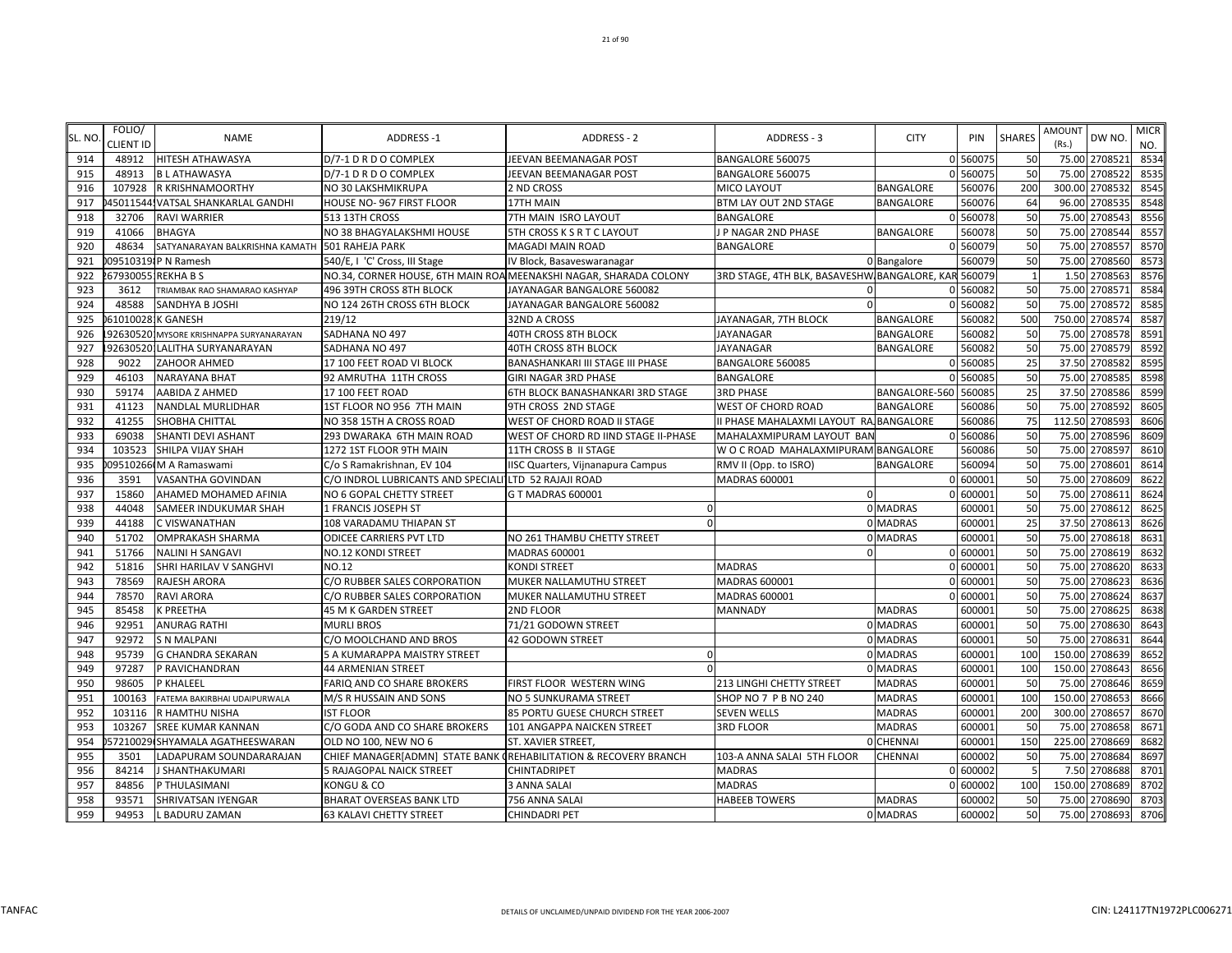| SL. NO     | FOLIO/           | <b>NAME</b>                                               | ADDRESS-1                                             | <b>ADDRESS - 2</b>          | ADDRESS - 3                        | <b>CITY</b>                | PIN              | <b>SHARES</b>  | AMOUNT         | DW NO.             | <b>MICR</b>  |
|------------|------------------|-----------------------------------------------------------|-------------------------------------------------------|-----------------------------|------------------------------------|----------------------------|------------------|----------------|----------------|--------------------|--------------|
|            | <b>CLIENT ID</b> |                                                           |                                                       |                             |                                    |                            |                  |                | (Rs.)          |                    | NO.          |
| 960        | 99079            | POTLURI FINANCE AND LEASING PVT LTD                       | <b>TRADE CENTRE BLDG</b>                              | 105 WALLAJAH ROAD           |                                    | 0 MADRAS                   | 600002           | 100            |                | 150.00 2708695     | 8708         |
| 961        | 100666           | AFIFA BEGUM                                               | 74 BANGARUNAIKEN STREET                               | MOUNT ROAD MADRAS           | $\Omega$                           |                            | 0 60000          | 50             | 75.00<br>75.00 | 2708696<br>2708703 | 8709         |
| 962<br>963 | 98923            | 54917954! M CHIDAMBARAM PILLAI<br><b>URVASHI K SHELAT</b> | <b>VALVES MKTG</b><br>6 HANU MANTHA ROYAL KOIL STREET | LARSEN AND TOUBRO LTD       | <b>10 CLUB HOUSE ROAD</b>          | <b>CHENNAI</b><br>0 MADRAS | 600002<br>600003 | 50<br>50       | 75.00          | 2708717            | 8716<br>8730 |
| 964        | 14944            | S ARAMUTHAN                                               | OLD NO.38                                             | <b>LUZ AVENUE</b>           | <b>MYLAPORE</b>                    | <b>MADRAS</b>              | 600004           | 50             | 75.00          | 2708732            | 8745         |
| 965        | 15506            | SANTHANANAGALAKSHMI                                       | <b>5 KENNEDY FIRST STREET</b>                         | MYLAPORE MADRAS 600004      | $\Omega$                           |                            | 0 600004         | 25             | 37.50          | 2708735            | 8748         |
| 966        | 44032            | M M ISMAIL                                                | 8 JUSTICE SUNDARAM ROAD                               | <b>MYLAPORE</b>             | <b>MADRAS</b>                      |                            | 0 600004         | <b>100</b>     | 150.00         | 2708737            | 8750         |
| 967        | 44134            | KALPAGAM SUBRAMANIYAN                                     | 102 DR RANGACHARI ROAD                                | MYLAPORE MADRAS 600004      | $\Omega$                           |                            | 600004           | 100            |                | 150.00 2708738     | 8751         |
| 968        | 52135            | R CHANDRASHEKAR IYER                                      | FLAT 4C 3RD FLOOR                                     | PREMIER GRIHALAKSHMI APTS   | NO 6 RAMACHANDRA ROAD              | <b>CHENNAI</b>             | 600004           | 100            |                | 150.00 2708741     | 8754         |
| 969        | 71020            | <b>ASHA RANI</b>                                          | <b>14 VIIITH CROSS</b>                                | DR RADHA KRISHNAN ROAD      | <b>MYLAPORE</b>                    | MADRAS-600 004 600004      |                  | 50             |                | 75.00 2708742      | 8755         |
| 970        | 92171            | T S LAKSHMI                                               | <b>D-1 SRIJI APPARTMENTS</b>                          | RAJASEKARA MUDALIAR ROAD    | <b>MYLAPORE</b>                    | <b>MADRAS</b>              | 600004           | 50             | 75.00          | 2708744            | 8757         |
| 971        | 93734            | A GANESAN                                                 | 19 JUDGE JUMBULINGAM STREET                           | <b>GF1 SHYAM'S COURT</b>    | <b>MYLAPORE</b>                    | <b>MADRAS</b>              | 600004           | 50             | 75.00          | 2708746            | 8759         |
| 972        | 95187            | J VENKATARAMAN                                            | 68/6                                                  | <b>T S V KOIL ST</b>        | <b>MYLAPORE</b>                    | <b>MADRAS</b>              | 600004           | 100            | 150.00         | 2708748            | 8761         |
| 973        | 96120            | TV LAKSHMIPATHI                                           | NO 59 THATCHI ARUNACHALA MUDALI MYLAPORE              |                             | <b>MADRAS</b>                      |                            | 0 600004         | 50             | 75.00          | 2708750            | 8763         |
| 974        | 97844            | YOUNG PROFESSIONALS                                       | C/O MR S SANTHANAKRISHNAN                             | 98-A 4TH FLOOR              | DR RADHAKRISHNAN SALAI MYLAIMADRAS |                            | 600004           | 250            | 375.00         | 2708754            | 8767         |
| 975        | 98614            | S SANKARA NARAYANAN                                       | FLAT NO 6                                             | SATYA APARTMENTS            | <b>6 KALVI VARU STREET</b>         | MYLAPORE MAD               | 600004           | 50             | 75.00          | 2708757            | 8770         |
| 976        | 99912            | <b>G V RANGARAJAN</b>                                     | 14 CHITRAKULAM SOUTH STREET                           | <b>MYLAPORE MADRAS</b>      | $\Omega$                           | U                          | 600004           | 50             |                | 75.00 2708759      | 8772         |
| 977        | 100834           | <b>JANAKI RAMANI</b>                                      | NO 8/1 THATCHI ARUNACHALA                             | <b>MUDALI STREET</b>        | <b>MYLAPORE</b>                    | <b>MADRAS</b>              | 600004           | 50             |                | 75.00 2708761      | 8774         |
| 978        | 102305           | K SURIYA NARAYANAN                                        | 24 THATCHI ARUNACHALAM STREET                         | <b>MYLAPORE</b>             | <b>MADRAS</b>                      |                            | 0 600004         | 50             |                | 75.00 2708763      | 8776         |
| 979        | 441105821        | <b>DESIKACHAR P R</b>                                     | 22/D SILVA ROAD                                       | MYLAPORE                    |                                    | 0 CHENNAI                  | 600004           | 50             | 75.00          | 2708783            | 8796         |
| 980        |                  | 08022191.S SREERAMAN                                      | NO 5 MOSQUE STREET                                    | <b>MYLAPORE</b>             | <b>CHENNAI</b>                     | U                          | 600004           | 100            | 150.00         | 2708795            | 8808         |
| 981        | 9901             | SHASHI DHINGRA                                            | C/O N PARTHASARATHY                                   | <b>DEVAKOTTAI HOUSE</b>     | <b>18 T P KOIL STREET</b>          | TRIPLICANE CHEN 600005     |                  | 50             | 75.00          | 2708808            | 8821         |
| 982        | 16312            | RAMANLAL J PARIKH                                         | 26 SOUTH MADA STREET TRIPLICANE                       | <b>MADRAS 600005</b>        | $\mathbf{0}$                       |                            | 0 600005         | 100            | 150.00         | 2708811            | 8824         |
| 983        | 81250            | P LAKSHMI                                                 | <b>44 VENKATACHALA CHETTY STREET</b>                  | TRIPLICANE                  | MADRAS 600005                      |                            | 0 600005         | 50             | 75.00          | 2708816            | 8829         |
| 984        | 82189            | M K A KHAN                                                | 30/1 MUFTI AMIRULLAH SAHIB STREET SECOND LANE MADRAS  |                             | $\Omega$                           |                            | 0 600005         | 50             | 75.00          | 2708817            | 8830         |
| 985        | 94468            | A BALASUBRAMANIAN                                         | <b>43 BIG STREET</b>                                  | TRIPLICANE                  |                                    | 0 MADRAS                   | 600005           | 200            |                | 300.00 2708820     | 8833         |
| 986        | 73054            | <b>INDRANIL CHOWDHURY</b>                                 | 25 KHADER NAVAZ KHAN ROAD                             | MADRAS 600006               | $\Omega$                           |                            | 0 600006         | 50             |                | 75.00 2708833      | 8846         |
| 987        | 82353            | CHERIYAN ABRAHAM                                          | 37 COLLEGE ROAD                                       | <b>MADRAS</b>               | <b>TAMIL NADU 600006</b>           |                            | 0 600006         | 50             |                | 75.00 2708834      | 8847         |
| 988        | 88081            | N VENKATESH                                               | C/O SHIVA & CO                                        | <b>B-11 FIRST FLOOR</b>     | PARSN COMMERCIAL COMPLEX MMADRAS   |                            | 600006           | 50             | 75.00          | 2708835            | 8848         |
| 989        | 89167            | R MANGAYARKKARASI                                         | THE INVESTORS CLUB                                    | THE VYSYA BANK LTD          | 185 ANNA SALAI                     | <b>MADRAS</b>              | 600006           | 50             | 75.00          | 2708836            | 8849         |
| 990        | 95135            | <b>BALU</b>                                               | 235 A                                                 | <b>MOUNT ROAD</b>           |                                    | 0 MADRAS                   | 600006           | 50             | 75.00          | 2708838            | 8851         |
| 991        | 109914           | PADMAVATHY S                                              | M/S PADMA ENTERPRISES                                 | 194 ANNA SALAI              | <b>THOUSAND LIGHTS</b>             | CHENNAI                    | 600006           | 50             | 75.00          | 2708839            | 8852         |
| 992        |                  | 15112582JANITA R RATNAM                                   | C/O SUNDARAM INDUSTRIES LIMITED                       | 180 MOUNT ROAD              | <b>CHENNAI</b>                     |                            | 0 600006         | 500            | 750.00         | 2708845            | 8858         |
| 993        |                  | 54915314. GEORGE CHERIYAN                                 | <b>FLAT 3 JULIES APARTMENT</b>                        | 11 PYCROFTS GARDEN ROAD     | <b>CHENNAI</b>                     |                            | 600006           | 100            | 150.00         | 2708847            | 8860         |
| 994        | 44087            | MADHUBALA T MEHTA                                         | C/O MR TANSUKH D MEHTA                                | 8/41 MUTHIAL CHETTY STREET  | PURASAIWALKAM                      | <b>CHENNAI</b>             | 600007           | 50             |                | 75.00 2708854      | 8867         |
| 995        | 92957            | NORATMAL JAIN                                             | C/O C PARSAN CHAND                                    | 33 THIRUMALAI MUDALI STREET | <b>VEPERY</b>                      | <b>MADRAS</b>              | 600007           | 100            |                | 150.00 2708856     | 8869         |
| 996        | 95844            | DHANPAT JAIN                                              | 26/5 RITHERDON ROAD                                   | <b>KENT APTS</b>            | <b>VEPERY</b>                      | <b>MADRAS</b>              | 600007           | 100            |                | 150.00 2708857     | 8870         |
| 997        | 51639            | MOHAMED HASHIN CASSIN SAIT                                | <b>469 PANTHEON ROAD</b>                              |                             | 0 EGMORE                           | <b>MADRAS</b>              | 600008           | 50             | 75.00          | 2708872            | 8885         |
| 998        | 84002            | <b>T SUNDAR</b>                                           | 8/2 VEERASAMI STREET                                  | <b>EGMORE</b>               | <b>MADRAS</b>                      | $\Omega$                   | 600008           | $\overline{1}$ | 1.50           | 2708874            | 8887         |
| 999        | 95576            | <b>V RAVINDER</b>                                         | C/O A V THOMAS AND CO LTD                             | 22 MARSHALLS ROAD           | <b>EGMORE</b>                      | <b>MADRAS</b>              | 600008           | 50             | 75.00          | 2708875            | 8888         |
| 1000       | 106739           | MADAN FINANCIAL SERVICES LIMITED                          | <b>124 MARSHALLS ROAD</b>                             | <b>EGMORE</b>               |                                    | 0 CHENNAI                  | 600008           | 50             | 75.00          | 2708878            | 8891         |
| 1001       | 108984           | <b>G SATISH</b>                                           | <b>3A SRI CHAKRA APARTMENTS</b>                       | 23A PCO ROAD                | <b>EGMORE</b>                      | <b>CHENNAI</b>             | 600008           | 100            | 150.00         | 2708879            | 8892         |
| 1002       | 15662            | <b>SUNIL KUMAR PATODIA</b>                                | <b>SUNIL PATODIA</b>                                  | NEW NO 36 TAYLORS ROAD      | FLAT NO 3C VED NIVAS KILPAUK       | <b>CHENNAI</b>             | 600010           | 75             | 112.50         | 2708891            | 8904         |
| 1003       | 44040            | BAKTHAVATSALU BUNDI                                       | NO 4 GAJAPATHY ROAD                                   | KILPAUK                     |                                    | 0 MADRAS                   | 600010           | 100            |                | 150.00 2708893     | 8906         |
| 1004       | 94638            | TRISHLA VAISHNAV                                          | <b>603 RAJENDRA APTS</b>                              | <b>BERCHA ROAD</b>          | <b>KILPAUK</b>                     | <b>MADRAS</b>              | 600010           | 100            |                | 150.00 2708902     | 8915         |
| 1005       |                  | 100375 R ARUN ANAND KUMAR                                 | SAPTHAMALIKA APARTMENTS                               | 188 P H ROAD KILPAUK        | <b>MADRAS</b>                      |                            | 0 600010         | 100            |                | 150.00 2708905     | 8918         |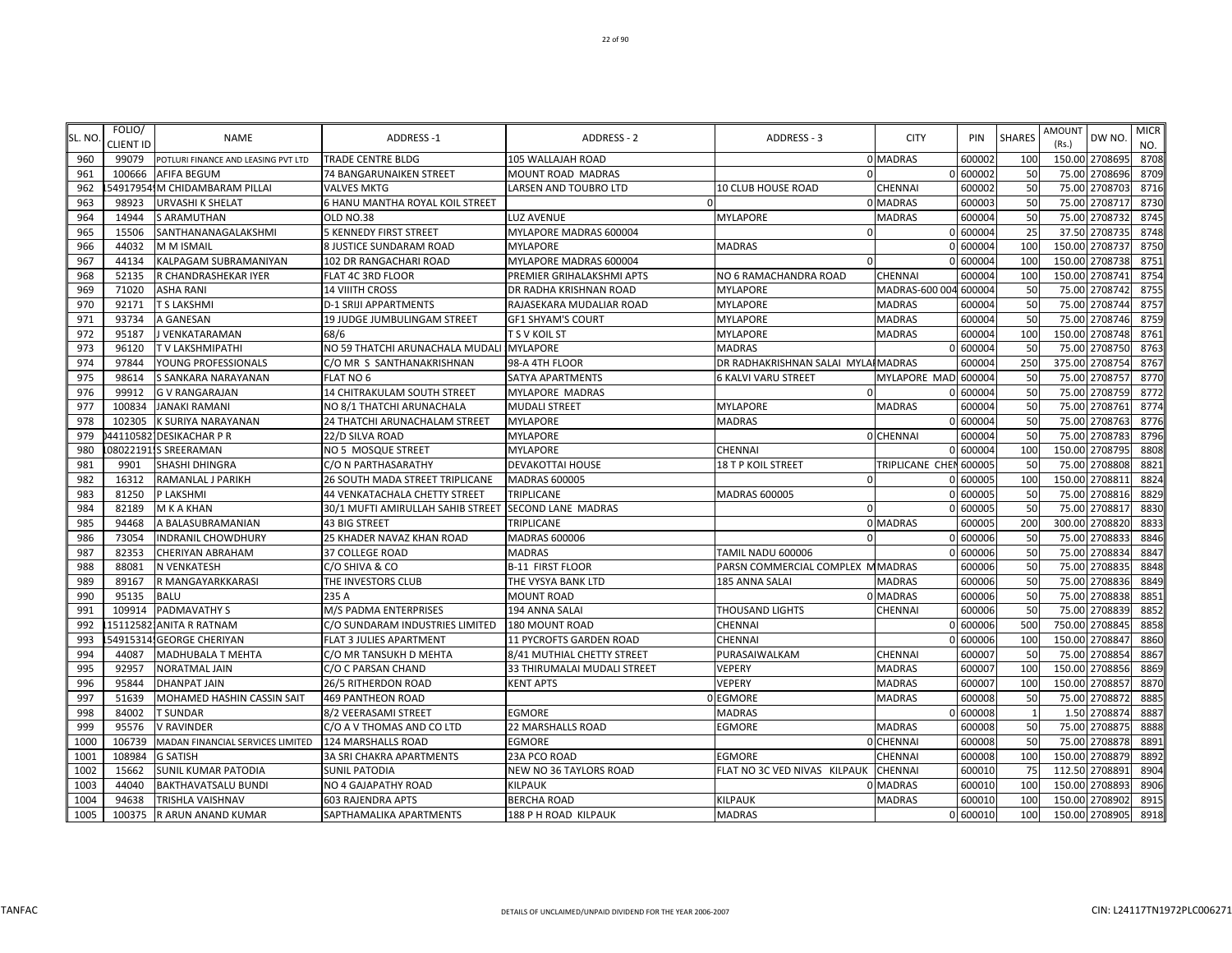| SL. NO | FOLIO/<br><b>CLIENT ID</b> | <b>NAME</b>                   | <b>ADDRESS-1</b>                                           | <b>ADDRESS - 2</b>                             | ADDRESS - 3                           | <b>CITY</b>          | PIN      | <b>SHARES</b>  | <b>AMOUNT</b><br>DW NO.<br>(Rs.) | <b>MICR</b><br>NO. |
|--------|----------------------------|-------------------------------|------------------------------------------------------------|------------------------------------------------|---------------------------------------|----------------------|----------|----------------|----------------------------------|--------------------|
| 1006   | 0441108941RAJU P           |                               | 13/7 MILLERS ROAD                                          | 13/7 MILLERS ROAD                              | <b>KELLYS</b>                         | <b>CHENNAI</b>       | 60001    | 50             | 75.00 2708918                    | 8931               |
| 1007   | 51717                      | <b>SUGANTHI GANESAN</b>       | 17 GURUMURTHY GARDEN ST                                    | PERAMBUR MADRAS 600011                         | $\Omega$                              |                      | 0 60001  | 50             | 75.00<br>2708941                 | 8954               |
| 1008   | 94582                      | A MANOHARAN                   | 251 PAPER MILLS ROAD                                       | PERAMBUR                                       |                                       | 0 MADRAS             | 60001    | 100            | 150.00 2708942                   | 8955               |
| 1009   | 14843                      | N VALAYAPATHI                 | 8 KUTTITHAMBIRAN STREET                                    | PERAMBUR BARRACKS MADRAS 600012                |                                       |                      | 0 60001  | 50             | 2708948<br>75.00                 | 8961               |
| 1010   |                            | 63740541 P CHANDRA DEVI       | <b>210 STRAHANS ROAD</b>                                   | <b>IST FLOOR FLAT 10</b>                       | PATTALAM                              | <b>CHENNAI</b>       | 600012   | <b>100</b>     | 150.00<br>2708955                | 8968               |
| 1011   | 13945                      | A P THANKACHEN                | 58 PYCROFTS I STREET ROYAPETTAH                            | <b>MADRAS 600014</b>                           | $\Omega$                              |                      | 0 60001  | 50             | 75.00<br>2708956                 | 8969               |
| 1012   | 15148                      | SARADA NEDUN GADI             | KESARI KUTEERAM 27 WEST COTT ROAI ROYAPETTAH MADRAS 600014 |                                                | $\Omega$                              |                      | 0 600014 | 50             | 75.00<br>2708958                 | 8971               |
| 1013   | 16065                      | V S KAMAKSHI                  | 18 PUDUPET GARDEN STREET                                   | ROYAPETTAH MADRAS 600014                       | $\Omega$                              |                      | 0 600014 | 50             | 2708959<br>75.00                 | 8972               |
| 1014   | 16311                      | RAJESWARI SEETHARAM           | 12/1 PETERS COLONY                                         | ROYAPETTAH                                     | MADRAS 600014                         |                      | 0 600014 | 50             | 75.00 2708960                    | 8973               |
| 1015   | 55421                      | <b>SISIR KUMAR BHOWMICK</b>   | 14 GOVARDHAN SINGH STREET                                  | ROYAPETTAH                                     | MADRAS 600014                         |                      | 0 600014 | 50             | 75.00 2708961                    | 8974               |
| 1016   | 77043                      | K NAGARAJAN                   | 33 PURAM PRAKASHA RAO ROAD                                 | <b>BALAJI NAGAR</b>                            | MADRAS 600014                         |                      | 0 60001  | 50             | 75.00<br>2708963                 | 8976               |
| 1017   | 77137                      | SITARATNA A HEGDE             | C/O K A HEDGE NEW BANK OF INDIA                            | REGIONAL OFFICE NO 14 WHITES ROAD              | MADRAS 600014                         |                      | 0 600014 | 50             | 75.00<br>2708964                 | 8977               |
| 1018   | 94964                      | S RATHINAM                    | 8/1 TEACHERS COLONY                                        | <b>FIRST FLOOR</b>                             | ROYAPETTAH                            | <b>MADRAS</b>        | 600014   | 100            | 2708966<br>150.00                | 8979               |
| 1019   | 95203                      | R BAVATHARANI                 | A/3 LLOYDS COLONY                                          | <b>LLOYDS RD</b>                               | ROYAPETTAH                            | <b>MADRAS</b>        | 60001    | 50             | 75.00<br>2708967                 | 8980               |
| 1020   | 97434                      | A K MISHRA                    | C/O M S SARVESWARAN                                        | 12 MASILAMANI ROAD                             | BALAJI NAGAR ROYAPETTAH               | <b>MADRAS</b>        | 60001    | 50             | 75.00<br>2708969                 | 8982               |
| 1021   | 106139                     | <b>SUVENDRA PATRA</b>         | ROOM NO-10                                                 | <b>MEENA MANSION</b>                           | 17 G A KOIL STREET                    | <b>MADRAS</b>        | 600014   | 700            | 1050.00 2708974                  | 8987               |
| 1022   | 13987                      | M C DHANAPAL NAIDU            | NO 39 SESHACHALA MUDALI ST                                 | SAIDAPET MADRAS 600015                         | $\Omega$                              |                      | 0 60001  | 50             | 75.00 2708982                    | 8995               |
| 1023   |                            | 12610771 ALLI SOMASUNDARAM    | 31 PSG TAM FLATS                                           | 29 NORTH MADA STREET                           | SRI NAGAR COLONY SAIDAPET             | <b>CHENNAI</b>       | 600015   | 50             | 2708993<br>75.00                 | 9006               |
| 1024   |                            | 44110380 NARASIMHALU A        | C/O RAJALAKSHMI                                            | METROPOLITAN MAGISTRATE XVIII                  | C 2/7 JUDGES QUARTERS SAIDAPE CHENNAI |                      | 600015   | 50             | 75.00<br>2708995                 | 9008               |
| 1025   | 13980                      | <b>T SAVITHRI</b>             | 11 KRISHNA RAO NAIDU ST T NAGAR                            | <b>MADRAS 600017</b>                           |                                       |                      | 0 600017 | 100            | 150.00<br>2709003                | 9016               |
| 1026   | 14477                      | R RAMACHANDRAN                | NO.18 THIRUMURTHY STREET                                   | <b>T NAGAR</b>                                 | <b>MADRAS</b>                         |                      | 0 60001  | 50             | 75.00<br>2709006                 | 9019               |
| 1027   | 51428                      | <b>B PREMILA BALAKRISHNAN</b> | <b>4 BALAMUTHU KRISHNA STREET</b>                          | <b>NORTH T NAGAR</b>                           |                                       | 0 MADRAS             | 60001    | 100            | 2709017<br>150.00                | 9030               |
| 1028   | 55309                      | <b>R SURESH</b>               | 28 SADULLAH ST T NAGAR                                     | MADRAS TAMIL NADU 600017                       |                                       |                      | 0 60001  | 50             | 75.00<br>2709020                 | 9033               |
| 1029   | 75897                      | S K J DHANASHEKAR             | 41 SARANGAPANI STREET                                      | T NAGAR                                        | MADRAS 600017                         |                      | 0 60001  | 50             | 75.00<br>2709025                 | 9038               |
| 1030   | 82515                      | DEEPTI BAZWARIA               | C/O M/S RAYMOND APPAREL LTD                                | No: 40 MOOSA STREET                            | T.NAGAR                               | CHENNAI              | 60001    | 50             | 75.00<br>2709026                 | 9039               |
| 1031   | 89703                      | HAJARA BAI                    | C/O TOBACCO CENTRE                                         | 25 RAMANATHAN STREET                           | T NAGAR                               | <b>MADRAS</b>        | 600017   | 100            | 150.00 2709028                   | 9041               |
| 1032   | 91218                      | J ASHOK KUMAR                 | 2 SINGARAM STREET                                          | T. NAGAR                                       |                                       | 0 MADRAS             | 60001    | 50             | 2709030<br>75.00                 | 9043               |
| 1033   | 94958                      | M V R S PRASAD                | 8/6 THANIKACHALAM ROAD                                     | T NAGAR                                        |                                       | 0 MADRAS             | 60001    | 50             | 2709037<br>75.00                 | 9050               |
| 1034   | 95155                      | P J JANARDANAN                | 61                                                         | <b>USMAN ROAD</b>                              | T NAGAR                               | <b>MADRAS</b>        | 60001    | 100            | 2709039<br>150.00                | 9052               |
| 1035   | 96421                      | SURENDRA SINGH DUGAR          | 8 THANIKACHALAM ROAD                                       | <b>T NAGAR</b>                                 |                                       | 0 MADRAS             | 60001    | 3 <sup>c</sup> | 2709042<br>45.00                 | 9055               |
| 1036   | 97194                      | Y VISWESWARA RAO              | C-10 NABARD OFFICERS QUARTERS                              | 32 BAZULLA ROAD                                | <b>T NAGAR</b>                        | <b>MADRAS</b>        | 60001    | 50             | 2709045<br>75.00                 | 9058               |
| 1037   | 99001                      | Y VISWESWARA RAO              | C 13 NABARD OFFICERS QUARTERS                              | 32 BAZULLA ROAD                                | T NAGAR                               | <b>MADRAS</b>        | 60001    | 50             | 2709046<br>75.00                 | 9059               |
| 1038   | 99021                      | V SUNANDA BAI                 | <b>16 UPSTAIRS</b>                                         | TANJORE ROAD                                   | <b>T NAGAR</b>                        | <b>MADRAS</b>        | 600017   | 50             | 2709047<br>75.00                 | 9060               |
| 1039   | 99264                      | V SUNDARAMURTHY               | C/O ARTHI AND CO                                           | H SENTHIL FLATS                                | <b>23 BURKIT ROAD T NAGAR</b>         | <b>MADRAS</b>        | 60001    | 200            | 2709048<br>300.00                | 9061               |
| 1040   | 100621                     | T K NAGESH                    | <b>18 VYASAR STREET</b>                                    | T NAGAR MADRAS                                 | $\Omega$                              |                      | 0 600017 | 50             | 2709053<br>75.00                 | 9066               |
| 1041   | 102215                     | K UMA KARUNANIDHI             | 10/20 SYNDICATE APARTMENT                                  | <b>I CROSS DR B N ROAD</b>                     | <b>T NAGAR</b>                        | <b>MADRAS</b>        | 600017   | <b>100</b>     | 2709054<br>150.00                | 9067               |
| 1042   | 102664                     | M SURESH                      | 5/10 PINJALA SUBRAMANIAN STREET                            | <b>T NAGAR</b>                                 |                                       | 0 MADRAS             | 60001    | 50             | 75.00<br>2709055                 | 9068               |
| 1043   | 102818                     | PATTAMMAL                     | VIJAY & CO SHARE BROKERS                                   | SWATHI COURT 22 VIJAYA RAGHAVACHARI RIT. NAGAR |                                       | <b>MADRAS</b>        | 60001    | 50             | 75.00<br>2709056                 | 9069               |
| 1044   | 104164                     | T R RAMADAS                   | <b>B.2SRI NANDAN APARTMENTS,</b>                           | NO.22, THOMAS ROAD,                            | T.NAGAR,                              | CHENNAI              | 60001    |                | 1.50<br>2709058                  | 9071               |
| 1045   |                            | 57210012 T.N.SESHAN           | A-6, Prabhat Flats                                         | No.1, Kamalabhai Street                        | T.Nagar                               | Chennai              | 600017   | 150            | 225.00 2709075                   | 9088               |
| 1046   |                            | 69610049 RAJESH KOTHARI       | ANNAMMAL BUILDING, ROOM NO.9                               | I FLOOR, NEW NO.40, OLD NO.36                  | RANGANATHAN STREET, T.NAGAR CHENNAI   |                      | 60001    |                | 1.50<br>2709094                  | 9107               |
| 1047   | $1.2E + 15$                | <b>SOMASUNDARAM K</b>         | 2- SOUTH USMAN ROAD                                        | T. NAGAR                                       |                                       | 0 CHENNAI            | 60001    | 50             | 75.00<br>2709103                 | 9116               |
| 1048   | 14476                      | <b>JAYASUDHA KAKARLA</b>      | 9-B VEENUS COLONY II STREET                                | $\Omega$                                       |                                       | 0 MADRAS             | 600018   | 50             | 2709109<br>75.00                 | 9122               |
| 1049   | 43997                      | SUBRAMANIAM RAMIAH            | C/O INDIAN BANK 502 MOURT ROAD TE MADRAS 600018            |                                                | $\Omega$                              |                      | 0 600018 | 50             | 75.00<br>2709111                 | 9124               |
| 1050   | 44280                      | T JAGADESWARI                 | 15 C P RAMASWAMI IYYAIR STREET                             | ALWAR PET MADRAS 600018                        | $\mathbf 0$                           |                      | 0 600018 | 50             | 75.00 2709112                    | 9125               |
| 1051   | 55381                      | SHANTHA KRISHNA MOORTHY       | <b>CHANDRA SRI</b>                                         | 3 SRILABDHI COLONY                             | MOWBRAYS ROAD ALWARPET                | MADRAS 600018 600018 |          | 100            | 150.00 2709113                   | 9126               |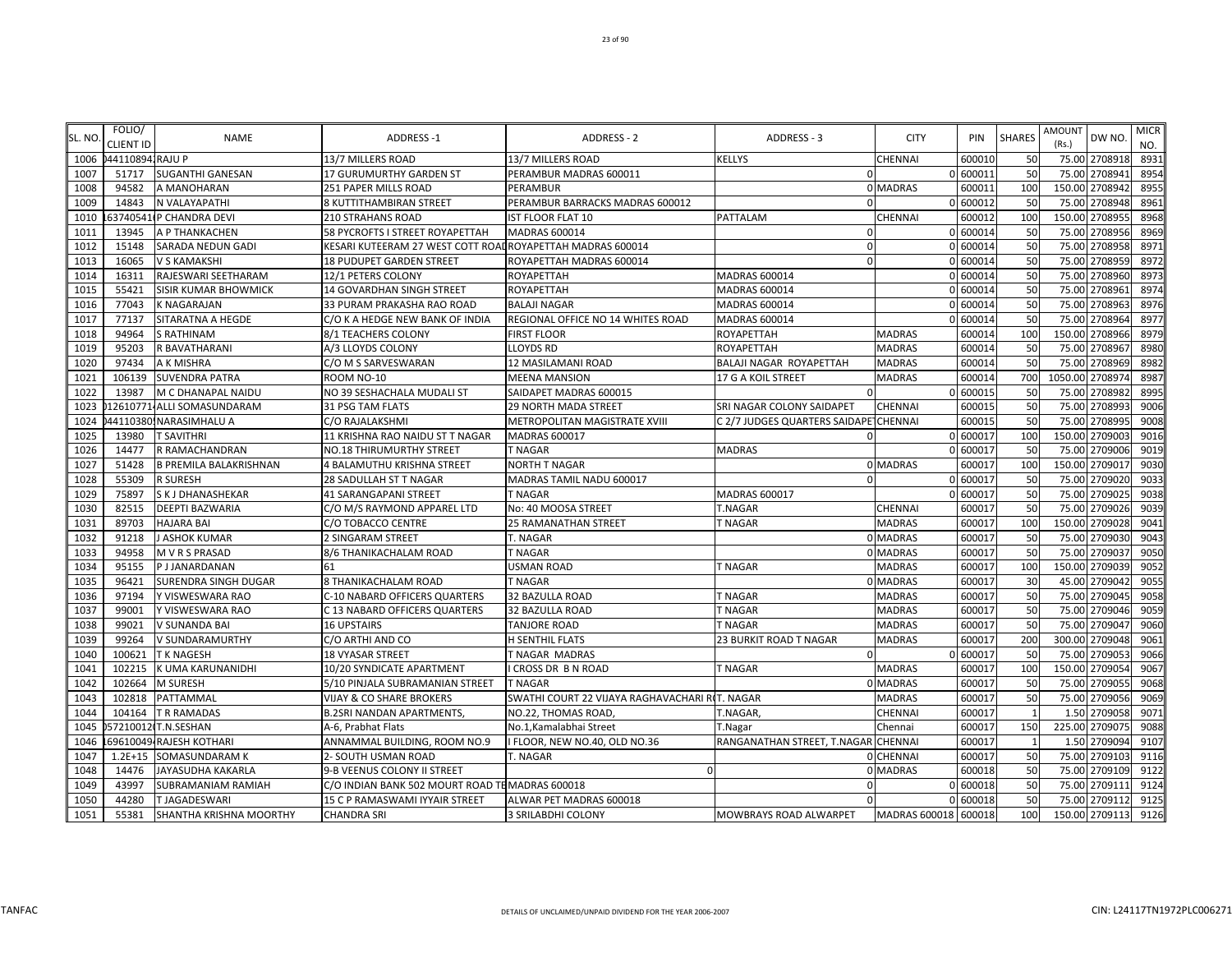| SL. NO | FOLIO/<br><b>CLIENT ID</b> | <b>NAME</b>                              | ADDRESS-1                                         | ADDRESS - 2                        | ADDRESS - 3                                | <b>CITY</b>           | PIN      | <b>SHARES</b> | AMOUNT<br>DW NO.<br>(Rs.) | <b>MICR</b><br>NO. |
|--------|----------------------------|------------------------------------------|---------------------------------------------------|------------------------------------|--------------------------------------------|-----------------------|----------|---------------|---------------------------|--------------------|
| 1052   | 79038                      | R DEVANATHAN                             | RAJESWARI VILLA GR. FLOOR                         | 39 T T K SALAI I CROSS STREET      | <b>ALWARPET</b>                            | CHENNAI               | 600018   | 100           | 150.00 2709116            | 9129               |
| 1053   | 86406                      | <b>UMA JANAKI N</b>                      | <b>VASANTIKA'</b>                                 | <b>48 B M GARDEN STREET</b>        | <b>TEYNAMPET POST</b>                      | <b>MADRAS</b>         | 600018   | <b>150</b>    | 225.00<br>2709119         | 9132               |
| 1054   | 93428                      | <b>DELLA U MEHTA</b>                     | 139 ST MARYS ROAD                                 | <b>ALWARPET</b>                    |                                            | 0 MADRAS              | 600018   | <b>100</b>    | 150.00 2709123            | 9136               |
| 1055   | 93562                      | <b>REEMA SAWNNEY</b>                     | 19/18 VENUS APARTMENTS                            | <b>VENUS COLONY</b>                | <b>ALWARPET</b>                            | <b>MADRAS</b>         | 600018   | 50            | 2709124<br>75.00          | 9137               |
| 1056   | 93956                      | R MEENAKSHI                              | FLAT NO 2 II FLOOR                                | <b>INDIAN BANK BUILDINGS</b>       | 1 A ELDAMS ROAD ALWARPET                   | <b>MADRAS</b>         | 600018   | 50            | 2709126<br>75.00          | 9139               |
| 1057   | 94579                      | S NARAYANAN                              | A/O SWASTIK AND CO                                | <b>3A-B CENTURY PLAZA</b>          | 560 - 562 ANNA SALAI                       | <b>TEYNAMPET MA</b>   | 600018   | 50            | 2709129<br>75.00          | 9142               |
| 1058   | 95735                      | R PREMANAYAGAM                           | FLAT NO 4 FIRST FLOOR                             | RESIDENTIAL APARTMENTS             | 108 T T K ROAD ALWARPET                    | <b>MADRAS</b>         | 600018   | <b>100</b>    | 150.00<br>2709131         | 9144               |
| 1059   | 99841                      | R H RAO                                  | 553-A MOUNT ROAD                                  | <b>TEYNAMPET</b>                   | <b>MADRAS</b>                              |                       | 0 600018 | 1550          | 2709135<br>2325.00        | 9148               |
|        |                            | SOUTHERN INDIA DEPOSITORY SERVICES P     |                                                   |                                    |                                            |                       |          |               |                           |                    |
| 1060   | 102429                     | LTD                                      | CENTURY CENTRE GROUND FLOOR                       | <b>39 TTK ROAD</b>                 | <b>ALWARPET</b>                            | <b>MADRAS</b>         | 600018   | <b>150</b>    | 225.00 2709137            | 9150               |
| 1061   | 102432 R H RAO             |                                          | JAYALAKSHMI INVESTMENTS                           | 553/A MOUNT ROAD                   | <b>TEYNAMPET</b>                           | <b>MADRAS</b>         | 600018   | 400           | 600.00 2709138            | 9151               |
| 1062   | 51711                      | S MANGAIYERKARASI                        | 162 AMBAL STREET SATHUMA NAGAR                    | KALADIPET MADRAS 600019            | $\Omega$                                   |                       | 0 600019 | 50            | 75.00 2709162             | 9175               |
| 1063   | 98924                      | ASHOK KUMAR PATURU                       | 27 ELLAYAMMAN KOIL STREET                         | TIRUVOTTIYUR                       |                                            | 0 MADRAS              | 600019   | 50            | 75.00 2709164             | 9177               |
| 1064   | 15010                      | KANAKA BADRINATHAN                       | 21 VENKETRATNAM NAGAR                             |                                    | 0 ADYAR                                    | <b>MADRAS</b>         | 600020   | 50            | 2709169<br>75.00          | 9182               |
| 1065   | 15674                      | R KULANDAIVELU                           | 21 VI CROSS ST                                    | SASTHRI NAGAR ADAYAR MADRAS 600020 | $\Omega$                                   |                       | 0 600020 | 50            | 2709172<br>75.00          | 9185               |
| 1066   | 15991                      | C S VENKATACHARI                         | <b>13 IIICROSS STREET</b>                         | <b>KARPAGAM GARDENS</b>            | <b>ADYAR</b>                               | MADRAS-600 020 600020 |          | 50            | 2709174<br>75.00          | 9187               |
| 1067   | 16318                      | SHAIK DADA KALANDAR SAHEB                | 26/1-B(PLOT D)                                    | <b>CANAL BANK ROAD</b>             | NEAR MANIAN FLATS, KASTTURI BAADYAR CHENNA |                       | 600020   | 50            | 75.00<br>2709175          | 9188               |
| 1068   | 16438                      | NARAYANAN P K                            | 29 SECOND FLOOR 1ST CROSS STREET                  | KASTURBA NAGAR ADYAR               | <b>MADRAS 600020</b>                       |                       | 0 600020 | 50            | 75.00<br>2709177          | 9190               |
| 1069   | 44312                      | KODAGANELLORE SUNDARAM IYER<br>NATARAJAN | VIDYAVILASOM                                      | NO 13 7TH CROSS ST                 | INDIRA NAGAR                               | <b>MADRAS</b>         | 600020   | 50            | 2709180<br>75.00          | 9193               |
| 1070   | 91669                      | A R VENKATARAMAN                         | KAILASH, NEW NO.86, OLD NO.87VENUI KAMARAJ AVENUE |                                    | ADAYAR                                     | CHENNAI               | 600020   | 100           | 150.00 2709187            | 9200               |
| 1071   | 95348                      | J SRINIVASAN                             | NO 4 SECOND CROSS STREET                          | <b>FLAT NO 4</b>                   | SHASTRI NAGAR ADYAR                        | <b>MADRAS</b>         | 600020   | 50            | 75.00 2709192             | 9205               |
| 1072   | 97341                      | PREMA UNNI                               | 2 D NO.17                                         | <b>IIND CRESCENT PARK ROAD</b>     | GANDHI NAGAR ADYAR                         | <b>MADRAS</b>         | 600020   | 150           | 225.00 2709193            | 9206               |
| 1073   | 98211                      | R I SUBRAMANIAN                          | NO 14 3RD CROSS STREET                            | <b>KARPAGAM GARDEN</b>             | <b>ADYAR</b>                               | <b>MADRAS</b>         | 600020   | 300           | 2709195<br>450.00         | 9208               |
| 1074   | 98698                      | SP VENKATACHALAM                         | <b>NO.3 LATTICE BRIDGE ROAD</b>                   | <b>IST STREET</b>                  | INDIRA NAGAR ADYAR                         | <b>MADRAS</b>         | 600020   | 50            | 75.00 2709197             | 9210               |
| 1075   | 100061                     | J SRINIVASAN                             | NO 4 II CROSS STREET                              | <b>SHASTRI NAGAR</b>               | <b>MADRAS</b>                              |                       | 0 600020 | 50            | 2709199<br>75.00          | 9212               |
| 1076   |                            | 02852669 K MOHAN RAO                     | 34 / 5 AMRUTHA ENCLAVE                            | III MAIN ROAD GANDHI NAGAR         | <b>ADYAR</b>                               | <b>CHENNAI</b>        | 600020   | 50            | 2709232<br>75.00          | 9245               |
| 1077   | $1.2E + 15$                | <b>TV SRINIVASAN</b>                     | NO.17/9, VENKATARATHINAM                          | <b>NAGAR</b>                       | <b>ADYAR</b>                               | <b>CHENNAI</b>        | 600020   | 50            | 2709233<br>75.00          | 9246               |
| 1078   | 51608                      | SYAMALA KODURI                           | W/O DR T SUBRAMANYAM                              | 68/BI BASIN BRIDGE RD KONDITHOPPU  | MADRAS 600021                              |                       | 0 60002  | 50            | 75.00<br>2709234          | 9247               |
| 1079   | 101280                     | S M SEENIVASAGAM                         | 15 SANJEEVAROYAN KOIL STREET                      | WASHERMENPET                       | <b>MADRAS</b>                              |                       | 0 60002  | 250           | 375.00<br>2709241         | 9254               |
| 1080   | 15593                      | V MOHAN                                  | 35 S S DEVAR 2ND STREET                           | <b>1ST FLOOR</b>                   | AYANAVARAM                                 | <b>MADRAS</b>         | 600023   | 50            | 75.00<br>2709245          | 9258               |
| 1081   | 15696                      | <b>B G LATHA BALLAL</b>                  | MALAR BHAVAN 16 MARKET STREET                     | 2ND FLOOR AYNAVARAM                | MADRAS 600023                              |                       | 0 600023 | 50            | 75.00 2709246             | 9259               |
| 1082   | 55319                      | P VENUGOPAL                              | 38 S S DEWAN 6TH STREET                           | AYANAVARAM                         |                                            | 0 MADRAS              | 600023   | 50            | 75.00 2709248             | 9261               |
| 1083   | 87169                      | <b>SVS RAMALINGAM</b>                    | 7 UNITED INDIA NAGAR                              | <b>1ST STREET</b>                  | AYANAVARAM                                 | <b>MADRAS</b>         | 600023   | 50            | 75.00 2709249             | 9262               |
| 1084   | 14507                      | C S ELANGOVAN                            | <b>B 8 RAJARAM COLONY</b>                         | KODAMBAKKAM                        | MADRAS 600024                              |                       | 0 600024 | <b>100</b>    | 2709255<br>150.00         | 9268               |
| 1085   | 99908                      | S VISWANATHAN                            | 10-A NAGARAJUNA NAGAR                             | 2ND STREET KODAMBAKKAM             | MADRAS                                     |                       | 0 600024 | 100           | 2709261<br>150.00         | 9274               |
| 1086   | 14561                      | N PADMANABHAN                            | <b>B 6 BLOCK 4</b>                                | <b>SHANTI TOWERS</b>               | 88 ARCOT ROAD                              | <b>MADRAS</b>         | 600026   | 50            | 2709273<br>75.00          | 9286               |
| 1087   | 28902                      | <b>S KESAVAN</b>                         | APT N CEE DEE YES ENCLAVE                         | 3RD STREET KUMARAN COLONY          | VADAPALANY                                 | <b>CHENNAI</b>        | 600026   | 50            | 75.00<br>2709276          | 9289               |
| 1088   | 99649                      | M G JAYATHANGARAJ                        | 88 ARCOT ROAD SHANTHI TOWERS                      | <b>BLOCK 2 THIRD FLOOR B</b>       | VADAPALANI                                 | <b>CHENNAI</b>        | 600026   | 100           | 150.00<br>2709277         | 9290               |
| 1089   | 104646                     | M D SUBBARAYUDU                          | 45 SOUTH SIVAN KOIL STREET                        | VADAPALANI                         | <b>CHENNAI</b>                             |                       | 0 600026 |               | 2709282<br>1.50           | 9295               |
| 1090   | $1.2E + 15$                | <b>GAJENDIRAN A.</b>                     | N NO.23, ONO 15, 1st FLR,                         | SOUTH SIVAN KOIL STREET,           | VADAPALANI                                 | <b>CHENNAI</b>        | 600026   | 40            | 2709287<br>60.00          | 9300               |
| 1091   | 13981                      | <b>M K ANANDAR</b>                       | 3 MANDAVALLI ST                                   |                                    |                                            | 0 MADRAS              | 600028   | 100           | 150.00 2709289            | 9302               |
| 1092   | 17312                      | <b>VIJAYA KRISHNAMURTHY</b>              | C/O SMT ALAMELU AMMAL                             | 29 III CROSS ROAD FIRST FLOOR      | RAMAKRISHNA NAGAR                          | <b>MADRAS</b>         | 600028   | 25            | 37.50 2709296             | 9309               |
| 1093   | 91029                      | P GOPINATH                               | A 4 BHARAT FLATS                                  | <b>1ST CROSS STREET</b>            | <b>KARPAGAM AVENUE</b>                     | <b>MADRAS</b>         | 600028   | 50            | 75.00<br>2709306          | 9319               |
| 1094   | 91207                      | RAJESWARI NATARAJAN                      | <b>65 CHAMIERS ROAD</b>                           | R A PURAM                          |                                            | 0 MADRAS              | 600028   | <b>100</b>    | 150.00 2709307            | 9320               |
| 1095   | 93779                      | V SUNDARAM                               | <b>19 SRINIVASAN STREET</b>                       | R A PURAM                          |                                            | 0 MADRAS              | 600028   | 150           | 225.00 2709311            | 9324               |
| 1096   | 98438                      | <b>SUMITRA RAMAKRISHNAN</b>              | <b>14 CENTRAL AVENUE</b>                          | <b>KESAVAPERUMAL PURAM</b>         | <b>MADRAS</b>                              |                       | 0 600028 | 50            | 75.00 2709315             | 9328               |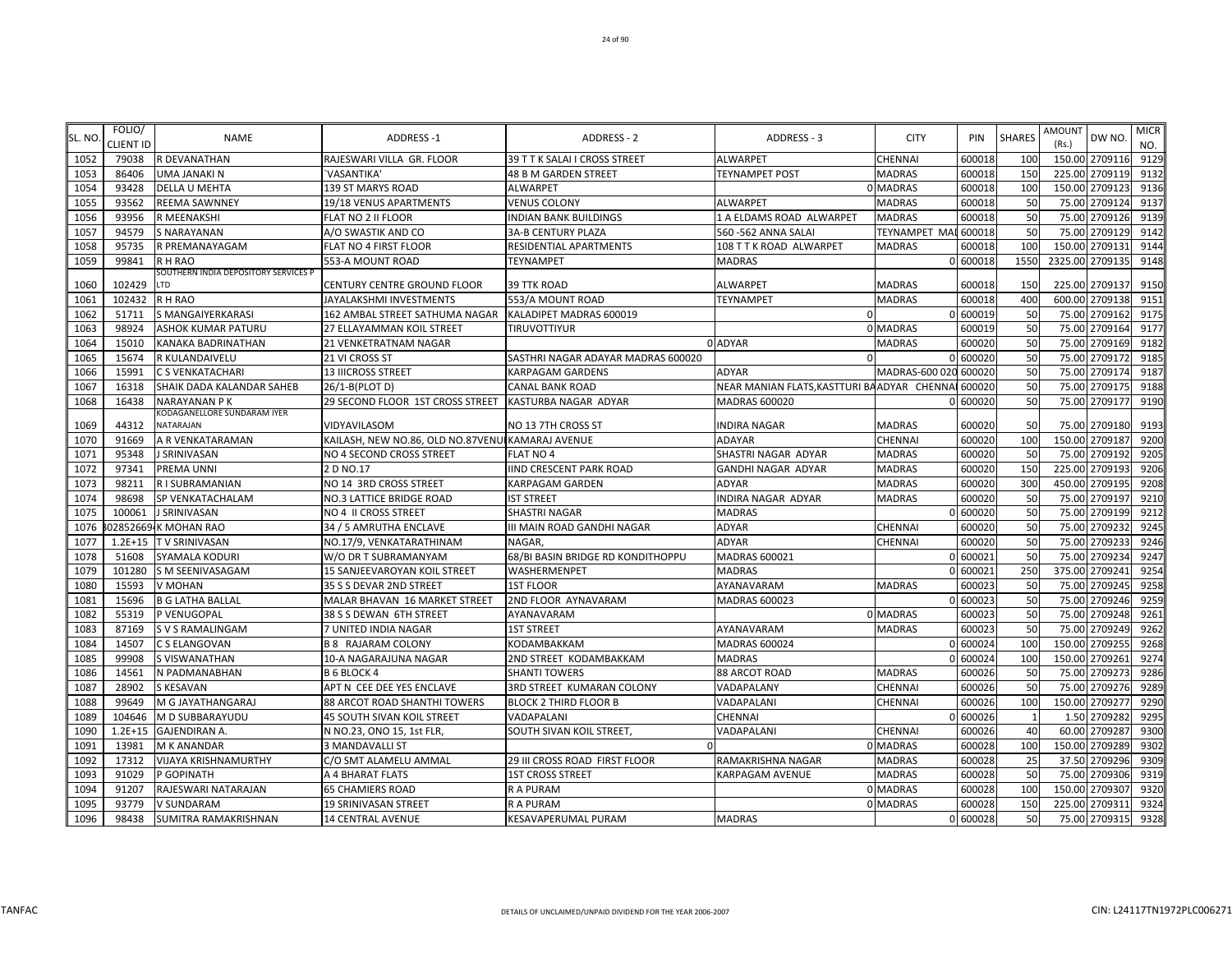| SL. NO | FOLIO/<br><b>CLIENT ID</b> | <b>NAME</b>                   | ADDRESS-1                                                    | ADDRESS - 2                        | ADDRESS - 3                        | <b>CITY</b>         | PIN      | <b>SHARES</b> | AMOUNT<br>DW NO.<br>(Rs.) | <b>MICR</b><br>NO. |
|--------|----------------------------|-------------------------------|--------------------------------------------------------------|------------------------------------|------------------------------------|---------------------|----------|---------------|---------------------------|--------------------|
| 1097   | 98440                      | SUMITRA RAMAKRISHNAN          | <b>14 CENTRAL AVENUE</b>                                     | KESAVAPERUMAL PURAM                |                                    | 0 MADRAS            | 600028   | 50            | 75.00 2709317             | 9330               |
| 1098   | 98441                      | UMA RAMAKRISHNAN              | <b>14 CENTRAL AVENUE</b>                                     | KESAVAPERUMAL PURAM                |                                    | 0 MADRAS            | 600028   | 50            | 2709318<br>75.00          | 9331               |
| 1099   | 99176                      | GOWRI RAMACHANDRAN            | C/O MR NATARAJAN                                             | 6, C/7 MAHALAKSHMI APARTMENTS      | <b>SUNDARAJAN STREET</b>           | ABIRAMAPURAM 600028 |          | 50            | 2709321<br>75.00          | 9334               |
| 1100   | 100799                     | M G DHAMU                     | P 21 FORESHORE ESTATE                                        | <b>MADRAS</b>                      | 0                                  |                     | 0 600028 | 100           | 270932<br>150.00          | 9335               |
| 1101   | 103441                     | <b>MANONMANI RAMANATHAN</b>   | 11-A SOUTH LEITH CASTLE ROAD                                 | SANTHOME                           |                                    | 0 MADRAS            | 600028   | 50            | 75.00<br>2709324          | 9337               |
| 1102   |                            | 45010147:K. S. KRISHNAN       | SAIKRISHNA FLAT NO-2                                         | <b>DOOR NO-29</b>                  | FIRST MAIN ROAD R A PURAM          | CHENNAI             | 600028   | 100           | 150.00<br>2709336         | 9349               |
| 1103   |                            | 047641447, CHITHRA GANESHAN   | OLD 5 7 NEW PARK AVENUE                                      | <b>KP PURAM</b>                    | SRI LAKSHMI APARTMENTS             | CHENNAI             | 600028   | 200           | 300.00<br>2709338         | 9351               |
| 1104   |                            | 59710013 NAGARAJAN T R MR     | 19 SECOND CROSS ROAD                                         | RAJA ANNAMALAIPURAM                | CHENNAI                            | CHENNAI             | 600028   | 100           | 150.00<br>2709341         | 9354               |
| 1105   | 86920                      | M RAJESWARI                   | NO.44 NELSON MANIKAM ROAD                                    | <b>3RD FLOOR</b>                   | <b>MADRAS</b>                      |                     | 0 600029 | 150           | 225.00<br>2709353         | 9366               |
| 1106   | 16370                      | K SREEDHARAN KRISHNA PANICKER | 7 ASHIRWAD 9TH AVENUE                                        | <b>HARRINGTON ROAD</b>             | <b>MADRAS</b>                      |                     | 0 600032 | 50            | 75.00<br>2709363          | 9376               |
| 1107   | 93431                      | C VENKATARAMA REDDY           | NO 5 (NEW NO.9) NEW STREET UPSTAIL VENU NAIDU STREET         |                                    | <b>CHETPET</b>                     | <b>CHENNAI</b>      | 600031   | 50            | 2709364<br>75.00          | 9377               |
| 1108   | 93612                      | L M SALAHUDIN                 | 14/2 JAGANATHAPURAM IIND STREET                              | <b>CHETPUT</b>                     |                                    | 0 MADRAS            | 60003    | 50            | 75.00<br>2709365          | 9378               |
| 1109   | 100668                     | M RAJACHITRA                  | 29 NOWROJI ROAD                                              | <b>CHETPUT</b>                     | <b>MADRAS</b>                      |                     | 0 60003  | <b>100</b>    | 2709367<br>150.00         | 9380               |
| 1110   | 103648                     | <b>S B SINGH</b>              | <b>METRO STOCKS MADRAS</b>                                   | <b>GRACE BUILDING</b>              | NO 25 MONICHOLS ROAD               | CHETPUT MADRA       | 60003    | 100           | 150.00<br>2709368         | 9381               |
| 1111   |                            | 597100611MEERA M PRABHU MRS   | F 1, SUDARSAN GARDEN                                         | 106, VELACHERY ROAD                | <b>GUINDY</b>                      | CHENNAI             | 600032   | 50            | 2709378<br>75.00          | 9391               |
| 1112   | 14163                      | <b>RAMAMANI GOPAL</b>         | NO 20 VELU STREET                                            | WEST MAMBALAM MADRAS 600033        | $\mathbf 0$                        |                     | 0 600033 | 50            | 2709385<br>75.00          | 9398               |
| 1113   | 14165                      | R GOPAL                       | 20 VELU STREET                                               | WEST MAMBALAM MADRAS 600033        | $\Omega$                           |                     | 0 600033 | 50            | 2709386<br>75.00          | 9399               |
| 1114   | 15230                      | DORAIRAJAN RAMAMURTHY         | NO 178 LAKE VIEW ROAD                                        | <b>WEST MAMBALAM</b>               |                                    | 0 MADRAS            | 600033   | 50            | 2709387<br>75.00          | 9400               |
| 1115   | 94239                      | <b>G CHANDRASEKARAN</b>       | <b>4 SUBRAMANIAN STREET</b>                                  | <b>WEST MAMBALAM</b>               |                                    | 0 MADRAS            | 600033   | 50            | 2709400<br>75.00          | 9413               |
| 1116   | 96348                      | R LAKSHMI                     | <b>MADHURA PLASTICS</b>                                      | 7 RAJAGOPALAN STREET               |                                    | 0 MADRAS            | 600033   | 50            | 2709402<br>75.00          | 9415               |
| 1117   | 31320822                   | <b>NAGARAJAN R</b>            | 23/7 RENGAPPAN STREET                                        | <b>GOMATHI FALTS</b>               | <b>WEST MAMBALAM</b>               | <b>CHENNAI</b>      | 600033   | 50            | 75.00<br>2709416          | 9429               |
| 1118   | 14025                      | S RAJAGOPALAN                 | 23/13 NEW TANK STREET                                        | NUNGAMBAKKAM                       |                                    | 0 CHENNAI           | 600034   | 50            | 75.00<br>2709423          | 9436               |
| 1119   | 15900                      | R SETHALAKSHMI                | 9 PALAT NARAYANI AMMA ROAD                                   | MAHALINGAPURAM                     | MADRAS-600 034                     |                     | 0 60003  | 50            | 75.00<br>2709429          | 9442               |
| 1120   | 53933                      | <b>BHARAT SAVEL</b>           | <b>OVERSEAS HOUSE</b>                                        | 8 NUNGAMBAKKAM TANK BUND ROAD      | NUNGAMBAKKAM                       | <b>MADRAS</b>       | 600034   | 50            | 75.00<br>2709431          | 9444               |
| 1121   | 85927                      | T J RAJESWARI                 | C/O SREE VIGNESHWAR FINANCIERS                               | <b>TNSC BANK BUILDING</b>          | 17 RANGANATHAN CHETTY ST NU MADRAS |                     | 600034   | 50            | 75.00<br>2709433          | 9446               |
| 1122   | 87286                      | P KAMALA                      | 35 B NEW TANK STREET                                         | NUNGAMBAKKAM                       | <b>MADRAS</b>                      |                     | 0 600034 | 50            | 75.00 2709434             | 9447               |
| 1123   | 91696                      | V BAMINI                      | NO 16 FIRST MAIN ROAD                                        | LAKE AREA                          | NUNGAMBAKKAM                       | CHENNAI             | 600034   | 50            | 2709435<br>75.00          | 9448               |
| 1124   | 91697                      | M S VAIDYNATHAN               | NO 16 I MAIN ROAD                                            | LAKE AREA                          | NUNGAMBAKKAM                       | <b>MADRAS</b>       | 600034   | 50            | 75.00<br>2709436          | 9449               |
| 1125   | 107680                     | <b>S SUNDARESH</b>            | NEW NO-20 OLD NO-16                                          | SIVAGANGA ROAD                     | NUNGAMBAKKAM                       | CHENNAI             | 600034   | 200           | 2709439<br>300.00         | 9452               |
| 1126   | 108709                     | <b>G B SELVAGANESAN</b>       | INDIA CEMENTS INVT. SERVICES LTD                             | STATUS QUO 38 STERLING ROAD        | NUNGAMBAKKAM                       | CHENNAI             | 600034   | 50            | 75.00<br>2709440          | 9453               |
| 1127   | 15933                      | <b>B RAJESHWARI RAJU</b>      | 12A CHAMIERS ROAD                                            |                                    | 0 NANDANAM                         | <b>MADRAS</b>       | 60003    | 50            | 75.00<br>2709455          | 9468               |
| 1128   | 91044                      | R MALATHI                     | BAJAJ FLATS BLCOK I 2 B                                      | <b>NANDANAM EXTENSION</b>          |                                    | 0 MADRAS            | 600035   | 50            | 75.00<br>2709457          | 9470               |
| 1129   | 98535                      | N RAJAM                       | <b>5 SECOND STREET</b>                                       | NANDANAM EXTENSION                 |                                    | 0 MADRAS            | 600035   | 300           | 450.00<br>2709458         | 9471               |
| 1130   | 103166                     | A NATRAJ                      | FORESIGHT FINANCIAL SERVICES LTD                             | TEMPLE TOWER 3RD FLOOR             | 476/2 ANNA SALAI NANDANAM          | <b>MADRAS</b>       | 600035   | 200           | 300.00<br>2709460         | 9473               |
| 1131   | 103167                     | V RAGHAVAN                    | FORESIGHT FINANCIAL SERVICES LTD                             | TEMPLE TOWER 3RD FLOOR             | 476/2 ANNA SALAI NANDANAM          | <b>MADRAS</b>       | 600035   | <b>200</b>    | 300.00 2709461            | 9474               |
| 1132   | 103168                     | <b>RAM PAUL GUPTA</b>         | FORESIGHT FINANCIAL SERVICES LTD                             | TEMPLE TOWER 3RD FLOOR             | 476/2 ANNA SALAI NANDANAM          | <b>MADRAS</b>       | 600035   | 200           | 300.00<br>2709462         | 9475               |
| 1133   | 104162                     | T L RANGAVITTAL               | 41 1ST CROSS STREET                                          | EAST C I T NAGAR                   | <b>MADRAS</b>                      |                     | 0 600035 |               | 1.50 2709463              | 9476               |
| 1134   | 104163                     | T R VENKATESULU               | 41 1ST CROSS STREET                                          | EAST C I T NAGAR                   | <b>MADRAS</b>                      |                     | 0 60003  |               | 1.50<br>2709464           | 9477               |
| 1135   | 104165                     | T R BADRINATH                 | 41 1ST CROSS STREET                                          | EAST C I T NAGAR                   | <b>MADRAS</b>                      |                     | 0 60003  |               | 1.50<br>2709465           | 9478               |
| 1136   | 104166                     | T R SHANKAR                   | 41 1ST CROSS STREET                                          | <b>EAST C I T NAGAR</b>            | <b>MADRAS</b>                      |                     | 0 60003  |               | 1.50<br>2709466           | 9479               |
| 1137   | 14009                      | SENGOLE ESTHAKI               | 233 3RD STREET SHASTRI NAGAR                                 | VYASARPADI MADRAS 600039           | $\Omega$                           |                     | 0 600039 | 50            | 75.00<br>2709473          | 9486               |
| 1138   | 94307                      | R RAMANUJAM                   | PLOT 1173 18TH CENTRAL CROSS STREEM K B NAGAR                |                                    | <b>MADRAS</b>                      |                     | 0 600039 | 200           | 300.00 2709476            | 9489               |
| 1139   | 14618                      | <b>K VASU</b>                 | Y 22 PLOT NO 4513 FIFTH AVENUE ANN. MADRAS 600040            |                                    | $\Omega$                           |                     | 0 600040 | 100           | 2709480<br>150.00         | 9493               |
| 1140   | 15380                      | P CHINNASAMI                  | <b>45 BLOCK AA</b>                                           | PLOT 4771 ANNA NAGAR MADRAS 600040 | $\Omega$                           |                     | 0 600040 | 50            | 75.00 2709481             | 9494               |
| 1141   | 15983                      | R SHANMUGA VADIVU             | PLOT NO 1702 6TH AVENUE ANNANAGA MADRAS 600040               |                                    | $\Omega$                           |                     | 0 600040 | 50            | 75.00 2709485             | 9498               |
| 1142   | 44245                      | VENGANDUR SADASIVA SRIKUMAR   | PLOT NO 1489 J BLOCK 13TH MAIN ROA ANA NAGAR W MADRAS 600040 |                                    | $\Omega$                           |                     | 0 600040 | 75            | 112.50 2709489            | 9502               |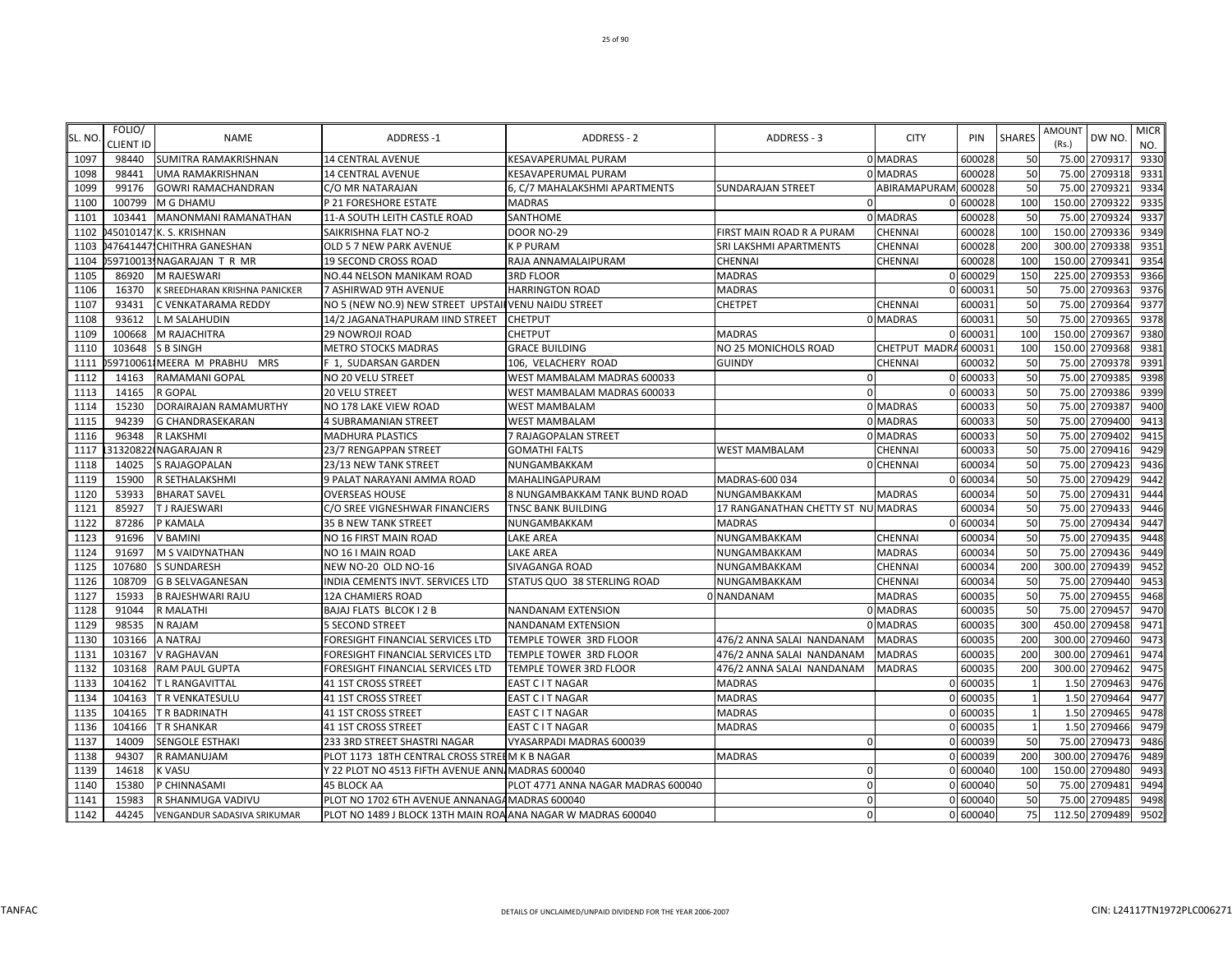| SL. NO | FOLIO/<br>CLIENT ID | <b>NAME</b>                        | <b>ADDRESS-1</b>                                          | ADDRESS - 2                             | ADDRESS - 3                                   | <b>CITY</b>          | PIN      | <b>SHARES</b>  | <b>AMOUNT</b><br>(Rs.) | DW NO.        | <b>MICR</b><br>NO. |
|--------|---------------------|------------------------------------|-----------------------------------------------------------|-----------------------------------------|-----------------------------------------------|----------------------|----------|----------------|------------------------|---------------|--------------------|
| 1143   | 55315               | <b>SNEH LATA MEHTA</b>             | <b>NO 6 Y BLOCK</b>                                       | <b>ANNA NAGAR</b>                       | <b>MADRAS</b>                                 |                      | 0 600040 | 50             |                        | 75.00 2709492 | 9505               |
| 1144   | 55317               | <b>BALLABH CHAND MEHTA</b>         | NO 6 Y BLOCK                                              | <b>ANNA NAGAR</b>                       |                                               | 0 MADRAS             | 600040   | 50             | 75.00                  | 2709493       | 9506               |
| 1145   | 87813               | <b>R DINAKER</b>                   | 235 'Y' BLOCK                                             | <b>6TH MAIN ROAD</b>                    | <b>ANNA NAGAR</b>                             | <b>MADRAS</b>        | 600040   | 200            | 300.00                 | 2709497       | 9510               |
| 1146   | 91657               | R VISWANATHAN                      | 4425 ANNA ANGAR                                           |                                         |                                               | <b>MADRAS</b>        | 600040   | 150            | 225.00                 | 2709504       | 9517               |
| 1147   | 94378               | SUNDARAYYA PAULRAJ KINGSLEY        | AB-149                                                    | <b>3RD MAIN ROAD</b>                    | <b>ANNA NAGAR</b>                             | <b>CHENNAI</b>       | 600040   | 50             | 75.00                  | 2709508       | 9521               |
| 1148   | 97852               | M JAYAKUMAR                        | 1176 4TH STREET                                           | <b>THENDRAL COLONY</b>                  | <b>ANNA NAGAR</b>                             | <b>MADRAS</b>        | 600040   | 50             | 75.00                  | 2709513       | 9526               |
| 1149   | 103733              | <b>GITA S VISWANATHAN</b>          | AA-25 ANNA NAGAR                                          |                                         |                                               | 0 MADRAS             | 600040   | 50             | 75.00                  | 2709518       | 9531               |
| 1150   | 39413996            | <b>RUCHI MEHTA</b>                 | SHANTI NIKETAN                                            | Z BLOCK 1111 DOOR NO 2/1                | <b>13TH STREET VTH AVENUE</b>                 | ANNANAGAR CHE 600040 |          | 50             | 75.00                  | 2709526       | 9539               |
| 1151   | 4018                | SELVI MURUGESAN                    | PLOT NO 7 DOOR NO 26 A                                    | <b>CANAL ROAD</b>                       | THIRUVANMIYUR                                 | <b>MADRAS</b>        | 600041   | 50             | 75.00                  | 2709544       | 9557               |
| 1152   | 9014                | JOHN BHAGYANATHAN WILLIAM          | <b>15 RAJAJI NAGAR</b>                                    | <b>THIRUVANMIYUR</b>                    | MADRAS 600041                                 |                      | 0 600041 | 50             | 75.00                  | 2709545       | 9558               |
| 1153   | 14991               | PAGADALA BANGARU DAMODARAM         | C/O SHANKAR S L                                           | FLAT 2 SRI GANESH APARTMENTS            | 29- B JAYARAM NAGAR IIND CROSS TEACHERS COLON |                      | 600041   | 150            | 225.00                 | 2709548       | 9561               |
| 1154   | 84028               | <b>FELICIA WILLIAM</b>             | <b>15 RAJAJI NAGAR</b>                                    | THIRUVANMIYUR                           | <b>MADRAS</b>                                 |                      | 600041   | 25             | 37.50                  | 2709551       | 9564               |
| 1155   | 85407               | <b>DILSHAD BEGUM</b>               | C-2 SEA BROOKE APARTMENTS                                 | 4TH C-WARD ROAD VALMIKI NAGAR           | THIRUVANMIYUR                                 | <b>MADRAS</b>        | 60004    | 100            | 150.00                 | 2709552       | 9565               |
| 1156   | 92703               | <b>S RAJAGOPALAN</b>               | C/O N THALAMUTHY                                          | M-143 7TH CROSS ROAD TNHB QTRS          | THIRUVALLUVAR NGR THIRUVANNCHENNAI            |                      | 60004    | 50             | 75.00                  | 2709555       | 9568               |
| 1157   | 94800               | S SANKARA NARAYANAN                | H 33/2 5TH EAST STREET                                    | <b>KAMARAJ NAGAR</b>                    | THIRUVANMIYUR                                 | <b>MADRAS</b>        | 600041   | 150            | 225.00                 | 2709556       | 9569               |
| 1158   | $1.6E + 15$         | R. LAKSHMI.                        | NO 13                                                     | <b>RAJAJI NAGAR</b>                     | THIRUVANMIYOOR                                | CHENNAI              | 600041   | 100            | 150.00                 | 2709578       | 9591               |
| 1159   | 50019               | SETHURAMAN RADHAKRISHNAN           | KAASHYAP CASTLE PLOT NO.30                                | DOOR NO.31 VGP AVENUE                   | DR SEETHAPATHY NAGAR VELACH                   | <b>CHENNAI</b>       | 600042   | 50             | 75.00                  | 2709581       | 9594               |
| 1160   | 108530              | KAMALA KRISHNAMANI                 | <b>B-3 BHARANI APARTMENTS</b>                             | 100FT BY PASS ROAD VELACHERY            | NEAR VIJAYA NAGAR TERMINUS                    | CHENNAI              | 600042   | 100            | 150.00                 | 2709585       | 9598               |
| 1161   | 20734               | KADUKANOOR SUBRAMANIAM SEETHARAMAN | 3 TIRUPPUR KUMARAN STREET                                 | RADHA NAGAR                             | <b>CHROMPET</b>                               | MADRAS               | 600044   | 50             | 75.00                  | 2709593       | 9606               |
| 1162   | 85753               | S JAGANNATHAN                      | 40 M T H ROAD                                             | VILLIVAKKAM                             | <b>MADRAS</b>                                 | $\Omega$             | 600049   | 50             | 75.00                  | 2709607       | 9620               |
| 1163   | 97503               | E DEENADHAYALAN                    | NO.1 SIVAN KOIL TANK STREET                               | VILLIVAKKAM                             |                                               | 0 MADRAS             | 600049   | 50             | 75.00                  | 2709608       | 9621               |
| 1164   | 44214               | <b>G LAKSHMANAN</b>                | <b>83 THIRUNAVAKKARA S STREET</b>                         | <b>GNANAMURTHY NAGAR AMBATTUR MADRA</b> |                                               |                      | 0 60005  | 50             | 75.00                  | 2709613       | 9626               |
| 1165   | 51609               | CHANDRASEKARAN KRISHNASWAMY        | NO 8 ANNA STREET VIJAYA LAKSHMI PU AMBATTUR MADRAS 600053 |                                         |                                               |                      | 0 60005  | 50             | 75.00                  | 2709615       | 9628               |
| 1166   | 14164               | VASANTHALAKSHMI GOPAL              | 3 VYASAR STREET                                           | <b>TAMBARAM EAST</b>                    | <b>MADRAS</b>                                 |                      | 600059   | 50             | 75.00                  | 2709623       | 9636               |
| 1167   | 93781               | <b>SHANTHINI ARTHUR</b>            | 7 SUNDARESWARAR KOIL STREET                               | <b>EAST TAMBARAM</b>                    |                                               | 0 MADRAS             | 600059   | 100            | 150.00                 | 2709625       | 9638               |
| 1168   |                     | 60110222 P AUGUSTIN SAHAYAM        | FLAT NO G 1 SUGANTH TOWERS                                | 112 (NEW 176) BHARATHMATHA STREET       | <b>TAMBARAM EAST</b>                          | CHENNAI              | 600059   | 100            | 150.00                 | 2709629       | 9642               |
| 1169   | 14958               | P V SIVA KUMAR                     | NO 9 17TH STREET                                          | THILLAI GANGA NAGAR                     | <b>NANGANALLUR POST</b>                       | CHENNAI              | 600061   | 50             | 75.00                  | 2709631       | 9644               |
| 1170   | 15783               | SWAMINATHA IYER RAMASWAMY          | 12 25TH STREET                                            | THILLAI GANGA NAGAR MADRAS 600061       | $\Omega$                                      |                      | 0 600061 | 50             | 75.00                  | 2709633       | 9646               |
| 1171   | 95893               | <b>SUBRAMANIAN SRIKANTH</b>        | 13 III MAIN ROAD                                          | <b>RAM NAGAR</b>                        | NANGANALLUR                                   | <b>MADRAS</b>        | 600061   | 100            | 150.00                 | 2709639       | 9652               |
| 1172   | $1.2E + 15$         | S MEENAKSHI                        | 19 SRI RENUKA NILAYAM                                     | <b>VIJAY AVENUE</b>                     | NANGANALLUR                                   | CHENNAI              | 60006    | 100            | 150.00                 | 2709657       | 9670               |
| 1173   | 14695               | LALITHAMBAL NARAYANSAMY            | M33-D M I G FLAT PARK VIEW FLATS                          | RAJAMANNAR SALAI K K NAGAR MADRAS 60    |                                               |                      | 0 600078 | 50             | 75.00                  | 2709660       | 9673               |
| 1174   | 15621               | C RAJALAKSHMI                      | W/O MR W P SAMBAMDAM                                      | <b>IDBI STAFF QUARTERS</b>              | S 35 A PONNAMBALA SALAI WEST                  | CHENNAI              | 600078   | 50             | 75.00                  | 2709663       | 9676               |
| 1175   | 91998               | T SEETHA DEVI                      | 1032 76TH STREET                                          | <b>12TH SECTOR</b>                      | <b>K K NAGAR</b>                              | MADRAS               | 600078   | 50             | 75.00                  | 2709672       | 9685               |
| 1176   | 94577               | V VENKATARAMAN                     | 49/G AMBICA APTS                                          | <b>KKNAGAR</b>                          | DR RAMASAMY SALAI                             | <b>MADRAS</b>        | 600078   | 100            | 150.00                 | 2709673       | 9686               |
| 1177   | 3190                | S RAGOTHAMAN                       | 18-BASHYAKARALU NAIDU ST.                                 | <b>KONDITHOPE</b>                       | MADRAS 600079                                 |                      | 0 600079 | 100            | 150.00                 | 2709699       | 9712               |
| 1178   | 44358               | MANJU SURANA                       | NO.68/28 THIRUPALLI STREET                                | <b>FIRST FLOOR</b>                      | SOWCARPET                                     | CHENNAI              | 600079   | 50             | 75.00                  | 2709706       | 9719               |
| 1179   | 44359               | <b>JAICHAND JAIN</b>               | 67 MULLA SAHIB STREET IS FLOOR                            | SOWCARPET MADRAS 600079                 | $\sqrt{2}$                                    | $\Omega$             | 600079   | 50             | 75.00                  | 2709707       | 9720               |
| 1180   | 51649               | J SEETHALAKSHMI                    | NO 5 ERULAPPAN STREET SOWCARPET                           | <b>MADRAS 600079</b>                    |                                               | $\Omega$             | 600079   | 50             | 75.00                  | 2709708       | 9721               |
| 1181   | 94906               | <b>BAGHYAVANTI JAIN</b>            | <b>NO 105</b>                                             | <b>AUDIAPPA NAIK STREET</b>             |                                               | 0 MADRAS             | 600079   | 50             | 75.00                  | 2709719       | 9732               |
| 1182   | 94907               | DINESHKUMAR D JAIN                 | NO 105                                                    | <b>AUDIAPPA NAIK STREET</b>             |                                               | 0 MADRAS             | 600079   | 50             | 75.00                  | 2709720       | 9733               |
| 1183   | 100306              | P BALAJI                           | 9 ARUMUGAM STREET                                         | <b>NEAR SELECT TALKIES</b>              | <b>MADRAS</b>                                 |                      | 0 600079 | 25             | 37.50                  | 2709728       | 9741               |
| 1184   | 108619              | RAJESH KOTHARI                     | <b>VINOD TEXTILES</b>                                     | <b>48 ELEPHANT GATE STREET</b>          | SOWCARPET                                     | CHENNAI              | 600079   | $\mathcal{P}$  | 3.00                   | 2709731       | 9744               |
| 1185   |                     | 637402311AKSHITHA S                | 34 GENERAL MUTHAIAH STREET                                | SOWCARPET                               | CHENNAI                                       |                      | 0 600079 |                | 1.50                   | 2709762       | 9775               |
| 1186   | 63740231            | NEHA S                             | 34 GENERAL MUTHAIAH STREET                                | SOWCARPET                               | CHENNAI                                       | $\Omega$             | 600079   |                | 1.50                   | 2709763       | 9776               |
| 1187   |                     | 1637402311PRATHIK S                | 34                                                        | <b>GENERAL MUTHAIAH STREET</b>          | SOWCARPET                                     | <b>CHENNAI</b>       | 600079   |                |                        | 1.50 2709764  | 9777               |
| 1188   |                     | 1.2E+15 R.KANTILAL VAJAWAT         | 95, NARAYA MUDALI                                         | <b>STREET</b>                           |                                               | 0 CHENNAI            | 600079   | $\overline{2}$ |                        | 3.00 2709772  | 9785               |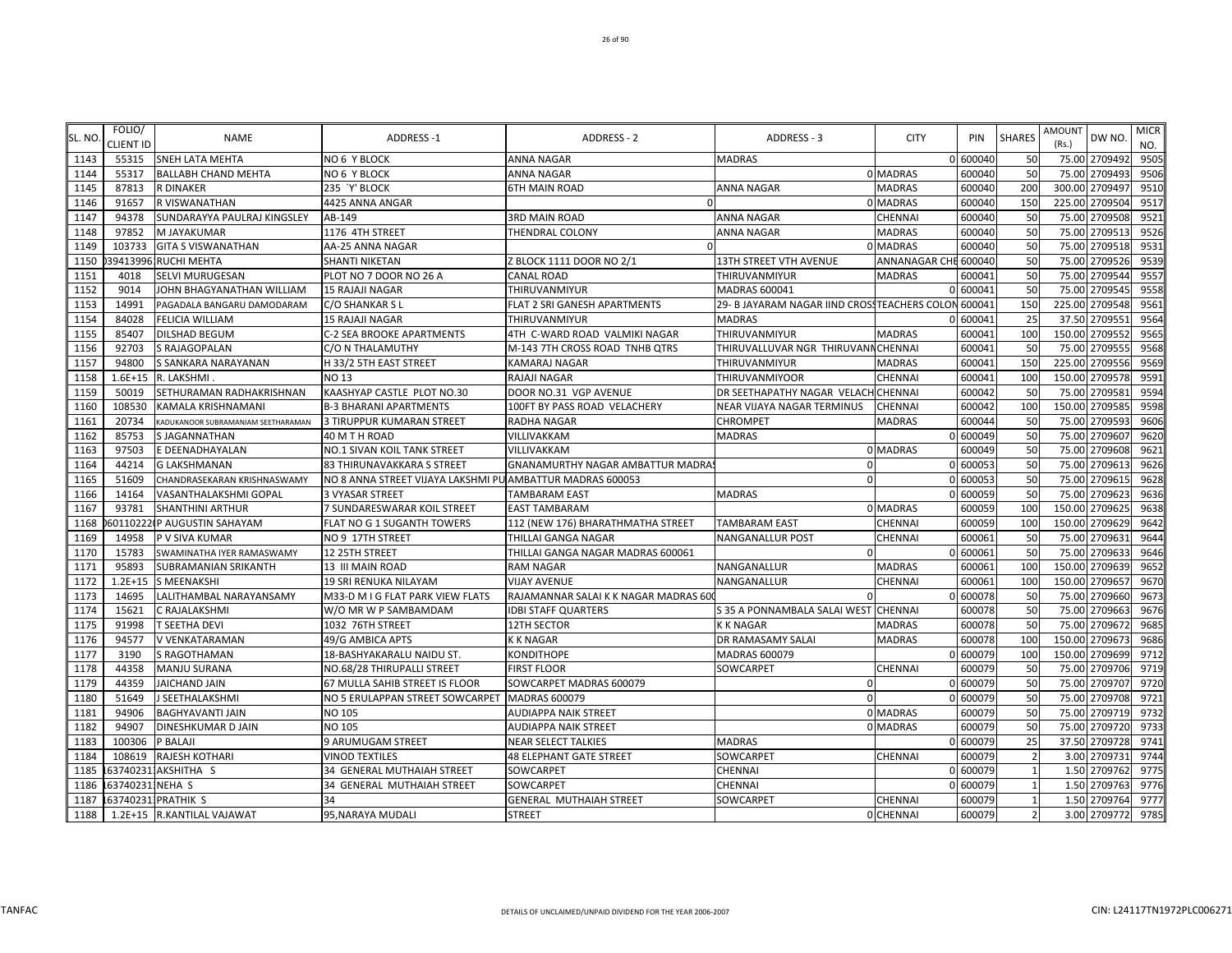| SL. NO | FOLIO/<br>CLIENT ID | <b>NAME</b>                   | ADDRESS-1                                      | ADDRESS - 2                           | ADDRESS - 3                                      | <b>CITY</b>    | PIN      | <b>SHARES</b> | AMOUNT<br>(Rs.) | DW NO               | <b>MICR</b><br>NO. |
|--------|---------------------|-------------------------------|------------------------------------------------|---------------------------------------|--------------------------------------------------|----------------|----------|---------------|-----------------|---------------------|--------------------|
| 1189   | 14481               | T N KRISHNAN                  | <b>432 EIGHTEENTH STREET</b>                   | KORATTUR                              |                                                  | 0 CHENNAI      | 600080   | 75            |                 | 112.50 2709774      | 9787               |
| 1190   | 94188               | VASANTHA A BOHARA             | 36/1 A E KOIL STREET                           | NEW WASHARMANPET                      |                                                  | 0 MADRAS       | 600081   | 50            | 75.00           | 2709785             | 9798               |
| 1191   | 39412653            | PADMA DEVI NARAYANA SWAMY     | DEVI ILLAM 4/251                               | 9TH STREET                            | <b>SRP COLONY</b>                                | CHENNAI        | 600082   | 50            | 75.00           | 2709797             | 9810               |
| 1192   | 44370               | <b>SUDHA JAIN</b>             | W/O MRHARSH V JAIN                             | PLOT NO 27C AMBADI ROAD               | KOTTURPURAM MADRAS 600083                        |                | 600083   | 50            | 75.00           | 270980              | 9816               |
| 1193   | 48511               | <b>S NAGANATHAN</b>           | NO.6 9TH AVENUE                                | <b>BANK OF INDIA COLONY</b>           | <b>ASHOK NAGAR</b>                               | <b>MADRAS</b>  | 600083   | 50            | 75.00           | 270980              | 9817               |
| 1194   | 51461               | MALLIHA MUTHUKRISHNAN         | C/O K V MUTHUKRISHNAN                          | OLD NO.A-3, NEW NO.8, INNER RING ROAD | "BHEL QTRS" OPP.UDAYAM THEAT ASHOK NAGAR CI      |                | 600083   | 50            |                 | 75.00 270980        | 9818               |
| 1195   | 91684               | M S NARAYANASAMY              | No. D/6 - 56TH STREET                          | <b>ASHOK NAGAR</b>                    |                                                  | 0 CHENNAI      | 600083   | 50            | 75.00           | 270981              | 9824               |
| 1196   | 95357               | M K SRINIVASAN                | NO 26 47TH STREET                              | ASHOK NAGAR                           | MADRAS                                           |                | 0 600083 | 50            |                 | 75.00 2709814       | 9827               |
| 1197   |                     | 313201981PADMAVATHI M         | <b>4B PRASANTH CASTLE</b>                      | 51 10TH AVENUE                        | <b>ASHOK NAGAR</b>                               | CHENNAI        | 600083   | 250           |                 | 375.00 270982       | 9840               |
| 1198   | 269115361R USHA     |                               | 9/4 VIGNESH APTS                               | 12TH AVENUE ASHOK NAGAR,              | CHENNAI,                                         | TAMILNADU      | 600083   | 10            |                 | 15.00 2709833       | 9846               |
| 1199   | 51765               | T S RAMAKRISHNAN              | 72 G KOIL STREET PURASAWALKAM                  | <b>MADRAS 600084</b>                  |                                                  |                | 600084   | 50            | 75.00           | 2709838             | 9851               |
| 1200   | 96968               | <b>R HARIDOSS</b>             | NO 9 LOCK STREET                               | <b>KOTTUR</b>                         |                                                  | 0 MADRAS       | 600085   | 50            |                 | 75.00 2709849       | 9862               |
| 1201   | 98435               | SUNIL JHUNJHUNU WALA          | 33 ELLAIAMAN KOIL STREET                       | <b>KOTTUR</b>                         |                                                  | 0 MADRAS       | 600085   | 50            | 75.00           | 270985              | 9863               |
| 1202   | 3490                | PAGADALA DAMODARAM            | FLAT NO.A-2 DEVAN APTS                         | OLD NO.25 NEW NO.22                   | CHOCKALINGAM NAGAR TEYNAM CHENNAI                |                | 600086   | 200           | 300.00          | 270985              | 9870               |
| 1203   | 14498               | K VENKATESAN                  | 3 KASTURI ESTATES GOPALAPURAM                  | <b>MADRAS 600086</b>                  |                                                  |                | 0 600086 | 50            | 75.00           | 2709861             | 9874               |
| 1204   | 14520               | SATYA IVATURY                 | 15 RAGHAVA VEERA AVENUE POES GAR MADRAS 600086 |                                       | $\Omega$                                         |                | 0 600086 | 50            |                 | 75.00 2709863       | 9876               |
| 1205   | 15012               | <b>S KISHORE</b>              | <b>6 KASTURI ESTATES</b>                       | GOPALAPURAM MADRAS 600086             | - 0                                              |                | 0 600086 | 50            |                 | 75.00 2709865       | 9878               |
| 1206   | 88084               | <b>R SHANTHI</b>              | OLD NO.8 NEW NO.17                             | <b>NORTH END ROAD</b>                 | <b>GOPALAPURAM</b>                               | <b>CHENNAI</b> | 600086   | 50            |                 | 75.00 2709870       | 9883               |
| 1207   | 94291               | AYESHA RUMAISA                | NO 1 8TH STREET                                | GOPALAPURAM                           | <b>MADRAS</b>                                    |                | 600086   | 500           | 750.00          | 2709872             | 9885               |
| 1208   | 95178               | <b>R C K GUPTA</b>            | 13 GEE GEE CASTLE                              | 186 AVAI SHANMUGHAM RD                |                                                  | 0 MADRAS       | 600086   | 50            | 75.00           | 2709873             | 9886               |
| 1209   | 97612               | BERZEEN PHIROZE IRANI         | <b>GULSHAN</b>                                 | <b>4 MUTHIA STREET</b>                |                                                  | 0 MADRAS       | 600086   | 50            | 75.00           | 270987              | 9887               |
| 1210   |                     | 47641567(S V VENKATESHWARAN   | SHARANYA APARTMENTS NO 11/6                    | (OLD NO 6/6) 1 ST STREET              | <b>GOPALAPURAM</b>                               | CHENNAI        | 600086   | 50            |                 | 75.00 270987        | 9890               |
| 1211   |                     | 60110062(R C K GUPTA          | 10, C RAMASWAMY ST, GOPALAPURAM, CHENNAI       |                                       |                                                  |                | 0 600086 | 200           | 300.00          | 2709879             | 9892               |
| 1212   | 15856               | <b>BV SRIDHAR</b>             | PLOT NO 170 PALANIAPPA NAGAR                   | VALASARAVAKKAM MADRAS 600087          | $\Omega$                                         |                | 0 600087 | 50            |                 | 75.00 2709881       | 9894               |
| 1213   |                     | 45010984 RASAMANI PRASAD      | 12, M S M NAGAR                                | VALASARAVAKKAM                        | CHENNAI                                          |                | 0 600087 | 100           |                 | 150.00 270989       | 9904               |
| 1214   | 92385               | <b>G SELVARAJAN</b>           | PLOT NO 6 DOOR NO 2                            | FIRST FLOOR LAKSHMI NAGAR             | SECOND STREET ADAMBAKKAM                         | <b>CHENNAI</b> | 600088   | 50            |                 | 75.00 2709897       | 9910               |
| 1215   | 14770               | K NATARAJAN                   | KAMAL A1/6/2 23RD CROSS STREET                 | BESANT NAGAR MADRAS 600090            |                                                  |                | 600090   | 50            | 75.00           | 2709904             | 9917               |
| 1216   | 92166               | S SUBRAMANIAN                 | A-1-2-6 KAILASH                                | <b>14TH CROSS STREET</b>              | <b>BESANT NAGAR</b>                              | CHENNAI        | 600090   | 150           | 225.00          | 2709910             | 9923               |
| 1217   | 102337              | USHA SUBRAHMANYAN             | R 3/4 KAVERI SALAI                             | <b>KALAKSHETRA COLONY</b>             | <b>BESANT NAGAR</b>                              | CHENNAI        | 600090   | 50            |                 | 75.00 270991        | 9928               |
| 1218   | 102654              | <b>VIJAY SAMBRANI</b>         | T-62A 32 CROSS                                 | <b>BESANT NAGAR</b>                   |                                                  | 0 MADRAS       | 600090   | 100           |                 | 150.00 2709916      | 9929               |
| 1219   |                     | 57210036.M.S.SIVAN            | 4F/3, 4TH CROSS STREET                         | <b>BESANT NAGAR</b>                   |                                                  | 0 CHENNA       | 600090   | 10            |                 | 15.00 2709924       | 9937               |
| 1220   | 51618               | SHIVAKAMU THENKARAI MAHADEVAN | PLOT NO.59-B 20TH STREET                       | BALAJI NAGAR EXTENSION PHASE II       | PUZHUTHIVAKKAM                                   | CHENNAI        | 600091   | 50            | 75.00           | 2709933             | 9946               |
| 1221   | 99751               | K RAMASASTRULU                | PLOT NO 26 4TH STREET                          | KRISHNA NAGAR                         | VIRUGAMBAKKAM MADRAS                             |                | 0 600092 | 100           |                 | 150.00 2709943      | 9956               |
| 1222   | 102235              | S RAMAKRISHNAN                | 39 VENKATESA NAGAR                             | <b>I EXTN I STREET</b>                | VIRUGAMBAKKAM                                    | <b>MADRAS</b>  | 600092   | 100           |                 | 150.00 2709944      | 9957               |
| 1223   | 103240              | S BHUVANESWARI                | D I FLOOR RAJA APARTMENTS                      | 1 THILAKAR STREET                     | SALIGRAMAM                                       | <b>MADRAS</b>  | 600093   | 100           |                 | 150.00 2709963      | 9976               |
| 1224   | 103274              | T M SENTHIL KUMAR             | D 1ST FLOOR RAJA APARTMENTS                    | 1 THILAKAR STREET                     | SALIGRAMAM                                       | <b>MADRAS</b>  | 600093   | 100           | 150.00          | 2709964             | 9977               |
| 1225   |                     | 54916908. LALITHA MOORTHI     | E/6 252 AWHO FLATS                             | PARAMESHWARA VIHAR                    | 28 ARCOT ROAD SALIGRAMAM                         | CHENNAI        | 600093   | 50            | 75.00           | 2709972             | 9985               |
| 1226   | 83490               | K BADRI NARAYANAN             | C/O SMT. KAMAKSHI VANCHINATHAN                 | 6 SANKARAPURAM 1ST STREET             | CHOOLAIMEDU                                      | <b>MADRAS</b>  | 600094   | 150           | 225.00          | 270997              | 9986               |
| 1227   | 92562               | P LEELA                       | 29 WAHAB STREET                                | CHOOLAIMEDU                           | <b>MADRAS</b>                                    |                | 600094   | 50            |                 | 75.00 270997        | 9987               |
| 1228   | 48411964            | <b>K SUGANTHA</b>             | DOOR NO 9, TIRUVENGATAPURAM                    | <b>FIRST STREET</b>                   | CHOOLAIMEDU                                      | CHENNAI        | 600094   | 50            |                 | 75.00 2709986       | 9999               |
| 1229   | 9194                | SEETHA PARTHASARATHY          | 65/2 PLATINUM APARTMENTS                       | ANNA NAGAR WEST                       |                                                  | 0 MADRAS       | 600101   | 50            |                 | 75.00 2709989       | 10002              |
| 1230   | 102088              | <b>B SEKHAR</b>               | PLOT NO 206 11TH STREET                        | ANNA NAGAR WEST EXTN                  | <b>MADRAS</b>                                    |                | 0 600101 | 100           |                 | 150.00 2709994      | 10007              |
| 1231   | 14517               | CHAKRAVARTHY D                | G 46 ANNA NAGAR EAST                           | $\Omega$                              |                                                  | 0 MADRAS       | 600102   | 50            |                 | 75.00 2709999       | 10012              |
| 1232   | 103133              | POORNIMA RAJKUMAR             | NO 7 MUNUSAMY STREET                           | PAZAVANTHANGAL                        | <b>MADRAS</b>                                    |                | 600114   | 50            |                 | 75.00 2710013       | 10026              |
| 1233   | 78051               | P SWARAJYAM                   | SHIVASAKTHI PLOT NO 545                        | HOUSE NO 1 27TH STREET                | ASTALAKSHMI NAGAR ALAPAKKAN VALASARAVAKKA 600116 |                |          | 50            |                 | 75.00 2710017       | 10030              |
| 1234   | 81457               | P P SRINIVASAN                | SHIVASAKTHI PLOT NO 545                        | HOUSE NO 1 27TH STREET                | ASTALAKSHMI NAGAR ALAPAKKAN VALASARAVAKKA 600116 |                |          | 50            |                 | 75.00 2710018 10031 |                    |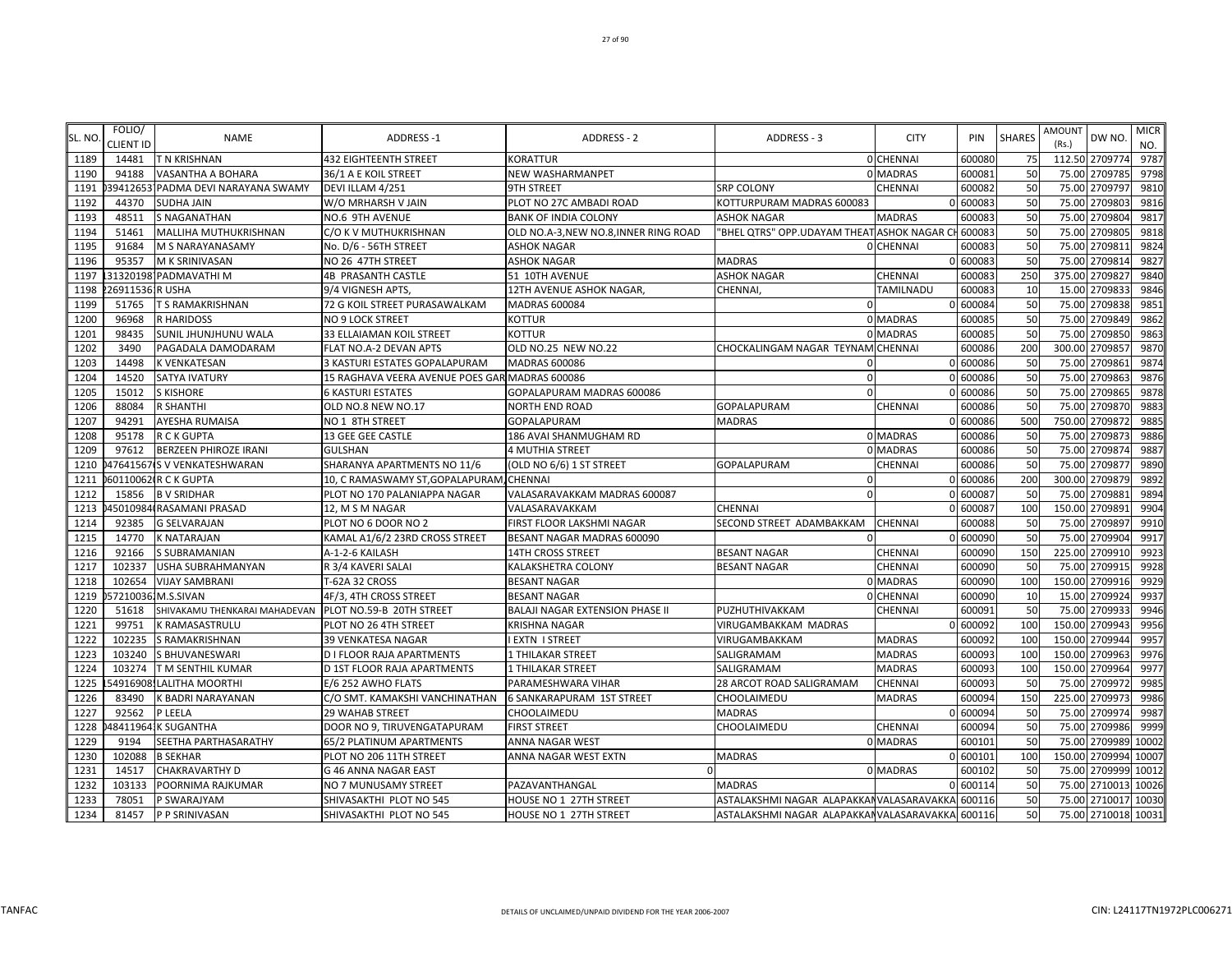| SL. NO | FOLIO/<br>CLIENT ID | <b>NAME</b>                            | ADDRESS-1                                                        | ADDRESS - 2                                          | ADDRESS - 3                               | <b>CITY</b>     | PIN      | <b>SHARES</b>  | <b>AMOUNT</b><br>(Rs.) | DW NO                | <b>MICR</b><br>NO. |
|--------|---------------------|----------------------------------------|------------------------------------------------------------------|------------------------------------------------------|-------------------------------------------|-----------------|----------|----------------|------------------------|----------------------|--------------------|
| 1235   | 86085               | P V SIVAKUMAR                          | SHIVASAKTHI PLOT NO 545                                          | HOUSE NO 1 27TH STREET                               | ASTALAKSHMI NAGAR ALAPAKKANVALASARAVAKKA  |                 | 600116   | 25             |                        | 37.50 2710019        | 10032              |
| 1236   | 86086               | P SRIRAMAMURTY                         | SHIVASAKTHI PLOT NO 545                                          | HOUSE NO 1 27TH STREET                               | ASTALAKSHMI NAGAR ALAPAKKAN VALASARAVAKKA |                 | 600116   | 25             |                        | 37.50 2710020        | 10033              |
| 1237   | 93994               | P N SUNDERESH                          | SHIVASAKTHI PLOT NO 545                                          | HOUSE NO 1 27TH STREET                               | ASTALAKSHMI NAGAR ALAPAKKANVALASARAVAKKA  |                 | 600116   | 50             |                        | 75.00 2710021        | 10034              |
| 1238   | 93995               | P PADMAGITA                            | SHIVASAKTHI PLOT NO 545                                          | HOUSE NO 1 27TH STREET                               | ASTALAKSHMI NAGAR ALAPAKKANVALASARAVAKKA  |                 | 600116   | 50             |                        | 75.00 2710022        | 10035              |
| 1239   | 7667                | JADKO CHEMICALS INDUSTRIES P LTD       | 8/2 KIRON SANKAR ROY ROAD 2ND FLO ROOM NOS 32-34 CALCUTTA 700001 |                                                      |                                           |                 | 700001   | 50             |                        | 75.00 2710029        | 10042              |
| 1240   | 7708                | PRAJESH RAWAT                          | 23-A NETAJI SUBHAS ROAD                                          |                                                      |                                           | 0 CALCUTTA      | 700001   | 300            |                        | 450.00 2710030       | 10043              |
| 1241   | 7912                | <b>BAKRA PRATISTHAN LTD</b>            | <b>51 STEPHEN HOUSE</b>                                          | <b>3RD FLOOR</b>                                     | 4 B B D BAG EAST                          | CALCUTTA        | 700001   | 100            |                        | 150.00 2710031       | 10044              |
| 1242   | 41518               | PRATIBHA PRAVINCHANDRA SHAH            | C/O J NAGARDAS & CO                                              | 55/3 B R B B ROAD CALCUTTA 700001                    | $\Omega$                                  |                 | 0 700001 | 75             |                        | 112.50 2710040 10053 |                    |
| 1243   | 41592               | SAIFUDDIN HARARWALLA                   | C/O SENFAIZ COMPANY                                              | 28 STRAND ROAD CALCUTTA 700001                       | $\Omega$                                  |                 | 0 700001 | 50             |                        | 75.00 2710041        | 10054              |
| 1244   | 41593               | HUSAINEE HARARWALLA                    | C/O SENFAIZ CO                                                   | <b>28 STRAND ROAD</b>                                | CALCUTTA-700 001                          |                 | 0 700001 | 50             |                        | 75.00 2710042        | 10055              |
| 1245   | 41645               | SHYAM LAL PAREEK                       | 147 NETAJI SUBHASH ROAD                                          | 4TH FLOOR R NO 23 CALCUTTA 700001                    |                                           |                 | 700001   | 50             |                        | 75.00 2710044        | 10057              |
| 1246   | 42166               | RAJU DEVI DUGAR                        | 1/A BARANASHI GHOSH 2ND LANE                                     | CALCUTTA 700001                                      | $\Omega$                                  | n               | 700001   | 50             |                        | 75.00 2710048 10061  |                    |
| 1247   | 42269               | <b>SUKETU SHAH</b>                     | C/O RATANSINH RUNCHORDAS                                         | 25 SWALOOW LANE                                      |                                           | 0 CALCUTTA      | 700001   | 50             |                        | 75.00 2710050        | 10063              |
| 1248   | 42292               | SHANTI PRAKASH NAHATA                  | C/O VIKRANT UDYOG 33/1 N S ROAD                                  | 6TH FLOOR ROOM NO 615 CALCUTTA 70000:                | $\Omega$                                  |                 | 0 700001 | 50             |                        | 75.00 2710052        | 10065              |
| 1249   | 42381               | KESHAR DEVI BHOJNAGARWALA              | C/O SATYAVRAT NARESHKUMAR                                        | P-10 HOWRAH BRIDGE APPROACH ROAD                     | CALCUTTA 700001                           |                 | 0 700001 | 50             |                        | 75.00 2710054        | 10067              |
| 1250   | 42382               | SATYAVRAT BHOJNAGARWALA                | AMAR BHAWAN P-10 HOWRAH BRIDGE APPROACH ROAD                     |                                                      | CALCUTTA                                  |                 | 0 700001 | 50             |                        | 75.00 2710055        | 10068              |
| 1251   | 49076               | <b>SAROJ GUPTA</b>                     | C/O R K GUPTA PARKSONS PRINTERS                                  | ROOM NO 770 7TH FLOOR 25 STRAND ROAD CALCUTTA 700001 |                                           |                 | 0 700001 | 50             |                        | 75.00 2710075        | 10088              |
| 1252   | 49915               | MANJU LOHARUKA                         | 12 OLD POST OFFICE STREET                                        |                                                      |                                           | 0 CALCUTTA      | 700001   | 75             |                        | 112.50 2710088       | 10101              |
| 1253   | 54477               | <b>USHA DOKANIA</b>                    | C/O MALCHAND GOENKA                                              | HUKUMCHAND JUTE MILLS LTD                            | 9/1 R N MUKHERJEE RD                      | <b>CALCUTTA</b> | 700001   | 100            |                        | 150.00 2710090       | 10103              |
| 1254   | 54503               | C R VASUDEVAN NAMBIAR                  | C/O PRATIBHA INVESTMENTS LTD                                     | 15 INDIA EXCHANGE PLACE                              | <b>3RD FLOOR</b>                          | <b>CALCUTTA</b> | 700001   | 50             |                        | 75.00 2710091        | 10104              |
| 1255   | 54585               | AJAY KUMAR SURANA                      | M/S JAIPRAKASH STEELS                                            | 100 CANNING STREET CALCUTTA 700001                   | $\Omega$                                  |                 | 0 700001 | 50             |                        | 75.00 2710092        | 10105              |
| 1256   | 54599               | <b>TEJRAJ JAIN</b>                     | C/O M/S JUGRAJ TEJRAJ                                            | 2 PORTUGUSE CHURCH ST                                | CALCUTTA 700001                           |                 | 0 700001 | 100            |                        | 150.00 2710093       | 10106              |
| 1257   | 54833               | PRATIBHA PRAVINCHANDRA SHAH            | C/O M J NAGARDAS & CO                                            | P BOX 2500                                           | 55/3 B R B B ROAD                         | CALCUTTA 70000  | 700001   | 150            |                        | 225.00 2710096       | 10109              |
| 1258   | 54847               | DAKSHA BHUPENDRA KHAKHAR               | C/O MR BHUPENDRA KHAKHAR                                         | 4TH FLOOR BLOCK NO 10/A                              | 44 EZRA STREET                            | CALCUTTA 70000  | 700001   | 25             |                        | 37.50 2710097        | 10110              |
| 1259   | 56035               | RANJAN KUMAR CHOPRA                    | <b>55F CANNING STREET</b>                                        | 2ND FLOOR ROOM NO 2                                  | CALCUTTA-700 001                          |                 | 0 700001 | 50             |                        | 75.00 2710101        | 10114              |
| 1260   | 56645               | <b>GOPAL PRASAD LADHA</b>              | <b>16 HARE STREET</b>                                            | CALCUTTA-700 001                                     | $\Omega$                                  |                 | 0 700001 | 50             |                        | 75.00 2710102        | 10115              |
| 1261   | 57064               | MAHENDRA KUMAR MAHAWAR                 | SHREE KRISHNA TRADING COMPANY                                    | 27 AMARTOLLA STREET                                  | CALCUTTA-700 001                          |                 | 0 700001 | 50             |                        | 75.00 2710103        | 10116              |
| 1262   | 61241               | <b>SUNITA NARULA</b>                   | C/O M/S NATIONAL TRADING COMPANY 3 AMARTOLLA ST                  |                                                      | CALCUTTA-700 001                          |                 | 0 700001 | 100            |                        | 150.00 2710105       | 10118              |
| 1263   | 73049               | PAWAN KUMAR NARULA                     | C/O NATIONAL TRADING CO                                          | 3 AMRATOLLA STREET                                   | CALCUTTA 700001                           |                 | 700001   | 50             | 75.00                  | 2710106              | 10119              |
| 1264   | 73050               | ANIL KUMAR NARULA                      | C/O NATIONAL TRADING CO                                          | 3 AMRATOLLA STREET                                   | CALCUTTA 700001                           |                 | 700001   | 200            |                        | 300.00 2710107       | 10120              |
| 1265   | 73200               | SHREE KUMAR KOTHARI                    | C/O R KAY TEXTILES                                               | ALOKA HOUSE 1ST FLOOR                                | <b>6 B BENTINCK STREET</b>                | <b>CALCUTTA</b> | 700001   | 350            |                        | 525.00 2710108       | 10121              |
| 1266   | 76321               | <b>BIMAL KUMAR JAIN</b>                | C/O SUDEEP ENTERPRISES                                           | <b>9 INDIA EXCHANGE PLACE</b>                        | 3RD FLOOR CALCUTTA 700001                 |                 | 0 700001 | 25             |                        | 37.50 2710109        | 10122              |
| 1267   | 76553               | MAHESH KUMAR NARULA                    | C/O NATIONAL TRADING CO                                          | 3 AMRATOLLA STREET                                   | CALCUTTA 700001                           |                 | 0 700001 | 100            |                        | 150.00 2710110 10123 |                    |
| 1268   | 78211               | MAHENDRA KUMAR MAHAWAR                 | NO 27 AMARTOLLA STREET                                           | CALCUTTA 700001                                      | $\Omega$                                  |                 | 0 700001 | 50             |                        | 75.00 2710116        | 10129              |
| 1269   | 85402               | RAKESH KUMAR MALANI                    | C/O M/S R S MALANI PVT LTD                                       | 3 COMMERCIAL BUILDINGS                               | 23 NETAJI SUBHAS ROAD                     | CALCUTTA        | 700001   | $\overline{1}$ |                        | 1.50 2710124         | 10137              |
| 1270   | 89691               | KARISHMA BUSINESS & FINANCE PVT LTD    | C/O RAMA INTERNATIONAL                                           | ROOM NO 611 6TH FLOOR                                | <b>4 SYNAGOGUE STREET</b>                 | <b>CALCUTTA</b> | 700001   | 50             |                        | 75.00 2710130        | 10143              |
| 1271   | 95053               | MANTU RAM PRAHALADKA                   | C/O MANTU RAM AND CO                                             | 1 NETAJI SUBHASH ROAD                                |                                           | 0 CALAUTTA      | 700001   | 100            |                        | 150.00 2710134       | 10147              |
| 1272   | 98431               | <b>MUKESH MEHTA</b>                    | <b>26 AMARTOLLA LANE</b>                                         | <b>FIRST FLOOR</b>                                   |                                           | 0 CALCUTTA      | 700001   | 400            |                        | 600.00 2710138       | 10151              |
| 1273   | 104050              | RAJENDRA KOTECHA                       | <b>G R MAGNETS LTD</b>                                           | 71 CANNING STREET                                    | A-528 5TH FLOOR                           | <b>CALCUTTA</b> | 700001   | 100            |                        | 150.00 2710143       | 10156              |
| 1274   | 106617              | <b>GOPAL PRASAD CHOKHANY</b>           | <b>GOPAL PRASAD CHOKHANY</b>                                     | 5 CLVE ROW.ROOM NO.3                                 |                                           | 0 CALCUTTA      | 700001   | 950            |                        | 1425.00 2710147      | 10160              |
| 1275   | 110068              | ANIL KUMAR GUPTA                       | C/O SHRI RAM KARAN GUPTA                                         | THE GANPER MFG CO LTD                                | 7 COUNCIL HOUSE STREET                    | CALCUTTA        | 700001   | 300            | 450.00                 | 2710152              | 10165              |
| 1276   | 110531              | <b>SUDHIR BANTHIA</b>                  | <b>SALASR STOCK BHOKING LTD</b>                                  | <b>MUKTI CHAMBERS</b>                                | A CLIVE ROW SUIT NO 41                    | <b>CALCUTTA</b> | 700001   | 50             |                        | 75.00 2710155 10168  |                    |
| 1277   | 47643161            | UNITED BANK OF INDIA - N.S.ROAD BRANCH | 67-A, N S ROAD                                                   | $\Omega$                                             |                                           | 0 KOLKATA       | 700001   | 100            |                        | 150.00 2710188       | 10203              |
| 1278   | 42158               | BIJAYALAXMI SINGHANIA                  | FLAT NO 13 244 UPPER CHITPUR ROAD CALCUTTA 700003                |                                                      | $\Omega$                                  |                 | 0 700003 | 50             |                        | 75.00 2710235        | 10250              |
| 1279   | 55111               | <b>SUJAY CHAUDHURI</b>                 | C/O 139 RAJA DINENDRA STREET                                     | CALCUTTA 700004                                      | $\Omega$                                  |                 | 700004   | 100            |                        | 150.00 2710248 10263 |                    |
| 1280   | 81677               | <b>MAYA PAL</b>                        | 2/1 NILAMBAR MUKHERJEE STREET                                    | $\Omega$                                             |                                           | 0 CALCUTTA      | 700004   | 300            |                        | 450.00 2710249 10264 |                    |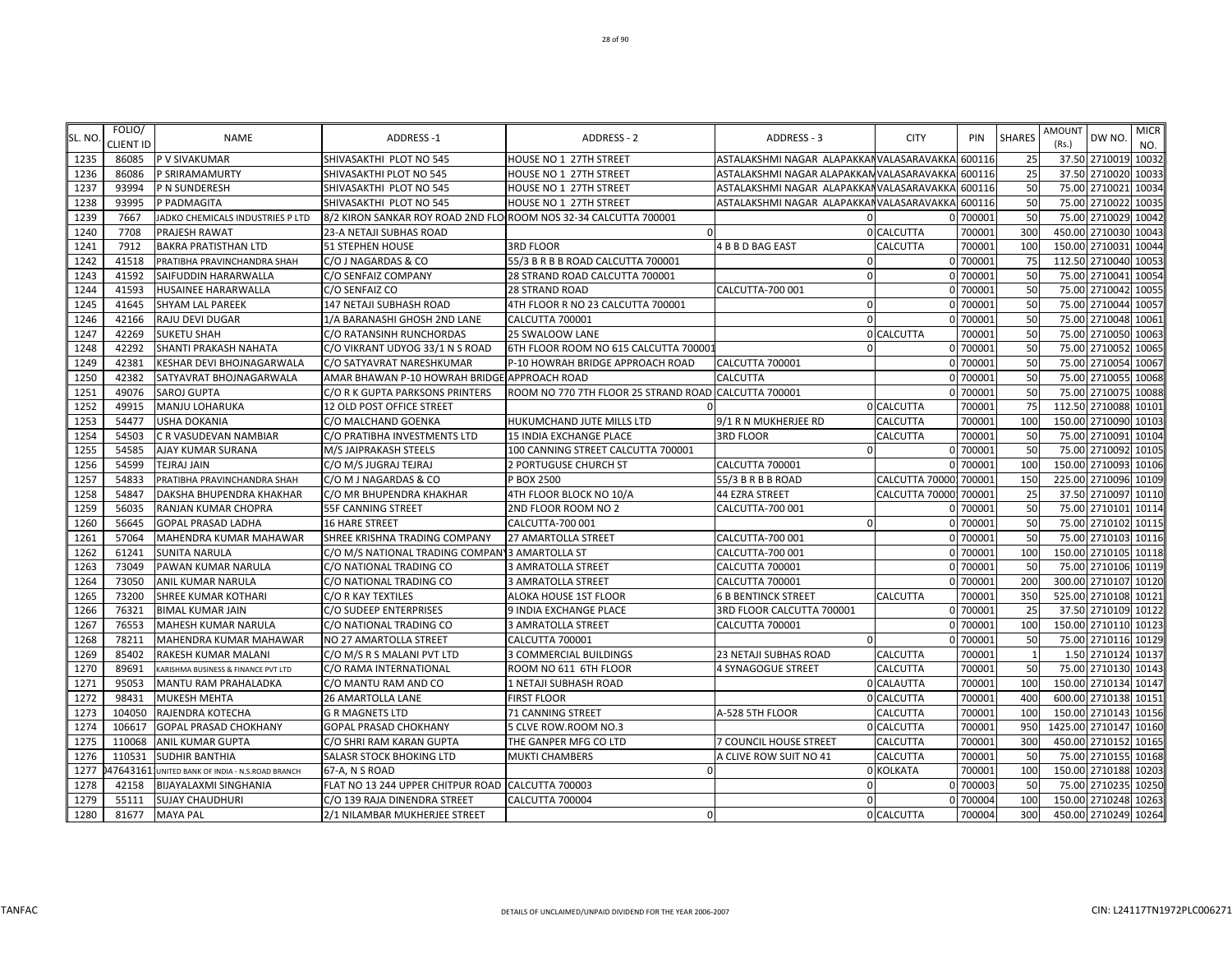|        | FOLIO/           |                              |                                                     |                                        |                             |                |          |               | <b>AMOUNT</b>  |                     | <b>MICR</b> |
|--------|------------------|------------------------------|-----------------------------------------------------|----------------------------------------|-----------------------------|----------------|----------|---------------|----------------|---------------------|-------------|
| SL. NO | <b>CLIENT ID</b> | <b>NAME</b>                  | ADDRESS-1                                           | ADDRESS - 2                            | ADDRESS - 3                 | <b>CITY</b>    | PIN      | <b>SHARES</b> | (Rs.)          | DW NO.              | NO.         |
| 1281   | 55067            | <b>VEENA GANERIWALA</b>      | 12/1 NATHER BAGAN STREET                            | CALCUTTA 700005                        |                             | $\mathbf 0$    | 0 700005 | 100           | 150.00 2710266 |                     | 10281       |
| 1282   | 55371            | DHARMA CHAND JANGID          | C/O D P SHARMA                                      | 35 N RAJA NABA KISSEN STREET           |                             | 0 CALCUTTA     | 700005   | 100           | 150.00 2710267 |                     | 10282       |
| 1283   | 7972             | <b>SUSAMA RUDRA</b>          | <b>6 B SANKAER GHOSH LANE</b>                       |                                        | 0 CALCUTTA                  |                | 0 700006 | 50            | 75.00 2710276  |                     | 10291       |
| 1284   | 41498            | KARALI PRASAD DUTT           | 157-1-C UPPER CIRCULER ROAD P O BEA CALCUTTA 700006 |                                        |                             |                | 0 700006 | 50            | 75.00 2710277  |                     | 10292       |
| 1285   | 41754            | SUBHKARAN CHHAWCHHARIA       | 1 ANANDA MULLICK LANE                               |                                        |                             | 0 CALCUTTA     | 700006   | 100           | 150.00 2710279 |                     | 10294       |
| 1286   | 41819            | NARENDRA KUMAR LIHALA        | 19/6 NAYAN CHAND DUTTA STREET                       | CALCUTTA WEST BENGAL 700006            |                             |                | 0 700006 | 75            | 112.50 2710280 |                     | 10295       |
| 1287   | 42291            | <b>BIJAY KUMAR DHANUKA</b>   | 12 MADHU ROY BYE LANE                               |                                        |                             | 0 CALCUTTA     | 700006   | 100           | 150.00 2710281 |                     | 10296       |
| 1288   | 42620            | CHANDRA KISHORE BHARTIA      | 211/A ARABINDA SARANI                               | $\Omega$                               |                             | 0 CALCUTTA     | 700006   | 100           | 150.00 2710283 |                     | 10298       |
| 1289   | 42876            | KANTA KHANDELWAL             | 53, VIVEKANANDA ROAD                                | 4TH FLOOR,                             | <b>NEAR GIRISH PARK</b>     | KOLKATA        | 700006   | 50            | 75.00 2710284  |                     | 10299       |
| 1290   | 43028            | MADHURI MAHESHWARI           | C/O SUSHIL KUMAR PERIWAL                            | 54/5 A STRAND ROAD OM BHAWAN           | CALCUTTA 700006             |                | 0 700006 | 50            | 75.00 2710286  |                     | 10301       |
| 1291   | 49232            | CHUNILAL PARJAPATI           | <b>20 KASSI DUTTO STREET</b>                        |                                        |                             | 0 CALCUTTA     | 700006   | 50            | 75.00 2710291  |                     | 10306       |
| 1292   | 49727            | NAND LAL AGARWALLA           | <b>83 BEADON STREET</b>                             | $\Omega$                               |                             | 0 CALCUTTA     | 700006   | 50            | 75.00 2710293  |                     | 10308       |
| 1293   | 49728            | USHA AGARWALLA               | 83 BEADON STREET                                    |                                        |                             | 0 CALCUTTA     | 700006   | 50            | 75.00 2710294  |                     | 10309       |
| 1294   | 54518            | DEVI PRASAD JHUNJHUNWALA     | 34-E MAHARSHI DEBENDRA ROAD                         |                                        |                             | 0 CALCUTTA     | 700006   | 50            | 75.00 2710295  |                     | 10310       |
| 1295   | 54520            | VIDYADEVI JHUNJHUNWALA       | 34-E MAHARSHI DEBENDRA ROAD                         |                                        |                             | 0 CALCUTTA     | 700006   | 100           | 150.00 2710296 |                     | 10311       |
| 1296   | 54957            | NIRUPAM CHOWDHURY            | 38/1/2 RAMTONU BOSE LANE                            | <b>CALCUTTA 700006</b>                 |                             |                | 0 700006 | 50            | 75.00 2710297  |                     | 10312       |
| 1297   | 75424            | NAND LAL AGARWAL             | 110 BALRAM DEY STREET                               | CALCUTTA 700006                        | $\Omega$                    |                | 0 700006 | 50            |                | 75.00 2710298 10313 |             |
| 1298   | 86292            | BANWARI LAL CHHAWCHHARIA     | 1/A NAVDO MULLICK LANE                              | CALCUTTA                               | $\Omega$                    |                | 0 700006 | 50            | 75.00 2710302  |                     | 10317       |
| 1299   |                  | 47640762. ANURADHA HALDAR    | 62/5/1A BEADON STREET                               | <b>SECOND FLOOR</b>                    | <b>NEAR HEDUA PARK</b>      | CALCUTTA       | 700006   | 50            | 75.00 2710316  |                     | 10331       |
| 1300   |                  | 31320343. MAHADEB DUTTA      | $15/D$ $1/B$                                        | DURGA CHARAN MITRA STREET              | DURGA CHARAN MITRA STREET   | CALCUTTA       | 700006   | 50            | 75.00 2710319  |                     | 10334       |
| 1301   | 7525             | SRI KUMAR KOTHARI            | C/O KOHINOOR KNITTING MILLS                         | 113 MANOHAR DAS KATRA CALCUTTA 70000   |                             |                | 0 700007 | 50            | 75.00 2710326  |                     | 10341       |
| 1302   | 26768            | ARUN KUMAR JAIN              | <b>33 BUROTTA STREET</b>                            |                                        |                             | 0 CALCUTTA     | 700007   | 50            | 75.00 2710330  |                     | 10345       |
| 1303   | 41614            | PUSHPA DEVI SANCHETI         | C/O RAMLALL PANNALALL NAHAR                         | 35 JAMUNALALL BAJAJ ST CALCUTTA 700007 |                             |                | 0 700007 | 50            | 75.00 2710332  |                     | 10347       |
| 1304   | 42250            | SURENDRA KUMAR DUGAR         | C/O M/S SURENDRA KUMAR JAIN                         | 113 B MANOHARDAS KATRA CALCUTTA 7000   |                             |                | 700007   | 50            | 75.00 2710335  |                     | 10350       |
| 1305   | 43147            | <b>BHAGWAN PRASAD BENIA</b>  | 36/B RADHA MADHAB SAHA LANE                         | CALCUTTA 700007                        |                             |                | 0 700007 | 50            | 75.00 2710342  |                     | 10357       |
| 1306   | 47122            | ARUN KUMAR JAIN              | <b>33 BURTOLLA STREET</b>                           | $\Omega$                               |                             | 0 CALCUTTA     | 700007   | 50            |                | 75.00 2710343 10358 |             |
| 1307   | 49500            | SHEELA BENANI                | C/O SH D D LOHIYA                                   | 42/1 STRAND ROAD CALCUTTA 700007       | $\Omega$                    |                | 0 700007 | 50            |                | 75.00 2710348 10363 |             |
| 1308   | 49793            | SHANTI KUMAR JAIN            | C/O PATNI & SONS                                    | 18/1 MAHARSHI DEBENDRA ROAD            | CALCUTTA 700007             |                | 0 700007 | 50            | 75.00 2710350  |                     | 10365       |
| 1309   | 49838            | PRATIMA RANI                 | 222 RABINDRA SARANI                                 |                                        |                             | 0 CALCUTTA     | 700007   | 50            | 75.00 2710351  |                     | 10366       |
| 1310   | 54655            | TRIVEDI DEVI CHOUDHRY        | <b>26 BURTOLLA STREET</b>                           | <b>3RD FLOOR</b>                       | CALCUTTA                    |                | 0 70000  | 50            | 75.00 2710352  |                     | 10367       |
| 1311   | 54656            | MAHABIR PRASAD CHOUDHRY      | 26 BURTOLLA STREET 3RD FLOOR                        | CALCUTTA 700007                        |                             |                | 0 700007 | 50            | 75.00 271035   |                     | 10368       |
| 1312   | 54751            | SAVITRI DEVI KHAITAN         | S KHAITAN AND ASSOCIATES                            | 24/25 RUP CHAND ROY STREET             | <b>3RD FLOOR</b>            | CALCUTTA       | 700007   | 50            | 75.00 2710354  |                     | 10369       |
| 1313   | 54832            | RAMA DEVI CHANDAK            | 265 RAVINDRA SARANI B BLOCK                         | CALCUTTA 700007                        |                             |                | 0 700007 | 50            | 75.00 2710357  |                     | 10372       |
| 1314   | 54854            | RAMA MUNDRA                  | C/O MEGRAJ KANYALAL                                 | 113 MANOHAR DAS KATRA                  | CALCUTTA 700007             |                | 0 700007 | 100           | 150.00 2710358 |                     | 10373       |
| 1315   | 56612            | RAMPRASAD KHANDELWAL         | 13 VIVEKANAND ROAD                                  | CALCUTTA-700 007                       | $\Omega$                    |                | 0 700007 | 100           | 150.00 2710362 |                     | 10377       |
| 1316   | 77171            | PROSPECTIVE BUSINESS PVT LTD | <b>2 MULLICK STREET</b>                             | CALCUTTA 700007                        | $\Omega$                    |                | 0 700007 | 150           | 225.00 2710363 |                     | 10378       |
| 1317   | 77384            | SUREKHA KOTHARI              | C/O KOHINOOR KNITTING MILLS                         | 113 MANOHAR DAS KATRA                  | CALCUTTA 700007             |                | 0 700007 | 50            | 75.00 2710364  |                     | 10379       |
| 1318   | 89559            | <b>BABITA KABRA</b>          | C/O VIDHYADHAR KABRA                                | <b>68 COTTON STREET</b>                |                             | 0 CALCUTTA     | 700007   | 100           | 150.00 2710372 |                     | 10387       |
| 1319   | 89686            | RAJU SETHIA                  | C/O M/S GANESH JUTE CO                              | 1-A BURMAN STREET                      |                             | 0 CALCUTTA     | 700007   | 50            | 75.00 2710373  |                     | 10388       |
| 1320   | 89688            | <b>SUNDAR SETHIA</b>         | C/O M/S GANESH JUTE CO                              | 1-A BURMAN STREET                      |                             | 0 CALCUTTA     | 700007   | 150           | 225.00 2710374 |                     | 10389       |
| 1321   | 93685            | PURUSHOTTAM LALL KANODIA     | C/O BEST SELECTION                                  | <b>SHYAM MARKET</b>                    | 174 C R AVENUE              | CALCUTTA       | 700007   | 300           | 450.00 2710375 |                     | 10390       |
| 1322   | 99217            | <b>BHAGWAN DDAS MUNDHRA</b>  | OM ENTERPRISES                                      | 59 JAMUNALAL BAZAR STREET              |                             | 0 CALCUTTA     | 700007   | 100           | 150.00 2710377 |                     | 10392       |
| 1323   | 107689           | <b>KAMALA KAPOOR</b>         | <b>16 BASAK STREET</b>                              |                                        |                             | 0 CALCUTTA     | 700007   | 100           | 150.00 2710380 |                     | 10395       |
| 1324   |                  | 09510199 Bhogendra Jha       | C/O M/S Navin Prakashan                             | 9 B, Sikdarpara Street                 |                             | 0 Calcutta     | 700007   | 50            | 75.00 2710382  |                     | 10397       |
| 1325   |                  | 032710104 SARITA HARLALKA    | M/S LAKHI PRASAD HARLALKA                           | 59, JAMUNA LAL ST.                     | NEAR BURRA BAZAR P.S.       | CALCUTTA       | 700007   | 50            | 75.00 2710400  |                     | 10415       |
| 1326   |                  | 32710314 RAMESH KUMAR BAJAJ  | 174B, JAMUNALAL BAJAJ STREET                        | <b>3RD FLOOR</b>                       | <b>NEAR BURRABAZAR P.S.</b> | <b>KOLKATA</b> | 700007   | 50            |                | 75.00 2710403 10418 |             |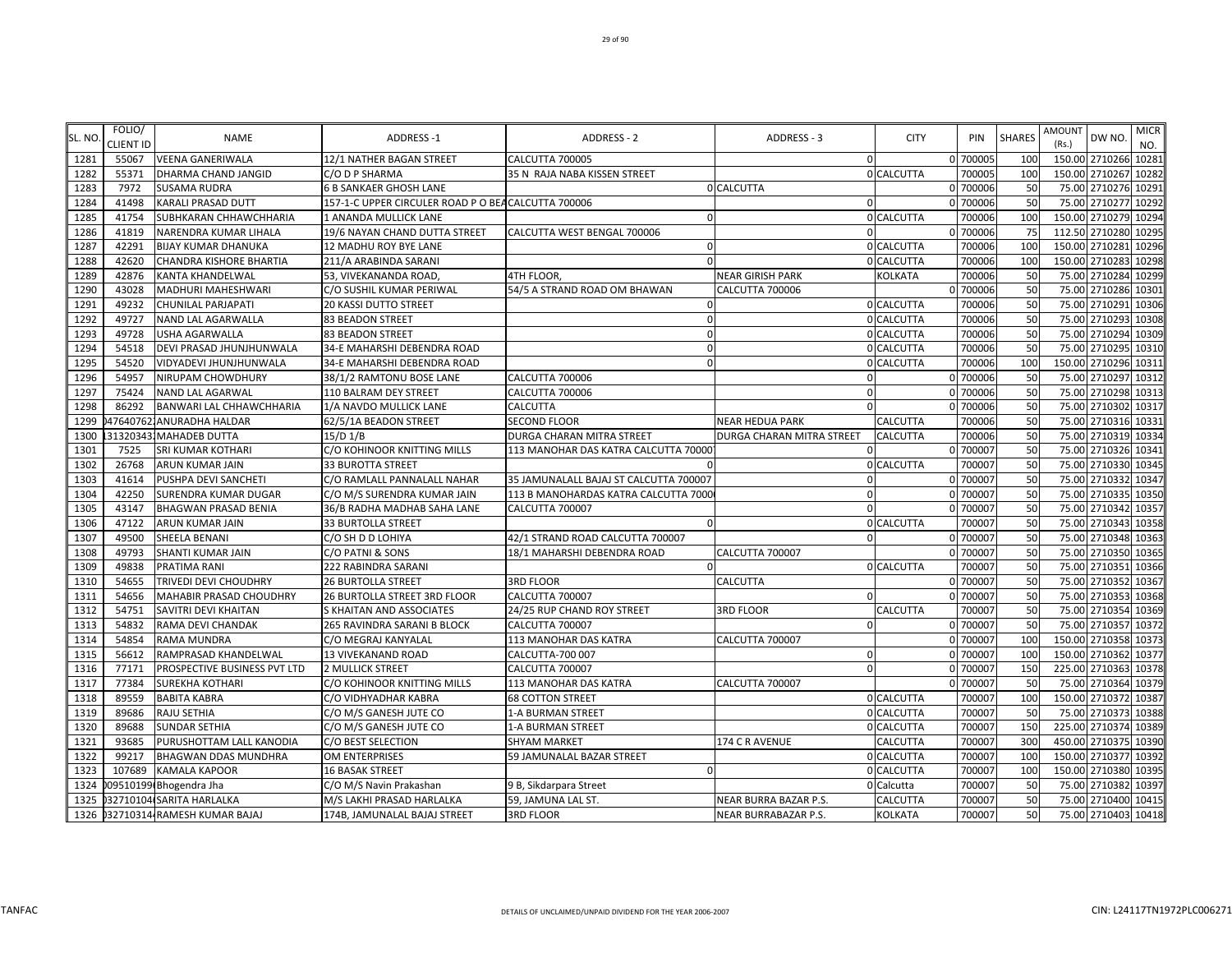| SL. NO | FOLIO/<br><b>CLIENT ID</b> | <b>NAME</b>                         | ADDRESS-1                                                      | ADDRESS - 2                    | ADDRESS - 3                            | <b>CITY</b>             | PIN      | <b>SHARES</b>           | AMOUNT<br>(Rs.) | DW NO.               | <b>MICR</b><br>NO. |
|--------|----------------------------|-------------------------------------|----------------------------------------------------------------|--------------------------------|----------------------------------------|-------------------------|----------|-------------------------|-----------------|----------------------|--------------------|
| 1327   |                            | 68510169 NIRMAL KUMAR BHUTORIA      | 125 MAHATMA GANDHI RD                                          |                                |                                        | 0 KOLKATA               | 700007   | 100                     |                 | 150.00 2710406       | 10421              |
| 1328   |                            | 67933689, NISHA PACHISIA            | GENERAL TRANSPORT CORPORATION 433RD FLOOR                      |                                | <b>ROOM NO 201</b>                     | <b>KOLKATA</b>          | 700007   | <b>100</b>              |                 | 150.00 2710418       | 10433              |
| 1329   | 73240                      | MANOBENDRA NATH SEN                 | 5 RAMMOHAN ROY ROAD                                            | <b>1ST FLOOR</b>               |                                        | 0 CALCUTTA              | 700009   | 100                     |                 | 150.00 2710431       | 10446              |
| 1330   |                            | 1.2E+15 SATARUPA CHAKRABORTY        | 15-A JHAMAPUKUR LANE                                           |                                |                                        | 0 KOLKATA               | 700009   | 100                     |                 | 150.00 2710437       | 10452              |
| 1331   |                            | 11920014 BIMAL KUMAR BASAK          | P-184, CIT SCHEME NO. IV M,                                    | FLAT NO. 3A, 3RD FLOOR,        | PHULBAGAN,                             | <b>KOLKATA</b>          | 700010   | 50                      |                 | 75.00 2710444        | 10459              |
| 1332   |                            | 31321126 SANGHATI PAL               | 37G ABINASH CHANDRA BANERJEE LANIABINASH CHANDRA BANERJEE LANE |                                | ABINASH CHANDRA BANERJEE LANKOLKATA    |                         | 700010   | 50                      |                 | 75.00 2710445        | 10460              |
| 1333   | 48989                      | <b>BHARVADA CHANDRAKANT</b>         | 1 BOW ST                                                       |                                |                                        | 0 CALCUTTA              | 700012   | 50                      |                 | 75.00 2710451        | 10466              |
| 1334   | 49146                      | <b>BINDU SARAWGEE</b>               | <b>TRUST HOUSE</b>                                             | 32-A CHITTARANJAN AVENUE       | CALCUTTA 700012                        |                         | 700012   |                         |                 | 1.50 2710453         | 10468              |
| 1335   |                            | 10510002 VINEET BAJAJ               | C/OVINEET BAJAJ(HUF)                                           | JABAKUSUM HOUSE                | 34 C.R.AVENUE, 2ND FLOOR ROOM CALCUTTA |                         | 700012   | $\overline{\mathbf{1}}$ |                 | 1.50 271047          | 10487              |
| 1336   | 42222                      | SHAKUNTALA DEVI                     | 47 MOTT LANE                                                   |                                |                                        | 0 CALCUTTA              | 700013   | 50                      |                 | 75.00 2710473        | 10488              |
| 1337   | 42905                      | <b>SATANLAL MISHRA</b>              | C/O MISHRA STORES                                              | <b>26H GRANT STREET</b>        |                                        | 0 KOLKATA               | 700013   | 50                      |                 | 75.00 2710474        | 10489              |
| 1338   | 54593                      | RAM KRISHNA AGRAWAL                 | C/O S R BATTBOI & COMPANY                                      | 36 GANESH CHANDRA AVENUE       | CALCUTTA 700013                        |                         | 0 700013 | 100                     |                 | 150.00 2710478       | 10493              |
| 1339   | 54886                      | RAM KRISHNA AGRAWAL                 | C/O S R BATLIBOL & COMPANY                                     | 36 GANESH CHANDRA AVENUE       | CALCUTTA 700013                        |                         | 700013   | 100                     |                 | 150.00 2710479       | 10494              |
| 1340   | 95497                      | <b>PARAMJEET KAUR</b>               | 5/C GRANT STREET                                               | SUITE 19                       | 2ND FLOOR                              | CALCUTTA                | 700013   | 300                     |                 | 450.00 2710480       | 10495              |
| 1341   | 96475                      | <b>AJAY GUPTA</b>                   | ARYA CENTRAL TRANSPORT LTD                                     | 16 GANESH CHANDRA AVENUE       |                                        | 0 CALCUTTA              | 700013   | 200                     |                 | 300.00 2710482       | 10497              |
| 1342   | 42766                      | <b>MAHENDRA SINHA</b>               | <b>21F GORACHAND ROAD</b>                                      |                                | $\Omega$                               | 0 CALCUTTA              | 700014   | 50                      |                 | 75.00 2710488        | 10503              |
| 1343   | 42767                      | PUSHPA SINHA                        | C/O DR MAHENDRA SINHA                                          | 21 F GORACHAND ROAD            |                                        | 0 CALCUTTA              | 700014   | 50                      | 75.00           | 2710489              | 10504              |
| 1344   | 42043                      | <b>SUMAT PRASADA JAIN</b>           | 59 ELLIOT ROAD                                                 |                                |                                        | 0 CALCUTTA              | 700016   | 200                     |                 | 300.00 2710496       | 10511              |
| 1345   | 42274                      | <b>ELVIN COHEN</b>                  | 6/1 SUDDER STREET                                              |                                |                                        | 0 CALCUTTA              | 700016   | 50                      |                 | 75.00 2710497        | 10512              |
| 1346   |                            | 65410001 GANGA MERCHANDISE (P) LTD. | Block 1, Room No. 3N                                           | <b>Diamond Chambers</b>        | 4, Chowringhee Lane                    | Kolkata                 | 700016   | 1000                    |                 | 1500.00 2710506      | 10521              |
| 1347   | 7948                       | VENGAYIL LEELAVATNY NAMBIAR         | 7C MONA LISA                                                   | <b>17 CAMAC STREET</b>         | CALCUTTA 700017                        |                         | 700017   | 100                     |                 | 150.00 2710509       | 10524              |
| 1348   | 8080                       | <b>JITENDRA SETH</b>                | <b>19 LOWER RANGE</b>                                          |                                |                                        | 0 CALCUTTA              | 700017   | 50                      | 75.00           | 2710513              | 10528              |
| 1349   | 8402                       | PARVINDER SINGH DANG                | 214/14 ACHARYA JAGDISH CH BOSE RO.                             |                                |                                        | 0 CALCUTTA              | 700017   | 50                      |                 | 75.00 2710514        | 10529              |
| 1350   | 8431                       | <b>ANUP CHAKRABORTTY</b>            | 12-A MONA LISA 17 CAMAC STREET                                 | CALCUTTA 700017                | $\Omega$                               |                         | 0 700017 | 50                      |                 | 75.00 2710515        | 10530              |
| 1351   | 43130                      | <b>ABHYUDAYA KANORIA</b>            | <b>KRISHNA BLDG</b>                                            | 224 ACHARYA J C BOSE ROAD      | 10TH FLOOR                             | CALCUTTA                | 700017   | 50                      |                 | 75.00 2710528        | 10543              |
| 1352   | 49551                      | ARJUN KUMAR BHIWANIWALA             | 3-B CHAMRU KHANSAMI LANE                                       | 2ND FLOOR BECK BAGAN           | CALCUTTA 700017                        |                         | 700017   | 50                      |                 | 75.00 2710535 10550  |                    |
| 1353   | 49805                      | <b>SUSAN VERGHISE</b>               | 29 B DILKUSHA ST                                               |                                | $\Omega$                               | 0 CALCUTTA              | 700017   | 50                      |                 | 75.00 2710536        | 10551              |
| 1354   | 93101                      | VISHNUKUMAR PARASRAMKA              | C/O BIRLA VIDYA VIHAR TRUST                                    | 11TH FLOOR                     | 10 CAMAC STREET                        | CALCUTTA                | 700017   | 400                     |                 | 600.00 2710542       | 10557              |
| 1355   | 104863                     | <b>OTCO INTERNATIONAL LIMITED</b>   | SUITE NO 9 4TH FLOOR                                           | 6/2 MOIRA STREET               |                                        | 0 CALCUTTA              | 700017   | 850                     |                 | 1275.00 2710545      | 10560              |
| 1356   |                            | 10011812 SANDHYA OBERAI             | 112 KARNANI ESTATE 3RD FLOOR                                   | 209 A J C BOSE ROAD            | <b>CALCUTTA</b>                        | O                       | 700017   | 100                     |                 | 150.00 2710548 10563 |                    |
| 1357   |                            | 902418611MIRA NAG                   | 26 B                                                           |                                | <b>O DR BIRESH GUHA STREET</b>         | <b>KOLKATA</b>          | 700017   | 50                      |                 | 75.00 2710557        | 10572              |
| 1358   | 7871                       | <b>PARAMJIT SINGH</b>               | <b>61 KUSUM APARTMENTS</b>                                     | 11 GURUSADAY ROAD              | CALCUTTA 700019                        |                         | 0 700019 | 50                      | 75.00           | 2710560              | 10575              |
| 1359   | 7890                       | SHANKARLAL KEYAL                    | 2E RAJNIGANDHA 25 BALLYGUNGE PARI CALCUTTA 700019              |                                |                                        |                         | 700019   | 100                     | 150.00          | 2710562              | 10577              |
| 1360   | 8030                       | <b>SAMAR MUKHERJEE</b>              | FLAT NO 5                                                      | 34/1P BALLYGUNGE CIRCULAR ROAD | CALCUTTA-700 019                       | U                       | 700019   | 50                      |                 | 75.00 2710563        | 10578              |
| 1361   | 42464                      | <b>RITA KAUL</b>                    | 74-J BONDEL ROAD                                               | CALCUTTA                       | <b>WEST BENGAL</b>                     |                         | 0 700019 | 50                      |                 | 75.00 2710568        | 10583              |
| 1362   | 43287                      | <b>ASOKE KUMAR DUTTA</b>            | 30B BALLYGANJ 2ND LANE                                         |                                | $\Omega$                               | 0 CALCUTTA              | 700019   | 50                      |                 | 75.00 2710572        | 10587              |
| 1363   | 54449                      | PRADUMNA KUMAR JAIN                 | FLAT NO 801                                                    | 4 MAYFAIR ROAD CALCUTTA 700019 | $\Omega$                               | O                       | 700019   | 50                      |                 | 75.00 2710576 10591  |                    |
| 1364   | 54872                      | VANDANA MAHESHWARI                  | TIVOLI COURT FLAT A 1/A B C RD                                 | CALCUTTA 700019                | $\Omega$                               |                         | 700019   | 50                      | 75.00           | 2710580              | 10595              |
| 1365   | 54888                      | LALIT KUMAR AGARWALA                | 9 MAYFAIR ROAD VENUS APARTMENT                                 | FLAT NO 3E CALCUTTA 700019     | $\Omega$                               |                         | 0 700019 | <b>100</b>              | 150.00          | 2710582              | 10597              |
| 1366   | 97588                      | <b>KANAKPAT SINGH DUGAR</b>         | 34/2-B BALLY GUNGE                                             | <b>CIRCULAR ROAD</b>           | CALCUTTA                               |                         | 700019   | 200                     |                 | 300.00 2710587       | 10602              |
| 1367   |                            | 21412179 AMIT BAJORIA               | 96 D KARAYA ROAD 2ND FLOOR                                     |                                |                                        | <b>0 KOLKATA WEST B</b> | 700019   | 25                      |                 | 37.50 2710601        | 10616              |
| 1368   | $1.2E + 15$                | SURYAKALA AGARWAL                   | 18A, MAY FAIR ROAD                                             | 3RD FLOOR, FLAT NO-3A          |                                        | 0 KOLKATA               | 700019   | 100                     |                 | 150.00 2710616       | 10631              |
| 1369   | 42202                      | <b>ARCHANA SARAF</b>                | 22B MOHINI MOHAN ROAD                                          |                                |                                        | 0 CALCUTTA              | 700020   | 50                      |                 | 75.00 2710622        | 10637              |
| 1370   | 42662                      | <b>ANIMA CHOUDHURY</b>              | 49 JUSTICE CANDRA MADHAB ROAD                                  | CALCUTTA 700020                | $\Omega$                               |                         | 700020   | 50                      |                 | 75.00 2710623        | 10638              |
| 1371   | 54623                      | <b>VIMALA DEVI MISHRA</b>           | <b>FLAT NO 2A</b>                                              | 233 LOWER CIRCULAR ROAD        | CALCUTTA 700020                        |                         | 700020   | 100                     |                 | 150.00 2710628 10643 |                    |
| 1372   | 54999                      | <b>INDIRA ANKLESARIA</b>            | 1 WOODBURN ROAD                                                | CALCUTTA 700020                | $\Omega$                               |                         | 0 700020 | 100                     |                 | 150.00 2710631 10646 |                    |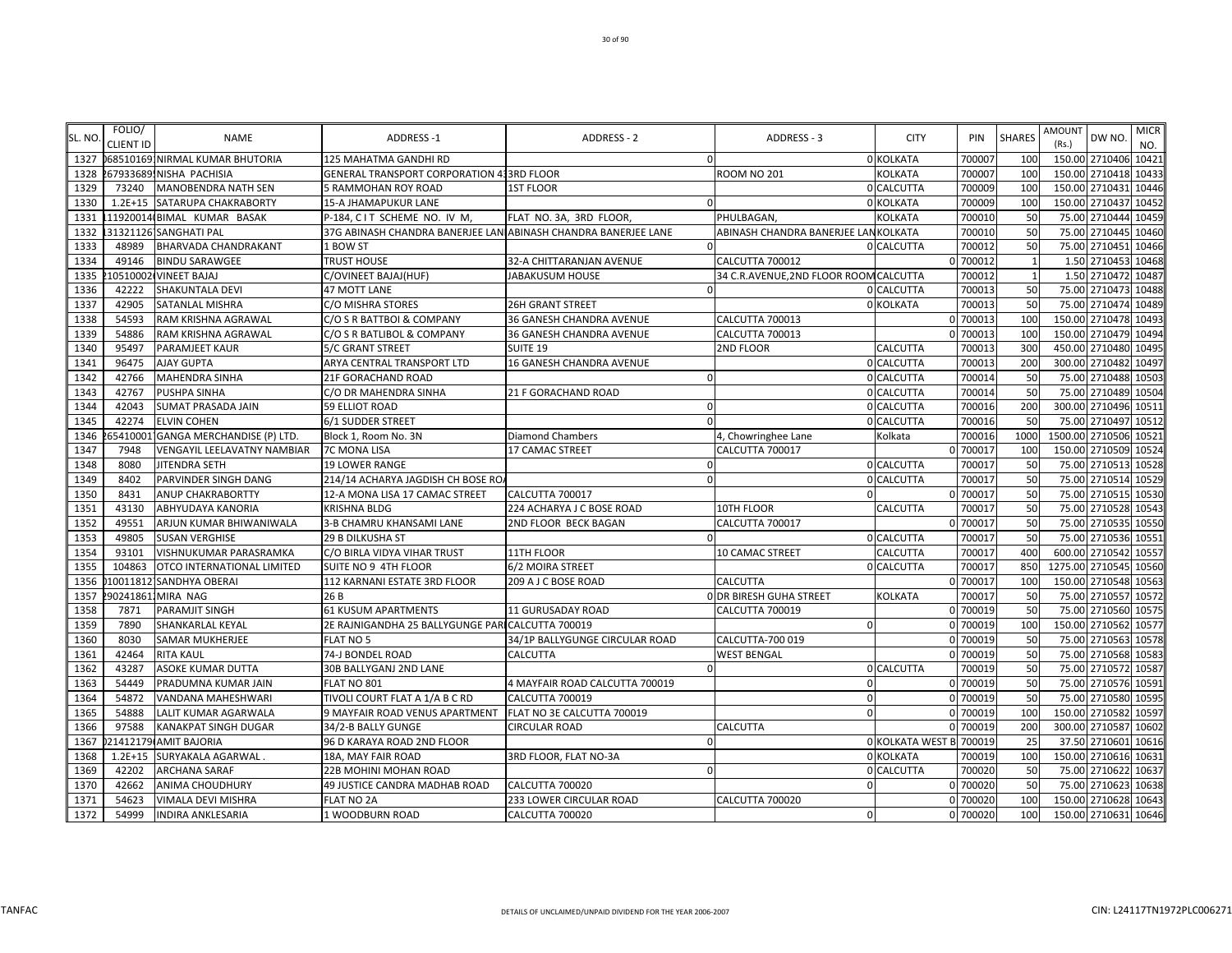|        | FOLIO/           |                                   |                                                             |                                      |                            |                 |          |               | AMOUNT                  | <b>MICR</b> |
|--------|------------------|-----------------------------------|-------------------------------------------------------------|--------------------------------------|----------------------------|-----------------|----------|---------------|-------------------------|-------------|
| SL. NO | <b>CLIENT ID</b> | <b>NAME</b>                       | ADDRESS-1                                                   | ADDRESS - 2                          | ADDRESS - 3                | <b>CITY</b>     | PIN      | <b>SHARES</b> | DW NO<br>(Rs.)          | NO.         |
| 1373   | 55069            | PRATEEP KUMAR DASGUPTA            | <b>2 ELGIN LANE</b>                                         | CALCUTTA                             | $\mathbf 0$                |                 | 0 700020 | 50            | 75.00 2710632           | 10647       |
| 1374   | 91803            | RASHMI KHANDELWAL                 | FLAT NO.18 TYPE VI                                          | <b>NIZAM PALACE</b>                  | A J C BOSE ROAD            | CALCUTTA        | 700020   | 100           | 150.00 2710634          | 10649       |
| 1375   | 8022             | M G SUBRAMANIAN                   | <b>19 PARK SIDE ROAD</b>                                    | <b>FIRST FLOOR</b>                   |                            | 0 CALCUTTA      | 700026   | 50            | 75.00 2710670 10685     |             |
| 1376   | 41574            | SANTOSH KUMAR CHATTERJEE          | <b>45 A KALIGHAT ROAD</b>                                   | IST FLOOR CALCUTTA 700026            | $\Omega$                   |                 | 0 700026 | 50            | 75.00 2710673           | 10688       |
| 1377   | 41891            | SIBAPRASAD NANDI MAJUMDAR         | 69A PRATAPADITYA ROAD                                       |                                      |                            | 0 CALCUTTA      | 700026   | 50            | 2710674<br>75.00        | 10689       |
| 1378   | 44170            | S V VARADA RAJAN                  | FLAT NO.55 `PRASHANTI'                                      | 1/1 LAKE AVENUE                      | CALCUTTA                   |                 | 0 700026 | 100           | 150.00 2710676 10691    |             |
| 1379   | 49744            | MUKESH KUMAR MEHTA                | 9-D RANI SHANKARI LANE                                      |                                      |                            | 0 CALCUTTA      | 700026   | 100           | 150.00 2710680 10695    |             |
| 1380   | 87488            | SHIKHAR UDYOG PVT LTD             | 33 A KALIDAS PATITUNDI LANE                                 | CALCUTTA                             | $\Omega$                   |                 | 0 700026 | 35C           | 525.00 2710682          | 10697       |
| 1381   |                  | 31320527 SARALA MUNDRA            | C/O ADITYA TEXTILES                                         | 29 SADANANDA ROAD                    | 2ND FLOOR                  | CALCUTTA        | 700026   | 100           | 150.00 2710697          | 10712       |
| 1382   |                  | 31320710 SANTOSH KUMAR CHATTERJEE | 45/A KALIGHAT ROAD                                          | $\Omega$                             |                            | 0 KOLKATA       | 700026   | 50            | 75.00 2710700 10715     |             |
| 1383   | 55099            | SASHIKANT MOONDHRA                | C/O S L BHATTER                                             | 11 C BURDWAN ROAD CALCUTTA 700027    | $\Omega$                   |                 | 0 70002  | 50            | 75.00 2710716           | 10731       |
| 1384   | 55100            | DAMODARLAL MOONDHRA               | C/O S L BHATTER                                             | 11 C BURDWAN ROAD CALCUTTA 700027    | $\mathbf 0$                |                 | 0 700027 | 100           | 150.00 2710717 10732    |             |
| 1385   | 55102            | RAVI MOONDHRA                     | C/O S L BHATTER                                             | 11 C BURDWAN ROAD CALCUTTA 700027    | $\mathbf 0$                |                 | 0 700027 | 50            | 75.00 2710718 10733     |             |
| 1386   | 55103            | SASHI DEVI MOONDHRA               | C/O S L BHATTER                                             | 11 C BURDWAN ROAD CALCUTTA 700027    | $\mathbf 0$                |                 | 0 700027 | 100           | 150.00<br>2710719 10734 |             |
| 1387   | 55131            | BIMLA DEVI JHUNJHUNWALA           | 402 PANCHSHEEL                                              | 8/1 DIAMOND HARBOUR ROAD             | CALCUTTA 700027            |                 | 0 70002  | 50            | 75.00 2710720 10735     |             |
| 1388   | 105940           | LATA RAMASWAMY                    | FLAT 22 T A PENN ROAD                                       | <b>ALIPORE</b>                       |                            | 0 CALCUTTA      | 700027   | <b>200</b>    | 300.00 2710724 10739    |             |
| 1389   | 7618             | SAROJ KUMAR ROY                   | C/O SUDEB KUMAR ROY                                         | FLAT 4/SW BALAKA                     | <b>64 LAKE ROAD</b>        | CALCUTTA        | 700029   | 50            | 75.00 2710738           | 10753       |
| 1390   | 8239             | ARUN GANGULEE                     | JAIMINI 17 B LAKE VIEW RD                                   | $\Omega$                             |                            | 0 CALCUTTA      | 700029   | 50            | 75.00 2710741           | 10756       |
| 1391   | 41596            | KAMALA DAS                        | 88 A MOTILAL NEHRU ROAD                                     |                                      |                            | 0 CALCUTTA      | 700029   | 50            | 75.00 2710743           | 10758       |
| 1392   | 42538            | <b>BISWAJIT DATTA</b>             | 16/7 DOVER LANE BLOCK C 1 FLAT 3                            | CALCUTTA 700029                      | $\Omega$                   |                 | 0 700029 | 50            | 75.00 2710746           | 10761       |
| 1393   | 42607            | SATYA RANJAN KONAR                | 18 D LAKE VIEW ROAD                                         | $\Omega$                             |                            | 0 CALCUTTA      | 700029   | 525           | 787.50 2710747          | 10762       |
| 1394   | 43092            | <b>BACHHRAJ JAIN</b>              | <b>19 HINDUSTAN ROAD</b>                                    | FLAT 7 BLOCK B CALCUTTA 700029       | $\mathbf 0$                |                 | 0 700029 | 50            | 75.00 2710751           | 10766       |
| 1395   | 43238            | PRAMILA GUPTA                     | 81 SARAT BOSE ROAD                                          | CALCUTTA                             | WEST BENGAL 700029         |                 | 0 700029 | 50            | 75.00<br>2710755        | 10770       |
| 1396   | 49436            | NELAMANGAL NAGRAJ KOUSIK          | P2 59/2 PURNA DAS ROAD                                      |                                      |                            | 0 CALCUTTA      | 700029   | 50            | 75.00 2710762           | 10777       |
| 1397   | 49455            | RENUKA SUKHANI                    | 122/B SOUTHERN AVENUE GROUND FLOCALCUTTA 700029             |                                      | $\Omega$                   |                 | 0 700029 | 50            | 75.00 2710763           | 10778       |
| 1398   | 49456            | PRAKASH MAHESHWARI                | 122/B SOUTHERN AVENUE GROUND FLOCALCUTTA 700029             |                                      | $\mathbf 0$                |                 | 0 700029 | 50            | 75.00 2710764 10779     |             |
| 1399   | 42943            | SUDIP MUKHOPADHYAY                | 30/1 BANEJREE PARA LANE                                     | DHAKRIA CALCTTA 700031               | $\Omega$                   |                 | 0 700031 | 50            | 75.00 2710792           | 10807       |
| 1400   | 49572            | SUDHINDRA LOCHAN MAJUMDAR         | 19/1 SELIMPUR ROAD                                          | P O DHAKURIA CALCUTTA W B 700031     | $\mathbf 0$                |                 | 0 700031 | 50            | 75.00 2710794 10809     |             |
| 1401   | 55121            | JAGAT NARAYAN DE                  | 39/C CENTRAL ROAD                                           | JADAVPUR,                            |                            | 0 KOLKATA       | 700032   | 100           | 150.00 2710806          | 10821       |
| 1402   | 55062            | KAMALA TALREJA                    | 10/73 CHARU CHANDRA AVENUE                                  | TOLLYGUNJ CALCUTTA 700033            | 0                          |                 | 0 700033 | 100           | 150.00 2710814          | 10829       |
| 1403   | 8393             | ASIT KUMAR MUKHERJEE              | 69/2 GHOL SAHAPUR RLY QUATER                                | BEHALA CALCUTTA 700034               | $\Omega$                   |                 | 0 70003  | 50            | 75.00 2710820           | 10835       |
| 1404   | 41768            | ASHOKE BANERJEE                   | P-71 UNIQUE PARK RANI KUTIR 1ST FLO BEHALA CALCUTTA 700034  |                                      | $\Omega$                   |                 | 0 700034 | 50            | 75.00 2710823           | 10838       |
| 1405   | 49425            | ASIM KUMAR MUKHERJEE              | 69/2 GHOL SAHAPUR RAILWAY QUARTE P O BEHALA CALCUTTA 700034 |                                      | $\mathbf 0$                |                 | 0 700034 | 50            | 75.00 2710826           | 10841       |
| 1406   | 54468            | RATAN DEVI SHARMA                 | 198 BHUPEN ROY ROAD                                         | BEHALA CALCUTTA 700034               | $\mathbf 0$                |                 | 0 700034 | 100           | 150.00 2710827          | 10842       |
| 1407   | 41911            | <b>BHARATI CHATTERJEE</b>         | C/O MIHIR KUMAR CHATTERJEE                                  | 20/1 K M NASKAR ROAD CALCUTTA 700040 | $\mathbf 0$                |                 | 0 700040 | 50            | 75.00 2710833           | 10848       |
| 1408   | 42273            | <b>CYRIL MOSES COHEN</b>          | <b>URMILA APTS</b>                                          | FLAT NO 2A                           | 47C/7 MOORE AVENUE         | CALCUTTA        | 700040   | 50            | 75.00 2710835           | 10850       |
| 1409   | 44429            | RAJ KUMAR LAKHOTIA                | <b>MERLIN - NIKET</b>                                       | 88E, BABURAM GHOSH ROAD              |                            | 0 KOLKATA       | 700040   | 50            | 75.00 2710836           | 10851       |
| 1410   | 49477            | HILLUL KANTI GUHA                 | 5/1 A MOORE AVENUE                                          |                                      |                            | 0 CALCUTTA      | 700040   | 50            | 75.00 2710837           | 10852       |
| 1411   | 250288590        | <b>SHAMBHU DALAL</b>              | 41 B NSC BOSE ROAD                                          | TOLLYGUNGE                           | <b>3RD FLOOR</b>           | <b>KOLKATA</b>  | 700040   | 25            | 37.50 2710842           | 10857       |
| 1412   |                  | 48510173 PAVAN KUMAR JAIN         | 42/6 A NETAJI SUBHAS CHANDRA BOSE TOLLYGUNJ                 |                                      | <b>CHALIYA BUS STOP</b>    | KOLKATA         | 700040   | 100           | 150.00 2710843          | 10858       |
| 1413   |                  | 51610068 GURUSWAMI LATA           | "SWASTIKA " APARTMENTS                                      | FLAT NO.10,2ND FLOOR,                | 7A, CHANDITALA LANE        | <b>KOLKATA</b>  | 700040   | 100           | 150.00 2710844          | 10859       |
| 1414   | 7724             | <b>URMILA GUPTA</b>               | 58/68 LAKE GARDENS                                          |                                      |                            | 0 CALCUTTA      | 700045   | 50            | 75.00 2710846           | 10861       |
| 1415   |                  | 45013458 USHA BANERJEE            | 1A BLACK PEARL APARTMENTS                                   | P 66 PRINCE SHAH ANWAR SHAH ROAD     | LAKE GARDEN KOLKATA        | WEST BENGAL     | 700045   | 100           | 150.00 2710853          | 10868       |
| 1416   | 7931             | SHANKAR DEVI PANDEY               | 705A BLOCK P NEW ALIPORE                                    |                                      |                            | 0 CALCUTTA      | 700053   | 50            | 75.00 2710854           | 10869       |
| 1417   | 7939             | POONAM CHAND DUJARI               | 5-B BASANTI VIHAR 17/S BLOCK A                              | NEW ALIPORE CALCUTTA 700053          | 0                          |                 | 0 700053 | 50            | 75.00 2710855 10870     |             |
| 1418   |                  | 42628 S K HAMIRWASIA              | FLAT NO.A-3-I                                               | <b>SNEHA GARDEN</b>                  | <b>28 ROY BAHADUR ROAD</b> | <b>CALCUTTA</b> | 700053   | 50            | 75.00 2710860 10875     |             |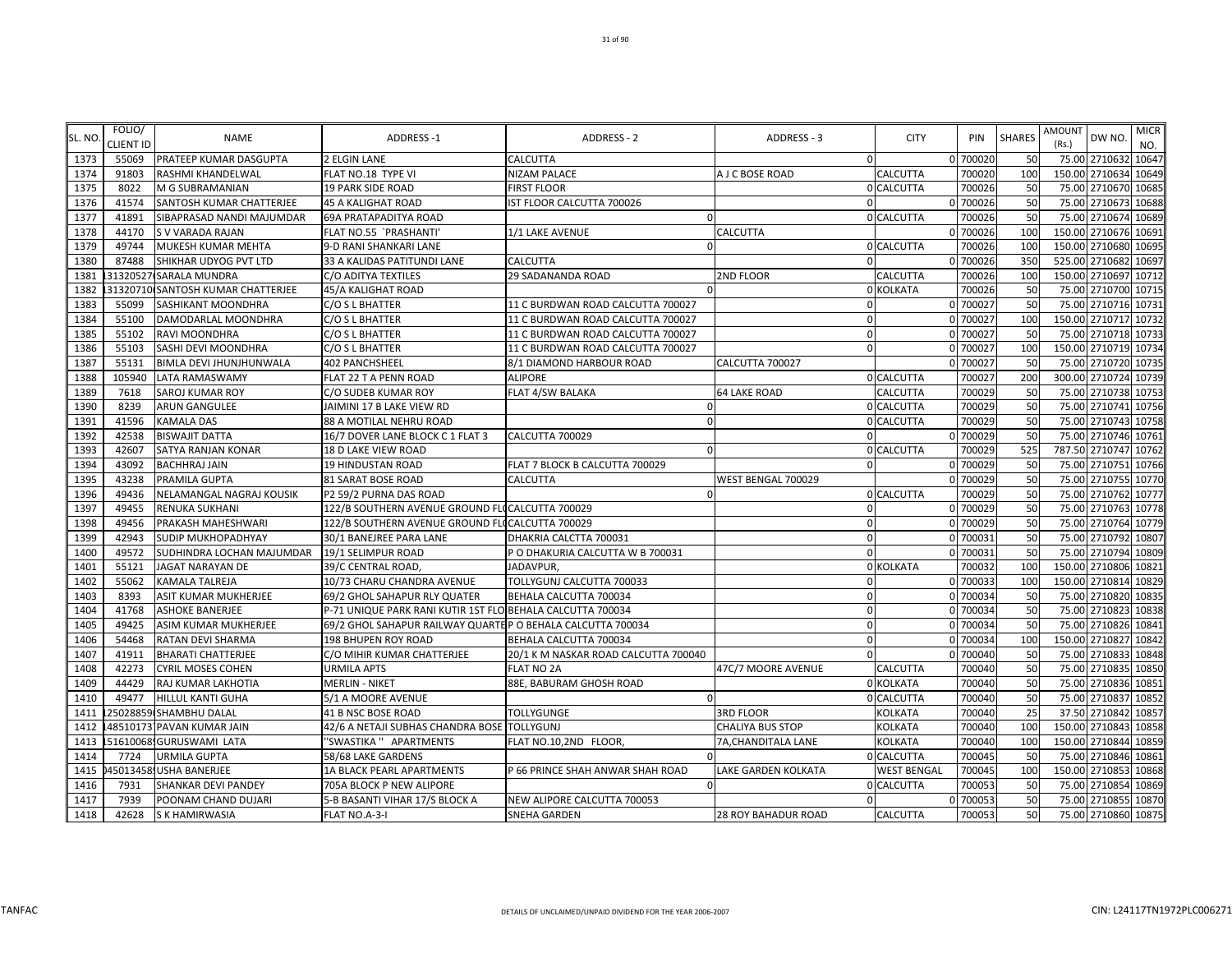| SL. NO. | FOLIO/<br><b>CLIENT ID</b> | <b>NAME</b>                       | ADDRESS-1                                                                      | <b>ADDRESS - 2</b>                                          | ADDRESS - 3                            | <b>CITY</b>              | PIN      | <b>SHARES</b>   | AMOUNT<br>(Rs.) | <b>MICR</b><br>DW NO.<br>NO. |
|---------|----------------------------|-----------------------------------|--------------------------------------------------------------------------------|-------------------------------------------------------------|----------------------------------------|--------------------------|----------|-----------------|-----------------|------------------------------|
| 1419    | 8028                       | <b>MADAN LAL ASSOPA</b>           | C/O ORIENT GENERAL INDUSTRIES LTD 6 GHORE BIBI LANE CALCUTTA 700054            |                                                             | $\sqrt{ }$                             |                          | 0 70005  | 50              |                 | 75.00 2710882<br>10897       |
| 1420    | 42051                      | AJAY KUMAR PARWAL                 | P-88 C.I.T SCHEME VI M                                                         | NEAR PHOOLBAGAN P S                                         |                                        | 0 CALCUTTA               | 700054   | 50              | 75.00           | 2710883 10898                |
| 1421    | 54971                      | SHUBH KARAN BAJAJ                 | C/O ORIENT GENERAL INDUSTRIES LTD 6 GHORE BIBI LANE CALCUTTA 700054            |                                                             | $\Omega$                               |                          | 0 700054 | 50              |                 | 75.00 2710890 10905          |
| 1422    | 56294                      | JAGDISH KAUR REHAL                | BLOCK V/8-I MANIKTALA HSG ESTATE                                               | VIP ROAD                                                    | <b>CALCUTTA-700 054</b>                |                          | 0 700054 | 50              | 75.00           | 2710891 10906                |
| 1423    | 98663                      | <b>SURESH KUMAR HALAN</b>         | 87 DHANDEVI KHANNA ROAD                                                        |                                                             |                                        | 0 CALCUTTA               | 700054   | 200             |                 | 300.00 2710895<br>10910      |
| 1424    | 103686                     | <b>ARUNA G DAGA</b>               | P-112 CIT ROAD                                                                 | <b>SCHEME NO VIM</b>                                        | PHOOLBAGAN                             | CALCUTTA                 | 700054   |                 |                 | 7.50 2710896 10911           |
| 1425    | 49211                      | KIRTI INDUSTRIAL CO LTD           | <b>B 94 BANGUR AVENUE</b>                                                      |                                                             |                                        | 0 CALCUTTA               | 700055   | 50              | 75.00           | 2710909 10924                |
| 1426    | 54956                      | DILIP KUMAR CHATTERJEE            | <b>BIRAJ BHAVAN</b>                                                            | 74 SHAMNAGAR ROAD                                           | DUM DUM                                | CALCUTTA 70005 700055    |          | 50              | 75.00           | 2710910<br>10925             |
| 1427    | 43058                      | <b>BIBHA ROY</b>                  | C/O SHRI DILIP KUMAR ROY                                                       | F/E-6 VIDYA SAGAR PALLY                                     | P O JYANGRA                            | CALCUTTA                 | 700059   | 75              | 112.50          | 2710917<br>10932             |
| 1428    | 43216                      | <b>BIMALESH KUMAR RAMUKA</b>      | BA/30 DESHBANDHU NAGAR                                                         | JHEELPAR BAGUHATI                                           | CALCUTTA 700059                        |                          | 0 700059 | 50              |                 | 75.00 2710918 10933          |
| 1429    | 55128                      | <b>SIKHA SAHA</b>                 | C/O MR R SAHA F C A                                                            | HATIARA ROAD                                                | ASHWININAGAR CALCUTTA 70005            |                          | 0 700059 | 50              |                 | 75.00 2710919 10934          |
| 1430    | 99162                      | <b>ANSHU GUPTA</b>                | <b>GEETANJALI APARTMENTS</b>                                                   | <b>B-6A GROUND FLOOR</b>                                    | VIP ROAD TEGHARIA P O HATIARA CALCUTTA |                          | 700059   | 50              |                 | 75.00 2710920 10935          |
| 1431    | 42795                      | BHUWANESHWAR PD GUPTA             | 56/10 PATHAK PARA ROAD                                                         | <b>BEHALA</b>                                               |                                        | 0 CALCUTTA               | 700060   | 50              | 75.00           | 2710931<br>10946             |
| 1432    | 56479                      | <b>SUNITA ARORA</b>               | BLOCK 39 FLAT 249                                                              | <b>GOVT COLONY</b>                                          | PARNASREE                              | CALCUTTA-700 06 700060   |          | 50              |                 | 75.00 2710932 10947          |
| 1433    | 56480                      | <b>VINOD KUMAR ARORA</b>          | BLOCK 39 FLAT 249                                                              | <b>GOVT COLONY</b>                                          | PARNASREE                              | CALCUTTA-700 06 700060   |          | 50              | 75.00           | 2710933<br>10948             |
| 1434    | 43023                      | SAROJ MAHESHWARI                  | C/O SUSHIL KUMAR PERIWAL                                                       | 54/5A STRAND ROAD OM BHAWAN                                 | CALCUTTA 700070                        |                          | 0 700070 | 50              | 75.00           | 2710973<br>10988             |
| 1435    | 43032                      | BHANWAR LAL SHARMA                | C/O SUSHIL KUMAR PERIWAL                                                       | 54/5A TRAND RD OM BHAWAN CALCUTTA 70                        |                                        |                          | 0 700070 | 50              | 75.00           | 2710978 10993                |
| 1436    |                            | 48411459: KRIPA RAM DWIWEDI       | 10                                                                             | <b>H L SARKAR ROAD</b>                                      | PO BANSDRONI                           | KOLKATA                  | 700070   | 50              | 75.00           | 2710985 11000                |
| 1437    | 3503                       | <b>ABHAY NATH PATHAK</b>          | <b>MARKETING MANAGER</b>                                                       | TATA TIMKEN LTD TATA CENTRE                                 | 15TH FLOOR 43 CHOWRINGHEE RICALCUTTA   |                          | 700071   | 50              | 75.00           | 2710986 11001                |
| 1438    | 7676                       | <b>SURATH CHANDRA ROY</b>         | 56 CHOWRINGHEE ROAD                                                            |                                                             |                                        | 0 CALCUTTA               | 700071   | 100             |                 | 150.00 2710987 11002         |
| 1439    | 8012                       | ANIL KUMAR HARLALKA               | 9 PRETORIA STREET                                                              | FLAT NO 8 2ND FLOOR CALCUTTA 700071                         |                                        |                          | 0 700071 | 100             |                 | 150.00 2710988 11003         |
| 1440    | 42942                      | <b>SINNASAMY THAMBYAIAH</b>       | FOREIGN DEPTT STAFF BANK OF INDIA                                              | TATA CENTRE J N ROAD CALCUTTA 700071                        |                                        |                          | 0 70007  | 50              | 75.00           | 2710990 11005                |
| 1441    | 104309                     | SHRUTI SECURITIES PRIVATE LIMITED | 17TH FLOOR FLAT NO A 7                                                         | 33 A CHOWRINGHEE ROAD                                       |                                        | 0 CALCUTTA               | 700071   | 50              | 75.00           | 2710991<br>11006             |
| 1442    | 7537                       | SURESH KUMAR PILANIWALA           | 34 A RATU SARKAR LANE                                                          |                                                             |                                        | 0 CALCUTTA               | 700073   | 50              |                 | 75.00 2711003 11018          |
| 1443    | 43273                      | <b>BRIJLALL JHUNJHUNWALA</b>      | 10/1 SYED SALLEY LANE                                                          |                                                             |                                        | <b>CALCUTTA</b>          | 700073   | 50              | 75.00           | 2711008 11023                |
| 1444    | 46682                      | AYSHA M KADIAWALA                 | C/O MOHAMED SIDDIK K MITHAWALA MOTI VOHERWAD VAGDA PO                          |                                                             | KADI DIST MEHSANA                      | N GUJARAT                | 382715   | 50              |                 | 75.00 2715765 15782          |
| 1445    | 46683                      | MOHAMED ALI M MITHAWALA           | C/O MOHAMED SIDDIK K MITHAWALA                                                 | MOTI VOHERWAD VAGDA PO                                      | KADI DIST MEHSANA                      | N GUJARAT                | 382715   | 50              | 75.00           | 2715766 15783                |
| 1446    | 46684                      | MOHAMMED SALIM M MITHAWALA        | C/O MOHAMED SIDDIK K MITHAWALA   MOTI VOHERWAD VAGDA PO                        |                                                             | KADI DIST MEHSANA                      | N GUJARAT                | 382715   | 50              | 75.00           | 2715767 15784                |
| 1447    | 65175                      | <b>BABUBHAI AMBALAL PATEL</b>     | NEAR SWAMINARAYAN TEMPLE                                                       | KUNDAL                                                      | KADI N G-382 715                       |                          | 0 382715 | 10 <sub>C</sub> | 150.00          | 2715768 15785                |
| 1448    | 1437                       | NAGARBHAI MOHANDAS PATEL          | STATION PURA KUKARWADA                                                         | TALUKA VIJAPUR 382830                                       | $\sqrt{ }$                             |                          | 0 382830 | 50              |                 | 75.00 2715777 15794          |
| 1449    | $1.2E + 15$                | SHAH MUKESHKUMAR KANTILAL HUF     | C/O M/S ASHOK TRADERS                                                          | <b>DEMAI TALUKA - BAYAD</b>                                 | <b>DIST SABARKANTHA</b>                | <b>DEMAI</b>             | 383330   | 50              |                 | 75.00 2715788 15805          |
| 1450    | 27630338                   | ANSUYABEN CHUNILAL RAVAL          | AT AND PO VIRATA                                                               | TA AND DIST MEHSANA                                         | <b>MEHSANA</b>                         | MEHSANA N G              | 384001   | 50              | 75.00           | 2715799 15816                |
| 1451    | 1496                       | <b>HARGOVANBHAI PATEL</b>         | AT & PO KUKARANA                                                               | TA SAMI DIST MEHSANA N G 384240                             | $\sqrt{2}$                             |                          | 0 384240 | 50              |                 | 75.00 2715809 15826          |
| 1452    | 1742                       | AMARUTLAL AMBARAM GAJJAR          | <b>NEAR THE BIG TEMPLE</b>                                                     | AT & POST SAMI TALUKE SAMI DIST MEHSAN NORTH GUJARAT 384245 |                                        |                          | 0 384245 | 50              | 75.00           | 2715810 15827                |
| 1453    | 90916                      | ANJANABEN JAYANTILAL SHAH         | D/1/1 GRID COLONY                                                              | <b>GEBDABHAN</b>                                            |                                        | 0 NADIAD                 | 387320   | 100             |                 | 150.00 2715832 15849         |
| 1454    | 105067                     | <b>RAMESH C PATEL</b>             | <b>NEAR DURWAJA</b>                                                            | AT & POST DABHAN                                            | TQ NADIAD                              | DIST KHEDA GUJ           | 387320   | 25              | 37.50           | 2715833 15850                |
| 1455    | 1062                       | MOTIBHAI SOMABHAI ROHIT           | <b>DAVDA</b>                                                                   | <b>TA NADIAD</b>                                            | KHEDA                                  |                          | 0 387350 | 50              |                 | 75.00 2715834 15851          |
| 1456    | 7252                       |                                   | NATWERLAL KUBERDAS UPADHYAYASACHIMATA STREET P O DAKOR DIST KAST GUJRAT 388225 |                                                             | $\sqrt{2}$                             |                          | 0 388225 | 50              |                 | 75.00 2715846 15863          |
| 1457    | 6820                       | <b>MD PATEL</b>                   | MOTA DAVA KHANA QUARTERS                                                       | AT & PO VADOD T A ANAND                                     | <b>GUJARAT 388370</b>                  |                          | 0 388370 | 50              | 75.00           | 2715857 15874                |
| 1458    | 100047                     | <b>KALPANA JIGISH SHAH</b>        | LIMBAKUI                                                                       | <b>AT PETLAD</b>                                            | DIST KHEDA GUJARAT                     |                          | 0 388450 | 50              | 75.00           | 2715860<br>15877             |
| 1459    | 5810                       | <b>BHAVARLAL DALAL</b>            | SONIWADA                                                                       |                                                             |                                        | <b>O</b> GODHRA DIST PN  | 389001   | 50              | 75.00           | 2715868 15885                |
| 1460    | 33155                      | <b>KRIMA SHAH</b>                 | 107 PRABHAKUNJ SOCIETY                                                         |                                                             |                                        | 0 GODHRA                 | 389001   | 50              | 75.00           | 2715869 15886                |
| 1461    | 19563                      | DHANRAJ KUMAR GIDWANI             | C/O DHANLAXMI VASTRALYA DALAL STR SANT ROAD PMS GUJ 389120                     |                                                             |                                        |                          | 0 389120 | 50              | 75.00           | 2715872 15889                |
| 1462    | 6232                       | <b>BHUPENDRA SONI</b>             | C/O KISHOR TAILOR AT PO                                                        | KALOL PANCHMAHALS                                           |                                        | 0 VIA DEROL W RLY        | 389330   | 50              | 75.00           | 2715874 15891                |
| 1463    | 6235                       | <b>CHANDAN SONI</b>               | C/O KISHOR TAILOR AT PO                                                        | <b>KALOL PANCHMAHALS</b>                                    |                                        | 0 VIA DEROL W RLY 389330 |          | 50              |                 | 75.00 2715875 15892          |
| 1464    | 6237                       | <b>ANIL SONI</b>                  | C/O KISHOR TAILOR AT PO                                                        | <b>KALOL PANCHMAHALS</b>                                    |                                        | 0 VIA DEROL W RLY 389330 |          | 50              |                 | 75.00 2715876 15893          |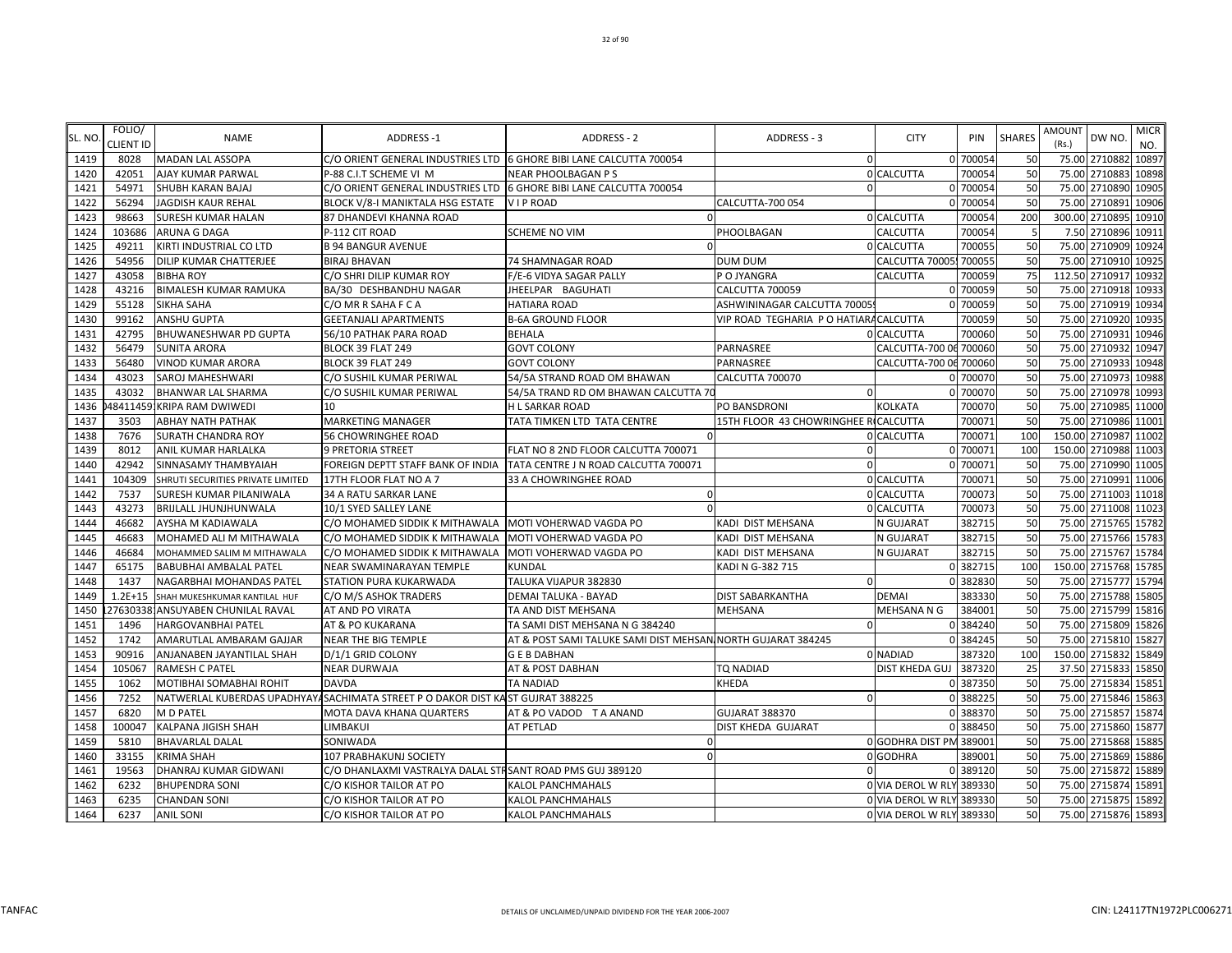| SL. NO       | FOLIO/           | <b>NAME</b>                                                            | ADDRESS-1                                                 | <b>ADDRESS - 2</b>                                                     | ADDRESS - 3              | <b>CITY</b>            | PIN                | <b>SHARES</b>      | AMOUNT | DW NO.                                     | <b>MICR</b> |
|--------------|------------------|------------------------------------------------------------------------|-----------------------------------------------------------|------------------------------------------------------------------------|--------------------------|------------------------|--------------------|--------------------|--------|--------------------------------------------|-------------|
|              | <b>CLIENT ID</b> |                                                                        |                                                           |                                                                        |                          |                        |                    |                    | (Rs.)  |                                            | NO.         |
| 1465         | 6100             | <b>VIJAY GOVIND JOSHI</b>                                              | A M LOKHANDWALA BUILDING IDGA ROPRATAPNAGAR BARODA 390004 |                                                                        | $\mathbf 0$              |                        | 0 390004           | 50                 |        | 75.00 2715880 15897                        |             |
| 1466         | 6918             | ANAND MAKWANA                                                          | 113/C RAILWAY COLONY                                      | PRATAPNAGAR BARODA 390004                                              | $\mathbf{0}$             |                        | 0 390004           | 50                 | 75.00  | 2715881 15898                              |             |
| 1467         | 106655           | PARUL DARSHAN UPADHYAY                                                 | E-1191 MANDRATH SOCIETY                                   | NEAR CHANAKYAPURI CROSS ROAD                                           | <b>NEW SAMA ROAD</b>     | VADODARA               | 390008             | 200                |        | 300.00 2715887 15904                       |             |
| 1468         | 106034           | SEEMA VAIDYA                                                           | 7 GREEN PARK SOCIETY                                      | <b>MAKARPURA ROAD</b>                                                  |                          | 0 BARODA               | 390010             | 50                 | 75.00  | 2715891                                    | 15908       |
| 1469         | 106035           | ARVIND VAIDYA                                                          | 7 GREEN PARK SOCIETY                                      | MAKARPURA ROAD                                                         |                          | 0 BARODA               | 390010             | 50                 | 75.00  | 2715892                                    | 15909       |
| 1470         | 6117             | <b>MADHUBEN PATEL</b>                                                  | MAIN ROAD P O BAJWA DIST                                  |                                                                        |                          | 0 BARODA               | 390391             | 50                 | 75.00  | 2715900                                    | 15917       |
| 1471<br>1472 | 6132             | GITADAVI RAMNIVAS MUNDRA                                               | C/O MUNDRA BROTHERS<br><b>SATKAR STORE</b>                | KANSARA BAZAR DABHOI 391110<br>CHHIPWAD BAZAR                          | <b>AT DABHOI</b>         | DT BARODA              | 0 391110<br>391116 | 75<br>$\mathbf{1}$ |        | 112.50 2715901 15918<br>1.50 2715904 15921 |             |
| 1473         | 6609             | 02010539 SHAHENAZ MOHDIDRIS JAMBUSARIYA<br>AMARJITSING KARAMSING SAINI | AMAR RESTAURANT POR                                       |                                                                        |                          | 0 BARODA               | 391243             | 50                 |        | 75.00 2715908                              | 1592        |
| 1474         | 5941             | SANKAR BASU                                                            | QR NO C-755 PETROCHEMICALS TOWNS SECTOR I BARODA 391345   |                                                                        | $\mathbf{0}$             |                        | 0 391345           | 50                 |        | 75.00 2715909                              | 15926       |
| 1475         | 5943             | DIPAK KUMAR DAS                                                        | C/O S BASU C-755 SECTOR I                                 | PETROCHEMICALS TOWNSHIP VADODARA 39                                    | $\mathbf{0}$             |                        | 0 391345           | 50                 | 75.00  | 2715910                                    | 15927       |
| 1476         | 6696             | RAMESH KASHIKAR                                                        | HB-677 SECTOR 1 PETROCHEMICALS TO BARODA 391345           |                                                                        | $\mathbf 0$              |                        | 0 391345           | 50                 |        | 75.00 2715911 15928                        |             |
| 1477         | 7179             | <b>GOWTHAM DAS SHAW</b>                                                | HB 653 PETROCHEMICAL TOWNSHIP                             | <b>BARODA 391345</b>                                                   | $\Omega$                 |                        | 0 391345           | 50                 | 75.00  | 2715912 15929                              |             |
| 1478         | 7138             | SAVITABEN PATEL                                                        | <b>VILLAGE &amp; POST GORIAD</b>                          | TALUKA PADRA                                                           | <b>VACHALI KHADAKI</b>   | <b>DIST BARODA</b>     | 391440             | 50                 | 75.00  | 2715915 15932                              |             |
| 1479         | 7151             | CHHOTABHAI PATEL                                                       | VILLAGE & POST GORIAD                                     | TALUKA PADRA                                                           | <b>VACHALI KHADAKI</b>   | DIST BARODA GU, 391440 |                    | 50                 | 75.00  | 2715916 15933                              |             |
| 1480         | 4856             | HANSHABEN L PATEL                                                      | AT PO KHAKHARIA                                           | TA SAVLI DIST BARODA 391520                                            | $\mathbf 0$              |                        | 0 391520           | 50                 |        | 75.00 2715920 15937                        |             |
| 1481         | 5088             | SHANABHAI V PATEL                                                      | AT PO KHAKHARIA TA SALVI                                  | DIST BARODA 391520                                                     | $\Omega$                 |                        | 0 391520           | 50                 |        | 75.00 2715921 15938                        |             |
| 1482         | 9753             | <b>G SREENIVAS REDDY</b>                                               | <b>ENGINEERS INDIA LTD</b>                                | GANDHAR PETROCHEMICALS COMPLEX                                         | P O DAHEJ TA VAGRA       | <b>DIST BHARUCH GI</b> | 392130             | 100                |        | 150.00 2715928 15945                       |             |
| 1483         | 102771           | NINABEN D GOLWALA                                                      | A-5 BRIG NAGAR SOCIETY                                    | n                                                                      |                          | 0 ANKLESWAR            | 393001             | 50                 |        | 75.00 2715934 1595                         |             |
| 1484         | 102772           | D S GOLWALA                                                            | A-5 BRIJ NAGAR SOCIETY                                    |                                                                        |                          | 0 ANKLESWAR            | 39300              | 50                 | 75.00  | 2715935 15952                              |             |
| 1485         | 79185            | MULCHANDRA AGRWAL                                                      | B/46 O N G C COLONY                                       | MEHSANA 394002                                                         | (N-GUJARAT) 394002       |                        | 0 394002           | 50                 | 75.00  | 2715939                                    | 15956       |
| 1486         | 80709            | MAHESH HARIPRASAD JOSHI                                                | MAHESH NIWAS MAIN ROAD                                    | NEAR DENA BANK AT & POST. MANDVI                                       | SURAT DISTRICT 394160    |                        | 0 394160           | 50                 | 75.00  | 2715946                                    | 15963       |
| 1487         | 80710            | RAKSHABEN MAHESH JOSHI                                                 | MAHESH NIWAS MAIN ROAD                                    | NEAR DENA BANK<br>AT & POST. MANDVI                                    | SURAT DISTRICT 394160    |                        | 0 394160           | 50                 | 75.00  | 2715947 15964                              |             |
| 1488         | 107061           | NEELU BHARTI                                                           | B-22/34 ONGC COLONY - II                                  | <b>NEW MAGDULLA</b>                                                    |                          | 0 SURAT                | 394518             | 50                 |        | 75.00 2715962 15979                        |             |
| 1489         | 79921            | YUSUF EBRAHIM PATEL                                                    | VARWAD                                                    | P.O.BARDOLI                                                            | SURAT DISTRICT 394601    |                        | 0 394601           | 50                 |        | 75.00 2715963 15980                        |             |
| 1490         | 429              | <b>GOPALKRISHNA HALIYAL</b>                                            | AT PO MOTAVAGHHCHHIPA TAL KILLA P DIST BULSAR             |                                                                        | <b>GUJARAT</b>           |                        | 0 396125           | 50                 |        | 75.00 2715987 16004                        |             |
| 1491         | 52553            | <b>RAVJI S PATEL</b>                                                   | <b>UDHWADA R S</b>                                        | RATLAW VILLAGE                                                         | <b>DIST BALSAD</b>       | <b>GUJARAT</b>         | 396185             | 50                 |        | 75.00 2715992                              | 16009       |
| 1492         |                  | 54918137 SONADEVI KAMAL AGRAWAL                                        | 304 SURBHI APPARTMENT                                     | B/H BOLEBABA ASHRAM                                                    | <b>ANAND NAGAR</b>       | VAPI                   | 396191             | 1500               |        | 2250.00 2715996                            | 16013       |
| 1493         | 30132            | KANTILAL MOHANBHAI KOLI                                                | RCL/41/410 TYPE QUARTERS                                  | NEAR GUNJAN CINEMA                                                     | POST G I D C VAPI 396195 |                        | 0 396195           | 50                 | 75.00  | 2716000                                    | 16017       |
| 1494         | 103189           | PRAKASH B DESAI                                                        | <b>10 ANKUR SOCIETY</b>                                   | AMALSAD                                                                | $\mathbf{0}$             |                        | 0 396310           | 50                 | 75.00  | 2716006 16023                              |             |
| 1495         |                  | 33018120 ARVINDLAL CHHAGANLAL SHAH                                     | <b>NEAR JAIN DERASAR</b>                                  | <b>STATION ROAD</b>                                                    | <b>AMALSAD</b>           | <b>DIST NAVSARI</b>    | 396310             | 50                 | 75.00  | 2716008                                    | 16025       |
| 1496         | 98714            | ANSUYABEN N DESAI                                                      | AT & POST DUNGRI STATION                                  | <b>DUNGRI W RLY</b>                                                    | <b>DIST VALSAD</b>       | <b>GUJARAT</b>         | 396375             | 100                | 150.00 | 2716012 16029                              |             |
| 1497         | 25927            | <b>INDRANI SEN</b>                                                     | DII-18 NCL COLONY                                         |                                                                        |                          | 0 PUNE                 | 411008             | 50                 |        | 75.00 2716070 16087                        |             |
| 1498         | 25584            | NILKANTH DAMLE                                                         | D/3 MANTRI HSG COMPLEX                                    | <b>DAPODI</b>                                                          |                          | 0 PUNE                 | 411012             | 50                 |        | 75.00 2716075 1609                         |             |
| 1499         | 55454            | KALPNATH SHUKLA                                                        | 130, ST. PATRICKS TOWN CO-OP HSG SO                       | n                                                                      |                          | 0 PUNE                 | 411013             | 100                |        | 150.00 2716077 16094                       |             |
| 1500         | 99559            | <b>USHA BALJEKAR</b>                                                   | C 3 SAINAGARI KALYANI NAGAR                               | <b>NAGAR ROAD PUNE</b>                                                 | $\Omega$                 |                        | 0 411014           | 50                 | 75.00  | 2716080                                    | 16097       |
| 1501         | 84095            | MUKHOPADHYAY GOBINDALAL                                                | A-5 (II) H D F C COLONY                                   | CHINCHWAD                                                              | <b>PUNE</b>              |                        | 0 411019           | 25                 |        | 37.50 2716085 16102                        |             |
| 1502         |                  | 47642892 SHAMSUNDER MARUTI SHINDE                                      | PLOT NO 14 SECTOR NO 18                                   | MAHATMAPHULE NAGAR                                                     | <b>CHINCHWAD</b>         | <b>PUNE</b>            | 411019             | 50                 | 75.00  | 2716086 16103                              |             |
| 1503         | 25400            | PRADEEP DESHPANDE                                                      | 134/7 RANGE HILLS WELBECK ROAD                            | OLD H TYPE KHADKI PUNE 411020                                          | $\Omega$                 |                        | 0 411020           | 100                | 150.00 | 2716087                                    | 16104       |
| 1504         | 26309            | NAMADEO PANDURANG NIKAM                                                | D 38/6 RANGE HILLS KIRKEE                                 |                                                                        |                          | 0 PUNE                 | 411020             | 50                 | 75.00  | 2716088 16105                              |             |
| 1505         | 25928            | SANTOSH                                                                | C/O MR DEEP CHAND CENTURY ENKA                            | 1POONA 411026                                                          | $\Omega$                 |                        | 0 411026           | 50                 | 75.00  | 2716091 16108                              |             |
| 1506         | 25929            | SANJEEV KUMAR KHATRI                                                   | C/O MR DEEP CHAND CENTURY ENKA LTPOONA 411026             |                                                                        | $\Omega$                 |                        | 0 411026           | 50                 |        | 75.00 2716092 16109                        |             |
| 1507         | 26250            | <b>BARUN MAJUMDAR</b>                                                  | PEEF MATERIAL MANAGEMENT                                  | C/O PEICO ELECTRONICS & ELECTRICALS LTD  BHOSARI IND ESTATE PUNE 41102 |                          |                        | 0 411026           | 100                |        | 150.00 2716093 16110                       |             |
| 1508         | 26446            | <b>GANI GULAB SAYYAD</b>                                               | 38 MAGAR ALI HADAPSAR                                     |                                                                        |                          | 0 PUNE                 | 411028             | 50                 |        | 75.00 2716097 16114                        |             |
| 1509         | 25715            | PARVEEN BHUTANI                                                        | 61                                                        | <b>EODE</b>                                                            | <b>CME</b>               | <b>PUNE</b>            | 411031             | 50                 |        | 75.00 2716102 16119                        |             |
| 1510         | 81542            | V LAKSHMI BHAVANI                                                      | C/O V SIVAKUMAR                                           | T-39 C.M.E                                                             | <b>PUNE 411031</b>       |                        | 0 411031           | 100                |        | 150.00 2716103 16120                       |             |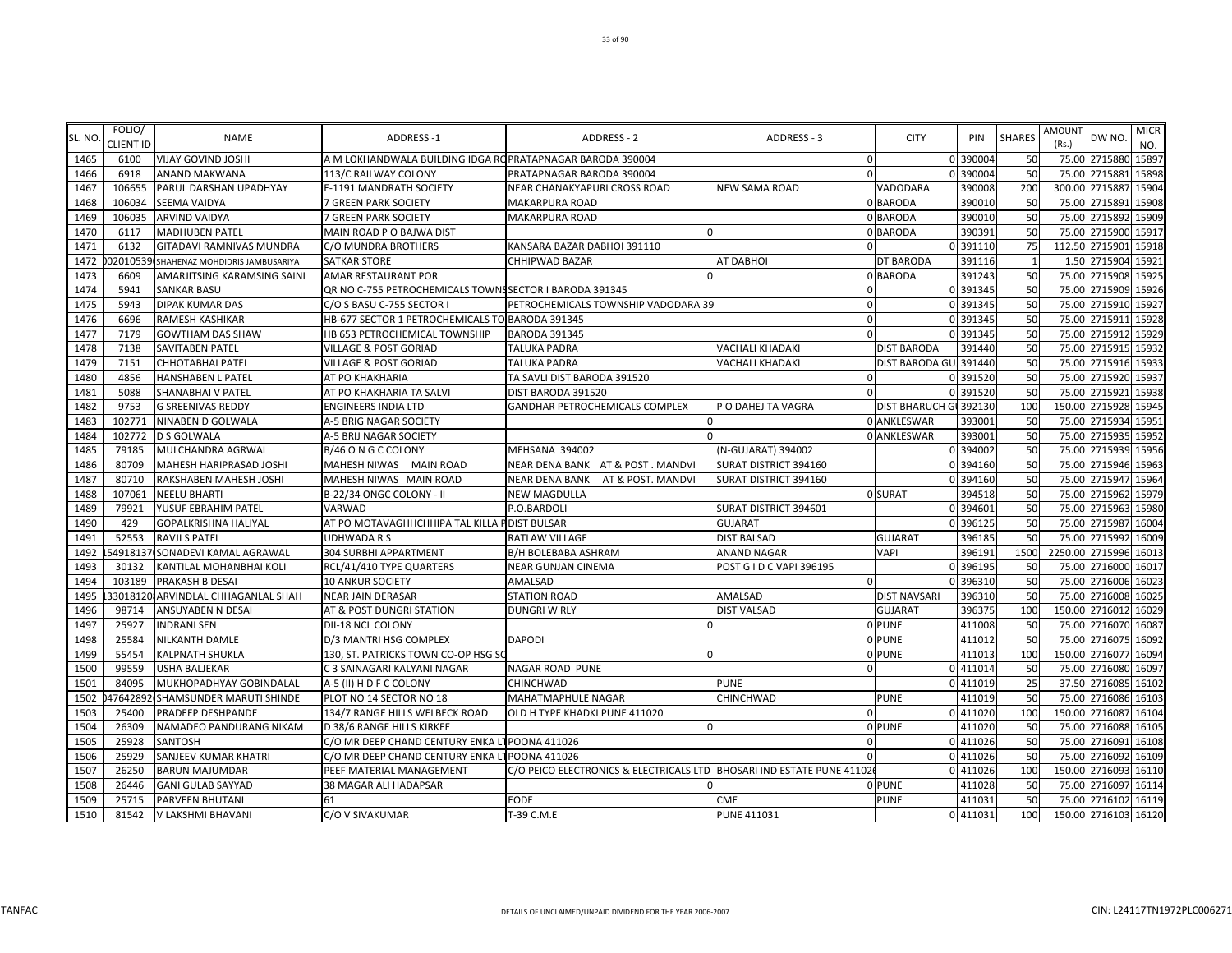| SL. NO | FOLIO/<br>CLIENT ID | <b>NAME</b>                      | <b>ADDRESS-1</b>                                             | ADDRESS - 2                                                     | ADDRESS - 3                   | <b>CITY</b>               | PIN      | <b>SHARES</b> | <b>AMOUNT</b><br>(Rs.) | DW NO.                | <b>MICR</b><br>NO. |
|--------|---------------------|----------------------------------|--------------------------------------------------------------|-----------------------------------------------------------------|-------------------------------|---------------------------|----------|---------------|------------------------|-----------------------|--------------------|
| 1511   | 25365               | <b>CHANDRAKUMAR AJMERE</b>       | S/25 BAJAJ TEMPO COLONY                                      | AKURDI PUNE 411035                                              | $\mathbf{0}$                  |                           | 0 411035 | 50            |                        | 75.00 2716106 16123   |                    |
| 1512   | 25587               | <b>SHEELA MATHEW</b>             | 24/139 P C N TDA NIGADI                                      | AKURDI P O POONA 411035                                         | $\Omega$                      |                           | 0 411035 | 50            |                        | 75.00 2716107 16124   |                    |
| 1513   | 25950               | SHAKUNTALA SADASHIV GORE         | 180 PASHAN                                                   |                                                                 |                               | 0 PUNE                    | 411045   | 50            |                        | 75.00 2716122 16139   |                    |
| 1514   | 25765               | <b>TRIPTA DIDDEE</b>             | A-4 5 & 7 SILVER SPURS                                       | N I B M ROAD                                                    | KONDWA                        | <b>PUNE</b>               | 411048   | 50            | 75.00                  | 2716131 16148         |                    |
| 1515   | 75727               | SHEELA SANTHANAM                 | A/6 AMOL APARTMENT                                           | <b>KAWADEWADI</b>                                               | <b>PUNE</b>                   |                           | 0 411049 | 50            |                        | 75.00 2716136 16153   |                    |
| 1516   | 67058               | CHUNILAL W MASAND                | <b>E-5 KONARK ESTATE</b>                                     | OPP POONA CLUB                                                  | PUNE 411081                   |                           | 0 411081 | 100           | 150.00                 | 2716143 16160         |                    |
| 1517   | 35665               | PETER NADUVATH JESUNATHADAS      | CHRIST COTTAGE PANCHGANI DIST SAT MAHARASHTRA 412805         |                                                                 | $\Omega$                      |                           | 0 41280  | 200           |                        | 300.00 2716151 16168  |                    |
| 1518   | 58510367            | <b>RUSI IRANI</b>                | <b>ST ANNES COTTAGE</b>                                      | PANCHGANI                                                       | <b>DIST SATARA</b>            | PANCHGHANI                | 41280    | 100           |                        | 150.00 2716154 1617   |                    |
| 1519   | 26047               | SURESH SAKHARAM BHONSALE         | AT & POST BHAVANINAGAR                                       | TAL INDAPUR DIST PUNE                                           | BHAVANINAGAR MAHARASHTRA      |                           | 0 413104 | 50            |                        | 75.00 2716155 16172   |                    |
| 1520   | 25215               | PRAKASH SHAMRAO KARVE            | ROOM NO 9 NEW HOSTEL WALCHAND I DIST PUNE MAHARASHTRA 413114 |                                                                 | $\Omega$                      |                           | 0 413114 | 50            |                        | 75.00 2716159 16176   |                    |
| 1521   | 25796               | <b>VINOD DATTATRAYA SURNIS</b>   | <b>B17 MAIN COLONY</b>                                       | WALCHANDNAGAR DIST PUNE 413114                                  | $\Omega$                      |                           | 0 413114 | 50            | 75.00                  | 2716160               | 16177              |
| 1522   | 26156               | VISHVAS GANESH JOSHI             | B17B MAIN COLONY WALCHANDNAGAR DIST PUNE M S 413114          |                                                                 | $\mathbf{0}$                  |                           | 0 413114 | 50            |                        | 75.00 2716162 16179   |                    |
| 1523   | 26427               | PRABHAKAR BHAGWAN DHARURKAR      | M1/5 MAIN COLONY                                             | WALCHANDNAGAR DIST PUNE 413114                                  | $\Omega$                      |                           | 0 413114 | 50            | 75.00                  | 2716163 16180         |                    |
| 1524   | 50510444            | SATYABODH MADINOOR               | M SATYABODH Q NO 3A/EE                                       | POST COLONY                                                     | <b>WALCHANDNAGAR</b>          | <b>DIST PUNE</b>          | 413114   | 50            | 75.00                  | 2716164 16181         |                    |
| 1525   | 26649               | LAXMAN TULSIRAM RAHOT            | MUKKAM POST KATHI                                            | TALUKA INDAPUR                                                  | <b>ZILLA PUNE</b>             |                           | 0 413120 | 50            |                        | 75.00 2716165 16182   |                    |
| 1526   | 107153              | <b>SUDHIR K GOLWALKAR</b>        | DR GOLWALKAR HOSPITAL                                        | <b>COLLEGE ROAD</b>                                             |                               | 0 PANDHARPUR              | 413304   | 300           |                        | 450.00 2716167 16184  |                    |
| 1527   | 38558               | NILAM AJMERA                     | <b>DEEPAK AJMERA</b>                                         | MARWADI GALLI OSMANABAD 413501                                  | $\Omega$                      |                           | 0 413501 | 50            |                        | 75.00 2716168 1618    |                    |
| 1528   | 98033               | HEMLATA SUBHASH MANE             | SPANDAN                                                      | DATTACHAYA COOP HSG SOCY                                        | <b>DATTA MAL</b>              | SATARA (M.S.)             | 415001   | 50            |                        | 75.00 2716182 16199   |                    |
| 1529   | 26429               | SANJAY KESHAVRAO GAVDE           | C/O BANK OF INDIA AT & PO ASU TAL PHDIST SATARA 415523       |                                                                 | $\Omega$                      |                           | 0 415523 | 50            |                        | 75.00 2716187 16206   |                    |
| 1530   | 26276               | <b>GANAPAT SHRIPATRAO SHINDE</b> | HOUSE NO 885 B WARD                                          | <b>RAVIWAR PETH</b>                                             | <b>KOLHAPUR</b>               | MAHARASHTRA               | 416012   | 50            | 75.00                  | 2716205 16224         |                    |
| 1531   | 25977               | MINALATA BUDDHE                  | MINAL AGENCIES TAMBE BLDG STATION ICHALKARANJI 416115        |                                                                 | $\Omega$                      |                           | 0 416115 | 50            | 75.00                  | 2716210 16229         |                    |
| 1532   | 107301              | <b>MAMTA DALIYA</b>              | 12/693 BIRLA SADAN                                           | <b>RAJARAM ROAD</b>                                             |                               | 0 ICHALKARANJI            | 416115   | 50            | 75.00                  | 2716211 16230         |                    |
| 1533   | 26270               | VIJAYA RAMCHANDRA KULKARNI       | 429 KIRLOSKARVADI                                            |                                                                 |                               | O DIST SANGLI             | 416308   | 50            | 75.00                  | 2716212 1623          |                    |
| 1534   | 26271               | HEMLATA SANJEEV DATE             | 403 KIRLOSKARVADI DIST SANGLI                                | MAHRASHTRA 416308                                               | $\Omega$                      |                           | 416308   | 50            |                        | 75.00 2716213 1623.   |                    |
| 1535   | 25642               | SHANTINATH BAHUBALI UPADHYE      | <b>UPADHYE BUNGALOW</b>                                      | <b>VISHRAM BAG</b>                                              |                               | 0 SANGLI DIST M.S. 416415 |          | 75            |                        | 112.50 2716214 1623   |                    |
| 1536   | 32266               | <b>FIRDOSH B SUKHADIA</b>        | HOTEL PANCHVATI YATRI                                        | 430 VAKIL WADI                                                  | <b>CHANDAK WADI</b>           | <b>NASHIK</b>             | 422001   | 50            |                        | 75.00 2716222 16241   |                    |
| 1537   | 8587                | <b>B SRINIVAS PAI</b>            | <b>B-7 SAI ASHISH</b>                                        | <b>D SOUZA COLONY</b>                                           | <b>GANGAPUR ROAD</b>          | <b>NASIK</b>              | 422005   | 50            |                        | 75.00 2716233 16252   |                    |
| 1538   | 53147               | KISHAN SINGH GEHLOT              | 11 TEJAPRABHA HOUSING SOCY                                   | <b>GANGAPUR ROAD</b>                                            | NASIK-422 005                 |                           | 0 422005 | 100           |                        | 150.00 2716236 16255  |                    |
| 1539   | 67932700            | MONIKA AGARWAL                   | E 13                                                         | <b>GOVT PRESS COLONY</b>                                        | <b>GANDHINAGAR</b>            | <b>NASIK</b>              | 422006   | 1000          |                        | 1500.00 2716239 16258 |                    |
| 1540   | 32046               | RASHMIKANT P KOTHARI             | C/O GARRISON ENGINEER                                        | NORTH DEOLALI ON SLOW ROAD                                      | P O DEOLALI DIST NASIK 422401 |                           | 0 42240  | 50            | 75.00                  | 2716248 16267         |                    |
| 1541   | 28549               | PADAMSINGH PARDESHI              | <b>SHIVAJI ROAD</b>                                          | VIJAPUR DIST AURANGABAD 423701                                  | $\mathbf 0$                   |                           | 0 42370  | 100           |                        | 150.00 2716261 16280  |                    |
| 1542   | 25691               | DILIP KAUTIK MAHAJAN             | D-143 MISSION ROAD NEAR G TO                                 | BHUSAWAL M S 425201                                             |                               |                           | 425201   | 100           | 150.00                 | 2716265               | 1628               |
| 1543   | 36626               | DNYANDEO SHRIPATRAO PATIL        | AT BODAWAD DIST JALGAON                                      |                                                                 |                               | 0 MAHARASTRA              | 425310   | 50            |                        | 75.00 2716267 16286   |                    |
| 1544   | 103100              | URMILA SUDHIR DESHPANDE          | C/O DR M V DESHPANDE                                         | PRANJALI 134 CHINTAMANI HSG SOC                                 | <b>TILAK NAGAR</b>            | AURANGABAD                | 431005   | 100           |                        | 150.00 2716281 16300  |                    |
| 1545   | 103295              | AVINASH DESHMUKH                 | LONIKUR NIWAS                                                | OPP HOTEL NANDANVAN STATION ROAD                                | AURANGABAD                    |                           | 0 43100  | 100           |                        | 150.00 2716282        | 16301              |
| 1546   | 25768               | BHALCHANDRA RAGHUNATH BADWE      | PLOT 15 B                                                    | SHREE NAGAR SOCIETY                                             | <b>MANDRA ROAD</b>            | <b>AMBAJOGAI</b>          | 431517   | 50            | 75.00                  | 2716293               | 16312              |
| 1547   | 43359               | A C JACOB                        | <b>FLAT NO 24/9</b>                                          | CHIT NIVIS NAGAR LAYOUT                                         | <b>BYRAMJI TOWN</b>           | <b>NAGPUR</b>             | 440013   | 50            |                        | 75.00 2716300 16319   |                    |
| 1548   | 51211               | P MOHAN MUDALIAR                 | 9 A BYRAMJEE TOWN                                            |                                                                 |                               | 0 NAGPUR                  | 440013   | 50            |                        | 75.00 2716302 1632:   |                    |
| 1549   | 12716853            | ARVIND KUMAR SHARMA              | PLOT NO 38 SECOND FLOOR                                      | MAHALAXMI APARTMENTS                                            | W H C ROAD SURENDRA NAGAR     | <b>NAGPUR</b>             | 440015   | 50            | 75.00                  | 2716310               | 16329              |
| 1550   | 51208               | SADASHIV KISANJI MESHRAM         | RANI DURGAVATI NAGAR 434 BINAKHI INAGPUR 440017              |                                                                 |                               |                           | 440017   | 50            |                        | 75.00 2716311 1633    |                    |
| 1551   | 51225               | NEETA M CHHABRIYA                | 105 SEWA SADAN BLDG                                          | C A ROAD NAGPUR 440018                                          | $\Omega$                      | U                         | 440018   | 50            |                        | 75.00 2716313 16332   |                    |
| 1552   | 95259               | P SATISH PANDHARE                | C/O KOTHARI RATHI AND ASSO                                   | BHAGWAGAR BHAWAN BEHIND HOTEL SHIV CENTRAL AVENUE               |                               | <b>NAGPUR</b>             | 440018   | 100           |                        | 150.00 2716314 16333  |                    |
| 1553   | 51181               | <b>ANIL KUMAR</b>                | <b>WORKS MANAGER</b>                                         | 1/6/3 TYPE IV DEFENCE PROJECT                                   | AMBAJHARI NAGPUR 440021       |                           | 0 440021 | 50            |                        | 75.00 2716316 16335   |                    |
| 1554   | 50978               | HARISH CHANDER SAINI             | 9 KANNAMWAR NAGAR                                            | <b>WARDHA ROAD</b>                                              | NAGPUR-440 025                | MAHARASTRA                | 440025   | 50            | 75.00                  | 2716319 16338         |                    |
| 1555   | 102216              | <b>KARUNAKAR WALDE</b>           | 54 SOUTH OF RIDGE ROAD LAYOUT                                | RAJKAMAL SQUARE                                                 | VISHUKARMA NAGAR              | <b>NAGPUR</b>             | 440027   | 200           |                        | 300.00 2716324 16343  |                    |
| 1556   |                     | 802850759 RAJENDRA KUMAR GUPTA   | HEAD DEPT OF ELECTRONICS                                     | KAVIKULGURU INSTITUTE OF TECHNOLOGY- AND SCIENCE (KITS), RAMTEK |                               | <b>DIST-NAGPUR</b>        | 441106   | 50            |                        | 75.00 2716328 16347   |                    |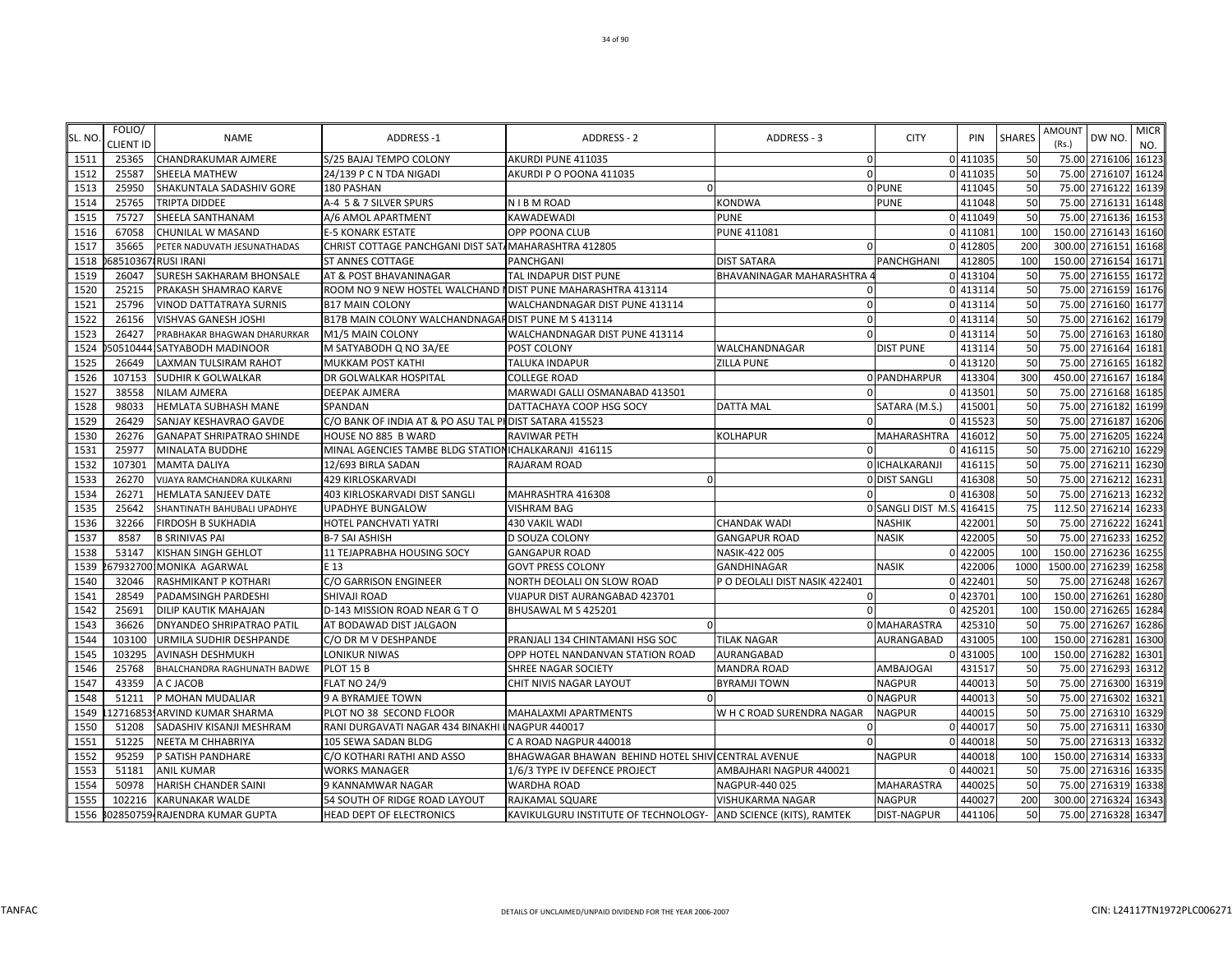| SL. NO | FOLIO/<br><b>CLIENT ID</b> | <b>NAME</b>                     | <b>ADDRESS-1</b>                                           | ADDRESS - 2                                                        | ADDRESS - 3                | <b>CITY</b>          | PIN      | <b>SHARES</b> | <b>AMOUNT</b><br>(Rs.) | DW NO.              | <b>MICR</b><br>NO. |
|--------|----------------------------|---------------------------------|------------------------------------------------------------|--------------------------------------------------------------------|----------------------------|----------------------|----------|---------------|------------------------|---------------------|--------------------|
| 1557   | 51018                      | RAMESH CHANDRA KHANDELWAL       | A-12 P O KHANDELWAL NAGAR                                  | DISTT NAGPUR 441402                                                | $\mathbf 0$                |                      | 0 441402 | 50            |                        | 75.00 2716331       | 16350              |
| 1558   | 28547                      | DILIPBHAI BABUBHAI PATEL        |                                                            | RAM NAGAR MANOHAR COLONY ROAD NEAR BAGICHA POST GONDIA CITY 441614 | $\Omega$                   |                      | 0 441614 | 50            |                        | 75.00 2716335       | 16354              |
| 1559   | $1.2E + 15$                | VOONNA NAGESHWAR RAO            | C/O BANK OF INDIA                                          | AT.POST. ASHTI                                                     | TO. ASHTI                  | DIST. WARDHA         | 442213   | 500           |                        | 750.00 2716339      | 16358              |
| 1560   | 51219                      | <b>BALKRISHNA JHA</b>           | <b>B-10 SHASHTRI NAGAR</b>                                 | CHANDRAPUR MAHARASHTRA 442401                                      |                            |                      | 442401   | 50            |                        | 75.00 2716342       | 16361              |
| 1561   | 107287                     | M UMA                           | C/O M S CHARI                                              | <b>BHOKARE PLOTS</b>                                               | <b>RAM NAGAR</b>           | CHANDRAPUR           | 442401   | 100           |                        | 150.00 2716343      | 16362              |
| 1562   | 31170                      | BHARAT ANANDRAO JUMALE          | AT & POST ANJANGAON SURJI                                  | DIST AMRAVATI MP 444705                                            |                            |                      | 0 444705 | 50            |                        | 75.00 2716364       | 16383              |
| 1563   | 11031                      | PRADEEP KUMAR SAKLECHA          | RAM MANDIR ROAD HARSUD                                     | DIST KHANDWA MP 450116                                             |                            |                      | 0 450116 | 50            |                        | 75.00 2716370       | 16389              |
| 1564   | 100713                     | SANDEEP PATEL                   | 249 CHANDRAKALA                                            | <b>BURHANPUR</b>                                                   |                            |                      | 450331   | 100           |                        | 150.00 2716371      | 16390              |
| 1565   |                            | 76510061]KALPANA VIJAYVERGIYA   | 4, JAVERI COLONY,                                          | MANIK BAGH ROAD,                                                   |                            | 0 INDORE             | 452004   | 50            |                        | 75.00 2716375 16394 |                    |
| 1566   | 51379                      | OM PRAKASH MISHRA               | NO.2 G BLOCK-F1                                            | NO.54 C-SCHEME VIJAYNAGAR                                          | <b>INDORE 452008</b>       |                      | 0 452008 | 50            |                        | 75.00 2716383       | 16402              |
| 1567   |                            | 765100041ASHOK JAIN             | 2/1, MAHAVAR NAGAR,                                        | ANNAPURNA MAIN ROAD                                                | INDORE                     | <b>INDORE</b>        | 452009   | 50            |                        | 75.00 2716387       | 16406              |
| 1568   |                            | 47642077.TEJMAL JAIN            | <b>6 PANCHSHEEL NAGAR</b>                                  | <b>B SECTOR</b>                                                    |                            | 0 DEWAS M P          | 455001   | 50            |                        | 75.00 2716407       | 16426              |
| 1569   | 10891                      | RAJENDRA R SHARMA               | 21 AMAR SINGH MARG UJJAIN M P                              | MADHAVNAGAR 456001                                                 |                            |                      | 0 456001 | 50            |                        | 75.00 2716409       | 16428              |
| 1570   | 3655                       | <b>OMWATI SINHAL</b>            | C/O R C SINHAL SUPDT CHIEF ENGINEERB C I                   |                                                                    | BIRLA GRAM NAGDA 456331    |                      | 0 456331 | 50            |                        | 75.00 2716416       | 16435              |
| 1571   | 92462                      | <b>MANMOHAN NEEMA</b>           | 34/1 GRASIM STAFF QUARTERS                                 | <b>BIRLA GRAM</b>                                                  | NAGDA                      |                      | 0 456331 | 50            |                        | 75.00 2716418 16437 |                    |
| 1572   | 11025                      | VANDANA JAIN                    | C/O SARAF ASHOKKUMAR CHANDMAL                              | PORWAL GAROTH                                                      | DIST MANDSAUR              | M P                  | 458880   | 50            |                        | 75.00 2716426       | 16445              |
| 1573   | 50280                      | <b>USHA AGARWAL</b>             | 431 TYPE IV                                                | ORDNANCE FACTORY ESTATE                                            | <b>ITARSI</b>              | MP                   | 461122   | 50            |                        | 75.00 2716430       | 16449              |
| 1574   |                            | 39411727 ANIL KUMAR AGARWAL     | C/o AGARWAL TRADERS                                        |                                                                    |                            | 0 BHOPAL             | 461661   | 900           |                        | 1350.00 2716432     | 16451              |
| 1575   | 63077                      | RAJ GUPTA                       | LIG/174 HARSHWARDHAN NAGAR                                 | BHOPAL-462 003                                                     | $\Omega$                   |                      | 0 462003 | 50            |                        | 75.00 2716435       | 16454              |
| 1576   | 7359                       | K N SHARMA                      | NEAR RLY STATION BAZARIA                                   | <b>BHOPAL M P 462010</b>                                           | $\Omega$                   | $\Omega$             | 462010   | 50            |                        | 75.00 2716438       | 16457              |
| 1577   | 12743                      | <b>VEENA BAIJAL</b>             | FLAT 105 F BLOCK                                           | <b>VAIHBAV APARTMENT</b>                                           | <b>SURENDER PLACE</b>      | <b>BHOPAL</b>        | 462026   | 50            |                        | 75.00 2716452       | 16471              |
| 1578   |                            | 39411682 RAJENDRA PRASAD MISHRA | E-001 SHALIMAR CAMPUS                                      | E-8 GULMOHAR--3                                                    | P O TRILANGA               | <b>BHOPAL</b>        | 462039   | 100           |                        | 150.00 2716454      | 16473              |
| 1579   | 19003                      | RAJESH MATHUR                   | C/O M P MATHUR                                             | RAJESH BHAWAN CHACHA WALIGALI                                      | GANJ BASODA 464221         | $\Omega$             | 464221   | 50            |                        | 75.00 2716456       | 16475              |
| 1580   | 50214                      | LAXMI GUPTA                     | C 12 M P E B COLONY                                        | MAKRONIA                                                           | SAGAR MP                   |                      | 470004   | 50            |                        | 75.00 2716460       | 16479              |
| 1581   | 50215                      | OM PRAKASH GUPTA                | QR NO C 12                                                 | MPE B COLONY                                                       | MAKRONIYA SAGAR            | M P                  | 470004   | 50            |                        | 75.00 2716461       | 16480              |
| 1582   | 10916                      | PRAMOD BALWANT RAO MULEY        | OFFICE ASSTT GR II                                         | ST RECONST DIVISION M PE SHIVPURI 47355:                           | $\Omega$                   |                      | 0 473551 | 50            |                        | 75.00 2716463 16482 |                    |
| 1583   | $1.2E + 15$                | RAMESH CHANDRA BHARGAVA         | <b>BRHAMAN PADA</b>                                        | KALAN                                                              |                            | 0 SHEOPUR            | 476337   | 25            |                        | 37.50 2716478 16497 |                    |
| 1584   | 50168                      | CHUNI LAL DHAR                  | SUBASH NAGAR                                               | MANEGAON                                                           | KHAMARIA                   | JABALPUR M P         | 482005   | 50            |                        | 75.00 2716485       | 16504              |
| 1585   | 50276                      | SAVITRI LAL                     | 137/W WEST LAND KHAMARIA                                   | JABALPUR M P 482005                                                |                            |                      | 482005   | 50            |                        | 75.00 2716486       | 16505              |
| 1586   | 50279                      | SUDHA MISHRA                    | 73/E WEST LAND KHAMARIA                                    |                                                                    |                            | 0 JABALPUR           | 482005   | 50            |                        | 75.00 2716487       | 16506              |
| 1587   | 50238                      | GANESH PRASAD MISHRA            | 48/2 NAYAGAON HOUSING SOCIETY                              | POST VIDYUT NAGAR                                                  |                            | 0 JABALPUR           | 482008   | 50            |                        | 75.00 2716490       | 16509              |
| 1588   | 50227                      | DEVBRAT BHATTACHARYA            | 3225 SECTOR 2 V F J ESTATE                                 | JABALPUR M P 482009                                                |                            |                      | 0 482009 | 50            |                        | 75.00 2716493       | 16512              |
| 1589   | 50228                      | RAM BALI                        | 3306 SECTOR 2 V F J ESTATE                                 | JABALPUR M P 482009                                                |                            |                      | 482009   | 50            |                        | 75.00 2716494       | 16513              |
| 1590   | 50289                      | BIDYUT BARAN BHATTACHARYA       | NEER 151 CHANDAN COLONY RANJHI JAM P 482010                |                                                                    | $\Omega$                   | $\Omega$             | 482010   | 50            |                        | 75.00 2716495       | 16514              |
| 1591   | $1.2E + 15$                | SURESH KUMAR KRISHNANI          | RAM JANKI MANDIR                                           | QUATERS                                                            | <b>BURHAR DIST SHAHDOL</b> | <b>BURHAR</b>        | 484110   | 100           |                        | 150.00 2716499      | 16518              |
| 1592   | 55225                      | <b>BIDYAKANT DAS</b>            | C/O HINDUSTAN ALUMINIUM CORPN LTPO AMARKANTAK              |                                                                    | <b>DIST SHAHDOL</b>        | MADHYA PRADES 484886 |          | 50            |                        | 75.00 2716500       | 16519              |
| 1593   | 104496                     | <b>KISHORI DEVI</b>             | W/O LATE K N DAS                                           | HINDALCO COLONY                                                    | AMARKANTAK                 | SHAHDOL M P          | 484886   | 50            |                        | 75.00 2716502       | 16521              |
| 1594   | 3086                       | <b>BINA MATHUR</b>              | C/O H C MATHUR SATNA CEMENT WOR SATNA M P 485005           |                                                                    | $\Omega$                   |                      | 0 485005 | 50            |                        | 75.00 2716506       | 16525              |
| 1595   | 14335                      | MANJULA SADASIVAM               | 3-R AV E RUSSIAN BLOCKS SECTOR 6                           | <b>BHILAI M P 490006</b>                                           | $\Omega$                   |                      | 0 490006 | 50            |                        | 75.00 2716511       | 16530              |
| 1596   | 45936                      | THOMAS C T                      | QR NO 1 D STREET 65                                        | SECTOR 6 BHILAI 490006                                             | $\Omega$                   | $\Omega$             | 490006   | 50            |                        | 75.00 2716512 16531 |                    |
| 1597   | 45937                      | KODUMBU VARIATH RAGHAVA MOHANAN | QR NO 5H STREET 34 SECTOR 6                                |                                                                    |                            | 0 BHILAI             | 490006   | 50            |                        | 75.00 2716513       | 16532              |
| 1598   | 45952                      | <b>RAMA GULATI</b>              | QTR NO 5-A//24                                             | <b>SECTOR 5</b>                                                    | <b>BHILAI</b>              | M P                  | 490006   | 50            |                        | 75.00 2716514       | 16533              |
| 1599   | 45953                      | SOHAN LAL GULATI                | HOUSE NO 4 BLOCK N8 NEHRU NAGAR ISAF LINES DURG M P 490022 |                                                                    | $\Omega$                   |                      | 0 490022 | 50            |                        | 75.00 2716516       | 16535              |
| 1600   | 50970                      | SUDHINDRA SENGUPTA              | BLOCK NO 29 PLOT NO 16 NEHRUNAGA BHILAI 490022             |                                                                    | $\Omega$                   | $\Omega$             | 490022   | 50            |                        | 75.00 2716517       | 16536              |
| 1601   | 110739                     | ULKATAEE DARFADE                | ULKA ICE CREAME PARLOUR                                    | STREET NO.R-7, GAYATRI MANDIR ROAD                                 | VINOBA NAGAR, BILASPUR     | CHHATTISGARH         | 495004   | 50            |                        | 75.00 2716527       | 16546              |
| 1602   | 55224                      | RAVISHANKAR MISHRA              | <b>OLD GOURELLA</b>                                        | P O PENDRA ROAD                                                    | <b>DIST BILASPUR</b>       | M <sub>P</sub>       | 495117   | 50            |                        | 75.00 2716528 16547 |                    |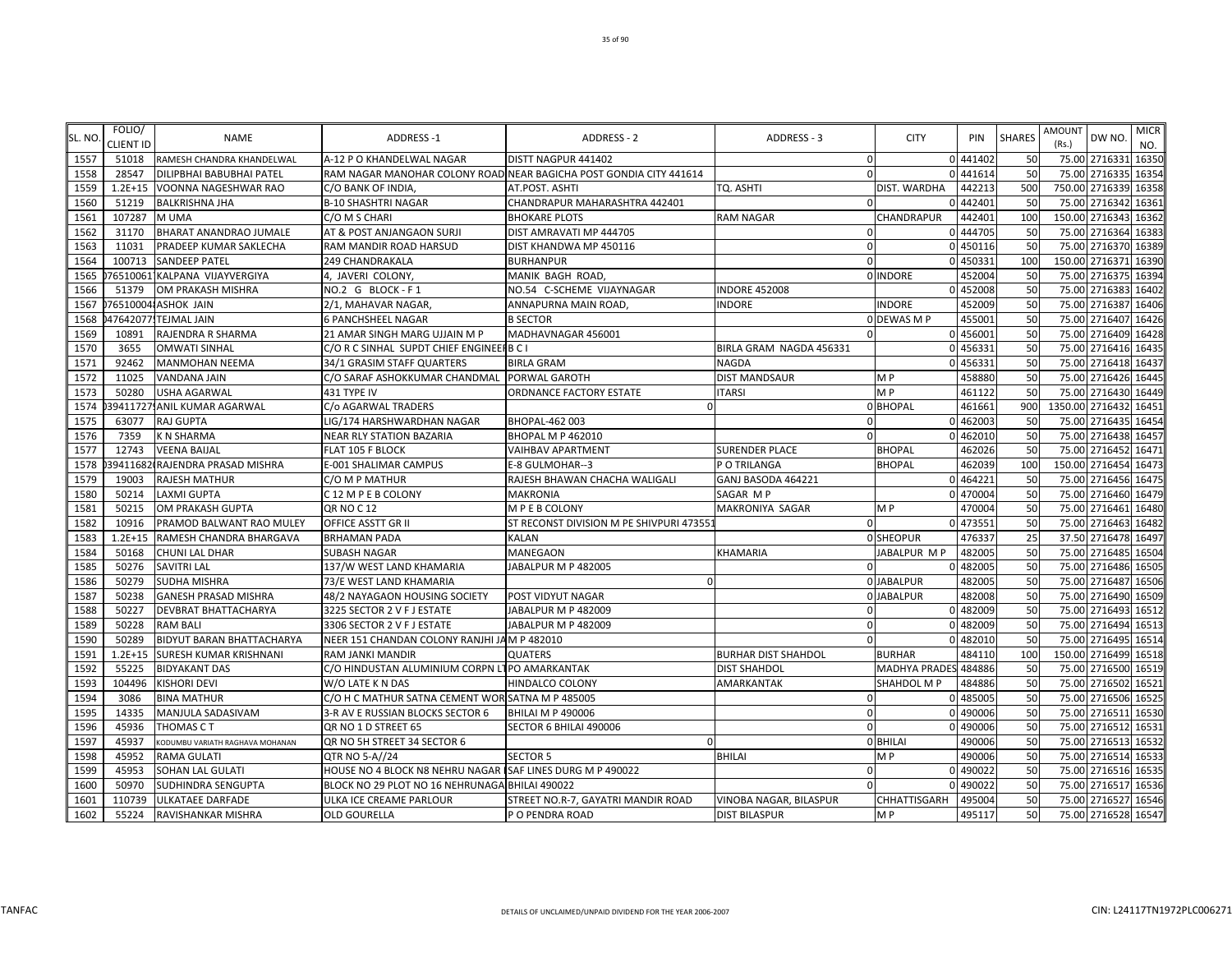| SL. NO | FOLIO/<br>CLIENT ID | <b>NAME</b>                           | <b>ADDRESS-1</b>                                      | <b>ADDRESS - 2</b>                   | ADDRESS - 3                 | <b>CITY</b>             | PIN       | <b>SHARES</b> | AMOUNT<br>(Rs.) | DW NO.               | <b>MICR</b><br>NO. |
|--------|---------------------|---------------------------------------|-------------------------------------------------------|--------------------------------------|-----------------------------|-------------------------|-----------|---------------|-----------------|----------------------|--------------------|
| 1603   | 108793              | <b>AJAY BUDHIA</b>                    | C/O AMTULAL & SONS                                    | <b>MAIN ROAD</b>                     |                             | 0 KORBA                 | 49567     | 50            |                 | 75.00 2716529 16548  |                    |
| 1604   | 45951               | <b>HARBANSLAL BAHRI</b>               | 349 C SECTOR 1 P O BALCO TOWNSHIP                     | KORBA DIST BILASPUR M P 495684       | $\Omega$                    |                         | 0 495684  | 50            | 75.00           | 2716533              | 16552              |
| 1605   | 46010               | KAMLESH KUMAR JAIN                    | NEAR LAXMAN SANGIT VIDYALAYA DARI RAIGARH MP 496001   |                                      | $\Omega$                    |                         | 0 49600   | 50            |                 | 75.00 2716534 16553  |                    |
| 1606   | 101156              | <b>BANSILAL LOYA</b>                  | H NO 2-244 ANANTHAGIRI ROAD                           | <b>VIKARABAD</b>                     | $\Omega$                    |                         | 0 501101  | 200           | 300.00          | 2716537              | 16556              |
| 1607   | 102959              | SWARUPARANI GANDE                     | H NO 10-1-15 CHARWADAN STREET                         | SIDDIPET                             | DIST MEDAK A P              |                         | 0 502103  | 100           |                 | 150.00 2716539 16558 |                    |
| 1608   | 100886              | <b>S RAM CHANDER</b>                  | SEVANIKETAN CLINIC                                    | SHANKARPALLY                         | R R DIST                    |                         | 0 502201  | 100           | 150.00          | 2716540              | 16559              |
| 1609   | 32410267            | VISSAMSETTY GIRIJA ANNAPURNA          | C/O V MADHU SUDHANA RAO                               | D NO 1-4-917, GUNA ROAD (UPSTAIRS)   | <b>BODHAN</b>               | NIJAMABAD (DIST         | 503185    | 600           | 900.00          | 2716542              | 16561              |
| 1610   |                     | 324107111VADNAM GANGARAM              | HNO 1-3-445                                           | <b>INDIRA NAGAR</b>                  |                             | 0 NIRMAL                | 504106    | 50            | 75.00           | 2716543              | 16562              |
| 1611   | $1.2E + 15$         | JAGDISH PRASAD LOYA                   | <b>GOVINDRAM LOYA</b>                                 | GENERAL&KIRANA MERCHANT              | MAIN ROAD,                  | BELLAMPALLY             | 50425     | 200           | 300.00          | 2716544              | 16563              |
| 1612   | $1.2E + 15$         | RAMESH KUMAR LOYA                     | $10-1-59/2$                                           | KRISHNA MANDIR ROAD,                 |                             | 0 BELLAMPALLI           | 50425     | 100           |                 | 150.00 2716545       | 16564              |
| 1613   | 100616              | CHAVATA TEJOMURTHY                    | Q NO H D 79 PRAGATHI COLONY                           | RAMAKRISHNAPURAM POST                | ADILABAD DIST A P           |                         | 0 504301  | 50            |                 | 75.00 2716547        | 16566              |
| 1614   | 101716              | ANANTA RAMAIAH NALLANI                | QTR NO HB 12 AREA                                     | <b>HOSPITAL CAMPUS</b>               | RAMAKRISHNAPUR              | ANDRA PRADESH 504301    |           | 50            |                 | 75.00 2716548        | 16567              |
| 1615   | 101562              | SREE LAKSHMI DASARI                   |                                                       | 0 NC 32 P H COLONY                   | <b>GADAVARIKHANI</b>        |                         | 505209    | 100           | 150.00 2716551  |                      | 16570              |
| 1616   | 103072              | NALUMACHU MANOHAR                     | Q NO T2-3H1 G M S OFFICE COLONY                       | GODAVARIKHANI                        | A P                         |                         | 0 505209  | 50            | 75.00           | 2716552              | 16571              |
| 1617   | 101192              | VENKATA RAMANA YELLANKI               | VQ NO T 2 368                                         | POST GODAVARI 8 INCLINE              | DIST KARIM NAGAR            | A <sub>P</sub>          | 50521     | 100           | 150.00          | 2716553              | 16572              |
| 1618   | 107121              | L VENKATA SESHA CHALAPATHY RAO        | QR.NO. B-10/43 PTS                                    | NTPC COLONY                          |                             | 0 JYOTHINAGAR           | 50521     | 100           | 150.00          | 2716558              | 16577              |
| 1619   |                     | 902428611GOGINENI RAVINDRANATH TAGORE | C1/1                                                  | <b>NIT CAMPUS</b>                    | NIT WARANGAL                | WARANGAL                | 506004    | 75            |                 | 112.50 2716559       | 16578              |
| 1620   | 100705              | MEENA KHANDELWAL                      | C/O GOPAL KRISHNA KHANDELWAL                          | <b>DEEPAK BATTERIES</b>              | L D PALLY                   | KOTHAGUDEM              | 507101    | 100           |                 | 150.00 2716560       | 16579              |
| 1621   | 10089               | PRABHAKARA RAO PATNAIK SADASIVUNI     | QUARTER NO 2C/79 MOTHUGUDEM                           | LOWER SILERU PROJECT KHAMMAM DIST 50 | $\mathbf 0$                 |                         | 0 507113  | 50            |                 | 75.00 2716562        | 16581              |
| 1622   | 10439               | SATYANARAYANA GANTI                   | QR NO 2C/73 MOTHUGUDEM PO                             | LOWER SILERU PROJECT                 | KHAMMAM DT A P 507113       |                         | 0 507113  | 50            | 75.00           | 2716563              | 16582              |
| 1623   | 10332               | MADHUSUDHAN RAO PATALAY               | Q NO ADE/62 C COLONY KTPS                             |                                      |                             | 0 PALONCHA              | 507115    | 50            |                 | 75.00 2716564        | 16583              |
| 1624   | 10333               | <b>BAI PATALAY</b>                    | Q NO ADE/62 C COLONY KTPS                             |                                      |                             | 0 PALONCHA              | 50711     | 50            | 75.00           | 2716565              | 16584              |
| 1625   | 02220422            | <b>NIKHAT FATIMA</b>                  | H NO 6 2 34/1/B/2/1                                   | <b>MEERBAGH COLONY</b>               | <b>HYDERABAD ROAD</b>       | <b>NALGONDA</b>         | A P 50800 | <b>100</b>    | 150.00          | 2716567              | 16586              |
| 1626   | 106187              | MOHAMMED ARIFUDDIN                    | <b>CASHIER</b>                                        | THE NIZAM SUGARS LTD                 | <b>MACHINERY DIVISION</b>   | NAGARJUNASAGA           | 508203    | 50            | 75.00           | 2716571              | 16590              |
| 1627   | 10513               | M SUDERSHAN REDDY                     | C/O SREE KRISHNA MOTORS                               | <b>SAGAR ROAD</b>                    | MIRYALGUDA                  | <b>DIST NALGONDA</b>    | 508207    | 50            | 75.00           | 2716573              | 16592              |
| 1628   | $1.2E + 15$         | SOMESHWAR RAO SOMA                    | H-NO:1-8-25                                           | P.S.R CENTRE                         | OPP.LAKSHMI THEATRE         | SURYAPET, NALG(508213   |           | 100           |                 | 150.00 2716574 16593 |                    |
| 1629   |                     | 39410963.M ANJANEYULU                 | D NO 11-330-A                                         | ARAVINDA NAGAR                       | <b>ANANTAPUR</b>            | AP                      | 515001    | 150           |                 | 225.00 2716577       | 16596              |
| 1630   | 103125              | <b>G PANDU RANGA RAO</b>              | DOOR NO 2/122 1ST ROAD                                | <b>NEW TOWN</b>                      |                             | 0 ANANTAPUR             | 515004    | 50            |                 | 75.00 2716579 16598  |                    |
| 1631   | 104235              | BANDARU NAGABHUSHANAM                 | 3-190 THOGATA STREET                                  | DHARMAVARAM                          | <b>ANANTAPUR DIST</b>       | A <sub>P</sub>          | 51567     | 1000          | 1500.00 2716585 |                      | 16604              |
| 1632   | 97114               | EN JAYARAMULU                         | DOOR NO.1-88 FORT                                     | <b>KALYAN DRUG</b>                   | <b>ANANTAPUR DIST</b>       | <b>ANDHRA PRADES</b>    | 51576     | <b>100</b>    |                 | 150.00 2716586       | 16605              |
| 1633   |                     | 61010145.EJARLA BADARINATH            | MERCHANT, DOOR NO. 11-271                             | MAIN BAZAR, PAMIDI (POST)            |                             | 0 ANANTAPUR DIST 515775 |           | <b>100</b>    | 150.00          | 2716587              | 16606              |
| 1634   | 100845              | P NARAYANA REDDY                      | ARCHANA NURSING HOME                                  | <b>RAYACHOTY</b>                     | <b>CUDDAPH DIST</b>         |                         | 0 516269  | 50            | 75.00           | 2716594              | 16613              |
| 1635   | 102566              | BASIREDDYGARI RAMAMOHANA REDDY        | 36/141 S N COLONY                                     | <b>RAYACHOTY</b>                     | CUDDAPAH                    | ANDHRA PRADESI 516269   |           | 300           | 450.00          | 2716595              | 16614              |
| 1636   | 103257              | V CHANDRA SEKHAR                      | S/O V VEERA BADRAIAH                                  | 3/937 CO OPERATIVE COLONY            | PRODDATUR                   |                         | 0 516360  | 50            |                 | 75.00 2716596        | 16615              |
| 1637   | 102233              | <b>V UMA DEVI</b>                     | 3/937 SOCIETY COLONY                                  |                                      |                             | 0 PRODDATUR             | 516361    | 50            |                 | 75.00 2716597        | 16616              |
| 1638   | 101578              | P N BHASKARA REDDY                    | <b>AKUTHOTA ST</b>                                    | <b>OLD PET</b>                       | CHANDRAGIRI                 |                         | 0 51710   | 50            | 75.00           | 2716600              | 16619              |
| 1639   | 15904               | YERRAMREDDY MATLI                     | D NO 28-16/7-1                                        | <b>KOTHA INDLU</b>                   | PUNGANNUR                   | CHITTOR DIST A P 517247 |           | 50            |                 | 75.00 2716601        | 16620              |
| 1640   | 101763              | <b>G NAVEEN KUMAR</b>                 | 16 478 KAMMAPALU EAST                                 | MADANVAPALLI                         | $\Omega$                    |                         | 0 517325  | 100           | 150.00          | 2716602              | 16621              |
| 1641   | 44110619            | MOHERESWAR SUNDAR RAO                 | SRINIDHI ENCLAVES FLAT NO 201                         | 2ND FLOOR OPP TO LAKSHMI APTS        | KHADI COLONY JUNCTION       | K T ROAD TIRUPA 517507  |           | 50            | 75.00           | 2716609              | 16628              |
| 1642   | 101577              | <b>G SUDHAKAR</b>                     | S/O G K RAJU                                          | <b>WATER TANK STREET</b>             | PUTTUR                      |                         | 517583    | 50            | 75.00           | 2716610 16629        |                    |
| 1643   | $1.2E + 15$         | SUBBARATNAMMA.J.                      | $10 - 52$                                             | <b>KRISHNA NAGAR</b>                 |                             | 0 KURNOOL               | 518002    | 50            |                 | 75.00 2716617 16636  |                    |
| 1644   | 15848               | RAMAKOTI REDDY BOMMAREDDY             | MUNICIPAL COLONY ROAD GANDHIGAR VIJAYAWADA A P 520003 |                                      | $\Omega$                    |                         | 0 520003  | 50            |                 | 75.00 2716622        | 16641              |
| 1645   | 15857               | SATYANARAYANA RAJU DANDU              | C/O SATYANARAYAN TALKIES                              | RAMAKRISHNAPURAM VIJAYAWADA 520003   | $\Omega$                    |                         | 0 520003  | 50            |                 | 75.00 2716623        | 16642              |
| 1646   | 78977               | SIVA KUMAR SUNDARAM                   | C/O K SUNDARAM                                        | 14/12/2A JENNETIVARI STREET          | HENMENPET VIJAYAWADA 520003 |                         | 0 520003  | 50            |                 | 75.00 2716624        | 16643              |
| 1647   | 101431              | <b>BALALINGAM KESARI</b>              | 26-16-3 VUYYUR ZAMINDAR STREET                        | <b>GANDHI NAGARAM</b>                | VIJAYAWADA                  |                         | 0 520003  | 50            |                 | 75.00 2716626 16645  |                    |
| 1648   | 15098               | SEETHA RAMAVARMA KOTHA                | D NO 18-223 P & T EMPLOYEES                           | <b>NEW PATAMATA COLONY</b>           | VIJAYAWADA                  |                         | 0 520006  | 50            |                 | 75.00 2716627 16646  |                    |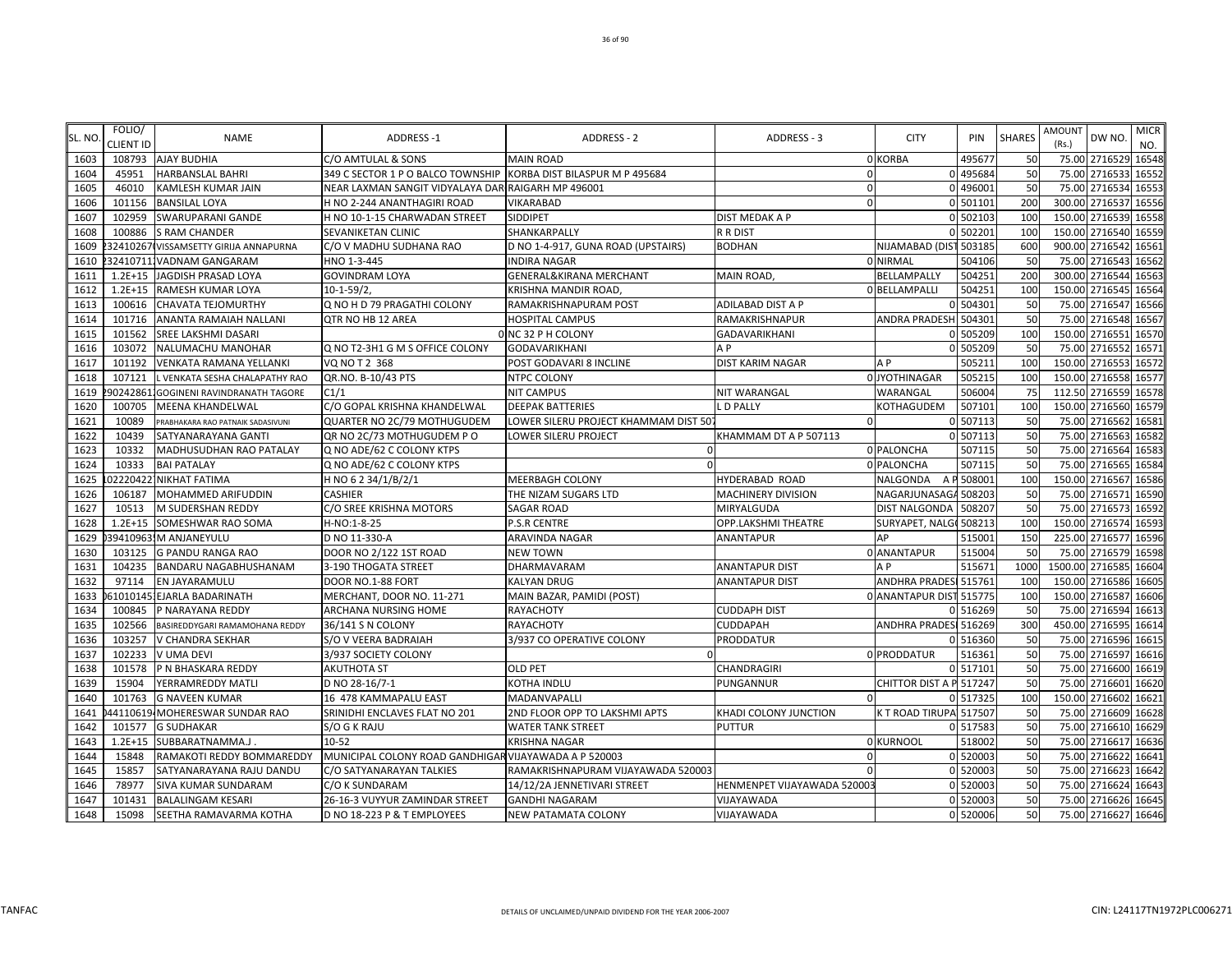| <b>SL. NO</b> | FOLIO/<br><b>CLIENT ID</b> | <b>NAME</b>                                                             | <b>ADDRESS-1</b>                                                | <b>ADDRESS - 2</b>                   | ADDRESS - 3                | <b>CITY</b>             | <b>PIN</b> | <b>SHARES</b> | AMOUNT<br>(Rs.) | DW NO                | <b>MICR</b><br>NO. |
|---------------|----------------------------|-------------------------------------------------------------------------|-----------------------------------------------------------------|--------------------------------------|----------------------------|-------------------------|------------|---------------|-----------------|----------------------|--------------------|
| 1649          | 110539                     | <b>ATTALURI RAJESWARI</b>                                               | DOOR NO-54-13-5-2/2                                             | SRINIVASNAGAR BANK COLONY            |                            | 0 VIJAYAWADA            | 520008     | 100           |                 | 150.00 2716629       | 16648              |
| 1650          |                            | 131321023 KOTHA VIJAYA LAKSHMI                                          | D NO 48/11/19/1 GUMMADI HEIGHTS                                 | <b>CURRENCY NAGAR</b>                |                            | 0 VIJAYAWADA            | 520008     | 50            | 75.00           | 2716633              | 16652              |
| 1651          |                            | 022204771MULLAPUDI MEENAKSHI                                            | W/O M SRINIVASA RAO                                             | D NO 23 28 52 M S CHNADRASEKAHARA RA | NEAR MARUTHI VIJAYAMASPLA  | SATYANARAYANA 520011    |            | 50            |                 | 75.00 2716634        | 16653              |
| 1652          | 14409                      | KUTUMBARAO BHAGAVATULA                                                  | 20 1 17 1 FRANCHPET CHILAKALAPUDI PKRISHNA DT A P 521002        |                                      |                            |                         | 0 521002   | 50            |                 | 75.00 2716641        | 16660              |
| 1653          | 52033                      | KRISHNAMOHAN RAO PINNAMANENI                                            | S/O P MALLIKHARJUNA RAO                                         | KURUMADDALI PAMARU TALUK             | KRISHNA DIST A P 521157    |                         | 0 521157   | 50            |                 | 75.00 2716646        | 16665              |
| 1654          | 14090                      | BABU NAGESWARARAO VALLURUP                                              | 10/197 ELURU ROAD                                               | GUDIVADA KRISHNA DT 521301           |                            |                         | 0 521301   | 50            |                 | 75.00 2716648 16667  |                    |
| 1655          | 26400                      | VENKATA RAMA MOHANRAO CHALASANI                                         | 14/127 RAILWAY STATION ROAD                                     | <b>GUDIVADA</b>                      | KRISHNA DIST (AP) 521301   |                         | 0 521301   | 100           |                 | 150.00 2716649 16668 |                    |
| 1656          | 102945                     | <b>DEVAGUPTAM KALYANI</b>                                               | 16/328 S N PURAM                                                | <b>GUDIVADA</b>                      | <b>KRISHNA DIST A P</b>    |                         | 0 521301   | 100           |                 | 150.00 2716650       | 16669              |
| 1657          |                            | 679321261GITA PRIYADARSHINI KATRAGADDA                                  | C/O KAMADHENU RAO                                               | BOIEID RICEMILL GUDIVADA MANDAL      |                            | 0 CHINAYERKUPADI 521322 |            | 250           |                 | 375.00 2716652       | 16671              |
| 1658          | 3703                       | VIJAYA KRISHNA PRASAD BOPPANA                                           | C/O B H MADHAVA RAO TAMIRISA P O GUDIWADO T Q 521327            |                                      | $\Omega$                   |                         | 0 521327   | 50            |                 | 75.00 2716653        | 16672              |
| 1659          | 81316                      | <b>U G KRISHNAIAH</b>                                                   | LOKUMUDIGARUVU                                                  | <b>KAIKALUR POST</b>                 | KRISHNA DIST A P 521333    |                         | 0 521333   | 200           | 300.00          | 2716654              | 16673              |
| 1660          | 101068                     | PULIPATI RAJA RAO                                                       | VIJAYA MEDICALS AND FANCY                                       | GAMPALAGUDEM                         | KRISHNA DIST A P           |                         | 0 521403   | 50            | 75.00           | 2716658              | 16677              |
| 1661          | 102030                     | <b>MANNEM BHASKAR RAO</b>                                               | C/O P SURYACHANDRAN                                             | <b>OR NO JE 407</b>                  | <b>VTPS</b>                | IBRAHIMPATNAM 521456    |            | 100           | 150.00          | 2716659              | 16678              |
| 1662          | 14287                      | BAPAIAH CHOUDARY SOMAVARAPU                                             | SOMAVARAPU VARI STREET                                          |                                      |                            | O KOLLURU A P           | 522324     | 50            | 75.00           | 2716662              | 16681              |
| 1663          | 14131                      | PRAKASA RAO GADUPUDI                                                    | C/O UNITED INDIA INSURANCE CO LTD  INSPECTOR 13TH WARD MACHERLA |                                      | GUNTUR DIST A P 522426     |                         | 0 522426   | 50            |                 | 75.00 2716663        | 16682              |
| 1664          | 95257                      | YELURI CHINA SUBBARAO                                                   | KOMALA MEDICALS                                                 | $5 - 1 - 321$                        | <b>GANDHI CHOWK</b>        | NARASARAOPET            | 522601     | 50            |                 | 75.00 2716665        | 16684              |
| 1665          | 100490                     | P KISHORE KUMAR                                                         | DOOR NO 12-8-7/5 REGISTER OFFICE ROPRAKASH NAGAR                |                                      | NARASARAOPET               |                         | 0 522601   | 100           |                 | 150.00 2716666       | 16685              |
| 1666          | 102110                     | P NARAYANA REDDY                                                        | DOOR NO 6-1-143 MAIN ROAD                                       | NARASARAOPET                         | <b>GUNTUR</b>              | A <sub>P</sub>          | 522601     | 50            |                 | 75.00 2716667        | 16686              |
| 1667          | 103611                     | KAMEPALLI VENKATA RAMANAIAH                                             | C/O BALAJI FINANCE CORPORATION                                  | <b>K B ROAD</b>                      | CHILAKALORIPET             |                         | 0 522616   | 300           | 450.00          | 2716669              | 16688              |
| 1668          | 14313                      | <b>RAVINDRA REDDY B</b>                                                 | <b>H NO.E7-8</b>                                                | <b>DRDL COLONY</b>                   |                            | 0 SULLURPET (A.P.)      | 524121     | 50            | 75.00           | 2716670              | 16689              |
| 1669          |                            | 69610608 DAMERLA SITA                                                   | <b>NO E7/28</b>                                                 | PULICAT NAGAR                        |                            | 0 SULLURUPET            | 524121     | 50            | 75.00           | 2716671              | 16690              |
| 1670          | 56364                      | CHALUVADI NARAYANA                                                      | H NO 5-1-25 CURRAM VARI ST                                      | KAVALI-524 201                       | <b>NELLORE DT A P</b>      |                         | 0 524201   | 50            |                 | 75.00 2716676        | 16695              |
| 1671          | 30597                      | PADMA J PANJWANI                                                        | BLDG NO.7 FLAT NO.8                                             | PRINCE APTS NEAR NAVAL COAST BTY     | <b>BEACH ROAD</b>          | VISAKHAPATNAM 530002    |            | 50            | 75.00           | 2716679              | 16698              |
| 1672          | 54162                      | JAGAT KUMAR PANJWANI                                                    | BLDG NO.7 FLAT NO.8                                             | PRINCE APTS NEAR NAVAL COAST BTY     | <b>BEACH ROAD</b>          | VISAKHAPATNAM 530002    |            | 100           |                 | 150.00 2716680 16699 |                    |
| 1673          |                            | 020110641DURVASULA VENKATA SURYANARAYANA ACHARYU FLAT 8 SRI SAI NILAYAM |                                                                 | R K MISSION ROAD                     | PANDURANGAPURAM            | VISAKHAPATNAM 530003    |            | 100           |                 | 150.00 2716685       | 16704              |
| 1674          | 103091                     | M V SATYA NARAYANA                                                      | C/O D S N RAJU                                                  | 50-27-8/3 TPT COLONY                 | SEETAMMADHARA              | VISAKHAPATNAM 530013    |            | 100           |                 | 150.00 2716689 16708 |                    |
| 1675          | 101159                     | MATHALA SANYASI NAIDU                                                   | 43-5-58 RAILWAY NEW COLONY                                      | VISAKHAPATNAM                        | $\Omega$                   |                         | 0 530016   | 300           |                 | 450.00 2716691       | 16710              |
| 1676          | 10869                      | RATHNA KRISHNAMURTHY                                                    | C/O MR K L RAO                                                  | SECTOR 8 MIG - 45 IIND FLOOR         | DO NO.1-107-2 M V P COLONY | VISAKHAPATNAM 530017    |            | 50            |                 | 75.00 2716696 16715  |                    |
| 1677          | 14576                      | RAJANI DEVI RATHI                                                       | M/S SALES AGENCIES                                              | SURYABAGH VISAKHAPATNAM 530020       |                            |                         | 0 530020   | 50            | 75.00           | 2716703 16722        |                    |
| 1678          | 100502                     | <b>S C JAGADISH</b>                                                     | <b>ASST MANAGER LABORATORY</b>                                  | M/S FERRO ALLOYS CORPORATION LTD     | SHREERAM NAGAR             | VIZIANAGARAM L 532101   |            | 100           |                 | 150.00 2716716 16735 |                    |
| 1679          | 10020                      | P A NABHA SHARMA                                                        | HOUSE NO 2-100                                                  | PRATAP NAGAR                         | KAKINADA 533004            |                         | 0 533004   | 50            |                 | 75.00 2716720 16739  |                    |
| 1680          | 106980                     | <b>JAI KISHAN SHARMA</b>                                                | DOOR NO.86-13-8/2 FLAT NO.F-1                                   | SHIRDI SAI TOWER NR KORAS SCHOOL     | <b>TILAK ROAD</b>          | RAJAMUNDRY              | 533103     | 50            | 75.00           | 2716723              | 16742              |
| 1681          | 100718                     | SURYA NARAYANARAJU KUNDHARAJU                                           | MALIKIPURAM                                                     | E G DIST                             | ANDHRAPRADESH              |                         | 0 533253   | 50            |                 | 75.00 2716732 16751  |                    |
| 1682          | 101750                     | SURYANARAYANARAJU KUNADHA RAJU                                          | MALIKIPURAM                                                     | E G DIST                             |                            | 0 ANDRA PRADESH 533253  |            | 50            |                 | 75.00 2716733        | 16752              |
| 1683          | 103383                     | UMA DEVI UDDARAJU                                                       | C/O DR U RANGA RAJU                                             | <b>READER IN CIVIL ENGG</b>          | <b>SRKRENGG COLLEGE</b>    | BHIMAVARAM              | 534202     | 50            |                 | 75.00 2716739 16758  |                    |
| 1684          | 103339                     | <b>SV LAKSHMI</b>                                                       | NEAR RAJIV INSTITUTE OF TECHNOLOGYOPP H P GAS GODOWN            |                                      | <b>BI PASS ROAD</b>        | <b>TANUKU A P</b>       | 534211     | 75            |                 | 112.50 2716742       | 16761              |
| 1685          | 101541                     | SRINIVASA RAO VAKALAPUDI                                                | KALDHARI UNDRAJAVARAM MANDAL                                    | <b>WEST GODAVERI DT</b>              | ANDRA PRADESH              |                         | 0 534301   | 100           |                 | 150.00 2716748 16767 |                    |
| 1686          | $1.2E + 15$                | <b>CHANDRA MOULI POTRU</b>                                              | 15-1-6, PEDDADAVARI STREET,                                     | <b>BAPUJI NAGAR,</b>                 | KOVVURU, W.G.DT,           | <b>KOVVURU</b>          | 534350     | 200           |                 | 300.00 2716754       | 16773              |
| 1687          | 3652                       | ASHOKA KUMAR KHETAN                                                     | C/O SUJATA TEXTILE MILLS                                        | NANJAN GUD KARNATAKA 571301          | $\Omega$                   |                         | 0 571301   | 50            | 75.00           | 2716758              | 16777              |
| 1688          | 3659                       | <b>VED PRAKASH AGARWAL</b>                                              | C/O SUJATA TEXTILE MILLS NANJANGUL DIST MYSORE KARNATAKA 571301 |                                      | $\Omega$                   |                         | 0 571301   | 50            |                 | 75.00 2716759 16778  |                    |
| 1689          | 48472                      | KAMALAMMA                                                               | W/O C S THIMMAPPASETTY                                          | <b>AGRICULTURIST</b>                 | <b>MAIN ROAD</b>           | CHENNARAYAPAT           | 573116     | 50            |                 | 75.00 2716766 16785  |                    |
| 1690          | 104389                     | M BALACHANDRAN                                                          | H-186 MRPL TOWNSHIP                                             | <b>KUTHETHOOR</b>                    |                            | 0 MANGALORE             | 574149     | 50            |                 | 75.00 2716773 16792  |                    |
| 1691          |                            | 09510768 John D Souza                                                   | New House, Manampady Village                                    | Post Mulki                           | Mangalore                  | Dakshina Kannada 574154 |            | 50            |                 | 75.00 2716775        | 16794              |
| 1692          |                            | 267930663: PATRICK JOSEPH PINTO                                         | PANORAMA                                                        | <b>BENDORE</b>                       | MANGALORE                  | <b>KARNATAKA</b>        | 575002     | 100           |                 | 150.00 2716794       | 16813              |
| 1693          |                            | 169610296 RAMADAS BHAT.U                                                | <b>JATHABETTU</b>                                               | POST UPPOOR                          |                            | <b>OUDUPI DISTRICT</b>  | 576105     | 50            |                 | 75.00 2716821        | 16840              |
| 1694          | 48463                      | K V RAMACHANDRA                                                         | OFFICER BANK OF BARODA                                          | CHICKMAGALUR 577101                  | $\Omega$                   |                         | 0 577101   | 50            |                 | 75.00 2716841 16860  |                    |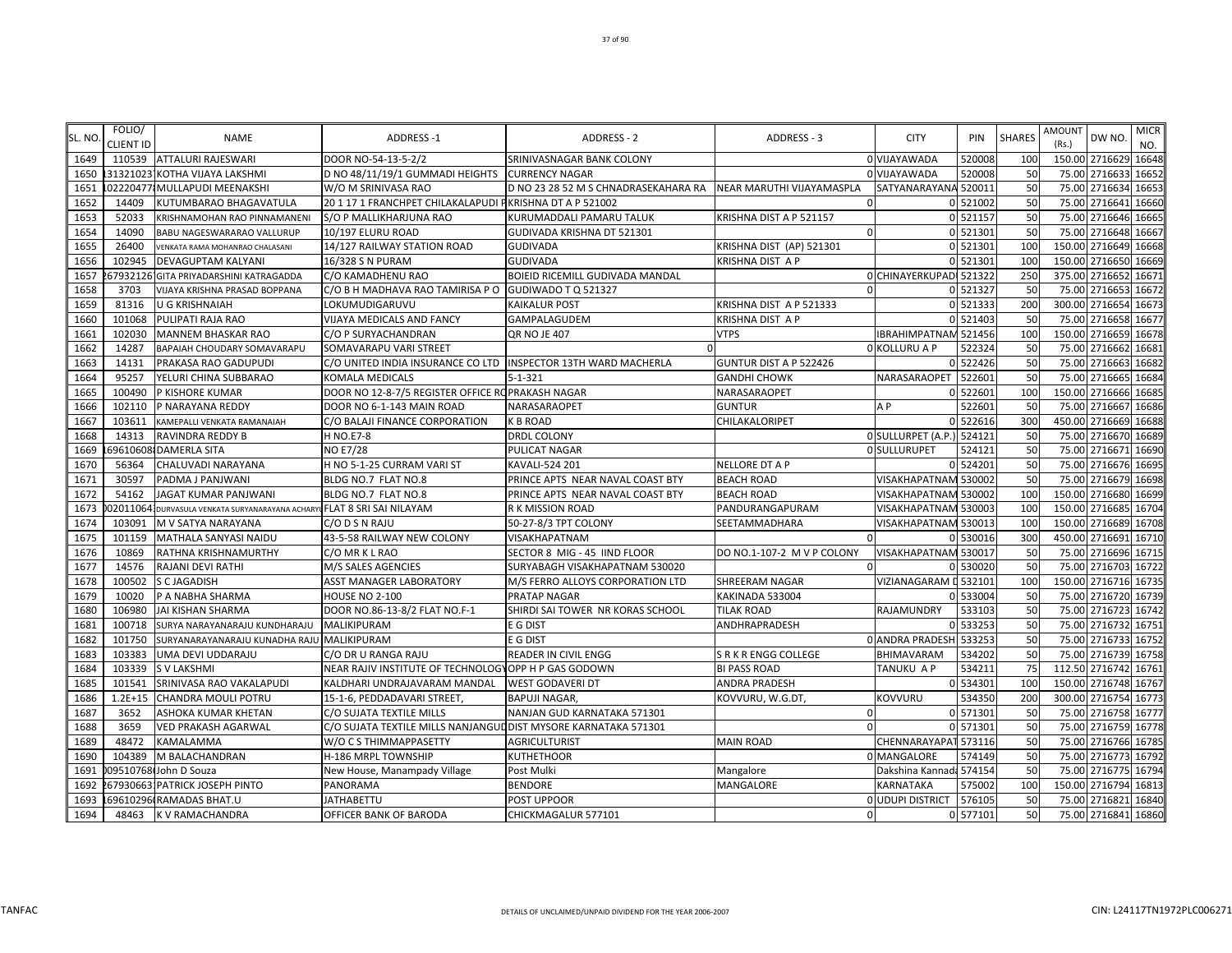| SL. NO | FOLIO/<br><b>CLIENT ID</b> | <b>NAME</b>                       | <b>ADDRESS-1</b>                                                   | ADDRESS - 2                                                         | ADDRESS - 3                   | <b>CITY</b>            | PIN      | <b>SHARES</b> | AMOUNT<br>(Rs.)      | DW NO.        | <b>MICR</b><br>NO. |
|--------|----------------------------|-----------------------------------|--------------------------------------------------------------------|---------------------------------------------------------------------|-------------------------------|------------------------|----------|---------------|----------------------|---------------|--------------------|
| 1695   | 96027                      | <b>S R RATNA</b>                  | <b>SRIDHAR AGENCIES</b>                                            | M G ROAD                                                            |                               | 0 CHIKMAGLUR           | 577101   | 50            | 75.00 2716842        |               | 16861              |
| 1696   |                            | 23910478 SUDHIR YN                | NO 4 POST OFFICE BUILDING                                          | SECOND CROSS, GANDHI BAZAR                                          | <b>SHIMOGA</b>                | KARNATAKA              | 577202   | 66            | 99.00 2716851        |               | 16870              |
| 1697   | 48800                      | <b>SURENDRA K TOL</b>             | <b>HG 4 HUTHA COLONY</b>                                           | NEAR CONVENT BHADRAVATI 577301                                      | $\Omega$                      |                        | 0 577301 | 50            | 75.00 2716852        |               | 16871              |
| 1698   | 48648                      | <b>ARVINDA N RAYKAR</b>           | SRI VINAYAKA SADAN B H ROAD                                        | BHADRAVATI KARNATAKA 577303                                         | $\Omega$                      |                        | 0 577303 | 50            | 75.00                | 2716854       | 16873              |
| 1699   | 48653                      | <b>RAVI KANTH N RAYKAR</b>        | ASHOKA LODGE B H ROAD                                              | BHADRAVATI KARNATAKA 577303                                         | $\Omega$                      |                        | 0 577303 | 50            | 75.00 2716855        |               | 16874              |
| 1700   | 41257                      | <b>C S VENKATESHA</b>             | C/O SRI VEULEATESHA COFFEC WORKS                                   | AZAD ROAD TIRTHAHALLI SHMIOGA DIST 577                              | $\Omega$                      |                        | 0 577432 | 50            | 75.00                | 2716858       | 16877              |
| 1701   | 3540                       | <b>C N MALLAYYA</b>               | <b>VRANDA</b>                                                      | <b>FRIENDS COLONY</b>                                               | <b>BHARATI NAGAR</b>          | <b>DHANWAD</b>         | 580001   | 50            | 75.00 2716864        |               | 16883              |
| 1702   | 48505                      | MADHAV VASUDEV PAI                | C/O PAI MEDICALS                                                   | AKKIPETH NEAR BUS STAND                                             | DHARWARD 580001               |                        | 0 580001 | 75            | 112.50 2716866       |               | 16885              |
| 1703   | 4049                       | KUMUDA PRAKASH CHITGUPI           | KATTI COMPOUND NEAR SRASWATPUR DHARWAD 580002                      |                                                                     | $\Omega$                      |                        | 0 580002 | 50            | 75.00 2716869        |               | 16888              |
| 1704   | 3915                       | RAVINDRA MALAGI                   | H NO 28 MALTESH KRUPA BLDG                                         | NEAR SHREE MAHALAKSHMI TEMPLE                                       | RAICHUR PLOTS                 | NARAYANAPUR L 580009   |          | 50            | 75.00 2716877        |               | 16896              |
| 1705   | 3238                       | <b>LATHA SRINIVAS M</b>           | DOOR NO B-3/2 HEGGERY COLONY                                       | OLD HUBLI KARWAR ROAD                                               | HUBLI DHARWAR DIST KNK 580024 |                        | 0 580024 | 50            | 75.00 2716885        |               | 16904              |
| 1706   | 65099                      | ARVIND LAXMIKANT LADHAD           | <b>MAHESWARI STORES</b>                                            | <b>BARDAN STREET</b>                                                | HUBLI-580 029                 |                        | 0 580029 | 50            | 75.00 2716893        |               | 16912              |
| 1707   | 52219                      | <b>SINDHU NADKARNI</b>            | SONA 23 ASHOK NAGAR                                                |                                                                     |                               | <b>O</b> HUBLI         | 580032   | 50            | 75.00 2716896        |               | 16915              |
| 1708   | 52220                      | <b>MAINA NADKARNI</b>             | SONA 23 ASHOK NAGAR                                                | $\Omega$                                                            |                               | 0 HUBLI                | 580032   | 50            | 75.00                | 2716897       | 16916              |
| 1709   | 52221                      | <b>GURUNATH NADKARNI</b>          | SONA 23 ASHOK NAGAR                                                |                                                                     |                               | <b>O</b> HUBLI         | 580032   | 50            | 75.00                | 2716898       | 16917              |
| 1710   | 63147                      | ARVIND LAXMIKANT LADHAD           | <b>GOAN TOWER</b>                                                  | HUBLI-580 920                                                       | KARNATAKA                     |                        | 0 580920 | 50            | 75.00 2716902        |               | 16921              |
| 1711   |                            | 38813432 GAJANAN VENKATRAMAN BHAT | C/O G V BHAT                                                       | <b>GD SOMONI MARG</b>                                               | DANDELI                       | <b>DANDELI</b>         | 581325   | 100           | 150.00 2716905       |               | 16924              |
| 1712   | 3565                       | MALLIKARJUN BENDIGERI             | C/O M/S V S HUBLI COTTON MERCHENT ANNIGERI KARNATAKA 582201        |                                                                     | $\Omega$                      |                        | 0 582201 | 50            | 75.00 2716913        |               | 16932              |
| 1713   | 4071                       | NEETA JIVAJI SARDESH PANDE        | 1932 KADOLKAR GALLI                                                | $\Omega$                                                            |                               | 0 BELGAUM              | 590002   | 100           | 150.00 2716928       |               | 16947              |
| 1714   | 99892                      | <b>VIDYA KINI</b>                 | C 15 INDAL COLONY                                                  | <b>BELGAUM KARNATAKA</b>                                            |                               |                        | 0 590010 | 50            | 75.00 2716935        |               | 16954              |
| 1715   | 76844                      | SANJAY SHANTILAL SHAH             | C/O D G SHAH & SONS                                                | 400 GURUWAR PETH                                                    | NIPANI (DIST) BELGAUM 591237  |                        | 0 591237 | 100           | 150.00 2716940       |               | 16959              |
| 1716   | 42802                      | <b>HARIPADA SAHA</b>              | NETAJI SUBHAS ROAD P O PANIHATI                                    | DIST 24 PARGANAS 743176                                             |                               |                        | 0 743176 | 50            | 75.00 2716948        |               | 16967              |
| 1717   | 54937                      | <b>PREM BIRLA</b>                 | C/O EASTERN SPINNING MILLS & IND LT VIL PIRGACHHA                  |                                                                     | P KADAMGACHHI                 | DIST 24 PARGANA 743201 |          | 50            | 75.00                | 2716950       | 16969              |
| 1718   | 42358                      | <b>SATYARANJAN MITRA</b>          | C/O MR CHITTA RANJAN MITRA P O KOLSUBHASGRAM DURGABARI             |                                                                     | 24 PARGANAS W B 743350        |                        | 0 743350 | 100           | 150.00 2716956       |               | 16975              |
| 1719   | 80513                      | <b>SOVA DATTA</b>                 | QTR NO.III/03                                                      | NHPC TTC COLONY                                                     | POST MALIHA DIST MALDA        | <b>WEST BENGAL</b>     | 732101   | 50            | 75.00 2716958        |               | 16977              |
| 1720   |                            | 48411411 PRAKASH KUMAR ARORA      | HOUSE NO 226                                                       | JYOTI NAGAR NEAR DON BOSCO SCHOOL                                   | P O SEVOK ROAD                | SILIGURI, WB           | 734401   | 50            | 75.00 2716961        |               | 16980              |
| 1721   | $1.2E + 15$                | <b>SURESH KUMAR GUPTA</b>         | SARBATI BHAWAN                                                     | <b>GANESHRAM COMPOUND</b>                                           | <b>CHURCH ROAD</b>            | <b>SILIGURI</b>        | 734401   | 200           | 300.00 2716962       |               | 16981              |
| 1722   | 49633                      | <b>BIMAL KUMAR AGARWALLA</b>      | C/O SREE BIJOY STORES                                              | DINBAZAR PO & DIST JALPAIGURI 735101                                |                               |                        | 0 735101 | 50            | 75.00 2716964        |               | 16983              |
| 1723   | 7959                       | <b>MARYANN SHOHAL</b>             | KAILASHPUR TEA ESTATE                                              | POST RAJADANGA                                                      | <b>DIST JALPAIGURI</b>        | <b>WEST BENGAL</b>     | 735218   | 25            | 37.50 2716965        |               | 16984              |
| 1724   | 14716                      | <b>GOPAL CH CHAKRABORTY</b>       | C/O GARGANDA TEA GARDEN                                            | P O RAMJHORA DIST JALPAIGURI 735228                                 |                               |                        | 0 735228 | 50            | 75.00                | 2716966       | 16985              |
| 1725   |                            | 17641207 POYODHI RANJON GHOSAL    | 10 PAULGHAT LANE NORTH                                             | P O BELURMATH                                                       | WEST BENGAL                   | D T HOWRAH             | 711202   | 50            | 75.00 2716976        |               | 16995              |
| 1726   | 28134                      | A KARMAKAR                        | RABINDRA NAGAR                                                     | POST UNSANI                                                         | <b>HOWRAH</b>                 |                        | 0 711302 | 75            | 112.50 2716983       |               | 17002              |
| 1727   | 7694                       | <b>BHAGIRATHI WAGHELA</b>         | C/O DAYAL CREDIT CORPORATION CINE P O BANKURA W B 712101           |                                                                     | $\Omega$                      |                        | 0 712101 | 50            | 75.00 2716985        |               | 17004              |
| 1728   | 43079                      | KRISHNA PROVAT MITTRA             | C/O MR C L GHOSH NETAJI SUBHASH ROP O CHINSURA DIST HOOGHLY 712101 |                                                                     | $\Omega$                      |                        | 0 712101 | 50            | 75.00 2716987        |               | 17006              |
| 1729   | 106818                     | <b>SACHINDRANATH NAN</b>          | AROGYA NIKETAN                                                     | PANKHATULI                                                          |                               | 0 HOOGHLY, WEST 712103 |          | 50            | 75.00 2716993        |               | 17012              |
| 1730   | 8033                       | RAJENDRA PRASAD SWAIKA            | C/O S K SWAIKA WINDOW GLASS LTD                                    | P O ADCCONAGAR DIST HOOGHLY                                         | WEST BENGAL 712121            |                        | 0 712121 | 50            | 75.00 2716994        |               | 17013              |
| 1731   |                            | 327100251RAMSEBAK PAUL            | <b>BOXIBERIA</b>                                                   | P.O.- CHANDANNAGAR                                                  | DIST- HOOGHLY                 | W.B.                   | 712136   | 500           | 750.00               | 2717002       | 17021              |
| 1732   |                            | 484123961ARUN KUMAR MUCHHAL       | 49/1, RADHA GOBIND NAGAR ROAD                                      | PO HIND MOTOR                                                       | <b>DIST HOOGHLY</b>           | <b>WEST BENGAL</b>     | 712233   | 100           | 150.00 2717010 17029 |               |                    |
| 1733   |                            | 48412396 ANJANA MUCHHAL           | 49/1, RADHA GOBINDA NAGAR ROAD                                     | PO HINDMOTOR                                                        | <b>DIST HOOGHLY</b>           | <b>WEST BENGAL</b>     | 712233   | 100           | 150.00 2717011       |               | 17030              |
| 1734   | 7796                       | ARUN KUMAR AGNIHOTRY              | 444 B C ROAD BURRA BAZAR                                           | BURDWAN TOWN PO & DT BURDWAN                                        | W BENGAL 713101               |                        | 0 713101 | 50            | 75.00 2717026 17045  |               |                    |
| 1735   | 7797                       | <b>SUVRA AGNIHOTRY</b>            | 444 B C ROAD BURRA BAZAR                                           | BURDWAN TOWN PO & DT BURDWAN                                        | W BENGAL 713101               |                        | 0 713101 | 50            | 75.00 2717027        |               | 17046              |
| 1736   | 8497                       | <b>KOUSHIK AGNIHOTRY</b>          |                                                                    | 444 B-C ROAD BURRA BAZAR BURDWANP O & DT BURDWAN WEST BENGAL 713101 |                               |                        | 0 713101 | 50            | 75.00 2717028 17047  |               |                    |
| 1737   | 49898                      | <b>ASHA NARAYAN</b>               | 12/2, VIVEKANAND ROAD                                              | <b>DURGAPUR</b>                                                     |                               | <b>0 WEST BENGAL</b>   | 713204   | 50            | 75.00 2717036 17055  |               |                    |
| 1738   | 49899                      | ASHOK KUMAR NARAYAN               | 12/2, VIVEKANAND ROAD                                              | <b>DURGAPUR</b>                                                     |                               | <b>O WEST BENGAL</b>   | 713204   | 50            | 75.00                | 2717037 17056 |                    |
| 1739   | 8453                       | SANKARA RAO DONTAMSETTI           | BHEL SITE OFFICE KOLAGHAT T P P                                    | P O MECHADA DT MIDNAPORE                                            | WEST BENGAL 721137            |                        | 0 721137 | 50            | 75.00 2717049 17068  |               |                    |
| 1740   | 7851                       | <b>KRISHNA PAL</b>                | <b>KRISHNABAZAR PO SONAMUKHI</b>                                   | DT BANKURA 722207                                                   | $\Omega$                      |                        | 0 722207 | 50            | 75.00 2717055 17074  |               |                    |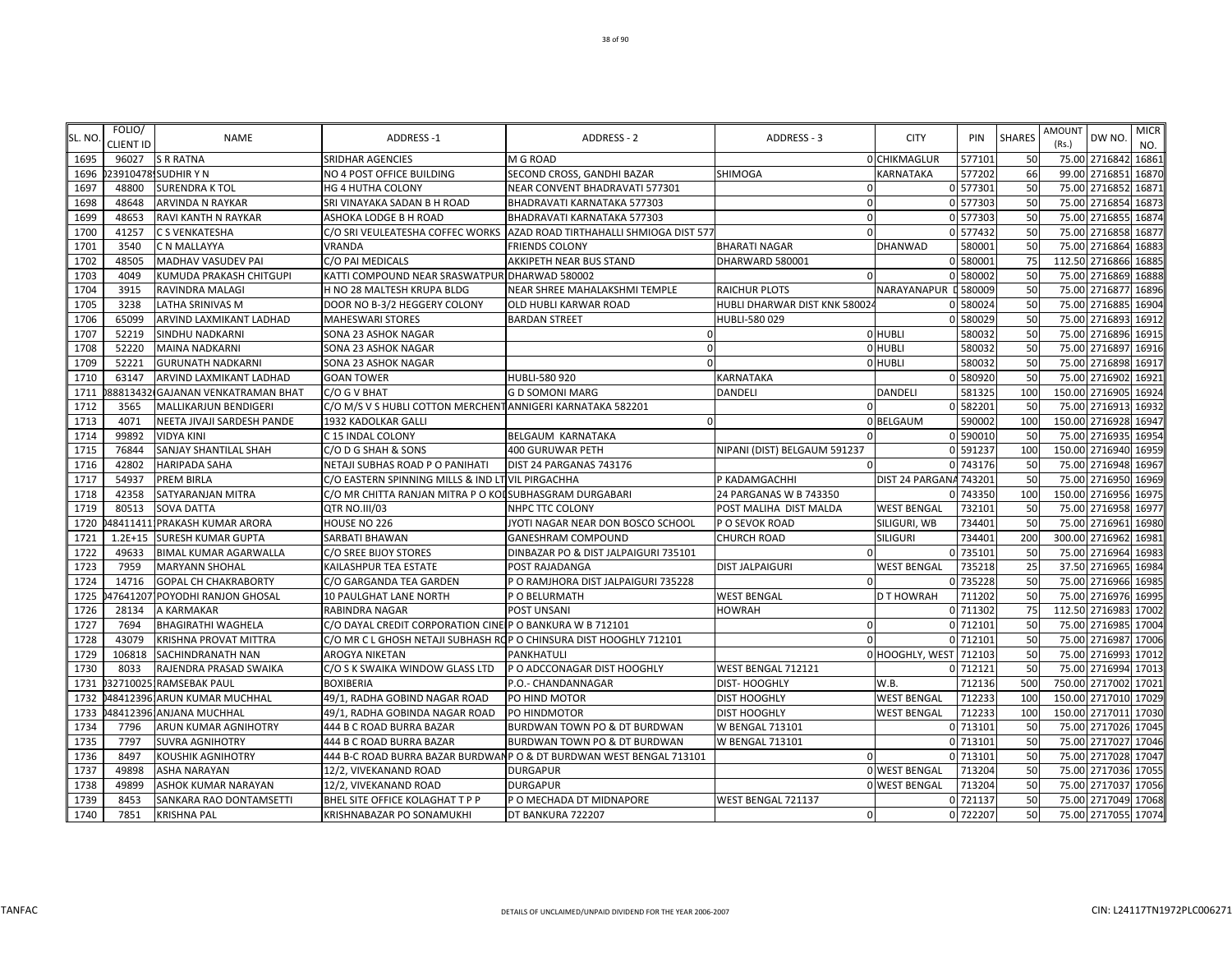| SL. NO | FOLIO/<br><b>CLIENT ID</b> | <b>NAME</b>                        | <b>ADDRESS-1</b>                                              | <b>ADDRESS - 2</b>                                                     | ADDRESS - 3                         | <b>CITY</b>            | PIN       | <b>SHARES</b> | AMOUNT<br>(Rs.)      | DW NO.               | <b>MICR</b><br>NO. |
|--------|----------------------------|------------------------------------|---------------------------------------------------------------|------------------------------------------------------------------------|-------------------------------------|------------------------|-----------|---------------|----------------------|----------------------|--------------------|
| 1741   |                            | 1.2E+15 PRADIP KUMAR DEB           | VILL- UMAPUR, PO-PANPARA                                      | <b>NADIA</b>                                                           | near umapur primari school          | <b>PANPARA</b>         | 741201    | 10            |                      | 15.00 2717056 17075  |                    |
| 1742   |                            | 69611074 BIKASH DEBNATH            | <b>VILL GANGNAPUR ROY PARA</b>                                | PO GANGNAPUR                                                           | DIST NADIA, GANGNAPUR               | <b>WEST BENGAL</b>     | 741233    | 50            |                      | 75.00 2717057        | 17076              |
| 1743   |                            | 35640012 RACHEL PHILIP             | W/O PHILIP VARGHESE                                           | CANARA BANK                                                            | ABERDEEN BAZAR                      | PORT BLAIR             | Al 744101 | 50            |                      | 75.00 2717062        | 17081              |
| 1744   | 17860                      | SHARDA WALIA                       | C/O R.C.MEENA                                                 | 2A/002 KALYANI APTS                                                    | UNIT-8                              | BHUBANESWAR            | 751012    | 50            | 75.00                | 2717067              | 17086              |
| 1745   | 43389                      | BRAJA KISHORE MANAPATRA            | C 2 UNIT VIII                                                 |                                                                        | 0 BHUBANESWAR                       | <b>ORISSA</b>          | 751012    | 50            |                      | 75.00 2717068 17087  |                    |
| 1746   | 100881                     | SHARDA MEENA                       | C/O R.C. MEENA                                                | 2A/002 KALYANI APTS                                                    | UNIT-8                              | <b>BHUBANESWAR</b>     | 751012    | 50            | 75.00                | 2717069              | 17088              |
| 1747   | 84011                      | BIBHUTI BHUSAN PRADHAN             |                                                               | DEPTT OF BUSINESS ADMINISTRATION INSTT. OF BUSINESS & COMPUTER STUDIES | <b>JAGAMARA</b>                     | <b>BHUBANESWAR</b>     | 751030    | 25            |                      | 37.50 2717073        | 17092              |
| 1748   |                            | 25015502 BANA BIHARI SWAIN         | PATPUR RLY STATION                                            | P O CHATUA                                                             | VIA KUJANGA                         | JAGATSINGHPUR          | 754141    | 50            |                      | 75.00 2717075        | 17094              |
| 1749   | 43367                      | SAJAN KUMAR AGARWALLA              | C/O ONKAR MAL AGARWALLA A/P KARA MAYURBHANJ ORISSA 757037     |                                                                        | $\Omega$                            |                        | 0 757037  | 50            | 75.00                | 2717077              | 17096              |
| 1750   | 54629                      | RABINDRA CHANDRA BISWAS            | <b>GENERAL MANAGER [WORKS]</b>                                | IPITATA REFRACTORIES LTD                                               | DHENKANAL                           | ORISSA                 | 759013    | 100           | 150.00 2717079       |                      | 17098              |
| 1751   | 49867                      | RAMA NAND VERMA                    | <b>AMLAPARA 6TH LANE</b>                                      | ANGUL                                                                  | DIST DHENKANAL ORISSA 759122        |                        | 0 759122  | 50            |                      | 75.00 2717080        | 17099              |
| 1752   | 14334                      | K P GANGADHARAN                    | D115/III SECTOR II HALTOWNSHIP                                | SUNABEDA 763002                                                        | $\Omega$                            |                        | 0 763002  | 50            |                      | 75.00 2717082 17101  |                    |
| 1753   | 14338                      | C S PATRA                          | ASSISTANT ENGINEER MECH KOLABNAG KORAPUT DIST 764011          |                                                                        | $\Omega$                            |                        | 0 76401   | 50            |                      | 75.00 2717084        | 17103              |
| 1754   | 14252                      | R PURUSHOTHAMAN                    | <b>EXECUTIVE APARTMENTS</b>                                   | $E-37$                                                                 | SECTOR-5                            | <b>ROORKELA</b>        | 769002    | 50            | 75.00                | 2717091              | 17110              |
| 1755   | 14253                      | <b>S RAJASEKAR</b>                 | B 346                                                         | <b>FERTILIZER TOWNSHIP</b>                                             | <b>ROURKELA</b>                     |                        | 0 769007  | 50            |                      | 75.00 2717093 17112  |                    |
| 1756   | 29298                      | <b>SARLA TEWARI</b>                | C/O K K TIWARI MILLER                                         | <b>GAUHATI FLOUR MILL LTD</b>                                          | DISPUR GAUHATI                      | <b>ASSAM</b>           | 781005    | 50            | 75.00                | 2717097              | 17116              |
| 1757   |                            | 67932685 MOHD OVAIS JAMIL FAROOQUI | SR HUMAN RESOURCE MANAGER                                     | IOC GSPL INDIAN OIL REFINERY                                           | TOWNSHIP SECTOR 3 NOONMATI GUWAHATI |                        | 781020    | 233           |                      | 349.50 2717103 17122 |                    |
| 1758   | $1.2E + 15$                | <b>RUDRESH VORA</b>                | <b>BHAKHRIVITA</b>                                            | BONGAIGAON RMS OFFICE BLDG                                             |                                     | 0 BONGAIGAON           | 783380    | <b>150</b>    | 225.00 2717106       |                      | 17125              |
| 1759   | $1.2E + 15$                | <b>GAUTAM NATH</b>                 | THAKURPATTY, MAHABIR ROAD,                                    | RAM KRISHNA NAGAR,                                                     | DIST-DARRANG                        | <b>KHARUPETIA</b>      | 784115    | 100           | 150.00 2717107 17126 |                      |                    |
| 1760   | 43449                      | JOGENDRA NATH SAIKIA               | RAJAPAM MANGALDAI 9 P O MANGALD DISTRICT DARRANG ASSAM 784125 |                                                                        | $\Omega$                            |                        | 0 784125  | 50            |                      | 75.00 2717108 17127  |                    |
| 1761   | 42780                      | NAVIN KUMAR CHATURVEDI             | SARDA PLYWOOD IND. LTD                                        | P.O. JEYPORE                                                           | DIST.DIBRUGARH                      | ASSAM                  | 786614    | 100           |                      | 150.00 2717113 17132 |                    |
| 1762   | 84006                      | PUNWASI RAM GUPTA                  | <b>ELECTRICIAN</b>                                            | RECOVERY CACHAR PAPER MILL                                             | POST PANCHGRAM                      | DIST CACHAR AS         | 788802    | 25            |                      | 37.50 2717114 17133  |                    |
| 1763   | $1.2E + 15$                | SHIV SHANKAR GUPTA                 | C/O ANANT RAM GUPTA                                           | NEW DURGA CHURI BHANDAR                                                | KADAM KUAN                          | <b>PATNA</b>           | 800003    | 200           |                      | 300.00 2717122 17141 |                    |
| 1764   | 45880                      | <b>GOPI RAM GUPTA</b>              | STATE BANK COLONY                                             | BEHIND BIRLA MANDIR                                                    | DARIYAPUR                           | PATNA                  | 800004    | 50            |                      | 75.00 2717123 17142  |                    |
| 1765   | 84727                      | RAJESH NAUGRAIYA                   | KALIASTHAN                                                    | DIRA OPP. DR RPD HOUSE                                                 | POST BEGAMPUR                       | PATNA                  | 800009    | 50            |                      | 75.00 2717129 17148  |                    |
| 1766   | 80013                      | <b>S N PRASAD</b>                  | NO.139-D S K PURI                                             | PATNA 800013                                                           | $\Omega$                            |                        | 0 800013  | 100           | 150.00 2717130 17149 |                      |                    |
| 1767   | 26910257                   | <b>CHANCHALA PRASAD</b>            | 301, APARAJITA ENCLAVE,                                       | JYOTI PURAM AMBEDKAR PATH,                                             | KHAJPURA,                           | PATNA                  | 800014    | 100           | 150.00 2717131       |                      | 17150              |
| 1768   | 45866                      | <b>BASANT NARAIN SINGH</b>         | AT DAUDBIGHA PO KUMHARAR                                      | PATNA BIHAR 800016                                                     | $\Omega$                            |                        | 0 800016  | 50            |                      | 75.00 2717136 17155  |                    |
| 1769   | 8140                       | AMITAVA CHAKRABORTY                | <b>CANARA BANK</b>                                            | <b>BARI BAZAR</b>                                                      | MUNGER-811 201                      |                        | 0 811201  | 50            | 75.00                | 2717138 17157        |                    |
| 1770   | 55721593                   | <b>LEENA SINGH</b>                 | C/O BIJAY KUMAR SINGH (SALES LIC)                             | DIVISIANAL OFFICE BURHANATH CHOWK                                      | D LAL MKT.                          | <b>BHAGALPUR</b>       | 812002    | 100           | 150.00 2717144 17163 |                      |                    |
| 1771   |                            | 26911237 GAYATRI DEVI              | C/O BHUBANESHWER SAH.                                         | K. B. LAL ROAD NATH NAGAR.                                             | <b>BHAGALPUR.</b>                   | <b>BIHAR</b>           | 812006    | 100           |                      | 150.00 2717145 17164 |                    |
| 1772   | 7573                       | SITA DEVI RUNGTA                   | C/O MAHABIR PRASAD RUNGTA                                     | P O COLGONG DIST BHAGALPUR                                             | E RLY BIHAR 813203                  |                        | 0 813203  | 50            |                      | 75.00 2717149 17168  |                    |
| 1773   | 43198                      | SURESH KUMAR AGARWAL               | C/O SHIV VASTRALAYA                                           | <b>MARWANI CHOWK</b>                                                   | DUMKA                               | <b>BIHAR</b>           | 814109    | 50            |                      | 75.00 2717151 17170  |                    |
| 1774   | 46151                      | BAJARANG LALL DAYAMA               | <b>BOMPAS TOWN</b>                                            | P O DEVSANGH                                                           | DT B DEOGHAR BIHAR 814113           |                        | 0 814113  | 50            |                      | 75.00 2717152        | 17171              |
| 1775   | 84013                      | BAJRANG LALL DAYAMA                | <b>SHARMA KUNJ</b>                                            | <b>BOMPAS TOWN POST</b>                                                | <b>DEV SANGH</b>                    | B DEOGHAR S P E 814113 |           | 150           |                      | 225.00 2717153 17172 |                    |
| 1776   | 88290                      | MANOJ KUMAR BATHWAL                | C/O NAND KISHORE BATHWAL                                      | <b>TUNDI ROAD</b>                                                      | <b>GIRIDIH</b>                      | <b>BIHAR</b>           | 815301    | 25            |                      | 37.50 2717154        | 17173              |
| 1777   |                            | 88814863 BINOD KUMAR JALAN         | INDERCHAND RAJGARHIA ROAD                                     | <b>GIRIDIH</b>                                                         | $\Omega$                            |                        | 0 815301  | <b>100</b>    |                      | 150.00 2717155 17174 |                    |
| 1778   |                            | 33018532 MAQSUD ALAM KHAN          | <b>VILLAGE, SANTH</b>                                         | PO.+PS. JAINAGAR                                                       |                                     | 0 KODERMA JHARK 825324 |           | <b>200</b>    |                      | 300.00 2717158 17177 |                    |
| 1779   | 41729                      | <b>HARSHA UPADHYAY</b>             | C/O K WORAH & CO P LTD                                        | SNEH MILAN TELEPHONE EXCH ROAD DHANB BIHAR 826001                      |                                     |                        | 0 826001  | 50            |                      | 75.00 2717159 17178  |                    |
| 1780   | 44081                      | DHIRAJLAL NAGARDAS SHAH            | C/O BHARAT MOTORS                                             | KATRAS ROAD DHANBAD 826001                                             | 0                                   |                        | 0 826001  | 50            |                      | 75.00 2717160 17179  |                    |
| 1781   | 51904                      | PANKAJ KUMAR SHAH                  | C/O BHARAT MOTORS KATRAS ROAD                                 | DHANBAD 826001                                                         | $\Omega$                            |                        | 0 826001  | 50            |                      | 75.00 2717161        | 17180              |
| 1782   |                            | 74010295.RIKKY AGRAWALLA           | C/O. PRABHASH KUMAR AGRAWALLA                                 | <b>BASANT VIHAR COLONY</b>                                             | KABRISTAN ROAD, JORAPHATAK ROHANBAD |                        | 826001    | 100           |                      | 150.00 2717164 17183 |                    |
| 1783   | 41491                      | VISHU KUMAR BHATI                  | D 22 SECTOR 5                                                 | KOYLA NAGAR                                                            | DHANBAD                             | <b>BIHAR</b>           | 826005    | 50            |                      | 75.00 2717165        | 17184              |
| 1784   |                            | 330200361MOHAMMAD ABBAS            | <b>VILLAGE UKRID BASTI,</b>                                   | POST HEAD POST OFFICE,                                                 | <b>BOKARO STEEL CITY</b>            | <b>BOKARO</b>          | 827001    | 100           | 150.00 2717170 17189 |                      |                    |
| 1785   |                            | 127153714JYOTI SINGH               | C/O VIMAL KUMAR SINGH                                         | S.E. (E M) C.C.W.O. B.C.C.L.                                           | P.O. - SARAIDHELA                   | <b>DHANBAD</b>         | 828127    | 300           |                      | 450.00 2717178 17197 |                    |
| 1786   | 42097                      | <b>NIRMAL ARORA</b>                | C/O K K SETHI C-11 P O 1 E GOMIA                              | DISTT GIRIDIH BIHAR 829112                                             | $\Omega$                            |                        | 0 829112  | 50            |                      | 75.00 2717179 17198  |                    |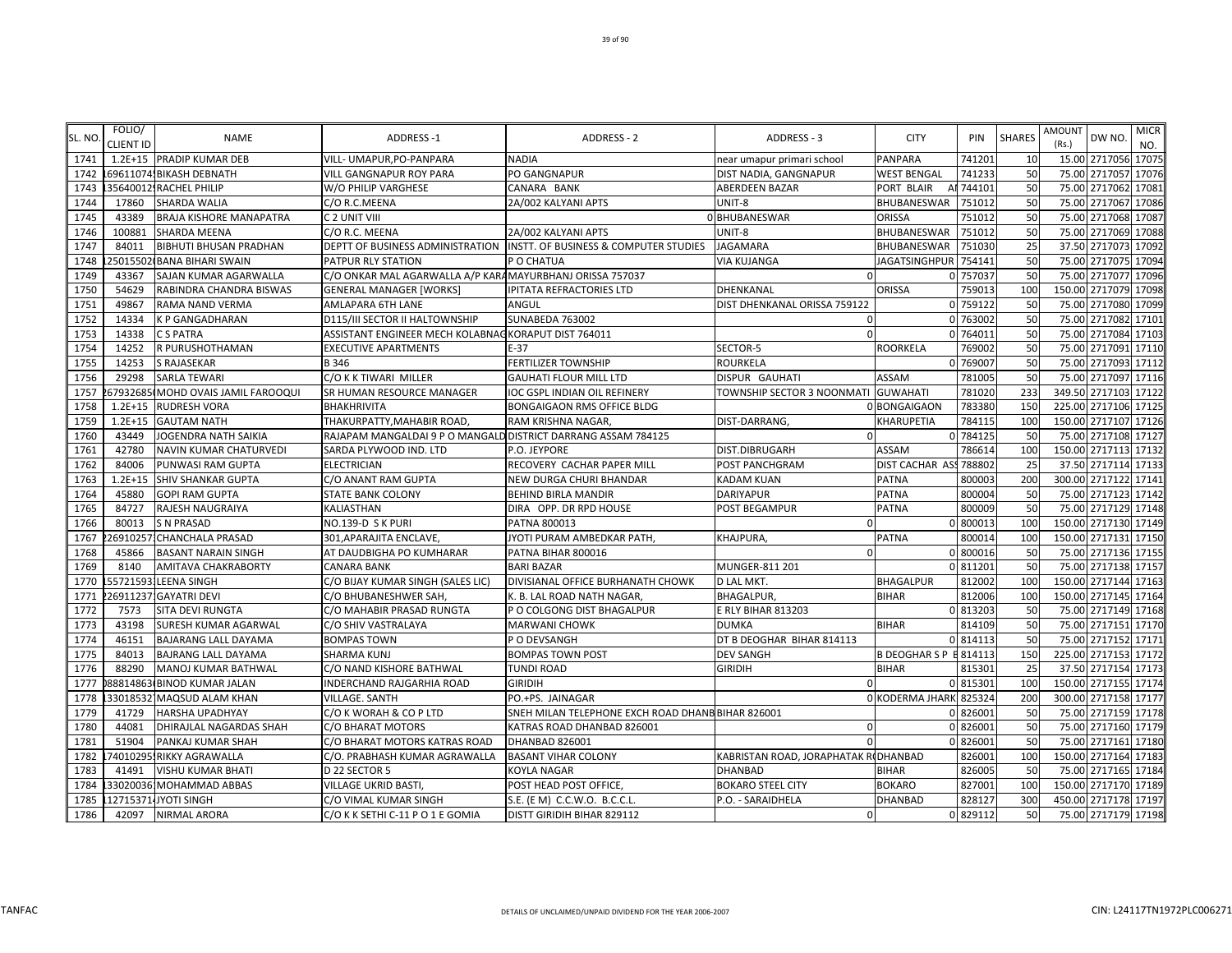| SL. NO | FOLIO/<br>CLIENT ID | <b>NAME</b>                      | <b>ADDRESS-1</b>                                              | ADDRESS - 2                                                            | ADDRESS - 3                                        | <b>CITY</b>            | PIN      | <b>SHARES</b> | AMOUNT<br>(Rs.) | DW NO.               | <b>MICR</b><br>NO. |
|--------|---------------------|----------------------------------|---------------------------------------------------------------|------------------------------------------------------------------------|----------------------------------------------------|------------------------|----------|---------------|-----------------|----------------------|--------------------|
| 1787   | 43333               | <b>EDLINA WALTER</b>             | <b>ARDEER HOSPITAL</b>                                        | PO INDIAN EXPLOSIVES GOMIA                                             | <b>DIST GIRIDIH BIHAR 829112</b>                   |                        | 0 829112 | 50            |                 | 75.00 2717180 17199  |                    |
| 1788   | 8440                | JOGINDER JIT SINGH               | 30 CIRCUIT HOUSE AREA EAST                                    | JAMSHEDPUR 831001                                                      | $\mathbf 0$                                        |                        | 0 831001 | 50            |                 | 75.00 2717181 17200  |                    |
| 1789   | 42186               | <b>R KRISHNAMURTHY</b>           | 91 NEW BARADUARY EAST                                         | SAKCHI JAMSHEDPUR 831001                                               | $\mathbf 0$                                        |                        | 0 831001 | 50            |                 | 75.00 2717183 17202  |                    |
| 1790   | 45979               | <b>VIJAY PRATAP SAHNI</b>        | I E D NEW G S BUILDING TISCO LTD                              | JAMSHEDPUR 831001                                                      | $\Omega$                                           |                        | 831001   | 50            |                 | 75.00 2717184 17203  |                    |
| 1791   | 49904               | USHA KUMARI                      | BUNGALOW NO 6 NAMDIH ROAD BURNJAMSHEDPUR 831007               |                                                                        | $\Omega$                                           |                        | 831007   | 50            |                 | 75.00 2717188 17207  |                    |
| 1792   | 99190               | LATIKA GHOSH                     | W/O SUMANTRA GHOSH                                            | 224 ASHIANA CENTRE                                                     | <b>ADITYAPUR</b>                                   | <b>JAMSHEDPUR</b>      | 831013   | 100           |                 | 150.00 2717191 17210 |                    |
| 1793   | 75156               | <b>BARBARA BRAGANZA</b>          | <b>GREVES FOSECO LTD</b>                                      | <b>SUNDER NAGAR</b>                                                    | JAMSHEDPUR 832107                                  |                        | 0 832107 | 50            |                 | 75.00 2717193 17212  |                    |
| 1794   | 49910               | PUNAM CHAND KARNANI              | C/O BIJAY STORES AT PO NOAMUNDI BADIST SINGHBHUM BIHAR 833218 |                                                                        | $\Omega$                                           |                        | 0 833218 | 100           |                 | 150.00 2717196 17215 |                    |
| 1795   | 46059               | SURJA KUMAR BOSE                 | 273A NEW A G CO-OPERATIVE COLONY KADRU P O                    |                                                                        | <b>DORANDA</b>                                     | RANCHI                 | 834002   | 50            |                 | 75.00 2717197 17216  |                    |
| 1796   |                     | 21411386.SYED MUMTAZ MEHDI       | CO GULAM SARWAR BESIDES BOHRA MAUROBINDO NAGAR DORONDA        |                                                                        |                                                    | 0 RANCHI JHARKHA       | 834002   | 50            |                 | 75.00 2717198 17217  |                    |
| 1797   | 19810               | SARLA SRIVASTAVA                 | C/O SHRI M B SRIVASTAVA                                       | C/D 355 SECTOR III                                                     | <b>H E C COLONY JAGANNATH NAGARRANCHI BIHAR 83</b> |                        | 834004   | 50            |                 | 75.00 2717202 17221  |                    |
| 1798   | 46022               | PRATEEK KUMAR SINHA              | M-19 HOUSING COLONY                                           | BARIATU RANCHI BIHAR 834009                                            | $\Omega$                                           | O                      | 834009   | 50            |                 | 75.00 2717207 17226  |                    |
| 1799   | 51355               | LAKSHMAN PRASAD                  | AT SHIVAJI NAGAR                                              | <b>NAI BASTI FATEHPUR</b>                                              |                                                    | 0 SIWAN                | 841226   | 50            |                 | 75.00 2717212 17231  |                    |
| 1800   | 28465               | <b>BHAGWATI PRASAD MITTAL</b>    | <b>HOTEL KAVERI</b>                                           | MAIN ROAD RAXAUL BIHAR 845305                                          | $\Omega$                                           | U                      | 845305   | 50            |                 | 75.00 2717215 17234  |                    |
| 1801   | 105028              | <b>SUBHASHCHANDRA GUPTA</b>      | C/O MOTILAL PARSAD                                            | QTR NO CF/3 REFINERY TOWNSHIP                                          | <b>BEGUSARAI</b>                                   |                        | 851117   | 100           |                 | 150.00 2717222 17241 |                    |
| 1802   | 14471               | UMA YAGA SUNDARAM                | NO A-31 ANNA NAGAR                                            |                                                                        |                                                    | 0 CHINGLEPUT           | 603001   | 50            | 75.00           | 2717223 17242        |                    |
| 1803   | 96501               | V PURUSHOTHAMAN                  | NO 139 13TH AVENUE                                            | KALPAKKAM                                                              | $\Omega$                                           |                        | 603102   | 50            |                 | 75.00 2717226 17245  |                    |
| 1804   | 99954               | <b>AJIYA</b>                     | W/O MR JOJO JOSEPH                                            | 54 4TH STREET                                                          | KALPAKKAM                                          | <b>TAMIL NADU</b>      | 603102   | 50            |                 | 75.00 2717227 17246  |                    |
| 1805   | 95228               | M ABDUL SATHAR                   | C/O PONDS INDIA LTD                                           | <b>SHOE DIVISION</b>                                                   | ARUMPARTHAPURAM                                    | <b>PONDY</b>           | 605110   | 50            |                 | 75.00 2717236 17255  |                    |
| 1806   | 96855               | R SETHURAMAN                     | 1/18 ORATHUR POST                                             | <b>VILLUPURAM TAULK</b>                                                |                                                    | 0 SOUTH ARCOT DI       | 605601   | 50            |                 | 75.00 2717237 17256  |                    |
| 1807   | 102683              | S BASKARAN                       | 11 MILLE STONE STREET                                         | VIKRAVANDI                                                             | 0                                                  |                        | 605652   | 50            |                 | 75.00 2717238 17257  |                    |
| 1808   | 14724               | <b>G RAGOTHAMAN</b>              | 25 KATCHERI OPPOSITE LANE                                     | VRIDDHACHALAM 606001                                                   | $\mathbf 0$                                        |                        | 606001   | 75            |                 | 112.50 2717241 17260 |                    |
| 1809   | 101236              | <b>BJAYAVEL</b>                  | 2/81 WEST STREET                                              | <b>ERAIYUR</b>                                                         | PENNADAM R S POST                                  | <b>SAV DIST</b>        | 606111   | 50            |                 | 75.00 2717244 17263  |                    |
| 1810   | 15088               | KUMARI SUBRAMANIAN               |                                                               | C/O SEETHARAMA RODDIAR KUSAVANP SOMASPADI VILLAGE T V NALAI T K 606611 | $\Omega$                                           |                        | 606611   | 100           |                 | 150.00 2717249 17268 |                    |
| 1811   | 15095               | THIRUMATHI KOKILA KANNAN         | REDDIAR STREET KANJI & POST CHENGA NORTHARCOT DIST 606702     |                                                                        | $\Omega$                                           |                        | 606702   | 50            |                 | 75.00 2717250 17269  |                    |
| 1812   | 96861               | S ALAGANANDAM                    | 42 NEW STREET                                                 | KEELPATHY                                                              | NELLIKUPPAM                                        | SOUTH ARCOT DI: 607105 |          | 50            |                 | 75.00 2717253 17272  |                    |
| 1813   | 100868              | <b>C VYRAKANNU</b>               | 30 V O C STREET                                               | <b>PANRUTI</b>                                                         | S A V DIST TAMILNADU                               |                        | 607106   | 100           |                 | 150.00 2717256 17275 |                    |
| 1814   | 103635              | <b>K ARUMUGAM</b>                | <b>26 RAILWAY QUARTERS</b>                                    | <b>CUDDALORE ROAD</b>                                                  | <b>PANRUTI</b>                                     | TAMILNADU              | 607106   | 100           |                 | 150.00 2717257 17276 |                    |
| 1815   | 91762               | JAYAM KRISHNAMOORTHY             | 1-51 B PERUMAL KOIL STREET                                    | SITHAKKADU                                                             |                                                    | 0 MAYILADUTHURA        | 609003   | 50            | 75.00           | 2717264 17283        |                    |
| 1816   | 9245                | R VELMURUGAN                     | 47 VNS NAGAR                                                  | THENPATHI                                                              | SIRKALI                                            |                        | 609111   | 50            |                 | 75.00 2717266 17285  |                    |
| 1817   | 15171               | R SARAFFUZZAMAN                  | $3/53-A$                                                      | P M HOUSE                                                              | <b>NIDUR</b>                                       | MAYILADUTHURA          | 609203   | 50            |                 | 75.00 2717268 17287  |                    |
| 1818   | 93577               | KAMLESH                          | <b>TANK VIEW</b>                                              | 6 KASI VISWANATHAR SANNATHI STREET                                     | KUMBAKONAM                                         |                        | 612001   | 50            |                 | 75.00 2717273 17292  |                    |
| 1819   | 9294                | S AMIRTHALINGAM                  | P KADUVETTI                                                   | PADANILAI POST                                                         | MEENSURUTTI                                        | <b>TRICHY DIST</b>     | 612903   | 50            |                 | 75.00 2717278 17297  |                    |
| 1820   | 15100               | B THAIYAL NAYAGI ALIAS HEMALATHA | <b>B THAIYAL NAYAGI ALIAS HEMALATHA</b>                       | 29 SANJEEVI STREET MANNARGUDI 614001                                   | 0                                                  |                        | 0 614001 | 50            |                 | 75.00 2717281        | 17300              |
| 1821   | 51557               | <b>R SARANGAN</b>                | C/O INDIAN BANK SUNDARAPERUMAL KTANJORE DIST 614208           |                                                                        | $\Omega$                                           |                        | 0 614208 | 50            |                 | 75.00 2717283 17302  |                    |
| 1822   | 96814               | P RAMESH                         | <b>KARAIYOORTHOPPU</b>                                        | ERIPURAKKARAI POST                                                     | ADIRAMPATTINAM                                     | <b>TANJORE DISTRIC</b> | 614701   | 50            |                 | 75.00 2717290 17309  |                    |
| 1823   | 94505               | LATHA VEERAPPAN                  | THENUNGUDI NORTH                                              | <b>MAVIDUKURICHI POST</b>                                              | PERAVURANI TAULK                                   | <b>TANJORE DIST</b>    | 614804   | 50            |                 | 75.00 2717295 17314  |                    |
| 1824   | 95379               | <b>ANSUYA SANTHANAM</b>          | 8 & 9 ARADHANAI FIRST MAIN ROAD                               | RAMALINGA NAGAR                                                        |                                                    | <b>OTRICHY</b>         | 620001   | 100           |                 | 150.00 2717297 17316 |                    |
| 1825   | 51422               | S RAMACHANDRAN                   | 47/1 SUBBAIYER STORE N S B ROAD                               | NEAR MALAIVASAL TIRUCHIRAPALLI 620002                                  | $\Omega$                                           |                        | 0 620002 | 50            |                 | 75.00 2717299 17318  |                    |
| 1826   | 51530               | K ARUMAI SELVAM                  | C-14 V MAIN ROAD RAMALINGA NAGAR TIRUCHIRAPALLI 620003        |                                                                        | $\Omega$                                           | O                      | 620003   | 50            |                 | 75.00 2717303 17322  |                    |
| 1827   | 81170               | M INBAMANI                       | NO. C-22 RAMALINGA NAGAR                                      | <b>WORAIUR</b>                                                         | <b>TRICHY</b>                                      |                        | 620003   | 50            |                 | 75.00 2717304 17323  |                    |
| 1828   | 51436               | V SANTHANAKRISHANAN              | NO F 10/2 RAILWAY COLONY                                      | $\Omega$                                                               |                                                    | 0 PONMALAI             | 620004   | 100           |                 | 150.00 2717305 17324 |                    |
| 1829   | 109098              | R RAJENDRAN                      | 74 PERIYAR NAGAR                                              | T V KOIL                                                               |                                                    | 0 TRICHY               | 620005   | 50            |                 | 75.00 2717308 17327  |                    |
| 1830   | 96924               | N GANESAN                        | 175 SARMA COLONY                                              | E PUDUR                                                                |                                                    | 0 TIRUCHIRAPPALLI      | 620012   | 50            |                 | 75.00 2717314 17333  |                    |
| 1831   | 51419               | SASIDHARAN SANKARAN              | C-3/160 BHE LTD                                               | KAILASAPURAM                                                           | <b>TRICHY 620014</b>                               |                        | 620014   | 50            |                 | 75.00 2717317 17336  |                    |
| 1832   |                     | 2269106521A CHINNAPPA            | NO A2/302,                                                    | <b>TOWNSHIP BHEL,</b>                                                  | TRICHY,                                            | <b>TAMILNADU</b>       | 620014   | 500           |                 | 750.00 2717321 17340 |                    |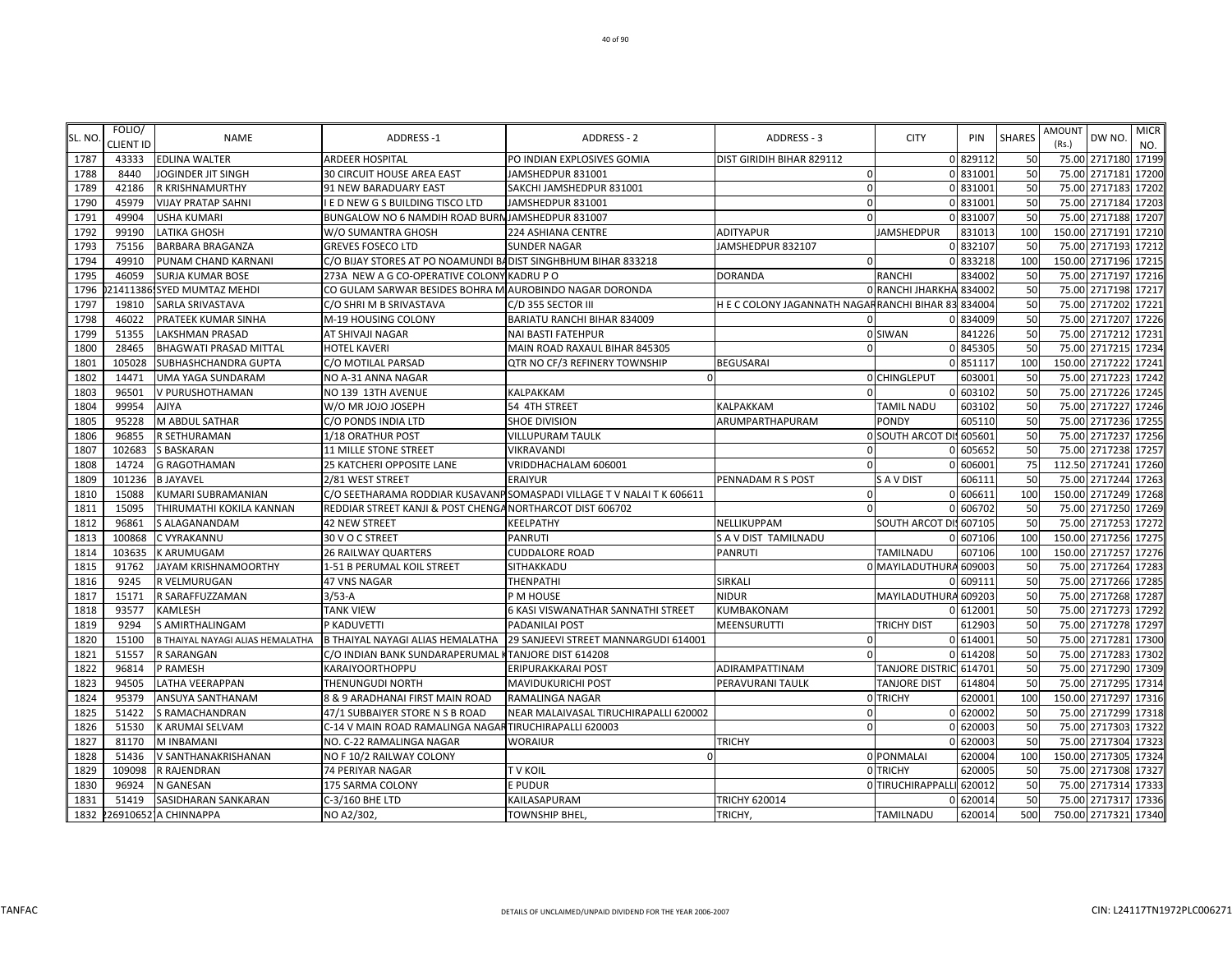| SL. NO | FOLIO/           | <b>NAME</b>                     | <b>ADDRESS-1</b>                                                  | <b>ADDRESS - 2</b>                                                  | ADDRESS - 3                | <b>CITY</b>           | PIN      | <b>SHARES</b>   | <b>AMOUNT</b><br>DW NO.              | <b>MICR</b> |
|--------|------------------|---------------------------------|-------------------------------------------------------------------|---------------------------------------------------------------------|----------------------------|-----------------------|----------|-----------------|--------------------------------------|-------------|
|        | <b>CLIENT ID</b> |                                 |                                                                   |                                                                     |                            |                       |          |                 | (Rs.)                                | NO.         |
| 1833   | 14453            | <b>GINDIRA</b>                  | C-100 BELL NAGAR                                                  | REC(PO)                                                             | <b>TRICHY 620015</b>       |                       | 0 62001  | 50              | 75.00 2717323                        | 17342       |
| 1834   | 51514            | C RAMAIAH                       | 5 SOUTH DHROWPATHY AMMAN KOIL SPUTHUR                             |                                                                     | <b>TRICHY</b>              |                       | 0 620017 | 50              | 75.00 2717325                        | 17344       |
| 1835   |                  | 44110316 RAJHA SIVARAMAN M S    | A/12 LIC COLONY                                                   |                                                                     |                            | 0 TIRUCHIRAPALLI      | 620021   | 150             | 225.00 2717330 17349                 |             |
| 1836   | 95475            | M DHANDAYUDHAPANI               | SRI MANIKANDAN FINANCE                                            | 12 ALLITHURAI BAZZAR                                                | SOMARASAM PETTAI POST      | <b>TRICHY</b>         | 620102   | 50              | 75.00 2717334                        | 17353       |
| 1837   | 55375            | AR NACHAMMAIACHI                | 99 KASTHURIBAI STREET                                             | <b>KANDANUR</b>                                                     | <b>RAMNAD DT 623104</b>    |                       | 0 623104 | 50              | 75.00 2717349 17368<br>75.00 2717354 |             |
| 1838   | 93651            | KT RM RAMASAMY CHETTIAR         | <b>K LAKSHMIPURAM</b>                                             | <b>VIA KOTHAMANGALAM</b>                                            |                            | O P T T DISTRICT      | 623105   | 50              |                                      | 17373       |
| 1839   | 14105            | KRISHNAKUMAR SUNDARA RAJAN      | C/O INDIAN BANK                                                   |                                                                     |                            | 0 RAMESWARAM          | 623526   | 50              | 2717366 17385<br>75.00               |             |
| 1840   | 50853            | RAMANATHAN RAMAKRISHNAN         | 7/26 RAMAKRISHNAN CHETTIAR STREET NATTARASANKOTTAI RAMNAD DT      |                                                                     | TAMIL NADU 623556          |                       | 623556   | 75              | 2717368<br>112.50                    | 17387       |
| 1841   | 16552            | H RAMA RAO                      | 2/358 GANDHIJI ROAD                                               | $\Omega$                                                            |                            | 0 PARAMAKKUDI         | 623707   | 100             | 150.00 2717371                       | 17390       |
| 1842   | 93691            | <b>S SANTHI</b>                 | 5/365 ELLAIPURAGANDHI STREET                                      | PARAMAKKUDI                                                         |                            | 0 RAMNAD DIST         | 623707   | 50              | 75.00 2717372 17391                  |             |
| 1843   | 16599            | P GNANAMBAL                     | 8 16/3 WILSON SODA FACTORY STREET CHINNALAPATTI MADURAI DT 624301 |                                                                     | $\Omega$                   |                       | 0 624301 | 50              | 75.00 2717375 17394                  |             |
| 1844   |                  | 39414405 AN MEENAKSHIE          | 3/152                                                             | LAKSHMIPURAM                                                        |                            | 0 PALANI              | 624601   | 50              | 75.00 2717376 17395                  |             |
| 1845   | 16613            | M MOHAMED NASURUDEEN            | C/O EVEREST TOBACCO CO                                            | <b>VELVAR KOTTAI P O DINDIGUL</b>                                   | MADURAI D T 624803         |                       | 0 624803 | 50              | 75.00<br>2717379 17398               |             |
| 1846   | 104648           | V VEERAPPAN                     | 42-A CSR NAGAR                                                    | <b>5TH STOP</b>                                                     | THIRU NAGAR                | <b>MADURAI</b>        | 625006   | 50              | 75.00<br>2717381                     | 17400       |
| 1847   | 94762            | P A LINGA NADAR                 | THANGAVEL INDUSTRIES                                              | 29/1 VENKATAPATHI IYENGAR STREET                                    |                            | 0 MADURAI             | 625009   | 100             | 150.00 2717389                       | 17408       |
| 1848   | 8968             | <b>K MANICKAM</b>               | PLOT NO 9 LETCHUMI ILLAM                                          | KARPAGAVINAYAGAR STREET                                             | MEENAKSHI NAGAR VILANGUDI  | <b>MADURAI</b>        | 625018   | 75              | 112.50 2717393 17412                 |             |
| 1849   | 16550            | J SRIVASUDEVAN                  | MALAIPATTY P O ARUPPUKOTTAI T K RATAMIL NADU 626054               |                                                                     | $\Omega$                   |                       | 0 626054 | 50              | 75.00 2717407 17426                  |             |
| 1850   | 93943            | V MAHESHWARI                    | 244 SAKKARAJA KOTTAI                                              | PUDUPALAYAM                                                         | RAJAPALAYAM                |                       | 0 626117 | 50              | 75.00 2717409 17428                  |             |
| 1851   | 99697            | A K VAIYAPURI RAJA              | 244 SAKKARAJA KOTTAI                                              | RAJAPALAYAM                                                         | TAMIL NADU                 |                       | 0 626117 | 50              | 75.00 2717412 17431                  |             |
| 1852   | 91485            | T KANNAN                        | <b>TRUSTEEE</b>                                                   | MISS VISALAKSHI KANNAN MARRIAGE TRUST                               | THIAGARAJAR MILLS PREMISES | <b>KAPPALUR</b>       | 626709   | 50              | 75.00 2717426 17445                  |             |
| 1853   | 26676            | NARAYANAN AVUDAIYAPPA CHELLIAH  | 4/29 TIRUVALLUVAR STREET                                          | RAJAVALLIPURAM POST                                                 | TIRUNELVELI DIST           | <b>TAMIL NADU</b>     | 627359   | 75              | 112.50 2717428 17447                 |             |
| 1854   | 16515            | <b>S RAMAIAH</b>                | 68                                                                | <b>SOUTH MASI STREET</b>                                            | <b>TENKASI 627811</b>      |                       | 0 62781  | 50              | 75.00 2717438                        | 17457       |
| 1855   |                  | 902411661R SHAJI KUMAR          | KAVIL PUTHEN                                                      | <b>VEEDU ARAKANADU</b>                                              | <b>ALANCHOLAI PO</b>       | KANYA KUMARI          | 62910    |                 | 2717439 17458<br>3.00                |             |
| 1856   | 104601           | P RUGMINY AMMAL                 | 1/37 ASRAMAM GRAMAM                                               | ASRAMAM                                                             | SUCHINDRUM                 | <b>K K DIST</b>       | 629704   | 100             | 150.00 2717442 17461                 |             |
| 1857   | 16587            | <b>B SARASWATHI AMMA</b>        | PUTHOOR THICKENAMCODE PO                                          | KANYAKUMARI DIST 629804                                             | $\Omega$                   |                       | 0 629804 | 50              | 75.00 2717444 17463                  |             |
| 1858   | 51917            | M I SHAHUL HAMEED               | <b>BIG STREET THITTUVILAI</b>                                     | BHOOTHAPANDY P O 629852                                             | $\mathbf 0$                |                       | 0 629852 | 50              | 75.00 2717445 17464                  |             |
| 1859   | 51918            | S SUBAIDA BEEVI                 | <b>BIG STREET</b>                                                 | THITTUVILAI BHOOTHAPANDY P O 629852                                 | $\Omega$                   |                       | 0 62985  | 50              | 75.00 2717446                        | 17465       |
| 1860   |                  | 44110112 RENGANATHAN .KR        | C RM HOUSE                                                        | RAJAJI STREET                                                       | <b>KANDANUR POST</b>       | P M DIST.             | 630104   | 50              | 75.00 2717451 17470                  |             |
| 1861   | 14491            | A P RAJAGOPALAN                 | SUPERINTENDING ENGINEER CIVIL                                     | T-3/4 THERMAL COLONY                                                |                            | 0 METTUR DAM          | 636401   | 75              | 112.50 2717459 17478                 |             |
| 1862   | 51826            | CHELAM SRINIVASAN THEVANGUDI    |                                                                   | B3 CHEMPLAST COLONY RAMAN NAGAI METTURDAM SALEM DT TAMILNADU 636403 |                            |                       | 0 63640  | 50              | 75.00<br>2717463                     | 17482       |
| 1863   |                  | 69610088 SARASWATHI.C           | 9. MURUGAN NAGAR                                                  | <b>RAMAN NAGAR POST</b>                                             |                            | 0 METTURDAM           | 636403   | 400             | 600.00 2717466                       | 17485       |
| 1864   | 15103            | P RATHANA SABABATHY             | S/O PERIASAMY ANUMANTHEERTHAM   DHARMAPURI DT 636909              |                                                                     | $\Omega$                   |                       | 0 636909 | 50              | 75.00 2717467 17486                  |             |
| 1865   | 15956            | S KRISHNAN                      | ASSISTANT ENGINEER METTUR CHEMIC AKKAMAPATI SANKARIDURG 637301    |                                                                     | $\Omega$                   |                       | 0 637301 | 50              | 75.00 2717468 17487                  |             |
| 1866   | 99425            | S RAJALAKSHMI                   | NO 24 SOWRASTRA STREET                                            | RASIPURAM                                                           | <b>SALEM DISTRICT</b>      |                       | 0 637408 | 50              | 75.00 2717471                        | 17490       |
| 1867   | 102976           | T V THYAGARAJAN                 | 3 ANNAJI RAO STREET                                               | RUKMANI NILAYAM                                                     | ERODE                      | PERIYAR DIST          | 638001   | 50              | 75.00 2717473 17492                  |             |
| 1868   | 94887            | <b>SJAYANTHI</b>                | <b>45 KARIKALAN STREET</b>                                        | ASOKAPURAM                                                          | <b>VEERAPPAN CHATRAM</b>   | ERODE                 | 638004   | 500             | 750.00 2717479 17498                 |             |
| 1869   |                  | 269113021KARTHIKEYASWAMI K      | 479, VARATHAMPALAYAM,                                             | SATHYAMANGALAM,                                                     |                            | 0 ERODE DT            | 638401   | 100             | 150.00 2717491                       | 17510       |
| 1870   |                  | 696103101SAKTHIVEL.A            | 70/74, VAIKKAL STREET                                             | <b>GOBICHETTIPALAYAM</b>                                            | <b>GOBI TALUK</b>          | <b>ERODE DISTRICT</b> | 638452   | 50              | 75.00 2717493                        | 17512       |
| 1871   | 9085             | RENGAPATHI CHANDRASEKARAN       | <b>ACCOUNTANT CANARA BANK</b>                                     |                                                                     |                            | 0 KOLAPPALUR          | 638456   | 50              | 75.00 2717495                        | 17514       |
| 1872   | 102097           | N M KURUVILLA                   | 222 VASANTHA ROAD                                                 | DHARAPURAM                                                          | $\Omega$                   |                       | 0 638656 | 30              | 45.00 2717497 17516                  |             |
| 1873   | 15085            | K SANGILIMUTHU                  | SANTHANAKALIPALAYAM                                               | PANCHAMADEVI POST                                                   | <b>KARUR TAULK</b>         | TRICHY DISTRICT       | 639004   | 100             | 150.00 2717498                       | 17517       |
| 1874   |                  | 17510161. KARUPPIAH. N. R       | PANDUTHAKARAN PUDUR                                               | <b>MANMANGALAM POST</b>                                             | <b>KARUR</b>               |                       | 0 63900  | 100             | 150.00 2717501                       | 17520       |
| 1875   | 55492            | SRINIVASAN RENGANATHAN AYYANGAR | 3/50 THIRUCHENDURAI AGRAHARAM                                     | ANDANALLUR P O TRICHY DT 639101                                     |                            |                       | 0 639101 | 50              | 75.00 2717503                        | 17522       |
| 1876   | 108642           | SARADA MANOJ                    | NO.28-A BHARATI COLONY                                            | PEELAMEDU                                                           |                            | 0 COIMBATORE          | 641004   | 40 <sub>C</sub> | 600.00 2717509 17528                 |             |
| 1877   | 98630            | V GANESH                        | 351 RAMACHANDRA LAYOUT                                            | <b>RAM NAGAR</b>                                                    |                            | 0 COIMBATORE          | 641009   | 100             | 150.00 2717523 17542                 |             |
| 1878   | 9048             | RAVICHANDRAN SWAMINATHAN        | 1/4 A THADAGAM ROAD                                               | $\Omega$                                                            |                            | 0 COIMBATORE          | 641013   | 50              | 75.00 2717526 17545                  |             |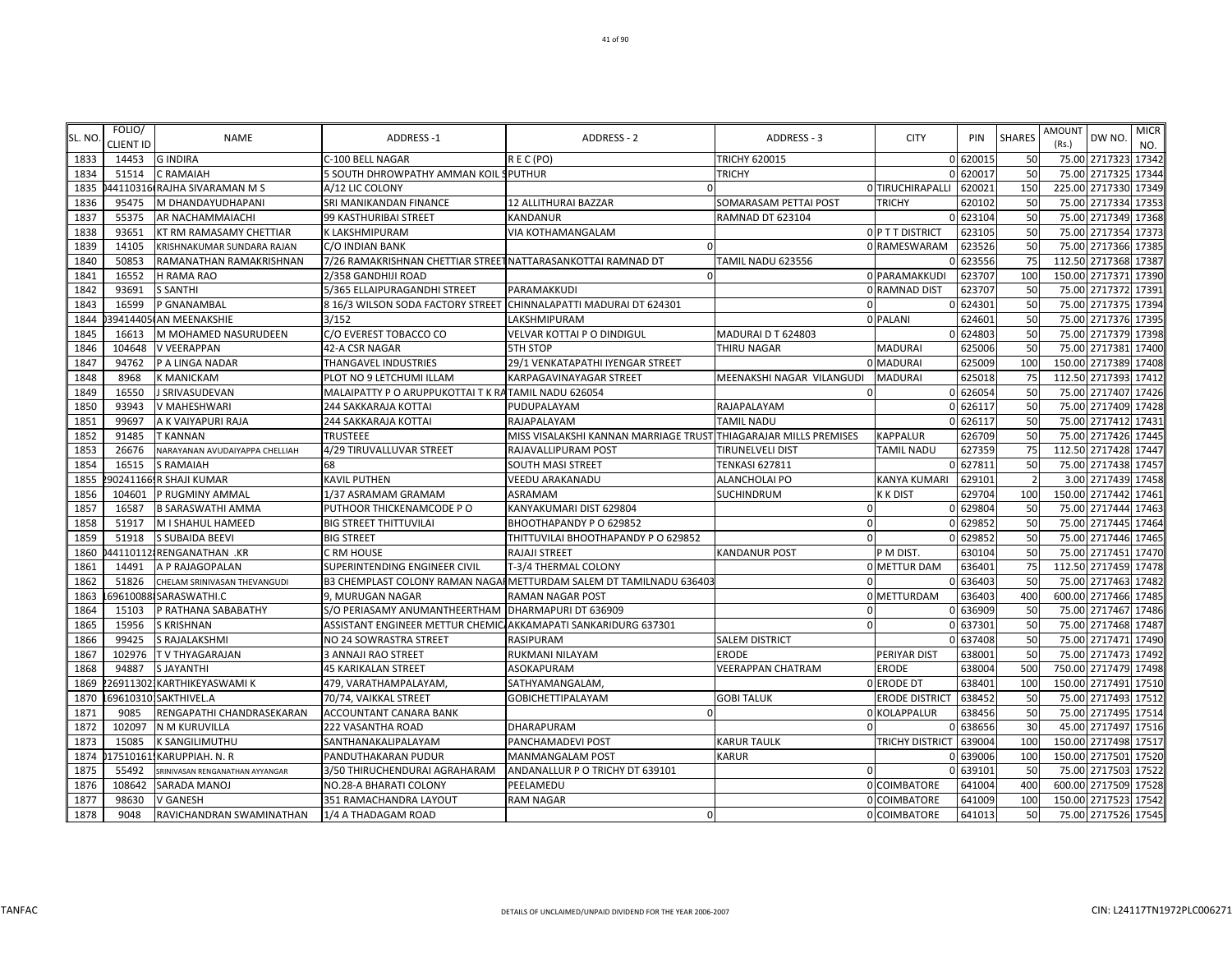| SL. NO | FOLIO/             | <b>NAME</b>                      | <b>ADDRESS-1</b>                                           | ADDRESS - 2                        | ADDRESS - 3                                | <b>CITY</b>           | PIN      | <b>SHARES</b> | <b>AMOUNT</b>          | DW NO.        | <b>MICR</b>  |
|--------|--------------------|----------------------------------|------------------------------------------------------------|------------------------------------|--------------------------------------------|-----------------------|----------|---------------|------------------------|---------------|--------------|
| 1879   | CLIENT ID<br>8926  | A SRINIVASAN                     | 38 B 3 & 4 VENKATESWARA APPTS                              | <b>ANNA STREET</b>                 | <b>COIMBATORE</b>                          | 641025                | 64102    | 50            | (Rs.)<br>75.00 2717527 |               | NO.<br>17546 |
| 1880   | 9047               | MARTHANDA CHALAPATHIRAO NANDURI  | 3A METTUPALAYAM ROAD G N MILLS PICOIMBATORE 641029         |                                    | $\Omega$                                   |                       | 0 641029 | 50            | 75.00 2717533          |               | 17552        |
| 1881   | 96733              | <b>V SRIDHAR</b>                 | <b>19 THIRUMALAI SWAMY STREET</b>                          | <b>LAKSHMI NAGAR</b>               | KOVINDAMPALAYAM POST                       | COIMBATORE            | 641030   | 50            | 75.00 2717535 17554    |               |              |
| 1882   | 102013             | N SUBRAMANIAM                    | 75 DHANALAKSHMI NAGAR                                      | COIMBATORE                         | $\Omega$                                   |                       | 0 641044 | 50            | 75.00                  | 2717545       | 17564        |
| 1883   | 95520              | <b>K BALASUBRAMANIAM</b>         | 27 G 3 PATTKAN STREET                                      | JOTHIPURAM POST                    |                                            | 0 COIMBATORE          | 641047   | <b>100</b>    | 150.00 2717546 17565   |               |              |
| 1884   | 8951               | <b>V PAULOSE</b>                 | SNCO S MESS AIR FORCE SULUR                                | KANGAYAMPALAYAM P O COIMBATORE T N | $\Omega$                                   |                       | 0 641401 | 50            | 75.00 2717552          |               | 17571        |
| 1885   | 8953               | ANNAMMA PAULOSE                  | 129/6 KALPAVIHAR A F SULUR                                 | KANGAYAMPALAYAM P O COIMBATORE T N | $\Omega$                                   |                       | 0 641401 | 50            | 75.00                  | 2717553       | 17572        |
| 1886   | 102323             | P LILLI                          | 5/41 R V E NAGAR SOUTH                                     | KANGAYAM ROAD                      | TIRUPUR                                    |                       | 0 641604 | 50            | 75.00 2717554          |               | 17573        |
| 1887   |                    | 69610356 SHANMUGA SUNDARAM.S     | 9/2B                                                       | SAMIYAR THOTTAM                    |                                            | 0 PALLADAM            | 641664   | <b>200</b>    | 300.00 2717555         |               | 17574        |
| 1888   | 15156              | <b>AYSHA SHAFI</b>               | PANJATH HOUSE                                              | P O MOGRAL PUTHUR                  | KASARAGOD KERALA 670128                    |                       | 0 670128 | <b>100</b>    | 150.00 2717560         |               | 17579        |
| 1889   | 9500               | <b>MADHAVAN C C</b>              | <b>NEAR SAPTASWARA</b>                                     | POST ANNOOR                        | <b>VIA PAYYANUR</b>                        | DIST CANNANORE 670332 |          | 50            | 75.00 2717563          |               | 17582        |
| 1890   | 108705             | P A ANTO                         | EF-4 5632                                                  | BILATHIKKULAM HSG COLONY           | ERANHIPPALAM                               | <b>CALICUT</b>        | 673006   | <b>200</b>    | 300.00 2717576 17595   |               |              |
| 1891   | 53696              | <b>K G MENON</b>                 | SRIKALA                                                    | CHELEMBRA                          | MALLPURAM DIST                             | KERALA                | 673634   | 50            | 75.00                  | 2717585       | 17604        |
| 1892   | 53672              | P RAMACHANDRAN                   | PROCESS ENGINEER                                           | <b>GWALIOR RAYONS</b>              | <b>FIBRE DIVISION</b>                      | <b>MAVOOR</b>         | 67366    | 50            | 75.00                  | 2717589       | 17608        |
| 1893   | 15283              | O HAMZA KUTTY                    | <b>VENNIYUR POST</b>                                       | VIA VALAKOLAM                      | KERALA STATE 676508                        |                       | 0 676508 | 50            | 75.00 2717592          |               | 17611        |
| 1894   | 25006              | <b>UNNIKRISHNAN MK</b>           | KAKKASSERY HOUSE PO MUNDAKO TTU VIA SHORANUR KERALA 679122 |                                    | -0                                         |                       | 0 679122 | 50            | 75.00 2717598 17617    |               |              |
| 1895   | 896100811VIJI SASI |                                  | <b>VIJI NIVAS</b>                                          | KOONATHARA P O                     | <b>SHORNUR</b>                             | PALGHAT               | 679523   | 50            | 75.00 2717601          |               | 17620        |
| 1896   | 9515               | <b>SUNNY CA</b>                  | III/332 CASTLE ROCK                                        | <b>WEST COMBARA</b>                | IRINJALAKUDA                               | KERALA                | 680121   | 50            | 75.00 2717603          |               | 17622        |
| 1897   | 9620               | A J DANIEL                       | P O THOLUR PARAPPUR                                        | DIST TRICHUR KERALA 680552         | $\Omega$                                   |                       | 0 680552 | 100           | 150.00 2717614 17633   |               |              |
| 1898   | 88866              | <b>N S SARATH</b>                | 'LAKSHMI SUDHA'                                            | <b>URAKAM</b>                      | TRICHUR DIST                               | <b>KERALA</b>         | 680562   | 100           | 150.00 2717615 17634   |               |              |
| 1899   | 53480              | CHIRAYIL MANI PARAMESWARAN       | P O NADAVARAMBA                                            | <b>TRICHUR</b>                     | DIST KERALA 680661                         |                       | 0 68066  | 200           | 300.00 2717618 17637   |               |              |
| 1900   | 8162               | <b>K RATNAM</b>                  | <b>KRISHNA KUNJ</b>                                        | WEST OF TOWN POLICE STATION        | KODUNGALLUR                                |                       | 0 68066  | 50            | 75.00 2717620 17639    |               |              |
| 1901   | 9667               | NARENDRA KUMAR L GAUR            | HOUSE NO 31/625A JANATA ROAD                               | VYTHILA COCHIN KERALA STATE 682019 |                                            |                       | 0 682019 | 50            | 75.00                  | 2717646 17665 |              |
| 1902   | 10625              | KURUTHUKULANGARE LAZAR SEBASTIAN | FLAT NO.29/2198-C                                          | K T APARTMENT                      | K T ROAD KADAVANTHARA POST COCHIN (KERALA) |                       | 682020   | 50            | 75.00 2717648 17667    |               |              |
| 1903   | 97595              | R VRINDA BAI                     | HOUSE 137                                                  | <b>CANAL ROAD</b>                  | <b>GIRI NAGAR</b>                          | ERNAKULAM CO          | 682020   | 50            | 75.00 2717651          |               | 17670        |
| 1904   |                    | 239106981SRIKUMARI S             | VILLA NO 37                                                | <b>SKYLINE GREEN VALLEY</b>        | VAZHAKALA                                  | <b>COCHIN</b>         | 682021   | 50            | 75.00 2717653 17672    |               |              |
| 1905   | 106168             | <b>G RAJENDRAN NAIR</b>          | PULITHARA PARAMBU                                          | <b>METHANAM ROAD</b>               | VATTEKUNNAM EDAPPALLY PO                   | KOCHI                 | 682024   | 50            | 75.00 2717655          |               | 17674        |
| 1906   | 9614               | <b>RAMAN RAJAH</b>               | <b>SREEPADAM FORT</b>                                      |                                    |                                            | 0 TRIPUNITTURA        | 682301   | 50            | 75.00 2717672 17691    |               |              |
| 1907   | 88044              | <b>KISHORE GEORGE</b>            | C/O ELIZABETH KORUTH                                       | <b>KANJI KAVIL</b>                 | KOLEMCHERRY                                | KERALA                | 68231    | 50            | 75.00                  | 2717679 17698 |              |
| 1908   | 9463               | <b>KSROY</b>                     | MANAGER FINANCE O/E/N INDIA LTD                            | ELECTROGIRI MULANTHURUTHY 682314   |                                            |                       | 0 682314 | 50            | 75.00                  | 2717680       | 17699        |
| 1909   |                    | 239104571ABDUL HAMEED K S        | KUNNUMPURATH HOUSE                                         | KEERAMKUNNU                        | THOTTUMUGHOM P O                           | KERALA                | 683105   | 50            | 75.00                  | 2717684       | 17703        |
| 1910   | 9657               | PIDANIEL                         | PUTHUSARIL                                                 | TRIKALATHUR POST                   | PERUMBAVOOR                                | <b>KERALA</b>         | 683557   | 300           | 450.00 2717688 17707   |               |              |
| 1911   | 9660               | <b>AMMINI ISAAC</b>              | PUTHUSARIL                                                 | TRIKALATHUR POST                   | PERUMBAVOOR                                | KERALA                | 683557   | 300           | 450.00 2717689         |               | 17708        |
| 1912   | 9666               | A DANIEL                         | PUTHUSARIL                                                 | <b>TRIKALATHUR POST</b>            | PERUMBAVOOR                                | <b>KERALA</b>         | 683557   | <b>150</b>    | 225.00 2717690         |               | 17709        |
| 1913   | 9716               | P I DANIEL                       | PUTHUSARIL                                                 | <b>TRIKALATHUR POST</b>            | PERUMBAVOOR                                | KERALA                | 683557   | 150           | 225.00 2717691         |               | 17710        |
| 1914   | 96349              | <b>PIVARGHESE</b>                | C/O PROF P I DANIEL                                        | TRIKALATHUR POST                   | PERUMBAVOOR                                | <b>KERALA</b>         | 683557   | 150           | 225.00 2717692         |               | 17711        |
| 1915   | 99158              | <b>AMMINI ISAAC</b>              | CO PROF P I DANIEL                                         | PUTHUSARIL TRIKALATHUR POST        | PERUMBAVOOR                                | KERALA                | 68355    | <b>150</b>    | 225.00 2717693         |               | 17712        |
| 1916   |                    | 23910546, THOMAS MATHEW          | <b>KUREEKAL HOUSE</b>                                      | <b>KUMARAPURAM P O</b>             | PALLIKAKARA                                | ALUVA, ERNAKUL 683565 |          | 50            | 75.00 2717694 17713    |               |              |
| 1917   | 9323               | PADMA KUMARI P N                 | C/O K S GOPALAKRISHNAN ACCOUNTAI CANARA BANK TEMPLE ROAD   |                                    | KOTTAYAM 686001                            |                       | 0 686001 | 50            | 75.00 2717698 17717    |               |              |
| 1918   | 9425               | DANIEL CHERIAN THARAKAN          | GOKUL RUBBERS MODALE BUILDINGS                             | MUTTAMBALAM P O KOTTAYAM 686004    | 0                                          |                       | 0 686004 | 50            | 75.00 2717701          |               | 17720        |
| 1919   | 56553              | <b>K C GEORGE</b>                | KOCHUKALEEKAL HOUSE                                        | RUBBER BOARD POST                  | KOTTAYAM                                   | KERALA                | 686009   | 100           | 150.00 2717705         |               | 17724        |
| 1920   | 15206              | <b>CHERIAN OOMMEN</b>            | ADMINISTRATOR MANDIRAM HOSPITA MANGANAM PO                 |                                    | KOTTAYAM                                   | KERALA                | 686018   | 50            | 75.00 2717706 17725    |               |              |
| 1921   |                    | 18312849 DEVASIA CHERIYIL JOSEPH | <b>CHERIYIL HOUSE</b>                                      | PALLIKACHIRA P.O, PAIPPAD          | CHANGANACHERRY                             | KOTTAYAM              | 686537   | 190           | 285.00 2717717         |               | 17736        |
| 1922   |                    | 90242506 SONY SEBASTIAN          | VATTAMALA                                                  | ATNIRAMPUZHA                       | PO KOTTAYAM                                | KOTTAYAM              | 686562   |               | 1.50 2717718 17737     |               |              |
| 1923   | 80474              | K M RANI MATHEW                  | <b>MARIA SADAN</b>                                         | ARUNAPURAM                         | PALA                                       | <b>KERALA</b>         | 686574   | 50            | 75.00 2717720 17739    |               |              |
| 1924   |                    | 87542 K KRISHNAN NAYAR           | <b>EP VIII/756</b>                                         | THENGOLIL PUTHENPURA               | <b>ETTUMANOOR</b>                          | <b>KERALA</b>         | 686631   | 50            | 75.00 2717722 17741    |               |              |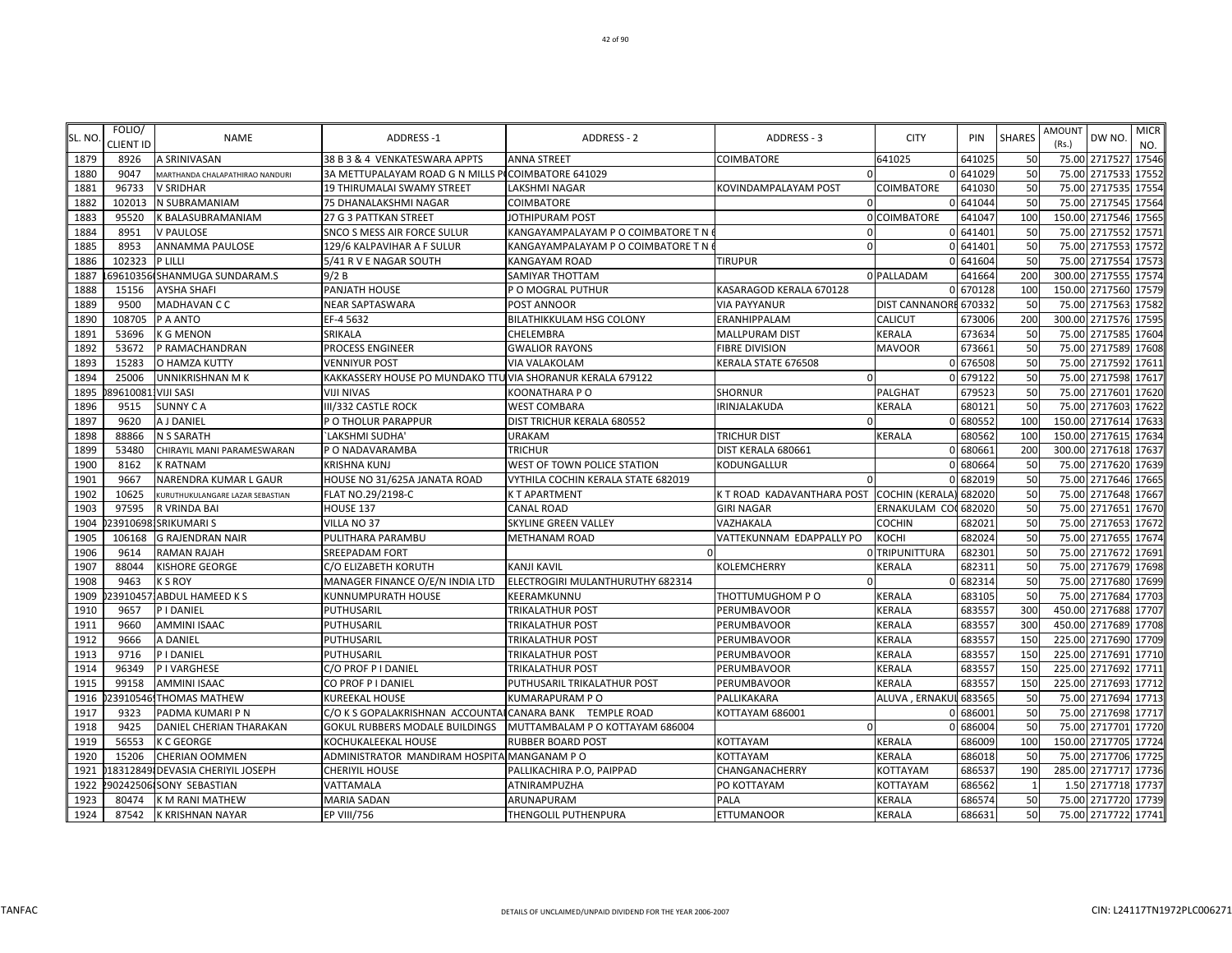|        | FOLIO/           |                                        |                                                                   |                                                                        |                                | <b>CITY</b>             |          | <b>SHARES</b> | AMOUNT |                      | <b>MICR</b> |
|--------|------------------|----------------------------------------|-------------------------------------------------------------------|------------------------------------------------------------------------|--------------------------------|-------------------------|----------|---------------|--------|----------------------|-------------|
| SL. NO | <b>CLIENT ID</b> | <b>NAME</b>                            | ADDRESS-1                                                         | ADDRESS - 2                                                            | ADDRESS - 3                    |                         | PIN      |               | (Rs.)  | DW NO.               | NO.         |
| 1925   | 35547            | CHINNAMMA STEPHAN                      | MULACKAL HOUSE MONIPALLY                                          | P.O. KOTTAYAM DIST.                                                    | KERALA STATE 686636            |                         | 0 686636 | 50            |        | 75.00 2717723 17742  |             |
| 1926   | 77482            | SAMUEL P GEORGE                        | SAMSARA                                                           | P B NO 15                                                              | <b>MANJADI PO</b>              | TIRUVALLA KERA          | 689105   | 50            | 75.00  | 2717727 17746        |             |
| 1927   | 9646             | <b>IGNATIUS MALCOLM NETTO</b>          | NETTO S COTTAGE PALLI THOTTAM                                     | QUILON KERALA 691006                                                   | $\Omega$                       |                         | 0 691006 | 50            |        | 75.00 2717754 17773  |             |
| 1928   | 9568             | HYACINTH F PEREIRA                     | ELFIELD KADAPAKADA                                                | QUILON                                                                 |                                | 0 KERALA                | 691008   | 50            | 75.00  | 2717755 17774        |             |
| 1929   | 51500            | D VIJAYAMMA DEVAKIAMMA                 | SREEMANGALAM NJARAKADU                                            | THALAVOOR P O KUNNICODE QUILON                                         | <b>KERALA 691514</b>           |                         | 0 691514 | 50            | 75.00  | 2717758 17777        |             |
| 1930   | 51501            | N MADHAVANPILLAI NARAYANAPILLAI        | SREEMANGALAM NJARAKADU                                            | THALAVOOR P O KUNNICODE QUILON                                         | <b>KERALA 691514</b>           |                         | 0 691514 | 50            |        | 75.00 2717759 17778  |             |
| 1931   | 16803            | C S BHASKARAN NAIR                     | *******************************                                   | SASTHAMANGALAM                                                         | TRIVANDRUM 695010              |                         | 695010   | 75            |        | 112.50 2717777 17796 |             |
| 1932   | 52617            | VALSALA KARUNAKARA PANICKER            | B-401 NABARD STAFF QUARTERS                                       | <b>DR PAI LANE</b>                                                     | POST PUJAPPURA                 | THIRUVANANTHA 695012    |          | 50            |        | 75.00 2717781 17800  |             |
| 1933   | 52618            | RAGINI UNNIKRISHNAN NAIR               | <b>B-401 NABARD STAFF QUARTERS</b>                                | <b>DR PAI LANE</b>                                                     | POST PUJAPPURA                 | THIRUVANANTH/           | 695012   | 50            |        | 75.00 2717782 17801  |             |
| 1934   | 9774             | V RAVINDRAN                            | PRASANTH KURUPS LANE                                              | KIZHUVALAM                                                             | ATTINGAL                       | KERALA                  | 695104   | 50            |        | 75.00 2717791 17810  |             |
| 1935   | 106166           | PADMANABHUNI MALAKONDESWA CHEEMA KURTI |                                                                   |                                                                        |                                | <b>0 PRAKASAM DIST</b>  | 523226   | 50            | 75.00  | 2717799              | 17818       |
| 1936   |                  | 39411496 N ANJANEYULU                  | <b>WORK INSPECTOR</b>                                             | <b>MANDALA PARISHAD</b>                                                | <b>MARTUR</b>                  | PRAKASAM DIST           | 523301   | 50            |        | 75.00 2717800 17819  |             |
| 1937   | 48732            | <b>B V RAMAKRISHNA SETTY</b>           | S/O VENKATARANGAIAH SETTY MEDICA MANCHACHAHALLI GOWRIBIDNUR TQ    |                                                                        | <b>KOLAR DIST</b>              |                         | 0 561211 | 50            |        | 75.00 2717801 17820  |             |
| 1938   | 41215            | DASTAGIR MOHAMMED SHOUKATH             | 89 P T STREET                                                     | CHIKBALLAPUR KARNATAKA 562101                                          | $\mathbf{0}$                   |                         | 0 562101 | 50            | 75.00  | 2717804 17823        |             |
| 1939   | 41204            | SHRIVALLABH NANDLAL RATHI              | CLOTH MERCHANT SHIVAJI ROAD                                       | POST JAMKHANDI 587301                                                  | $\mathbf{0}$                   |                         | 0 587301 | 50            | 75.00  | 2717809 17828        |             |
| 1940   | 97509            | NAZEER                                 | 2 PTC OFFICERS COLONY                                             | MADURAVOYAL                                                            |                                | 0 MADRAS                | 602102   | 100           |        | 150.00 2717812 1783: |             |
| 1941   | 84714            | S MUTHUKRISHNAN                        | <b>STOCKIST</b>                                                   | <b>DALMIA CEMENT</b>                                                   | AVALURPET                      | <b>TAMILNADU</b>        | 60420:   | 50            |        | 75.00 2717814 1783   |             |
| 1942   | 14283            | GOVINDARAJI PARASURAMAN                | <b>ELANEERKUNDRAM POST</b>                                        | (VIA) ANAKKAVOOR                                                       | CHEYYAR TALUK N.A. DIST 604401 |                         | 0 604401 | 50            |        | 75.00 2717815 17834  |             |
| 1943   | 14284            | ELLAPPAN CHELLAPPAN                    |                                                                   | ELANEERKUNDRAM P O VIA ANAKKAVO CHEYYAR TALUK NORTH ARCOT DISTRICT 604 | $\Omega$                       |                         | 0 604401 | 50            |        | 75.00 2717816 1783   |             |
| 1944   | 9293             | A THAVAMANI                            | 184 PARK STREET MARIAPPA NAGAR                                    | CHIDAMBARAM 608002                                                     | $\mathbf{0}$                   |                         | 0 608002 | 50            |        | 75.00 2717818 17837  |             |
| 1945   |                  | 08022146 V GEETHA RANI                 | NEW NO 415 PARK MAIN ROAD                                         | <b>MARIAPPA NAGAR</b>                                                  | ANNAMALAI NAGAR                | ANNAMALAI NAG 608002    |          | 100           | 150.00 | 2717819 17838        |             |
| 1946   | 9279             | <b>S NATARAJAN</b>                     | 46 CHINNAPPAMUDALIAR STREET                                       | BHUVANAGIRI 608601                                                     | $\Omega$                       |                         | 0 608601 | 50            | 75.00  | 2717820 17839        |             |
| 1947   | 15104            | C J ANTHUVAN                           | <b>ST ANNES DEPOT</b>                                             | <b>MAIN ROAD</b>                                                       | VAILANKANNI                    | NAGAI Q E M DIST 611111 |          | 50            | 75.00  | 2717825 17844        |             |
| 1948   | 105179           | <b>MAHENDRA KUMAR</b>                  | 08 2ND CROSS T N NAGAR                                            | PALANIPET                                                              | ARAKKONAM                      | TAMILNADU               | 631002   | 300           |        | 450.00 2717828 17847 |             |
| 1949   | 97296            | N VENKATARAMAN                         | MANAGER INDIAN BANK                                               | 184 ANNA SALAI                                                         | <b>NEMILI</b>                  | NORTH ARCOT AN 631051   |          | 50            |        | 75.00 2717830 17849  |             |
| 1950   | 51681            | <b>G ANEES AHMED</b>                   | NO 22 S R STREET                                                  | MELVISHARAM NORTH ARCOT DIST 632509                                    | $\mathbf{0}$                   |                         | 0 632509 | 50            |        | 75.00 2717833 17852  |             |
| 1951   | 14155            | <b>GOPALAN P</b>                       | 298/A RAILWAY QUARTERS                                            | <b>JOLARPETTAI</b>                                                     | $\Omega$                       |                         | 0 635851 | 50            |        | 75.00 2717842 17861  |             |
| 1952   | 15518            | <b>GEORGE SAMUEL</b>                   | QUARTER NO 157/4 CORDITE FACTORY ARUVANKADU PO                    |                                                                        | THENILGIRIS TAMILNADU 643202   |                         | 0 643202 | 50            |        | 75.00 2717845 17864  |             |
| 1953   |                  | 214108441B SUDHAKARA PRABHU            | 171/4 MAIN ROAD                                                   | <b>BADIADKA</b>                                                        |                                | 0 KASARAGOD             | 671551   | 50            | 75.00  | 2717848 17867        |             |
| 1954   | 15962            | C THANGAVELU                           | JUNIOR ENGINEER METTUR CHEMICALS AKKAMA PETTAI SANKARI DURG       |                                                                        | SALEM DIST 537301              |                         | 0 53730  | 50            |        | 75.00 2717857 17876  |             |
| 1955   | 48467            | K G SATHYANARAYANA                     | PAVANA KRUPA                                                      | <b>UPPARAHALLI EXTN</b>                                                | NEAR MOOKABIKA TEMPLE          | AT DIST TUMKUR 672102   |          | 50            | 75.00  | 2717859 17878        |             |
| 1956   | 7716             | <b>INDIRA INGUVA</b>                   | C/O SRI I L N MURTY 118 OFFICER S COL KANCHRAPARA 24 PARAGANAS    |                                                                        | WEST BENGAL 743145             |                         | 0 743145 | 50            | 75.00  | 2717862 17881        |             |
| 1957   | 7717             | YAGNANARAYANA SARMA INGUVA             | C/O SRI I L N MURTY 118 OFFICER S COL KANCHRAPARA 24 PARAGANAS DT |                                                                        | <b>W BENGAL 743145</b>         |                         | 0 743145 | 50            |        | 75.00 2717863 17882  |             |
| 1958   | 7718             | I L N MURTY                            | 118 OFFICERS COLONY                                               | KANCHRAPARA 24 PARAGANAS DT                                            | WEST BENGAL 743145             |                         | 0 743145 | 50            |        | 75.00 2717864 1788   |             |
| 1959   | 200              | YOGESH BHAVSAR                         | F 12 VARDHMAN NAGAR FLATS                                         | OPP C P NAGAR                                                          | <b>GHATLODIA</b>               | AHMEDABAD               |          | 50            |        | 75.00 2717866 1788   |             |
| 1960   | 1037             | MANHARBHAI MAGANBHAI TALPADA           | 248 ANANDNAGAR LEELAPATTA SECTOR                                  | $\Omega$                                                               |                                | 0 GANDHI NAGAR          |          | 50            | 75.00  | 2717870 17889        |             |
| 1961   | 3116             | <b>GHAZALA RIZVI</b>                   | 3D BELI ROAD NEW KATRA                                            | $\cap$                                                                 |                                | 0 ALLAHABAD             |          | 50            |        | 75.00 2717873 17892  |             |
| 1962   | 3117             | IFTIKHAR AHMAD RIZVI                   | 3D BELI ROAD NEW KATRA                                            |                                                                        |                                | 0 ALLAHABAD             |          | 50            | 75.00  | 2717874 17893        |             |
| 1963   | 3181             | <b>ASHOK ROHATGI</b>                   | HOUSE NO.170-C                                                    | ROAD NO.4                                                              | <b>ASHOK NAGAR</b>             | <b>RANCHI</b>           |          | <b>100</b>    | 150.00 | 2717875 1789         |             |
| 1964   | 3982             | KAMALAMMA YARLAGADDA                   | C/O BASAVAIAH Y MALLAPUR                                          | P O GANGAVATI TO                                                       | RAICHUR DIST KARNATAK STATE    | $\Omega$                |          | 100           |        | 150.00 2717876 1789  |             |
| 1965   | 3983             | BASAVAIAH YARLAGADDA                   | MALLUR PO GANGAVATI TO RAICHUR D KARNATAKA STATE                  |                                                                        | $\Omega$                       | $\Omega$                |          | 50            | 75.00  | 2717877 17896        |             |
| 1966   | 7288             | MADHUSUDAN JUGALBHAI DESAI             | <b>GHANHADR GHADIALI POLE</b>                                     | <b>BARODA</b>                                                          | $\Omega$                       | $\Omega$                |          | 50            |        | 75.00 2717882 17901  |             |
| 1967   | 8117             | ASIM KUMAR GHOSH                       | 447/C G T ROAD                                                    | SRIMANI BAGAN LICHUTALA                                                | POST CHANDERNAGORE             | <b>DIST HOOGHLY</b>     | $\Omega$ | 50            |        | 75.00 2717885 17904  |             |
| 1968   | 9893             | SATYARAKASH GUPTA                      | E 5/119 ARERA COLONY                                              |                                                                        | <b>OBHOPAL</b>                 | $\Omega$                | $\Omega$ | 50            |        | 75.00 2717889 17908  |             |
| 1969   | 10435            | SATYANARAYANA KARANAM                  | $1 - 1 - 261/15$                                                  | CHIKKADPALLY                                                           | <b>HYDERABAD AP</b>            | $\Omega$                |          | 50            |        | 75.00 2717891 17910  |             |
| 1970   | 10902            | LATAKA KAUSHIK                         | <b>13 RACE COURSE ROAD</b>                                        | <b>INDORE M P</b>                                                      | $\Omega$                       | $\Omega$                | $\Omega$ | 50            |        | 75.00 2717892 17911  |             |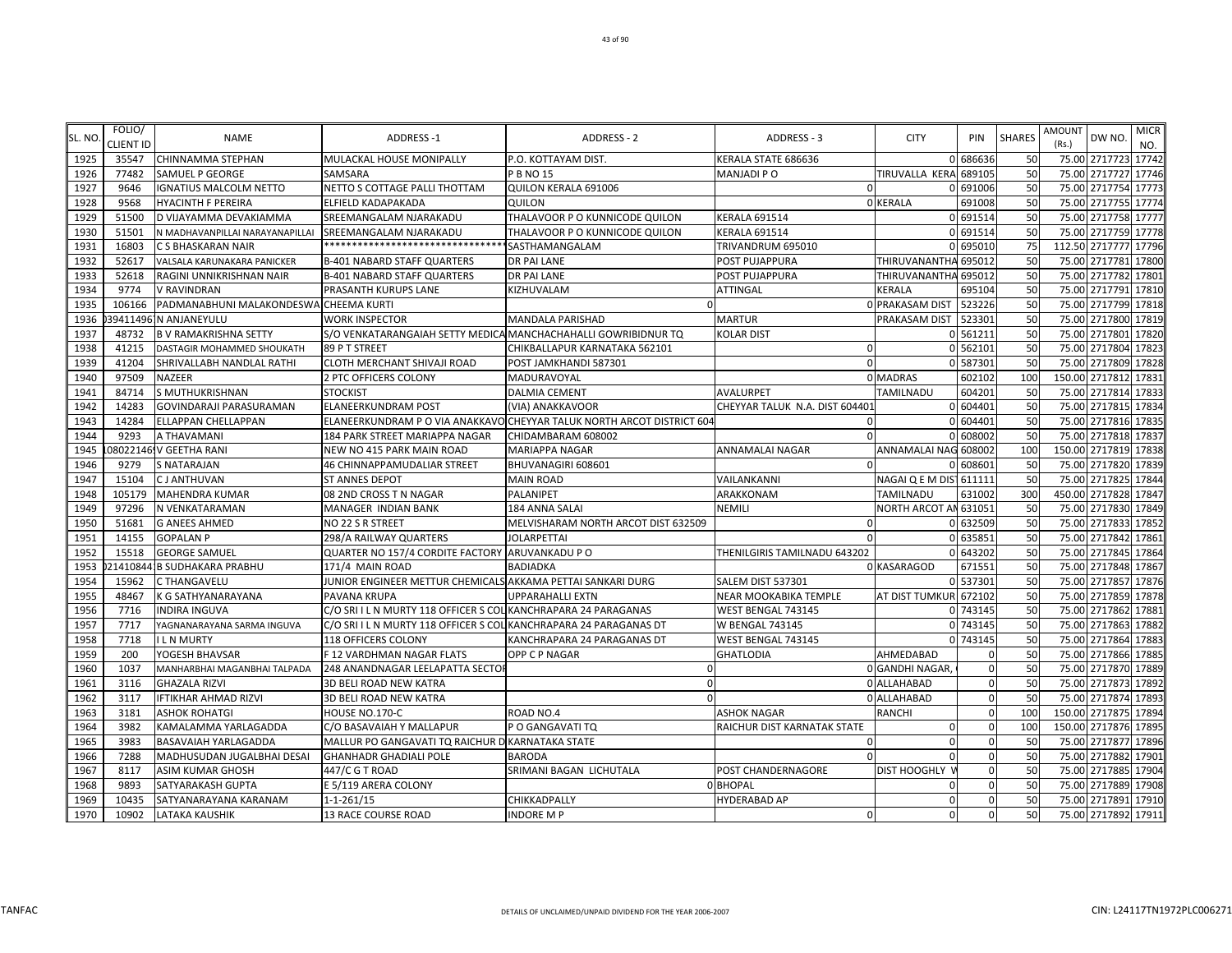| SL. NO       | FOLIO/           | <b>NAME</b>                                | ADDRESS-1                                                   | ADDRESS - 2                            | ADDRESS - 3                   | <b>CITY</b>             | PIN          | <b>SHARES</b> | <b>MICR</b><br><b>AMOUNT</b><br>DW NO.        |
|--------------|------------------|--------------------------------------------|-------------------------------------------------------------|----------------------------------------|-------------------------------|-------------------------|--------------|---------------|-----------------------------------------------|
|              | <b>CLIENT ID</b> |                                            |                                                             |                                        |                               |                         |              |               | (Rs.)<br>NO.                                  |
| 1971         | 11876            | RAGHBIR SINGH BHATIA                       | 2262 HUDSON LINES                                           | <b>GTB NAGAR</b>                       | <b>KINGSWAY CAMP</b>          | <b>NEW DELHI</b>        |              | 50<br>50      | 75.00 2717897 17916<br>75.00 2717903<br>17922 |
| 1972<br>1973 | 12560<br>13015   | RAJENDRA KUMAR GUPTA<br><b>VIJAY KHARE</b> | S/O KIRODI LAL GUPTA<br>7/56 TILAK NAGAR                    | MEHTAB SINGH KANOHERA                  | ALWAR RAJ                     | $\Omega$<br>0 KANPUR    | $\Omega$     | 50            | 75.00 2717906 17925                           |
| 1974         | 13059            | KAMALESH KUMAR                             | 124 PANKI GANGA GANJ                                        | PANKI POWER HOUSE KANPUR               |                               | $\mathbf 0$             |              | 50            | 75.00 2717907<br>17926                        |
| 1975         | 13216            | ARUNA JAIN                                 | 76/269 SABZI MANDI                                          |                                        |                               | 0 KANPUR                | $\Omega$     | 50            | 75.00 2717908<br>17927                        |
| 1976         | 13495            | RAJ KAPOOR                                 | 128/93 B BLOCK KIDWAI NAGAR                                 |                                        |                               | 0 KANPUR                |              | 50            | 75.00 2717913<br>17932                        |
| 1977         | 13622            | TARLOCHAN SINGH UPPAL                      | 611-R MODEL TOWN                                            |                                        |                               | 0 LUDHIANA              |              | 50            | 75.00 2717918<br>17937                        |
| 1978         | 13666            | NEELAM SHARMA                              | 297-R MODEL TOWN                                            | $\Omega$                               |                               | <b>0 JALANDHAR CITY</b> | $\Omega$     | 50            | 75.00 2717920 17939                           |
| 1979         | 13667            | RAJENDRA KUMAR CHOTIA                      | C/O M/S CENTURY TUBES LIMITED                               | BHAGWAN CHOWK LUDHIANA                 |                               | 0                       | $\mathbf 0$  | 50            | 75.00 2717921<br>17940                        |
| 1980         | 13684            | SURJIT SINGH                               | NEAR DIST CONGRESS I OFFICE                                 | OPP CLOCK TOWER LUDHIANA               | $\Omega$                      | $\mathbf 0$             | $\Omega$     | 50            | 75.00 2717925 17944                           |
| 1981         | 13747            | PRAVIN KUMAR OBHRAI                        | 61 ENGINEER REGIMENT C/O 56 APO                             |                                        |                               | $\Omega$                | $\Omega$     | 50            | 75.00 2717926<br>17945                        |
| 1982         | 13843            | HANS RAJ MANGAL                            | M/S HANS RAJ & CO CLOTH MERCHANT MANDI NIHAL SINGH WALA     |                                        | TEHSIL MOGA DISTT FARIDKOT    | $\Omega$                | $\Omega$     | 50            | 75.00 2717927 17946                           |
| 1983         | 13869            | VIKRANT RAI MEHTA                          | HOUSE NO 680                                                | SECTOR <sub>7</sub>                    |                               | 0 PANCHKULA             | $\Omega$     | 50            | 75.00 2717928<br>17947                        |
| 1984         | 13870            | SANDEEP MEHTA                              | 121                                                         | <b>SECTOR 8</b>                        | <b>PANCHKULA</b>              | $\Omega$                |              | 50            | 75.00 2717929<br>17948                        |
| 1985         | 14339            | J M KANWAR                                 | DEPUTY PROJECT ENGINEER                                     | REGIONAL WORK SHOP                     | <b>JEGETPUR CUTTACK</b>       |                         |              | 75            | 112.50 2717930<br>17949                       |
| 1986         | 14782            | <b>SUBASH CHANDER</b>                      | BHARAT SEED STORE SABZI MANDI                               |                                        |                               | 0 AMRITSAR              | $\Omega$     | 50            | 75.00 2717932 17951                           |
| 1987         | 15202            | K R SUKUMAR PILLAI                         | SANTHI SADANAM                                              | THURUTHICADU P O                       | <b>VIA MALLAPPALLY</b>        | 0                       | $\mathbf{0}$ | 150           | 225.00 2717934<br>17953                       |
| 1988         | 16894            | <b>BRIJ MANGLIK</b>                        | C/O MUNNAN LAL PARMESH KUMAR                                | CHHAVNI BAZAR BAHRAICH UP              | $\Omega$                      | $\mathbf 0$             | $\Omega$     | 50            | 75.00 2717937 17956                           |
| 1989         | 16895            | SURENDRA KUMAR MANGLIK                     | C/O MUNNAN LAL PARMESH KUMAR                                | CHHAVNI BAZAR BAHRAICH UP              |                               | $\mathbf 0$             | $\Omega$     | 50            | 75.00 2717938<br>17957                        |
| 1990         | 16990            | SARLA MUJOO                                | C/O P N PADROO                                              | H NO.1944                              | SECTOR-9                      | <b>FARIDABAD</b>        | $\Omega$     | 50            | 75.00 2717939<br>17958                        |
| 1991         | 17644            | MEENAKSHI SAWHNEY                          | 109 B LAWYERS LANE                                          | NEW MANDI MUZZAFAR NAGAR U P           | $\Omega$                      | $\mathbf 0$             | $\Omega$     | 100           | 150.00 2717941<br>17960                       |
| 1992         | 18641            | <b>RAMAN AGGARWAL</b>                      | $R-37$                                                      | <b>NEW RAJINDER NAGAR</b>              | <b>NEW DELHI</b>              | $\Omega$                |              | 50            | 75.00 2717945 17964                           |
| 1993         | 19330            | PREM NATH VERMA                            | C/O STATE BANK OF INDIA JAMA MASJI                          |                                        |                               | 0 DELHI                 |              | 50            | 75.00 2717948<br>17967                        |
| 1994         | 19922            | UMA SHANKER PANDEY                         | 419 KIRYANA MANDI RAM NAGAR                                 |                                        |                               | 0 GHAZIABAD U P         |              | 50            | 75.00 2717950<br>17969                        |
| 1995         | 20727            | <b>BALGOPAL MISRA</b>                      | C-II/71 BAPA NAGAR                                          |                                        |                               | 0 NEW DELHI             | $\Omega$     | 50            | 75.00 2717953<br>17972                        |
| 1996         | 20842            | KIRANJIT KAUR                              | <b>RATRA BUILDING</b>                                       | <b>SADAR BAZAR</b>                     | <b>GURDASPUR (PB)</b>         | 0                       | $\Omega$     | 50            | 75.00 2717954 17973                           |
| 1997         | 21304            | <b>FAINA DEVI</b>                          | 3000 KUCHA NEEL KANTH DARYA GANJ NEW DELHI                  |                                        | $\Omega$                      | $\mathbf 0$             | $\Omega$     | 100           | 150.00 2717955 17974                          |
| 1998         | 21594            | BRIJ MOHAN RAI MEHTA                       | 11 GRENADIERS C/O 56 A P O                                  |                                        | $\Omega$                      | $\Omega$                | $\Omega$     | 75            | 112.50 2717956 17975                          |
| 1999         | 21620            | HARICHAND VINODKUMAR PVT LTD               | 16 OLD SEWA NAGAR MKT                                       |                                        |                               | ON DELHI                | $\Omega$     | 50            | 75.00 2717957<br>17976                        |
| 2000         | 21823            | Y RAGHAVAN                                 | 22 W E U C/O 56 A P O                                       |                                        | $\Omega$                      | $\mathbf 0$             | $\Omega$     | 50            | 75.00 2717958<br>17977                        |
| 2001         | 21989            | ASHWANI KUMAR SHARMA                       | BLOCK 34 QRT NO 335                                         | TYPE-II D F S V COLONY JANAKPURI       | <b>NEW DELHI</b>              | $\Omega$                |              | 50            | 75.00 2717959<br>17978                        |
| 2002         | 22134            | JITENDRA KUMAR TYAGI                       | <b>VETERINARY OFFICER</b>                                   | MALEHARA                               | <b>DIST HARDOI</b>            | U P                     | $\Omega$     | 50            | 75.00 2717960<br>17979                        |
| 2003         | 22822            | KARUNA SHARMA                              | C/O RAM AUTAR SHARMA                                        | LONI TOWN DIST GHAZIABAD U P           |                               | 0                       |              | 100           | 150.00 2717961 17980                          |
| 2004         | 22827            | <b>HARSHDEEP KAUR</b>                      | <b>RATRA BUILDING</b>                                       | <b>SADAR BAZAR</b>                     | <b>GURDASPUR PUNJAB</b>       | $\mathbf 0$             | $\Omega$     | 50            | 75.00 2717962 17981                           |
| 2005         | 22903            | RAM AUTAR SHARMA                           | OPP RAMLILA GROUND LONI TOWN                                | DISTRICT GHAZIABAD U P                 | $\Omega$                      | $\mathbf 0$             | $\Omega$     | 100           | 150.00 2717963 17982                          |
| 2006         | 23036            | KULWANT RAI KANWAL                         | HQ 24 ARTY BDE                                              | C/O 56 APO                             | $\Omega$                      | $\mathbf 0$             | $\Omega$     | 100           | 150.00 2717964 17983                          |
| 2007         | 23289            | KUNTI MENDIRATTA                           | 427 INDIRA NAGAR COLONY                                     | DEHRADUN                               | $\Omega$                      | $\mathbf 0$             | $\Omega$     | 50            | 75.00 2717965 17984                           |
| 2008         | 24256            | PRAMILABA G RANA                           | AT LATUDA PO KATUDA VIA SURENDRAI GUJARAT                   |                                        | $\Omega$                      | $\Omega$                | $\Omega$     | 50            | 75.00 2717966 17985                           |
| 2009         | 24924            | PRASIDH NARAIN RAI                         | IN THE HOUSE OF LOLARAK SINGH                               | AT CHAKIA POST CHAKIA DISTT VARANASI U | $\Omega$                      | $\Omega$                | $\Omega$     | 50            | 75.00 2717971<br>17990                        |
| 2010         | 25401            | PRABHA BHOJ                                | D/2                                                         | M S E B COLONY                         | PHURSUNGI TAL HAWELI          | <b>DIST POONA</b>       |              | 50            | 75.00 2717974 17993                           |
| 2011         | 26301            | BALKRISHNA BAUSKAR                         | RAMDOOT VIHAR                                               | BLOCK NO 9 MARUTI MANDIR               | S NO 154 C T S NO 700         | KOTRYD M K ROA          |              | 50            | 75.00 2717975<br>17994                        |
| 2012         | 26748            | SANJAY KUMAR                               | KOTHI NO 3103                                               | SECTOR 32 D                            |                               | 0 CHANDIGARH            | $\Omega$     | 50            | 75.00 2717978 17997                           |
| 2013         | 26752            | CHANDA SUREKHA                             | `SRIPAL' 3 `A' WING ROOM NO 411                             | PARASH NAGAR P O BHAYANDAR WEST        | <b>DIST THANE MAHARASHTRA</b> | $\Omega$                | $\Omega$     | 50            | 75.00 2717979 17998                           |
| 2014         | 28863            | MADHUSUDAN VITTHAL GOKHALE                 | ROOM NO 7 LAXMAN THAKUR CHAUAL KANDAR PADA DAHISAR W BOMBAY |                                        | $\Omega$                      | $\Omega$                | $\Omega$     | 50            | 75.00 2717985<br>18004                        |
| 2015         | 31192            | RAMANBHAI Z PATEL                          | 2 ANNAPURNA CO SOCIETY                                      | PANCHWATI DINDORI ROAD NASIK MS        | $\Omega$                      | $\Omega$                |              | 50            | 75.00 2717987<br>18006                        |
| 2016         | 32107            | <b>NAUSHAD IMAM</b>                        | <b>ADVOCATE</b>                                             | <b>WELLESLY GUNJ</b>                   | <b>RAM BAGH</b>               | <b>MIRZAPUR UP</b>      | $\Omega$     | 100           | 150.00 2717989 18008                          |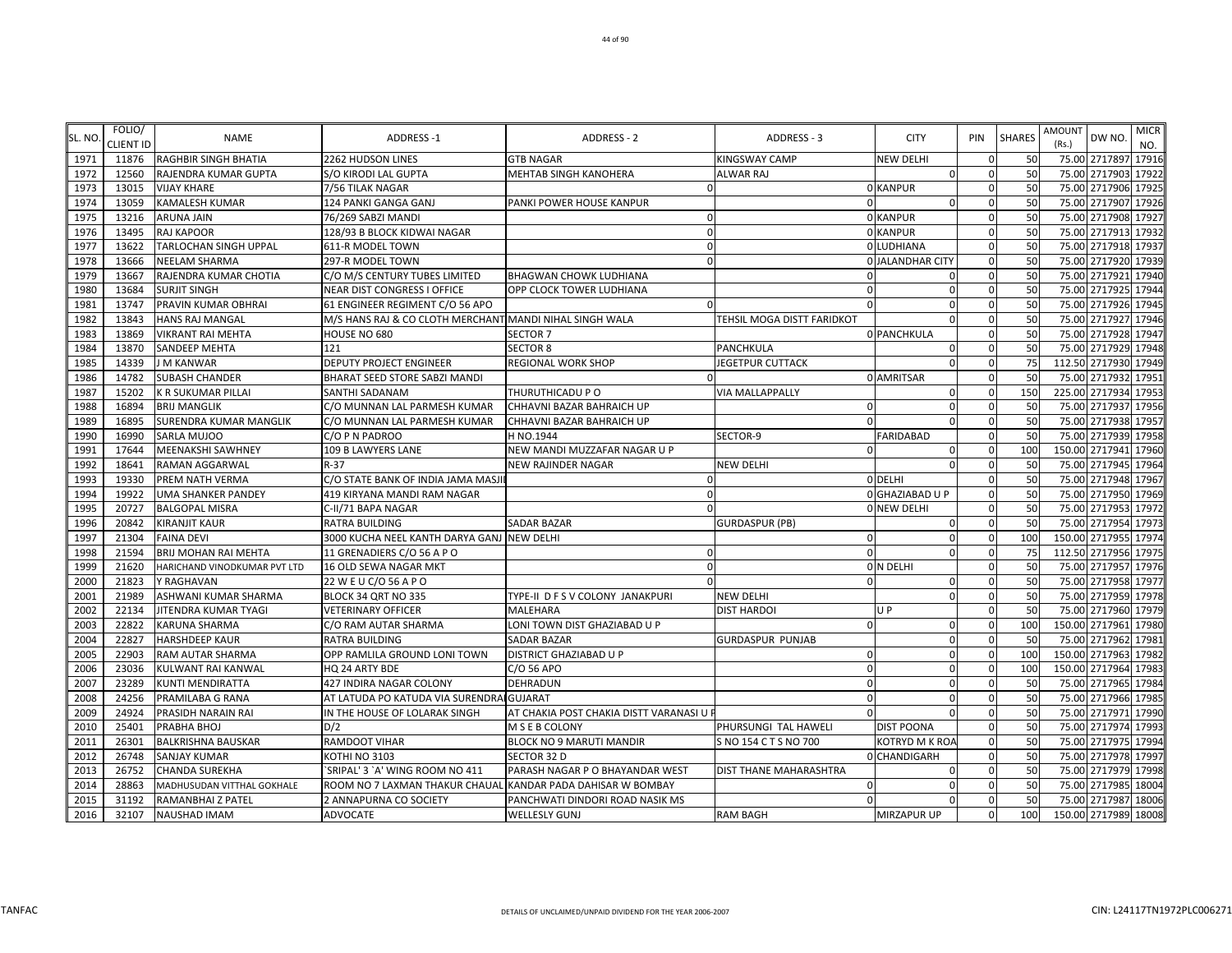| SL. NO | FOLIO/<br>CLIENT ID | <b>NAME</b>                   | <b>ADDRESS-1</b>                                            | ADDRESS - 2                                                                                         | <b>ADDRESS - 3</b>                             | <b>CITY</b>        | PIN          | <b>SHARES</b> | <b>AMOUNT</b><br>(Rs.) | DW NO.               | <b>MICR</b><br>NO. |
|--------|---------------------|-------------------------------|-------------------------------------------------------------|-----------------------------------------------------------------------------------------------------|------------------------------------------------|--------------------|--------------|---------------|------------------------|----------------------|--------------------|
| 2017   | 32533               | RAJENDRA KUMAR KHARE          | 446 HMT LAYOUT                                              | ANANDNAGAR                                                                                          | <b>BANGALORE</b>                               | $\Omega$           |              | 50            |                        | 75.00 2717990 18009  |                    |
| 2018   | 34000               | <b>PRABHAKAR DIKSHIT</b>      |                                                             | BLOCK 11 C-WING 3RD FLOOR BLDG NO SPARSH SWAPAN BLDG JANAKALYAN NGR LO KHARODI MARVE RD MALVANI MA  |                                                | $\mathbf 0$        | $\Omega$     | 50            | 75.00                  | 2717992 1801:        |                    |
| 2019   | 34077               | <b>SHYAM SUNDER SARDA</b>     | C/O DINESH CEMENT WORKS                                     | SARDAR PURA 5TH ROAD JODHPUR RAJASTH                                                                | $\Omega$                                       | $\Omega$           | $\Omega$     | 50            |                        | 75.00 2717993 18012  |                    |
| 2020   | 34266               | <b>H S MATHROO</b>            | HOUSE NO 3214 SECTOR NO 27 D                                | $\Omega$                                                                                            |                                                | 0 CHANDIGARH       | $\Omega$     | 100           | 150.00                 | 2717994 18013        |                    |
| 2021   | 35324               | <b>USHA V SHETTY</b>          | C/O K JATHAPPA RAI POST DARBE PUTTI VIA MANGALORE KARNATAKA |                                                                                                     | $\Omega$                                       | $\Omega$           | $\Omega$     | 50            | 75.00                  | 2717996              | 1801               |
| 2022   | 40151               | PERVIZ PALLANZI WADIA         | C/O LALLU RAIZIES WEDA MIRZA PUR ROAHMEDABAD                |                                                                                                     | $\Omega$                                       |                    | $\Omega$     | 50            | 75.00                  | 2718004              | 18023              |
| 2023   | 41037               | <b>ASHWIN PATEL</b>           | 9 AJIT SOCIETY PALDI                                        | $\sqrt{ }$                                                                                          |                                                | 0 AHMEDABAD        | $\Omega$     | 50            | 75.00                  | 2718006              | 18025              |
| 2024   | 41599               | <b>SHAKUNTALA SHAH</b>        | C/O MAYUR PLYWOOD INDUSTRIES PVT P O TAPESIA                |                                                                                                     | <b>VIA SONAPUR</b>                             | <b>DIST KAMRUP</b> |              | 50            | 75.00                  | 2718008              | 18027              |
| 2025   | 42029               | <b>SANTOSH AHLUWALIA</b>      | <b>E-6 VIKRAM COLONY</b>                                    | <b>ALIGARH</b>                                                                                      | UTTAR PRADESH                                  | $\Omega$           | $\Omega$     | 50            | 75.00                  | 2718010              | 18029              |
| 2026   | 43721               | <b>BRIJ MOHAN SHARMA</b>      | <b>COMMISSIONER OF INCOME TAX</b>                           | C-32/B WEST END                                                                                     | RAO TULARAM MARG                               | <b>NEW DELHI</b>   | $\Omega$     | 50            |                        | 75.00 2718016 1803   |                    |
| 2027   | 44436               | <b>GANESAN LETCHUMANAN</b>    | 3A-P BLOCK 4 1/2 MILE IPOH ROAD                             | <b>KUALALAMPUR</b>                                                                                  | $\Omega$                                       | $\Omega$           | $\Omega$     | 50            | 75.00                  | 2718018              | 18037              |
| 2028   | 44671               | <b>PRITAM SINGH</b>           | J 104 VIKASPURI                                             | <b>NEW DELHI</b>                                                                                    | $\Omega$                                       | 0                  | $\Omega$     | 150           | 225.00                 | 2718021 18040        |                    |
| 2029   | 44714               | <b>SAROJ DARGAN</b>           | W/O LT CDR M C DARGAN                                       | 31-33 JODHPUR OFFICERS HOSTEL                                                                       | PANDARA ROAD N DELHI                           |                    | $\Omega$     | 50            | 75.00                  | 2718022              | 18041              |
| 2030   | 44730               | <b>KRISHAN P LACHHWANI</b>    | 61-15 .98TH STREET                                          | APT.6E                                                                                              | <b>REGO PARK,</b>                              | NY 11374 (U.S.A    | $\Omega$     | 50            | 75.00                  | 2718023 18042        |                    |
| 2031   | 44961               | <b>ANIL KUMAR AGGARWAL</b>    | B-1-151 GURU NANAK PURA                                     | <b>CIVIL LINES</b>                                                                                  | LUDHIANA                                       |                    | $\Omega$     | 25            | 37.50                  | 2718024 1804         |                    |
| 2032   | 45985               | <b>HARNARAIN SAHNI</b>        | NO 3 NEAR RAILWAY CROSSING                                  | <b>CIVIL LINES</b>                                                                                  |                                                | <b>O RAIPUR MP</b> | $\Omega$     | 50            | 75.00                  | 2718028              | 18047              |
| 2033   | 46026               | RAM PRASAD BUDHIA             | OPP RANCHI CLUB SHOPPING CENTRE                             | <b>MAIN ROAD RANCHI</b>                                                                             | $\Omega$                                       | 0                  | $\Omega$     | 50            | 75.00                  | 2718030 18049        |                    |
| 2034   | 46457               | <b>BHIVAJI KESHAV NIBRE</b>   |                                                             | KUSUM KUNJ 2ND FLOOR KHAMKAR LA OPP COLLECTOR S OFFICE THANE MAHARAS                                | $\mathbf{0}$                                   | $\mathbf 0$        | $\Omega$     | 50            | 75.00                  | 2718032 1805         |                    |
| 2035   | 46634               | <b>MANGALAM HARIHARAN</b>     | 119 SRINIVASA PURAM KARUR                                   | TIRUCHIRAPALLI DT TAMILNADU                                                                         | $\Omega$                                       | $\mathbf 0$        | $\Omega$     | 50            | 75.00                  | 2718033 18052        |                    |
| 2036   | 48147               | JAGDISH PRASAD AGRAWAL        | C/O BHOLA NATH CHHITTAR MAL                                 | STONE MERCHANT SASNI GATE HATHRAS U F                                                               | $\Omega$                                       | $\Omega$           | $\Omega$     | 50            | 75.00                  | 2718035 18054        |                    |
| 2037   | 48152               | <b>VINOD KUMAR MITTAL</b>     | 230/1A NEHRU NAGAR                                          |                                                                                                     |                                                | 0 AGRA             | $\Omega$     | 50            | 75.00                  | 2718036 18055        |                    |
| 2038   | 48226               | <b>HANSMUKH BANSAL</b>        | 6/327 BELAN GANJ                                            | $\Omega$                                                                                            |                                                | 0 AGRA             | $\Omega$     | 50            | 75.00                  | 2718038              | 18057              |
| 2039   | 50348               | <b>MOHINI MOHAN MUKHERJEE</b> | FLAT NO.510&511 "B BLOCK                                    | NCL GODAVARI NR SHERWOOD                                                                            | PUBLIC SCHOOL, PE BASERBAD, "A JEEDI METLA R R |                    | $\Omega$     | 50            | 75.00                  | 2718041              | 18060              |
| 2040   | 50503               | <b>RUDRA KUMAR SHUKLA</b>     | 85 NAYA GOAN EAST                                           |                                                                                                     |                                                | 0 LUCKNOW          |              | 50            | 75.00                  | 2718042 1806         |                    |
| 2041   | 50545               | <b>VIMAL SAROOP JOSHI</b>     | C/O STATION HEALTH ORGANISATION                             | P O DILKUSHA LUCKNOW CANTT                                                                          | $\Omega$                                       | 0                  | $\Omega$     | 50            | 75.00                  | 2718046              | 1806               |
| 2042   | 50668               | <b>URMILA SINGH</b>           |                                                             | C/O SURENDRA SINGH MEMBER SECRET POLLUTION CTL BOARD PRAGATI KENDRA 2 FIKAPOORTHALA COMPLEX ALIGANJ |                                                | 0                  | $\Omega$     | 75            | 112.50 2718047 18066   |                      |                    |
| 2043   | 51008               | <b>VASANTRAO DESHMUKH</b>     | FLAT NO 4/5 V H B COLONY                                    | KACHIPURA RAMDAS PETH NAGPUR                                                                        | $\Omega$                                       | 0                  | $\Omega$     | 50            | 75.00                  | 2718050 18069        |                    |
| 2044   | 51196               | LALIT RAGUOBAJI DANDEKAR      | PARDESHI TELIPURA C N 18/24                                 | NEAR SHUKLA LODGE BAJERIYA NAGPUR                                                                   | $\Omega$                                       | $\Omega$           | $\Omega$     | 50            | 75.00                  | 2718051 18070        |                    |
| 2045   | 51209               | TIKAMDAS GOWARDHANDAS BAGDI   | MODI NO 1 SITABULDI                                         |                                                                                                     |                                                | 0 NAGPUR           | $\Omega$     | 50            | 75.00                  | 2718052              | 1807               |
| 2046   | 51471               | <b>SP ANNAMALAI</b>           | 61/3 HOUSING UNIT                                           |                                                                                                     | 0 THANJAVUR                                    | <b>TAMIL NADU</b>  | $\Omega$     | 50            | 75.00                  | 2718059 18078        |                    |
| 2047   | 53301               | <b>JOGINDER PAL</b>           | S/O BABU RAM VILLAGE MEGHPUR                                | P O MANIKPUR VIA PARTAP NAGAR                                                                       | <b>DIST ROPAR (PUNJAB)</b>                     |                    | $\Omega$     | 100           | 150.00                 | 2718063              | 18082              |
| 2048   | 53382               | M DAMODARAN NAIR              | <b>KIZHAKKEDATHIL HOUSE</b>                                 | <b>BEHIND PERUNAI TEMPLE</b>                                                                        | PERUNAI WEST                                   | CHANGANACHER       | $\Omega$     | 25            | 37.50                  | 2718064              | 1808               |
| 2049   | 53475               | SRINIVASARAO ERUKU            | P B NO 2076 SALMIYA                                         | <b>KUWAIT</b>                                                                                       |                                                |                    |              | 100           | 150.00                 | 2718065              | 1808               |
| 2050   | 53581               | <b>SONIA BAKHSHI</b>          | C/O MR S L BAKHSHI                                          | <b>IGE INDIA LTD</b>                                                                                | NEHRU HOUSE POST BOX 7027                      | N DELHI            | $\Omega$     | 150           |                        | 225.00 2718066 1808  |                    |
| 2051   | 54870               | <b>DINKAR MAHESHWARI</b>      | TIVOLI COURT FLAT A                                         | 1/A B C RD CALCUTTA                                                                                 | $\Omega$                                       | n                  | $\Omega$     | 50            |                        | 75.00 2718069 18088  |                    |
| 2052   | 55394               | <b>PARAMJEET SAINI</b>        | <b>CLINICAL LABORATORY</b>                                  | LAXMI MALHAR 1751 B WARD                                                                            | <b>OPP SWAPNIL APPTS</b>                       | <b>NEW MAHADWA</b> | $\Omega$     | 50            | 75.00                  | 2718074 18093        |                    |
| 2053   | 56082               | <b>ASHOK KUMAR GUPTA</b>      | 8-B MAHAVEER NAGAR III                                      | <b>KOTA</b>                                                                                         |                                                | 0 RAJASTHAN        | $\Omega$     | 50            | 75.00                  | 2718075 18094        |                    |
| 2054   | 56379               | <b>KIRAN NAGRATH</b>          | 380 R K MANDIR LANE                                         | <b>NARHI</b>                                                                                        | <b>LUCKNOW</b>                                 | U <sub>P</sub>     | $\Omega$     | 150           | 225.00                 | 2718079              | 18098              |
| 2055   | 56507               | <b>GINNI KEDIA</b>            | 194 JAMUNALAL BAJAJ STREET                                  | CALCUTTA-7                                                                                          | <b>BILASRAI KATRA</b>                          | $\Omega$           | $\Omega$     | 50            | 75.00                  | 2718081              | 18100              |
| 2056   | 57201               | <b>ASHA RANI</b>              | KM-30 NEW KAVI NAGAR                                        | GHAZIABAD-201 002 UP                                                                                | $\Omega$                                       | $\Omega$           |              | 50            | 75.00                  | 2718082 18101        |                    |
| 2057   | 59034               | <b>SARU JAIN</b>              | 4/14A                                                       | <b>ASAF ALI ROAD</b>                                                                                | <b>NEW DELHI</b>                               | $\Omega$           |              | 150           | 225.00                 | 2718083              | 1810               |
| 2058   | 59185               | <b>SARU JAIN</b>              | 4/14-A ASAF ALI ROAD                                        | <b>NEW DELHI</b>                                                                                    | $\Omega$                                       | 0                  | $\Omega$     | 50            |                        | 75.00 2718085 18104  |                    |
| 2059   | 61151               | MANJARI CHAKRABARTY           | STURDIA CHEMICALS LTD                                       | <b>RISHIKESH UP</b>                                                                                 | $\Omega$                                       | $\Omega$           | $\mathbf{0}$ | 50            | 75.00                  | 2718086              | 18105              |
| 2060   | 67366               | <b>KAMLA MEHRA</b>            | 137 SECTOR - G                                              | SHASHTRI NAGAR                                                                                      |                                                | 0 JODHPUR [RAJ]    | $\mathbf{0}$ | 100           | 150.00 2718090         |                      | 18109              |
| 2061   | 70091               | <b>ASHOK KUMAR</b>            | <b>132 CHIPPI TANK</b>                                      | <b>MEERUT</b>                                                                                       | $\Omega$                                       | $\Omega$           |              | 250           |                        | 375.00 2718091 18110 |                    |
| 2062   | 72164               | <b>SURINDER SINGH BAINS</b>   | 36 INF DIVSIG REGT                                          | C/O 56 APO                                                                                          | $\mathbf{0}$                                   | $\mathbf 0$        | $\Omega$     | 150           |                        | 225.00 2718093 18112 |                    |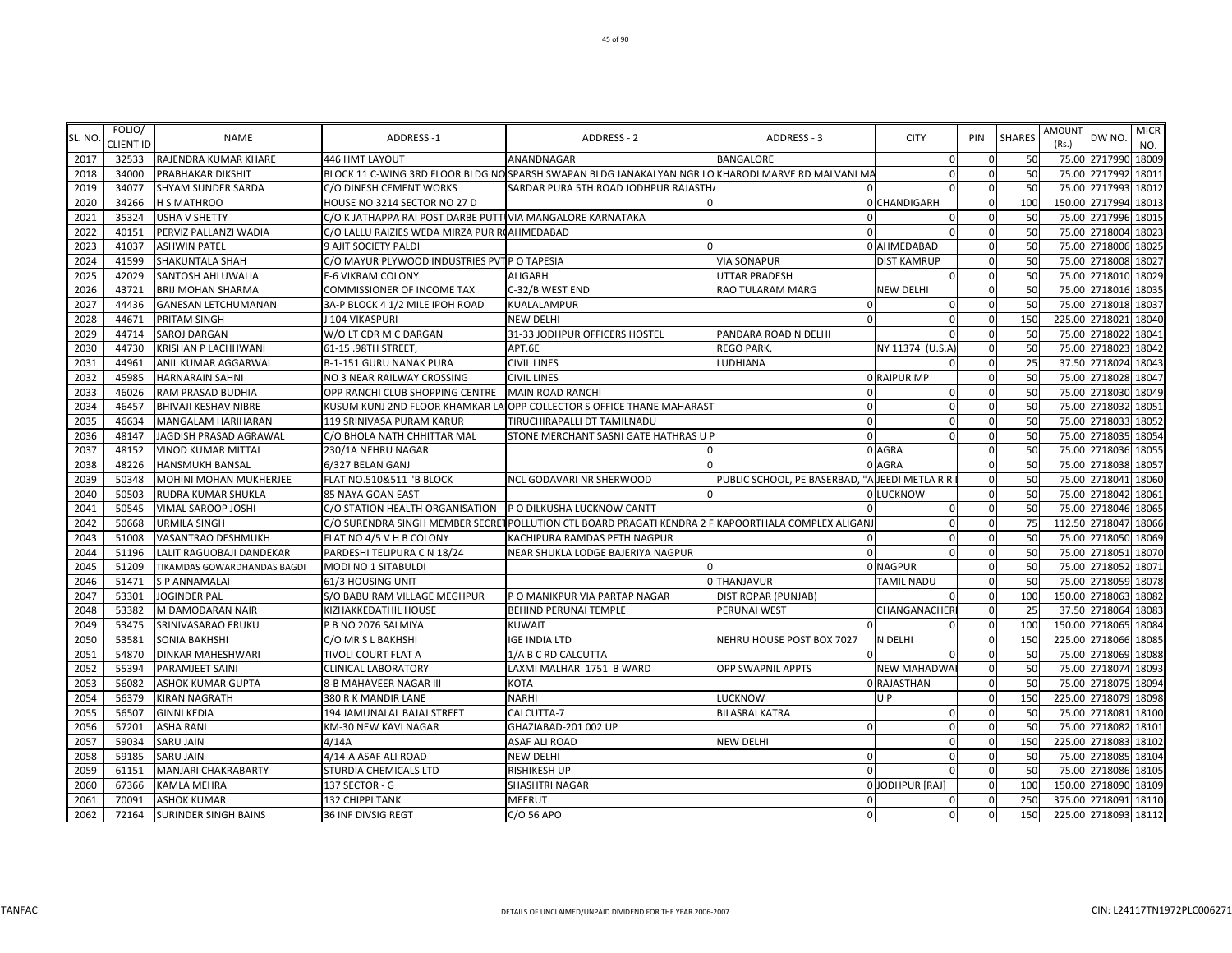| SL. NO. | FOLIO/<br><b>CLIENT ID</b> | <b>NAME</b>                                      | <b>ADDRESS-1</b>                              | <b>ADDRESS - 2</b>                                                                                | ADDRESS - 3              | <b>CITY</b>          | PIN      | <b>SHARES</b> | <b>MICR</b><br><b>AMOUNT</b><br>DW NO.<br>(Rs.)<br>NO. |
|---------|----------------------------|--------------------------------------------------|-----------------------------------------------|---------------------------------------------------------------------------------------------------|--------------------------|----------------------|----------|---------------|--------------------------------------------------------|
| 2063    | 74008                      | OM PRAKASH RAMESHWARLAL TIWARI                   | <b>19 FATEH COLONY</b>                        | <b>SATYA NAGAR</b>                                                                                | KHATIPURA ROAD JHOTWARA  | JAIPUR (RAJ.)        |          | 150           | 225.00 2718096<br>18115                                |
| 2064    | 74149                      | RAMESHCHANDRA SAKARCHAND DAPRIMARY HEALTH CENTRE |                                               | AT SUNDHIYA                                                                                       | <b>TO KHERALU</b>        | <b>DIST MEHSANA</b>  | $\Omega$ | 100           | 150.00 2718097<br>18116                                |
| 2065    | 75716                      | RASHNA M KERAWALLA                               | KERAWALLA BLDG OPP V S GENERAL HOELLIS BRIDGE |                                                                                                   | AHMEDABAD                | $\Omega$             | $\Omega$ | 200           | 300.00 2718102 18121                                   |
| 2066    | 75815                      | LAJU RAMESH HIRANANDANI                          |                                               | BALDEV BHAVAN 1ST FLOOR FLAT NO 1 (OPP UNION BANK MAHARANA PRATAP MAR BHAVANDAR (WEST) DIST THANE |                          | $\Omega$             | $\Omega$ | 50            | 2718103<br>75.00<br>18122                              |
| 2067    | 76041                      | DINESH KUMAR SAXENA                              | C/O SRI SHYAM SWAROOP SAXENA                  | 65 BAZARIA MOTI LAL                                                                               | BAREILLY (UP)            | $\Omega$             | $\Omega$ | 100           | 150.00 2718104<br>18123                                |
| 2068    | 76047                      | <b>SUDHIR KUMAR LUTHRA</b>                       | 9-D RAIPUR ROAD                               | DELHI - 54                                                                                        | $\Omega$                 |                      | $\Omega$ | 250           | 2718105<br>18124<br>375.00                             |
| 2069    | 76686                      | RAMESH CHANDRA SAKARCHAND DARJI                  | PRIMARY HEALTH CENTRE                         | AT SUNDHIYA                                                                                       | <b>TO KHERALU</b>        | <b>DIST MEHSANA</b>  | $\Omega$ | 50            | 18125<br>75.00<br>2718106                              |
| 2070    | 76725                      | <b>UPENDRA GILL</b>                              | 2079 BIRLA MILL                               | COLONY BHATHIRINDA                                                                                | (PUNJAB)                 |                      |          | 100           | 2718107 18126<br>150.00                                |
| 2071    | 76838                      | RAMA BARETH                                      | PLOT NO B-13                                  | SHASTRI NAGAR                                                                                     | <b>JODHPUR</b>           | RAJASTHAN            | $\Omega$ | 50            | 75.00 2718110 18129                                    |
| 2072    | 77322                      | R VRINDA BAI                                     | C/O G S PAI                                   | VP/2/477-A MALAM POST                                                                             | <b>CANARA BANK</b>       | MANARCAUD KC         | $\Omega$ | 50            | 75.00 2718113<br>18132                                 |
| 2073    | 77923                      | <b>UMA SHREE KABRA</b>                           | <b>4 E SHASTRI NAGAR</b>                      | OPP. S B.B.B.J. JODHPUR                                                                           | $\Omega$                 | $\Omega$             | $\Omega$ | 100           | 150.00 2718116<br>18135                                |
| 2074    | 78170                      | HANS RAJ SACHDEVA                                | NO 954 HUTCLAY HOTEL                          | ATTUR CH CH                                                                                       | <b>DELHI</b>             | $\Omega$             | $\Omega$ | 75            | 112.50 2718118<br>18137                                |
| 2075    | 78286                      | RAJESH KUMAR SINGHAL                             | C/O R D SINGHAL & CO                          | STOCK & SHARE BROKERS NO 523                                                                      | PLANSARI BAZAR LUDHIANA  | $\sqrt{2}$           | $\Omega$ | 50            | 75.00 2718119<br>18138                                 |
| 2076    | 79358                      | RENUKA RAJESH JAIN                               | <b>JAJU CLINJE</b>                            | <b>JAIN CLINIC</b>                                                                                | <b>BHARUCH DISTRICT</b>  | $\Omega$             | $\Omega$ | 50            | 75.00 2718122 18141                                    |
| 2077    | 80379                      | <b>GEETA BHASIN</b>                              | C/O P N BHASIN                                | H 2 BLOCK HOUSE NO 41                                                                             | KIDWAI NAGAR             | $\Omega$             | $\Omega$ | 50            | 75.00 2718128 18147                                    |
| 2078    | 80711                      | <b>KISHORE BABU V</b>                            | <b>BLUE MOUNT</b>                             | KANNIPARAMBA POST                                                                                 | <b>MAVOOR</b>            | $\Omega$             |          | 50            | 75.00 2718130 18149                                    |
| 2079    | 82040                      | <b>ANITA THAPER</b>                              | E-184                                         | NARAINE VIHAR                                                                                     | <b>NEW DELHI</b>         | $\Omega$             | $\Omega$ | 200           | 300.00 2718132<br>18151                                |
| 2080    | 84194                      | PALINDER KAUR                                    | H NO.3363                                     | 15/D                                                                                              | CHANDIGARH               | $\Omega$             | $\Omega$ | 25            | 37.50 2718137<br>18156                                 |
| 2081    | 84987                      | AGARWAL VINODKUMAR SANWARLAL                     | 415-C VENKATESHWAR BUILDING                   | POST BHAYANDAR WEST                                                                               | <b>DIST. THANE</b>       | $\Omega$             | $\Omega$ | 50            | 75.00 2718138<br>18157                                 |
| 2082    | 88489                      | MADHU SUDHAN KANODIA                             | 719 HAZOORI CHAMBERS                          | ZAMPA BAZAR                                                                                       |                          | 0 SURAT              | $\Omega$ | 1550          | 2325.00 2718145<br>18164                               |
| 2083    | 88817                      | AJAY KHANDERAO VARTAK                            | <b>B-17 TARUWELL SOCIETY</b>                  | DR. KARANJIA ROAD                                                                                 | <b>ANDHERI WEST</b>      | <b>BOMBAY</b>        |          | 50            | 75.00 2718146 18165                                    |
| 2084    | 90664                      | <b>RAHUL JAIN</b>                                | <b>209 DURGABHAI STREET</b>                   | <b>SADAR BAZAR</b>                                                                                |                          | 0 MEERUT CANTT       | $\Omega$ | 50            | 2718147 18166<br>75.00                                 |
| 2085    | 90665                      | <b>ANIL KISHORE JAIN</b>                         | <b>209 DURGABHAI STREET</b>                   | <b>SADAR BAZAR</b>                                                                                |                          | 0 MEERUT CANTT       | $\Omega$ | 50            | 75.00<br>2718148<br>18167                              |
| 2086    | 90692                      | <b>BRIJNANDAN KAUR</b>                           | 51-A ANAND NAGAR                              | <b>BATALA ROAD</b>                                                                                |                          | 0 AMRITSAR           |          | 250           | 375.00<br>2718150<br>18169                             |
| 2087    | 90693                      | <b>MEHAR SINGH</b>                               | 51-A ANAND NAGAR                              | <b>BATALA ROAD</b>                                                                                |                          | 0 AMRITSAR           |          | 200           | 300.00 2718151<br>18170                                |
| 2088    | 93678                      | <b>ANIL DUBEY</b>                                | <b>DUBEY SADAN</b>                            | <b>DAULAT GANJ</b>                                                                                | <b>BHAPKER KI GOTH</b>   | <b>GWALIOR (MP)</b>  | $\Omega$ | 50            | 75.00 2718154<br>18173                                 |
| 2089    | 95458                      | BIPINKUMAR PARSHOTTADAS PATEL                    | C/O PARSHOTTAMDAS SOMABHAI PATENE DENA BANK   |                                                                                                   |                          | 0 ANAND              | $\Omega$ | 50            | 75.00 2718155 18174                                    |
| 2090    | 95544                      | VANDANA DESHRAJ MANSOCH                          | <b>CHAPRU NAGAR</b>                           | <b>SWASTIK SOCIETY</b>                                                                            | FLAT NO 2/276 LAKAD GANJ | <b>NAGPUR</b>        | $\Omega$ | 50            | 75.00 2718156 18175                                    |
| 2091    | 95995                      | <b>LATHA VEERAPPAN</b>                           | THENUNGUDI NORTH                              | <b>MAVIDIKURICHI POST</b>                                                                         | PERAVURANI TAULK         | <b>TANJORE DIST</b>  | $\Omega$ | 50            | 2718157<br>18176<br>75.00                              |
| 2092    | 96480                      | <b>DHANENDRA H BENANI</b>                        | C/O DILIP KUMAR N SHAH                        | <b>MAHAVIR BHUVAN</b>                                                                             | <b>BIBI AIABI ROAD</b>   | MANGALORE            | $\Omega$ | 50            | 75.00 2718159 18178                                    |
| 2093    | 97210                      | <b>RITA GUPTA</b>                                | BANGLA NO.1111                                | <b>SADAR BAZAR</b>                                                                                | <b>CANTT</b>             | LUCKNOW (U.P.)       | $\Omega$ | 200           | 2718160<br>18179<br>300.00                             |
| 2094    | 98984                      | <b>MOHANJIT SINGH</b>                            | <b>2 SOUTH END LANE</b>                       |                                                                                                   |                          | O NEW DELHI          |          | 200           | 2718165<br>18184<br>300.00                             |
| 2095    | 99051                      | DILIP KUMAR AGARWAL                              | C/O SHREE BALLABH AGARWAL                     | 106 SOUDAGAR MOHHALLA                                                                             | <b>NEAR ZAMA MASZID</b>  | <b>BHIWANDI THAN</b> | $\Omega$ | 50            | 75.00 2718166 18185                                    |
| 2096    | 100196                     | <b>DHANANJAY R DAYMA</b>                         | C/O GOPALJI TRADERS                           | 3RD FLOOR SMRUTI THEATRE                                                                          | COMPLEX MT ROAD SADAR    | <b>NAGPUR</b>        | $\Omega$ | 50            | 75.00 2718169<br>18188                                 |
| 2097    | 100667                     | <b>ANIL KUMAR JAIN</b>                           | D15 KOMAL CHAMBER                             | PANCH KUWA GATE                                                                                   |                          | 0 AHMEDABAD-1        | $\Omega$ | 100           | 150.00 2718170 18189                                   |
| 2098    | 100947                     | <b>BHANUBEN K PATEL</b>                          | C/18 VASUDHARA FLATS                          | NEXT TO DARPAN CINEMA                                                                             | LAMBE HANUMAN ROAD       | <b>SURAT</b>         | $\Omega$ | 50            | 2718171<br>18190<br>75.00                              |
| 2099    | 101463                     | <b>IJEE VARGHESE</b>                             | <b>SIGNAL SECTION</b>                         | NACC C/O 39 WING                                                                                  |                          | 0 C/O 56 APO         | $\Omega$ | 100           | 150.00 2718172 18191                                   |
| 2100    | 102316                     | <b>KASHIF MUKHTAR</b>                            | 5A/1 SHAUKAT ALI ROAD                         | <b>ATALA</b>                                                                                      |                          | 0 ALLAHABAD          | $\Omega$ | 50            | 75.00 2718176 18195                                    |
| 2101    | 102408                     | <b>MOHAN PARVATIKAR</b>                          | C/O MOHAN & CO NO                             | 6E/68                                                                                             | 8TH MAIN 15TH CROSS      | MALLESWARAM          | $\Omega$ | 200           | 300.00 2718178 18197                                   |
| 2102    | 102796                     | MAJOR ASHOK KUMAR YADAV                          | <b>18 FIELD REGIMENT</b>                      | C/O 56 ADO                                                                                        |                          |                      |          | 100           | 150.00 2718179<br>18198                                |
| 2103    | 104111                     | KANTA DEVI AGRAWAL                               | JAGDAMBA INDUSTRIES                           | POST RAIRANGPUR                                                                                   | <b>DIST MAYURBHAN</b>    | ORISSA               | $\Omega$ | 100           | 150.00 2718182<br>18201                                |
| 2104    | 106691                     | <b>NEELAM SAWANI</b>                             | C/O BRIG V K SAWANI                           | COMMANDER 45 INFANTRY BRIGADE                                                                     |                          | 0 C/O 56 APO         | $\Omega$ | 50            | 75.00 2718184 18203                                    |
| 2105    | 108731                     | KARAM VEER CHODHARY                              | A 54-55 BHAN NAGAR                            | <b>QUEENS ROAD</b>                                                                                |                          | 0 JAIPUR [RAJ]       | $\Omega$ | 500           | 750.00 2718186<br>18205                                |
| 2106    | 108935                     | KARAM VEER CHODHARY                              | A 54 - 55 BHAN NAGAR                          | <b>QUEENS ROAD</b>                                                                                | <b>JAIPUR</b>            | RAJASTHAN            |          | 100           | 150.00 2718187 18206                                   |
| 2107    | 110303                     | <b>PANUDURANG BHUTADA</b>                        | 7-2-4/2 GODAVARI SEEDS                        | <b>GOUSHALA ROAD</b>                                                                              | <b>NIZAMABAD</b>         | A P                  |          | 50            | 75.00 2718190 18209                                    |
| 2108    |                            | 088813032 ANJALI DESHPANDE                       | P O BOX 46550                                 | <b>MATERIALS DEP</b>                                                                              | G A M CO                 | <b>ABU DHABI</b>     | 111111   | 50            | 75.00 2718206 18225                                    |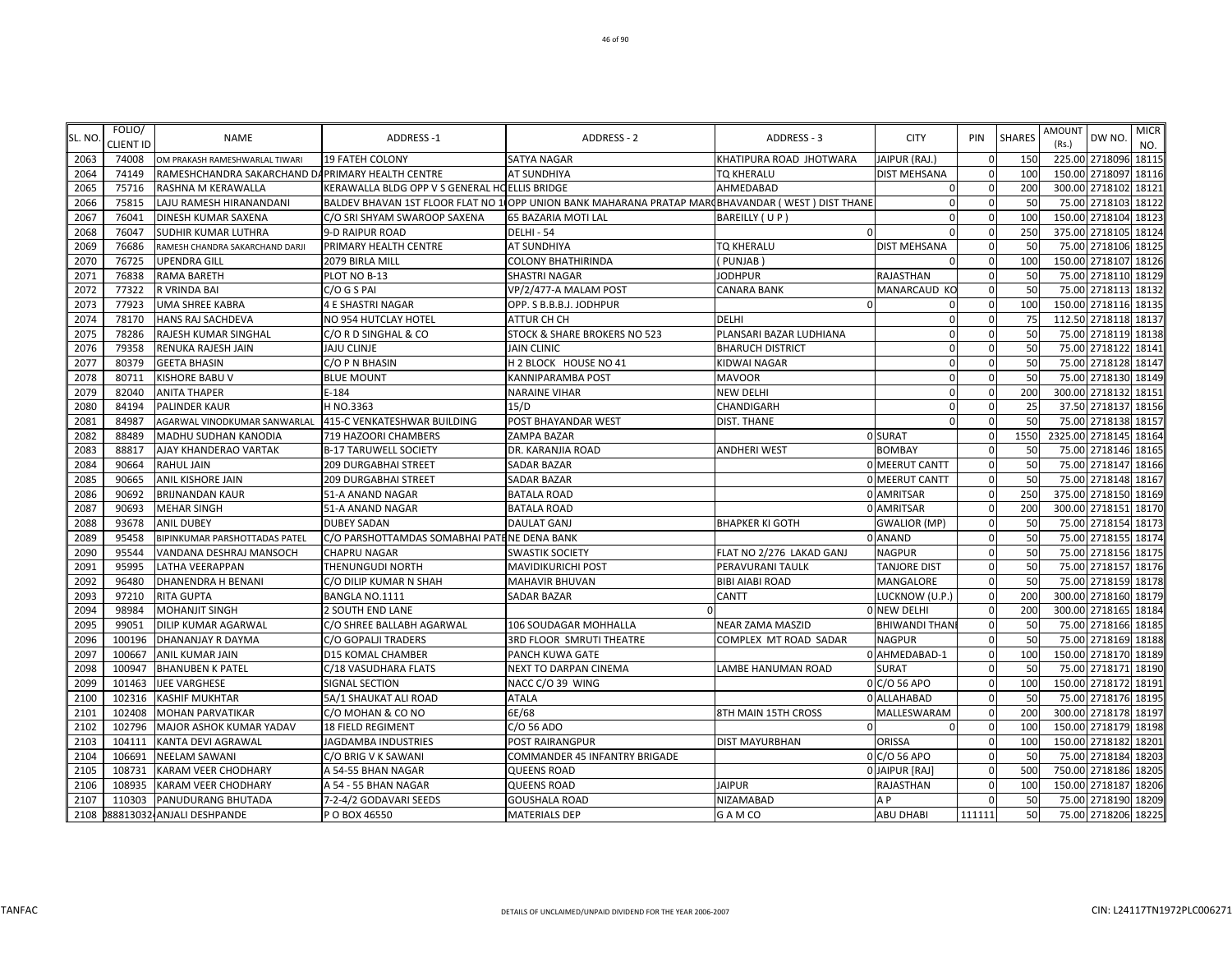| SL. NO | FOLIO/<br>CLIENT ID | <b>NAME</b>                            | ADDRESS-1                                                     | ADDRESS - 2                                                   | ADDRESS - 3                | <b>CITY</b>             | PIN          | <b>SHARES</b> | <b>AMOUNT</b><br>(Rs.) | DW NO.              | <b>MICR</b><br>NO. |
|--------|---------------------|----------------------------------------|---------------------------------------------------------------|---------------------------------------------------------------|----------------------------|-------------------------|--------------|---------------|------------------------|---------------------|--------------------|
| 2109   |                     | 1.2E+15 VISHNU GOPAL MUNDRA            | <b>BACKSIDE 16 KHOLI</b>                                      | TIKRAPARA,                                                    |                            | 0 BILASPUR              |              | 50            | 75.00 2718231          |                     | 18250              |
| 2110   |                     | 1.2E+15 BHUPENDRA SINGH RATNU          | 1/412, VIDYADHAR NAGAR,                                       |                                                               |                            | 0 JAIPUR                |              | 50            | 75.00 2718232          |                     | 18251              |
| 2111   | 0644100221RAKESH V  |                                        | R3, 18TH FLOOR                                                | <b>CUFFE CASTLE</b>                                           | <b>CUFFE PARADE</b>        | <b>MUMBAI</b>           | 400005       | 5000          | 7500.00 2718277        |                     | 18296              |
|        |                     | VARNILAM INVESTMENTS TRADING           |                                                               |                                                               |                            |                         |              |               |                        |                     |                    |
| 2112   |                     | 0888147811COMPANY LTD                  | A Z 209 INDUSTRIAL ESTATE                                     | <b>GANPATRAO KADAM MARG</b>                                   | LOWER PAREL                | <b>MUMBAI</b>           | 400013       | 1804          | 2706.00 2718292        |                     | 18311              |
| 2113   |                     | 051313439 REVATI DAMODAR SHETTY        | TEHMI TERRACE A WING G/2                                      | DR AMBEDKAR ROAD DADAR T T                                    | MUMBAI                     | MAHARASHTRA             | 400014       | 2000          | 3000.00 2718294        |                     | 18313              |
| 2114   |                     | )21413020 SHEKHAR SINGH                | 601 6TH FLR SILVER SAND 14 B PALI RD BANDRA W                 |                                                               |                            | 0 MUMBAI MAHAR 400050   |              | 2500          | 3750.00 2718323        |                     | 18342              |
| 2115   |                     | 1.3E+15 KUMUD PRABHAKAR UDAR           | 8, ARADHANA                                                   | 386, LINKING ROAD,                                            | KHAR(WEST),                | <b>MUMBAI</b>           | 400052       | 3000          | 4500.00 2718332        |                     | 18351              |
| 2116   |                     | 045010075. SAJJAN KUMAR JAIN           | PRACHAR COMMUNICATION LTD.                                    | 18/19, KADAM GIRI COMPLEX,                                    | HANUMAN RD. VILE PARLE (E) | <b>MUMBAI</b>           | 400054       | 2000          | 3000.00 2718337 18356  |                     |                    |
| 2117   |                     | 018310905 LALITHA MOHAN                | A - 702 7TH FLOOR CASCADE BUILDING                            | VASANT OSCAR COMPLEX                                          | L B S MARG MULUND (W)      | <b>MUMBAI</b>           | 400080       | 4655          | 6982.50 2718400        |                     | 18419              |
| 2118   | 85060               | <b>CHHAYA NEUPANE</b>                  | C-II/20 AIIMS CAMPUS                                          | <b>ANSARI NAGAR</b>                                           | <b>NEW DELHI</b>           |                         | 0 110029     | 1750          | 2625.00 2718440        |                     | 18459              |
| 2119   |                     | 604100221CYRUS MISTRY                  | C/O CAPT B.H.SURTY                                            | 4/35 A.H.WADIA BAUG,                                          | PAREL TANK ROAD,           | <b>MUMBAI</b>           | 400033       | 6250          | 9375.00 2718472        |                     | 18491              |
| 2120   | $1.2E + 15$         | MOHAN OTTANDAS HEMDEV                  | NEELKANTH NILAYAM FLAT NO                                     | 8 & 9 3RD FLR D K SANDU                                       | <b>BAUG CHEMBUR</b>        | MUMBAI                  | 400071       | 4500          | 6750.00 2718482        |                     | 18501              |
| 2121   |                     | 90241284 NOEL RAYMOND COUTINHO         | FL-102, 1ST FLR, VIKAS CLASSIC CHS                            | LTD, GULAB VIEW, DR. C.G ROAD                                 | CHEMBUR                    | MUMBAI                  | 400074       | 5000          | 7500.00 2718483        |                     | 18502              |
| 2122   | 2261                | <b>BIPIN CHANDRA PATEL</b>             | 104 FAIRWAY AVE KINGS BURY                                    |                                                               |                            | 0 LONDON NWG            |              | 50            |                        | 75.00 2718593       | 18612              |
| 2123   | 8900                | <b>UMAR HAIDAR</b>                     | P B NO 940                                                    | $\Omega$                                                      |                            | <b>O SHARJAH U A E</b>  | $\Omega$     | 100           | 150.00 2718594         |                     | 18613              |
| 2124   | 10234               | LAXMIDAS GOVINDJI MAJETHAIA            | C/O A K C CONTRACTING                                         | P B NO 1991 DOHA QATAR A G                                    | $\Omega$                   | 0                       | $\Omega$     | 50            | 75.00 2718595          |                     | 18614              |
| 2125   | 15153               | S JOHN                                 | TELECOMMUNICATION SECTION                                     | PHQ PB 92D DOHA STATE OF QATAR                                | $\Omega$                   | $\Omega$                |              | 50            |                        | 75.00 2718596 18615 |                    |
| 2126   | 15166               | KARAPPANVEETTIL ABDULKADER HAMZA       | POBOX 2911 SAFAT                                              | <b>KUWAIT</b>                                                 | <b>STATE OF KUWAIT</b>     | $\Omega$                |              | 150           | 225.00 2718597         |                     | 18616              |
| 2127   | 15194               | KAKKIDI HAMEED                         | OMC/2 P D O LLC BOX 81 MUSCAT                                 | <b>SULTANATE OF OMAN</b>                                      | $\Omega$                   | $\mathbf 0$             |              | 100           | 150.00 2718598         |                     | 18617              |
|        |                     | GEORGE ANICKATTU THANNIKUNNIL          |                                                               |                                                               |                            |                         |              |               |                        |                     |                    |
| 2128   | 15215               | MATHEW                                 | HQ FMS HQ SOLF MAM P O BOX 897 MUSULTANATE OF OMAN            |                                                               | $\Omega$                   |                         |              | 100           | 150.00 2718599         |                     | 18618              |
| 2129   | 15220               | <b>MMJOY</b>                           | <b>MANSOURI MANSIONS</b>                                      | P O BOX 5587                                                  | MANAMA                     | <b>BAHRAIN</b>          |              | 50            |                        | 75.00 2718600       | 18619              |
| 2130   | 15236               | <b>PRAFUL R PATEL</b>                  | 9448 POTTER ROAD                                              | <b>DES PLAINES</b>                                            | ILLINOIS 60016             | USA                     |              | 100           | 150.00 2718601 18620   |                     |                    |
| 2131   | 15241               | JOHN CRYSOSTUM BLABE FERNANDEZ         | KANOG TRVEL AGENCY P O BOX 7005                               | RIYADH SAUDI ARABIA 11462                                     | $\mathbf 0$                | $\Omega$                |              | 100           | 150.00 2718602 18621   |                     |                    |
| 2132   | 15246               | <b>ROZARIO CORERA</b>                  | C/O SALES & RESERVATION OFFICER                               | TRANS ORIENT AIR SERVICES P O BOX NO 93 KAHRABA ST DOHA QATAR |                            | $\Omega$                | $\Omega$     | 100           | 150.00 2718603 18622   |                     |                    |
| 2133   | 15247               | VELLAMAKKEL ABOOBACKER                 | R M S P O BOX 5348                                            |                                                               |                            | <b>O DOHA QATAR A G</b> |              | 100           | 150.00 2718604         |                     | 18623              |
| 2134   | 15264               | HARMANN VIJAYENDRA NAYAK               | C/O ABUDHABI CO FOR ONSHORE OIL OP O BOX 270 ABUDHABI U A E   |                                                               | $\Omega$                   |                         |              | 100           | 150.00 2718605         |                     | 18624              |
| 2135   | 15268               | <b>KARTIK A PATEL</b>                  | 225 COUNTISS AVE LINDENWOLD NJ                                | U S A 08021                                                   | $\Omega$                   | $\Omega$                |              | 50            | 75.00 2718606          |                     | 18625              |
| 2136   | 15308               | <b>N FARATHALI</b>                     | C/O SALMAN A ALRAJEH EST P O BOX NI DAMMAM 31491 SAUDI ARABIA |                                                               | $\Omega$                   |                         |              | 50            | 75.00 2718607          |                     | 18626              |
| 2137   | 15313               | N GOPALAKRISHNAN NAIR                  | ALGOSAIBI GRANDMET SERVICES LTD                               | P O BOX 4131                                                  | <b>DAMMAM 31491</b>        | KINGDOM OF SAI          |              | 50            |                        | 75.00 2718608       | 18627              |
| 2138   | 15314               | VAIDYANATHAN T SOMANATHAIYER           | FIN ADVISER P O BOX 1435 FREETOWN SIERRALEONE WEST AFRICA     |                                                               | $\Omega$                   |                         |              | 50            |                        | 75.00 2718609       | 18628              |
| 2139   | 15321               | KIRIT MANILAL SURA                     | 2075 STONELAKE RD 112                                         | WOODSTOCK IL U S A 60098                                      |                            | $\Omega$                |              | 50            |                        | 75.00 2718610 18629 |                    |
| 2140   | 15475               | VIJAYA VENKATASUBBAN                   | W/O S VENKATASUBBAN PROC ENGR                                 | SAFCO PO BOX 553                                              | DAMMAM SAUDI ARABIA 31421  |                         | $\Omega$     | 100           | 150.00 2718611         |                     | 18630              |
| 2141   | 25714               | <b>S N CHANDRATRE</b>                  | 7 RED WOOD CROFT                                              | <b>WUNEATON</b>                                               | WARWICKSHIRE               | CV 10 7 HY UNIT         | $\Omega$     | 50            | 75.00 2718612          |                     | 18631              |
| 2142   | 31289               | HAZEL MEREY D SILVA                    | C/O MR HENRY D B SILVA                                        | MOHD JALAL CATERING ACCOUNTS DEPT                             | POST BOX 113 BAHRAIN       |                         |              | 50            | 75.00 2718613          |                     | 18632              |
| 2143   | 53151               | <b>GERALD STEPHEN JOSEPH</b>           | <b>INST DEPT GASCO</b>                                        | <b>BUHASA P B 665</b>                                         | ABU DHABI                  | UAE                     | $\Omega$     | 50            | 75.00 2718614          |                     | 18633              |
| 2144   | 53192               | VENANTIOUS POLYCARPUS FRANCIS BRAGANZA | C/O MANNAI TRADING CO LTD                                     | P O BOX 76                                                    | DOHA QATAR                 | ARABIAN GULF            |              | 50            | 75.00 2718615          |                     | 18634              |
| 2145   | 53226               | ABRAHAM KURIAN THECKEDATHE             | REZAYAT TRADING CO                                            | PATENT SCAFFOLDING                                            | P O BOX 90 ALKHOBAR        | SAUDI ARABIA 31         |              | 50            | 75.00 2718616          |                     | 18635              |
| 2146   | 53240               | <b>BHARAT HARIDAS BARAI</b>            | 8206 OAKWOOD                                                  | MUNSTER INDIANA                                               | U S A 46321                |                         |              | 100           | 150.00 2718617         |                     | 18636              |
| 2147   | 53247               | <b>SUNDER B BACHWANI</b>               | <b>TAYEB ENGINEERING</b>                                      | P O BOX 3352 ABU DHABI                                        | $\Omega$                   | $\Omega$                |              | 50            |                        | 75.00 2718618       | 18637              |
| 2148   | 53254               | ROBERT LOUIS BRAGANZA                  | <b>DELMON PRESS</b>                                           | P O BOX 742 MANAMA BAHRAIN                                    | $\Omega$                   | 0                       | <sup>0</sup> | 200           | 300.00 2718619 18638   |                     |                    |
| 2149   | 53279               | <b>KSHAMA BHATIA</b>                   | <b>BERLINER STR 41</b>                                        | 6310 GRUNBERG                                                 | <b>WEST GERMANY</b>        | $\Omega$                | $\Omega$     | 100           | 150.00 2718620         |                     | 18639              |
| 2150   | 53362               | SHASHI KIRAN SINGH                     | C/O ARAMCO BOX 9588                                           | DHAHRAN SAUDI ARABIA                                          | $\Omega$                   | $\Omega$                |              | 100           | 150.00 271862          |                     | 18640              |
| 2151   | 53374               | <b>ASHOK KUMAR RASTOGI</b>             | C/O CENTRAL BANK OF OMAN                                      | P O BOX 4161 RUWI                                             | SULTANATE OF OMAN          |                         |              | 50            | 75.00 2718622          |                     | 18641              |
| 2152   | 53421               | <b>KRISHAN KUMAR KAPUR</b>             | C/O UNITED COMMERCIAL BANK                                    | LEE HOUSE                                                     | <b>LONDON WAK</b>          | <b>LONDON EC2 5DT</b>   | $\Omega$     | 50            |                        | 75.00 2718623 18642 |                    |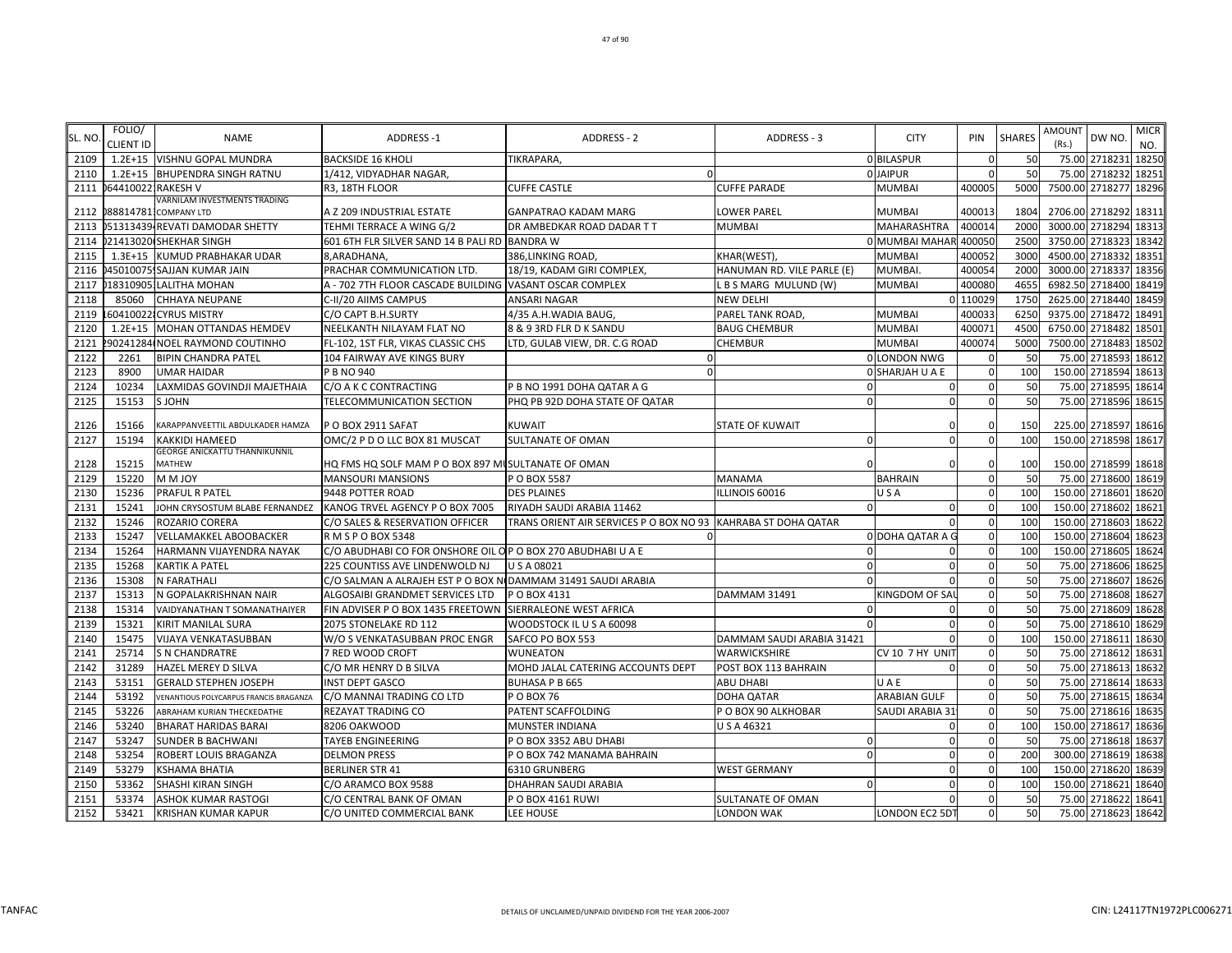| SL. NO | FOLIO/<br><b>CLIENT ID</b> | <b>NAME</b>                      | <b>ADDRESS-1</b>                                          | <b>ADDRESS - 2</b>                                 | ADDRESS - 3                | <b>CITY</b>          | PIN      | <b>SHARES</b> | <b>AMOUNT</b><br>(Rs.) | DW NO.               | <b>MICR</b><br>NO. |
|--------|----------------------------|----------------------------------|-----------------------------------------------------------|----------------------------------------------------|----------------------------|----------------------|----------|---------------|------------------------|----------------------|--------------------|
| 2153   | 53436                      | <b>FAROOK MOHMED PATEL</b>       | P O BOX 704                                               | DUBAI U A E                                        | $\mathbf 0$                | $\overline{0}$       |          | 50            |                        | 75.00 2718624 18643  |                    |
| 2154   | 53444                      | <b>MADHAV KUNKALIENKAR</b>       | C/O GOLDEN MARKET GEN TRADING ESIP O BOX 4822 DUBAI U A E |                                                    | $\Omega$                   | $\Omega$             | $\Omega$ | 50            | 75.00                  | 2718625 18644        |                    |
| 2155   | 53493                      | ROSAMMA MATHEW THUNDUMANNIL      | <b>POST BOX 22128</b>                                     |                                                    | 0 SAFAT                    | <b>KUWAIT</b>        |          | 50            | 75.00                  | 2718626 18645        |                    |
| 2156   | 53502                      | YEDATORE SRINIVASA GOPINATHRAO   | PLNG ENGR (E.V)                                           | <b>KUWAIT AIRWAYS</b>                              | POBOX 528 SAFAT            | 13006 SAFAT KUV      |          | 100           | 150.00                 | 2718627              | 18646              |
| 2157   | 28500                      | MOHAMMED MOINUDDIN GHORI         | P O BOX NO 12216                                          | <b>DUBAI</b>                                       | UAE                        | $\mathbf{0}$         |          | 150           | 225.00                 | 2718632 18651        |                    |
| 2158   | 32723                      | PRAVINKUMAR AMBELAL DESAI        | <b>4 MATANDANI CLOSE</b>                                  | PO BOX 31381 LUSAKA ZAMBIA                         | $\Omega$                   | $\Omega$             |          | 50            | 75.00                  | 2718633              | 18652              |
| 2159   | 51863                      | MATHEW MAVELITHUNDIL MATHEW      | ABUDHABI COMMERCIAL BANK                                  | HEAD OFFICE POST BOX NO.939                        | ABUDHABI U A E             | $\Omega$             |          | 100           | 150.00                 | 2718634              | 1865               |
| 2160   | 53213                      | <b>TAHERA ABIDAGHORI</b>         | C/O M M GHORI                                             | P O BOX NO 12216                                   | DUBAI UAE                  |                      |          | 150           | 225.00                 | 2718635 1865         |                    |
| 2161   | 53313                      | KANNANPUZHA OUSEPH MATHAI        | P B 23060                                                 | POWER PLANT                                        | <b>MASIRAH</b>             | SULTANATE OF O       |          | 50            |                        | 75.00 2718636 1865   |                    |
| 2162   | 53433                      | MOHAMED SIDDIQUE WADIWALLA       | P O BOX 4900                                              | <b>DUBAI</b>                                       | UNITED ARAB EMIRATES       | $\Omega$             |          | 100           |                        | 150.00 2718637 18656 |                    |
| 2163   | 53458                      | <b>BHARAT RAVISHANKE BHATT</b>   | C/O POSTAL AGENCY                                         | NDOLA CENTRAL HOSPITAL                             | NDOLA ZAMBIA               | $\Omega$             | $\Omega$ | 50            | 75.00                  | 2718638 1865         |                    |
| 2164   | 53473                      | <b>MEENAKSHI DIXIT</b>           | C/O R R DIXIT                                             | KUWAIT OIL CO DRILLING DEPT                        | P O BOX NO 9758            | AHMEDI 61008         |          | 50            | 75.00                  | 2718639 18658        |                    |
| 2165   | 22747                      | RAJENDRA PRASAD PANDAY           | AL OTAIBA FSE P O BOX 5009                                | DUBAI SHARJAH ROAD DUBAI U A E                     | $\Omega$                   |                      |          | 50            | 75.00                  | 2718640 18659        |                    |
| 2166   | 53174                      | <b>ALIHUSAIN E SHAUKAT</b>       | POST BOX NO 2172                                          | ABU DHABI U A E                                    | $\Omega$                   | $\mathbf 0$          |          | 100           | 150.00                 | 2718648              | 18667              |
| 2167   | 53437                      | <b>RAUF ABDUL RAZAK GODIL</b>    | P O BOX 704                                               | <b>DUBAI U A E</b>                                 |                            |                      |          | 50            | 75.00                  | 2718650 18669        |                    |
| 2168   |                            | 100123481NOSHIR HATIMBHAI GALELY | APARTMENT 704                                             | 2545 ERIN CENTRE BLVD, MISSISSAUGA                 | <b>ONTARIO L5M6Z9</b>      | CANADA               | 111111   | 50            |                        | 75.00 2718651 18670  |                    |
| 2169   | 39513                      | <b>HUSAIN HAMZA</b>              | SHIFT CHARGE ENGINEER                                     | LAYYAH STEAM POWER STATION                         | P BOX 135 SHARJAH U A E    | $\Omega$             |          | 350           |                        | 525.00 2718655 18674 |                    |
| 2170   | 15221                      | <b>JOHN GEORGE</b>               | P O BOX 134                                               | <b>RUSAIL</b>                                      | <b>SULTANATE OF OMAN</b>   | POSTAL CODE 124      |          | 250           |                        | 375.00 2718658       | 1867               |
| 2171   | 32272                      | PRAKASH SUBRAMANYAN MANI         | C/O ZAHID HEANOR P O BOX 8223 JEDD SAUDI ARABIA 21482     |                                                    |                            | $\Omega$             |          | 100           | 150.00                 | 2718660              | 18679              |
| 2172   | 15228                      | CHANDRAKANT DAHYA JANSARI        | <b>5 GLOVER CLOSE</b>                                     | <b>HALL GREEN</b>                                  | <b>BIRMINGHAM B 28 OJG</b> | UNITED KINGDON       |          | 50            | 75.00                  | 2718666 18685        |                    |
| 2173   | 53222                      | ISMAIL NOORMOHAMED MANSURI       | C/O OMZEST                                                | PO BOX 879 MUSCAT                                  | $\Omega$                   | $\Omega$             |          | 500           | 750.00                 | 2718671 18690        |                    |
| 2174   | 53223                      | <b>BADRUMNISA ISMAIL MANSURI</b> | C/O OMZEST                                                | PO BOX 879 MUSCAT                                  | $\Omega$                   |                      |          | 500           | 750.00                 | 2718672 1869         |                    |
| 2175   | 53248                      | <b>IRENE ALBAN D SOUZA</b>       | C/O MR A E D SOUZA                                        | <b>GAS OPERATIONS</b>                              | P O BOX 10070              | <b>UMM SAID QATA</b> |          | 50            | 75.00                  | 2718673              | 18692              |
| 2176   | 53463                      | ABDUL GAYYUM M RAJGOLI           | <b>COMPUTER SECTION</b>                                   | PORT RASHID AUTHORITY                              | BOX 2149 DUBAI U A E       |                      |          | 50            | 75.00                  | 2718689 18708        |                    |
| 2177   | 44304                      | S BALASUBRAMANIAN                | SHARJAH PORT AUTHORITY                                    | P O BOX 510                                        | <b>SHARJAH</b>             | UAE                  |          | 50            |                        | 75.00 2718698 18717  |                    |
| 2178   | 53518                      | THIRUVADI VARAJARAJAN            | <b>APT 203</b>                                            | 7619 SUSSEX CREEK DR                               | <b>DARIEN</b>              | ILLINOIS-60559 (I    | $\Omega$ | 50            |                        | 75.00 2718699 18718  |                    |
| 2179   | 15232                      | <b>GANESA SUNDARARAMAN</b>       | C/O SITE ENGINEER                                         | A K C CONTRACTING P B 1991 DOHA QATAR ARABIAN GULF |                            | $\Omega$             |          | 50            | 75.00                  | 2718700 18719        |                    |
| 2180   | 53450                      | S CHRISTOPHER JUSTIN             | C/O ARAMCO                                                | BOX NO.10289                                       | DHAHRAN-31311              | SAUDI ARABIA         |          | 50            | 75.00                  | 2718705 18724        |                    |
| 2181   | 15216                      | JAYA PRAKASH MOORKANT            | C/O M P CHANDRAN                                          | PO BOX 5150                                        | <b>MANAMA</b>              | <b>BAHARAIN</b>      |          | 50            | 75.00                  | 2718714 18733        |                    |
| 2182   | 9694                       | KOODARAPPILLIL ENASI CLEETUS     | <b>MECHANICAL ENGINEER</b>                                | P O BOX 456                                        |                            | 0 ABUDHABI           |          | 50            | 75.00                  | 2718717 18736        |                    |
| 2183   | 15244                      | A N RAMACHANDRAN PILLAI          | <b>QATAR STEEL CO LTD</b>                                 | P B NO 50090 QD-2                                  | <b>UMMSAID QATAR</b>       | $\Omega$             |          | 50            | 75.00                  | 2718719              | 18738              |
| 2184   | 51325                      | PREMLATA MAHESHWARI              | B-7/5089 VASANT KUNJ                                      |                                                    |                            | 0 NEW DELHI          | 110070   | 50            | 75.00                  | 2701539              | 1550               |
| 2185   |                            | 804301001F B SINGH               | D-3/3224, VASANT KUNJ                                     |                                                    |                            | <b>0 NEW DELHI</b>   | 110070   | 100           |                        | 150.00 2701559       | 1570               |
| 2186   |                            | 02852913 INDRA BAKSHI            | A 1 1ST FLOOR NATIONAL CO OP SOC                          | PLOT NO 4 SEC 3                                    | <b>DWARKA</b>              | <b>NEW DELHI</b>     | 110075   | 100           |                        | 150.00 2701576       | 1587               |
| 2187   | 20005                      | <b>CHANDER KANTA</b>             | HOUSE NO 29 POCKET C 9                                    | <b>SECTOR 8 ROHINI</b>                             | <b>NEAR MADHUBAN CHOWK</b> | <b>DELHI</b>         | 110085   | 50            |                        | 75.00 2701581        | 1592               |
| 2188   | 76710                      | <b>ANIL SHARMA</b>               | 35/I POCKET A 3                                           | <b>SECTOR 7</b>                                    | <b>ROHINI</b>              | <b>DELHI</b>         | 110085   | 50            | 75.00                  | 2701586              | 1597               |
| 2189   | 89655                      | <b>SUNITA GARG</b>               | <b>B-66</b>                                               | PRASHANT VIHAR                                     |                            | 0 DELHI              | 110085   | 150           | 225.00                 | 2701589              | 1600               |
| 2190   | 77265                      | <b>KULBIR SINGH MALHOTRA</b>     | 113-B SUNDER APARTMENTS                                   | GH-10 PASCHIM VIHAR                                | <b>OUTER RING ROAD</b>     | <b>NEW DELHI</b>     | 110087   | 150           | 225.00                 | 2701608              | 1619               |
| 2191   | 71156                      | <b>DALJEET SETHI</b>             | BN WEST 82                                                | SHALIMAR BAGH                                      |                            | 0 DELHI              | 110088   | 50            | 75.00                  | 2701622              | 1633               |
| 2192   |                            | 20910080 CHARANJIT CHUGH         | BW - 65 - C, SHALIMAR APPARTMENTS                         | <b>SHALIMAR BAGH</b>                               |                            | 0 DELHI              | 110088   | 50            | 75.00                  | 2701625              | 1636               |
| 2193   | 21481                      | <b>MANJU</b>                     | A-69-A MAYUR VIHAR                                        | PHASE-II                                           | <b>NEW DELHI 110091</b>    |                      | 0 110091 | 50            |                        | 75.00 2701636        | 1647               |
| 2194   | 22700                      | SATYA PRAKASH BANSAL             | 222-C POCKET - 1                                          | MAYUR VIHAR PHASE - I                              |                            | <b>0 NEW DELHI</b>   | 110091   | 50            |                        | 75.00 2701637        | 1648               |
| 2195   | 23412                      | <b>PREM KUMAR</b>                | A-69-A MAYUR VIHAR                                        | PHASE-2                                            | <b>NEW DELHI 110091</b>    |                      | 0 110091 | 50            | 75.00                  | 2701639              | 1650               |
| 2196   | 45510                      | K VENKETRAMAN KRISHNAMURTHY      | POCKET I BLOCK 19 B MAYUR VIHAR                           | DELHI 110091                                       | $\Omega$                   |                      | 0 11009  | 50            | 75.00                  | 2701641              | 1652               |
| 2197   | 110080                     | <b>LAKSHMI K R</b>               | 75-A POCKET -2                                            | <b>MAYUR VIHAR</b>                                 | PHASE - I                  | <b>DELHI</b>         | 110091   | 50            |                        | 75.00 2701647        | 1658               |
| 2198   |                            | 078110023 MUDITA GUPTA           | 575, POCKET-5                                             | PHASE-1                                            | <b>MAYUR VIHAR</b>         | <b>DELHI</b>         | 110091   | 500           |                        | 750.00 2701652       | 1663               |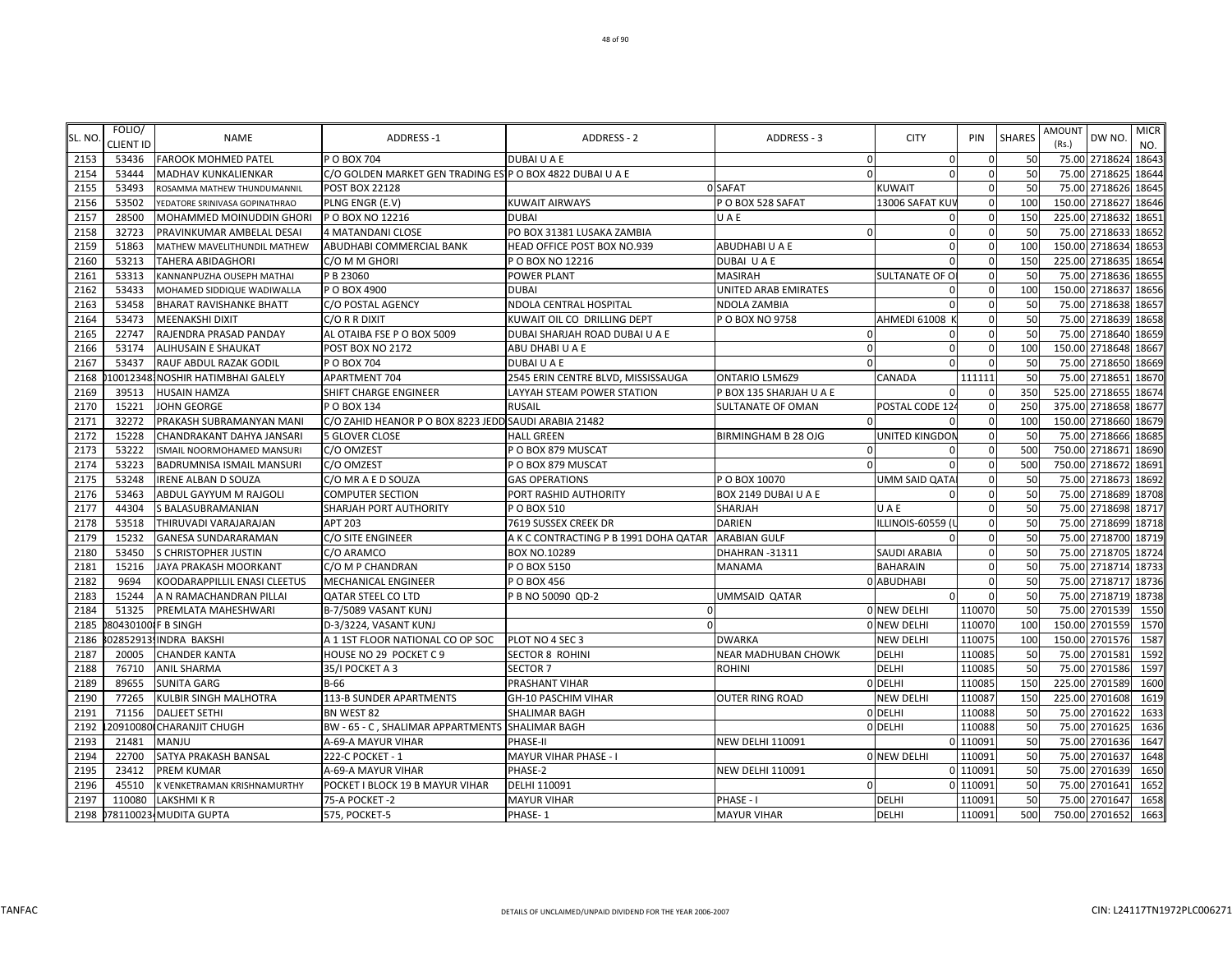| SL. NO | FOLIO/<br><b>CLIENT ID</b> | <b>NAME</b>                        | ADDRESS-1                                                     | ADDRESS - 2                                                        | ADDRESS - 3                                       | <b>CITY</b>      | PIN      | <b>SHARES</b> | AMOUNT<br>(Rs.) | DW NO.             | <b>MICR</b><br>NO. |
|--------|----------------------------|------------------------------------|---------------------------------------------------------------|--------------------------------------------------------------------|---------------------------------------------------|------------------|----------|---------------|-----------------|--------------------|--------------------|
| 2199   |                            | 2902408751 VINOD KUMAR GUPTA       | 75 B                                                          | POCKET 1                                                           | MAYUR VIHAR PHASE 1                               | <b>DELHI</b>     | 11009    | 50            |                 | 75.00 2701659      | 1670               |
| 2200   |                            | 2902426241SUMAN GUPTA              | 75 B POCKET 1                                                 | PHASE 1                                                            | <b>MAYUR VIHAR</b>                                | <b>DELHI</b>     | 11009    | 50            | 75.00           | 2701661            | 1672               |
| 2201   | 17268                      | <b>RAKESH KUMAR GUPTA</b>          | M/S MAHESH GUPTA AND CO                                       | CHARTERED ACCOUNTANT                                               | 102 PANKAJ CHAMBER 3 COMMU PREET VIHAR DEL 110092 |                  |          | 50            | 75.00           | 2701669            | 1680               |
| 2202   | 17559                      | <b>MUKESH KUMAR GUPTA</b>          | 102 PANKAJ CHAMBER                                            | <b>3 COMMUNITY CENTRE</b>                                          | PREET VIHAR                                       | <b>DELHI</b>     | 110092   | 50            | 75.00           | 2701671            | 1682               |
| 2203   | 19756                      | SHIKHA MUKHERJEE                   | J 107 LAXMINAGAR                                              |                                                                    |                                                   | 0 DELHI          | 110092   | 50            | 75.00           | 2701675            | 1686               |
| 2204   | 22103                      | <b>KIRANJIT KAUR</b>               | 271-B YOJANA VIHAR                                            | 2ND FLOOR                                                          | <b>DELHI</b>                                      |                  | 0 110092 | 50            | 75.00           | 2701682            | 1693               |
| 2205   | 37864                      | <b>SUHAS KARMARKAR</b>             | C/O R K JAIN                                                  | <b>162 UIGYAN VIHAR</b>                                            | <b>1ST FLOOR VIVEK VIHAR</b>                      | <b>NEW DELHI</b> | 110092   | 50            | 75.00           | 2701687            | 1698               |
| 2206   | 45571                      | <b>ASHOK PODUVAL</b>               | C/O MR B N D GHOSH                                            | D-275 NIRMAN VIHAR SHAKARPUR                                       | <b>NEW DELHI 110092</b>                           |                  | 0 110092 | 50            | 75.00           | 2701692            | 1703               |
| 2207   | 76921                      | C P MALHOTRA                       | D-151 PREET VIHAR                                             | DELHI 110092                                                       |                                                   |                  | 0 11009  | 100           | 150.00          | 2701697            | 1708               |
| 2208   | 78639                      | SUBASH CHAND JAIN                  | C/O S K JAIN                                                  | <b>162 UIAYAN VIHAR</b>                                            | <b>NEAR VIVEK VIHAR</b>                           | <b>NEW DELHI</b> | 110092   | 50            | 75.00           | 2701698            | 1709               |
| 2209   | 84156                      | <b>SARUP SINGH KOHLI</b>           | H 102 PRINCE APTS                                             | 54 J P EXTN                                                        | PATPAR GANJ                                       | <b>DELHI</b>     | 110092   | 25            | 37.50           | 2701702            | 1713               |
| 2210   | 95646                      | ASHOK KUMAR WALIA                  | A 102 YOJAMA VIHAR                                            |                                                                    |                                                   | 0 DELHI          | 110092   | 50            | 75.00           | 2701706            | 1717               |
| 2211   | 110440                     | <b>SULOCHANA DEVI</b>              | FLAT NO 9                                                     | DESHBANDHU HSG SOCIETY                                             | 1 P EXT AREA                                      | <b>DELHI</b>     | 110092   | 50            | 75.00           | 2701712            | 1723               |
| 2212   |                            | 10010079 VIJAY KUMAR JAIN          | H-271 RAM KRISHNA VIHAR                                       | PLOT NO - 29                                                       | PATPAR GANJ                                       | <b>NEW DELHI</b> | 110092   | 200           | 300.00          | 2701713            | 1724               |
| 2213   |                            | )126103031URMILA GOEL              | 95                                                            | <b>DEFENCE ENCLAVE</b>                                             | <b>VIKAS MARG</b>                                 | <b>DELHI</b>     | 110092   | 50            | 75.00           | 2701716            | 1727               |
| 2214   |                            | 267931589 RANVIJAY SINGH           | 99 GALI NO 5                                                  | <b>GARHWALI MOHALLA</b>                                            | <b>LAXMI NAGAR</b>                                | <b>NEW DELHI</b> | 110092   | 75            | 112.50          | 2701738            | 1749               |
| 2215   |                            | 267932178 DR BIRENDRA NATH AGRAWAL | 108 NEW RAJDHANI ENCLAVE                                      | <b>VIKAS MARG</b>                                                  |                                                   | 0 DELHI          | 110092   | 100           | 150.00          | 2701740            | 1751               |
| 2216   |                            | 267932210 SHAILENDRA KUMAR AGRAWAL | 108 NEW RAJDHANI ENCLAVE                                      | <b>VIKAS MARG</b>                                                  |                                                   | 0 DELHI          | 110092   | 100           | 150.00          | 2701741            | 1752               |
| 2217   |                            | 18312958 SATISH KUMAR CHUGH        | F-704                                                         | PAWITTRA APPARTMENTS                                               | 12 VASUNDHARA ENCLAVE                             | <b>NEW DELHI</b> | 110096   | 100           | 150.00          | 2701753            | 1764               |
| 2218   |                            | 151214041TRIJUGI NARAIN KHANNA     | 103 NEW DELHI APARTMENTS                                      | VASUNDHARA ENCLAVE                                                 |                                                   | 0 DELHI          | 110096   | 50            | 75.00           | 2701756            | 1767               |
| 2219   | 186                        | <b>ANVAR GULAB SOLANKI</b>         | KALUPUR PANCH PATTI TIMBA POLE                                | HOUSE NO 997                                                       |                                                   | 0 AHMEDABAD      | 380001   | 75            | 112.50          | 2701758            | 1769               |
| 2220   | 231                        | PRABHUCHARANDAS N CHITARA          | <b>SWAMINARAYAN MANDIR</b>                                    | <b>KALUPUR</b>                                                     |                                                   | 0 AHMEDABAD      | 380001   | 100           | 150.00          | 2701759            | 1770               |
| 2221   | 796                        | <b>NEHA ANIL SHAH</b>              | DEEP CORPORATION 2921 VAGHAN POL RATAN POLE                   |                                                                    |                                                   | 0 AHMEDABAD      | 380001   | 50            | 75.00           | 2701761            | 1772               |
| 2222   | 847                        | PALLAVI NAYAN PANDYA               | 1945 PITTALIA POLE SARANGPUR                                  |                                                                    |                                                   | 0 AHMEDABAD      | 380001   | 75            | 112.50          | 2701763            | 1774               |
| 2223   | 1069                       | NATOOBHAI DAHYABHAI MODI           | A/4 GOVERDHAN APARTMENTS GUNVA BADO POLE ASTODIA              |                                                                    |                                                   | 0 AHMEDABAD      | 38000    | 50            | 75.00           | 2701768            | 1779               |
| 2224   | 1479                       | KESHAVLAL DHARAMSHIBHAI PATEL      | H NO 1748 KADVA NAKA NAVA TALWAN DARIAPUR AHMEDABAD 380001    |                                                                    |                                                   |                  | 0 380001 | 25            | 37.50           | 2701770            | 1781               |
| 2225   | 2278                       | <b>MULJIBHAI VANKAR</b>            | DEPUTY TOWN PLANNER S OFFICE                                  | 2ND FLOOR M G BANGLOW                                              | PAREKH S COMPOUND LAL DARWAAHMEDABAD 380          |                  | 380001   | 50            | 75.00           | 2701773            | 1784               |
| 2226   | 2916                       | <b>DIPAK SHAH</b>                  |                                                               | C/O VASUDEV G DAPKI 2166 MANKODI INAGJIBHUDER S POLE MANDVI S POLE | AHMEDABAD 380001                                  |                  | 0 380001 | 50            | 75.00           | 2701774            | 1785               |
| 2227   | 40462                      | <b>ILA B PADAI</b>                 | 2381/4 TIMBA POLE                                             | KALUPUR AHMEDABAD 380001                                           |                                                   |                  | 0 380001 | 100           | 150.00          | 2701777            | 1788               |
| 2228   | 40478                      | <b>RITA DIXIT SHAH</b>             | 3416 KUVAVALI KHADKI                                          | MANGAL PAREKH S KHANCHA                                            | SHAHPUR AHMEDABAD 380001                          |                  | 0 380001 | 50            | 75.00           | 2701778            | 1789               |
| 2229   | 40511                      | RAJENDRA DEVPRASAD JANI            | C/O JANI & CO 2382/2 TIMBA POLE                               | SWAMINARAYAN ROAD KALUPUR                                          | AHMEDABAD 380001                                  |                  | 0 38000  | 50            | 75.00           | 2701779            | 1790               |
| 2230   | 40588                      | HITENDRA BHOGILAL PARIKH           | KAMLESH K SHAH 3RD FLOOR                                      | STOCH EXCHANGE BLDG MANEK CHOWK                                    | AHMEDABAD 380001                                  |                  | 0 380001 | 50            | 75.00           | 2701780            | 1791               |
| 2231   | 40664                      | <b>HASMUKH PANCHAL</b>             | C/O PRAVIN P SHAH SHETH S POLE                                | FIRST GAPE RATANPOLE AHMEDABAD 38000                               |                                                   |                  | 0 380001 | 50            | 75.00           | 2701781            | 1792               |
| 2232   | 40683                      | <b>ANIL C SHAH</b>                 | C/O POPATLAL KALIDAS AT PURNIMA GI RATANPOLE AHMEDABAD 380001 |                                                                    | $\sqrt{ }$                                        |                  | 0 380001 | 50            | 75.00           | 2701786            | 1797               |
| 2233   | 40686                      | <b>PADMABEN SHAH</b>               | C/O POPATLAL KALIDAS AT PURNIMA GI RATANPOLE AHMEDABAD 380001 |                                                                    | $\Omega$                                          |                  | 0 380001 | 50            | 75.00           | 2701789            | 1800               |
| 2234   | 40688                      | <b>MAULESH SHAH</b>                | C/O PRAVIN P SHAH SHETH S POLE                                | FIRST GAPE RATANPOLE AHMEDABAD 38000                               | $\Omega$                                          |                  | 0 380001 | 50            | 75.00           | 2701791            | 1802               |
| 2235   | 40692                      | RAJENDRA SHAH                      | C/O PRAVIN P SHAH SHETH S POLE                                | FIRST GAPE RATANPOLE AHMEDABAD 38000                               | $\Omega$                                          |                  | 0 380001 | 50            | 75.00           | 2701795            | 1806               |
| 2236   | 40693                      | <b>DILIP SHAH</b>                  | C/O PRAVIN P SHAH SHETH S POLE                                | FIRST GAPE RATANPOLE AHMEDABAD 38000                               | $\sqrt{ }$                                        |                  | 0 38000  | 50            | 75.00           | 2701796            | 1807               |
| 2237   | 40700                      | <b>URMILA SHAH</b>                 | C/O PRAVIN P SHAH SHETH S POLE                                | FIRST GAPE RATANPOLE AHMEDABAD 38000                               | $\sqrt{ }$                                        |                  | 0 380001 | 50            | 75.00           | 2701799            | 1810               |
| 2238   | 40710                      | <b>SATISH PARIKH</b>               | C/O PRAVIN P SHAH SHETH S POLE                                | FIRST GAPE RATANPOLE AHMEDABAD 38000                               | $\sqrt{ }$                                        |                  | 0 38000  | 50            | 75.00           | 2701808            | 1819               |
| 2239   | 40711                      | <b>NITIN PATEL</b>                 | C/O PRAVIN P SHAH SHETH S POLE                                | FIRST GAPE RATANPOLE AHMEDABAD 38000                               | $\sqrt{ }$                                        |                  | 0 380001 | 50            | 75.00           | 2701809            | 1820               |
| 2240   | 40712                      | <b>CHANDRAKANT SHAH</b>            | C/O PRAVIN P SHAH SHETH S POLE                                | FIRST GAPE RATANPOLE AHMEDABAD 38000                               | $\sqrt{ }$                                        |                  | 0 38000  | 50            | 75.00           | 2701810            | 1821               |
| 2241   | 40714                      | <b>CHANDULAL SHAH</b>              | C/O PRAVIN P SHAH SHETH S POLE                                | FIRST GAPE RATANPOLE AHMEDABAD 38000                               | $\sqrt{2}$                                        |                  | 0 380001 | 50            | 75.00           | 2701812            | 1823               |
| 2242   | 40715                      | <b>MAHESH SHAH</b>                 | C/O PRAVIN P SHAH SHETH S POLE                                | FIRST GAPE RATANPOLE AHMEDABAD 38000                               | $\Omega$                                          |                  | 0 380001 | 50            | 75.00           | 2701813            | 1824               |
| 2243   | 40723                      | <b>BACHIBEN SHAH</b>               | C/O PRAVIN P SHAH SHETHS POLE                                 | FIRST GAPE RATANPOLE AHMEDABAD 38000                               | $\Omega$                                          |                  | 0 380001 | 50            | 75.00           | 2701816            | 1827               |
| 2244   | 40724                      | <b>MANISH P SHAH</b>               | C/O PRAVIN P SHAH SHETHS POLE                                 | FIRST GAPE RATANPOLE AHMEDABAD 38000                               | $\mathbf 0$                                       |                  | 0 380001 | 50            |                 | 75.00 2701817 1828 |                    |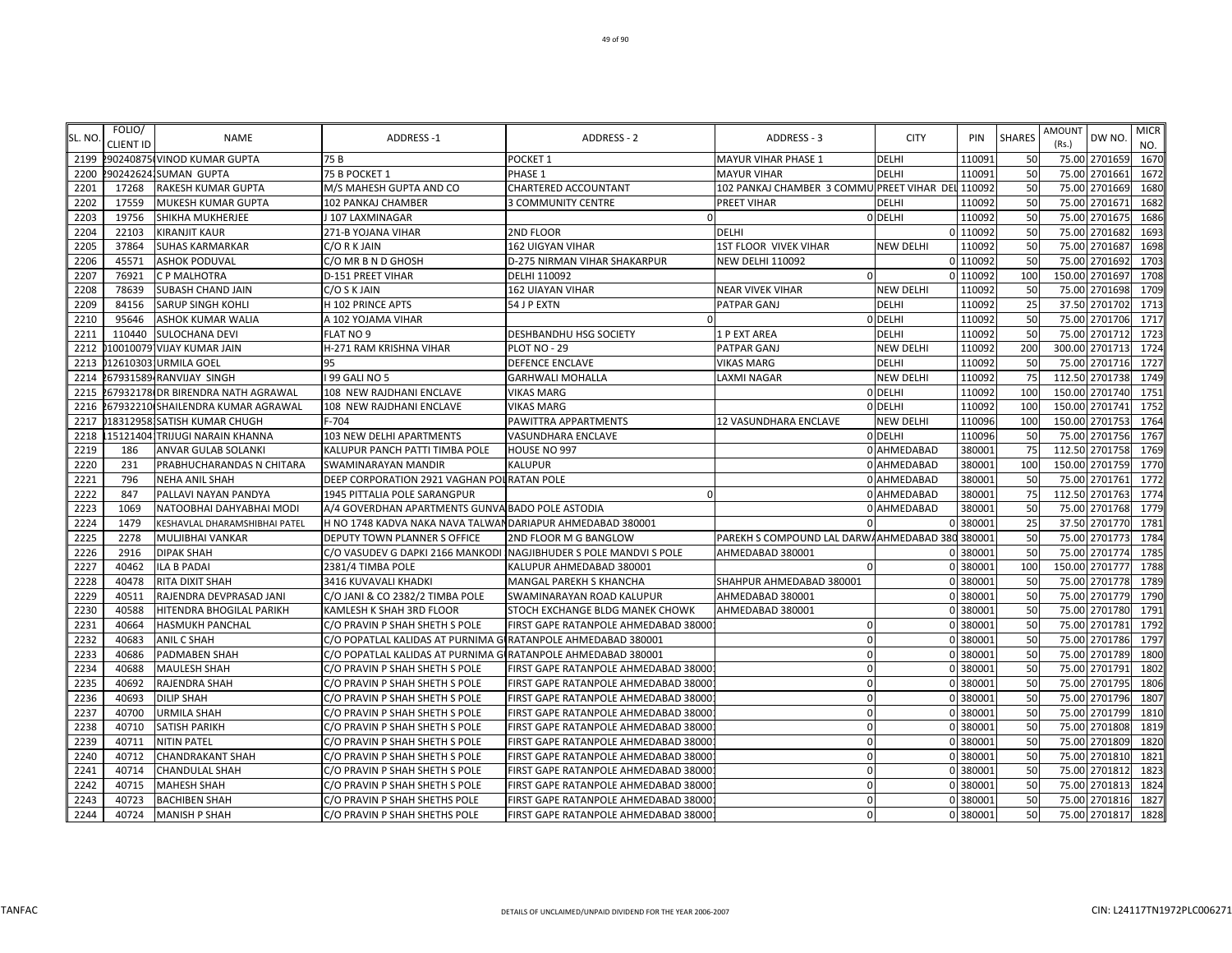| SL. NO | FOLIO/<br><b>CLIENT ID</b> | <b>NAME</b>                      | <b>ADDRESS-1</b>                                                 | ADDRESS - 2                                                            | ADDRESS - 3                             | <b>CITY</b> | PIN      | <b>SHARES</b> | <b>AMOUNT</b><br>(Rs.) | DW NO          | MICR<br>NO. |
|--------|----------------------------|----------------------------------|------------------------------------------------------------------|------------------------------------------------------------------------|-----------------------------------------|-------------|----------|---------------|------------------------|----------------|-------------|
| 2245   | 40725                      | <b>DINA SHAH</b>                 | C/O PRAVIN P SHAH SHETHS POLE                                    | FIRST GAPE RATANPOLE AHMEDABAD 38000                                   | 0                                       |             | 0 380001 | 50            |                        | 75.00 2701818  | 1829        |
| 2246   | 40841                      | SURYAKANT AMRATLAL               | 370 KHETERPALS POLE                                              | MANEK CHAWK AHMEDABAD 380001                                           | $\mathbf 0$                             |             | 0 380001 | 50            |                        | 75.00 2701820  | 1831        |
| 2247   | 40854                      | NATAWARLAL TRIBHOVANDAS SWAMI    | 198 MAHADEV NO KHANCHO                                           | PATWA POLE MANDVI ROAD AHMEDABAD 3                                     | 0                                       |             | 380001   | 50            |                        | 75.00 2701822  | 1833        |
| 2248   | 40861                      | SANYUKTA SURYAKANT               | 370 KHETERPALS POLE                                              | MANEK CHAWK AHMEDABAD 380001                                           | $\Omega$                                |             | 380001   | 50            | 75.00                  | 2701823        | 1834        |
| 2249   | 78021                      | <b>MAHENDRA SHAH</b>             | C/O TEHMUL B SETHNA                                              | 'PERINA' SHAHPUR MILL COMPOUND                                         | AHMEDABAD 380001                        |             | 380001   | 100           |                        | 150.00 2701826 | 1837        |
| 2250   | 85861                      | SHAILESH KANTILAL SHAH           | SHAILESH BHUVAN                                                  | <b>VINCHHINI POLE</b>                                                  | <b>MANDVI'S POLE</b>                    | AHMEDABAD   | 380001   | 100           |                        | 150.00 270183  | 1842        |
| 2251   | 88239                      | RAJESH ANUBHAI SHAH              | 64 RAMANLAL JANI'S ROAD                                          | <b>NEAR GANCHI'S POLE</b>                                              | <b>MANEK CHOWK</b>                      | AHMEDABAD   | 380001   | 50            | 75.00                  | 2701832        | 1843        |
| 2252   | 106263                     | NIMISHA PATTANI                  | 1253 SHASTRI NO KHACHO                                           | DHANASUTHAR S POLE                                                     | KALUPUR                                 | AHMEDABAD   | 380001   | 100           |                        | 150.00 2701835 | 1846        |
| 2253   |                            | 982101831BATUK DEVIPRASAD SHUKLA | 1597, SHRI RAMJINI SHERI                                         | <b>KHADIA</b>                                                          | AHMEDABAD                               |             | 0 380001 | 25            |                        | 37.50 2701852  | 1863        |
| 2254   | 1689                       | HAR NARAYAN SONI                 | C/O R R TRADING CO 48/2 KAUTARKHAI CHOKHA BAZAR AHMEDABAD 380002 |                                                                        | 0                                       |             | 0 380002 | 50            |                        | 75.00 2701875  | 1886        |
| 2255   | 224                        | DWARKADAS GOVINDDAS PARIKH       | RADHIKA CAMP ROAD SHAHIBAUG                                      | $\Omega$                                                               |                                         | 0 AHMEDABAD | 380004   | 50            |                        | 75.00 2701890  | 1901        |
| 2256   | 2476                       | RAJNIKANT KANTILAL SHAH          | NO 7 SHAH COLONY SHAH SADAN                                      | OUT SIDE SHAHPUR GATE AHMEDABAD 3800                                   | $\Omega$                                |             | 0 380004 | 50            |                        | 75.00 2701895  | 1906        |
| 2257   | 2479                       | AVNISH CHANDULAL PARIKH          | NO 7 SHAH COLONY SHAH SADAN                                      | OUT SIDE SHAHPUR GATE AHMEDABAD 3800                                   | $\Omega$                                |             | 0 380004 | 50            |                        | 75.00 2701898  | 1909        |
| 2258   | 2483                       | URMILA SANKALCHAND SHAH          | NO 7 SHAH COLONY SHAH SADAN                                      | OUT SIDE SHAHPUR GATE AHMEDABAD 3800                                   | $\Omega$                                |             | 0 380004 | 50            |                        | 75.00 2701900  | 1911        |
| 2259   | 2485                       | SUMANTRAI GOVINDJI PATEL         |                                                                  | NO 7 SHAH COLONY 7/449 NEAR TOWE JOUT SIDE SHAHPUR GATE AHMEDABAD 3800 | $\Omega$                                |             | 0 380004 | 50            |                        | 75.00 2701901  | 1912        |
| 2260   | 2495                       | NIRU RAMNIKLAL MEHTA             | NO 7 SHAH COLONY SHAH SADAN                                      | OUT SIDE SHAHPUR GATE AHMEDABAD 3800                                   | $\Omega$                                |             | 0 380004 | 50            |                        | 75.00 2701902  | 1913        |
| 2261   | 2496                       | HANSABEN RAMNIKLAL MEHTA         | NO 7 SHAH COLONY SHAH SADAN                                      | OUT SIDE SHAHPUR GATE AHMEDABAD 3800                                   | $\Omega$                                |             | 0 380004 | 50            |                        | 75.00 2701903  | 1914        |
| 2262   | 2497                       | JASUBHAI FULCHAND SHAH           | NO 7 SHAH COLONY SHAH SADAN                                      | OUT SIDE SHAHPUR GATE AHMEDABAD 3800                                   | $\Omega$                                |             | 0 380004 | 50            |                        | 75.00 2701904  | 1915        |
| 2263   | 2500                       | NATVARLAL MAFATLAL SHAH          | NO 7 SHAH COLONY SHAH SADAN                                      | OUT SIDE SHAHPUR GATE AHMEDABAD 3800                                   | $\mathbf 0$                             |             | 0 380004 | 50            |                        | 75.00 2701905  | 1916        |
| 2264   | 2501                       | CHANDULAL CHIMANLAL SHAH         | NO 7 SHAH COLONY SHAH SADAN                                      | OUT SIDE SHAHPUR GATE AHMEDABAD 3800                                   | $\Omega$                                |             | 0 380004 | 50            |                        | 75.00 2701906  | 1917        |
| 2265   | 2505                       | RAMNIKLAL PREMCHAND MEHTA        | NO 7 SHAH COLONY SHAH SADAN                                      | OUT SIDE SHAHPUR GATE AHMEDABAD 3800                                   | $\mathbf 0$                             |             | 0 380004 | 50            |                        | 75.00 2701908  | 1919        |
| 2266   | 2507                       | VIRBALA RAMNIKLAL MEHTA          | NO 7 SHAH COLONY SHAH SADAN                                      | OUT SIDE SHAHPUR GATE AHMEDABAD 3800                                   | $\Omega$                                |             | 0 380004 | 50            |                        | 75.00 2701909  | 1920        |
| 2267   | 2508                       | JYOTSNABEN PRADEEPKUMAR SHAH     | NO 7 SHAH COLONY SHAH SADAN                                      | OUT SIDE SHAHPUR GATE AHMEDABAD 3800                                   | $\Omega$                                |             | 0 380004 | 50            | 75.00                  | 2701910        | 1921        |
| 2268   | 40322                      | CHANPAKLAL BADARMAL PARI         | NO 7 SHAH SADAN SHAH COLONY                                      | OUTSIDE SHAHPUR GATE AHMEDABAD 3800                                    |                                         |             | 380004   | 50            |                        | 75.00 2701912  | 1923        |
| 2269   | 40323                      | BACHIBEN CHAMPAKLAL PARI         | NO 7 SHAH SADAN SHAH COLONY                                      | OUTSIDE SHAHPUR GATE AHMEDABAD 3800                                    | $\Omega$                                |             | 0 380004 | 50            |                        | 75.00 2701913  | 1924        |
| 2270   | 40324                      | RASILAL JAYANTILAL PARI          | NO 7 SHAH SADAN SHAH COLONY                                      | OUTSIDE SHAHPUR GATE AHMEDABAD 3800                                    | $\Omega$                                |             | 0 380004 | 50            |                        | 75.00 2701914  | 1925        |
| 2271   | 40328                      | CHANDRIKA KUMUDCHANDRA SHAH      | NO 7 SHAH SADAN SHAH COLONY                                      | OUTSIDE SHAHPUR GATE AHMEDABAD 3800                                    | $\Omega$                                |             | 0 380004 | 50            |                        | 75.00 2701918  | 1929        |
| 2272   | 40329                      | KUMUDCHANDRA POPATLAL SHAH       | NO 7 SHAH SADAN SHAH COLONY                                      | <b>OUTSIDE SHAHPUR GATE AHMEDABAD 3800</b>                             | $\Omega$                                |             | 380004   | 50            |                        | 75.00 2701919  | 1930        |
| 2273   | 40332                      | KALPUBEN AMBALAL SHAH            | NO 7 SHAH SADAN SHAH COLONY                                      | OUTSIDE SHAHPUR GATE AHMEDABAD 3800                                    | $\Omega$                                |             | 0 380004 | 50            | 75.00                  | 2701922        | 1933        |
| 2274   | 40333                      | DINA KIRITKUMAR SHAH             | NO 7 SHAH COLONY SHAH SADAN                                      | OUTSIDE SHAHPUR GATE AHMEDABAD 3800                                    | $\mathbf 0$                             |             | 0 380004 | 50            |                        | 75.00 2701923  | 1934        |
| 2275   | 40334                      | ANILA KIRITKUMAR SHAH            | NO 7 SHAH COLONY SHAH SADAN                                      | OUTSIDE SHAHPUR GATE AHMEDABAD 3800                                    | $\Omega$                                |             | 0 380004 | 50            |                        | 75.00 270192   | 1935        |
| 2276   | 40345                      | RAJESH MANSUKHLAL SHAH           | NO 7 SHAH SADAN SHAH COLONY                                      | <b>OUTSIDE SHAHPUR GATE AHMEDABAD 3800</b>                             | $\Omega$                                |             | 0 380004 | 50            | 75.00                  | 2701928        | 1939        |
| 2277   | 40347                      | DINESH SHANTILAL SHAH            | NO 7 SHAH SADAN SHAH COLONY                                      | <b>OUTSIDE SHAHPUR GATE AHMEDABAD 3800</b>                             | $\Omega$                                |             | 0 380004 | 50            |                        | 75.00 2701930  | 1941        |
| 2278   | 40348                      | HASMUKH RAMNIKLAL MEHTA          | NO 7 SHAH SADAN SHAH COLONY                                      | OUTSIDE SHAHPUR GATE AHMEDABAD 3800                                    | $\Omega$                                |             | 0 380004 | 50            |                        | 75.00 2701931  | 1942        |
| 2279   | 40349                      | SHANTABEN RAMNIKLAL MEHTA        | NO 7 SHAH SADAN SHAH COLONY                                      | OUTSIDE SHAHPUR GATE AHMEDABAD 3800                                    | $\Omega$                                |             | 0 380004 | 50            |                        | 75.00 2701932  | 1943        |
| 2280   | 40350                      | PRAVINKUMAR AMBALAL SHAH         | NO 7 SHAH SADAN SHAH COLONY                                      | OUTSIDE SHAHPUR GATE AHMEDABAD 3800                                    | $\Omega$                                |             | 0 380004 | 50            |                        | 75.00 2701933  | 1944        |
| 2281   | 40352                      | RAJENDRA JAYANTILAL GANDHI       | NO 7 SHAH SADAN SHAH COLONY                                      | <b>OUTSIDE SHAHPUR GATE AHMEDABAD 3800</b>                             | $\mathbf 0$                             |             | 0 380004 | 50            |                        | 75.00 2701935  | 1946        |
| 2282   | 40353                      | NARENDRA RAMANLAL SHAH           | NO 7 SHAH SADAN SHAH COLONY                                      | OUTSIDE SHAHPUR GATE AHMEDABAD 3800                                    | $\Omega$                                |             | 0 380004 | 50            |                        | 75.00 2701936  | 1947        |
| 2283   | 40694                      | PARUBEN AMBALAL SHAH             | NO 7 SHAH SADAN SHAH COLONY                                      | OUTSIDE SHAHPUR GATE AHMEDABAD 3800                                    | $\Omega$                                |             | 0 380004 | 50            |                        | 75.00 2701939  | 1950        |
| 2284   | 40718                      | NITIN ARVINDBHAI PATEL           | NO 7 SHAH SADAN SHAH COLONY                                      | OUT SIDE SHAHPUR GATE AHMEDABAD 380                                    | $\Omega$                                |             | 0 380004 | 50            |                        | 75.00 2701942  | 1953        |
| 2285   | 40719                      | LATABEN CHANDULAL SHAH           | NO 7 SHAH SADAN SHAH COLONY                                      | OUT SIDE SHAHPUR GATE AHMEDABAD 3800                                   |                                         |             | 380004   | 50            | 75.00                  | 2701943        | 1954        |
| 2286   | 93160                      | SHARADKUMAR H SHAH               | 34 JYOTIKA PARK SOCIETY                                          | SHAHI BAUG ROAD                                                        | 1ST FLOOR NR POLICE COMMISSIO AHMEDABAD |             | 380004   | 100           |                        | 150.00 2701948 | 1959        |
| 2287   | 101270                     | <b>S MAN MOHAN</b>               | 220 L RAILWAY BUNGLOW                                            | <b>NEAR CIRCUT HOUSE</b>                                               | SHAHI BAUG                              | AHMEDABAD   | 380004   | 50            |                        | 75.00 2701950  | 1961        |
| 2288   | 101271                     | <b>AMRIT K SEERA</b>             | 220 L RAILWAY BUNGLOW                                            | <b>NEAR CIRCUT HOUSE</b>                                               | SHAHI BAUG                              | AHMEDABAD   | 380004   | 50            |                        | 75.00 2701951  | 1962        |
| 2289   | 104343                     | <b>SURESH S SHAH</b>             | 105 ANAND VIEW APARTMENT                                         | <b>NR SHAHIBAG POLICE CHOWKY</b>                                       | SHAHIBAG                                | AHMEDABAD   | 380004   | 100           |                        | 150.00 2701953 | 1964        |
| 2290   |                            | 281410166. Nagendra Bhatnagar    | 2, Charulata Bunglows,                                           | B/H Post Office,                                                       | Shahibaug                               | Ahmedabad   | 380004   | 100           |                        | 150.00 2701982 | 1993        |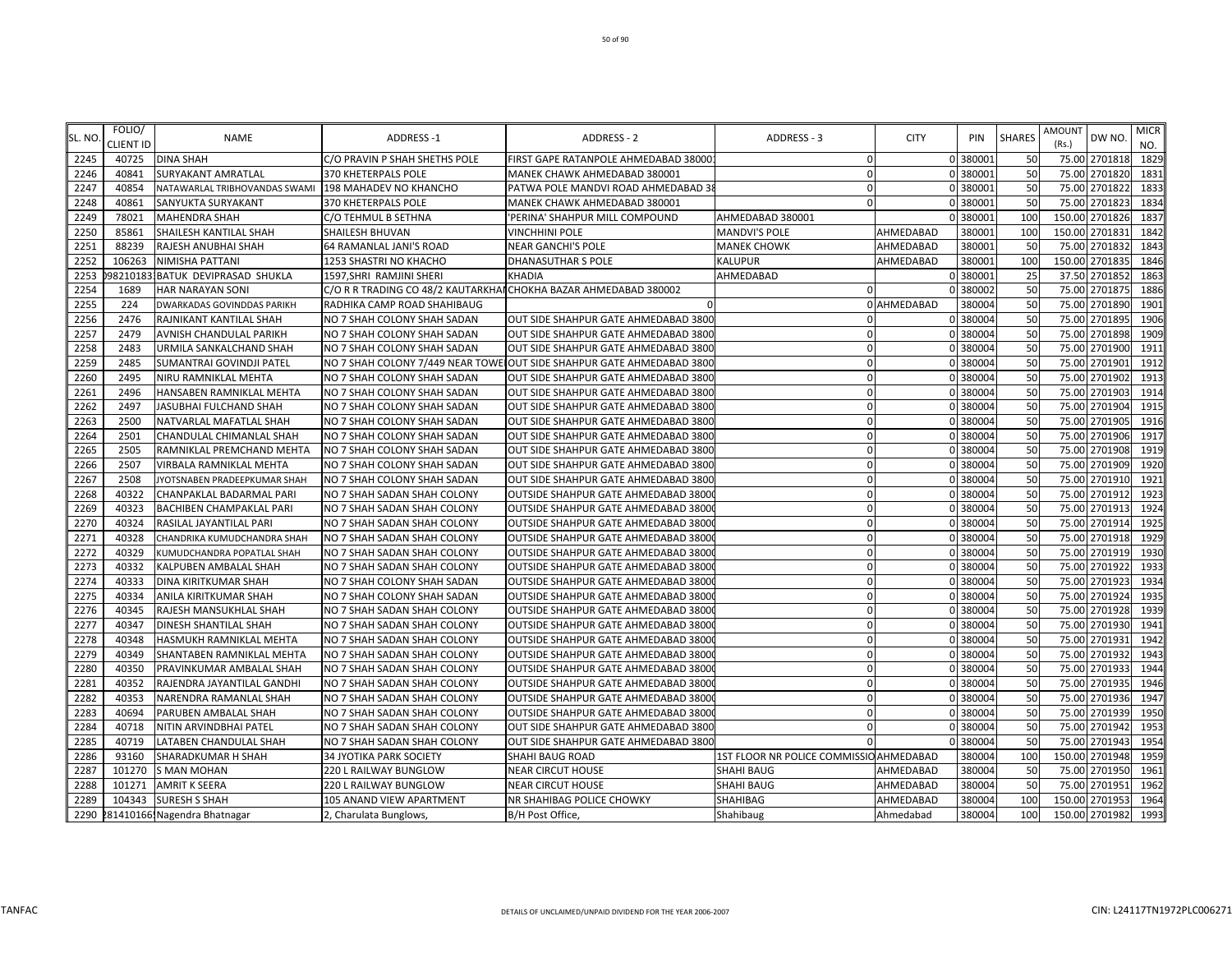| SL. NO | FOLIO/<br><b>CLIENT ID</b> | <b>NAME</b>                                                  | <b>ADDRESS-1</b>                                                | <b>ADDRESS - 2</b>                                                   | ADDRESS - 3                  |          | <b>CITY</b>            | PIN    | <b>SHARES</b> | AMOUNT<br>(Rs.) | DW NO           | <b>MICR</b><br>NO. |
|--------|----------------------------|--------------------------------------------------------------|-----------------------------------------------------------------|----------------------------------------------------------------------|------------------------------|----------|------------------------|--------|---------------|-----------------|-----------------|--------------------|
| 2291   |                            | 2902437691TRIPTI AGARWAL                                     | C 6 SECOND FLOOR                                                | TELEPHONE EXCHANGE COLONY                                            | <b>GHODA CAMP SHAHIBAUG</b>  |          | AHMEDABAD              | 380004 | 100           |                 | 150.00 2701983  | 1994               |
| 2292   |                            | 51312657 BHARATKUMAR JAYANTILAL SHAH                         | 6/CHINTAMANI SOCIETY RAMNAGAR                                   | SABARMATI                                                            | AHMEDABAD                    |          | <b>GUJARAT</b>         | 380005 |               |                 | 1.50 2701989    | 2000               |
| 2293   | 576                        | KOKILA DEEPAK CHALISHAZAR                                    | C/O C H CHALISHAZAR HIM-JYOT KALYA NEAR MITHAKHALI ELLISBRIDGE  |                                                                      |                              |          | 0 AHMEDABAD            | 380006 | 50            |                 | 75.00 2702001   | 2012               |
| 2294   | 1366                       | UPENDRA MOHANLAL SHAH                                        |                                                                 | 7 SONA APARTMENT NEAR HIRA BAUG AMBAWADI ELLIS BRIDGE AHMEDABAD 3800 |                              |          |                        | 380006 | 50            | 75.00           | 2702004         | 2015               |
| 2295   | 2073                       | KRISHNAVADAN JETLEY                                          | <b>20 PRITAM NAGAR</b>                                          | P O ELLIS BRIDGE                                                     |                              |          | 0 AHMEDABAD            | 380006 | 50            | 75.00           | 2702006         | 2017               |
| 2296   | 2456                       | <b>SUDHANSHU PATHAK</b>                                      | A/2 NEW GIRDHAR PARK SOCIETY                                    | <b>AMBAWADI</b>                                                      | AHMEDABAD 380006             |          | O                      | 380006 | 50            | 75.00           | 2702010         | 2021               |
| 2297   | 77304                      | MYKTAK NAVNITLAL KAPADIA                                     | <b>HARSH - MAL</b>                                              | SARDAR PATEL NAGAR ELLIS BRIDGE                                      | AHMEDABAD 380006             |          |                        | 380006 | <b>150</b>    | 225.00          | 270201          | 2024               |
| 2298   |                            | 579300831RAJESH RAJNIKANT SHAH                               | 7 NEW ASHISH FLAT NR                                            | PALDI CHAR RASTA ELLIS BRIDGE                                        | AHMEDABAD                    |          | <b>GUJARAT</b>         | 380006 | 500           | 750.00          | 270204          | 2053               |
| 2299   | 1614                       | SHARDABEN BABULAL SHAH                                       | S/2 SWASTIK APARTMENT                                           | OPP BHAVNA APARTMENT                                                 | <b>NARAYAN NAGAR ROAD</b>    |          | AHMEDABAD              | 380007 | 50            |                 | 75.00 2702047   | 2058               |
| 2300   | 2909                       | <b>JYOTSNA SHAH</b>                                          | <b>B/4 RAJGURU DUPLEX</b>                                       | <b>DHUMKETU MARG</b>                                                 | PALDI                        |          | AHMEDABAD              | 380007 | 50            |                 | 75.00 2702056   | 2067               |
| 2301   | 2934                       | <b>SANDHYA SHAH</b>                                          | <b>B/4 RAJGURU DUPLEX</b>                                       | DHUMKETU MARG                                                        | <b>PALDI</b>                 |          | AHMEDABAD              | 380007 | 50            |                 | 75.00 2702057   | 2068               |
| 2302   | 2959                       | <b>DIXIT SHAH</b>                                            | <b>B/4 RAJGURU DUPLEX</b>                                       | <b>DHUMKETU MARG</b>                                                 | PALDI                        |          | AHMEDABAD              | 380007 | 50            | 75.00           | 2702058         | 2069               |
| 2303   | 40585                      | <b>DIPAL SHRENIK SHAH</b>                                    | 11 NAVMANGAL FLAT BEHIND SHARDA                                 | AHMEDABAD 380007                                                     |                              | $\Omega$ |                        | 380007 | 50            | 75.00           | 2702063         | 2074               |
| 2304   | 40592                      | <b>AMI BAKUL SHETH</b>                                       | 11 NAVMANGAL FLATS BEHIND SHARDA AHMEDABAD 380007               |                                                                      |                              | $\Omega$ |                        | 380007 | 50            | 75.00           | 270206          | 2075               |
| 2305   | 48384                      | <b>ANTIM HARSHAD SHAH</b>                                    | A/3/18 AMRAPALI FLATS                                           | SUKHIPURA                                                            | PALDI                        |          | AHMEDABAD              | 380007 | 50            |                 | 75.00 2702066   | 2077               |
| 2306   | 61121                      | <b>KAMALA PATI SINGH</b>                                     | 26/A                                                            | SAURASTRA SOCIETY                                                    | AHMEDABAD 380007             |          |                        | 380007 | 50            |                 | 75.00 2702067   | 2078               |
| 2307   | 105127                     | <b>SHASWAT STOCK BROKERS LTD</b>                             | SAMARPAN                                                        | <b>B/H ANAND SHOPPING CENTRE</b>                                     | <b>BHATTA PALDI</b>          |          | AHMEDABAD              | 380007 | 200           |                 | 300.00 2702078  | 2089               |
| 2308   |                            | 21411329 JAYSHREEBEN PARTHIVBHAI PANDIT93 A SAMAST B SOCIETY |                                                                 | PALDI                                                                |                              |          | 0 AHMEDABAD            | 380007 | 25            |                 | 37.50 2702092   | 2103               |
| 2309   |                            | 343102031PATEL ASHLESH VIKRAMBHAI                            | 48, SHARDA NAGAR                                                | PALDI                                                                |                              |          | 0 AHMEDABAD            | 380007 | 100           |                 | 150.00 2702096  | 2107               |
| 2310   |                            | 34310290 DINESHKUMAR MITTAL                                  | N-153, VRINDAVAN FLATS,                                         | VASNA,                                                               |                              |          | 0 AHMEDABAD.           | 380007 | 150           | 225.00          | 2702097         | 2108               |
| 2311   |                            | 1.2E+15 Paresh Shashikant Mehta                              | 5, Stuti - 1, Navapad Society,                                  | Vikas Gruh Road                                                      | Paldi.                       |          | Ahmdabad               | 380007 | 1000          |                 | 1500.00 2702122 | 2133               |
| 2312   | 56616                      | <b>SANJAY CHIMANLAL DAVE</b>                                 | C/14 PINKY PARF FLATS                                           | <b>B/D MANIASHAH</b>                                                 | <b>MANINAGAR</b>             |          | AHMEDABAD-380          | 380008 | 50            |                 | 75.00 2702148   | 2159               |
| 2313   | 89333                      | <b>MAYABEN ARVINDKUMAR PATEL</b>                             | <b>116 NARSINH BHAVAN</b>                                       | <b>MUKTIMEDAN</b>                                                    | <b>MANI NAGAR</b>            |          | AHMEDBAD               | 380008 | 50            | 75.00           | 2702149         | 2160               |
| 2314   |                            | 276304001PRASHANT NAVNITBHAI SHAH                            | A/2 HARI OHM COMPLEX II FLOOR                                   | ABOVE SANKALP RESTAURANT                                             | <b>KRISHNABAUG MANINAGAR</b> |          | AHMEDABAD              | 380008 | 50            |                 | 75.00 2702172   | 2183               |
| 2315   | 334                        | <b>GOPI CHAND</b>                                            | C/O UNITED COMMERCIAL BANK                                      | D O CAPITAL COMMERCIAL CENTRE ASHRAM                                 |                              |          | 0 AHMEDABAD            | 380009 | 50            |                 | 75.00 2702181   | 2192               |
| 2316   | 753                        | <b>NIHAR LAKHIA</b>                                          | 62/B SWASTIK SOCIETY                                            | NAVRANGPURA                                                          |                              |          | 0 AHMEDABAD, GU 380009 |        | 50            |                 | 75.00 2702182   | 2193               |
| 2317   | 1753                       | KAMLA LAXMICHAND ASARPOTA                                    | <b>28 ADARSH SOCIETY</b>                                        | NAVRANGPURA AHMEDABAD 380009                                         |                              | $\Omega$ |                        | 380009 | 50            |                 | 75.00 2702186   | 2197               |
| 2318   | 1784                       | M NAGESWARA RAO                                              | PHYSICAL RESEARCH LAB                                           | NAVARANGPURA AHMEDABAD 380009                                        |                              | 0        |                        | 380009 | 50            |                 | 75.00 2702187   | 2198               |
| 2319   | 1785                       | <b>M SITA RAO</b>                                            | C/O PROF M N RAO PHYSICAL RESEARCH NAVRANGPURA AHMEDABAD 380009 |                                                                      |                              | $\Omega$ |                        | 380009 | 50            | 75.00           | 2702188         | 2199               |
| 2320   | 2381                       | <b>SUMITRA TRIVEDI</b>                                       | 15 DHAVAL SOCIETY NO 2                                          | DRIVE IN CINEMA ROAD NAVRANG PURA                                    | AHMEDABAD 380009             |          |                        | 380009 | 100           |                 | 150.00 2702192  | 2203               |
| 2321   | 2382                       | <b>VASUDEO TRIVEDI</b>                                       | 15 DHAVAL SOCIETY NO 2                                          | DRIVE IN CINEMA ROAD NAVRANGPURA                                     | AHMEDABAD 380009             |          |                        | 380009 | 100           | 150.00          | 2702193         | 2204               |
| 2322   | 16217                      | AMBALAL CHANDULAL MEHTA                                      | 22 BANK OF INDIA SOCY NO 2 NAVRANCAHMEDABAD 380009              |                                                                      |                              |          |                        | 380009 | 50            | 75.00           | 2702194         | 2205               |
| 2323   | 16219                      | AMBALAL CHANDULAL MEHTA                                      | 22 BANK OF INDIA SOY NO 2                                       | NAVRANGPURA AHMEDABAD 380009                                         |                              | $\Omega$ |                        | 380009 | 50            |                 | 75.00 2702195   | 2206               |
| 2324   | 87319                      | NAIMESH JAYANTILAL SHAH                                      | `PARAS'                                                         | OPP. MUNICIPAL SCHOOL                                                | NAVRANGPURA                  |          | AHMEDABAD              | 380009 | 100           |                 | 150.00 2702203  | 2214               |
| 2325   | 101625                     | <b>DEEPAK SHANTILAL MEHTA</b>                                | RENUKA GROUND FLOOR                                             | OPP JAIN TEMPLE                                                      | NAVRANGPURA                  |          | AHMEDABAD              | 380009 | 100           |                 | 150.00 2702206  | 2217               |
| 2326   |                            | 36010052.DHIRENDRA KALYANBHAI SHAH                           | 7 PRATIMA SOCIETY                                               | UNIVERSITY ROAD                                                      | NAVRANGPURA                  |          | AHMEDABAD              | 380009 | 50            | 75.00           | 2702210         | 2221               |
| 2327   | 112                        | <b>BACHUBHAI BHATT</b>                                       | 19-B PANCHSHIL SOCIETY                                          | <b>USMANPURA</b>                                                     |                              |          | 0 AHMEDABAD            | 380013 | 50            | 75.00           | 2702230         | 2241               |
| 2328   | 860                        | <b>GANPATRAO M HARDEKAR</b>                                  | A6/36 DEVPATH FLATS                                             | NAVA WADAJ                                                           |                              |          | 0 AHMEDABAD            | 380013 | 50            | 75.00           | 2702232         | 2243               |
| 2329   | 1797                       | <b>BHAGWANDAS H ASNANI</b>                                   | M 52/309 PRAGATI NAGAR                                          |                                                                      |                              |          | 0 AHMEDABAD            | 380013 | 50            | 75.00           | 2702239         | 2250               |
| 2330   | 40180                      | SARLA GYANCHANDANI                                           | 3/17 SHRI RAM PARK                                              | NEAR KIRAN PARK                                                      | <b>NAVA WADAJ</b>            |          | AHMEDABAD              | 380013 | 50            | 75.00           | 2702244         | 2255               |
| 2331   | 48322                      | <b>ABHILASH C SHAH</b>                                       | 18 PARSHUANATH NAGAR SOCY                                       | NARANPURA CHAR RASTA AHMEDABAD 380                                   |                              | $\Omega$ |                        | 380013 | 50            |                 | 75.00 2702248   | 2259               |
| 2332   | 48351                      | SHANTA MANEKLAL TRIVEDI                                      | 127/1517 GANESH HOUSING APTS                                    | NEAR SHRINAGAR BHUYANGDEV                                            | SOLA ROAD NARANPURA          |          | AHMEDABAD              | 380013 | 75            |                 | 112.50 2702249  | 2260               |
| 2333   | 86110                      | RAJESH MANSUKHLAL MODHA                                      | 3/51 SUNDER NAGAR                                               | <b>CHAR RASTA</b>                                                    | NARANPURA                    |          | AHMEDABAD              | 380013 | 50            |                 | 75.00 2702251   | 2262               |
| 2334   | 98360                      | <b>BHARTI HARISH PATEL</b>                                   | 8 A NILAY APARTMENT                                             | BEHIND NAVRANG SCHOOL                                                | NARANPURA                    |          | AHMEDABAD              | 380013 | 50            | 75.00           | 2702254         | 2265               |
| 2335   | 102576                     | <b>JITENDRA DUHLANI</b>                                      | A / 5 VOLGA FLAT                                                | OLD WADEJ                                                            |                              |          | 0 AHMEDABAD            | 380013 | 50            |                 | 75.00 2702257   | 2268               |
| 2336   |                            | 108472 ASHITA B MEHTA                                        | G/6 BHASKAR APPT OPP BHAVIN SCHO(MIRAMBICA ROAD                 |                                                                      | <b>NARANPURA</b>             |          | AHMEDABAD              | 380013 | 100           |                 | 150.00 2702266  | 2277               |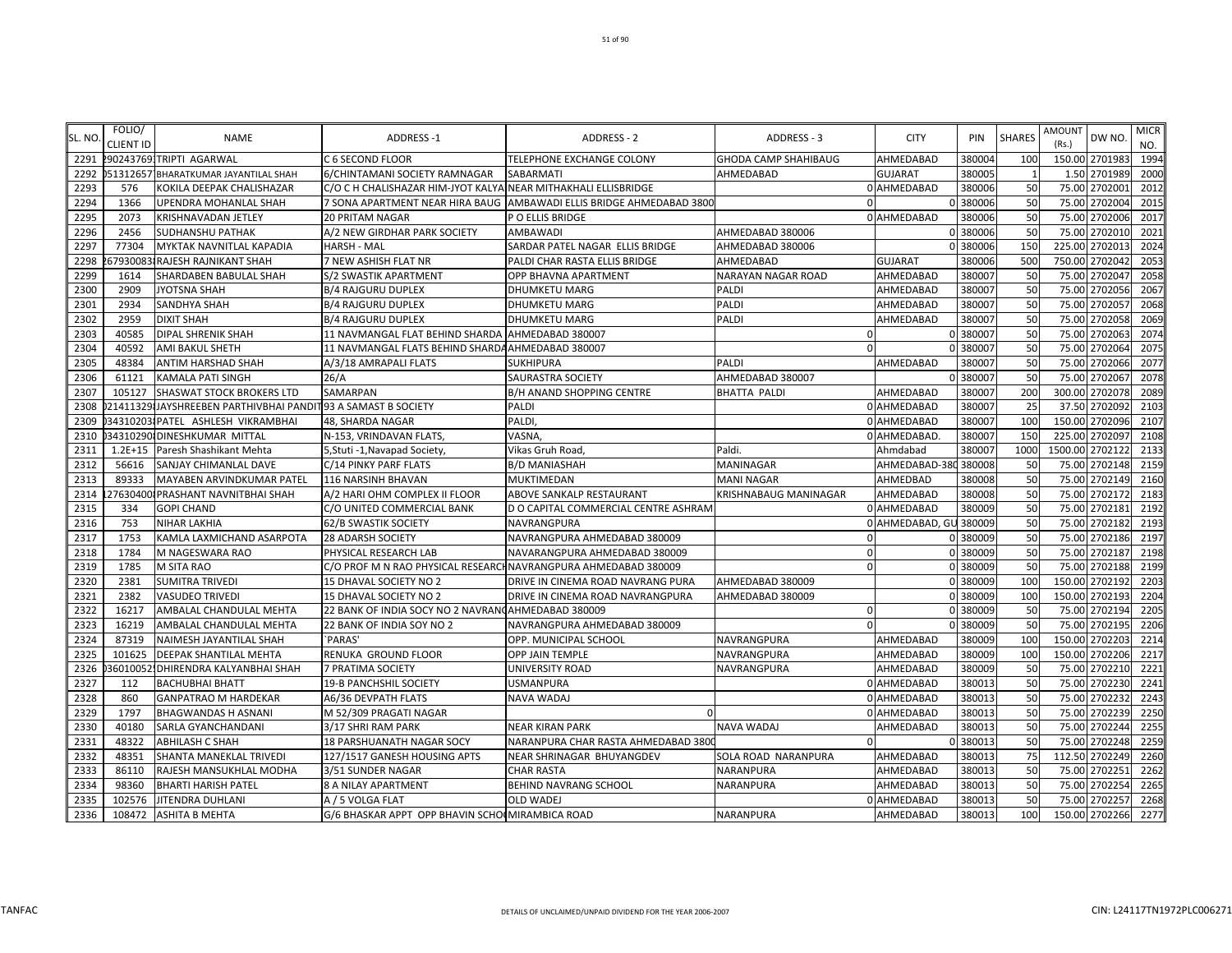|         | FOLIO/           |                                                 |                                                  |                                                                    |                                             |                |          |               | AMOUNT  |                | <b>MICR</b> |
|---------|------------------|-------------------------------------------------|--------------------------------------------------|--------------------------------------------------------------------|---------------------------------------------|----------------|----------|---------------|---------|----------------|-------------|
| SL. NO. | <b>CLIENT ID</b> | <b>NAME</b>                                     | ADDRESS-1                                        | ADDRESS - 2                                                        | ADDRESS - 3                                 | <b>CITY</b>    | PIN      | <b>SHARES</b> | (Rs.)   | DW NO.         | NO.         |
| 2337    |                  | 2201101421ARUNA BHARATKUMAR DOSHI               | <b>6 PANCHSHEEL SOCIETY</b>                      | <b>USMANPURA</b>                                                   |                                             | 0 AHMEDABAD    | 380013   | 100           |         | 150.00 2702283 | 2294        |
| 2338    |                  | 305210012.KIRTI RAMANLAL SHAH                   | B/402, AMRAPALI APPARTMENTS                      | OPP - G.H.B.COMPLEX, NR- ICICI BANK                                | ANKUR ROAD, NARANPURA                       | AHMEDABAD      | 380013   | 45            | 67.50   | 2702284        | 2295        |
| 2339    | 2068             | YASMIN SYED                                     | <b>18 KETAN SOCIETY</b>                          | P O NAVJIVAN                                                       |                                             | 0 AHMEDABAD    | 380014   | 50            | 75.00   | 2702292        | 2303        |
| 2340    | 2094             | DHARMENDRA SOMANI                               | 13 RAJKAMAL PARK SOCIETY                         | ST XAVIERS SCHOOL ROAD                                             | NAVJIVAN AHMEDABAD 380014                   |                | 0 380014 | 75            | 112.50  | 2702293        | 2304        |
| 2341    | 103259           | ASHOK KISHINDAS KANDHARI                        | 1/1 GOLDEN PARK SOCIETY                          | OPP GUJRAT VIDYAPITH                                               | <b>ASHRAM ROAD</b>                          | AHMEDABAD      | 380014   | 50            | 75.00   | 2702295        | 2306        |
| 2342    |                  | 12610631 JAYABEN NARANDAS DAHDWALA              | DANDWALA HOUSES                                  | OPP JEEVANPRAKASH SOCIETY                                          | ST XAZVIER'S HIGH SCHOOL ROAD NAVRANGPURA / |                | 380014   | 100           | 150.00  | 2702296        | 2307        |
| 2343    | 33491            | PINNU AJAY JHAVERI                              | A 1/2/8 OCEAN PARK                               | S M ROAD NR NEHRU NAGAR CIRCLE                                     | AHMEDABAD                                   |                | 38001    | 50            | 75.00   | 2702329        | 2340        |
| 2344    | 75605            | MENABEN AMBALAL PATEL                           | NO 6 NEW ALKAPURI SOCIETY                        | <b>GULBAI TEKARA</b>                                               | <b>ELLIS BRIDGE</b>                         | AHMEDABAD      | 380015   | 50            |         | 75.00 2702335  | 2346        |
| 2345    | 80983            | GANPATISHANKER PURSHOTTAMDAS VYAS               | NEAR NGW ALAKPURI SOCIETY GULBAI AMBAVADI        |                                                                    | AHMEDABAD 380015                            |                | 0 380015 | 50            | 75.00   | 2702337        | 2348        |
| 2346    | 103588           | KISHITJ I DAVE                                  | A-10 SHIVANI APTT                                | OPP AZAD SOC                                                       | AMBAWADI VISTAR P O                         | AHMEDABAD      | 380015   | 50            |         | 75.00 2702348  | 2359        |
| 2347    |                  | 10012497 SHAH SURESH SHANKARLAL                 | B-1004, BAGESHREE APPARTMENT                     | OPP FUN REPUBLIC, NR ISCON                                         | SATELITE                                    | AHMEDABAD      | 380015   | 200           | 300.00  | 2702358        | 2369        |
| 2348    |                  | 21410173 SIDDHANT FINSTOCK AND RESEARCH PVT LTD | <b>16 HEAVEN PARK</b>                            | OPP NARMADA COLONY                                                 | RAMDEV NAGAR, SATELLITE                     | AHMEDABAD      | 380015   | 200           | 300.00  | 2702362        | 2373        |
| 2349    |                  | 436101631CHANDARANA PIYUSH RAMNIKLAL            | 11-TAPOVAN CO OP SOCIETY                         | AMBAWADI                                                           |                                             | 0 AHMEDABAD    | 38001    | 500           | 750.00  | 2702389        | 2400        |
| 2350    |                  | 46110043(DHOLUMAL MANEKLAL RAMNANI              | 11, SATKAR SOCIETY,                              | NR.AZAD BUS STOP,                                                  | AMBAWADI                                    | AHMEDABAD      | 380015   | 100           | 150.00  | 2702394        | 2405        |
| 2351    | 46110238         | CHANDRAKANT SHANTILAL VORA                      | 6, INDRAPRASTH BUNGLOW                           | VASTRAPUR,                                                         |                                             | 0 AHMEDABAD    | 380015   | 150           | 225.00  | 2702396        | 2407        |
| 2352    | 70027            | KRISHNA KUMARI M YADAV                          | N I OFFICER COLONY                               | <b>MEGHANI NAGAR</b>                                               | AHMADABAD-380 016                           |                | 0 380016 | 50            | 75.00   | 2702408        | 2419        |
| 2353    | 107271           | NIRANJAN MANGALBHAI PRAJAPATI                   | A A I [NAD]                                      | AHMEDABAD AIR PORT                                                 | AHMEDABAD AIRPORT FIRE STREE AHMEDABAD      |                | 380016   | 50            | 75.00   | 2702411        | 2422        |
| 2354    | 2826             | KANUBHAI MANJIBHAI GAJERA                       | 450/2610 BAPUNAGAR NIKOL ROAD                    | AHMEDABAD 380024                                                   |                                             |                | 0 380024 | 50            | 75.00   | 2702425        | 2436        |
| 2355    | 636              | CHANDRAVADAN DESAI                              | SHELAT BHUVAN                                    | KANKARIA ROAD                                                      |                                             | 0 AHMEDABAD    | 380028   | 50            | 75.00   | 2702435        | 2446        |
| 2356    | 645              | <b>DIPTI PUROHIT</b>                            | C/O G G PATHAK 2 HAJI BUILDING SHAH TOLNAKA      |                                                                    |                                             | 0 AHMEDABAD    | 380028   | 50            | 75.00   | 2702436        | 2447        |
| 2357    | 1572             | AMITKUMAR CHHAGANLAL DESAI                      | C/O DR C G DESAI                                 | 10/B NIRBHAY NAGAR COLONY                                          | SHAHALAM TOLNAKA AHMEDABA                   |                | 0 380028 | 50            | 75.00   | 2702437        | 2448        |
| 2358    | 2708             | <b>RAJESH DESAI</b>                             | SHELAT BHUVAN KANKARIA ROAD                      | AHMEDABAD 380028                                                   |                                             |                | 0 380028 | 50            | 75.00   | 2702438        | 2449        |
| 2359    | 2709             | PANKAJ DESAI                                    | SHELAT BHUVAN KANKARIA ROAD                      | AHMEDABAD 380028                                                   |                                             |                | 0 380028 | 50            | 75.00   | 2702439        | 2450        |
| 2360    | 2711             | CHANDRAVADAN DESAI                              | SHELAT BHUVAN KANKARIA ROAD                      | AHMEDABAD 380028                                                   | $\mathbf 0$                                 | O              | 380028   | 50            |         | 75.00 2702440  | 2451        |
| 2361    | 2713             | <b>MANISHA BHANUSHALI</b>                       | 2 GORDHAN NAGAR OPP OLD DHORBAZ AHMEDABAD 380028 |                                                                    | $\Omega$                                    |                | 0 380028 | 50            | 75.00   | 2702441        | 2452        |
| 2362    | 2715             | NARENDRA SHAH                                   | 2 GORDHAN NAGAR OPP OLD DHORBAZAHMEDABAD 380028  |                                                                    | $\mathbf 0$                                 |                | 0 380028 | 50            |         | 75.00 2702442  | 2453        |
| 2363    | 2716             | <b>SUDHA SHAH</b>                               | 2 GORDHAN NAGAR OPP OLD DHORBAZ AHMEDABAD 380028 |                                                                    | $\Omega$                                    |                | 0 380028 | 50            | 75.00   | 2702443        | 2454        |
| 2364    | 2717             | <b>JAWAHAR PUROHIT</b>                          | C/O G G PATHAK 2 HAJI BUILDING                   | SHAH ALAM TOLNAKA AHMEDABAD 380028                                 |                                             |                | 0 380028 | 50            | 75.00   | 2702444        | 2455        |
| 2365    | 48421            | ATEKA MOHAMADI PATEL                            | 13/B 2ND FLOOR                                   | MOHAMADI SOCIETY                                                   | SHAH E-ALAM DARWAJA                         | AHMEDABAD      | 380028   | 50            | 75.00   | 2702445        | 2456        |
| 2366    | 591              | <b>MATHEW DANIEL</b>                            | DON BOSCO ENGLISH SCHOOL                         | <b>JIVRAJ PARK</b>                                                 |                                             | 0 AHMEDABAD    | 38005    | 50            | 75.00   | 2702448        | 2459        |
| 2367    | 40472            | RAMESHCHANDRA SOLANKI                           | 2, MADHUMALTI HSG.SOC,                           | NEAR VEJALPUR BUS STOP,                                            | VEJALPUR                                    | AHMEDABAD      | 380051   | 50            | 75.00   | 2702450        | 2461        |
| 2368    | 1720             | <b>VIRENDRA HIMATLAL DOSHI</b>                  | 21 E SAMARTH SOCIETY                             | MEMNAGAR AHMEDABAD 380052                                          |                                             |                | 380052   | 50            | 75.00   | 2702463        | 2474        |
| 2369    | 2034             | HARI VADANBHAI PARIKH                           | E/33-34 TARU NAGAR                               | <b>GURUKUL ROAD</b>                                                | NEAR SUBHASH CHOWK                          | AHMEDABAD      | 380052   | 50            |         | 75.00 2702464  | 2475        |
| 2370    |                  | 10010668 ANASUYA BHIMAVARAPU                    | 74, SARATHI ROW HOUSES                           | <b>NEAR SUBHASH CHOWK</b>                                          | MEMNAGAR                                    | AHMEDABAD      | 380052   | 50            | 75.00   | 2702469        | 2480        |
| 2371    |                  | 47640738 RAVINDRA KUMAR SINHA                   | C/10 SWASTIC APTS                                | OPP JUDGES BUNGLOW                                                 | <b>BODAKDEV</b>                             | AHMEDABAD      | 380052   | 50            |         | 75.00 2702472  | 2483        |
| 2372    |                  | 485102571RAJKARAN DASANI                        | 102,"RATNAM TOWER"                               | OPP-NEW YORK PLAZA                                                 | <b>BODAKDEV</b>                             | AHMEDABAD      | 380054   | 200           | 300.00  | 2702498        | 2509        |
| 2373    |                  | 1.2E+15   Dipakbhai Shankerlal                  | Sanskrut,                                        | Vakil Farm Satelite,                                               | Ambli Road                                  | Ahmedabad      | 380058   | 1000          | 1500.00 | 2702515        | 2526        |
| 2374    | 40231            | MAHESHKUMAR MEHTA                               | 2 YASH SAGAR SOCIETY                             | OPP MODI HALL CHANKYA PURI ROAD                                    | <b>GHATLODIYA</b>                           | AHMEDABAD      | 380061   | 75            | 112.50  | 2702520        | 2531        |
| 2375    |                  | 469100101MINESH RAMANLAL SHAH                   | B/44 NEW NAIMESH PARK SOCIETY                    | <b>NEAR SOMESHWAR PART-III</b>                                     | SUN-N-STEP CLUB ROAD                        | THELTEJ AHMEDA | 380061   | 500           | 750.00  | 2702536        | 2547        |
| 2376    | 51012            | <b>MOHANAN P PATTARATH</b>                      | M-5/54/427,SHASTRI NAGAR                         | NARANPURA                                                          | AHMEDABAD                                   |                | 380063   | 50            | 75.00   | 2702541        | 2552        |
| 2377    |                  | 98210239 HIMANSU VADILAL DARJI                  | 110/931, NIRMAL APPT.                            | 132N FT. RING RD.                                                  | B/H. SOLA HOUSING POST OFF.NAI AHMEDABAD    |                | 380063   | 200           |         | 300.00 2702543 | 2554        |
| 2378    |                  | 32110014 RAVINDRA VASUDEV TRIVEDI               | 93/750 NIRMAL APPARTMENT                         | 132 FEET RING ROAD                                                 | NARANPURA                                   | AHMEDABAD      | 380063   | 50            |         | 75.00 2702548  | 2559        |
| 2379    | 26578            | RAJENDRA SINGH RATHORE                          | C P O MESS                                       | INS AGNIBAHU II                                                    | C/O F M O BOMBAY 400001                     |                | 0 400001 | 50            | 75.00   | 2702550        | 2561        |
| 2380    | 26930            | <b>BIPIN VASANJI PATEL</b>                      | 76 MODI STREET 2ND FLOOR ROOM NO BOMBAY 400001   |                                                                    | 0                                           |                | 0 40000  | 50            | 75.00   | 2702551        | 2562        |
| 2381    | 47243            | SURAJBAI NAGINDAS DOSHI                         |                                                  | MANGROLMANSION 2ND FLOOR ROOM 212 BORA BAZAR STREET BOMBAY 400001  | $\mathbf 0$                                 |                | 0 400001 | 50            |         | 75.00 2702560  | 2571        |
| 2382    | 47887            | RAJESH NAGINDAS DOSHI                           |                                                  | MANGROL MANSION 2ND FLOOR ROON 212 BORA BAZAR STREET BOMBAY 400001 | $\overline{0}$                              |                | 0 400001 | 50            |         | 75.00 2702561  | 2572        |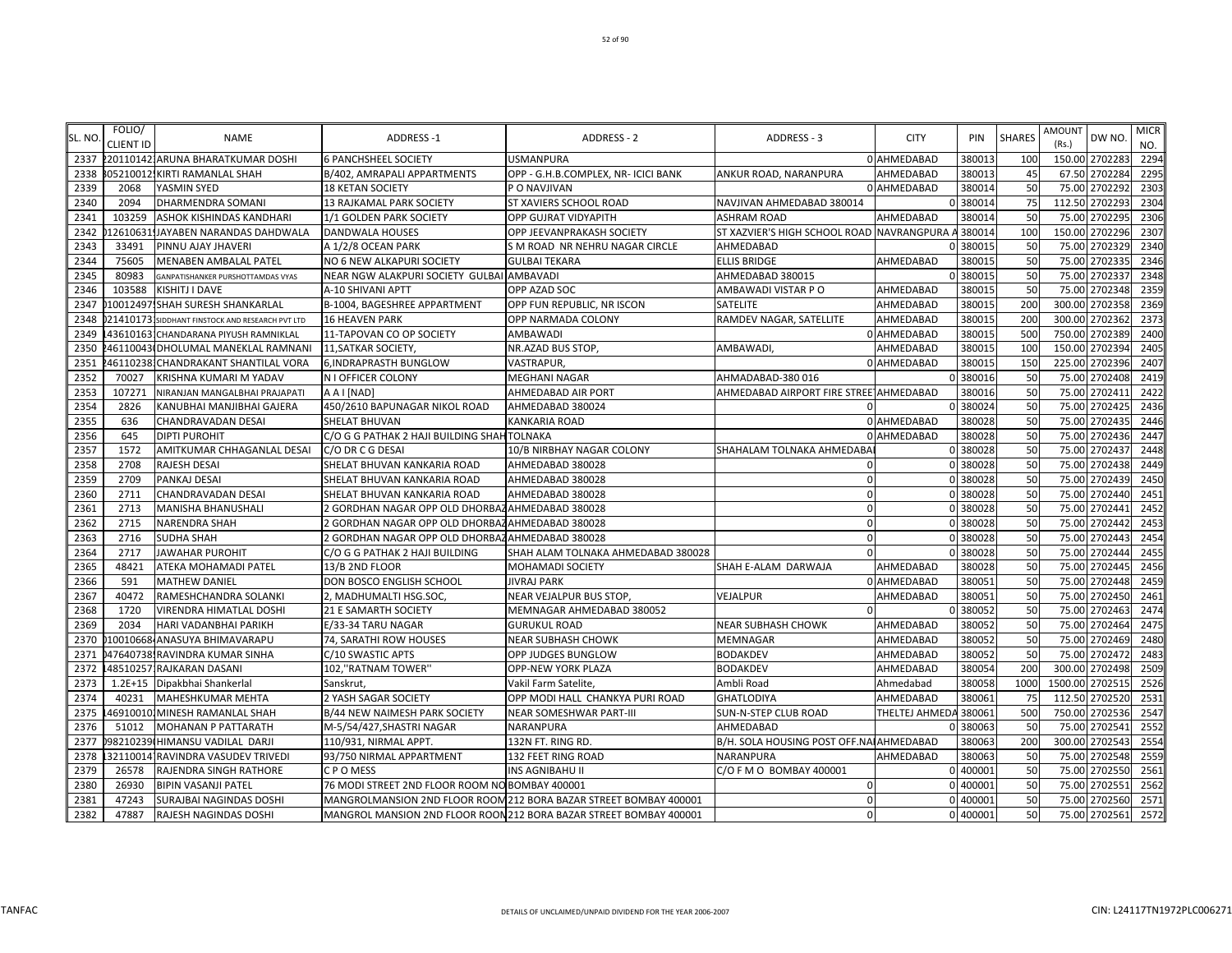| SL. NO | FOLIO/<br><b>CLIENT ID</b> | <b>NAME</b>                                     | ADDRESS-1                                                        | ADDRESS - 2                                                           | ADDRESS - 3                         | <b>CITY</b>          | PIN                  | <b>SHARES</b> | <b>AMOUNT</b><br>(Rs.) | DW NO.                         | <b>MICR</b><br>NO. |
|--------|----------------------------|-------------------------------------------------|------------------------------------------------------------------|-----------------------------------------------------------------------|-------------------------------------|----------------------|----------------------|---------------|------------------------|--------------------------------|--------------------|
| 2383   | 79903                      | MARIAM ABDULKADER MUCHHALA                      | NO.178 PERIN NARIMAN STREET                                      | <b>FORT</b>                                                           | <b>BOMBAY 400001</b>                |                      | 0 400001             | 50            |                        | 75.00 2702563                  | 2574               |
| 2384   | 82576                      | DHARNINDRA SHANTILAL JARIWALA                   | 11/13 MODY STREET JEKOR NIWAS                                    | 2ND FLOOR FORT                                                        | <b>BOMBAY 400001</b>                |                      | 0 400001             | 100           |                        | 150.00 2702564                 | 2575               |
| 2385   | 84625                      | <b>HARENDRA V SHAH</b>                          | 19/21 JANMA BHOOMI MARG                                          | <b>VIRESHWAR CHAMBERS</b>                                             | 2ND FLOOR                           | <b>BOMBAY</b>        | 400001               | 150           |                        | 225.00 2702565                 | 2576               |
| 2386   |                            | 102460 A S R KRISHNA PRASAD                     | AUGUST INVESTMENT CORPORATION                                    | 13-G MOTLIBHAI WADIA BUILDING                                         | 22 S A BRELVI ROAD FORT             | <b>BOMBAY</b>        | 400001               | 50            | 75.00                  | 2702577                        | 2588               |
| 2387   |                            | 21411586! DEDHIA VIPUL LILADHAR                 | <b>18 MODI STREET</b>                                            | JIVAN VIHAR BLDG 3RD FLOOR                                            | <b>FORT</b>                         | <b>MUMBAI</b>        | 400001               | 100           |                        | 150.00 2702584                 | 2595               |
|        |                            | <b>BHAVIK RAJESH KHANDHAR SHARE &amp; STOCK</b> |                                                                  |                                                                       |                                     |                      |                      |               |                        |                                |                    |
| 2388   | $1.2E + 15$                | <b>BROKERS P.LTD</b>                            | C/O RAJESH ENTERPRISES                                           | 278, JEEVAN UDYOG 2ND FLOOR,                                          | ABOVE KHADI BHANDAR D.N.ROAI MUMBAI |                      | 400001               | 100           | 150.00                 | 2702639                        | 2650               |
| 2389   | 26524                      | <b>DINESH SOLANKI</b>                           | C/O ZAVERI KAPOORCHAND LALCHAND SHOP NO 2 DAGINA BAZAR           |                                                                       | MUMBADEVI ROAD                      | <b>BOMBAY</b>        | 400002               | 50            | 75.00                  | 2702644                        | 2655               |
| 2390   | 26687                      | <b>VIPIN CHANDULAL GUNDERIA</b>                 | C/O NARENDRA THAKORLAL SHAH                                      | HIRAMANEK BUILDING                                                    | 2ND FLOOR ROOM NO. 32-33            | 182 DADYSETH A       | 400002               | 50            | 75.00                  | 2702645                        | 2656               |
| 2391   | 26763                      | JITENDRA M BHOMAWAT                             | 310 FIRST LANE CORNER                                            | <b>MANGALDAS MARKET</b>                                               |                                     | 0 BOMBAY             | 400002               | 50            | 75.00                  | 2702647<br>2702648             | 2658<br>2659       |
| 2392   | 27385                      | <b>LALIT KUMAR RANKA</b>                        | C/O SATYAM JEWELLERS                                             | 19 TELGALLY SHOP NO 24 PITTIE BHAWAN                                  | <b>BOMBAY 400002</b><br>$\Omega$    |                      | 0 400002             | 50            | 75.00<br>75.00         | 2702649                        |                    |
| 2393   | 27387<br>28938             | SAMPATRAJ T JAIN H U F<br><b>BADRI PRASAD</b>   |                                                                  | SATYAM JEWELLERS 19 PITTIE BHAVAN SHOP NO 24 VITHAKWADI BOMBAY 400002 |                                     |                      | 0 400002<br>0 400002 | 50<br>100     | 150.00                 | 2702656                        | 2660<br>2667       |
| 2394   |                            |                                                 | 384 K 2ND FLOOR JITENDRA MANSION                                 | DABHOLKAR WADI KALBADEVI ROAD                                         | <b>BOMBAY 400002</b>                |                      |                      |               |                        |                                |                    |
| 2395   | 31540                      | <b>MANORAMA DAVE</b>                            | PAREKH NIWAS ROOM NO 52                                          | 2ND FLOOR 1/3 GAZDER PARK                                             | CHIRA BAZAR BOMBAY 400002           |                      | 0 400002             | 50            | 75.00                  | 2702663                        | 2674               |
| 2396   | 34236                      | PUNAMCHAND DIPCHAND SHAH                        |                                                                  | 51 MANGALDAS ROAD SHREEJI BHUVAN 5TH FLOOR ROOM NO 8 BOMBAY 400002    | $\Omega$                            | $\Omega$             | 400002               | 50            | 75.00                  | 2702672                        | 2683               |
| 2397   | 34803                      | <b>CHANDRIKA L SHETH</b>                        | 42-A DR M B VELKAR STREET                                        | KALBADEVI ROAD BOMBAY 400002                                          | $\Omega$<br>$\Omega$                |                      | 400002               | 50            |                        | 75.00 2702676<br>75.00 2702677 | 2687<br>2688       |
| 2398   | 35182                      | PRAMOD N AGARWAL                                | JAI HIND NO 2 4TH FLR                                            | WEST WING BHULESHWAR BOMBAY 400002                                    |                                     | $\Omega$<br>$\Omega$ | 400002               | 50            |                        |                                |                    |
| 2399   | 35778                      | RAJESH BALVANTRAI SHAH                          |                                                                  | 51 MANGALDAS ROAD SHREEJI BHUVAN 5TH FLOOR ROOM NO 4 BOMBAY 400002    | $\Omega$                            |                      | 400002               | 50            |                        | 75.00 2702678                  | 2689               |
| 2400   | 35790<br>39265             | <b>NAGINDAS KALYANJI SHAH</b>                   | 3/4 DANGAT BHUVAN                                                | 22 OLD HANUMAN 1ST CROSS LANE                                         | <b>BOMBAY 400002</b><br>$\Omega$    |                      | 0 400002<br>0 400002 | 50<br>50      | 75.00                  | 75.00 2702679<br>2702690       | 2690<br>2701       |
| 2401   |                            | <b>HARI GOPAL PUROHIT</b>                       | 37 ANANTWADI 2ND FLOOR BHULESHW BOMBAY 400002                    |                                                                       | $\Omega$                            |                      |                      |               |                        |                                |                    |
| 2402   | 39742                      | <b>SHASHIKANT RAWAL</b>                         |                                                                  | C/O J SHASHI & CO 158 SOHAN CHAWL VANJI GOKALDAS BLDG BOMBAY 400002   |                                     |                      | 0 400002             | 50            | 75.00                  | 2702691                        | 2702               |
| 2403   | 47020                      | <b>SANTOSH DEVI KOTHARI</b>                     | C/O K C TEXTILES 59 BABU GENU RD                                 | 3RD FLOOR BOMBAY 400002                                               | $\Omega$                            |                      | 0 400002             | 50            | 75.00                  | 2702697                        | 2708               |
| 2404   | 77367                      | <b>AMRATLAL BHAILAL SHAH</b>                    | 97 99 ZAVARI BAZAR                                               | <b>BOMBAY</b>                                                         | 400002 400002                       |                      | 0 40000              | 250<br>300    |                        | 375.00 2702704                 | 2715<br>2718       |
| 2405   | 83126                      | <b>HASMUKHBHAI V MEHTA</b>                      | 66 MIRZA STREET                                                  | <b>FIRST FLOOR</b>                                                    | <b>BOMBAY</b>                       |                      | 0 40000              |               | 450.00                 | 2702707                        |                    |
| 2406   | 84718                      | SALMA KAGALWALA                                 | 5TH FLOOR FIDA BUILDING                                          | 18 SHAMALDAS GANDHI MARG                                              | <b>BOMBAY</b>                       |                      | 0 40000              | 100           | 150.00                 | 2702711                        | 2722               |
| 2407   | 91828                      | KUMUD CHHOTALAL SHETH                           | F/13 BHANGWADI                                                   | <b>1ST FLOOR</b>                                                      | KALBADEVI ROAD                      | <b>BOMBAY</b>        | 400002               | 200           | 300.00                 | 2702723                        | 2734               |
| 2408   | 99507                      | <b>B K RATHI</b>                                | C/O SURAJMAL RATHI                                               | NO 74 NEW HANUMAN LANE                                                | SOURI BUILDING                      | <b>BOMBAY</b>        | 400002               | 50            | 75.00                  | 2702733                        | 2744               |
| 2409   |                            | 90710382 LATIKADEVI JHAVAR                      | <b>68 OLD HANUMAN LANE</b>                                       | 1 ST CROSS LANE 3 RD FLOOR                                            | KALBADEVI ROAD                      | MUMBAI               | 400002               | 50            |                        | 75.00 2702784                  | 2795               |
| 2410   |                            | 1.2E+15 JAYANTILAL MANGILAL JAIN                | C/O RAJESH JAIN                                                  | 7/9, NANA MANEK BLDG, 2ND FLOOR                                       | <b>VITHAL WADI</b>                  | <b>MUMBAI</b>        | 400002               | 100           |                        | 150.00 2702820                 | 2831               |
| 2411   |                            | 1.6E+15 NAYAN A SHAH                            | 31, PUSPASEN ZAVERI CO-OP HSG                                    | SCTY, VTH FLOOR II PHOPALWADI                                         | <b>BHULESHWAR</b>                   | <b>MUMBAI</b>        | 400002               | 50            |                        | 75.00 2702830                  | 2841               |
| 2412   |                            | 1.6E+15 KETAN A SHAH                            | 31, PUSPASEN ZAVERI CO-OP HSG                                    | SCTY, VTH FLOOR II PHOPALWADI,                                        | <b>BHULESHWAR</b>                   | <b>MUMBAI</b>        | 400002               | 50            | 75.00                  | 2702831                        | 2842               |
| 2413   | 26496                      | <b>GEETA GANESH GAIKAR</b>                      | RAGHUNATH MAHARAJ SH 38                                          | DR BEHRANWALA BLDG 1ST FLOOR                                          | ROOM NO 7                           | <b>BOMBAY</b>        | 400003               | 50            | 75.00                  | 2702832                        | 2843               |
| 2414   | 27776                      | <b>SHAIKH ABDUL RAHIM</b>                       | RAJ CLOTHING CO 70/72 CHAKLA STREE BOMBAY 400003                 |                                                                       | $\Omega$                            |                      | 40000                | 50            | 75.00                  | 2702835                        | 2846               |
| 2415   | 28906                      | RAJESH JAYENDRA SHAH                            | C/O JAYDEEP CORPORATION                                          | 47 TAMBAKANTA                                                         | 37 MAHAKALI MANSION                 | <b>BOMBAY</b>        | 400003               | 100           | 150.00                 | 2702839                        | 2850               |
| 2416   | 33216                      | <b>SYED AFSAR SHAH</b>                          | C/O CROWN WATCH CO 75 ABDUL REHI BOMBAY 400003                   |                                                                       | $\Omega$                            |                      | 0 400003             | 100           | 150.00                 | 2702851                        | 2862               |
| 2417   | 33482                      | <b>FARIDA OZER KHAMBATI</b>                     | 70 SARANG STREET                                                 |                                                                       |                                     | 0 BOMBAY             | 400003               | 100           | 150.00                 | 2702854                        | 2865               |
| 2418   | 33483                      | MALIKA ZAINUDIN KHAMBATI                        | 70 SARANG STREET                                                 |                                                                       | 0 BOMBAY                            |                      | 0 40000              | 50            | 75.00                  | 2702855                        | 2866               |
| 2419   | 33873                      | HASMUKHLAL VARDHAMANDAS MEHTA                   | 66 PARSI GULLY MIRZA STREET                                      |                                                                       |                                     | 0 BOMBAY             | 400003               | 50            | 75.00                  | 2702856                        | 2867               |
| 2420   | 35344                      | PURUSHOTTAM PERMANAND NIRMEL                    | 3RD FLOOR 58 BAPU KHOTE STREET                                   | <b>BOMBAY 400003</b>                                                  | $\Omega$                            | $\Omega$             | 400003               | 50            |                        | 75.00 2702862                  | 2873               |
| 2421   | 36649                      | <b>RAMESH SHAH</b>                              | 6 ABDUL REHMAN ST 2ND FLOOR PYDH BOMBAY 400003                   |                                                                       | $\Omega$                            | $\Omega$             | 400003               | 50            |                        | 75.00 2702863                  | 2874               |
| 2422   | 46369                      | MOHAMMED ALI HUSSAIN SHAIKH                     | BLDG NO 5 ROOM NO 17 YAKUB ST IINDNEAR JJ HOSPITAL BOMBAY 400003 |                                                                       | $\Omega$                            |                      | 0 400003             | 50            |                        | 75.00 2702868                  | 2879               |
| 2423   | 48385                      | SULTAN NAZARALI GANDHI                          | 64 MOHAMEDALI ROAD EBY CASTLE                                    | 4TH FLOOR R NO 30 BOMBAY 400003                                       | $\Omega$                            |                      | 0 400003             | 50<br>50      | 75.00                  | 2702871                        | 2882               |
| 2424   | 59028                      | UMASHANKAR GANPATLAL ASATI                      | 313/319 SAMUEL STREET                                            | <b>HARESH CHAMBER</b>                                                 | <b>VADGADI</b>                      | <b>BOMBAY</b>        | 400003               |               |                        | 75.00 2702872                  | 2883               |
| 2425   | 81167                      | <b>ARVIND P SHAH</b>                            | AMAR CHAMBERS 4TH FLOOR                                          | KAZI SYED STREET                                                      | <b>BOMBAY 400003</b>                |                      | 0 40000              | 50            | 75.00                  | 2702875                        | 2886               |
| 2426   | 83449                      | VIMLADEVI S JHUNJHUNWALA                        | C/O UNIVERSAL CONSULTANTS & CONT 19 FATIMA BUILDING IST FLOOR    |                                                                       | 7 NAGDEVI STREET                    | <b>BOMBAY</b>        | 400003               | 500           | 750.00                 | 2702878                        | 2889               |
| 2427   | 97025                      | ISMAIL NOORMOHAMED POONAWALLA                   | 198 KAMBEKAR STREET                                              |                                                                       |                                     | 0 BOMBAY             | 400003               | 100           |                        | 150.00 2702886                 | 2897               |
| 2428   |                            | 1.2E+15 HAJI BILAL HAJI JIKAR SURIYA            | 109/111, KAMBEKAR ST, 2ND FLR                                    | R NO 06, BAUG-E-REHMAT BLDG                                           |                                     | 0 MUMBAI             | 400003               | 50            |                        | 75.00 2702905                  | 2916               |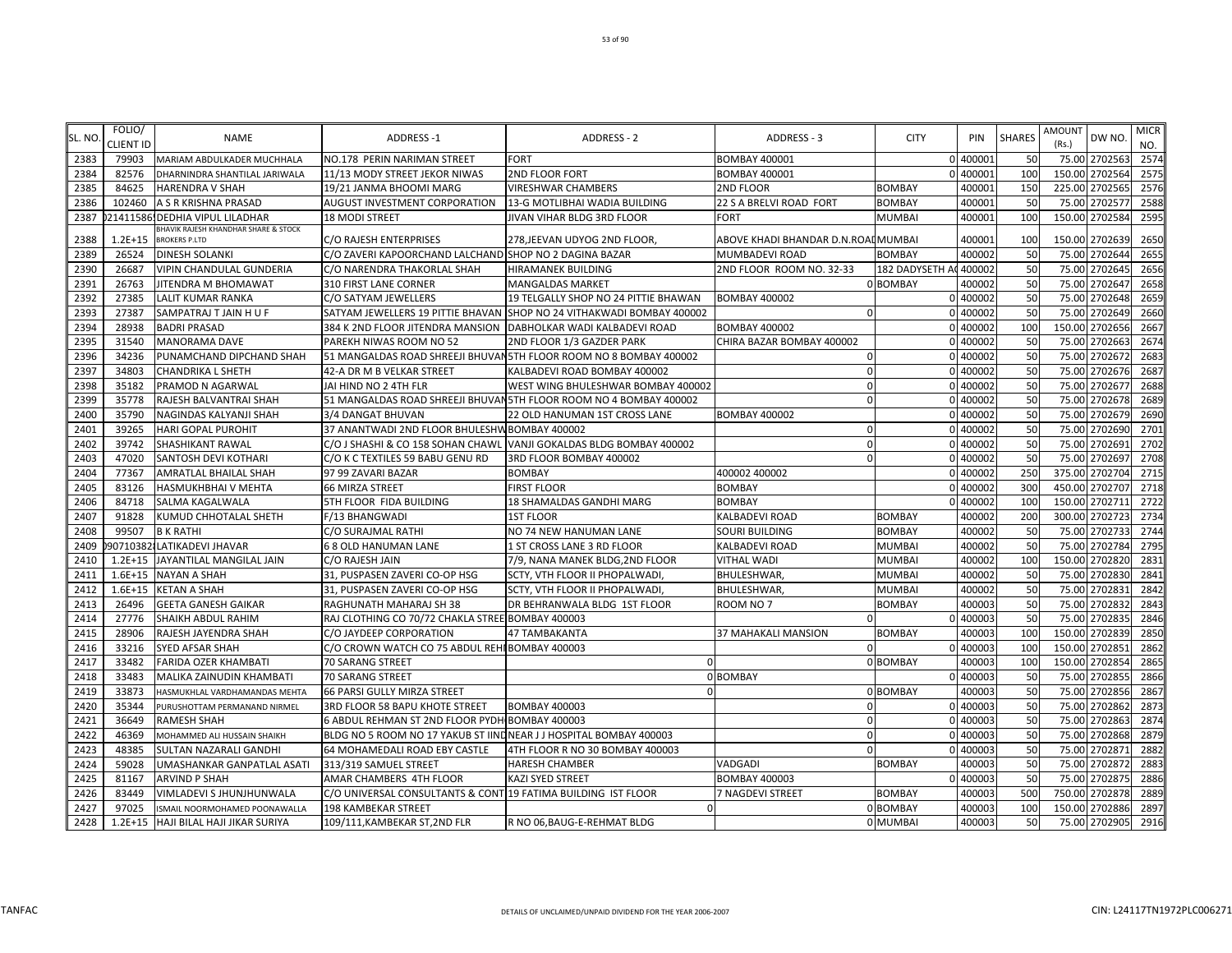| SL. NO. | FOLIO/<br><b>CLIENT ID</b> | <b>NAME</b>                      | ADDRESS-1                                                          | ADDRESS - 2                                                          | ADDRESS - 3                 | <b>CITY</b>           | <b>PIN</b> | <b>SHARES</b> | AMOUNT<br>(Rs.) | DW NO.         | <b>MICR</b><br>NO. |
|---------|----------------------------|----------------------------------|--------------------------------------------------------------------|----------------------------------------------------------------------|-----------------------------|-----------------------|------------|---------------|-----------------|----------------|--------------------|
| 2429    |                            | 1.2E+15 ROSHAN HAJI BILAL SURIYA | 109/111, KAMBEKAR STREET, 2ND                                      | FLR, R NO 6, BAUG-E-REHMAT BLDG                                      |                             | 0 MUMBAI              | 400003     | 50            |                 | 75.00 2702906  | 2917               |
| 2430    | 28113                      | JAYANTILAL C MEHTA               | 4-PRABHU NIWAS VITALBHAI PATEL RO/ BOMBAY 400004                   |                                                                      | $\Omega$                    |                       | 0 400004   | 50            | 75.00           | 2702910        | 2921               |
| 2431    | 29641                      | NISHESH MEHTA                    | H-11 SICKA NAGAR                                                   | <b>VP ROAD</b>                                                       |                             | 0 BOMBAY              | 400004     | 50            |                 | 75.00 2702919  | 2930               |
| 2432    | 31952                      | HANSA CHANDRAKANT JAVERI         | 347 PANCHRATNA MAMA PARMANAND OPERA HOUSE BOMBAY 400004            |                                                                      | $\Omega$                    |                       | 0 400004   | 200           | 300.00          | 2702928        | 2939               |
| 2433    | 31954                      | CHANDRAKANT HARIKRISHNA JAVERI   | 347 PANCHRATNA MAMA PARMANAND OPERA HOUSE BOMBAY 400004            |                                                                      | $\mathbf{0}$                |                       | 0 400004   | 200           |                 | 300.00 2702929 | 2940               |
| 2434    | 33468                      | RUPA BHUPATRAI SANGHVI           | 8 H D KAPOLE NIVAS KHETWADI 4TH LA R NO 5 S V P ROAD BOMBAY 400004 |                                                                      | $\Omega$                    |                       | 0 400004   | 50            |                 | 75.00 2702935  | 2946               |
| 2435    | 34638                      | ADIL SOHRABJI TODDYWALLA         | C/O MRS RATI K IRANI 18/A DURLABH B 2ND FLOOR JALBHAI STREET       |                                                                      | CHARNI ROAD JUNCTION BOMBAY |                       | 0 400004   | 100           | 150.00          | 2702939        | 2950               |
| 2436    | 35117                      | <b>VICTOR RODRIGUES</b>          | C/O CHIKA LTD MEHTA CHAMBERS                                       | 13TH MATHEW ROAD 4TH FLOOR PO 3927                                   | <b>BOMBAY 400004</b>        |                       | 0 400004   | 50            |                 | 75.00 2702940  | 2951               |
| 2437    | 38506                      | <b>SANGEETA SETHI</b>            | C/O INDIAN OVERSEAS COMMERCIAL C(27 KENNEDY BRIDG BOMBAY 400004    |                                                                      | $\Omega$                    |                       | 0 400004   | 50            |                 | 75.00 2702953  | 2964               |
| 2438    | 38507                      | PARAMJIT SINGH SETHI             | C/O INDIAN OVERSEAS COMMERCIAL C(27 KENNEDY BRIDGE BOMBAY 400004   |                                                                      | $\mathbf{0}$                |                       | 0 400004   | 50            |                 | 75.00 2702954  | 2965               |
| 2439    | 38508                      | DILJIT KAUR SETHI                | C/O INDIAN OVERSEAS COMMERCIAL C(27 KENNEDY BRIDGE BOMBAY 400004   |                                                                      | $\Omega$                    |                       | 0 400004   | 50            | 75.00           | 2702955        | 2966               |
| 2440    | 52265                      | <b>SUKESH K SHAH</b>             | 210/214 PANJAR POLE STREET                                         | 2ND FLOOR ROOM NO 25 BOMBAY 400004                                   | $\Omega$                    |                       | 0 400004   | 50            |                 | 75.00 2702959  | 2970               |
| 2441    | 53976                      | NARANDAS KANJI MEHTA             | PRABHU NIVAS 4TH FLOOR BLOCK NO 2 148 V P ROAD                     |                                                                      | <b>BOMBAY 400004</b>        |                       | 0 400004   | 100           | 150.00          | 2702960        | 2971               |
| 2442    | 76833                      | MAHESH CHIMANLAL SHAH            | 122 GULALWADI                                                      | <b>GHAT NI CHAWL 1ST FLOOR</b>                                       | ROOM 26 BOMBAY 400004       |                       | 0 400004   | 50            |                 | 75.00 2702967  | 2978               |
| 2443    | 78428                      | <b>VEENA CHAWALLA</b>            | <b>NO E-1 SICKANAGAR</b>                                           | <b>VP ROAD</b>                                                       | <b>BOMBAY 400004</b>        |                       | 0 400004   | 100           | 150.00          | 2702969        | 2980               |
| 2444    | 89115                      | SANJAY B MALUSTE                 | SATYA BHAMA NIWAS 3RD FLOOR                                        | 369 V P ROAD                                                         | <b>OPERA HOUSE</b>          | <b>BOMBAY</b>         | 400004     | 100           | 150.00          | 2702976        | 2987               |
| 2445    | 106005                     | <b>SUJAY MOHAN DATAR</b>         | 9 AVANTIKABAI GOKHALE ROAD                                         |                                                                      |                             | 0 MUMBAI              | 400004     | 50            | 75.00           | 2702981        | 2992               |
| 2446    | 82910110                   | BANAVADIKAR VIMAL RAMACHANDRA    | 16/3, DADA MAHARA'S BLDG.,                                         | <b>KHADILKAR ROAD,</b>                                               | GIRGAUM,                    | <b>MUMBAI</b>         | 400004     | 200           |                 | 300.00 2703034 | 3045               |
| 2447    | 14222                      | KASIBAI KORI                     | KENDRIYA VIDYALA NO 1                                              | <b>NAVY NAGAR</b>                                                    | COLABA                      | <b>BOMBAY</b>         | 400005     | 100           |                 | 150.00 2703097 | 3108               |
| 2448    | 26582                      | KAMAL VASANT GADGIL              | 27 JALKIRAN CUFFE PARADE                                           | COLABA BOMBAY 400005                                                 | $\Omega$                    |                       | 0 400005   | 50            | 75.00           | 2703098        | 3109               |
| 2449    | 26583                      | VASANT DINKAR GADGIL             | 27 JALKIRAN CUFFE PARADE                                           | COLABA BOMBAY 400005                                                 | $\mathbf{0}$                |                       | 0 400005   | 50            |                 | 75.00 2703099  | 3110               |
| 2450    | 27442                      | Y K YADAV                        | N C C DIRECTORATE                                                  | COLABA BOMBAY MAHARASHTRA 400005                                     | $\Omega$                    |                       | 0 400005   | 50            |                 | 75.00 2703102  | 3113               |
| 2451    | 33979                      | RASHMI KAPOOR                    | N-126, BADHWAR PARK                                                | GOLABA, CUFFE PARADE                                                 |                             | 0 BOMBAY              | 400005     | 75            |                 | 112.50 2703109 | 3120               |
| 2452    | 33980                      | <b>ANIL KAPOOR</b>               | N-126, BADHWAR PARK                                                | COLABA, CUFFE PARADE                                                 |                             | 0 BOMBAY              | 400005     | 75            |                 | 112.50 2703110 | 3121               |
| 2453    | 35150                      | KAMLESH DHIMAN                   | F2-21 NAVY NAGAR                                                   | <b>COLABA</b>                                                        | <b>BOMBAY 400005</b>        |                       | 400005     | 50            | 75.00           | 2703112        | 3123               |
| 2454    | 36454                      | MADHUVANTI RANADE                |                                                                    | C/O DR R Y AGARKAR MEDICAL SECTIONTATA INST OFF FUNDAMENTAL RESEARCH | HOMI BHABHA ROAD COLABA     | <b>BOMBAY</b>         | 400005     | 50            |                 | 75.00 2703113  | 3124               |
| 2455    | 38006                      | <b>MURTI DEVI</b>                | C/O N K GUPTA                                                      | P-86 BADHWAR PARK                                                    | WODE HOUSE ROAD COLABA      | BOMBAY                | 400005     | 50            |                 | 75.00 2703116  | 3127               |
| 2456    | 39093                      | <b>HARINDER BAGAI</b>            | NO 10 IRIS CUFFE PARADE                                            | COLABA BOMBAY 400005                                                 | $\mathbf{0}$                |                       | 0 400005   | 100           |                 | 150.00 2703119 | 3130               |
| 2457    | 44284                      | SRIDHARAN VEERARAGHAVAN          | NO 6 ACRO POLIES                                                   | COLOBA                                                               | BOMBAY-400 005              |                       | 0 400005   | 50            | 75.00           | 2703120        | 3131               |
| 2458    | 46154                      | KOSHI HOLARAM GOGIA              | A-63 ACHARYA NIWAS                                                 | NAVY NAGAR COLABA                                                    | <b>BOMBAY 400005</b>        |                       | 0 400005   | 50            |                 | 75.00 2703121  | 3132               |
| 2459    | 46658                      | MOHAN ALIMCHANDANI               | 24 ANJALI NEAR RADIO CLUB                                          | COLABA BOMBAY 400005                                                 | $\Omega$                    |                       | 0 400005   | 100           |                 | 150.00 2703123 | 3134               |
| 2460    | 47424                      | MEENA LAKHPAT PANJABI            | C/O MRS VANDANA DASWANI                                            | 51 CASABLANCA BUILDING                                               | <b>CUFFE PARADE</b>         | <b>MUMBAI</b>         | 400005     | 100           |                 | 150.00 2703124 | 3135               |
| 2461    | 50788                      | LAXMAN PRASAD AGARWAL            | <b>124 JUPITER</b>                                                 | <b>CUFFE PARADE</b>                                                  |                             | 0 MUMBAI              | 400005     | 150           |                 | 225.00 2703125 | 3136               |
| 2462    | 53921                      | PREM PAL                         | <b>B 6 DHANASTRA</b>                                               | <b>WODE HOUSE ROAD</b>                                               | COLABA                      | <b>BOMBAY</b>         | 400005     | 50            | 75.00           | 2703126        | 3137               |
| 2463    | 72212                      | <b>BHIKHOO SORABJI</b>           | 303/4 JUPJTER APT                                                  | <b>CUFFE PARADE</b>                                                  | COLABA                      | BOMBAY-400 005 400005 |            | 50            |                 | 75.00 2703129  | 3140               |
| 2464    | 74207                      | <b>RANDHIR SINGH</b>             | 7 C HARBOUR HEIGHTS B                                              | N A SAWANT ROAD                                                      | <b>BOMBAY 400005</b>        |                       | 0 400005   | 250           |                 | 375.00 2703130 | 3141               |
| 2465    | 80158                      | <b>RANDHIR SINGH</b>             | 7C "HARBOUR HEIGHTS"B                                              | N A SAWANT ROAD                                                      | <b>BOMBAY 400005</b>        |                       | 0 400005   | 50            |                 | 75.00 2703132  | 3143               |
| 2466    | 106771                     | <b>BERTHA MASCARENHAS</b>        | LILLY LODGE GROUND FLOOR                                           | THIRD PASTA LANE                                                     | COLABA                      | MUMBAI                | 400005     | 100           |                 | 150.00 2703145 | 3156               |
| 2467    | 106895                     | <b>SHEKHAR SINGH</b>             | 202 MAKER TOWER E                                                  | <b>SBI CAPITAL MARKET</b>                                            | <b>CUFFE PARADE</b>         | <b>MUMBAI</b>         | 400005     | 100           |                 | 150.00 2703146 | 3157               |
| 2468    |                            | 02010284 LAXMI KUMAR SABOO       | 111 BASANT                                                         | 101 CUFFE PARADE                                                     |                             | 0 MUMBAI              | 400005     | 50            |                 | 75.00 2703148  | 3159               |
| 2469    |                            | 020114661LAXMI DEVI SABOO        | 111-BASANT                                                         | 101 CUFFE PARADE                                                     |                             | 0 MUMBAI              | 400005     | 50            | 75.00           | 2703150        | 3161               |
| 2470    |                            | 54917307 ALFRED FERNANDES        | <b>41 GUL MANOR</b>                                                | <b>STRAND ROAD</b>                                                   | COLABA                      | MUMBAI                | 400005     | 100           |                 | 150.00 2703170 | 3181               |
| 2471    |                            | 54919285 HUSENA F HARIANAWALA    | 143 H MAKER TOWERS                                                 | <b>CUFFE PARADE</b>                                                  |                             | 0 MUMBAI              | 400005     | 50            | 75.00           | 2703171        | 3182               |
| 2472    | 1749                       | V KRISHNAN                       | 5 UDYAN                                                            | 100-A NEPEAN SEA ROAD                                                | <b>MUMBAI</b>               |                       | 0 400006   | 50            |                 | 75.00 2703178  | 3189               |
| 2473    | 26531                      | <b>JIVANLAL CHHOTALAL SHAH</b>   | 2 ADARSH 94 WALKESHWAR ROAD                                        | $\Omega$                                                             |                             | 0 BOMBAY              | 400006     | 50            | 75.00           | 2703180        | 3191               |
| 2474    | 30121                      | MORARJI BHAVAN TANNA             | 195 WALKESHWAR ROAD                                                | $\Omega$                                                             |                             | 0 MUMBAI              | 400006     | 50            |                 | 75.00 2703187  | 3198               |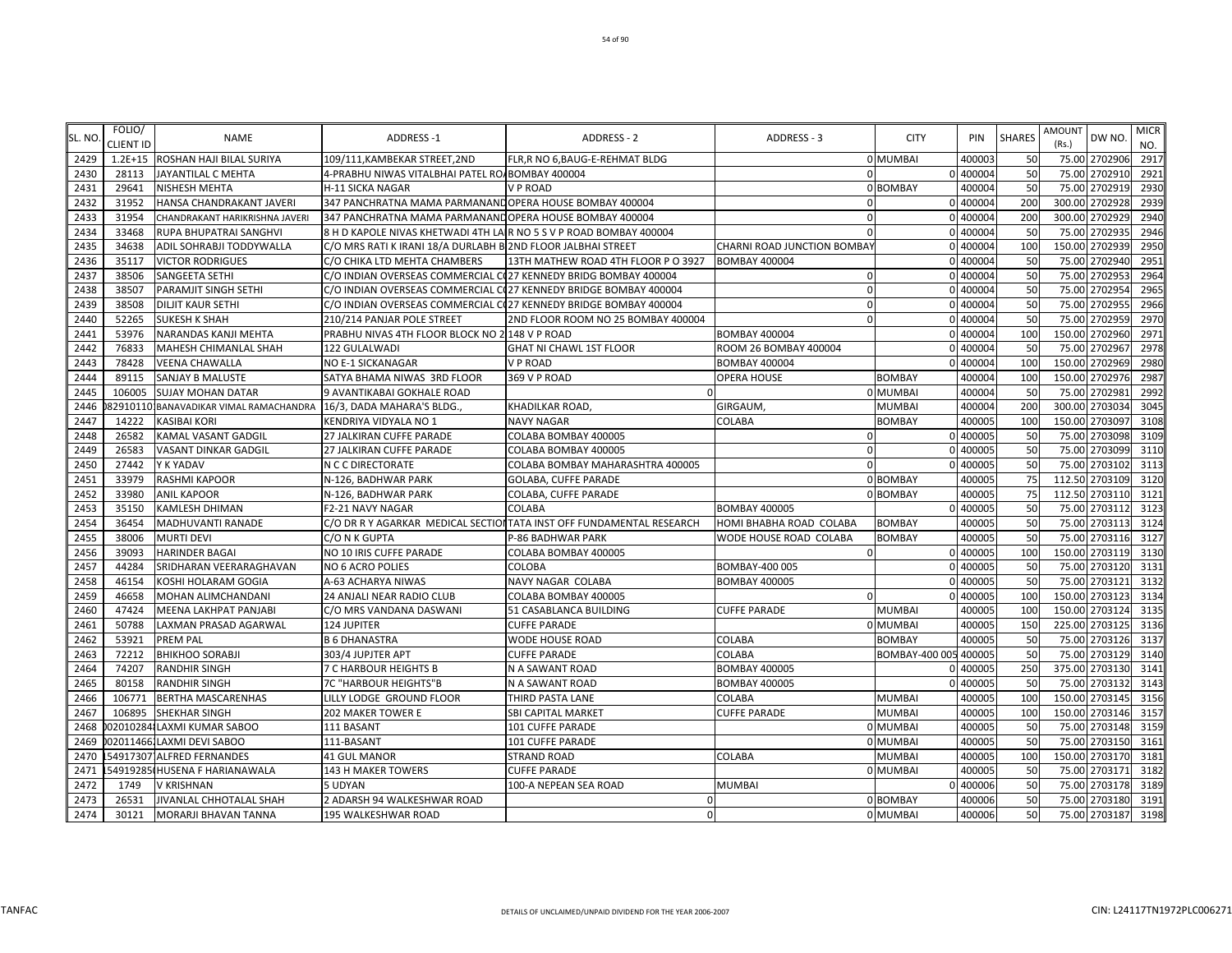| SL. NO | FOLIO/<br><b>CLIENT ID</b> | <b>NAME</b>                          | <b>ADDRESS-1</b>                                                           | <b>ADDRESS - 2</b>                                                    | ADDRESS - 3                | <b>CITY</b>   | PIN      | <b>SHARES</b> | <b>AMOUNT</b><br>(Rs.) | DW NO.          | <b>MICR</b> |
|--------|----------------------------|--------------------------------------|----------------------------------------------------------------------------|-----------------------------------------------------------------------|----------------------------|---------------|----------|---------------|------------------------|-----------------|-------------|
| 2475   | 47637                      | <b>ROHINI PARIKH</b>                 | 136 SAMRAT ASHOK SOCIETY 4TH FLOO RATILAL R THAKKAR MARG                   |                                                                       | MALBAR HILL BOMBAY 400006  |               | 0 400006 | 50            |                        | 75.00 2703203   | NO.<br>3214 |
| 2476   | 53931                      | VIJAYA PADMANABHAN                   | 5 & 6 UDYAN                                                                | 100-A L J MARG                                                        | <b>BOMBAY</b>              |               | 0 400006 | 50            |                        | 75.00 2703205   | 3216        |
| 2477   | 79875                      | CHANDRAKUMAR AMERCHAND DOSHI         | <b>FLAT NO.116 - B</b>                                                     | SHANTINAGAR 11th FLOOR                                                | 98 - J MEHTA ROAD          | <b>BOMBAY</b> | 400006   | 200           |                        | 300.00 2703213  | 3224        |
| 2478   | 103110                     | SUBHASIS MAHAPATRA                   | 10-A IL PALAZZO                                                            | <b>LITTLE GIBBS ROAD</b>                                              | <b>MALABAR HILL</b>        | <b>MUMBAI</b> | 400006   | 200           | 300.00                 | 2703224         | 3235        |
| 2479   | 829102621                  | KAPADIA DHARAMAKUMAR CHARANDAS       | 214, SUDAMA BUILDING                                                       | 4 th FLOOR,FLAT NO 7                                                  | <b>WALKESHWAR ROAD</b>     | <b>MUMBAI</b> | 400006   | 50            | 75.00                  | 2703260         | 3271        |
| 2480   |                            | 829102621 KAPADIA RAVINDRA CHARANDAS | 210, WALKESHWAR ROAD                                                       | <b>MALABAR HILL</b>                                                   | <b>MUMBAI</b>              |               | 0 400006 | 100           | 150.00                 | 2703261         | 3272        |
| 2481   |                            | 14310241 MITHLESH KUMAR GUPTA        | C <sub>45</sub>                                                            | <b>HYDERABAD ESTATE</b>                                               | <b>NEPEANSEA ROAD</b>      | <b>MUMBAI</b> | 400006   | 50            | 75.00                  | 2703269         | 3280        |
| 2482   |                            | 15121226 MANISH RAJENDRA AGARWAL     | E 4 TRIVENI                                                                | 66 WALKESHWAR ROAD                                                    |                            | 0 MUMBAI      | 400006   | 50            | 75.00                  | 2703270         | 328         |
| 2483   | $1.2E + 15$                | DILIP HASTIMAL MEHTA                 | FLAT NO-50, 7TH FLOOR                                                      | SAGAR MAHAL BUILDING                                                  | WALKESHWAR                 | MUMBAI        | 400006   | 1000          |                        | 1500.00 2703279 | 3290        |
| 2484   | 26705                      | <b>INDIRA NAGIN GOPANI</b>           | PITALE PRASAD 17 SHANKAR SHETH LANNANA CHOWK BOMBAY 400007                 |                                                                       | $\mathbf 0$                |               | 0 400007 | 50            |                        | 75.00 2703290   | 3301        |
| 2485   | 31356                      | CHARUDATTA DABHOLKAR                 | 5/24 DATTATRAYA BLDGS T J ROAD GRA BOMBAY 400007                           |                                                                       | $\mathbf{0}$               |               | 0 400007 | 50            |                        | 75.00 2703298   | 3309        |
| 2486   | 31357                      | SHEELA DABHOLKAR                     | 5/24 DATTATRAYA BLDGS T J ROAD GRABOMBAY 400007                            |                                                                       | $\mathbf{0}$               |               | 0 400007 | 50            |                        | 75.00 2703299   | 3310        |
| 2487   | 32116                      | DINA BEHRAMSHAH KHUMBATTA            | CHANDRA KANTMANSION 4TH FLOOR                                              | URANWALAL STREET GRANT ROAD BOMBAY                                    | $\mathbf 0$                |               | 0 400007 | 75            |                        | 112.50 2703302  | 3313        |
| 2488   | 34974                      | CHANDRAKANT RAMCHANDRA SONALKAR      | KALEWAR BUILDING DADYSETH ROAD C BOMBAY 400007                             |                                                                       | $\mathbf{0}$               |               | 0 400007 | 50            | 75.00                  | 2703311         | 3322        |
| 2489   | 38476                      | RAMTIRTH R KUSHE                     | 3/6 SHANTI NIVAS FRENCH BRIDGE                                             | <b>BOMBAY 400007</b>                                                  | $\Omega$                   |               | 0 400007 | 50            | 75.00                  | 2703317         | 3328        |
| 2490   |                            | 159104931SAURABH PRAMOD SHAH         | 3/11, KOTAK KUNJ                                                           | 36, CHOWPATTY ROAD                                                    | NEAR BHARTIYA VIDYA BHAVAN | MUMBAI        | 400007   | 50            |                        | 75.00 2703350   | 3361        |
| 2491   |                            | 45010306 KIRIT JASWANTLAL PARIKH     | 54, MANI BHUVAN, 3rd FLOOR                                                 | <b>HUGHES ROAD</b>                                                    | CHOWPATTY                  | <b>MUMBAI</b> | 400007   | 500           |                        | 750.00 2703357  | 3368        |
| 2492   | 34570                      | <b>ZULEKHA MOGUL</b>                 | 258-A BELLASIS ROAD                                                        | n                                                                     |                            | 0 BOMBAY      | 400008   | 50            |                        | 75.00 2703412   | 3423        |
| 2493   | 34649                      | FRENY PESI UDVADIA                   |                                                                            | MANCHER MANZIL A BLOCK 1ST FLOOR 35 C JAIRAJBHOY STREET BOMBAY 400008 | $\Omega$                   |               | 0 400008 | 50            |                        | 75.00 2703413   | 3424        |
| 2494   | 34722                      | SANJAY TANDON                        | R B III 6/5                                                                | CENTRAL RAILWAY QUARTERS                                              | <b>BYCULLA</b>             | BOMBAY        | 400008   | 50            | 75.00                  | 2703414         | 3425        |
| 2495   | 36892                      | PRAVINCHANDRA MEHTA                  | 3/203 NAVJIVAN SOCIETY LAMINGTON BOMBAY 400008                             |                                                                       | $\Omega$                   |               | 0 400008 | 50            | 75.00                  | 2703418         | 3429        |
| 2496   | 38176                      | <b>ALICE MARY FERNANDES</b>          | 55 MORELAND ROAD 1ST FLOOR                                                 | $\Omega$                                                              |                            | 0 BOMBAY      | 400008   | 50            | 75.00                  | 2703419         | 3430        |
| 2497   | 46897                      | <b>FARHAD HUSEINALI PATNI</b>        | 35 NAVROJ MANAR 44 CLAVE ROAD BY(BOMBAY 400008                             |                                                                       | $\Omega$                   |               | 0 400008 | 100           | 150.00                 | 2703422         | 3433        |
| 2498   | 52260                      | KALYANARAMAN VEMBU V                 | E/307 R B I ST                                                             | QTRS M M MARG BOMBAY 400008                                           |                            |               | 400008   | 50            | 75.00                  | 2703423         | 3434        |
| 2499   | 97893                      | MAQSOODAHMED ABDULRASHID KAGZI       | <b>SUHAG PALACE</b>                                                        | <b>3RD FLOOR</b>                                                      | 59 REBSCH STREET AGRIPADA  | <b>BOMBAY</b> | 400008   | 50            |                        | 75.00 2703425   | 3436        |
| 2500   |                            | 183103991RASILA PRAVIN PANCHMATIYA   | M/S ODHAVJI BOGHABHAI THAKKER                                              | 39- SRINIVAS BLDG, SHOP NO.1                                          | M.R. ROAD, 1th KAMATHIPURA | <b>MUMBAI</b> | 400008   | 75            |                        | 112.50 2703429  | 3440        |
| 2501   | 28232                      | MOHOMED EBRAHIM PATEL                | 104-106 SAIDA MARG 4TH FLOOR                                               | ROOM NO 12 BOMBAY 400009                                              | $\Omega$                   |               | 0 400009 | 50            |                        | 75.00 2703448   | 3459        |
| 2502   | 53143                      | SHABAN IBRAHIM MUNDRAWALLA           | <b>58 NISHANPADA ROAD</b>                                                  |                                                                       | 0 DONGRI                   | <b>BOMBAY</b> | 400009   | 50            |                        | 75.00 2703457   | 3468        |
| 2503   |                            |                                      | 100100331SYMPHONY INTEGRATED FINANCE CO PV25 LATIF HOUSE MASJID BUNDER (E) | <b>MUMBAI</b>                                                         |                            |               | 0 400009 |               | 1.50                   | 2703467         | 3478        |
| 2504   | $1.2E + 15$                | JETHALAL GANGJI VISARIA              | 104, KESHAVJI NAIK ROAD,                                                   | DAYAL BHUVAN, 2nd FLOOR,                                              | ROOM NO.7, CHINCH BANDER,  | <b>MUMBAI</b> | 400009   | 1000          |                        | 1500.00 2703478 | 3489        |
| 2505   | 26480                      | ABITURAB JARIWALA                    | 44 A NES BIT ROAD                                                          | <b>MAZAGAON</b>                                                       | <b>BOMBAY 400010</b>       |               | 0 400010 | 50            | 75.00                  | 2703485         | 3496        |
| 2506   | 27621                      | <b>QUAIDZOHER ADENWALA</b>           |                                                                            | 98 SETH MOTISHAH ROAD FATEH MANS 2ND FLOOR MAZAGAON BOMBAY 400010     | $\Omega$                   | $\Omega$      | 400010   | 50            | 75.00                  | 2703486         | 3497        |
| 2507   | 47882                      | SHABBIR S WAKHARIYA                  | <b>605 VAISHALI B</b>                                                      | SETH MOTISHAH ROAD                                                    |                            | 0 MUMBAI      | 400010   | 50            |                        | 75.00 2703489   | 3500        |
| 2508   | 28418                      | RAHIL HASANI BHATRI                  | C/O NATIONAL LITHO WORKS P LTD                                             | 608 BAPURAO JAGTAP MARK BOMBAY 40001                                  | $\Omega$                   |               | 0 400011 | 200           |                        | 300.00 2703507  | 3518        |
| 2509   | 39371                      | PADMINI JAGANNATH SHINDE             | 26/7 SHANTINAGAR S G ROAD                                                  |                                                                       |                            | 0 BOMBAY      | 400011   | 50            |                        | 75.00 2703508   | 3519        |
| 2510   | 75533                      | ANIT KANJI SAVLA                     | 2/39 KABULI BUILDING                                                       | JACOB CIRCLE DHOBIWADA ROAD                                           | <b>BOMBAY 400011</b>       |               | 0 40001  | 50            | 75.00                  | 2703510         | 3521        |
| 2511   | 78927                      | YUNUS MAMAJIWALA                     | 22ND NAREEN 2ND FLOOR                                                      | <b>RED CROSS STREET</b>                                               | AGRIPADA BOMBAY 400011     |               | 0 400011 | 50            | 75.00                  | 2703511         | 3522        |
| 2512   |                            | 513106081RAMESH ARJUNBHAI PARMAR     | 25/6 SHANTI NAGAR                                                          | S G ROAD                                                              | <b>JACOB CIRCLE</b>        | <b>MUMBAI</b> | 400011   | 150           | 225.00                 | 2703517         | 3528        |
| 2513   | 33752                      | REKHA BHAGWAN CHAPHEKAR              | 15/2 HASMUKH BHUVAN ACHARYA DOI PAREL BOMBAY 400012                        |                                                                       | $\Omega$                   |               | 0 400012 | 50            | 75.00                  | 2703533         | 3544        |
| 2514   | 99039                      | <b>ANAND SINGH GAHLOT</b>            | 47 TATA COLONY                                                             | PAREL TANK ROAD                                                       | PAREL                      | <b>BOMBAY</b> | 400012   | 50            | 75.00                  | 2703537         | 3548        |
| 2515   |                            | 10011879 ARVIND RATANCHAND JAIN      | 1/26 SARASWATI BLDG                                                        | DR S S RAO ROAD                                                       | LALBAUG                    | <b>MUMBAI</b> | 400012   | 300           |                        | 450.00 2703540  | 3551        |
| 2516   |                            | 0513126511PRAKASH CHANDRA BHUTADA    | 102 LALBAUGH CHA RAJA CHS                                                  | 3RD BUILDING GANESH NAGAR                                             | LALBAUG                    | <b>MUMBAI</b> | 400012   | 35            |                        | 52.50 2703548   | 3559        |
| 2517   |                            | 82910926 DESAI MANOHAR RAMCHANDRA    | 48 / 2, SHETYE MARKET BLDG.                                                | G. K. ROAD, PAREL                                                     | <b>BHOIWADA</b>            | <b>MUMBAI</b> | 400012   | 25            |                        | 37.50 2703550   | 3561        |
| 2518   |                            | 60410064 SHILPA VILAS KALE           | 284-286 TODDYWALA BLDG,                                                    | SUPARI BAUG ROAD,                                                     | PAREL,                     | <b>MUMBAI</b> | 400012   | 200           |                        | 300.00 2703552  | 18756       |
| 2519   | 30550                      | <b>BHAGIRATH KAMAT</b>               | C/O MALL PROCESSORS                                                        | 33A SENAPATI BAPAT MARG BOMBAY 40001                                  | $\mathbf 0$                |               | 0 400013 | 50            |                        | 75.00 2703558   | 3569        |
| 2520   | 88849                      | <b>JOLLEY MATHAI</b>                 | C/O AFCO INDL & CHEM LTD                                                   | 35 ATOZ INDL ESTATE                                                   | <b>G K MARG</b>            | <b>BOMBAY</b> | 400013   | 100           |                        | 150.00 2703565  | 3576        |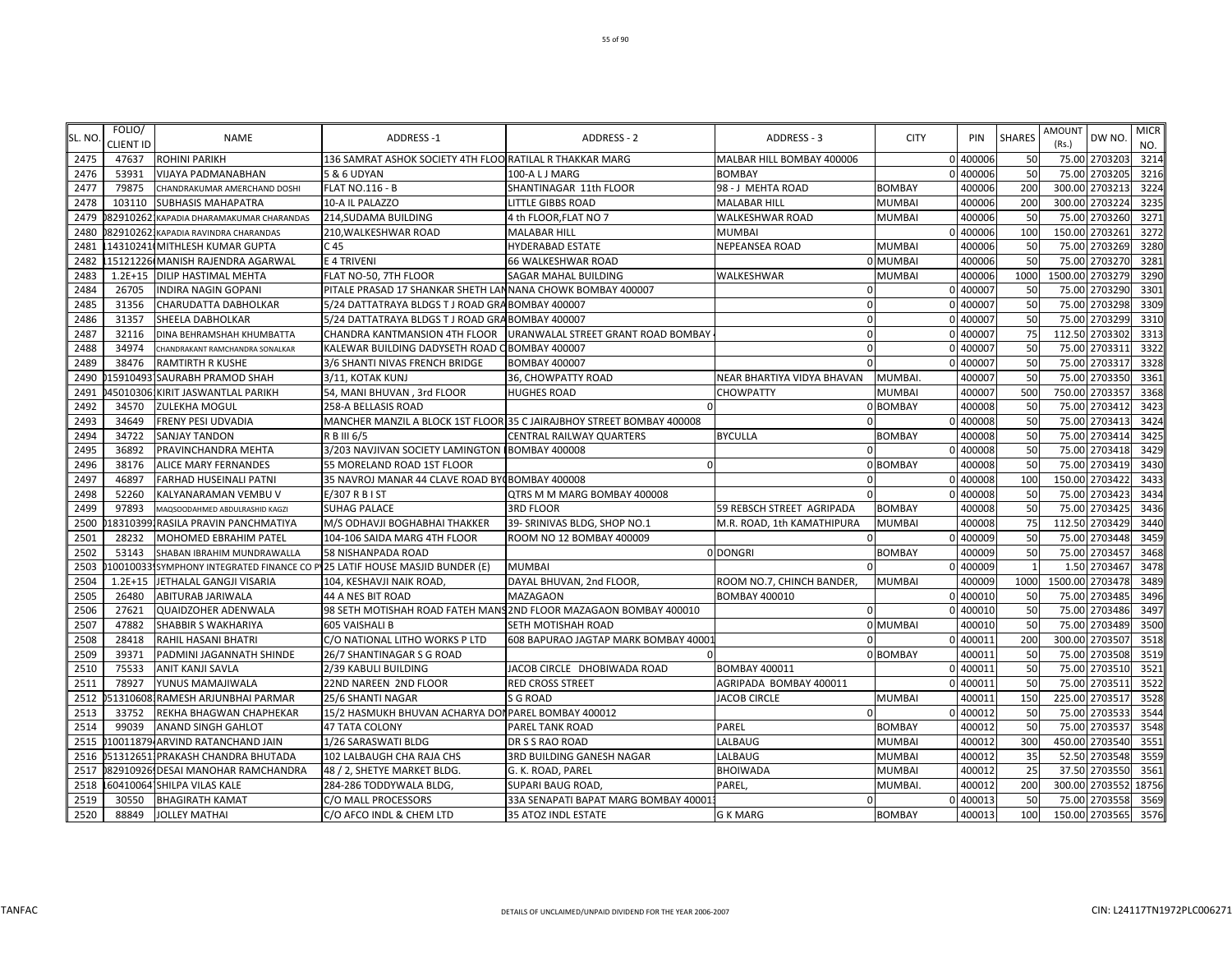| SL. NO. | FOLIO/<br><b>CLIENT ID</b> | <b>NAME</b>                                      | <b>ADDRESS-1</b>                                               | ADDRESS - 2                                                                                       | ADDRESS - 3                        | <b>CITY</b>          | PIN      | <b>SHARES</b> | <b>AMOUNT</b><br>(Rs.) | DW NO.         | <b>MICR</b><br>NO. |
|---------|----------------------------|--------------------------------------------------|----------------------------------------------------------------|---------------------------------------------------------------------------------------------------|------------------------------------|----------------------|----------|---------------|------------------------|----------------|--------------------|
| 2521    | 106950                     | <b>SEEMA ROYE</b>                                | UNIT 41 KEWAL INDUSTRIAL ESTATE                                | SENAPATI BAPAI MARG                                                                               | LOWER PAREL (W)                    | <b>MUMBAI</b>        | 400013   | 50            |                        | 75.00 2703567  | 3578               |
| 2522    | 106973                     | <b>SEEMA ROYE</b>                                | UNIT 41 KEWAL INDL ESTATE                                      | <b>S B MARG</b>                                                                                   | LOWER PAREL [WEST]                 | <b>MUMBAI</b>        | 400013   | 200           |                        | 300.00 2703568 | 3579               |
| 2523    |                            | 14210592 RABIA GUPTA                             | C/O JWT PENINSULA CHAMBERS                                     | 3RD FLOOR PENINSULA CORP PARK                                                                     | GANPATRAO KADAM MARG               | LOWER PAREL M 400013 |          | 150           |                        | 225.00 2703570 | 3581               |
| 2524    | 28110                      | <b>UDAY GOKARN</b>                               | C/O S P RAO PLOT NO 81 3RD FLOOR                               | 2ND LANE HINDU COLONY DADAR                                                                       | <b>BOMBAY M S 400014</b>           |                      | 0 400014 | 50            | 75.00                  | 2703588        | 3599               |
| 2525    | 29241                      | SADASHIV RAMKRISHNA GURJAR                       | MANGAL PRASAD 34 VINCENT SQUARE DADAR BOMBAY 400014            |                                                                                                   | $\Omega$                           |                      | 0 400014 | 100           | 150.00                 | 2703597        | 3608               |
| 2526    | 29776                      | <b>JAYANT KALE</b>                               | C/O J G KALE FLAT NO 3 BLDG NO 4                               | RLY OFFICER S FLATS OPP RUIA COLLEGE                                                              | DADAR BOMBAY 400014                |                      | 0 400014 | 50            | 75.00                  | 2703598        | 3609               |
| 2527    | 33434                      | SAVITA SATYAWAN NARINGREKAR                      | 93 UNION MANSION DR AMBEDKAR RO DADAR BOMBAY 400014            |                                                                                                   | $\Omega$                           |                      | 0 400014 | 100           | 150.00                 | 2703601        | 3612               |
| 2528    | 38450                      | SHANTA GANPATI NAYAK                             | 2/15 BALRAM NIVAS 167 JOTIBA PHULE NAIGAUM DADAR BOMBAY 400014 |                                                                                                   | $\Omega$                           | $\Omega$             | 400014   | 50            | 75.00                  | 2703614        | 3625               |
| 2529    | 38877                      | VASANT GOPALRAO PENDHARKAR                       | 5/14 CENTRAL RAIL OFFICER S FLATS                              | COADAR MATUNGA DADAR BOMBAY 400014                                                                | $\Omega$                           |                      | 0 400014 | 100           | 150.00                 | 2703615        | 3626               |
| 2530    | 39786                      | CHANDRASHEKHAR DESHPANDE                         | MADHAV NIWAS BLOCK NO 2                                        | 40 SIR BHALCHANDRA ROAD                                                                           | DADAR BOMBAY 400014                | $\Omega$             | 400014   | 50            | 75.00                  | 2703616        | 3627               |
| 2531    | 87464                      | PRADNYA P KHANDEPARKAR                           | 7 KHAN TERRECE                                                 | 59 DR. S S WAGH MARG                                                                              | <b>DADAR</b>                       | <b>BOMBAY</b>        | 400014   | 50            | 75.00                  | 2703621        | 3632               |
| 2532    | 87465                      | PRASHANT S KHANDEPARKAR                          | 7 KHAN TERRACE                                                 | 59 DR. S S WAGH MARG                                                                              | DADAR                              | BOMBAY               | 400014   | 50            | 75.00                  | 2703622        | 3633               |
| 2533    | 28724                      | <b>KRISHNA KISHORE UDESHI</b>                    | A/28 RAMKUTIR OPP MAHIM BAZAR P                                | <b>CBOMBAY 400016</b>                                                                             | $\Omega$                           |                      | 0 400016 | 50            |                        | 75.00 2703664  | 3675               |
| 2534    | 35329                      | HRISHIKESH GHIVALIKAR                            | 8 MANKAME BUILDING SITALADEVI TEM MAHIM BOMBAY 400016          |                                                                                                   | $\Omega$                           |                      | 0 400016 | 50            |                        | 75.00 2703687  | 3698               |
| 2535    | 36793                      | <b>HARSHA J KOTAK</b>                            | 37 LAXMINARAYAN NIWAS                                          | 156 SENAHATI BAHAT BARG MATUNGA RD                                                                | <b>BOMBAY 400016</b>               |                      | 0 400016 | 50            | 75.00                  | 2703695        | 3706               |
| 2536    | 38025                      | THOOMIMAL C ADVANI                               | 6/4 MAHALAXMI CO OP HSG SCY LTD                                | 120 MANMALA TANK ROAD MAHIM BOMBA                                                                 | $\Omega$                           |                      | 0 400016 | 50            | 75.00                  | 2703703        | 3714               |
| 2537    | 38159                      | <b>EKNATH SONOO DALVI</b>                        | 7 ANITA VIHAR 253 MOGAL LANE                                   | MAHIM BOMBAY 400016                                                                               |                                    |                      | 0 400016 | 50            | 75.00                  | 2703704        | 3715               |
| 2538    | 47223                      | <b>GURPUR RAMESH PRABHU</b>                      |                                                                | FLAT NO.10 GROUND FLOOR AMER JIW HSG SOCY LTD NO.275 SENAPATI BAPAT MAR MATUNGA ROAD (W.R) BOMBAY |                                    |                      | 0 400016 | 50            | 75.00                  | 2703713        | 3724               |
| 2539    | 48053                      | SAMPAT MORESHWAR MOHILE                          | THE UNIQUE CO OP HSG SOCY S BLDG A 2ND FLOOR CHHOTANI CROSS RD |                                                                                                   | MAHIM BOMBAY 400016                | $\Omega$             | 400016   | 50            | 75.00                  | 2703716        | 3727               |
| 2540    | 80050                      | ABDUL WAHAB BHOIRA                               | C/O FALAH INVESTMENT LIMITED                                   | 4 SAYEED HOUSE 1ST FLOOR                                                                          | 63/65 S V S ROAD MAHIM             | <b>MUMBAI</b>        | 400016   | 50            | 75.00                  | 2703724        | 3735               |
| 2541    | 89384                      | <b>SALIL DATAR</b>                               | 7 MANJIRI BUILDING                                             | <b>MAKRAND SOCIETY</b>                                                                            | S V S MARG NEAR DARGAH MAHI BOMBAY |                      | 400016   | 50            |                        | 75.00 2703727  | 3738               |
| 2542    | 97759                      | CANARA BANK TRUSTEE CANBANK M.F.A/C<br>CANPEP 92 | C/O CANBANK FINANCIAL SERVICES LTD UMA MAHESH M M CHOTANI ROAD |                                                                                                   | MAHIM (WEST)                       | <b>BOMBAY</b>        | 400016   | 150           |                        | 225.00 2703731 | 3742               |
| 2543    | 106957                     | <b>LEELA MOTWANI</b>                             | <b>D-6 FERREIRA MANSION</b>                                    | SITLADEVI TEMPLE ROAD                                                                             | MAHIM                              | <b>MUMBAI</b>        | 400016   | 50            | 75.00                  | 2703735        | 3746               |
| 2544    |                            | 21410798 NIRANJAN SADANAND KARMARKAR             | ROOM NO 4 DIGAMBAR NIWAS                                       | <b>GOGATEWADI</b>                                                                                 | SENAPATI BAPAT ROAD                | MAHIM (WEST) N       | 400016   | 50            | 75.00                  | 2703748        | 3759               |
| 2545    | 30907                      | OM KUMAR KHURANA                                 | 131 MADHUBAN B 5TH FLOOR WORLI H BOMBAY 400018                 |                                                                                                   |                                    |                      | 400018   | 50            | 75.00                  | 2703786        | 3797               |
| 2546    | 30908                      | <b>SHANTA KHURANA</b>                            | 131 MADHUBAN B WORLI HILL RD                                   | <b>BOMBAY 400018</b>                                                                              |                                    |                      | 400018   | 50            | 75.00                  | 2703787        | 3798               |
| 2547    | 35077                      | DATTATRAYA SITARAM HALBE                         | C-2/10 MUNCIPAL TENEMENTS A G KHA WORLI BOMBAY 400018          |                                                                                                   |                                    |                      | 400018   | 50            |                        | 75.00 2703793  | 3804               |
| 2548    | 36456                      | <b>GORAKHNATH RANADE</b>                         | <b>MATRONS QTRS</b>                                            | E S I S HOSPITAL                                                                                  | WORLI                              | BOMBAY-400 018       | 400018   | 50            |                        | 75.00 2703795  | 3806               |
| 2549    | 54344                      | ANISHA GOKHALE                                   | C/O SUMANT GOKHALE                                             | 8 ATOMICA P K ATRE MARG                                                                           | WORLI                              | <b>BOMBAY</b>        | 400018   | 100           |                        | 150.00 2703799 | 3810               |
| 2550    | 86993                      | PRIMROSE INVESTMENTS PVT LTD                     | 17-A MADHUBAN APARTMENTS                                       | 60-61 WORLI HILL ROAD                                                                             | <b>BOMBAY</b>                      |                      | 0 400018 | 100           | 150.00                 | 2703803        | 3814               |
| 2551    | 87862                      | NEERAJ BATRA                                     | C/O HARSHAD S MEHTA                                            | 32 MADHULI 3RD FLOOR                                                                              | DR. ANNIE BESANT ROAD WORLI        | <b>BOMBAY</b>        | 400018   | 1000          | 1500.00                | 2703804        | 3815               |
| 2552    | 26509                      | <b>SUBHENDRA NATH DAS</b>                        | 117/6 NEW CUSTOM QUARTERS                                      | <b>ADENWALA ROAD</b>                                                                              | FIVE GARDENS MATUNGA               | <b>BOMBAY</b>        | 400019   | 50            | 75.00                  | 2703824        | 3835               |
| 2553    | 28667                      | <b>SHARDA L VYAS</b>                             | 472 MOHAN NIVAS THIRD FLOOR                                    | OPP MAHESHWARI UDYAN BOMBAY 400019                                                                | $\Omega$                           |                      | 0 400019 | 50            | 75.00                  | 2703825        | 3836               |
| 2554    | 28744                      | KHANTILAL KESHAVLAL MODY                         | JETHIBAI BUILDING 1ST FLOOR                                    | OPP NAPOO GARDEN B A KHIMJI MARG                                                                  | MATUNGA BOMBAY 400019              |                      | 0 400019 | 50            | 75.00                  | 2703826        | 3837               |
| 2555    | 30284                      | RAJESHREE PRANLAL BADRIKIYA                      | 341/8 CHANDAVARKAR CROSS LANE                                  | MATUNGA C R BOMBAY 400019                                                                         | $\Omega$                           |                      | 0 400019 | 50            | 75.00                  | 2703830        | 3841               |
| 2556    | 30459                      | KESHAVARAM ENDURI                                | 1 AGRAWAL NAGAR DR BABASAHEB AM MATUNGA BOMBAY 400019          |                                                                                                   |                                    |                      | 400019   | 80            | 120.00                 | 2703831        | 3842               |
| 2557    | 31775                      | LEELA NAINAN MAYALIL                             | RB II 124/23                                                   | C RLY QTRS                                                                                        | WENDEN AVENUE MATUNGA WESBOMBAY    |                      | 400019   | 50            | 75.00                  | 2703837        | 3848               |
| 2558    | 46798                      | DIPAK LILACHAND SHAH                             | LILANIWAS BLOCK NO 8                                           | CHANDAVARKAR CROSS LANE                                                                           | <b>MATUNGA</b>                     | C R BOMBAY           | 400019   | 50            |                        | 75.00 2703860  | 3871               |
| 2559    | 52317                      | TARULATA PRANLAL VORA                            | 341/8 CHANDAVARKAR CROSS LANE                                  | MATUNGA C R BOMBAY 400019                                                                         | $\Omega$                           |                      | 0 400019 | 50            |                        | 75.00 2703863  | 3874               |
| 2560    | 79254                      | SULOCHANA RAMAKRISHNAN                           | NO.42 MOTILAL MANSION                                          | BHAUDAJI ROAD MATUNGA EAST                                                                        | <b>BOMBAY 400019</b>               |                      | 0 400019 | 100           |                        | 150.00 2703870 | 3881               |
| 2561    | 92794                      | MRUDULA ASHVINBHAI KOTHARI                       | RIKHI BHAVAN 2ND FLOOR                                         | RN 44 LN ROAD                                                                                     | MATUNGA                            | <b>BOMBAY</b>        | 400019   | 100           | 150.00                 | 2703874        | 3885               |
| 2562    | 106561                     | <b>ASHISH M MEHTA</b>                            | 54 B N KAPOLE NIWAS                                            | DR AMBEDKAR ROAD                                                                                  | MATUNGA                            | <b>MUMBAI</b>        | 400019   | 100           | 150.00                 | 2703880        | 3891               |
| 2563    |                            | 095107031 Mukund Nayak                           | 5/69, Saraswath Colony                                         | Bhalldaji Road,                                                                                   | Matunga                            | <b>MUMBAI</b>        | 400019   | 42            | 63.00                  | 2703883        | 3894               |
| 2564    |                            | 18310751 KAMLESH ANANDKUMAR JHAVERI              | 7 593 JAME JAMSHED ROAD                                        | YASHODHAN 1ST FLOOR                                                                               | MATUNGA                            | <b>MUMBAI</b>        | 400019   | 200           | 300.00                 | 2703888        | 3899               |
| 2565    |                            | 18310751 CHHAYA KAMLESH JHAVERI                  | 7 593 JAME JAMSHED ROAD                                        | YASHODHAN 1ST FLOOR                                                                               | <b>MATUNGA</b>                     | <b>MUMBAI</b>        | 400019   | 300           |                        | 450.00 2703889 | 3900               |
|         |                            | 2566 074910235 KISHANIDEVI SINGHEE               | 9/12, GUPTA BUILDING,                                          | 394-B. BHAUDAJI ROAD.                                                                             | <b>MATUNGA EAST.</b>               | <b>MUMBAI</b>        | 400019   | 50            |                        | 75.00 2703898  | 3909               |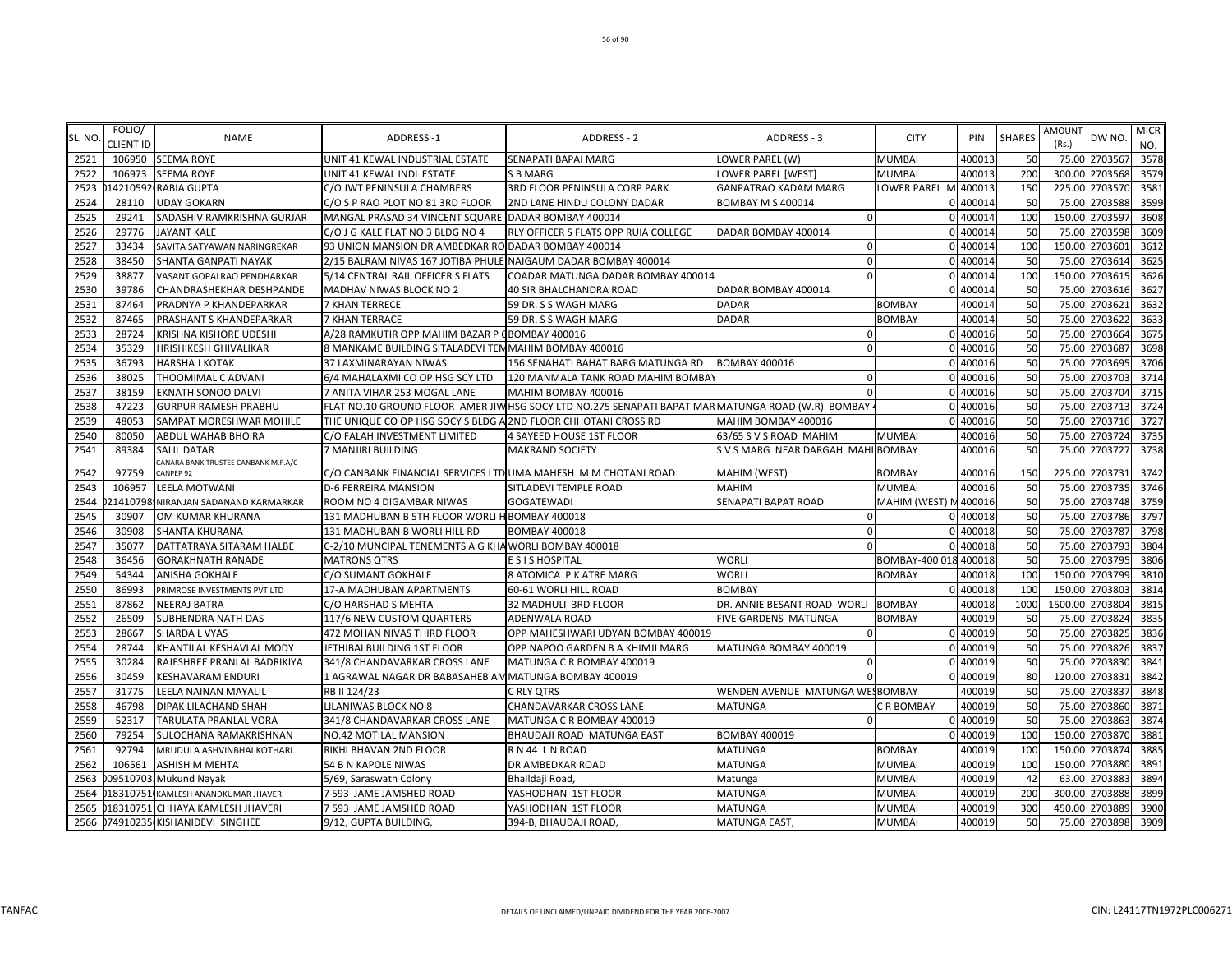| SL. NO | FOLIO/<br><b>CLIENT ID</b> | <b>NAME</b>                          | <b>ADDRESS-1</b>                                         | <b>ADDRESS - 2</b>                                                                         | ADDRESS - 3                              | <b>CITY</b>   | PIN      | <b>SHARES</b> | <b>AMOUNT</b><br>(Rs.) | DW NO.         | <b>MICR</b><br>NO. |
|--------|----------------------------|--------------------------------------|----------------------------------------------------------|--------------------------------------------------------------------------------------------|------------------------------------------|---------------|----------|---------------|------------------------|----------------|--------------------|
| 2567   | $1.2E + 15$                | <b>VIMALABEN NAROTTAMDAS KAPASI</b>  | 1 AND 3, KESAR KUNJ,                                     | 405, TELANG ROAD,                                                                          | MATUNGA (C.RLY.)                         | MUMBAI        | 400019   | 600           |                        | 900.00 2703922 | 3933               |
| 2568   | 26528                      | BHAWANISHANKAR BABULAL BAJORIA       | <b>18 JAYMAHAL A ROAD</b>                                | CHURCHGATE BOMBAY 400020                                                                   |                                          |               | 0 400020 | 150           |                        | 225.00 2703930 | 3941               |
| 2569   | 27429                      | BALKRISHNA VIKRAM MADGAVKAR          | <b>12 GREENFIELDS</b>                                    | 134 MAHARSHI KARVE MARG                                                                    | <b>CHURCHGATE</b>                        | <b>BOMBAY</b> | 400020   | 50            |                        | 75.00 2703932  | 3943               |
| 2570   | 28882                      | SHEELA GARWARE                       | C/O MONIKA TRADING COMPANY                               | 37 C C I CHAMBERS DINSHAW VACHHA ROAD BOMBAY 400020                                        |                                          |               | 0 400020 | 50            |                        | 75.00 2703935  | 3946               |
| 2571   | 31011                      | SUSHILA C SHAH                       | 71 MARINE DRIVE GIRI KUNJ                                | 6TH FLR BLOCK NO 63 BOMBAY 400020                                                          |                                          |               | 0 400020 | 100           |                        | 150.00 2703939 | 3950               |
| 2572   | 33392                      | <b>GUL SAHIAR</b>                    | <b>MARINE CHAMBERS</b>                                   | <b>NEW MARINE LINES</b>                                                                    | <b>NEAR METRO MASJID</b>                 | <b>BOMBAY</b> | 400020   | 50            |                        | 75.00 2703941  | 3952               |
| 2573   | 34400                      | VIMALA MANTRI                        | 4 INDUS COURT A ROAD                                     | <b>CHURCH GATE</b>                                                                         | <b>BOMBAY</b>                            | n             | 400020   | 50            |                        | 75.00 2703943  | 3954               |
| 2574   | 92585                      | <b>MANISH GOSWAMI</b>                | JOHN WYETH I LTD                                         | <b>APEEJAY HOUSE</b>                                                                       | 3RD FLOOR D W ROAD                       | <b>BOMBAY</b> | 400020   | 100           |                        | 150.00 2703966 | 3977               |
| 2575   | 100723                     | AMRITPAL SINGH SIDHU                 | NO 1 [MAH] AIR SQUADRON NCC                              | JAIHIND COLLEGE BUILDING                                                                   | <b>CHURCH GATE</b>                       | MUMBAI        | 400020   | 100           |                        | 150.00 2703970 | 3981               |
| 2576   | 90240315                   | MAULIK KUMAR NAVINCHANDRA SHAH       | <b>76 MARINE DRIVE</b>                                   | 9 PANCHASAR BLDG                                                                           | F ROAD 1ST FLOOR                         | MUMBAI        | 400020   | 20            |                        | 30.00 2704009  | 4020               |
| 2577   | 34476                      | HANUMAN PRASAD VARMA                 | C/O REMI GROUP 52 MITTAL COURT A                         | NARIMAN POINT BOMBAY 400021                                                                | $\Omega$                                 | $\Omega$      | 400021   | 50            | 75.00                  | 2704018        | 4029               |
| 2578   | 36757                      | RENUKA RAJARAM                       | W/O G RAJARAM                                            | DY GM COOPERAGE TELEPHONE EXCHANGE EBOMBAY 400021                                          |                                          |               | 400021   | 50            | 75.00                  | 2704019        | 4030               |
| 2579   | 75791                      | <b>SUMAN GOENKA</b>                  | C/O GIMPEX PRIVATE LTD                                   | 89 BAJAJ BHAWAN                                                                            | 226 NARIMAN POINT BOMBAY 40              |               | 400021   | 100           | 150.00                 | 270402         | 4036               |
| 2580   | 91632                      | PUSHPA A MAKHARIA                    | <b>68 MITTAL CHAMBERS</b>                                | <b>NARIMAN POINT</b>                                                                       |                                          | 0 BOMBAY      | 400021   | 50            |                        | 75.00 2704028  | 4039               |
| 2581   | $1.3E + 15$                | NARIMAN POINT FINANCE LTD.           | 138-B, JOLLY MAKER CHAMBER II,                           | 13TH FLOOR, 225,                                                                           | NARIMAN POINT,                           | MUMBAI        | 400021   | 500           |                        | 750.00 2704047 | 4058               |
| 2582   | 29409                      | PAYYALLUR RAMASETHU VISWANATHAN      | 20/262 PARADISE NO 2                                     | <b>SION EAST</b>                                                                           | <b>BOMBAY</b>                            |               | 0 400022 | 75            | 112.50 2704053         |                | 4064               |
| 2583   | 29790                      | BHADRIKA JAYANTILAL JHAVERI          | 198/3 GUJARAT HSG SOCY                                   | SION W BOMBAY 400022                                                                       |                                          |               | 0 400022 | 50            |                        | 75.00 2704056  | 4067               |
| 2584   | 38675                      | CHELLARAM FATEHCHAND NIHALANI        | C RLY BLDG NO MS/RB/II/48/10                             | NEW SION HOSPITAL GARDEN                                                                   | SION WEST BOMBAY 400022                  |               | 400022   | 50            |                        | 75.00 2704077  | 4088               |
| 2585   | 90125                      | DAKSHA KOTHARI                       | <b>KARMA KSHETRA</b>                                     | <b>B-1 WING BLOCK 24</b>                                                                   | FLANK ROAD NEAR SHANMUKHANSION EAST BOME |               | 400022   | 200           |                        | 300.00 2704093 | 4104               |
| 2586   | 96059                      | <b>MANISH B SHAH</b>                 | 73/2 SHANTI SADAN                                        | ROAD NO 25                                                                                 | <b>SION WEST</b>                         | <b>BOMBAY</b> | 400022   | 100           | 150.00 2704094         |                | 4105               |
| 2587   |                            | 02011321 CHETNA JAYANTILAL JHAVERI   | 198/3 GUJARATI HSG SOCIETY                               | ABOVE JAIN DAIRY FARM                                                                      | <b>SION WEST</b>                         | <b>MUMBAI</b> | 400022   | 16            |                        | 24.00 2704108  | 4119               |
| 2588   |                            | 047640198 KAMALA EASHWAR             | 3 B/18 TRILOK 5TH FLOOR                                  | SINDHI COLONY RD                                                                           | <b>SION WEST</b>                         | MUMBAI        | 400022   | 50            | 75.00                  | 2704122        | 18764              |
| 2589   |                            | 88814810 KHEMCHAND L AHUJA           | 28 B PREM KUTIR CO OP HSG SOCIETY                        | ROAD NO 28 B NR GOURIDAT HIGH SCHOOL                                                       | <b>SION EAST</b>                         | MUMBAI        | 400022   | 500           | 750.00                 | 2704134        | 4145               |
| 2590   |                            | 54919210 DARSHANA JITENDRA GANDHI    | C 28 2ND FLOOR PLOT 2D/23                                | HIGHWAY APPT EASTERN EXPRESS                                                               | HIGHWAY SION E B/H SION FORT             | MUMBAI        | 400022   | 50            |                        | 75.00 2704136  | 4147               |
| 2591   |                            | 1.2E+15 VIRESH HARKISHAN DESAI       | 279/18, SHANTI KUNJ,                                     | ROAD NO. 31,                                                                               | SION (E)                                 | MUMBAI        | 400022   | 100           | 150.00 2704150         |                | 4161               |
| 2592   | 36735                      | <b>CHANDRA VAZIRANI</b>              | DAVYONS 25 RUSTON BLDG VIRNARIMA FORT BOMBAY 400023      |                                                                                            | $\Omega$                                 | $\Omega$      | 400023   | 50            |                        | 75.00 2704162  | 4173               |
| 2593   | 63082                      | DEEPAK POPATLAL VORA                 | 4/3 ROTUNDA BLDG                                         | 4TH FLOOR                                                                                  | <b>B S MARG FORT</b>                     | MUMBAI        | 400023   | 50            |                        | 75.00 2704167  | 4178               |
| 2594   | 79268                      | VIJAY KUMAR SARAF                    | C/O BHUPEN CHAMBERS                                      | <b>DALAL STREET</b>                                                                        | <b>BOMBAY 400023</b>                     | $\Omega$      | 400023   | 50            |                        | 75.00 2704169  | 4180               |
| 2595   | 82391                      | MOHAMMED KHURSHEED AHMED             |                                                          | STATE BANK OF INDIA SECURITIES DIVIS BOMBAY MAIN BRANCH BOMBAY SAMACHAI FORT BOMBAY 400023 |                                          | $\Omega$      | 400023   | 200           |                        | 300.00 2704173 | 4184               |
| 2596   | 84949                      | <b>MAHESH KRISHNAN</b>               | 2ND FLOOR RAJABAHADUR MANSION N24/B HAMAM STREET         |                                                                                            | <b>BOMBAY</b>                            |               | 400023   | 200           |                        | 300.00 2704176 | 4187               |
| 2597   | 86537                      | SHAILAJA A SHAH                      | C/O TRILOCHANA K DOSHI                                   | <b>KHATAU BUILDING</b>                                                                     | 26-A 2ND FLOOR MARINE STREET BOMBAY      |               | 400023   | 50            |                        | 75.00 2704177  | 4188               |
| 2598   | 94045                      | MANJU P SADARANGANI                  | <b>MERCANTILE BANK CHAMBERS</b>                          | 2ND FLOOR                                                                                  | 16 VEER NARIMAN ROAD FORT                | <b>BOMBAY</b> | 400023   | 50            |                        | 75.00 2704183  | 4194               |
| 2599   | 96981                      | <b>ALOK JAIN</b>                     | 504 505 GUNDECHA CHAMBER                                 | NAGINDAS MASTER ROAD                                                                       | <b>FORT</b>                              | <b>BOMBAY</b> | 400023   | 50            | 75.00                  | 2704185        | 4196               |
| 2600   | 97165                      | RAJNIKANT CHIMANBHAI PATEL (NRI)     | C/O BANK OF BARODA                                       | N R INVESTMENT DEPARTMENT                                                                  | STOCK EXCHANGE BUILDING DALAFORT BOMBAY  |               | 400023   | 200           |                        | 300.00 2704186 | 4197               |
| 2601   | 98410                      | NEVES AGUSTA D SOUZA                 | UNIVERSAL FILTRATION CO                                  | 202 COMMERCE HOUSE 2ND FLOOR                                                               | 140 NAGINDAS MASTER ROAD MEBOMBAY        |               | 400023   | 200           | 300.00                 | 2704188        | 4199               |
| 2602   | 102603                     | SANGHI CORPORATE SERVICES LTD        | FOUNTAIN CHAMBERS 4TH FLOOR                              | 1-C NANABHAI LANE                                                                          | <b>FORT</b>                              | BOMBAY        | 400023   | 200           |                        | 300.00 2704194 | 4205               |
| 2603   | 103504                     | KISHORE KANTILAL MEHTA               | C/O V K PATEL                                            | <b>38 BHUPEN CHAMBERS</b>                                                                  | 9 DALAL STREET                           | <b>BOMBAY</b> | 400023   | 50            |                        | 75.00 2704195  | 4206               |
| 2604   | 104887                     | KOSHA INVESTMENTS LIMITED            | C/O M J PATEL                                            | CAMA BLDG 3RD FLOOR                                                                        | 24/26 DALAL STREET                       | MUMBAI        | 400023   | 200           |                        | 300.00 2704196 | 4207               |
|        |                            | STATE BANK OF INDIA.PERSONAL BANKING |                                                          |                                                                                            |                                          |               |          |               |                        |                |                    |
| 2605   | 35110015 BR.MUMBAI         |                                      | STATE BANK OF INDIA                                      | PERSONAL BANKING BRANCH,                                                                   | MUMBAI SAMACHAR MARG,                    | MUMBAI.       | 400023   | 250           |                        | 375.00 2704203 | 4214               |
| 2606   | 30414                      | VASANT BALAJI RAKHUNDE               | 37/1031 NEHRU NAGAR                                      |                                                                                            | <b>O KURLA E</b>                         | <b>BOMBAY</b> | 400024   | 50            |                        | 75.00 2704237  | 4248               |
| 2607   | 32559                      | PADMAKAR NARAYAN CHAWAN              | 22/616 NEHRU NAGAR                                       | KURLA EAST BOMBAY 400024                                                                   | $\Omega$                                 |               | 0 400024 | 50            |                        | 75.00 2704240  | 4251               |
| 2608   | 76017                      | PRAMOD VINAYAKRAO DESHMUKH           | 72/2421 NEHRU NAGAR                                      | <b>KURLA EAST</b>                                                                          | <b>BOMBAY</b>                            |               | 0 400024 | 25            |                        | 37.50 2704243  | 4254               |
| 2609   | 9835                       | OM PRAKASH NOWAL                     | C/OMRSUSHIL NOWAL JINDAL ENCLAV B/H MARATHE UDYOG BHAVAN |                                                                                            | <b>PRABHADEVI</b>                        | MUMBAI        | 400025   | 50            |                        | 75.00 2704251  | 4262               |
| 2610   | 28714                      | POONAM JETHRA                        | 68/1529 ADARSH NAGAR                                     | <b>WORLI</b>                                                                               |                                          | 0 BOMBAY      | 400025   | 50            |                        | 75.00 2704253  | 4264               |
| 2611   | 28935                      | JOY K G VARGHESE                     | 8/120 ADARSH NAGAR OPP BENGAL CHIWORLI BOMBAY 400025     |                                                                                            | $\Omega$                                 |               | 0 400025 | 50            |                        | 75.00 2704255  | 4266               |
| 2612   | 30076                      | <b>VIJAYKUMAR MADANLAL SONI</b>      | B-6 CENTRUY QTRS P B MARG WORLI                          | <b>BOMBAY 400025</b>                                                                       | $\Omega$                                 |               | 0 400025 | 50            |                        | 75.00 2704257  | 4268               |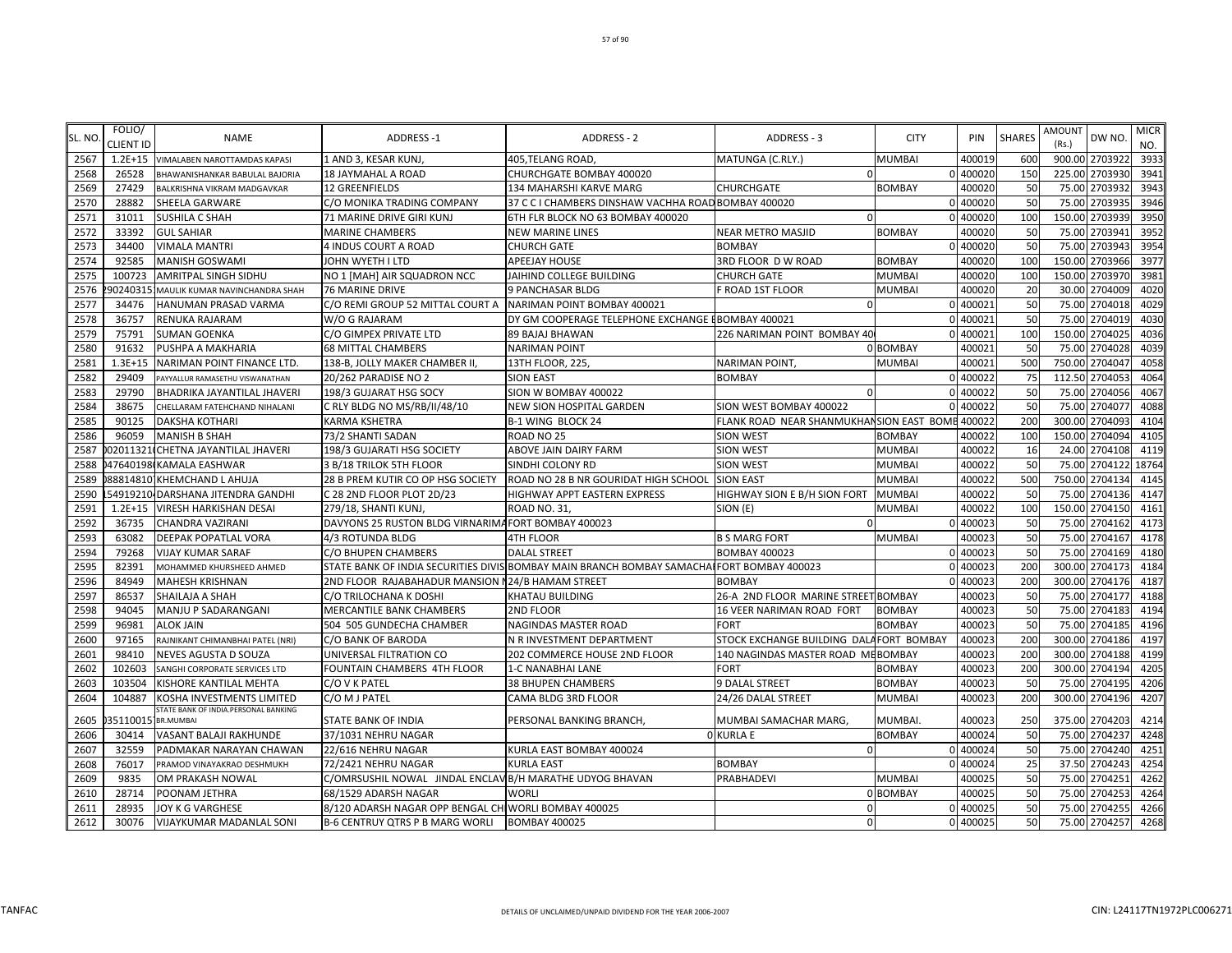| SL. NO | FOLIO/<br><b>CLIENT ID</b> | <b>NAME</b>                       | <b>ADDRESS-1</b>                                        | <b>ADDRESS - 2</b>                                                    | ADDRESS - 3                         | <b>CITY</b>           | PIN        | <b>SHARES</b> | <b>AMOUNT</b><br>(Rs.) | DW NO.         | <b>MICR</b><br>NO. |
|--------|----------------------------|-----------------------------------|---------------------------------------------------------|-----------------------------------------------------------------------|-------------------------------------|-----------------------|------------|---------------|------------------------|----------------|--------------------|
| 2613   | 37320                      | <b>SHANTA HARI BHOBE</b>          | A-5 JALADA                                              | <b>RBI OFFICERS QUARTERS</b>                                          | PRABHADEVI                          | <b>BOMBAY</b>         | 400025     | 50            |                        | 75.00 2704268  | 4279               |
| 2614   | 38287                      | ATMARAM RAMCHANDRA NAIK           | 5/226 SHIVAJI NAGAR DR ANNIE BESAN WORLI BOMBAY 400025  |                                                                       | $\Omega$                            |                       | 0 400025   | 50            |                        | 75.00 2704270  | 4281               |
| 2615   | 27446                      | <b>JAI KRISHAN CHANDNA</b>        | 1 BHAWESHWAR DARSHAN                                    | ALTAMOUNT ROAD BOMBAY 400026                                          | $\mathbf{0}$                        |                       | 0 400026   | 50            |                        | 75.00 2704316  | 4327               |
| 2616   | 27567                      | VIBHAVARI DHAIRYAKANT SHETH       |                                                         | 5 RUKHIA MANZIL SOPHIA COLLEGE LAN61A WARDEN ROAD BEACH CANDY BOMBAY  | $\Omega$                            |                       | 0 400026   | 50            | 75.00                  | 2704317        | 4328               |
| 2617   | 45968                      | <b>TARKESHWAR SINGH</b>           | FLAT NO.C-14, INCOME-TAX COLONY                         | PEDDAR ROAD (BEHIND JASLOK HOSPITAL)                                  |                                     | 0 MUMBAI              | 400026     | 50            | 75.00                  | 2704348        | 4359               |
| 2618   | 53833                      | <b>K S HANUMANTA RAO</b>          | <b>61-B MEHER APARTMENTS</b>                            | <b>ANSTEY ROAD</b>                                                    | OFF ALTAMOUNT ROAD                  | <b>MUMBAI</b>         | 400026     | 100           | 150.00                 | 2704353        | 4364               |
| 2619   | 99614                      | RASESH CHANDRAKANT DAWDA          | <b>FLAT NO 13 BRIJ BHAVAN</b>                           | 7TH FLOOR 630 PEDDAR ROAD                                             | <b>BOMBAY</b>                       |                       | $0$ 400026 | 200           | 300.00                 | 2704364        | 4375               |
| 2620   | 101442                     | NITA JAISINGH                     | <b>HARI BHAVAN</b>                                      | <b>64 DESHMUKH MARG</b>                                               | <b>MUMBAI</b>                       |                       | 0 400026   | 300           | 450.00                 | 2704365        | 4376               |
| 2621   | 105435                     | <b>SAHIL</b>                      | C/O MRS SADHNA SINGLA                                   | 4 W RAMALAYAM                                                         | PEDDAR ROAD                         | <b>MUMBAI</b>         | 400026     | 50            | 75.00                  | 2704366        | 4377               |
| 2622   |                            | 14210531 RATTI GADHOK             | C / O BINDU SABHARWAL                                   | 6TH FLOOR, FLAT 9F                                                    | MALBAR APTS, PLOT D                 | <b>NEPEAN SEA ROA</b> | 400026     | 100           |                        | 150.00 2704388 | 4399               |
| 2623   |                            | 484110841YUVRAJ GUPTA             | F 2, HYDERABAD ESTATE                                   | NEPEANSEA ROAD                                                        |                                     | 0 MUMBAI              | 400026     | 50            | 75.00                  | 2704402        | 4413               |
| 2624   |                            | 74910660.HOSHANG KEKI NAMVER      | A/7, JER BAUG                                           | <b>BYCULLA</b>                                                        | <b>MUMBAI</b>                       | <b>MAHARASHTRA</b>    | 400027     | 50            | 75.00                  | 2704442        | 4453               |
| 2625   | 33226                      | <b>BHAGWATI KANODIA</b>           | SAMUDRA TARANG KELUSKAR ROAD NOBOMBAY 400028            |                                                                       | $\Omega$                            | $\Omega$              | 400028     | 50            | 75.00                  | 2704467        | 4478               |
| 2626   | 37402                      | <b>GOVIND DAMODAR VAZE</b>        | <b>B 11 PASCHIM APARTMENTS</b>                          | KASHINATH DHURU ROAD BOMBAY 400028                                    | $\Omega$                            |                       | 0 400028   | 50            | 75.00                  | 2704487        | 4498               |
| 2627   | 38656                      | SHRIDHAR KRISHNARAO DESHKULKARNI  | C/O MOHAN SAHAIL 6 SHANKAR NIVAS SHIVAJI PARK ROAD NO 3 |                                                                       | DADAR BOMBAY 400028                 | $\Omega$              | 400028     | 50            | 75.00                  | 2704495        | 4506               |
| 2628   | 82909                      | SAMIR HARSHAD PATEL               | C/O EASTERN INDUSTRIES                                  | KASTURCHAND MILL ESTATE                                               | DR. M C JAWLE ROAD DADAR            | <b>BOMBAY</b>         | 400028     | 100           | 150.00                 | 2704505        | 4516               |
| 2629   | 94773                      | <b>RAMESH K SHAH</b>              | 33 3RD FLOOR                                            | PINTOVILLA                                                            | R B S K BOLE ROAD DADAR WEST BOMBAY |                       | 400028     | 250           |                        | 375.00 2704515 | 4526               |
| 2630   | 104112                     | NILKANTH KASHINATH NAGARKAR       | 310 JAIPRASAD                                           | V SAVARKAR MARG                                                       | OPP CATERING COLLEGE DADAR          | <b>MUMBAI</b>         | 400028     | 50            |                        | 75.00 2704519  | 4530               |
| 2631   |                            | 1.3E+15 VEENA GAJANAN CHAUBAL     | 19 KATHRADA MANSION 3RD FL                              | <b>GOKHALE ROAD NORTH</b>                                             | SHIVAJI PARK DADAR                  | Mumbai                | 400028     | 150           |                        | 225.00 2704570 | 4581               |
| 2632   | 32447                      | <b>V SUBBIAH</b>                  | 11 FATIMA VILLA KALINA                                  |                                                                       |                                     | 0 BOMBAY              | 400029     | 50            | 75.00                  | 2704577        | 4588               |
| 2633   |                            | 48410365 KIRIT JAYANTILAL SHAH    | FLAT NO 65 BLDG NO 7                                    | C G S COLONY                                                          | <b>TYPE III GR FLOOR</b>            | WADALA (W) MU 400031  |            | 50            | 75.00                  | 2704615        | 4626               |
| 2634   | 35885                      | <b>ROHAN BHAUSALI</b>             | C/O BHALCHANDRA ENTERPRISE                              | <b>EVEREST E-10 6TH FLOOR</b>                                         | TARDEO BOMBAY 400034                | $\Omega$              | 400034     | 50            | 75.00                  | 2704630        | 4641               |
| 2635   | 83260                      | <b>BANU SHUJAUDIN CHITALWALA</b>  | <b>ADAM MAHAL</b>                                       | <b>BLOCK-C 4TH FLOOR</b>                                              | <b>NEW TARDEO ROAD</b>              | <b>BOMBAY</b>         | 400034     | 100           | 150.00                 | 2704636        | 4647               |
| 2636   | 83261                      | SHUJAUDIN BADRUDIN CHITALWALA     | <b>ADAM MAHAL</b>                                       | <b>BLOCK-C 4TH FLOOR</b>                                              | <b>NEW TARDEO ROAD</b>              | <b>BOMBAY</b>         | 400034     | 100           | 150.00                 | 2704637        | 4648               |
| 2637   | 100392                     | PRADIP M RAO                      | 17-B/1 GREAT EASTERN ROYALE                             | 333 BELLASIS ROAD                                                     | <b>TARDEO</b>                       | MUMBAI                | 400034     | 500           | 750.00                 | 2704639        | 4650               |
| 2638   |                            | 45010254 HARISH CHHAGANLAL KAMDAR | 167/168 SAHAKAR NIVAS 6tH FLOOR.                        | 20 TARDEO RD. MUMBAI                                                  | $\Omega$                            |                       | 0 400034   | 500           |                        | 750.00 2704642 | 4653               |
| 2639   | 32771                      | <b>GUNVANTI DAMJI GADA</b>        |                                                         | JETHABHAI BLDG 3RD FLOOR ROOM NO OFF BAMANJI PITIT ROAD BOMBAY 400036 | $\Omega$                            |                       | 0 400036   | 50            | 75.00                  | 2704657        | 4668               |
| 2640   | 34492                      | <b>BALKRISHAN PODDAR</b>          | A/6 SUNITA APPARTMENT 62-A PEDDAF BOMBAY 400036         |                                                                       | $\Omega$                            |                       | 0 400036   | 50            | 75.00                  | 2704662        | 4673               |
| 2641   | 36493                      | <b>VIJAY KOTHARI</b>              | D/7 HYDERABAD ESTATE NEPEAN SEA R BOMBAY 400036         |                                                                       | $\Omega$                            |                       | 400036     | 50            | 75.00                  | 2704672        | 4683               |
| 2642   | 54142                      | <b>RITA DARU</b>                  | 101-D BLOCK B                                           | SIMLA HOUSE                                                           | <b>NEPEAN SEA ROAD</b>              | <b>BOMBAY</b>         | 400036     | 50            | 75.00                  | 2704678        | 4689               |
| 2643   | 54416                      | <b>ANJALI BAGRODIA</b>            | <b>21 VIJAY VILAS</b>                                   | <b>OOMER PARK</b>                                                     | <b>WARDEN ROAD</b>                  | <b>BOMBAY</b>         | 400036     | 50            | 75.00                  | 2704679        | 4690               |
| 2644   | 79574                      | RAJESH BATHIJA                    | NO.43 HANUMAN SHARAN                                    | <b>BOMANJI PETIT ROAD</b>                                             | <b>BOMBAY 400036</b>                |                       | 0 400036   | 50            | 75.00                  | 2704683        | 4694               |
| 2645   | 88336                      | <b>AMIT GANDHI</b>                | 12 JEEVAN AKASH                                         | FORJETT STREET                                                        | <b>TARDEO</b>                       | <b>BOMBAY</b>         | 400036     | 50            | 75.00                  | 2704685        | 4696               |
| 2646   | 109191                     | <b>SUMITA SOOD</b>                | <b>B-13 HYDERABAD ESTATE</b>                            | NEPEAN SEA ROAD                                                       |                                     | 0 MUMBAI              | 400036     | 500           |                        | 750.00 2704693 | 4704               |
| 2647   | 26686                      | CHIMANLAL MANGLANI                | 463 C G STAFF QUARTERS                                  | 3RD FLOOR SECTOR-II ANTOP HILL                                        | <b>BOMBAY 400037</b>                |                       | 0 400037   | 50            |                        | 75.00 2704723  | 4734               |
| 2648   | 29246                      | <b>VIJAY GOVINDRAO GAWAND</b>     | C/O VIJAY J BHAGAT                                      | C G S QTRS SECTOR 7                                                   | 14/336 ANTOP HILL BOMBAY 4000       |                       | 0 400037   | 100           | 150.00                 | 2704726        | 4737               |
| 2649   | 29250                      | ARUTA VIJAY GAWAND                | C/O VIJAY J BHAGAT                                      | C G S QTRS SECTOR 7                                                   | 14/336 ANTOP HILL BOMBAY 4000       |                       | 0 400037   | 100           | 150.00                 | 2704727        | 4738               |
| 2650   | 30165                      | <b>SUHAS K GONDHALEKAR</b>        | 9/137 SARDAR NAGAR NO 4                                 | KOLIWADA ANTOPHILL POST OFFICE                                        | <b>BOMBAY 400037</b>                |                       | 0 400037   | 50            | 75.00                  | 2704728        | 4739               |
| 2651   | 38894                      | LAXMAN BHODHARCHARYA NARAHARI     | FLAT NO 881 BLOCK NO 94                                 | SECTOR NO 1 C G S QTRS                                                | KOLIWADA BOMBAY 400037              |                       | 0 400037   | 50            | 75.00                  | 2704731        | 4742               |
| 2652   | 46478                      | P K PARAMESWARAN NAIR             | 2823 G G S QRS SECTOR III KANE NAGAF BOMBAY 400037      |                                                                       | $\Omega$                            |                       | 0 400037   | 50            | 75.00                  | 2704732        | 4743               |
| 2653   | 47021                      | ALUMMUTIL KURIEN MATHEW           | GROUND FLOOR 31A/1111 SECTOR 7                          | C G S QUARTERS ANTOPHILL BOMBAY 40003                                 |                                     |                       | 40003      | 50            | 75.00                  | 2704733        | 4744               |
| 2654   | 54172                      | RAMANI SUNDER RAJAN               | 201/235 2ND FLOOR                                       | <b>SECTOR VI</b>                                                      | KANENAGAR ANTOP HILL                | <b>MUMBAI</b>         | 400037     | 50            |                        | 75.00 2704735  | 4746               |
| 2655   | 104314                     | <b>KISHOR GANPAT NERURKAR</b>     | 196/2210 SECTOR VI KANE NAGAR                           | <b>ANTOP HILL</b>                                                     | <b>WADALA</b>                       | <b>MUMBAI</b>         | 400037     | 100           |                        | 150.00 2704737 | 4748               |
| 2656   | 31887                      | A K NAIR                          |                                                         | C/O PRECISION FASTENERS LTD 3RD FLONEW INDIA CENTRE 17 COOPERAGE ROAD | <b>BOMBAY 400039</b>                |                       | 0 400039   | 50            |                        | 75.00 2704747  | 4758               |
| 2657   | 36487                      | <b>RUSTOM HORMAZDIYAR</b>         | <b>NEW INDIA CENTRE</b>                                 | SEVENTH FLOOR WEST                                                    | <b>COOPERAGE ROAD</b>               | <b>MUMBAI</b>         | 400039     | 50            |                        | 75.00 2704750  | 4761               |
| 2658   | 20945                      | <b>R C KHANNA</b>                 | C/O NEERAJ KHANNA AND CO                                | 22/7 SNEH SAGAR GULMOHAR CROSS ROAD NO 12 JUHU SCHEME                 |                                     | <b>MUMBAI</b>         | 400049     | 50            |                        | 75.00 2704777  | 4788               |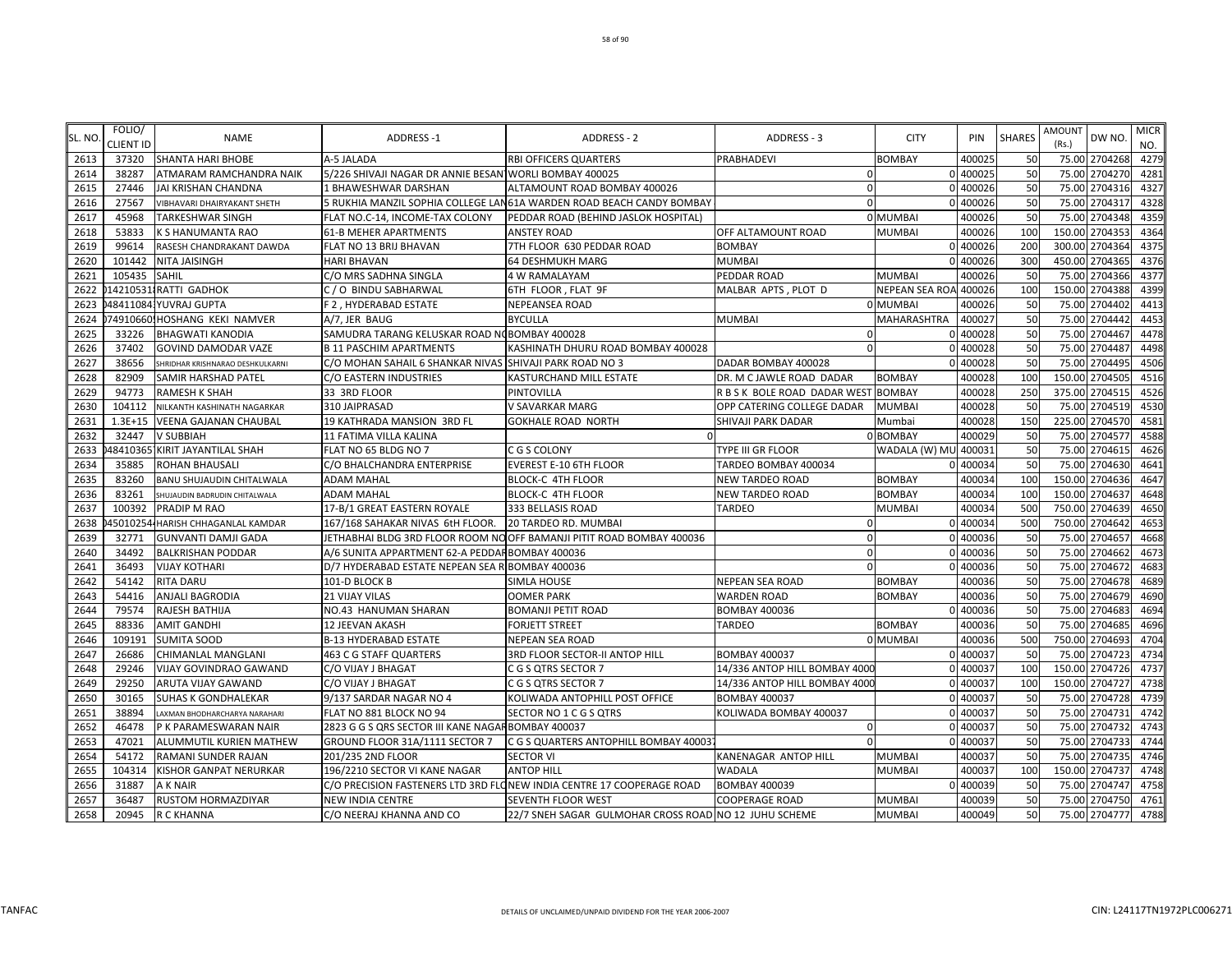| SL. NO. | FOLIO/<br><b>CLIENT ID</b> | <b>NAME</b>                     | <b>ADDRESS-1</b>                                               | <b>ADDRESS - 2</b>                                                   | ADDRESS - 3                  | <b>CITY</b>           | PIN      | <b>SHARES</b> | <b>AMOUNT</b><br>(Rs.) | DW NO.          | <b>MICR</b><br>NO. |
|---------|----------------------------|---------------------------------|----------------------------------------------------------------|----------------------------------------------------------------------|------------------------------|-----------------------|----------|---------------|------------------------|-----------------|--------------------|
| 2659    | 34371                      | <b>KRISHNAKANT PARIKH</b>       | 203/1 IVORY TOWERS                                             | JUHU KOLIWADA AZAD ROAD                                              | <b>BOMBAY 400049</b>         |                       | 0 400049 | 50            |                        | 75.00 2704794   | 4805               |
| 2660    | 47492                      | <b>JAGDISH RAJAN</b>            | 125 J V P D SCHEME                                             | <b>GULMOHAR CROSS ROAD NO 10</b>                                     | JUHU BOMBAY 400049           |                       | 0 400049 | 50            | 75.00                  | 2704799         | 4810               |
| 2661    | 47999                      | <b>GEETA H SUGHAND</b>          | 10/2 SHRI RAMAKRISHNA SOCY LTD ROAJ V P D SCHEME BOMBAY 400049 |                                                                      | $\Omega$                     |                       | 0 400049 | 50            | 75.00                  | 2704800         | 4811               |
| 2662    | 99181                      | <b>SHALMALEE PALEKAR</b>        | CHIREBANDEE 10TH NORTH SOUTH ROAJVPD SCHEME                    |                                                                      |                              | 0 BOMBAY              | 400049   | 50            | 75.00                  | 2704808         | 4819               |
| 2663    | 100329                     | <b>AJAY P BHUTA</b>             | 1 VIJAY PARK                                                   | <b>JANKI KUTIR</b>                                                   | JUHU ROAD JUHU               | <b>BOMBAY</b>         | 400049   | 50            | 75.00                  | 2704810         | 4821               |
| 2664    |                            | 183102651ANJALI JAJOREA         | 2/30, ONGC COLONY                                              | <b>IRLA MASJID</b>                                                   | JUHU                         | <b>MUMBAI</b>         | 400049   | 100           | 150.00                 | 2704825         | 4836               |
| 2665    |                            | 54917679: SABIR S KARIMI        | 5/6 C WING JUHU APT                                            | <b>1ST FLOOR JUHU TARA ROAD</b>                                      | <b>SANTACRUZ WEST</b>        | <b>MUMBAI</b>         | 400049   | 198           | 297.00                 | 2704834         | 4845               |
| 2666    | 22917                      | RAMESH CHANDRA JAGDISH CHANDRA  | 104 OCEANIC CARTER ROAD BANDRA W BOMBAY 400050                 |                                                                      |                              |                       | 0 400050 | 50            | 75.00                  | 2704844         | 4855               |
| 2667    | 26692                      | <b>SARAH ANDAZ</b>              | 7/74 MONLISA APARTMENTS                                        | ST JOHN BAPTIST ROAD BANDRA W                                        | <b>BOMBAY 400050</b>         |                       | 400050   | 50            | 75.00                  | 2704845         | 4856               |
| 2668    | 27909                      | <b>RAJU MORAY</b>               | MORAY MAHAL 226 S V ROAD BANDRA BOMBAY 400050                  |                                                                      | $\Omega$                     |                       | 400050   | 50            | 75.00                  | 2704849         | 4860               |
| 2669    | 28316                      | <b>ARIF ESMAIL HAJEE</b>        | ANNE VILLA 27 ST PAUL ROAD                                     | BANDRA BOMBAY 400050                                                 | $\Omega$                     |                       | 0 400050 | 50            | 75.00                  | 2704850         | 4861               |
| 2670    | 28515                      | SHANKAR DIGAMBAR BAGADE         | MSEB OFFICERS QTRS BLDG NO 19                                  | FLAT NO 72 KRISHNACHANDRA PATH                                       | INFRONT OF LILAVATI HOSPITAL | RECLAMATION BA 400050 |          | 50            | 75.00                  | 2704851         | 4862               |
| 2671    | 33627                      | N K GOPALAN NAIR                | FLAT NO 5 SEAVIEW PALACE                                       | 48 PALI HILL ROAD BANDRA BOMBAY 400050                               |                              |                       | 400050   | 50            | 75.00                  | 2704864         | 4875               |
| 2672    | 33791                      | <b>PUSHPAVATI PATEL</b>         | ANJALI 604 P D HINDUJA MARG                                    | BANDRA BOMBAY 400050                                                 | $\Omega$                     | $\Omega$              | 400050   | 50            | 75.00                  | 2704865         | 4876               |
| 2673    | 34264                      | ARJANDAS C GULANI               | 10 D HIGH PEAK APARTMENTS                                      | 20 A S V ROAD                                                        | <b>BANDRA</b>                | <b>BOMBAY</b>         | 400050   | 100           | 150.00                 | 2704867         | 4878               |
| 2674    | 35919                      | ASHOKKUMAR TOLARAM TOTLANI      | 601 MANGAL AARTI ST ABDREWS RIAD NEAR MACRONELLS ROOF GARDEN   |                                                                      | <b>BANDRA WEST</b>           | <b>MUMBAI</b>         | 400050   | 50            | 75.00                  | 2704874         | 4885               |
| 2675    | 38057                      | ARIF RAMZAN NURI                | 295 SAKINA MANZIL 3RD FLOOR                                    | OPP BANDRA TALKIES S V ROAD BANDRA                                   | <b>BOMBAY 400050</b>         | $\Omega$              | 400050   | 50            |                        | 75.00 2704879   | 4890               |
| 2676    | 38178                      | <b>SURAIYA S GULAMHUSEIN</b>    | DHARAM JYOT NO 1 FLAT NO 42                                    | ST ALEXIUS ROAD BANDRA BOMBAY 400050                                 | $\Omega$                     |                       | 0 400050 | 100           |                        | 150.00 2704880  | 4891               |
| 2677    | 38707                      | PRAKASH KEWALRAMANI             | 9 GULAB 14B CARTER ROAD                                        | BANDRA BOMBAY 400050                                                 | $\Omega$                     |                       | 0 400050 | 50            | 75.00                  | 2704881         | 4892               |
| 2678    | 39040                      | <b>MONISHA R POREDI</b>         | JAGIR APARTMENTS APT NO 9                                      | P NO 7 TURNER ROAD                                                   | BANDRA BOMBAY 400050         | $\Omega$              | 400050   | 25            | 37.50                  | 2704882         | 4893               |
| 2679    | 46210                      | RAINA MUKESH PUNJABI            | DIAGO D FLAT NO 101                                            | SHERLY RAJAN ROAD                                                    | OFF CARTER ROAD BANDRA       | <b>BOMBAY</b>         | 400050   | 100           | 150.00                 | 2704883         | 4894               |
| 2680    | 52876                      | <b>BALBHIM GYANBA SHINDE</b>    | 303 PRITI PLOT NO 21                                           | OPP RANG SHARDA HOTEL                                                | RECLAMATION BANDRA (WEST)    | <b>MUMBAI</b>         | 400050   | 50            | 75.00                  | 2704893         | 4904               |
| 2681    | 52877                      | NIRMALA BALBHIM SHINDE          | 303 PRITI PLOT NO 21                                           | OPP RANG SHARDA HOTEL                                                | RECLAMATION BANDRA (WEST)    | <b>MUMBAI</b>         | 400050   | 50            | 75.00                  | 2704894         | 4905               |
| 2682    | 53748                      | PUSHPA HIRANANDINI              | NO.10 BLUE NILE                                                | NO.24TH ROAD BANDRA                                                  | <b>BOMBAY 400050</b>         |                       | 0 400050 | 50            | 75.00                  | 2704895         | 4906               |
| 2683    | 78331                      | RUXANA M NOORANI                | SUNNY SIDE GROUND FLOOR                                        | NO 12 DR PETER DIAS ROAD                                             | BANDRA BOMBAY 400050         |                       | 400050   | 500           | 750.00                 | 2704902         | 4913               |
| 2684    | 102826                     | BRESCON FINANCIAL SERVICES LTD  | 403/404 AN CHAMBERS                                            | TURNER ROAD BANDRA WEST                                              |                              | 0 BOMBAY              | 400050   | 50            |                        | 75.00 2704920   | 493                |
| 2685    | 103810                     | <b>ARCHNA CHANDRA</b>           | 1 WAHEEDA                                                      | PALI HILL                                                            | <b>BANDRA (WEST)</b>         | <b>MUMABI</b>         | 400050   | 100           | 150.00                 | 2704923         | 4934               |
| 2686    | 104686                     | <b>B SANTHANAM</b>              | 12 SANDELE                                                     | 199 PERRY ROAD                                                       | <b>BANDRA WEST</b>           | <b>MUMBAI</b>         | 400050   | 500           | 750.00                 | 2704924         | 4935               |
| 2687    | 108645                     | HANOZ IQBAL AHMED               | 7 SUNBEAM 2ND FLOOR                                            | OPP MT CARMEL CHURCH                                                 | MT CARMEL ROAD BANDRA [W]    | <b>MUMBAI</b>         | 400050   | 600           | 900.00                 | 2704925         | 4936               |
| 2688    |                            | 82910272 THAKUR KHUBCHAND       | 1 RESHMA APTS                                                  | 13 PALI HILL , OPP SUNIL DATT BANGLOW                                | <b>BANDRA</b>                | <b>MUMBAI</b>         | 400050   | 1400          |                        | 2100.00 2704973 | 4984               |
| 2689    |                            | 54916616 SADIQ AMIRALI LAKHANI  | 301 ZEBA CORNER                                                | SHER ALI RAJAN ROAD                                                  | OFF CARTER ROAD BANDRA       | <b>MUMBAI</b>         | 400050   | 100           | 150.00                 | 2704993         | 5004               |
| 2690    | 25255                      | <b>PRADEEP DESHPANDE</b>        | B-54/525 M I G COLONY                                          | BANDRA EAST BOMBAY 400051                                            | $\Omega$                     |                       | 0 400051 | 50            | 75.00                  | 2705009         | 18781              |
| 2691    | 26806                      | PRABHAKARAN M V                 | 14/535 NIRMAL NAGAR                                            | KHAR (EAST) BOMBAY 400051                                            |                              |                       | 400051   | 50            | 75.00                  | 2705010         | 18782              |
| 2692    | 29861                      | <b>VIJAY ANNASAHEB PATIL</b>    | GOVT COLONY BUILDING NO 8                                      | ROOM NO 1405 BANDRA E BOMBAY 400051                                  | $\Omega$                     |                       | 40005    | 50            | 75.00                  | 2705012         | 5023               |
| 2693    | 47337                      | <b>TANVIR UDDIN</b>             |                                                                | QUARTER NO 123/6 RAILWAY TYPE ONEKHERWADI ROAD BANDRA EAST BOMBAY 40 |                              |                       | 400051   | 50            | 75.00                  | 2705018         | 5029               |
| 2694    |                            | 12610025(M K GUPTE              | 1. RAGINI                                                      | SAHITYA SAHAWAS                                                      | <b>BANDRA EAST</b>           | <b>MUMBAI</b>         | 400051   | 100           | 150.00                 | 2705021         | 5032               |
| 2695    | 21410417                   | SUBHASH CHANDRA EKNATH PUSALKAR | B 303 UDAYA CHAL CO OP HSG SOC LTD SAI BABA ROAD JAWAHAR NAGAR |                                                                      | KHAR (E)                     | <b>MUMBAI</b>         | 400051   | 50            | 75.00                  | 2705022         | 5033               |
| 2696    | $1.2E + 15$                | SUDHAKAR KARIYAPPA RAI          | KOLSEWADI CHAWL                                                | <b>HOUSE NO 93/4/8</b>                                               | JAWAHAR NAGAR KHAR E         | <b>MUMBAI</b>         | 400051   | 300           | 450.00                 | 2705033         | 5044               |
| 2697    | 773                        | ZAHIR AHMEDI                    | 2 SHIVNIKETAN 18TH ROAD                                        | KHAR                                                                 |                              | 0 BOMBAY              | 400052   | 50            | 75.00                  | 2705034         | 5045               |
| 2698    | 26502                      | PRITA REGE                      | 17 MAYA VILLA OLD KHAR                                         |                                                                      |                              | 0 BOMBAY              | 400052   | 50            | 75.00                  | 2705036         | 5047               |
| 2699    | 32943                      | NALINI JAYANTILAL RANDERIA      | KUSUM VILLA IST FLOOR S V ROAD X 8T KHAR BOMBAY 400052         |                                                                      |                              |                       | 400052   | 50            | 75.00                  | 2705048         | 5059               |
| 2700    | 47454                      | JOSE PATROCINIO DE SOUZA        | MOHAMEDI MANZIL                                                | S V ROAD KHAR BOMBAY 400052                                          |                              |                       | 400052   | 50            |                        | 75.00 2705063   | 5074               |
| 2701    | 48131                      | SATINDER KAUR ANAND             | 13 JAI MAHAL 2ND FLOOR LINKING ROA BOMBAY 400052               |                                                                      | $\Omega$                     |                       | 0 400052 | 100           | 150.00                 | 2705066         | 5077               |
| 2702    | 79374                      | <b>SUNIL SIRALDAS</b>           | 788 B ANAND SAGAR                                              | IIIRD ROAD KHAR                                                      | <b>BOMBAY 400052</b>         |                       | 0 400052 | 50            | 75.00                  | 2705075         | 5086               |
| 2703    | 86606                      | <b>BHAGWANTI SOBHANI</b>        | 749/12 RAM DEVI MANSION                                        | 2ND FLOOR                                                            | 10TH ROAD KHAR               | <b>BOMBAY</b>         | 400052   | 100           |                        | 150.00 2705076  | 5087               |
| 2704    | 103225                     | <b>HIREN D SHETH</b>            | 311 MEHTA BLDG                                                 | 12TH ROAD                                                            | <b>KHAR WEST</b>             | <b>BOMBAY</b>         | 400052   | 50            |                        | 75.00 2705081   | 5092               |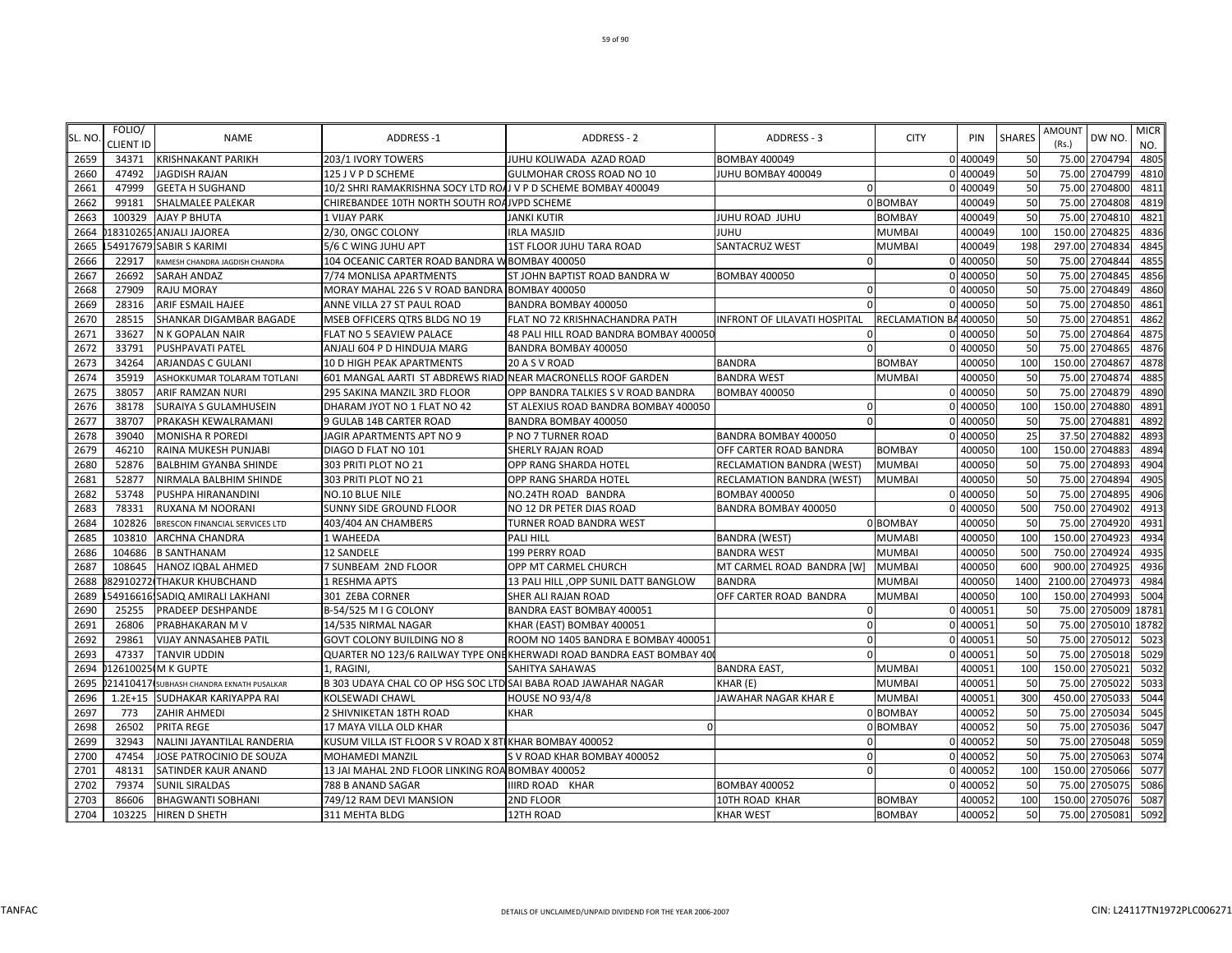|        | FOLIO/           |                                                |                                                                 |                                                                    |                                   |                      |          |                 | AMOUNT          |         | <b>MICR</b> |
|--------|------------------|------------------------------------------------|-----------------------------------------------------------------|--------------------------------------------------------------------|-----------------------------------|----------------------|----------|-----------------|-----------------|---------|-------------|
| SL. NO | <b>CLIENT ID</b> | <b>NAME</b>                                    | <b>ADDRESS-1</b>                                                | ADDRESS - 2                                                        | ADDRESS - 3                       | <b>CITY</b>          | PIN      | <b>SHARES</b>   | (Rs.)           | DW NO.  | NO.         |
| 2705   |                  | 002010765. PUSHPA THAKURDAS ASWANI             | <b>ISH KRIPA</b>                                                | FLAT NO 617 14TH RD                                                | <b>KHAR WEST</b>                  | <b>MUMBAI</b>        | 400052   | 50              | 75.00 2705088   |         | 5099        |
| 2706   |                  | 015910580: HASSANAND NAGPAL                    | 6, SUKHNIWAS                                                    | PWT 535/536                                                        | 17TH ROAD, KHAR (W)               | MUMBAI.              | 400052   | <b>200</b>      | 300.00 2705091  |         | 5102        |
| 2707   |                  | 45010539 PRITI NAGPAL                          | <b>6 SUKH NIWAS</b>                                             | 17th RD. KHAR                                                      | MUMBAI                            |                      | 0 400052 | <b>200</b>      | 300.00 2705096  |         | 5107        |
| 2708   |                  | 829107411SHAH MANOJ NAVNITLAL                  | 278/B, SIDDHARTH FLAT NO2,                                      | 11TH ROAD, KHAR(W) MUMBAI                                          | $\Omega$                          |                      | 0 40005  | 500             | 750.00          | 2705113 | 5124        |
| 2709   |                  | 269106181 CHANNAPATNA KRISHNAMURTHY SRINIVASAN | FLAT NO 41/42 USHA KIRAN,                                       | 20TH ROAD,                                                         | KHAR WEST,                        | MUMBAI MAHAR 400052  |          | 50              | 75.00 2705133   |         | 5144        |
| 2710   |                  | 1.3E+15 PRABHAKAR VASUDEO UDAR                 | 8, ARADHANA,                                                    | 386, LINKING ROAD,                                                 | KHAR(WEST),                       | <b>MUMBAI</b>        | 400052   | 1650            | 2475.00         | 2705134 | 5145        |
| 2711   | 37856            | <b>ROSHAN SINGH</b>                            | TARAPORE TOWERS CHS LTD                                         | FLAT NO.L349, 8TH FLOOR                                            | NEW LINK ROAD, OSHIWARA           | ANDHERI WEST,        | 40005    | 10 <sup>C</sup> | 150.00          | 2705143 | 5154        |
| 2712   | 75090            | <b>NIRU BIPIN GANDHI</b>                       | 203 KANCHANGANGA BLDG NO 9 10                                   | MANISH NAGAR J P ROAD                                              | ANDHERI WEST                      | <b>BOMBAY</b>        | 400053   | 100             | 150.00 2705147  |         | 5158        |
| 2713   | 106533           | RASHMI DEVANDER TALWAR                         | 1 UMA KUNJ                                                      | 110 MODEL TOWN                                                     | J P ROAD ANDHERI [W]              | <b>MUMBAI</b>        | 400053   | 100             | 150.00          | 2705155 | 5166        |
| 2714   | 108535           | <b>KIRAN AGARWAL</b>                           | 1102 MANISH TOWER                                               | MANISH NAGAR 4 BUNGALOWS                                           | J P ROAD ANDHERI (W)              | <b>MUMBAI</b>        | 400053   | 250             | 375.00 2705156  |         | 5167        |
| 2715   | 110675           | <b>SIBANI BOSE</b>                             | <b>205 EMBASSY APANA GHAR</b>                                   | UNIT NO:6 SHRI SAMARTH NAGAR                                       | <b>ANDHERI WEST</b>               | <b>MUMBAI</b>        | 400053   | 50              | 75.00           | 2705161 | 5172        |
| 2716   |                  | 09510010! Mohan Lal Gupta                      | 401, Menka,                                                     | Off J.P. Road,                                                     | Andheri (W)                       | Mumbai.              | 400053   | 50              | 75.00 2705162   |         | 5173        |
| 2717   |                  | 21411352 SHANTI RAVINDRAN                      | D 202 GURUPRASAD PLOT NO 6                                      | S SAMARTH NAGAR X RD NO 2                                          | ANDHERI WEST                      | <b>MUMBAI</b>        | 400053   | 50              | 75.00           | 2705172 | 5183        |
| 2718   |                  | 48410226 KANCHAN VINOD BERRY                   | 407 408 HIRA DHAM CO OP HSG SOC LT SUNDERVAN COMPLEX            |                                                                    | <b>ANDHERI WEST</b>               | <b>MUMBAI</b>        | 400053   | 500             | 750.00          | 2705181 | 5192        |
| 2719   |                  | 75711338 TEJ KUCHROO                           | 202 KUSH APT                                                    | <b>VEERA DESAI ROAD</b>                                            | ANDHERI WEST                      | <b>MUMBAI</b>        | 400053   | 100             | 150.00          | 2705191 | 5204        |
| 2720   |                  | 54914864 VAISHALI P JOSHI                      | 302/3 SHAZY                                                     | NEW JUHU VERSOVA LINK ROAD                                         | ANDHERI MUMBAI                    |                      | 0 400053 | 100             | 150.00 2705196  |         | 5209        |
| 2721   |                  | 1.2E+15 NILESH MAHENDRA DESAI                  | 1-304, YASHODHAN APARTMENT                                      | FOUR BUNGLOW, JAI PRAKASH RD.                                      | ANDHERI (WEST),                   | <b>MUMBAI</b>        | 40005    | 250             | 375.00 2705204  |         | 5217        |
| 2722   | 26892            | <b>SAMEER SAMANTA</b>                          | 13 MEERA BAUG                                                   | SANTACRUZ WEST                                                     |                                   | 0 BOMBAY             | 400054   | 50              | 75.00 2705210   |         | 5223        |
| 2723   | 29208            | <b>SURESH PATEL</b>                            | <b>205 VIKAS APARTMENT</b>                                      | JANKI KUTIR JUHU BOMBAY 400054                                     |                                   |                      | 0 400054 | <b>200</b>      | 300.00 2705212  |         | 5225        |
| 2724   | 32007            | RAJINDER KAUR GHATEHORDE                       | 10 PREM SAGAR 17TH RD END SANTACH BOMBAY 400054                 |                                                                    | $\Omega$                          |                      | 0 400054 | 50              | 75.00           | 2705218 | 5231        |
| 2725   | 35435            | INDUMATI RAMESHCHANDRA KARNIK                  | 128/9 W RLY COLONY SANTACRUZ WES BOMBAY 400054                  |                                                                    | $\Omega$                          |                      | 0 40005  | 50              | 75.00           | 2705226 | 5239        |
| 2726   | 35576            | <b>JOHN INNOCENT</b>                           | FLAT NO 4 PRAKASH CO OP HSG SOCY                                | DAULAT NAGAR RELIEF ROAD                                           | SANTACRUZ WEST                    | <b>BOMBAY</b>        | 40005    | 50              | 75.00           | 2705227 | 5240        |
| 2727   | 53220            | <b>MALTI SHAH</b>                              | C/O NIRANJAN SHAH                                               | C/O PANKAJ SANGHVI                                                 | C-2/26 KHIRA NAGAR S V ROAD       | <b>SANTACRUZ WES</b> | 400054   | 50              | 75.00           | 2705235 | 5248        |
| 2728   | 75005            | SHAILESH D SHAH                                | 73 CENTRAL AVENUE                                               | SANTACRUZ WEST                                                     |                                   | 0 MUMBAI             | 400054   | 100             | 150.00 2705238  |         | 5251        |
| 2729   | 89499            | <b>RAJESH DOSHI</b>                            | C/O MUKESH S SHAH                                               | 44/B ACHARAT BAUG                                                  | DHIROJSHA ROAD SANTACRUZ WEBOMBAY |                      | 400054   | 50              | 75.00           | 2705242 | 5255        |
| 2730   | 103276           | <b>CHIRAG MUCHHALA</b>                         | SAMRAT A 2                                                      | 28 JUHU ROAD                                                       | SANTACRUZ WEST                    | <b>BOMBAY</b>        | 400054   | 50              | 75.00 2705247   |         | 5260        |
| 2731   | 103597           | <b>IBRAHIM A BARDANWALA</b>                    | FLAT 401 BANSON                                                 | SAIBABA ROAD OFF S V ROAD                                          | SANTACRUZ WEST                    | <b>BOMBAY</b>        | 400054   | 100             | 150.00          | 2705248 | 5261        |
| 2732   |                  | 02010184 ASHUTOSH DAMODAR RAO                  |                                                                 | KUDPI INVESTMENT CO AJAY APTS 28 A ABOVE ORIENTAL BANK OF COMMERCE | S V ROAD SANTACRUZ (W)            | <b>MUMBAI</b>        | 400054   | 56              | 84.00           | 2705254 | 5267        |
| 2733   |                  | 09510802 Gautam Sumantlal Parikh               | 12. Milan                                                       | 16 Saraswati Road                                                  | Santacruz West                    | <b>MUMBAI</b>        | 400054   | <b>100</b>      | 150.00          | 2705255 | 5268        |
| 2734   |                  | 0159105161RASILA DINESH VARIA                  | 6, SUSHMA APT., OPP. LIONS GARDEN                               | LINKING ROAD EXTENSION                                             | SANTACRUZ (W)                     | <b>MUMBAI</b>        | 400054   | <b>100</b>      | 150.00          | 2705264 | 5277        |
| 2735   |                  | 45012789 AALOKI A DAFTARY                      | 19B SHREE NIKETAN 61B LINKING RD                                | <b>NORTH AVENUE</b>                                                | SANTACRUZ WEST                    | <b>MUMBA</b>         | 400054   | 100             | 150.00          | 2705275 | 5288        |
| 2736   |                  | 48412416 PINGILY PADMAJA                       | BUILDING DO 4, QUARTER NO 2                                     | MSEB COLONY MILAN SUBWAY                                           | ROAD NO 2, SANTACRUZ WEST         | <b>MUMBAI</b>        | 400054   | 100             | 150.00          | 2705281 | 5294        |
| 2737   |                  | 82910876. LUTHRA KAILASH S.                    | 5, PRABH JYOT,                                                  | <b>NORTH AVENUE,</b>                                               | SANTACRUZ(W)                      | <b>MUMBAI</b>        | 400054   | 10 <sub>C</sub> | 150.00 2705289  |         | 5302        |
| 2738   |                  | 54919203 GUNJAN YOGESH JARIWALA                | FLAT NO 402 4TH FLOOR TRIVENI B WINS V ROAD SANTACRUZ WEST      |                                                                    |                                   | 0 MUMBAI             | 400054   | 300             | 450.00 2705298  |         | 5311        |
| 2739   | 31536            | <b>NAVIN JUTHANI</b>                           | <b>6TH ROAD BAPUJI NIVAS</b>                                    | SANTACRUZ EAST BOMBAY 400055                                       |                                   |                      | 0 400055 | 50              | 75.00 2705309   |         | 5322        |
| 2740   | 38864            | NARENDRA VITHALDAS CARPENTER                   | RATNAKUNJ NEAR VAKOLA BRIDGE                                    | <b>BULSROYCE COLY ROAD</b>                                         | MEHRU ROAD SANTACRUZ E BOM        |                      | 0 40005  | 50              | 75.00           | 2705321 | 5334        |
| 2741   | 47181            | <b>RAMKRISHNA UDIAVER</b>                      | KRISHNA KUNJ OPPOSITE DATTA MANDIVAKOLA PIPELINES BOMBAY 400055 |                                                                    | $\Omega$                          |                      | 0 400055 | 50              | 75.00           | 2705324 | 5337        |
| 2742   | 87757            | <b>BHARATI ANIL GANDHI</b>                     | 101 RAMYA KUNJ                                                  | 2ND LANE 7TH ROAD                                                  | SANTACRUZ EAST                    | <b>BOMBAY</b>        | 40005    | 300             | 450.00          | 2705330 | 5343        |
| 2743   |                  | 23950036 PRAVIN KUMAR SALIAN SANJIVA           | D-3, SHRI KUMAR CO-OP HSG SOCIETY VAKOLA                        |                                                                    | SANTACRUZ                         | <b>MUMBAI</b>        | 400055   | 100             | 150.00 2705341  |         | 5354        |
| 2744   |                  | 74910584 PRABHAKAR V. UDAR                     | H/801 GOLDEN SQUARE                                             | SUNDER NAGAR                                                       | KALINA SANTACRUZ EAST             | <b>MUMBAI</b>        | 400055   | 800             | 1200.00 2705348 |         | 5361        |
| 2745   | 33923            | <b>MAHINDAR PARKASH KHURANA</b>                | 3 F VAIBHAV IRLA S V RD                                         | VILLE PARLE W BOMBAY 400056                                        | $\mathbf 0$                       |                      | 0 400056 | 50              | 75.00 2705369   |         | 5382        |
| 2746   | 35025            | <b>GOPAL PANKAJ KUMAR</b>                      | 5 NAYAN CO OP HSG SOC LTD                                       | KHANDURBHAI DESAI ROAD VILE PARLE W                                | <b>BOMBAY 400056</b>              |                      | 0 400056 | 50              | 75.00           | 2705371 | 5384        |
| 2747   | 36065            | <b>CLARENCE J D SOUZA</b>                      | 35 DADI HOUSE SOCIETY ROAD                                      | <b>IRLA</b>                                                        | <b>VILE PARLE W</b>               | <b>BOMBAY</b>        | 400056   | 50              | 75.00           | 2705375 | 5388        |
| 2748   | 46284            | <b>VIVEK B SHENOY</b>                          | 202 MANGALAM APTS B                                             | IRLA LANE IRLA VILE PARLE WEST                                     | <b>BOMBAY 400056</b>              |                      | 0 400056 | 100             | 150.00          | 2705382 | 5395        |
| 2749   | 93949            | <b>MEENA LADHA</b>                             | 17 ROOPAYATAN                                                   | 135/37 S V ROAD IRALA                                              | <b>VILE PARLE WEST</b>            | <b>BOMBAY</b>        | 400056   | 200             | 300.00 2705394  |         | 5407        |
| 2750   |                  | 0020109811HEMLATA HARISING BHAGAT              | 385 SWAMI VEVEKANANDA ROAD                                      | <b>VILE PARLE WEST</b>                                             | <b>MUMBAI</b>                     |                      | 0 400056 | 150             | 225.00 2705402  |         | 5415        |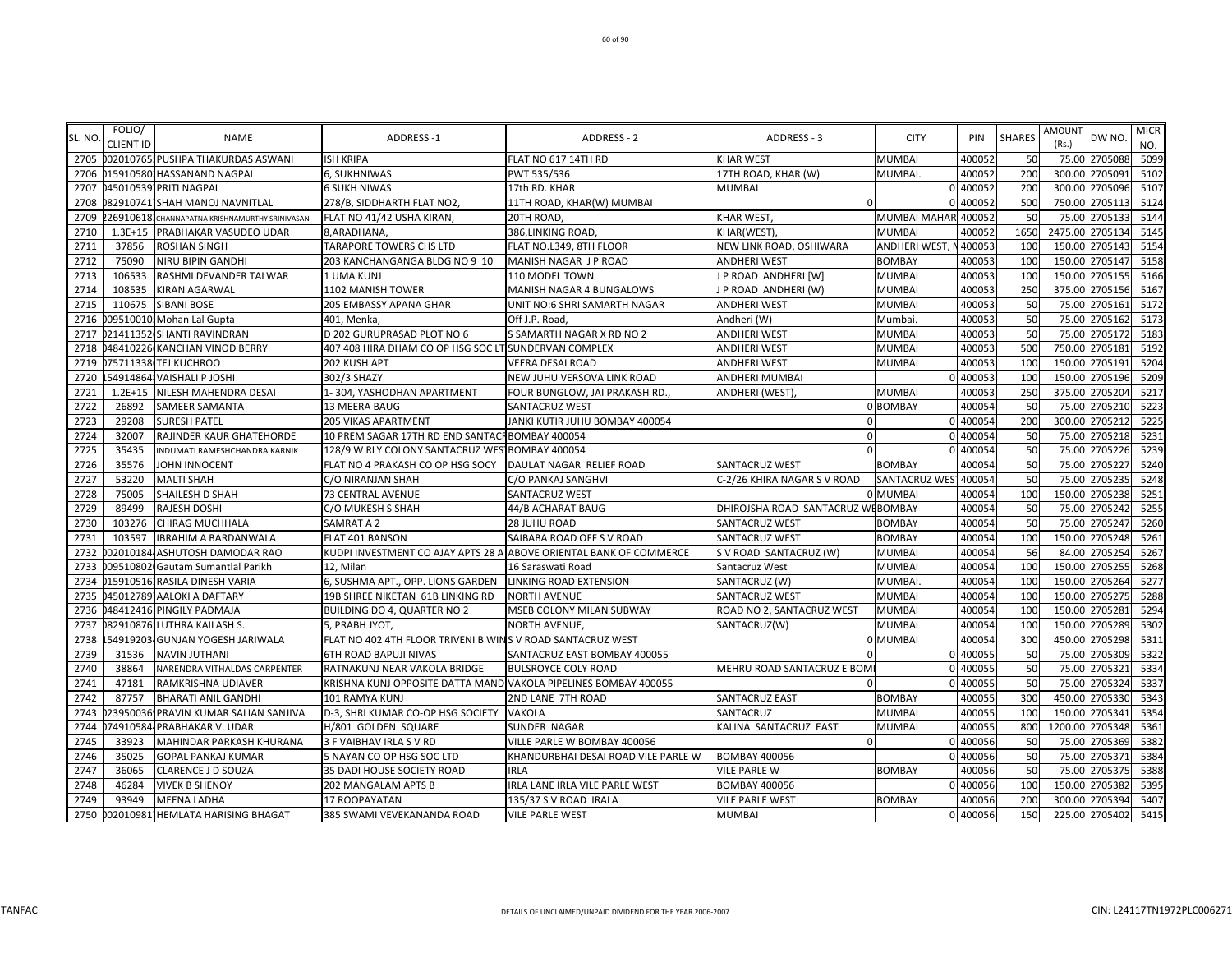| SL. NO. | FOLIO/<br><b>CLIENT ID</b> | <b>NAME</b>                                      | <b>ADDRESS-1</b>                                                | <b>ADDRESS - 2</b>                                                    | ADDRESS - 3                          | <b>CITY</b>           | PIN      | <b>SHARES</b> | <b>AMOUNT</b><br>(Rs.) | DW NO.         | <b>MICR</b><br>NO. |
|---------|----------------------------|--------------------------------------------------|-----------------------------------------------------------------|-----------------------------------------------------------------------|--------------------------------------|-----------------------|----------|---------------|------------------------|----------------|--------------------|
| 2751    |                            | 018310284, KANUBHAI M BRAHMBHATT                 | A-4/7, KRIPA NAGAR                                              | <b>SVRDIRLA</b>                                                       | <b>VILE PARLE (WEST)</b>             | <b>MUMBAI</b>         | 400056   | 200           |                        | 300.00 2705409 | 5422               |
| 2752    | 14138                      | VALLIAMMAI MEYYAPPAN                             | NO 6 SECOND FLOOR                                               | <b>BANK OF MADURA OFFICERS QTRS</b>                                   | 16 SUBASH ROAD VILE PARLE EASTMUMBAI |                       | 400057   | 100           |                        | 150.00 2705456 | 5469               |
| 2753    | 27487                      | NURANI EASWARAN PADMANABHAN                      | 2/5 SHREE DURGA CO OP HSG SOC                                   | TILAK VIDYALAYA ROAD VILE PARLE E                                     | <b>BOMBAY 400057</b>                 |                       | 0 400057 | 75            |                        | 112.50 2705461 | 5474               |
| 2754    | 32289                      | VISHNU BABAJI PATIL                              | 103 PRIYADARSHINI OPP TEL EX                                    | NANDA PATKAR MARG VILE PARLE                                          | <b>BOMBAY 400057</b>                 |                       | 0 400057 | 50            | 75.00                  | 2705478        | 5491               |
| 2755    | 35375                      | MANDAKINI RAJARAM RALEGAONKAR                    | 3 NARIMAN ROAD DHANUKA COTTAGE VILE PARLE E BOMBAY 400057       |                                                                       | $\Omega$                             |                       | 0 400057 | 50            | 75.00                  | 2705487        | 5500               |
| 2756    | 35376                      | SHIRISH RAJARAM RALEGAONKAR                      | 3 NARIMAN ROAD DHANUKA COTTAGE VILE PARLE E BOMBAY 400057       |                                                                       | $\Omega$                             |                       | 0 400057 | 50            | 75.00                  | 2705488        | 5501               |
| 2757    | 35555                      | <b>SUNIL NAVNIT MEHTA</b>                        | 4 ISMAIL MANZIL SRADDHANAND                                     | RD EXTN VILE PARLE EAST BOMBAY 400057                                 | $\Omega$                             |                       | 0 400057 | 75            | 112.50                 | 2705489        | 5502               |
| 2758    | 38336                      | <b>USHA DATTARAY DESAI</b>                       | GURU CHAYA BLOCK NO 1                                           | 2ND FLOOR SUBHASH ROAD VILE PARLE EAST BOMBAY 400057                  |                                      |                       | 400057   | 75            | 112.50                 | 2705499        | 5512               |
| 2759    | 38337                      | DATTATRAY VASUDEO DESAI                          | <b>GURU CHAYA BLOCK NO 1</b>                                    | IIND FLOOR SUBHASH ROAD VILE PARLE EAST BOMBAY 400057                 |                                      |                       | 400057   | 75            | 112.50                 | 2705500        | 5513               |
| 2760    | 79927                      | <b>REYNOLD ANDREWS</b>                           | <b>B-4 RAJ TAJA APARTMENTS</b>                                  | AZAD ROAD VILE PARLE EAST                                             | <b>BOMBAY 400057</b>                 |                       | 400057   | 250           | 375.00                 | 2705517        | 5530               |
| 2761    | 84062                      | RAMESH HARI INDULKAR                             | SHIV CO-OP HOUSING SOCIETY LTD                                  | FLAT NO.9                                                             | NANDA PATKAR ROAD VILE PARLE BOMBAY  |                       | 400057   | 25            | 37.50                  | 2705518        | 5531               |
| 2762    | 92270                      | WAMAN GANESH GODBOLE                             | C/O VAISHALI V PATWARDHAN                                       | 34 ARUN KAMAL SOCIETY                                                 | OFF G B INDULKAR MARG VILE PA BOMBAY |                       | 400057   | 50            | 75.00                  | 2705524        | 5537               |
| 2763    |                            | 020102020 KAMALA JASTY                           | <b>SHANTA KUNJ</b>                                              | 13 RAM MANDIR ROAD                                                    | VILE PARLE E                         | <b>MUMBAI</b>         | 400057   | 400           | 600.00                 | 2705535        | 5548               |
| 2764    | 18310020                   | <b>ARPANA YASHWANT PAGNIS</b>                    | B/405, ABHINAV APTS.                                            | SHRADDHANAND ROAD                                                     | VILE PARLE (E)                       | <b>MUMBAI</b>         | 400057   | 100           | 150.00                 | 2705538        | 5551               |
| 2765    |                            | 51312291 SANGHVI PRAGNA H                        | 9 JAGDISH VILLA                                                 | <b>NANDA PATKAR ROAD</b>                                              | VILE PARLE EAST                      | <b>MUMBAI</b>         | 400057   | 50            | 75.00                  | 2705552        | 5565               |
| 2766    |                            | 330173851JAYANTILAL NAROTTAMBHAI PATEL           | 8 SATCHITANAND SOCIETY                                          | N P THAKAR ROAD                                                       | <b>VILE PARLE EAST</b>               | MUMBAI                | 40005    | 50            | 75.00                  | 2705573        | 5586               |
| 2767    | 26627                      | <b>MOHITOSH NATH</b>                             | 73-B ROOPDARSHAN JUHU LANE ANDHI BOMBAY 400058                  |                                                                       |                                      |                       | 0 400058 | 50            |                        | 75.00 2705594  | 5607               |
| 2768    | 26648                      | DHUN MANECKSHAW BHOORA                           | GULSHAN 2 FLAT NO 308 3RD                                       | C D BARFIWALA MARG JUHU LANE ANDHERI                                  | <b>BOMBAY 400058</b>                 |                       | 0 400058 | 50            | 75.00                  | 2705595        | 5608               |
| 2769    | 26707                      | REKHA CHITTERJEE                                 | NO 8 STELLAR UNIT A                                             | LOKHANDWALA COMPLEX                                                   | ANDHERI WEST BOMBAY                  |                       | 0 400058 | 50            | 75.00                  | 2705596        | 5609               |
| 2770    | 26952                      | <b>SUNITA SHARMA</b>                             | B-302 VERSOVILLE CO OP HSG SOCY                                 | 4 BUNGLOWS ROAD ANDHERI WEST                                          | <b>BOMBAY 400058</b>                 |                       | 400058   | 150           | 225.00                 | 2705597        | 5610               |
| 2771    | 31257                      | <b>ANAND NAIMPALLY</b>                           | C-214 ANAND JUHU LANE CO-OP HSG S(17 JUHU LANE                  |                                                                       | ANDHERI WEST                         | <b>BOMBAY</b>         | 400058   | 50            | 75.00                  | 2705610        | 5623               |
| 2772    | 31697                      | NITIN RAMESH DESAI                               |                                                                 | NAVNIT H/81 BANK OF BARODA HSG SO BHARDAWADI ANDHERI WEST BOMBAY 4000 | $\Omega$                             | $\Omega$              | 400058   | 50            | 75.00                  | 2705612        | 5625               |
| 2773    | 31698                      | AJIT RAMESH DESAI                                |                                                                 | NAVNIT H/81 BANK OF BARODA HSG SO BHARDAWADI ANDHERI WEST BOMBAY 4000 |                                      |                       | 400058   | 50            | 75.00                  | 2705613        | 5626               |
| 2774    | 33503                      | VISHAMBERDAS TIRATHDAS SAJWAI C/O KAMLA R SHARMA |                                                                 | 2149 D N NAGAR                                                        | OPP PETROL PUMP J P ROAD             | ANDHERI WEST          | 400058   | 50            | 75.00                  | 2705619        | 5632               |
| 2775    | 34547                      | NITINA PAREKH                                    | C/3 VIRAL APARTMENT                                             | OPP AMBER OSCAR CINEMA                                                | S V ROAD ANDHERI WEST BOMBAY         |                       | 400058   | 50            | 75.00                  | 2705621        | 5634               |
| 2776    | 38155                      | HARISHCHANDRA SHARMA                             | B-302 VERSOVILLE CO-OP HSG SOCY                                 | FOUR BUNGLOWS ANDHERI WEST                                            | <b>BOMBAY 400058</b>                 | $\Omega$              | 400058   | 50            |                        | 75.00 2705630  | 5643               |
| 2777    | 39083                      | <b>BPOZA</b>                                     | 705-A BENZER OPP RAJASTHAN BANK                                 | LOKHANDWALA COMPLEX                                                   | OPP FOUR BUNGLOWS ANDHERI VBOMBAY    |                       | 400058   | 50            | 75.00                  | 2705632        | 5645               |
| 2778    | 39804                      | <b>JAYSHREE SHARMA</b>                           | 33/542 AZAD NAGAR                                               | VEERA DESAI ROAD                                                      | <b>ANDHERI WEST</b>                  | <b>BOMBAY</b>         | 400058   | 50            | 75.00                  | 2705635        | 5648               |
| 2779    | 46415                      | SOSAMMA PLAMOOJJIL CHACKO                        | 35/27 MANISH NAGAR                                              | ANDHERI WEST BOMBAY 400058                                            | $\Omega$                             |                       | 0 400058 | 50            | 75.00                  | 2705638        | 5651               |
| 2780    | 51242                      | <b>SAHIBRAM MADAN</b>                            | 6 KAILASH PARVAT SOCY GILLBERT HILL                             | OPP BHAWANS COLLEGE ANDHERI (W)                                       | <b>BOMBAY 400058</b>                 |                       | 0 400058 | 50            | 75.00                  | 2705643        | 5656               |
| 2781    | 76307                      | <b>SHANTI DEVI LAKHANI</b>                       | A/63 VISHNU BAUG                                                | 137 S V ROAD                                                          | ANDHERI (WEST) BOMBAY 40005          |                       | 400058   | 100           | 150.00                 | 2705653        | 5666               |
| 2782    | 79002                      | VASANTRAI MANILAL DOSHI                          | NO. 605 ALKA 'B' S V ROAD                                       | OPP M A HIGH SCHOOL                                                   | ANDHERI WEST BOMBAY 400058           |                       | 400058   | 50            | 75.00                  | 2705654        | 5667               |
| 2783    | 86392                      | MOHAMED RAFIQUE MOOSA AGBAI 39/7 MANISH NAGAR    |                                                                 | <b>ANDHERI WEST</b>                                                   | <b>BOMBAY</b>                        | $\Omega$              | 400058   | 50            |                        | 75.00 2705661  | 5674               |
| 2784    | 93450                      | INDIRA BANSILAL KHURANA                          | A/33 RNA SHOPPING ARCADE                                        | LOKHANDWALA COMPLEX                                                   | VERSOVA ANDHERI WEST                 | <b>BOMBAY</b>         | 400058   | 50            | 75.00                  | 2705664        | 5677               |
| 2785    | 99268                      | <b>HAARIT N KAMPANI</b>                          | 11th FLOOR BROOKLYN HEIGHTS                                     | OPP SASHTRI NAGAR                                                     | LOKHANDWALA COMPLEX ANDHIBOMBAY      |                       | 400058   | 50            | 75.00                  | 2705666        | 5679               |
| 2786    | 100288                     | <b>DINESH HIMATLAL ADANI</b>                     | <b>ADANI INVESTMENTS</b>                                        | 5 A NIRMAL ANAND SOCIETY                                              | 107/C J P ROAD ANDHERI WEST          | <b>BOMBAY</b>         | 400058   | 50            | 75.00                  | 2705670        | 5683               |
| 2787    |                            | 18310869 URMILA H WORAH                          | <b>B 15 PARADISE APTS</b>                                       | VISHNU BAUGH 137 S V ROAD                                             | ANDHERI WEST                         | <b>MUMBAI</b>         | 400058   | 50            | 75.00                  | 2705693        | 5706               |
| 2788    |                            | 18311794 HARKISHIN HARNAM VASWANI                | A 101 NANJINI CO OP HSG SOC                                     | 7 BUNGLOWS ANDHERI W                                                  | MUMBAI                               | MAHARASHTRA           | 400058   | 100           | 150.00                 | 2705695        | 5708               |
| 2789    | 07180050                   | <b>GOURISHANKAR HARLALKA</b>                     | 301 WALLFORT TOWER                                              | CAESAR ROAD CROSS LANE NO 1                                           | MAHTAR PADA ROAD AMBOLI              | <b>ANDHERI WEST I</b> | 400058   | 50            | 75.00                  | 2705719        | 5732               |
| 2790    | 38044                      | <b>DRAKE CHACKO</b>                              | 4/12 BLOSSOM MILITARY RD                                        | MAROL ANDHERI E BOMBAY 400059                                         |                                      |                       | 400059   | 200           |                        | 300.00 2705754 | 5767               |
| 2791    | 38515                      | PRAMOD SHARMA                                    | 601 B HILL VIEW                                                 | MILITARY ROAD                                                         | MAROL ANDHERI EAST                   | <b>BOMBAY</b>         | 400059   | 50            | 75.00                  | 2705755        | 5768               |
| 2792    | 87248                      | <b>STUTI KEJRIWAL</b>                            | C/O AMPOLES & VIALS MFG CO. PVT LTI 139/A MAROL MAROSHI ROAD    |                                                                       |                                      | 0 BOMBAY              | 400059   | 50            | 75.00                  | 2705764        | 5777               |
| 2793    |                            | 88814692 MOHD SALIM KHAN                         | 9/11 BLOSSOM                                                    | MILITARY ROAD MAROL                                                   | ANDHERI EAST                         | <b>MUMBAI</b>         | 400059   | 100           | 150.00                 | 2705777        | 5790               |
| 2794    |                            | 1.2E+15 SAROJ BAFNA                              | B-10, BAMANPURICHS 1,                                           | KANTI NAGAR,                                                          | I.B.NAGAR,ANDHERI(E)                 | <b>MUMBAI</b>         | 400059   | 100           | 150.00                 | 2705779        | 5792               |
| 2795    |                            | 1.2E+15 VIJAY GULZARILAL NANGALIA                | 62/5, GEETA BHAVAN,                                             | J.B.NAGAR,                                                            | ANDHERI (EAST),                      | <b>MUMBAI</b>         | 400059   | 50            |                        | 75.00 2705782  | 5795               |
| 2796    |                            | 52187 SUMITRA KAMALAKAR WAGLE                    | BLOCK NO 1 BLDG NO 21 SARASWATI BAJOGESHWARI EAST BOMBAY 400060 |                                                                       | $\Omega$                             |                       | 0 400060 | 75            |                        | 112.50 2705783 | 5796               |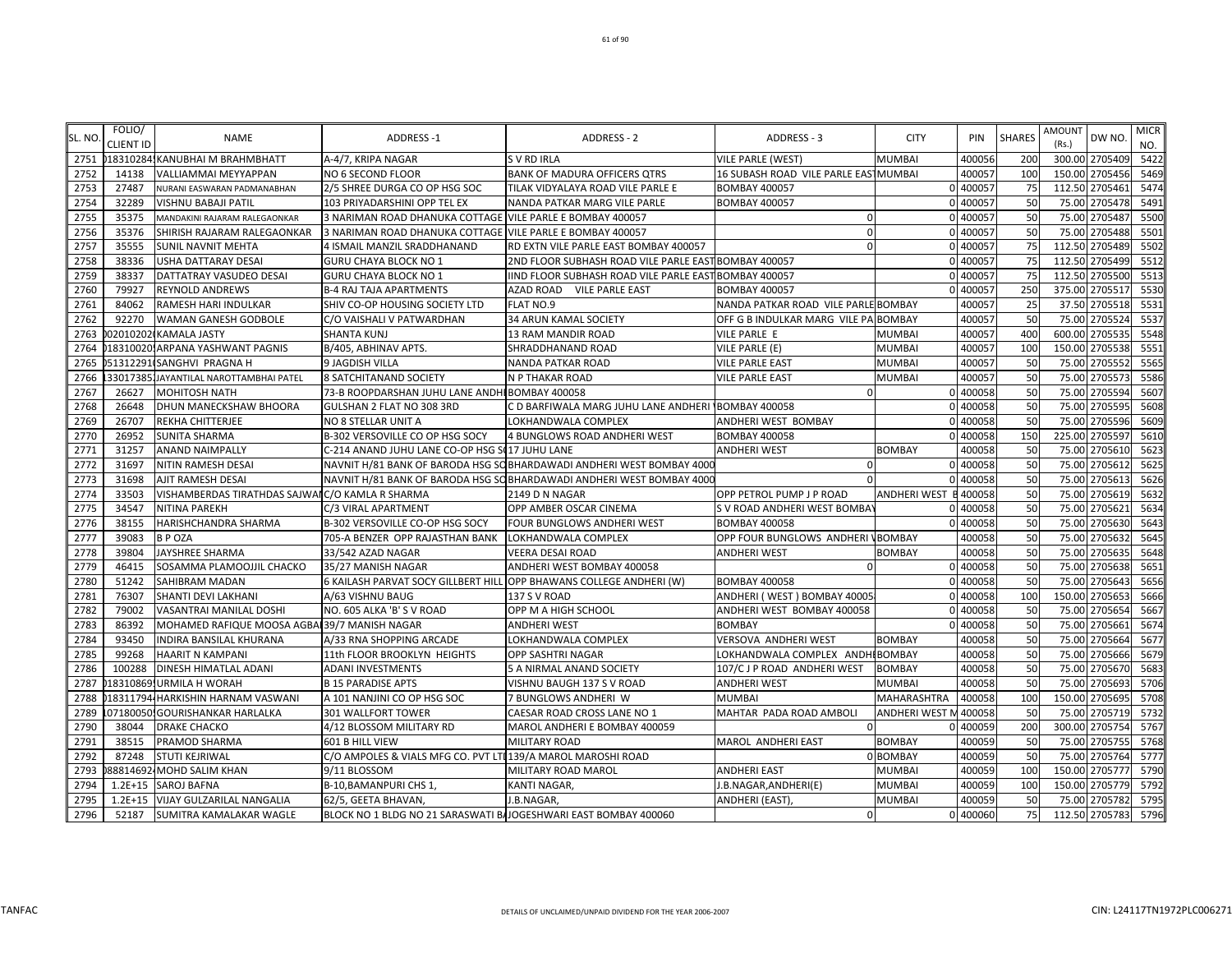|        | FOLIO/           |                                                 |                                                                                            |                                                                  |                                                    |                       |          |               | <b>AMOUNT</b>     | <b>MICR</b> |
|--------|------------------|-------------------------------------------------|--------------------------------------------------------------------------------------------|------------------------------------------------------------------|----------------------------------------------------|-----------------------|----------|---------------|-------------------|-------------|
| SL. NO | <b>CLIENT ID</b> | <b>NAME</b>                                     | <b>ADDRESS-1</b>                                                                           | ADDRESS - 2                                                      | ADDRESS - 3                                        | <b>CITY</b>           | PIN      | <b>SHARES</b> | DW NO<br>(Rs.)    | NO.         |
| 2797   | 29546            | <b>ASHIT ROY</b>                                | <b>402 PALM BEACH APARTMENTS</b>                                                           | <b>VERSOVA ROAD</b>                                              | <b>BOMBAY</b>                                      |                       | 0 40006  | 50            | 75.00 2705795     | 5808        |
| 2798   | 30169            | KASSAMALI JAFFERALI MOOSABHAI EXPRESS APARTMENT |                                                                                            | 403B B WING 4TH FLOOR                                            | YARI ROAD VERSOVA                                  | ANDHERI WEST N 400061 |          | 50            | 75.00<br>2705797  | 5810        |
| 2799   | 31723            | <b>SHERRY RUTH PEREIRA</b>                      | 203 BEACH APARTMENTS                                                                       | VERSOVA BEACH ROAD BOMBAY 400061                                 |                                                    |                       | 0 400061 | 50            | 75.00 2705798     | 5811        |
| 2800   | 46179            |                                                 | GAJANAN BALKRISHNA KHANOLKAR 81 ARAM NAGAR I SQ LDR HARMINDER ANDHERI BOMBAY 400061        |                                                                  |                                                    |                       | 0 400061 | 50            | 75.00<br>2705801  | 5814        |
| 2801   | 48604            | <b>RAMA GOPINATH</b>                            | C/O K GOPINATH FLAT NO 9 A-WING                                                            | 3RD FLOOR SEVEN BUNGALOWS                                        | CANARA BANK OFFICERS QTRS ANIVERSOA ROAD AN 400061 |                       |          | 25            | 37.50<br>2705802  | 5815        |
| 2802   | 54217            | K ANVARULLAH KHAN                               | C/O MR S H JEELANI                                                                         | 17 3RD FLOOR PARAG APTS                                          | 83 J P ROAD VERSOVA                                | <b>BOMBAY</b>         | 400061   | 50            | 75.00<br>2705803  | 5816        |
| 2803   | 78937            | <b>ISMAIL KARIM KASMANI</b>                     | FAZAL BUNGLOW PATIL GULLY                                                                  | OPP HINGLA DEVI MANDIR                                           | VERSOWA VILLAGE BOMBAY 4000                        |                       | 0 40006  | 50            | 75.00<br>2705804  | 5817        |
| 2804   | 82915            | KASSAMALI JAFFERALI MOOSABHAI EXPRESS APARTMENT |                                                                                            | 403B B WING 4TH FLOOR                                            | YARI ROAD VERSOVA                                  | ANDHERI WEST N 400061 |          | 100           | 150.00 2705805    | 5818        |
| 2805   | 91811            | YASMIN MERCHANT                                 | 701 SHAAM APTS                                                                             | PLOT 1243 OFF YARI ROAD                                          | ANDHERI WEST                                       | <b>BOMBAY</b>         | 400061   | 50            | 75.00 2705808     | 5821        |
| 2806   | 97684            | S JAYALAKSHMI                                   | 104 IB HORIZON VIEW                                                                        | BANK OF MAHARASHTRA LANE                                         | 7 BUNGLOWS VERSOVA                                 | <b>BOMBAY</b>         | 400061   | 50            | 75.00 2705809     | 5822        |
| 2807   |                  | 679313301MEERA ROY                              | <b>B 604 VRIDDHI KALYAN COMPLEX</b>                                                        | YARI ROAD VERSOVA                                                | ANDHERI W                                          | <b>MUMBAI</b>         | 400061   | 150           | 225.00<br>2705825 | 5838        |
| 2808   | 29252            |                                                 | PUSHPALATA BHALCHANDRA CHITN DAVE BUILDING BLOCK NO 1 S V ROAD GOREGAON WEST BOMBAY 400062 |                                                                  | 0                                                  |                       | 0 400062 | 50            | 2705831<br>75.00  | 5844        |
| 2809   | 32870            | RASHMINKUMAR B PATEL                            | 329/11 JAWAHAR NAGAR                                                                       | GOREGAON WEST BOMBAY 400062                                      | $\Omega$                                           |                       | 0 400062 | 50            | 2705837<br>75.00  | 5850        |
| 2810   | 33018            | <b>SATURINE MACHADO</b>                         | A/4 JAIRAMESHWAR SOCY S V ROAD                                                             | GOREGAON WEST BOMBAY 400062                                      | $\Omega$                                           |                       | 0 400062 | 50            | 75.00<br>2705838  | 5851        |
| 2811   | 33019            | LEENA ANTHONY MACHADO                           | A/4 JAIRAMESHWAR SOCY S V ROAD                                                             | GOREGAON WEST BOMBAY 400062                                      |                                                    |                       | 0 400062 | 50            | 2705839<br>75.00  | 5852        |
| 2812   | 33222            | <b>GAURI S MAHALE</b>                           | 14/D 2 PRAGATI NAGAR                                                                       | OPP ST THOMAS ACCADAMY                                           | TILAK ROAD NO 6 GOREGAON W B                       |                       | 0 400062 | <b>100</b>    | 150.00 2705840    | 5853        |
| 2813   | 36219            | SADHANA WAZAVALKAR                              | 1/3 MATRUSHRI CO P HSG SOCIETY M G GOREGAON W BOMBAY 400062                                |                                                                  | $\Omega$                                           |                       | 0 400062 | <b>100</b>    | 150.00 2705844    | 5857        |
| 2814   | 36991            | NAVIN MANUBHAI PATEL                            | 208/5 JAWAHAR NAGAR GOREGAON W BOMBAY 400062                                               |                                                                  | $\Omega$                                           |                       | 0 400062 | 50            | 2705846<br>75.00  | 5859        |
| 2815   | 37205            | <b>RAMESH N SHETTY</b>                          | 9/317 IND HSG COLONY M G ROAD                                                              | GOREGAON WEST BOMBAY 400062                                      | $\Omega$                                           |                       | 0 400062 | 50            | 2705848<br>75.00  | 5861        |
| 2816   | 38338            | RAKHAMAJI SHINGOTE                              | 307/22 JAWAHAR NAGAR ROAD NO 16 GOREGAON WEST BOMBAY 400062                                |                                                                  | $\Omega$                                           |                       | 0 400062 | 50            | 75.00<br>270585   | 5864        |
| 2817   | 47898            | KIRAN DEEPAK SHAH                               | 52 JAWAHAR NAGAR ROAD NO 6                                                                 | GOREGAON WEST BOMBAY 400062                                      | $\Omega$                                           |                       | 0 400062 | 100           | 150.00<br>2705857 | 5870        |
| 2818   | 47900            | ALKA OCHHAVLAL SHAH                             | 52 JAWAHAR NAGAR ROAD NO 6 GORE(BOMBAY 400062                                              |                                                                  |                                                    |                       | 0 400062 | 50            | 2705858<br>75.00  | 5871        |
| 2819   | 52497            | C K JACOB                                       | 2B/38 VIHARDARSHAN OPP SWIMMING SIDDHARTH NAGAR                                            |                                                                  | GOREGAON WEST BOMBAY 40006                         |                       | 0 400062 | 50            | 75.00<br>2705859  | 5872        |
| 2820   | 96910            | PRADEEP KUMAR MAHESHWARI                        | B/6/12 MAHESH NAGAR                                                                        | <b>GOREGAON WEST</b>                                             |                                                    | 0 BOMBAY              | 400062   | 100           | 150.00 2705868    | 5881        |
| 2821   |                  | 82910151, SHAH DEEPAK OCHHAVLAL                 | 52, JAWAHAR NAGAR ROAD NO 6                                                                | <b>GOREGAON W</b>                                                | <b>MUMBAI</b>                                      |                       | 0 400062 | 200           | 300.00 2705879    | 5892        |
| 2822   |                  | 829101511SHAH UPENDRA OCHHAVLAL                 | 52, JAWAHAR NAGAR ROAD NO 6                                                                | <b>GOREGAON W</b>                                                | MUMBAI                                             |                       | 0 400062 | 850           | 1275.00 2705880   | 5893        |
| 2823   |                  | 82910151, SHAH ANUJ OCHHAVLAL                   | 52, JAWAHAR NAGAR ROAD NO 6                                                                | <b>GOREGAON W</b>                                                | MUMBAI                                             |                       | 0 400062 | 200           | 300.00 2705881    | 5894        |
| 2824   |                  | 1.3E+15 HASMUKH KALYANJI GALA                   | NIRLON CO-OP HSG SOC LTD                                                                   | 12/372, S.V.ROAD                                                 | GOREGAON (WEST),                                   | <b>MUMBAI</b>         | 400062   | 300           | 450.00 2705907    | 5920        |
| 2825   |                  | 1.2E+15 SHARDABEN KRISHNAKANT DESAI             | "KAIVALYA DHAM" PLOT NO:-150                                                               | JAWAHAR NAGAR ROAD NO.9,                                         | GOREGAON (W)                                       | <b>MUMBAI</b>         | 400062   | 200           | 2705908<br>300.00 | 5921        |
| 2826   | 33053            | <b>BANTWAL VITTAL KAMATH</b>                    | 2/44 RUKMINI NIVAS                                                                         | PANDU RANGWADI GOREGAON BOMBAY 400                               | -0                                                 |                       | 0 400063 | 50            | 2705927<br>75.00  | 5940        |
| 2827   | 33833            | <b>SUDHAKAR ACHARYA</b>                         | VISHWAKARMA VISHRANTI BHUVAN W.GOREGOAN EAST BOMBAY 400063                                 |                                                                  |                                                    |                       | 0 400063 | 50            | 2705929<br>75.00  | 5942        |
| 2828   |                  | 82911081: LAKSHMANAN. C                         | FLAT NO 101- B WING,                                                                       | BLDG NO B-23, AAKASH BLDG.                                       | GOKULDHAM, GOREGAON (E)                            | <b>MUMBAI</b>         | 400063   | <b>150</b>    | 2705953<br>225.00 | 5966        |
| 2829   | 33175            |                                                 | MISHRIDEVI RAMBALLABH KEJRIWA FLAT NO.201/202 INDIRA APARTMENTS 2ND FLOOR SAIBABA PARK     |                                                                  | EVERSHINE NAGAR MALAD WEST BOMBAY                  |                       | 400064   | 50            | 75.00 2705976     | 5989        |
| 2830   | 36442            | <b>PREM NARAYAN SINGH</b>                       | RANI SATINAGAR BLOCK G 7/13 S V ROAMALAD W BOMBAY 400064                                   |                                                                  | $\Omega$                                           |                       | 0 400064 | 50            | 75.00<br>2705984  | 5997        |
| 2831   | 37218            | <b>JINESH SHAH</b>                              | 11 KESHAV KUNJ 2ND FLOOR                                                                   | ADARSH MARVE ROAD MALAD BOMBAY 400                               | $\Omega$                                           |                       | 0 400064 | 50            | 75.00 2705986     | 5999        |
| 2832   | 37219            | <b>SHOBHA SHAH</b>                              | 11 KESHAV KUNJ 2ND FLOOR ADARSH                                                            | MARVE ROAD MALAD BOMBAY 400064                                   | $\Omega$                                           |                       | 0 400064 | 50            | 75.00<br>2705987  | 6000        |
| 2833   | 46699            | USHA JAYANTILAL MEHTA                           |                                                                                            | YOGESHWAR BLDG BLOCK NO 13 II FLO(BHADARAN NAGAR ROAD MALAD WEST | <b>BOMBAY 400064</b>                               |                       | 0 40006  | 50            | 75.00<br>2705993  | 6006        |
| 2834   | 53773            | <b>RAMSWAROOP SUREKA</b>                        | V-1-505 SUNDAR NAGAR                                                                       | <b>MALAD WEST</b>                                                | <b>BOMBAY 400064</b>                               |                       | 0 40006  | 50            | 75.00<br>2706000  | 6013        |
| 2835   | 67030            | MANILAL RAIJIBHAI PATEL                         | <b>BLOCK 9 NARENDRA NIVAS</b>                                                              | SECOND FLOOR MANTRI WADI                                         | SAINATH ROAD MALAD W                               | BOMBAY-400 064 400064 |          | 50            | 75.00<br>2706004  | 6017        |
| 2836   | 81334            | <b>VALIA PURAIL RAJKUMAR</b>                    | RAHUL APT 2-B                                                                              | 105 ADARSH MARVE ROAD MALAD WEST                                 | <b>BOMBAY 400064</b>                               |                       | 0 400064 | 50            | 75.00 2706006     | 6019        |
| 2837   | 85892            | <b>PRADEEP MUKUTLAL GUPTA</b>                   | 301/2 ARADHANA BUILDING                                                                    | 95 KISAN ROAD                                                    | <b>MALAD WEST</b>                                  | <b>BOMBAY</b>         | 400064   | 50            | 75.00 2706007     | 6020        |
| 2838   |                  | 907103741SURESH P DALAL                         | <b>4 DEV RATAN</b>                                                                         | AMERSEE ROAD                                                     | NEXT TO SATI DARSHAN                               | MALAD W MUME 400064   |          | <b>200</b>    | 300.00 2706042    | 6055        |
| 2839   |                  | 54919613 KETAN SAVLA                            | 5 NEW JAKARIA BLDG                                                                         | JAKARIA RD OPP POST OFFICE                                       | <b>MALAD WEST</b>                                  | <b>MUMBAI</b>         | 400064   | <b>250</b>    | 375.00<br>2706054 | 6067        |
| 2840   |                  | 927100941JM Financial Services Private Limited  | 4th Floor, Palm Court                                                                      | M Wing, Link Road                                                | Malad W                                            | Mumbai                | 400064   | 98            | 2706061<br>147.00 | 6074        |
| 2841   |                  | 1.2E+15 LEELABEN KALIDAS MALVANIA               | 521, VRAJESH APT,                                                                          | KHAJURIA TANK ROAD,                                              | BHADRAN NAGAR, MALAD (W)                           | <b>MUMBAI</b>         | 400064   | 500           | 750.00 2706067    | 6080        |
| 2842   |                  | 35353 YAGNESH RATILAL PARIKH                    | 7 JAI CHAMUNDA NIWAS                                                                       | <b>GR FLOOR OPP 5TH CARTER ROAD</b>                              | BORIVLI EAST BOMBAY 400066                         |                       | 0 400066 | 50            | 75.00 2706092     | 6105        |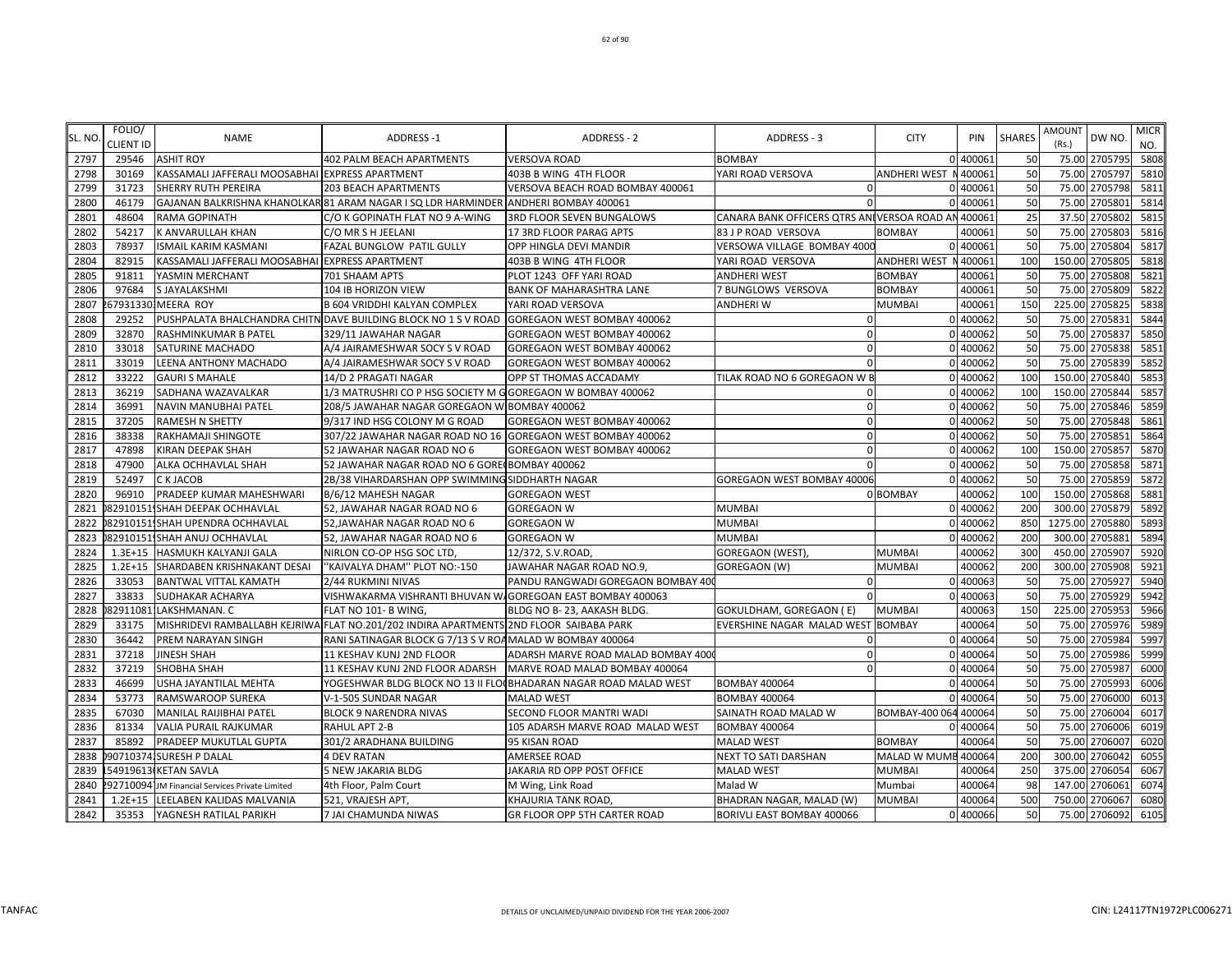| SL. NO. | FOLIO/<br><b>CLIENT ID</b> | <b>NAME</b>                       | <b>ADDRESS-1</b>                                         | ADDRESS - 2                                                      | ADDRESS - 3                                         | <b>CITY</b>            | <b>PIN</b> | <b>SHARES</b> | AMOUNT<br>DW NO.<br>(Rs.) | <b>MICR</b><br>NO. |
|---------|----------------------------|-----------------------------------|----------------------------------------------------------|------------------------------------------------------------------|-----------------------------------------------------|------------------------|------------|---------------|---------------------------|--------------------|
| 2843    |                            | 101927 G SEELAN                   |                                                          | C/O. ARIHANT CONSULTANCY SERVICES 501 GANESH APARTMENT 5TH FLOOR | VEER SARVARKAR ROAD BORIVLI(E MUMBAI                |                        | 400066     | 50            | 75.00 2706104             | 6117               |
| 2844    |                            | 018311376. VIPUL JETHALAL SAVLA   | 23, CHANDU SADAN                                         | <b>CARTER ROAD NO.2</b>                                          | <b>BORIVALI (E)</b>                                 | <b>MUMBAI</b>          | 400066     | 465           | 2706109<br>697.50         | 6122               |
| 2845    |                            | 60110167 PIYUSH MEHTA             | 23/24, BHANSHALI ESTSTE,                                 | JAIN MANDIR CROSS ROAD                                           | DAULATNAGAR, BORIVALI EAST,                         | <b>MUMBAI</b>          | 400066     | 500           | 750.00 2706114            | 6127               |
| 2846    |                            | 1.2E+15 KIRTI MULCHAND DEDHIA     | B/402 SHANTIDWAR BLDG                                    | SHANTIVAN NEAR NATIONAL PARK                                     | <b>BORIVLI WEST</b>                                 | <b>MUMBAI</b>          | 400066     | 100           | 2706140<br>150.00         | 6153               |
| 2847    | 23939                      | <b>ASHOK M GAGLANI</b>            | <b>D 9 NAWAB MANZIL</b>                                  | 4 IRANIWADI                                                      | KANDIWALI WEST                                      | <b>BOMBAY</b>          | 40006      | 50            | 2706147<br>75.00          | 6160               |
| 2848    | 35598                      | <b>ASHOK B SHARMA</b>             | ROOM NO 6/B NIHANGISTAN CHAWL IR KANDIVLI BOMBAY 400067  |                                                                  |                                                     |                        | 0 400067   | 50            | 75.00<br>2706160          | 6173               |
| 2849    | 39688                      | LALIT SHANTILAL ASHANI            | JANSUKH APT 4TH FLR BLOCK NO 43                          | 2 KASTURBA ROAD                                                  | KANDIVLI [WEST]                                     | BOMBAY                 | 40006      | 50            | 2706165<br>75.00          | 6178               |
| 2850    | 46518                      | BHUPATRAI VIRJIBHAI PADIA         | SHANKAR LANE HARI SADAN                                  | 2ND FLOOR ROOM NO 50 KANDIVLI WEST                               | <b>BOMBAY 400067</b>                                |                        | 0 400067   | 50            | 75.00 2706167             | 6180               |
| 2851    | 47974                      | ANAGHA ANIL PATANKAR              | FLAT 10 DAHANUKARWADI                                    | MAHALAKSHMI CO HSG SOCY LTD                                      | PLOT NO.1 S.NO 81-A DAHANUKARKANDIVLI WEST          |                        | 400067     | 50            | 75.00 2706169             | 6182               |
| 2852    | 52515                      | <b>GIRISH ODHAVJI MALKAN</b>      | 21 G V AROGYA BHUVAN MATHURADAS KANDIVLI W BOMBAY 400067 |                                                                  |                                                     |                        | 0 400067   | 50            | 75.00 2706170             | 6183               |
| 2853    | 79623                      | <b>HITESH MEHTA</b>               | PADMAKUVAR APARTMENTS                                    | FLAT NO 502                                                      | NEAR HIGHLAND COMPLEX CHARIKANDIVLI WEST            |                        | 400067     | 25            | 2706172<br>37.50          | 6185               |
| 2854    | 97825                      | RAMCHANDRA KRISHNARAO JORAPURKAR  | F 108 KAMALA VIHAR                                       | <b>BORASPADA ROAD</b>                                            | BEHIND KAMALA VIHAR SPORTS CIKANDIVI (W) MUI 400067 |                        |            | 50            | 2706183<br>75.00          | 6196               |
| 2855    | 103108                     | <b>MEHUL GOLECHA</b>              | A/202 KOKIL KUNJ                                         | <b>BEHIND PATEL NAGAR</b>                                        | M G CROSS ROAD NO 4 KANDIVALI BOMBAY                |                        | 400067     | 50            | 2706186<br>75.00          | 6199               |
| 2856    |                            | 21410115 NEENA KIRTI SHAH         | C-3, H-81 MAHAVIR NAGAR                                  | <b>SHANKER LANE</b>                                              | KANDIVALI WEST                                      | <b>MUMBAI</b>          | 400067     | 50            | 75.00<br>2706200          | 6213               |
| 2857    |                            | 23910707(ARVIND SHANTARAM DALVI   | SECTOR 1, PLOT NO. 187                                   | R.NO.4, NAVNATH HSG, SOC.                                        | CHARKOP, KANDIVALI (WEST)                           | <b>MUMBAI</b>          | 40006      | 100           | 150.00<br>2706201         | 6214               |
| 2858    |                            | 82910468. KALE WASUDEO KHUSHALRAO | C/33 KAILASH NAGAR                                       | <b>61 SHANKAR LANE</b>                                           | KANDIVLI (WEST)                                     | <b>MUMBAI</b>          | 400067     | 100           | 150.00 2706217            | 6230               |
| 2859    |                            | 12716035 POOJA JAGDISH DEONALLI   | A/201 VAIBHAV SOC LTD SECTOR 1                           |                                                                  | <b>OCHARKOP MKT KANDIVALI WEST</b>                  | <b>MUMBAI</b>          | 400067     | 200           | 300.00 2706235            | 6248               |
| 2860    |                            | 2603100861JYOTSNA SHAH            | B/102 LAXMI APT,                                         | 4 X M.G.ROAD, BEHIND PATEL NAGAR                                 | KANDIVALI(WEST)                                     | <b>MUMBAI</b>          | 400067     | 100           | 150.00 2706252            | 6265               |
| 2861    | 103637                     | <b>ASHOK KUMAR DEORA</b>          | C/O HANUMAN PRASAD DEORA                                 | 41/A TARA CHAND DUTT STREET                                      | CALCUTTA                                            |                        | 0 700073   | 50            | 75.00 2711015             | 11030              |
| 2862    |                            | 10011133 NARENDRA NATH BANERJEE   | A5/15 CALCUTTA GREEN                                     | PHASE II CHHAYANOT HOUSING COMPLEX                               | <b>SURVEY PARK</b>                                  | <b>KOLKATA</b>         | 700075     | 50            | 75.00 2711027             | 11042              |
| 2863    |                            | 10011134 PRATIMA BANERJEE         | A5/15 CALCUTTA GREEN PHASE II                            | CHHAYANOT HOUSING COMPLEX                                        | 1050/2 SURVEY PARK                                  | <b>KOLKATA</b>         | 700075     | 50            | 2711028<br>75.00          | 11043              |
| 2864    | 7766                       | <b>B P CHATTERJEE</b>             | 29/25 KENDUA MAIN ROAD                                   | P O GARIA                                                        | CALCUTTA                                            |                        | 0 70008    | 50            | 75.00 2711031             | 11046              |
| 2865    | 7767                       | <b>LATIKA CHATTERJEE</b>          | 29/25 KENDUA MAIN ROAD                                   | POST GARIA                                                       | CALCUTTA                                            |                        | 0 70008    | 50            | 75.00<br>2711032          | 11047              |
| 2866    | 42584                      | <b>BISHNU PADA CHATTERJEE</b>     | 29/25 KENDNA MAIN ROAD                                   | POST GAREIA                                                      | CALCUTTA                                            |                        | 0 700084   | 50            | 75.00 2711034 11049       |                    |
| 2867    | 42585                      | <b>LATIKA CHATTERJE</b>           | 29/25 KENDNA MAIN ROAD                                   | POST GAREIA                                                      | CALCUTTA                                            |                        | 0 70008    | 50            | 75.00 2711035             | 11050              |
| 2868    |                            | 44110651 SUNIL RANJAN GUHA        | <b>BALIA MAIN ROAD</b>                                   | <b>CENTRAL BALIA</b>                                             | <b>GARIA PO</b>                                     | <b>CALCUTTA</b>        | 700084     | 100           | 150.00 2711037            | 11052              |
| 2869    | 7763                       | <b>SUMITA ROY</b>                 | C/O D ROY                                                | FLAT NO.G-8 CLUSTER-IX                                           | PURBACHAL HOUSING ESTATE SALSECTOR-III CALCI        |                        | 700091     | 50            | 75.00 2711045             | 11060              |
| 2870    |                            | 64410137 KAMAL PRAKASH AGARWAL    | EE 83 SALT LAKE CITY                                     | 4TH FLOOR SECTOR II                                              |                                                     | 0 KOLKATA              | 700091     | 100           | 150.00 2711064            | 11079              |
| 2871    | 17975                      | <b>G M G SARAN DASS</b>           | C/O SH BHAGWAN DASS                                      | 2 G/80 N I T FARIDABAD HARYANA 121001                            | $\mathbf 0$                                         |                        | 0 121001   | 50            | 2711072<br>75.00          | 11087              |
| 2872    | 78187                      | <b>ALKA BEOTRA</b>                | <b>B-138 NEHRU GROUND</b>                                | NIT FARIDABAD 121001                                             | $\Omega$                                            |                        | 0 121001   | 100           | 150.00 2711075            | 11090              |
| 2873    |                            | 90240834 RENU MITTAL              | H NO 45/8                                                | MOHALLA BARAHIPARA                                               |                                                     | 0 FARIDABAD            | 121001     | 50            | 75.00 2711079             | 11094              |
| 2874    | 21106                      | LAL CHAND PAHWA                   | 2K7NIT                                                   |                                                                  |                                                     | 0 FARIDABAD            | 121002     | 50            | 75.00 2711082             | 11097              |
| 2875    | 99938                      | JAGDISH CHAND AGGARWAL            | HOUSE NO 367 SECTOR 16                                   | FARIDABAD HARYANA                                                | $\Omega$                                            |                        | 0 121002   | 100           | 150.00 2711086 11101      |                    |
| 2876    | 104014                     | PARVEEN KUMAR AGGARWAL            | HOUSE NO 367                                             | <b>SEC 16</b>                                                    | <b>FARIDABAD</b>                                    |                        | 0 121002   | 50            | 75.00 2711088             | 11103              |
| 2877    |                            | 011810237 RAJ KUMAR MENDIRATTA    | H NO 179                                                 |                                                                  | 0 SECTOR 29                                         | FARIDABAD              | 121002     | 50            | 75.00 2711089 11104       |                    |
| 2878    |                            | 28450020 MAN MOHAN SINGH CHAUDHRI | 206/16A FARIDABAD                                        |                                                                  |                                                     | 0 FARIDABAD            | 121002     | 50            | 75.00 2711093             | 11108              |
| 2879    | 98357                      | NEERJA                            | HOUSE NO 227                                             | SECTOR 7 A                                                       | FARIDABAD                                           |                        | 0 121006   | 50            | 75.00 2711102 11117       |                    |
| 2880    | 98358                      | SATYA NARAYAN BANSAL              | HOUSE NO 227                                             | <b>SECTOR 7 A</b>                                                |                                                     | 0 FARIDABAD            | 121006     | 50            | 75.00 2711103             | 11118              |
| 2881    | 2270                       | <b>SP GUPTA</b>                   | 1045 SECTOR 17 B                                         | <b>IFFCO COLONY</b>                                              |                                                     | 0 GURGAON              | 122001     | 25            | 37.50 2711114 11129       |                    |
| 2882    | 16805                      | <b>AMARJIT SINGH</b>              | C/O GURU NANAK BUILDING                                  | MEHRAULI ROAD GURGAON 122001                                     |                                                     |                        | 0 122001   | 50            | 75.00 2711116 11131       |                    |
| 2883    | 19098                      | <b>VEENA SINGH</b>                | T-11/03,D LF CITY(PHASE III)                             |                                                                  | 0 GURGAON                                           | <b>HARYANA</b>         | 122001     | 50            | 75.00 2711117 11132       |                    |
| 2884    | 77102                      | RAM NARAIN GUPTA                  | H NO 184/5 BURAF KHANA                                   | <b>GURGAON</b>                                                   | (HARYANA) 122001                                    |                        | 0 122001   | 75            | 112.50 2711120 11135      |                    |
| 2885    | 99981                      | <b>SUKRITI VOHRA</b>              | 1805 SECTOR 17                                           | <b>GURGAON</b>                                                   | <b>HARYANA</b>                                      |                        | 0 122001   | 250           | 375.00 2711129 11144      |                    |
| 2886    | 17393                      | <b>DROANE VIR KOHLI</b>           | S-23/6 DLF PHASE III                                     | DLF CITY                                                         |                                                     | 0 GURGAON, HARY 122002 |            | 50            | 75.00 2711142 11157       |                    |
| 2887    |                            | 290241879.NITA SRIVASTAVA         | 1401, (T-4), TULIP TOWER                                 | <b>SUSHANT ESTATES</b>                                           | <b>SUSHANT LOK PHASE-I</b>                          | <b>GURGAON</b>         | 122002     | 14            | 21.00 2711153 11168       |                    |
| 2888    |                            | 290241934 VEENA SINGH             | $T-11/03$                                                | <b>DLF CITY</b>                                                  | PHASE-III                                           | <b>GURGAON</b>         | 122002     | 50            | 75.00 2711154 11169       |                    |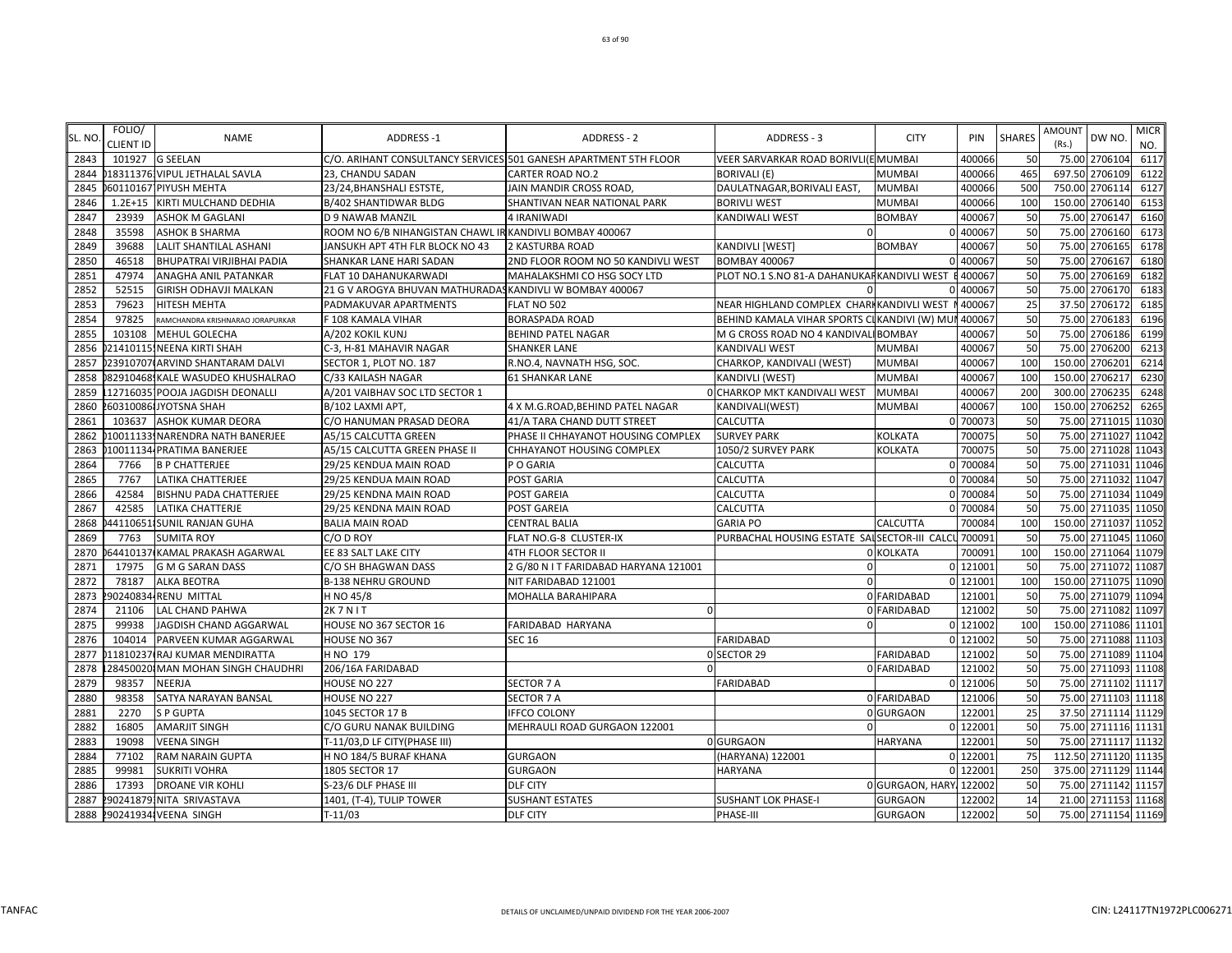|         | FOLIO/           |                              |                                                     |                                      |                                       |                       |          |               | AMOUNT                 | <b>MICR</b> |
|---------|------------------|------------------------------|-----------------------------------------------------|--------------------------------------|---------------------------------------|-----------------------|----------|---------------|------------------------|-------------|
| SL. NO. | <b>CLIENT ID</b> | <b>NAME</b>                  | <b>ADDRESS-1</b>                                    | <b>ADDRESS - 2</b>                   | ADDRESS - 3                           | <b>CITY</b>           | PIN      | <b>SHARES</b> | DW NO.<br>(Rs.)        | NO.         |
| 2889    | 79044            | <b>KAMLESH SEHGAL</b>        | W/O LT COL R K SEHGAL RETD ENGRS                    | <b>55 B SWASTIK VIHAR FLATS</b>      | <b>MANSADEVI ROAD</b>                 | PANCHKULA DIST 134109 |          | <b>150</b>    | 225.00 2711163         | 11178       |
| 2890    | 13615            | <b>KIRAN GUPTA</b>           | 802/7 PATEL NAGAR                                   | <b>CIVIL LINES</b>                   | <b>NEAR ICE FACTORY</b>               | LUDHIANA              | 141001   | <b>100</b>    | 150.00 2711171         | 11186       |
| 2891    | 13878            | <b>SUDESH PURI</b>           | 1002 DEEP NAGAR                                     | ST N 3 LUDHIANA                      | $\Omega$                              |                       | 0 141001 | <b>100</b>    | 150.00 2711173 11188   |             |
| 2892    | 75858            | <b>RAKESH PAUL</b>           | H NO 318 BHARAT NAGAR                               | LUDHIANA 141001                      | $\Omega$                              |                       | 0 14100  | <b>100</b>    | 150.00 2711177 11192   |             |
| 2893    | 103534           | <b>ASHOK KUMAR GUPTA</b>     | <b>MARKET OPERATIONS DEPT</b>                       | THE LUDHIANA STOCK EXCHANGE ASSN LTD | <b>FEROZE GANDHI MARKET</b>           | LUDHIANA              | 141001   | 50            | 2711185<br>75.00       | 11200       |
| 2894    | $1.2E + 15$      | <b>AWTAR SINGH PARMAR</b>    | $64 - H$                                            | SHAHEED BHAGAT SINGH NAGAR           | PAKHOWAL ROAD                         | LUDHIANA              | 141001   | 50            | 75.00 2711198 11213    |             |
| 2895    | 14410            | PARKASH KOUR HANS            | W/O SURJAN SINGH HANS                               | STREET NO 68                         | OUTSIDE KHAZANA GATE JHABAL           | SHAHID UDHAM :        | 143001   | 25            | 37.50 2711200 11215    |             |
| 2896    | 22837            | PRITPAL SINGH                | C/O GURDIAL SINGH & SONS                            | HALL BAZAR AMRITSAR 143001           | $\Omega$                              |                       | 0 143001 | 100           | 150.00 2711202 11217   |             |
| 2897    | 22866            | <b>ARJAN SINGH</b>           | C/O GURDIAL SINGH & SONS                            | HALL BAZAR AMRITSAR 143001           | $\mathbf 0$                           |                       | 0 143001 | <b>100</b>    | 150.00 2711203         | 11218       |
| 2898    | 45126            | <b>MAHINDER SINGH BAWA</b>   | 317 KRISHNA SQUARE                                  | SHIVALA ROAD AMRITSAR 143001         | $\Omega$                              |                       | 0 143001 | 50            | 75.00 2711205 11220    |             |
| 2899    | 75776            | <b>K M SHARMA</b>            | SHRI KRISHNA PHARMACY BLDG                          | KATRA SHER SINGH                     | AMRITSAR ( P B ) 143001               |                       | 0 143001 | 50            | 75.00 2711207          | 11222       |
| 2900    | 13606            | <b>CHIRUS BHUSHAN LAKRA</b>  | C/O CANARA BANK 51 MAHAVIR MARG JALANDHAR PB 144001 |                                      | $\Omega$                              |                       | 0 144001 | 50            | 75.00 2711219 11234    |             |
| 2901    | 25955            | <b>MALINDER SINGH BHATIA</b> | PUNJAB & SIND BANK                                  | <b>IBD OPP NEHRU GARDEN</b>          | JALANDHAR 144001                      |                       | 0 14400  | 50            | 75.00 2711221          | 11236       |
| 2902    | 98068            | <b>HARBANS LAL</b>           | EP 102 SAIDAN LAYOUT                                |                                      | <b>O JALANDHAR CITY</b>               | PUNJAB                | 144001   | 50            | 2711225 11240<br>75.00 |             |
| 2903    |                  | 26910382 RAJESH KUMAR        | 129,                                                | <b>ASHOK NAGAR,</b>                  | JALANDHAR,                            | <b>PUNJAB</b>         | 144001   | 500           | 750.00 2711236 11251   |             |
| 2904    | $1.2E + 15$      | <b>GEETA KOHLI</b>           | FLAT NO-4, 4th FLOOR                                | BLOCK-A CHADHA COMPLEX               | VENUS APARTMENTS LAJPAT NAG/JALANDHAR |                       | 144001   | - 1           | 1.50 2711239 11254     |             |
| 2905    | 13837            | <b>KAVITA AGGARWAL</b>       | STREET NO 18 HOUSE NO 62 JALANDHA PUNJAB 144005     |                                      | $\Omega$                              |                       | 0 144005 | 50            | 75.00 2711240 11255    |             |
| 2906    | 103785           | <b>MEENA GUPTA</b>           | <b>65 MALL ROAD</b>                                 | <b>JALLANDHER CANTT</b>              | <b>PUNJAB</b>                         |                       | 0 144005 | 50            | 75.00 2711245          | 11260       |
| 2907    | 102942           | <b>MUKESH GUPTA</b>          | AGGARWAL SALES AGENCY                               | 5 INDUSTRIAL AREA                    | PHAGWARA                              |                       | 0 144401 | 50            | 75.00 2711253 11268    |             |
| 2908    |                  | 45011118 BAL KRISHAN SOOD    | BAZAR BANRA WALA                                    | <b>KAURAN STREET</b>                 | PHAGWARA                              |                       | 0 144401 | 50            | 75.00 2711256 11271    |             |
| 2909    | 8691             | PREM LATA PARTI              | <b>HOUSE NO 15</b>                                  | <b>SECTOR 18A</b>                    | CHANDIGARH                            |                       | 0 160018 | 100           | 150.00 2711258 11273   |             |
| 2910    | 13928            | HARASH KUMAR VASUDEVA        | HOUSE NO.125                                        | SECTOR 18-A                          |                                       | <b>OCHANDIGARH</b>    | 160018   | 50            | 75.00 2711260 11275    |             |
| 2911    | 103770           | <b>PARVINDER SINGH</b>       | KOTHI NO 1224                                       | <b>SECTOR 8 C</b>                    | CHANDIGARH                            |                       | 0 160018 | 50            | 75.00<br>2711261       | 11276       |
| 2912    | 104295           | PARVINDER SINGH              | KOTHI NO 1224                                       | SECTOR 8 C                           | CHANDIGARH                            |                       | 0 160018 | 50            | 75.00 2711262 11277    |             |
| 2913    |                  | 45011174.JASBIR PURI         | 1218                                                | SECTOR 18 C                          | CHANDIGARH                            |                       | 0 160018 | 50            | 75.00 2711264 11279    |             |
| 2914    |                  | 45011199 NEELA SOOD          | 231                                                 | SECTOR 45 A                          |                                       | 0 CHANDIGARH          | 160018   | 100           | 150.00 2711265 11280   |             |
| 2915    | 8690             | <b>NALIN KAPIL</b>           | C/O SH D S CHANDEL                                  | H NO 1567/22B CHANDIGARH 160022      | $\Omega$                              |                       | 0 16002  | 50            | 75.00 2711268          | 11283       |
| 2916    | 8827             | <b>AMRIK SINGH BARHOK</b>    | 44-A/373                                            | CHANDIGARH                           | $\Omega$                              |                       | 0 16002  | 50            | 75.00 2711270 11285    |             |
| 2917    | 17710            | <b>SHAM MOHAN DEWAN</b>      | HOUSE NO.115                                        | <b>GROUND FLOOR</b>                  | SECOT 38-A                            | CHANDIGARH            | 16003    | 100           | 150.00 2711280 11295   |             |
| 2918    | 19971            | <b>SNEH LATA GUPTA</b>       | 413 A RAM NAGAR                                     |                                      |                                       | <b>O</b> GHAZIABAD UP | 201001   | 50            | 75.00 2711298 11313    |             |
| 2919    | 20121            | RAJKALI                      | M/S S P SINGHAL 156 PAKKI MORI                      | GHAZIABAD UP 201001                  |                                       |                       | 0 201001 | 50            | 75.00 2711300 11315    |             |
| 2920    | 45079            | <b>KUSUM SINGHAL</b>         | W/O S P SINGHAL 156 PAKKI MORI                      | GHAZIABAD 201001                     | $\Omega$                              |                       | 0 201001 | 50            | 75.00 2711304 11319    |             |
| 2921    | 45221            | RAJ KUMAR TANEJA             | 279 BHARAT NAGAR BHOOR                              | n                                    |                                       | 0 GHAZIABAD           | 201001   | 50            | 75.00 2711305 11320    |             |
| 2922    | 50426            | COL. J K CHADDA              | C/O BRIG (RETD) J K CHADDA                          | KJ 77 KAVI NAGAR                     | <b>GHAZIABAD</b>                      | U P                   | 201001   | 100           | 150.00 2711306         | 11321       |
| 2923    | 79922            | <b>G N MISRA</b>             | AVERY INDIA LIMITED                                 | NO.9 NAVYUG MARKET                   | GHAZIABAD 201001                      |                       | 0 201001 | 50            | 75.00 2711311 11326    |             |
| 2924    | 101585           | <b>GURMUKH SINGH</b>         | KG CH 21                                            | <b>KAVI NAGAR</b>                    | GHAZIABAD                             | <b>UTTAR PRADESH</b>  | 201001   | 200           | 300.00 2711313 11328   |             |
| 2925    |                  | 095113501 Pushpa Sharma      | C/19                                                | Shipra Suncity                       | Indrapuram                            | Ghaziabad             | 20100    | 75            | 112.50 2711317 11332   |             |
| 2926    |                  | 011810086 REKHA RANI         | DAYA DHAM II A/274                                  | <b>NEHRU NAGAR</b>                   | GHAZIABAD (UP)                        |                       | 0 201001 | 100           | 150.00 2711319 11334   |             |
| 2927    | 22030            | DIWAN CHAND ARORA            | KC 83 KAVI NAGAR                                    |                                      |                                       | 0 GHAZIABAD           | 201002   | 100           | 150.00 2711331 11346   |             |
| 2928    | 102391           | <b>SARVESH GAUTOM</b>        | KH-19 KAVI NAGAR                                    | GHAZIABAD                            | $\Omega$                              |                       | 0 201002 | 50            | 75.00 2711333 11348    |             |
| 2929    | 102392           | PRAGATI GAUTAM               | KH-19 KAVI NAGAR                                    | GHAZIABAD                            | $\Omega$                              |                       | 0 201002 | 50            | 75.00 2711334 11349    |             |
| 2930    | 102393           | <b>SK SHARMA</b>             | KH-19 KAVI NAGAR                                    | GHAZIABAD                            | 0                                     |                       | 0 201002 | 50            | 75.00 2711335 11350    |             |
| 2931    | 102394           | <b>MAYANK GAUTAM</b>         | KH-19 KAVI NAGAR                                    | GHAZIABAD                            | $\Omega$                              |                       | 0 201002 | 50            | 75.00 2711336          | 11351       |
| 2932    | 103646           | <b>SHABNAM BHARTI</b>        | P 175 A SANJAY NAGAR                                | GHAZIABAD                            | $\Omega$                              |                       | 0 201002 | <b>200</b>    | 300.00 2711337 11352   |             |
| 2933    | 18483            | <b>BINA SANGAL</b>           | SECTOR-14                                           | HOUSE NO 185                         | VASUNDHARA                            | <b>GHAZIABAD</b>      | 201010   | 50            | 75.00 2711347 11362    |             |
| 2934    |                  | 106530 SUJATA GUPTA          | A K GUPTA UNIVERSAL GLASS                           | IV/17 INDUSTRIAL AREA                |                                       | 0 SAHIBABAD           | 201010   | 200           | 300.00 2711350 11365   |             |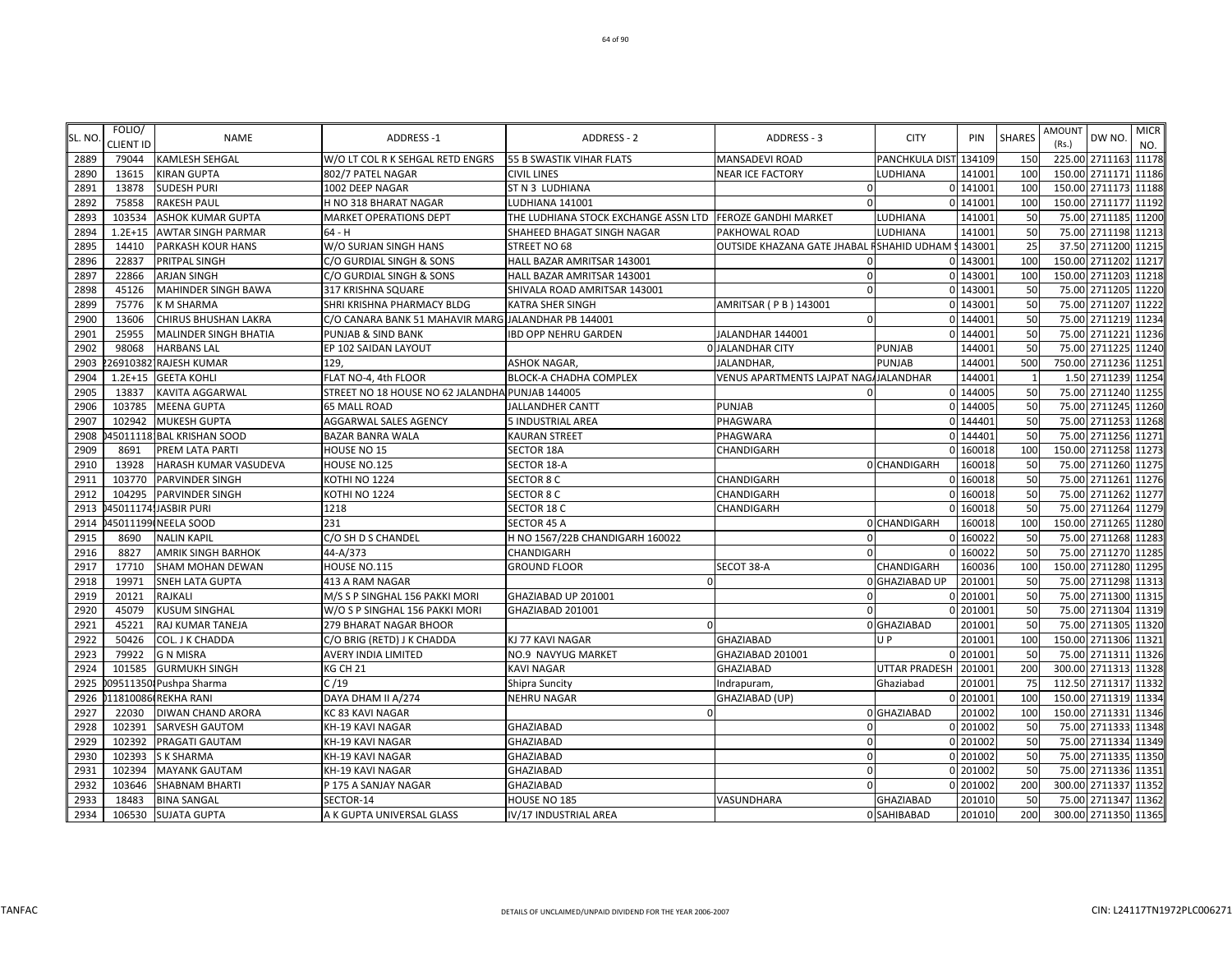NAME ADDRESS −1 ADDRESS −1 ADDRESS −2 ADDRESS −2 ADDRESS −3 CITY PIN SHARES AMOUNT DW NO. <mark>MICR</mark> NO.

KUNJ BRIJ VIHAR DISTT GHAZIABAD 0 201011 50 75.00 2711355 11370

C/O DR H N PRASAD SINGHAL C-28 SECTOR 26 GAUTAMBUDHNAGAR NOIDA (U.P.) 201301 100 150.00 2711364 11379

| 2937 | 24965  | AJAY KUMAR SRIVASTAVA             | C/O SHRI A K SRIVASTAVA                              | CO 141 B KANCHN JUNGA           | SECTOR 53                          | <b>NOIDA</b>          | 201301   | 50  |                       | 75.00 2711369 11384  |  |
|------|--------|-----------------------------------|------------------------------------------------------|---------------------------------|------------------------------------|-----------------------|----------|-----|-----------------------|----------------------|--|
| 2938 | 33987  | R P BHATIA                        | HITECH ALUMINIUM                                     | F-64 SECTOR B                   | <b>NOIDA</b>                       | U P                   | 201301   | 100 |                       | 150.00 2711370 11385 |  |
| 2939 | 53416  | <b>VIJAY GOVIND</b>               | 662                                                  | <b>SECTOR 28</b>                | NOIDA                              | <b>DIST GHAZIABAD</b> | 201301   | 50  |                       | 75.00 2711372 11387  |  |
| 2940 |        | 12610866-GOKUL CHAND JAIN         | B-109                                                | <b>SECTOR 2</b>                 |                                    | 0 NOIDA               | 201301   | 100 |                       | 150.00 2711384 11399 |  |
| 2941 |        | 047640747. VAANI KAPOOR           | A 324                                                | <b>SECTOR 19</b>                | NOIDA                              | UP.                   | 201301   | 100 |                       | 150.00 2711386 11401 |  |
| 2942 |        | 2092100031 HARISH CHANDRA         | $C-163$                                              | SECTOR 15                       | NOIDA                              |                       | 0 201301 | 200 |                       | 300.00 2711390 11405 |  |
| 2943 |        | 290241302 AJAY GARG               | H NO 106                                             | <b>BLOCK A</b>                  | SECTOR 30                          | <b>NOIDA</b>          | 201301   | 750 | 1125.00 2711394 11409 |                      |  |
| 2944 | 103397 | <b>SUCHITRA AGARWAL</b>           | C/O SHAILESH GUPTA                                   | C II/81 SECTOR 36               | NOIDA                              | UP                    | 201303   | 50  |                       | 75.00 2711398 11413  |  |
| 2945 | 12796  | RAM NARAIN TRIPATHI               | 107/91B                                              | JAWAHER NAGAR                   |                                    | 0 KANPUR              | 208001   | 50  |                       | 75.00 2711413 11428  |  |
| 2946 | 12804  | <b>B K GUPTA</b>                  | 105/730 GANDHI CHOWK                                 | <b>GANDHI NAGAR</b>             |                                    | 0 KANPUR              | 208001   | 50  |                       | 75.00 2711414 11429  |  |
| 2947 | 12806  | KASHI PRASAD KHEMKA               | 48/191 GENERAL GANJ                                  | $\Omega$                        |                                    | 0 KANPUR              | 208001   | 50  |                       | 75.00 2711415 11430  |  |
| 2948 | 12944  | RANIOMAR                          | 48/72 GENERAL GANJ                                   | $\Omega$                        |                                    | 0 KANPUR              | 208001   | 50  |                       | 75.00 2711420 11435  |  |
| 2949 | 13048  | RAJENDRA KUMAR SHUKLA             | 71/86 SUTAR KHANA                                    |                                 |                                    | 0 KANPUR              | 208001   | 50  |                       | 75.00 2711422 11437  |  |
| 2950 | 13051  | RANJANA RANI MEHROTRA             | 10/433 KHALASI LINES                                 | UPPER FLAT OF GAYA KUTEER       | KANPUR                             |                       | 0 208001 | 50  |                       | 75.00 2711423 11438  |  |
| 2951 | 13054  | <b>UMA GARG</b>                   | 49/85 GOPAL HOUSE NAUGHARA                           | $\Omega$                        |                                    | 0 KANPUR              | 208001   | 50  |                       | 75.00 2711424 11439  |  |
| 2952 | 13349  | RAJENDRA KUMAR MAHESHWARI         | C/O SHRI FATECHAND MALANI                            | 19/167 PATAKAPUR KANPUR 208001  |                                    |                       | 0 208001 | 50  |                       | 75.00 2711431 11446  |  |
| 2953 | 13367  | RAJESH SEKHRI                     | 26/104 BIRHANA ROAD                                  | $\Omega$                        |                                    | 0 KANPUR              | 208001   | 50  |                       | 75.00 2711432 11447  |  |
| 2954 | 13400  | BHAGAWATI PRASAD TOSHNIWAL        | 64 MOTI BHAWAN COLLECTOR GANJ                        | <b>KANPUR 208001</b>            |                                    |                       | 0 208001 | 50  |                       | 75.00 2711433 11448  |  |
| 2955 | 13441  | KAMLA RANI MEHROTRA               | 128/193 K BLOCK                                      | KIDWAI NAGAR                    | <b>KANPUR</b>                      |                       | 0 208001 | 50  |                       | 75.00 2711435 11450  |  |
| 2956 | 13442  | <b>ALOK MEHROTRA</b>              | 128/193 K BLOCK                                      | KIDWAI NAGAR                    | <b>KANPUR</b>                      |                       | 0 208001 | 50  |                       | 75.00 2711436 11451  |  |
| 2957 | 43846  | AJAY KUMAR JAIN                   | C/O HAZARI LAL SHYAM LAL JAIN                        | 77/3 COOLIE BAZAR KANPUR 208001 | $\Omega$                           |                       | 0 208001 | 50  |                       | 75.00 2711441 11456  |  |
| 2958 | 43894  | HARI KRISHNA CHAUDHRY             | 55/57 KAHOO KOTHI                                    |                                 |                                    | 0 KANPUR              | 208001   | 50  |                       | 75.00 2711448 11463  |  |
| 2959 | 50485  | <b>SURAJ PRAKASH SAXENA</b>       | C/O MR PANKAJ NIGAM                                  | 7/85 LEELA PALACE               | FLAT NO 308 TILAK NAGAR            | <b>KANPUR</b>         | 208001   | 50  |                       | 75.00 2711457 11472  |  |
| 2960 | 67295  | <b>SUMAN GUPTA</b>                | 62/13 HARBANS MOHAL                                  | KANPUR-208 001                  | $\Omega$                           |                       | 0 208001 | 100 |                       | 150.00 2711459 11474 |  |
| 2961 | 76802  | SANTOSH KUMAR MAHESHWARI          | 48/15 LATHI MOHAL                                    | <b>KANPUR 208001</b>            | $\Omega$                           |                       | 0 208001 | 50  |                       | 75.00 2711465 11480  |  |
| 2962 | 78261  | <b>KABIR</b>                      | NO 95/94 MUNNA LAL STREET                            | <b>PARADE</b>                   | KANPUR 208001                      |                       | 0 208001 | 200 |                       | 300.00 2711466 11481 |  |
| 2963 | 78739  | <b>HARISH TYAGI</b>               | U P STOCK EXCHANGE ASSOCIATION LTL 14/76 CIVIL LINES |                                 | $\Omega$                           |                       | 0 208001 | 50  |                       | 75.00 2711468 11483  |  |
| 2964 |        | 10010423 SAROJ LALORAYA           | C/O HEMAN SINHA                                      | SRI RAM NIWAS                   | 24/27 BIRHANA ROAD                 | <b>KANPUR</b>         | 208001   | 200 |                       | 300.00 2711489 11504 |  |
| 2965 |        | 055610010.HANSABEN SAVLA          | 26/55                                                | <b>BIRHANA ROAD</b>             |                                    | 0 KANPUR              | 208001   | 50  |                       | 75.00 2711493 11508  |  |
| 2966 |        | 055610011ISANJAY KUMAR MAHESHWARI | CABIN NO. 402, PADAM TOWER                           | 14/113, CIVIL LINES, KANPUR     | $\Omega$                           |                       | 0 208001 | 100 |                       | 150.00 2711494 11509 |  |
| 2967 |        | 0556100111MANJU MAHESHWARI        | CABIN NO. 402, PADAM TOWER                           | 14/113, CIVIL LINES, KANPUR     | $\Omega$                           |                       | 0 208001 | 100 |                       | 150.00 2711495 11510 |  |
| 2968 |        | 055610208 RAM KRISHNA CHITLANGIA  | CHAMBER NO.-402                                      | 14/113, CIVIL LINES             |                                    | 0 KANPUR              | 208001   | 550 |                       | 825.00 2711501 11516 |  |
| 2969 | 13165  | <b>HARDEV AURORA</b>              | ORDINANCE OFFICER CIVILIAN                           | FORMERLY ASST DIRECTOR NCC      | DIRECTORATE 8/231 ARYA NAGARKANPUR |                       | 208002   | 50  |                       | 75.00 2711522 11537  |  |
| 2970 | 13196  | <b>DEVENDU BAHADUR SINGH</b>      | CHANDRALOK BUILDING 2/315 AZAD NAKANPUR 208002       |                                 |                                    |                       | 0 208002 | 75  |                       | 112.50 2711527 11542 |  |
| 2971 | 13272  | <b>MANJU AGARWAL</b>              | 113/244 SWAROOP NAGAR                                | $\Omega$                        |                                    | 0 KANPUR              | 208002   | 50  |                       | 75.00 2711529 11544  |  |
| 2972 | 13291  | <b>CHITRA SINGH</b>               | C/O DR N B SINGH                                     | D-24 MEDICAL COLLEGE CAMPUS     | KANPUR U P 208002                  |                       | 0 208002 | 50  |                       | 75.00 2711530 11545  |  |
| 2973 | 13513  | KRISHNA BEHARI AGARWAL            | 7/183 I SWARUP NAGAR                                 |                                 |                                    | 0 KANPUR              | 208002   | 50  |                       | 75.00 2711533 11548  |  |
| 2974 |        | 888136091NAWAL KISHORE GUPTA      | 2/345 A AZAD NAGAR                                   | <b>KANPUR</b>                   |                                    | 0 KANPUR              | 208002   | 50  |                       | 75.00 2711557 11572  |  |
| 2975 | 3087   | <b>VIRENDRANATH PANDEY</b>        | P 37/1 OLD M H AREA                                  | <b>KANPUR CANTT</b>             | <sub>0</sub>                       |                       | 0 208004 | 50  |                       | 75.00 2711564 11579  |  |
| 2976 | 75882  | <b>KANNIYA LAL</b>                | 318 RAIL BAZAR                                       | <b>KANPUR 208004</b>            |                                    |                       | 0 208004 | 200 |                       | 300.00 2711573 11588 |  |
| 2977 | 92629  | <b>VIPIN KUMAR</b>                | C/O MEENA GUPTA                                      | F 14 SHANTI NAGAR               | CANTT                              | <b>KANPUR</b>         | 208004   | 350 |                       | 525.00 2711575 11590 |  |
| 2978 | 95186  | <b>VIPIN KUMAR</b>                | C/O MEENA GUPTA                                      | F 14 SHANTI NAGAR               | CANTT                              | <b>KANPUR</b>         | 208004   | 150 |                       | 225.00 2711577 11592 |  |
| 2979 | 13230  | <b>VISHVESH BAVEJA</b>            | 120/904 LAJPAT NAGAR                                 | $\Omega$                        |                                    | 0 KANPUR              | 208005   | 50  |                       | 75.00 2711590 11605  |  |
| 2980 | 75804  | <b>SANTOSH AGARWAL</b>            | LANE NO 7 FLAT NO 112                                | JAY KALYAN COLONY               | KAMLA NAGAR KANPUR - 5             |                       | 0 208005 | 100 |                       | 150.00 2711592 11607 |  |

SL. NO.

NO. FOLIO/<br>CLIENT ID

RAJ KUMAR MITTAL

**BHOLA NATH** 

E-6 RADHA KUNJ

2935 46075 RAJ

2936 17431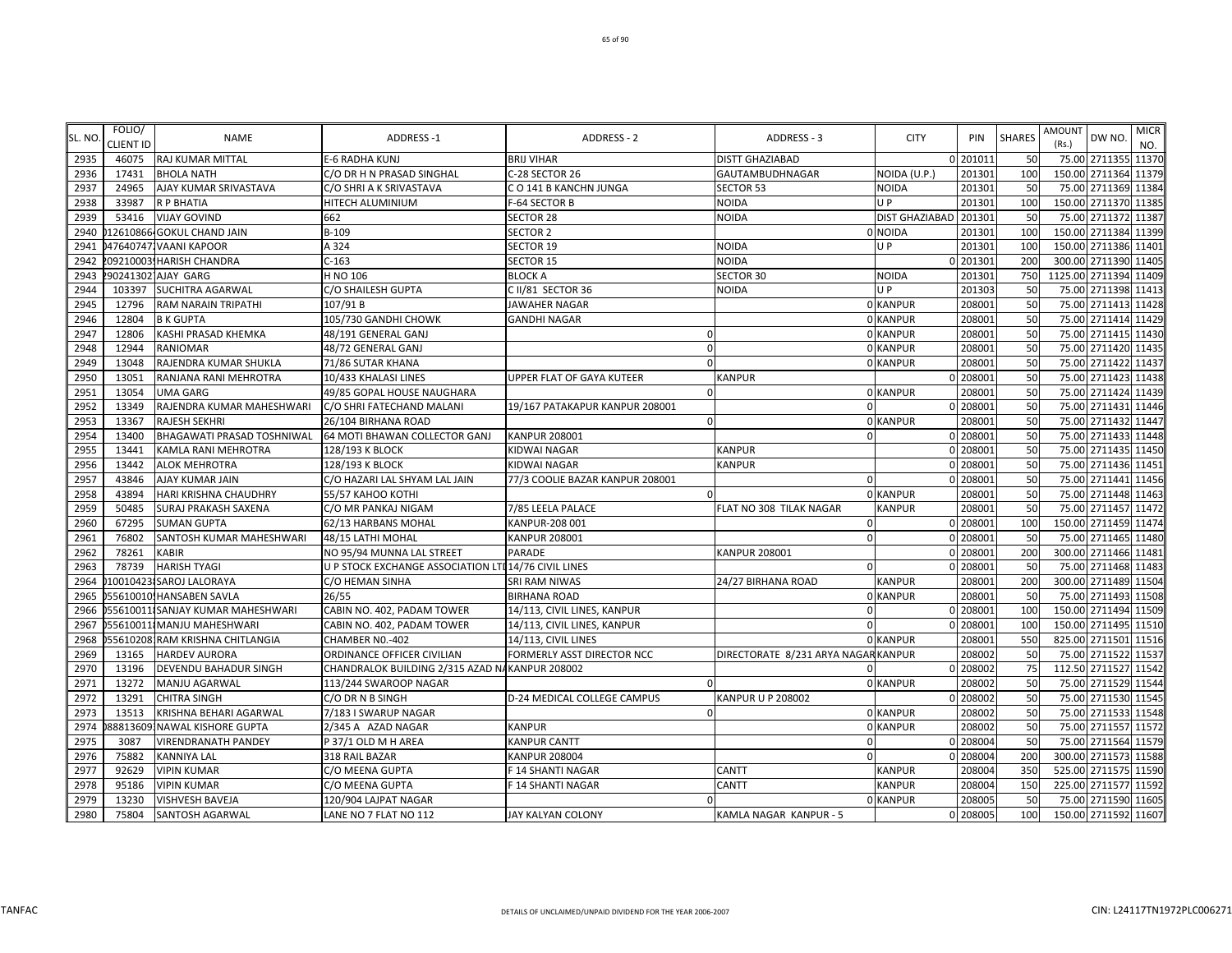| SL. NO       | FOLIO/           | <b>NAME</b>                    | <b>ADDRESS-1</b>                                            | ADDRESS - 2                                              | ADDRESS - 3                                    | <b>CITY</b>    | PIN                  | <b>SHARES</b> | <b>AMOUNT</b> | DW NO.                                | <b>MICR</b> |
|--------------|------------------|--------------------------------|-------------------------------------------------------------|----------------------------------------------------------|------------------------------------------------|----------------|----------------------|---------------|---------------|---------------------------------------|-------------|
| 2981         | <b>CLIENT ID</b> | 051310112 VIBHA AGARWAL        | C/O ANAND DEEP                                              | 117/363 H I, NEXT TO GURUDWARA                           | <b>PANDU NAGAR</b>                             | KANPUR, U P    | 20800                | 50            | (Rs.)         | 75.00 2711594 11609                   | NO.         |
| 2982         |                  | .557217891SANJAY AGARWAL       | 117/H-1/275                                                 | <b>MODEL TOWN</b>                                        | <b>PANDU NAGAR</b>                             | <b>KANPUR</b>  | 20800                | 50            | 75.00         | 2711602 11617                         |             |
| 2983         | 13023            | <b>SUDHIR KAPUR</b>            | 133/244 M BLOCK                                             | KIDWAI NAGAR KANPUR 208011                               | $\Omega$                                       |                | 0 20801:             | 50            |               | 75.00 2711610 11625                   |             |
| 2984         | 13386            | AJIT KUMAR TIWARI              | C 15 KIDWAI NAGAR                                           | $\cap$                                                   |                                                | 0 KANPUR       | 20801                | 50            | 75.00         | 2711614 11629                         |             |
| 2985         | 13415            | <b>RADHA DUBEY</b>             | 268 H BLOCK KIDWAI NAGAR                                    |                                                          |                                                | 0 KANPUR       | 20801                | 50            | 75.00         | 2711615 11630                         |             |
| 2986         | 13480            | INDERJIT                       | 184-N KIDWAI NAGAR                                          |                                                          |                                                | 0 KANPUR       | 208011               | 50            |               | 75.00 2711616 11631                   |             |
| 2987         | 12835            | LEKHA GUPTA                    | 119/51 NASIMABAD                                            |                                                          |                                                | 0 KANPUR       | 208012               | 50            |               | 75.00 2711626 11641                   |             |
| 2988         | 13141            | <b>SARALA GUPTA</b>            | 111A/79 ASHOK NAGAR                                         | $\Omega$                                                 |                                                | 0 KANPUR       | 208012               | 50            |               | 75.00 2711629 11644                   |             |
| 2989         | 13464            | <b>JHUNNA LAL OJHA</b>         | C/O M/S J K SYNTHETICS LTD                                  | KALPI ROAD KANPUR 208012                                 | $\Omega$                                       |                | 0 208012             | 50            |               | 75.00 2711631 11646                   |             |
| 2990         |                  | 12715309.RADHA KHANDELWAL      | 118/201A                                                    | KAUSHALPURI                                              |                                                | 0 KANPUR       | 208012               | 50            |               | 75.00 2711638 11653                   |             |
| 2991         |                  | 67931579. ARUN KUMAR GUPTA     | 119/368                                                     |                                                          | <b>ODARSHAN PURWA</b>                          | <b>KANPUR</b>  | 208012               | 50            | 75.00         | 2711640 11655                         |             |
| 2992         | 12905            | <b>LAL BAHADUR SINGH</b>       | 80/4 SAFED COLONY JUHI                                      |                                                          |                                                | O KANPUR U P   | 208014               | 50            | 75.00         | 2711641 11656                         |             |
| 2993         | 43888            | NARENDRA KUMAR                 | $LIG-35$                                                    | <b>BARRA-II</b>                                          | <b>HEMANT VIHAR</b>                            | <b>KANPUR</b>  | 208014               | 50            | 75.00         | 2711644 11659                         |             |
| 2994         | 13060            | RAM KRISHNA                    | 124 PINKI GANGA GANJ PANKI POWER I KANPUR 208020            |                                                          | $\mathbf{0}$                                   |                | 0 208020             | 50            | 75.00         | 2711648 11663                         |             |
| 2995         | 13062            | AMBER                          | TYPE IV/65 OFFICERS COLONY                                  | PANKI POWER THERMAL STATION PANKI                        | <b>KANPUR 208020</b>                           |                | 0 208020             | 50            |               | 75.00 2711649 11664                   |             |
| 2996         | 13242            | OM PRAKASH GUPTA               | 9A/1 TYPE III PANKI POWER HOUSE COL PANKI KANPUR U P 208020 |                                                          | $\Omega$                                       |                | 0 208020             | 100           |               | 150.00 2711650 11665                  |             |
| 2997         | 13559            | <b>BALVIR SAHAI</b>            | IV/62 OFFICER S COLONY                                      | PANKI POWER STATION KANPUR 208020                        | $\Omega$                                       |                | 0 208020             | 50            |               | 75.00 2711651 11666                   |             |
| 2998         | 50598            | <b>MANORAMA GUPTA</b>          | W/O P N GUPTA                                               | 94 OFFICERS COLONY                                       | PANKI THERMAL POWER STATION KANPUR             |                | 208020               | 50            |               | 75.00 2711652 11667                   |             |
| 2999         |                  | 55721403-SHIV VATI MISHRA      | <b>15-PANKI KALA</b>                                        |                                                          |                                                | 0 KANPUR       | 208020               | 50            |               | 75.00 2711654 11669                   |             |
| 3000         | 3036             | H SANKARAN                     | C/O BANK OF BARODA                                          | 30 M G MARG CIVIL LINE                                   | <b>ALLHABAD</b>                                | <b>UP</b>      | 21100                | 50            | 75.00         | 2711656 11671                         |             |
| 3001         | 24779            | SITAL DAS PAUL                 | <b>B 8/21 BARA GAMBHIR SINGH</b>                            |                                                          |                                                | 0 VARANASI     | 221001               | 50            | 75.00         | 2711669 11684                         |             |
| 3002         | 24873            | <b>HARI PRASAD OMAR</b>        | C 27/99 B 1 II FLOOR JAGATGANJ                              | VARANASI 221001                                          | $\Omega$                                       |                | 0 221001             | 50            |               | 75.00 2711670 1168                    |             |
| 3003         | 24948            | RAKESH AGRAWAL                 | K 25/63 SOOT TOLA                                           |                                                          |                                                | 0 VARANASI U P | 221001               | 50            | 75.00         | 2711672 11687<br>150.00 2711675 11690 |             |
| 3004<br>3005 | 74059<br>24790   | SABITA AGRAWAL<br>MOHD RAFIQUE | DHANDHNIA NIWAS<br><b>WATER RESOURCES &amp;</b>             | 2ND FLOOR D 47/60 RAMAPURA<br>FLOOD FORECASTING DIVISION | VARANASI 221001<br>3 TELIABAGH VARANASI 221002 |                | 0 221001<br>0 221002 | 100<br>100    |               | 150.00 2711685 11700                  |             |
| 3006         | 44963            | PRAHALAD DAS GUJARATI          |                                                             | <b>CHANDRA TOWERS</b>                                    | NATI IMLI                                      | VARANASI       | 221002               | 50            |               | 75.00 2711689 11704                   |             |
| 3007         | 24877            | D K SHARMA                     | TOWEER B FLAT NO 3<br><b>NEW G-30</b>                       | ARBINDO COLONY                                           | BHU                                            | VARNASI        | 22100                | 50            | 75.00         | 2711695 11710                         |             |
| 3008         | 107289           | RAVI JAISWAL                   | SHRI RAM SEWAK BHAWAN                                       | <b>ITIROAD</b>                                           | <b>KAROUNDI</b>                                | VARANASI       | 22100                | 50            |               | 75.00 2711698 11713                   |             |
| 3009         |                  | 88814039 AMITABH DEVA          | B 27/66 A                                                   | DURGAKUND                                                |                                                | 0 VARANASI     | 221005               | 100           |               | 150.00 2711701 11716                  |             |
| 3010         | 50430            | SHAUKAT JAHAN BEGAM            | KASHANA FAHIM GATE MALKA GETI                               | BAISI KI MASJID LUCKNOW 226001                           | $\Omega$                                       |                | 0 226001             | 50            | 75.00         | 2711704 11719                         |             |
| 3011         | 50520            | ANIMESH NAGAR                  | 86 GAUTAM BUDHA MARG                                        |                                                          |                                                | 0 LUCKNOW      | 22600                | 50            |               | 75.00 2711705 11720                   |             |
| 3012         | 50554            | ASHWINI KUMAR RASTOGI          | C/O M/S KACKARJEE & CO                                      | 12 HALWASIYA MARKET                                      | HAZRATGANJ LUCKNOW 226001                      |                | 0 226001             | 50            |               | 75.00 2711708 11723                   |             |
| 3013         | 50688            | RAMESH KUMAR MEHROTRA          | 17/8 CLYDE ROAD                                             | HYDEL COLONY LUCKNOW 226001                              | $\Omega$                                       |                | 0 226001             | 50            |               | 75.00 2711710 11725                   |             |
| 3014         | 50701            | <b>BIMAL SEHGAL</b>            | 7 SUNDER BAGH                                               | $\Omega$                                                 |                                                | 0 LUCKNOW      | 226001               | 50            |               | 75.00 2711711 11726                   |             |
| 3015         | 50754            | BRIJ MOHAN SHARMA              | FLAT NO 23 4A GOKHLE MARG                                   | $\Omega$                                                 |                                                | 0 LUCKNOW      | 226001               | 50            |               | 75.00 2711712 11727                   |             |
| 3016         | 50786            | <b>DINESH BHATNAGER</b>        | M/S SHAKTI TRADERS 6 NOVELTY BLDG LALBAGH LUCKNOW 226001    |                                                          | $\mathbf 0$                                    |                | 0 22600              | 50            |               | 75.00 2711714 11729                   |             |
| 3017         | 75319            | ASHWINI KUMAR RASTOGI          | 101 IIIRD FLOOR                                             | HALWARIA MARKET HAZRATGANJ                               | <b>LUCKNOW 226001</b>                          |                | 0 226001             | 50            | 75.00         | 2711715 11730                         |             |
| 3018         | 89609            | <b>ISRAIL</b>                  | <b>5 TRANSIT FLATS</b>                                      | 4-A GOKHLE MARG                                          | <b>LUCKNOW</b>                                 |                | 0 226001             | 50            |               | 75.00 2711717 11732                   |             |
| 3019         | $1.2E + 15$      | PRADEEP KUMAR CHAUHAN          | 3/103, DEEPAK PHASE 1                                       | SAHARA STATE, JANKIPURAM                                 |                                                | 0 LUCKNOW      | 226001               | 100           |               | 150.00 2711725 11740                  |             |
| 3020         | 50559            | SAROJINI ELIZABETH SINHA       | OLD SCHOOL BUILDING PURI TOLA                               | <b>LUCKNOW 226003</b>                                    | $\mathbf 0$                                    |                | 0 226003             | 50            |               | 75.00 2711727 11742                   |             |
| 3021         | 50810            | KAMLA BAHUGUNA                 | C 9/50 BAIJ NATH BLDG KAMLA NEHRU                           | CHOWK LUCKNOW UP 226003                                  | $\Omega$                                       |                | 0 226003             | 50            |               | 75.00 2711730 11745                   |             |
| 3022         | 110536           | SHIVMANI DEVI                  | FLAT NO A-7                                                 | CHANDRA APARTMENT 115                                    | <b>KABIR MAY</b>                               | <b>LUCKNOW</b> | 226004               | 500           |               | 750.00 2711744 11759                  |             |
| 3023         | 50564            | HARI S GARG                    | 3/169-A VIVEK KHAND                                         | <b>GOMATI NAGAR</b>                                      | LUCKNOW                                        |                | 0 226010             | 50            | 75.00         | 2711751 11766                         |             |
| 3024         | 50443            | HEM CHANDRA AGARWAL            | C/O LAKSHMI MACHINERY CO                                    | 88 GAUTAM BUDH MARG LUCKNOW 226018                       | $\mathbf 0$                                    |                | 0 226018             | 100           |               | 150.00 2711758 11773                  |             |
| 3025         | 50614            | <b>ALOK BEHARI GARG</b>        | 158 GAUTAM BUDH MARG                                        | $\Omega$                                                 |                                                | 0 LUCKNOW      | 226018               | 50            |               | 75.00 2711760 11775                   |             |
| 3026         | 50643            | RAJ KUMARI AGARWAL             | C/O M/S MOTI RAM DAMODAR DASS SRI RAM ROAD LUCKNOW 226018   |                                                          | $\Omega$                                       |                | 0 226018             | 50            |               | 75.00 2711761 11776                   |             |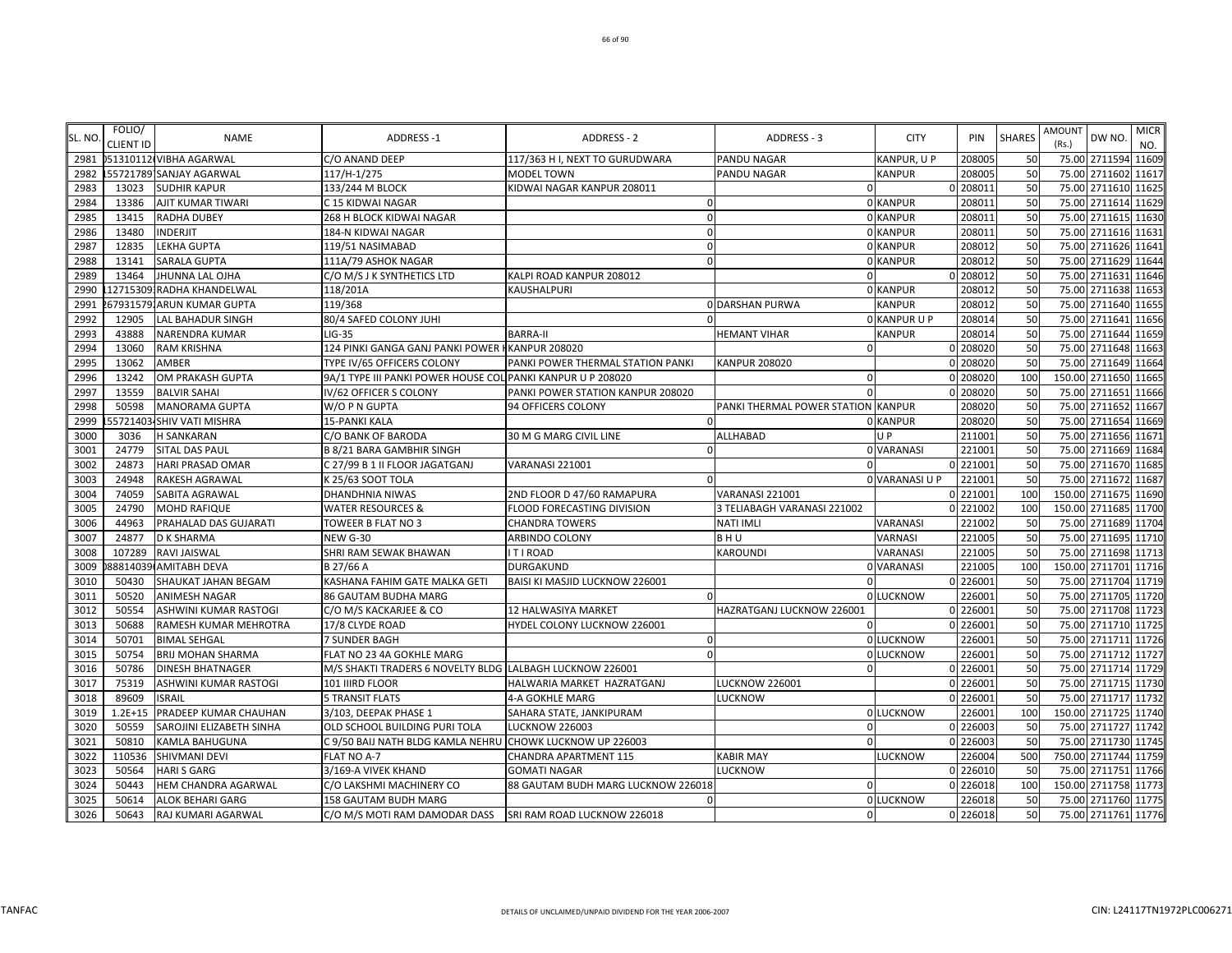| SL. NO. | FOLIO/<br><b>CLIENT ID</b> | <b>NAME</b>                   | <b>ADDRESS-1</b>                                                  | <b>ADDRESS - 2</b>                                                        | ADDRESS - 3             | <b>CITY</b>       | PIN      | <b>SHARES</b> | <b>AMOUNT</b><br>(Rs.) | DW NO.               | <b>MICR</b><br>NO. |
|---------|----------------------------|-------------------------------|-------------------------------------------------------------------|---------------------------------------------------------------------------|-------------------------|-------------------|----------|---------------|------------------------|----------------------|--------------------|
| 3027    | 50271                      | <b>V L KERHALKAR</b>          | <b>HIG 45</b>                                                     | SECTOR-E                                                                  | <b>ALI GANJ</b>         | LUCKNOW           | 226020   | 50            |                        | 75.00 2711768 11783  |                    |
| 3028    | 50631                      | <b>BINA PANT</b>              | MMIG 41                                                           | <b>SECTOR C SBI COLONY</b>                                                | <b>JANAKIPURAM</b>      | LUCKNOW           | 226020   | 50            |                        | 75.00 2711771 11786  |                    |
| 3029    | 53591                      | SATISH CHANDRA SRIVASTAVA     | SALES DEPARTMENT                                                  | HINDALCO P O RENUKOOT                                                     | MIRZAPUR 231217         |                   | 0 231217 | 50            |                        | 75.00 2711776 11791  |                    |
| 3030    | 53610                      | SHUBHAMVADA AGRAWAL           | E-7 ADM COLONY                                                    | HINDALCO RENUKOOT                                                         | MIRZAPUR 231217         |                   | 0 231217 | 50            |                        | 75.00 2711777 11792  |                    |
| 3031    | 53630                      | <b>SHRINIWAS PANDEY</b>       | G-22 HINDALCO COLONY                                              | PO RENUKOOT DISTT MIRZAPUR UP 231217                                      | $\Omega$                |                   | 0 231217 | 75            |                        | 112.50 2711778 11793 |                    |
| 3032    | 53532                      | ASHOK KUMAR AGARWAL           | RENUSAGAR POWER COMPANY LTD                                       | P O RENUSAGAR DT MIRZAPUR U P 231218                                      | $\Omega$                |                   | 0 231218 | 50            |                        | 75.00 2711783 11798  |                    |
| 3033    | 53583                      | <b>BAJRANG LAL AGARWAL</b>    | D-23 RENUSAGAR POWER CO                                           | RENUSAGAR DIST MIRZAPUR U P 231218                                        | $\Omega$                |                   | 0 231218 | 100           |                        | 150.00 2711785 11800 |                    |
| 3034    | 53635                      | TRIBHUBAN PRASAD              | QR NO F 1 RENUSAGAR POWER CO LTD DISTT MIRZAPUR 231218            |                                                                           | $\Omega$                |                   | 0 231218 | 50            |                        | 75.00 2711786 11801  |                    |
| 3035    |                            | 45010930.S. RAJIV GOPAL       | <b>B-1, RENUPOWER COLONY</b>                                      | P.O RENUSAGAR                                                             | DISTT. SONEBHADRA (U.P) |                   | 0 231218 | 100           |                        | 150.00 2711789 11804 |                    |
| 3036    | 45010930                   | <b>MRIDULA GOPAL</b>          | <b>B-1, RENUPOWER COLONY</b>                                      | <b>P.O RENUSAGAR</b>                                                      | DIST. SONEBHADRA        |                   | 0 231218 | 50            |                        | 75.00 2711790 11805  |                    |
| 3037    | 21866                      | SUSHIL KUMAR AGARWAL          | KRISHNA MEDICAL STORE KOTHI GATE HDISST GHAZIABAD U P 245101      |                                                                           | $\Omega$                |                   | 0 245101 | 50            |                        | 75.00 2711793 11808  |                    |
| 3038    | 16719                      | MOHINDER SINGH BHASIN         | 328 RAM NAGAR                                                     | $\Omega$                                                                  |                         | 0 ROORKEE         | 247667   | 50            |                        | 75.00 2711801 11816  |                    |
| 3039    | 16720                      | <b>DARSHAN KOUR BHASIN</b>    | 328 RAM NAGAR                                                     | $\Omega$                                                                  |                         | 0 ROORKEE         | 247667   | 50            |                        | 75.00 2711802 11817  |                    |
| 3040    | 51395                      | <b>BALENDU GOPAL RAWAT</b>    | 423 AWAS VIKAS COLONY                                             | <b>ROORKEE</b>                                                            | U P                     |                   | 0 247667 | 50            |                        | 75.00 2711803        | 11818              |
| 3041    | 18389                      | ARCHANA GUPTA                 | C/O S N AGGARWAL                                                  | 22 OLD SURVEY ROAD                                                        | DEHRADUN                | U P               | 248001   | 50            |                        | 75.00 2711812 11827  |                    |
| 3042    | 50281                      | PRABHA PRABHAKAR              | C/O S TIRLOCHAN SINGH                                             | LOWER ADHOIWALA                                                           | DEHRADUN 248001         |                   | 0 248001 | 50            |                        | 75.00 2711817        | 11832              |
| 3043    | 22605                      | NARESH CHANDRA DUBLISH        | 228 SOTI GANJ                                                     | MEERUT-250 001 UP                                                         | $\Omega$                |                   | 0 250001 | 50            |                        | 75.00 2711827 11842  |                    |
| 3044    | 39785                      | <b>SUDIPTA GAUTAM</b>         | 186-B DAYANAND PATH                                               |                                                                           | <b>0 MEERUT CANTT</b>   |                   | 0 250001 | 50            |                        | 75.00 2711828 11843  |                    |
| 3045    | 43914                      | <b>SUNITA GUPTA</b>           | 29I/7 THAPAR NAGAR                                                | $\Omega$                                                                  |                         | 0 MEERUT, U P     | 250001   | 50            |                        | 75.00 2711829 11844  |                    |
| 3046    | 43915                      | ANIL KUMAR GUPTA              | 29I/7 THAPAR NAGAR                                                |                                                                           |                         | 0 MEERUT-UP       | 250001   | 50            |                        | 75.00 2711830 11845  |                    |
| 3047    | 79456                      | UMA SHANKER MAHESHWARI        | C/O.D K MEHTA                                                     | NO.65/9 KAMLA NAGAR                                                       | MEERUT                  |                   | 0 250001 | 50            |                        | 75.00 2711834 11849  |                    |
| 3048    | 101572                     | <b>GEETAMITTAL</b>            | E 14 SHASTRINAGAR                                                 | <b>MEERUT CITY</b>                                                        | $\sqrt{ }$              |                   | 0 250001 | 300           |                        | 450.00 2711838 11853 |                    |
| 3049    | 104233                     | RAHUL JAIN                    | 209 DURGA BAN STREET                                              | <b>SADAR BAZAR</b>                                                        | <b>MEERUT CANTT</b>     |                   | 250001   | 100           |                        | 150.00 2711839 11854 |                    |
| 3050    | 20942                      | <b>SANT KUMAR</b>             | 77 KOTLA BAZAR                                                    | <b>KAILASH DAIRY</b>                                                      | <b>MEERUT CITY</b>      | UTTAR PRADESH     | 250002   | 50            |                        | 75.00 2711849 11864  |                    |
| 3051    | 20968                      | RAKESH KUMAR GOEL             | 324 SWAMI PARA                                                    |                                                                           |                         | 0 MEERUT CITY U P | 250002   | 50            |                        | 75.00 2711850 11865  |                    |
| 3052    | 42245                      | SHRI PRAKASH VIDYARTHI        | 'MANGAL DEEP' PARASDEEP APTS                                      | PUNJABIPURA                                                               | DELHI-MEERUT ROAD       | MEERUT CITY       | 250002   | 50            |                        | 75.00 2711854 11869  |                    |
| 3053    | 45782                      | KIRAN KELA                    | SHEESH MAHAL                                                      | $\cap$                                                                    |                         | 0 MEERUT          | 250002   | 50            |                        | 75.00 2711855 11870  |                    |
| 3054    | 48156                      | ISHWAR CHANDRA VIDYASAGAR     | 47 NEHRU NAGAR                                                    |                                                                           |                         | 0 AGRA U P        | 282002   | 50            |                        | 75.00 2711871 11886  |                    |
| 3055    | 67342                      | NISHA SHARMA                  | <b>SHARDA KUNJ</b>                                                | PUROHIT JIKA BAGH                                                         | JAIPUR-302 001          |                   | 0 302001 | 100           |                        | 150.00 2711908 11923 |                    |
| 3056    | 86421                      | SITA DEVI                     | 11 MORE SADAN                                                     | <b>ALSISAR HOUSE</b>                                                      | SANSAR CHANDRA ROAD     | <b>JAIPUR</b>     | 302001   | 150           |                        | 225.00 2711910 11925 |                    |
| 3057    | $1.2E + 15$                | <b>TARUN KACHOLIA</b>         | 111, JAIPUR TOWER                                                 | M.I.ROAD                                                                  |                         | 0 JAIPUR          | 302001   | 50            |                        | 75.00 2711917 11932  |                    |
| 3058    | 11211                      | <b>BHANWARLAL SHAH</b>        | C/O B L SHAH BANKWALA H NO 2653                                   | SHAH BHAWAN RASTA GHEE WALONKA                                            | JAIPUR 302003           |                   | 0 302003 | 50            |                        | 75.00 2711919 11934  |                    |
| 3059    | 11212                      | <b>SHANTILAL JAIN</b>         | C/O B L SHAH BANKWALA H NO 2653                                   | SHAH BHAWAN RASTA GHEE WALONKA                                            | JAIPUR 302003           |                   | 0 302003 | 50            |                        | 75.00 2711920 11935  |                    |
| 3060    | 11218                      | <b>BL SHAH HUF</b>            | C/O B L SHAH BANKWALA                                             | H NO 2653 SHAH BHAWAN RASTA GHEE WAL JAIPUR 302003                        |                         |                   | 0 302003 | 50            |                        | 75.00 2711921 11936  |                    |
| 3061    | 11276                      | GHANSHYAM LADIWALA            | 155 JOHARI BAZAR                                                  |                                                                           |                         | 0 JAIPUR          | 302003   | 50            |                        | 75.00 2711923 11938  |                    |
| 3062    | 11550                      | <b>VIJAY LAXMI GUPTA</b>      | C/O M K GUPTA                                                     | CENTRAL BANK OF INDIA                                                     | JOHRI BAZAR             | <b>JAIPUR</b>     | 302003   | 50            |                        | 75.00 2711927 11942  |                    |
| 3063    | 11551                      | MITHLESH KUMAR GUPTA          | CENTRAL BANK OF INDIA                                             | <b>JOHRI BAZAR</b>                                                        |                         | 0 JAIPUR          | 302003   | 50            |                        | 75.00 2711928 11943  |                    |
| 3064    | 11552                      | <b>INDRA GOYAL</b>            | C/O M G GUPTA                                                     | CENTRAL BANK OF INDIA                                                     | <b>JOHRI BAZAR</b>      | <b>JAIPUR</b>     | 302003   | 50            |                        | 75.00 2711929 11944  |                    |
| 3065    | 11553                      | SUBHASH GOYAL                 | C/O M K GUPTA                                                     | <b>CENTRAL BANK OF INDIA</b>                                              | JOHRI BAZAR             | <b>JAIPUR</b>     | 302003   | 50            |                        | 75.00 2711930 11945  |                    |
| 3066    | 11554                      | RAJIV GOYAL                   | C/O M K GUPTA                                                     | CENTRAL BANK OF INDIA                                                     | JOHRI BAZAR             | <b>JAIPUR</b>     | 302003   | 50            |                        | 75.00 2711931 11946  |                    |
| 3067    | 11624                      | SHANTI CHAND KOTHARI          | 1996 PEETLIYON KA CHOWK                                           | JOHARI BAZAR JAIPUR 302003                                                | $\mathbf 0$             |                   | 0 302003 | 50            |                        | 75.00 2711933 11948  |                    |
| 3068    | 11888                      | LAXMI DEVI KABRA              | C/O S K KABRA KRISHNA DUGDHA BHAN 1913 RASTA PATWAN JAIPUR 302003 |                                                                           | $\mathbf 0$             |                   | 0 302003 | 50            |                        | 75.00 2711935 11950  |                    |
| 3069    | 12038                      | PRAHLAD RAI SHARMA            |                                                                   | C/O SHARAMA FINI BHANDAR SHOP NO K G B KA RASTA JOHARI BAZAR JAIPUR 30200 | $\Omega$                |                   | 0 302003 | 50            |                        | 75.00 2711936 11951  |                    |
| 3070    | 12050                      | RANI RARA                     | H NO 394 MAHAVIR PARK ROAD                                        |                                                                           |                         | 0 JAIPUR          | 302003   | 50            |                        | 75.00 2711938 11953  |                    |
| 3071    | 56604                      | <b>BL SHAH</b>                | BANK WALA H NO 2653 SHAH BHAWAN RASTA GHEE WALONKA                |                                                                           | JAIPUR-302 003          |                   | 0 302003 | 100           |                        | 150.00 2711939 11954 |                    |
| 3072    |                            | 270020004 NAWAL KISHORE GUPTA | C-7 LAXMI NARIN PURE                                              | <b>BHARU KA NALA</b>                                                      | <b>SURAJ POLE</b>       | <b>JAIPUR</b>     | 302003   | 100           |                        | 150.00 2711941 11956 |                    |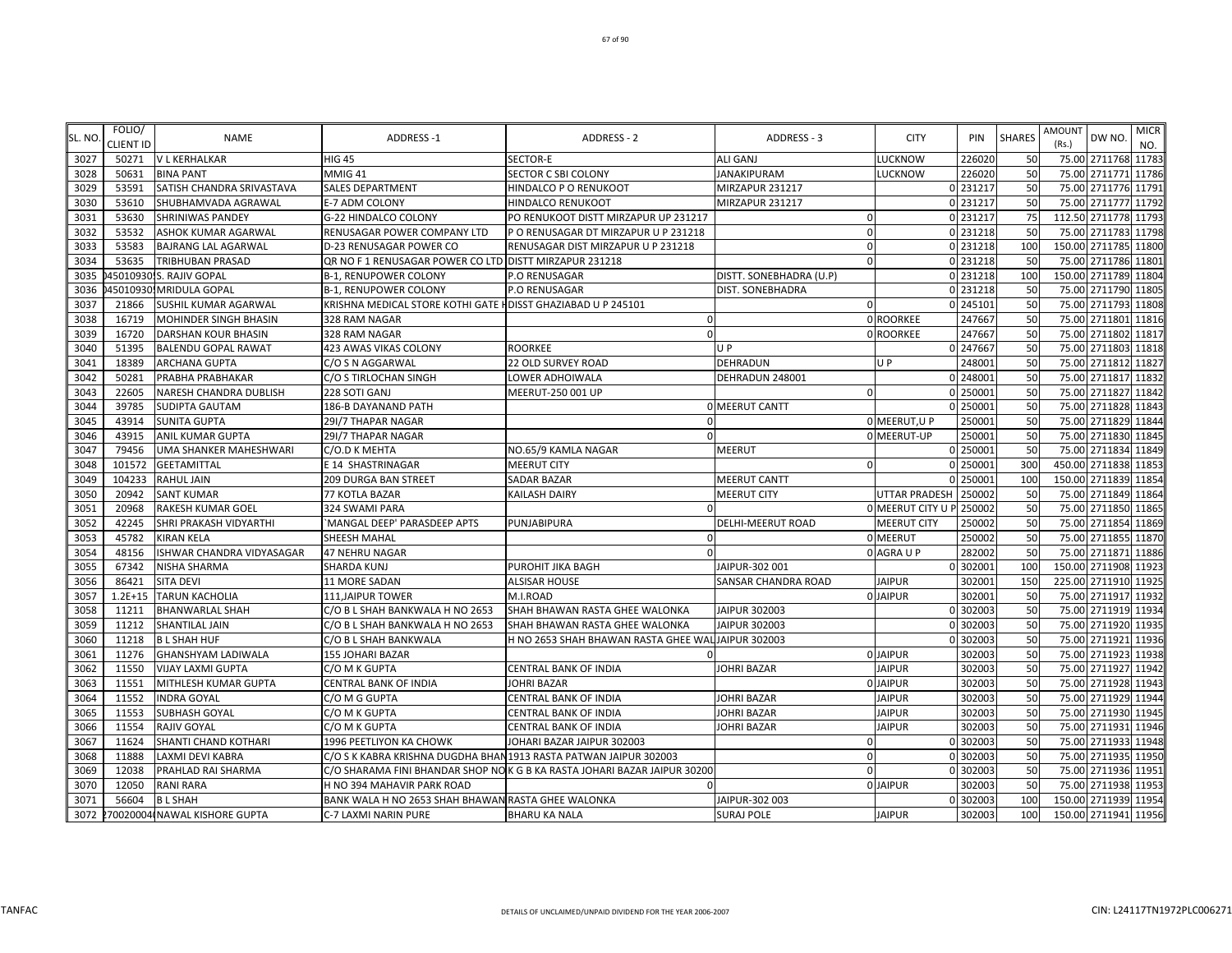| SL. NO | FOLIO/<br><b>CLIENT ID</b> | <b>NAME</b>                     | <b>ADDRESS-1</b>                                         | <b>ADDRESS - 2</b>                                                  | ADDRESS - 3                | <b>CITY</b>             | PIN      | <b>SHARES</b> | AMOUNT<br>(Rs.) | DW NO.               | <b>MICR</b><br>NO. |
|--------|----------------------------|---------------------------------|----------------------------------------------------------|---------------------------------------------------------------------|----------------------------|-------------------------|----------|---------------|-----------------|----------------------|--------------------|
| 3073   | 11401                      | <b>CHARAN RAWAT</b>             | S B 184 A JAWAHAR LAL NEHRU MARG BAPUNAGAR JAIPUR 302004 |                                                                     | $\Omega$                   |                         | 0 302004 | 100           |                 | 150.00 2711946 11961 |                    |
| 3074   | 11849                      | <b>ANAND GOSWAMI</b>            | C/O G P QAMRA                                            | C 129 TILAK NAGAR                                                   | DAYANAND MARG              | <b>JAIPUR</b>           | 302004   | 50            | 75.00           | 2711947 11962        |                    |
| 3075   | 11941                      | <b>DAMODAR PRASAD GUPTA</b>     | 4 CH 16 JAWAHARNAGAR                                     |                                                                     | <b>O JAIPUR RAJ</b>        |                         | 0 302004 | 100           |                 | 150.00 2711951 11966 |                    |
| 3076   | 12282                      | <b>SAWAT RAJ BHANSALI</b>       | 7-JHA-11 JAWAHAR NAGAR                                   |                                                                     |                            | 0 JAIPUR                | 302004   | 50            | 75.00           | 2711952 11967        |                    |
| 3077   | 12283                      | <b>RENU BHANSALI</b>            | 7-JHA-11 JAWAHAR NAGAR                                   |                                                                     |                            | 0 JAIPUR                | 302004   | 50            |                 | 75.00 2711953 11968  |                    |
| 3078   | 12508                      | <b>DAMODAR PRASAD GUPTA</b>     | 4-CH-16 JAWAHAR NAGAR                                    | <b>JAIPUR RAJ</b>                                                   | $\Omega$                   |                         | 0 302004 | 100           | 150.00          | 2711955 11970        |                    |
| 3079   | 12655                      | PARAS RAM SHARMA                | 4-YA-22 JAWAHAR NAGAR                                    | <b>JAWAHAR NAGAR</b>                                                | <b>JAIPUR</b>              | RAJASTHAN               | 302004   | 50            | 75.00           | 2711956 11971        |                    |
| 3080   | 12661                      | <b>SATJIT DHILLON</b>           | 4-BHA-4                                                  | JAWAHAR NAGAR                                                       |                            | 0 JAIPUR                | 302004   | 100           | 150.00          | 2711957 11972        |                    |
| 3081   | 24736                      | <b>HARISH C K MATHUR</b>        | 7-K-13 JAWAHAR NAGAR                                     |                                                                     |                            | 0 JAIPUR                | 302004   | 100           | 150.00          | 2711958 11973        |                    |
| 3082   | 24737                      | <b>TARA MATHUR</b>              | 7-K-13 JAWAHAR NAGAR                                     |                                                                     | 0 JAIPUR                   | <b>JAIPUR</b>           | 302004   | 100           | 150.00          | 2711959 11974        |                    |
| 3083   | 11517                      | <b>BASHISTH NARAIN SINGH</b>    | RAJ BHAWAN CIVIL LINES                                   |                                                                     |                            | <b>O</b> JAIPUR         | 302006   | 100           | 150.00          | 2711982 11997        |                    |
| 3084   | 11639                      | VIMALA DEVI JOSHI               | JOSHI BHAWAN F-2 KANTI CHANDRA ROJAIPUR RAJ 302006       |                                                                     | $\Omega$                   |                         | 0 302006 | 50            |                 | 75.00 2711983 11998  |                    |
| 3085   | 11640                      | RAGHAVENDRA JOSHI               | JOSHI BHAWAN F-2 KANTI CHANDRA ROJAIPUR RAJ 302006       |                                                                     | $\Omega$                   |                         | 0 302006 | 50            | 75.00           | 2711984 11999        |                    |
| 3086   | 53954                      | <b>SANT KUMAR SABOO</b>         | C/O NATIONAL ENGINEERING INDS LTD KHATIPURA ROAD         |                                                                     | JAIPUR RAJ 302006          |                         | 0 302006 | 100           | 150.00          | 2711986 12001        |                    |
| 3087   | 83465                      | <b>SUMITRA GAGGAR</b>           | C/O MR SANJAY GAGGAR                                     | <b>CEMENT BUNGLOW</b>                                               | A 399 PAREEK COLLEGE ROAD  | BANI PARK JAIPU 302006  |          | 50            |                 | 75.00 2711987 12002  |                    |
| 3088   | 11924                      | <b>RAM AUTAR GUPTA</b>          | A-23 AMBA BARI JHOTWARA ROAD                             | JAIPUR RAJ 302012                                                   | $\Omega$                   |                         | 302012   | 50            | 75.00           | 2711994 12009        |                    |
| 3089   | 11925                      | KALPANA KHANDELWAL              | E-46 AMBA BARI                                           |                                                                     |                            | <b>0 JAIPUR RAJ</b>     | 302012   | 50            | 75.00           | 2711995 12010        |                    |
| 3090   | 80600                      | <b>KESHAV DEV GOYAL</b>         | C/O. R P MODI                                            | E 125 AMBA-BARI                                                     | JAIPUR 302012              |                         | 0 302012 | 50            | 75.00           | 2711997 12012        |                    |
| 3091   | 99814                      | <b>KANTA SUD</b>                | 55 AWHO COLONY                                           | AMBABAPI                                                            | JAIPUR                     |                         | 0 302012 | 350           |                 | 525.00 2711998 12013 |                    |
| 3092   | 11323                      | <b>MALTI JAIN</b>               | C 172 BAJAJ NAGAR                                        | <b>JAIPUR</b>                                                       | $\Omega$                   |                         | 0 302015 | 50            |                 | 75.00 2712005 12020  |                    |
| 3093   | 12279                      | <b>SHAMSHER SINGH</b>           | C-28 KRISHNA KUTIR JYOTIMARG BAPU JAIPUR RAJ 302015      |                                                                     | $\mathbf 0$                |                         | 0 302015 | 50            | 75.00           | 2712010 12025        |                    |
| 3094   | 12280                      | <b>BIMLA KUMARI SHARMA</b>      | C-28 KRISHNA KUTIR JYOTIMARG BAPU JAIPUR RAJ 302015      |                                                                     | $\Omega$                   |                         | 0 302015 | 50            | 75.00           | 2712011 12026        |                    |
| 3095   |                            | 33017243 VANMALA PANDE          | A 14 MAHAVIR UDYAN PATH                                  | <b>BAJAJ NAGAR</b>                                                  | <b>JAIPUR</b>              | RAJASTHAN               | 302015   | 100           | 150.00          | 2712023 12038        |                    |
| 3096   | $1.2E + 15$                | <b>MANJU GROVER</b>             | 21, SUDAMA NAGAR                                         | OPP.-GLASS FACTORY                                                  | <b>TONK ROAD</b>           | <b>JAIPUR</b>           | 302015   | 100           |                 | 150.00 2712025 12040 |                    |
| 3097   | 12057                      | LAHRI LAL JASORIA               | 59 RAM NAGAR                                             | <b>SHOPPING CENTRE</b>                                              | <b>JAIPUR</b>              |                         | 0 302016 | 50            | 75.00           | 2712029 12044        |                    |
| 3098   | 12547                      | <b>SITARAM SONI</b>             | C/O LALITA SONI                                          | G-38 MAJOR SAITAN SINGH COLONY                                      | SASTRI NAGAR JAIPUR 302016 |                         | 0 302016 | 50            |                 | 75.00 2712031 12046  |                    |
| 3099   | $1.2E + 15$                | <b>RAM RATAN SONI</b>           | $A-4.$                                                   | PRATAP NAGAR, SHASTRI NAGAR,                                        | OPP: JALSU HOUSE.          | <b>JAIPUR</b>           | 302016   | 50            | 75.00           | 2712041 12056        |                    |
| 3100   | 11134                      | <b>CHANDRAKANTA PATNI</b>       | 2/33 MALVIYA NAGAR                                       |                                                                     |                            | 0 JAIPUR [RAJ]          | 302017   | 50            |                 | 75.00 2712042 12057  |                    |
| 3101   | 12053                      | <b>HARISH CHANDRA PANDE</b>     | A-14 MAHAVEER UDHYAN MARG                                | <b>BAJAJ NAGAR</b>                                                  | <b>JAIPUR</b>              |                         | 0 302017 | 100           | 150.00          | 2712043 12058        |                    |
| 3102   | 21755                      | <b>BHAGWAN SAHAY GUPTA</b>      | <b>B-81 MALVIYA NAGAR</b>                                |                                                                     |                            | 0 JAIPUR (RAJ)          | 302017   | 50            | 75.00           | 2712044 12059        |                    |
| 3103   |                            | 16030206 PRADYUMN KUMAR PATNI   | 241, VINOBHA VIHAR                                       | BEHIND TRIMURTY APPARTMENT                                          | JAGATPURA ROAD             | <b>JAIPUR</b>           | 302017   | 50            | 75.00           | 2712046 12061        |                    |
| 3104   | 11176                      | <b>SANJAY SABOO</b>             | SABOO HOUSE                                              | A-98 SHIV MARG                                                      |                            | 0 JAIPUR                | 302019   | 50            | 75.00           | 2712074 12089        |                    |
| 3105   | 12628                      | <b>NARESH KUMAR JAIN</b>        | C/O NAKODA INVESTMENTS                                   | NAYA BAZAR                                                          |                            | 0 AJMER                 | 305001   | 50            | 75.00           | 2712085 12100        |                    |
| 3106   | 12684                      | <b>SUDHA AGARWAL</b>            | C/O B L AGARWAL                                          | CHARTERED ACCOUNTANT                                                | SARKARI DARWAZA            | BHUPAL GANJ BI          | 311001   | 50            | 75.00           | 2712095 12110        |                    |
| 3107   | 912                        | <b>SUMITRA BHADVIYA</b>         | 154 NORTH AYAD                                           | AYAD                                                                |                            | 0 UDAIPUR               | 313001   | 50            |                 | 75.00 2712103 12118  |                    |
| 3108   | 24763                      | <b>ANIL KUMAR BHARGAVA</b>      | <b>64 PANCHWATI</b>                                      |                                                                     |                            | O UDAIPUR RAJ           | 313001   | 50            | 75.00           | 2712113 12128        |                    |
| 3109   |                            | 54918506 DINESH CHANDRA AGARWAL | <b>15 LAXMI MARG</b>                                     | AMAL KA KANTA                                                       |                            | <b>OUDAIPUR</b>         | 313001   | 100           | 150.00          | 2712120 12135        |                    |
| 3110   | 12349                      | <b>BRIJ MOHAN SHARMA</b>        | C/O MAHESH RAJWANSHI VAKILON KI G BIKANER 334001         |                                                                     | $\Omega$                   |                         | 0 334001 | 50            |                 | 75.00 2712130 12145  |                    |
| 3111   | 17696                      | <b>RAKESH SUROLIA</b>           | C/O DENA BANK BIKANER                                    |                                                                     | $\Omega$                   |                         | 0 334001 | 50            | 75.00           | 2712133 12148        |                    |
| 3112   |                            | 73210043 RAJESH VAISHNAV        | NEW JODHPUR LODGE                                        | TRIPOLIYA BAZAR                                                     |                            | 0 JODHPUR               | 342001   | 75            | 112.50          | 2712153 12168        |                    |
| 3113   |                            | 73210130 ASHOK MAHESHWARI       | <b>NEAR TAPI BAWARI</b>                                  | NATHAWATON KA CHOWK                                                 |                            | 0 JODHPUR RAJAST 342001 |          | 100           | 150.00          | 2712154 12169        |                    |
| 3114   |                            | 26911668 GAJENDRA AACHARY       | QR 344,                                                  | SECTOR 3,                                                           | K.N.N JODHPUR,             | RAJASTHAN               | 342001   | 10            |                 | 15.00 2712156 12171  |                    |
| 3115   | 43808                      | <b>SUMITRA DEVI BOHRA</b>       | C/O P R BOHRA                                            | <b>G-2 SHASTRI NAGAR</b>                                            | <b>JODHPUR</b>             |                         | 0 342003 | 50            |                 | 75.00 2712166 12181  |                    |
| 3116   | 23973                      | <b>ILLA PAREKH</b>              |                                                          | AADINATH TOWERS OPP ALL INDIAN RASITA RAM PANDIT MARG RAJKOT 360001 | $\mathbf 0$                |                         | 0 36000  | 50            | 75.00           | 2712178 12193        |                    |
| 3117   | 24115                      | <b>MAHENDRA UDESHI</b>          | UMEDKAKA S BLDG NR JUBILLEE BAG                          | OPP OZA S HOSPITAL RAJKOT 360001                                    | $\Omega$                   |                         | 0 360001 | 50            |                 | 75.00 2712179 12194  |                    |
| 3118   |                            | 24117 SHOBHANA UDESHI           | UMEDKAK S DELO NR JUBILLEE BAG                           | <b>INR OZA S HOSPITAL RAJKOT 360001</b>                             | $\Omega$                   |                         | 0 360001 | 50            |                 | 75.00 2712180 12195  |                    |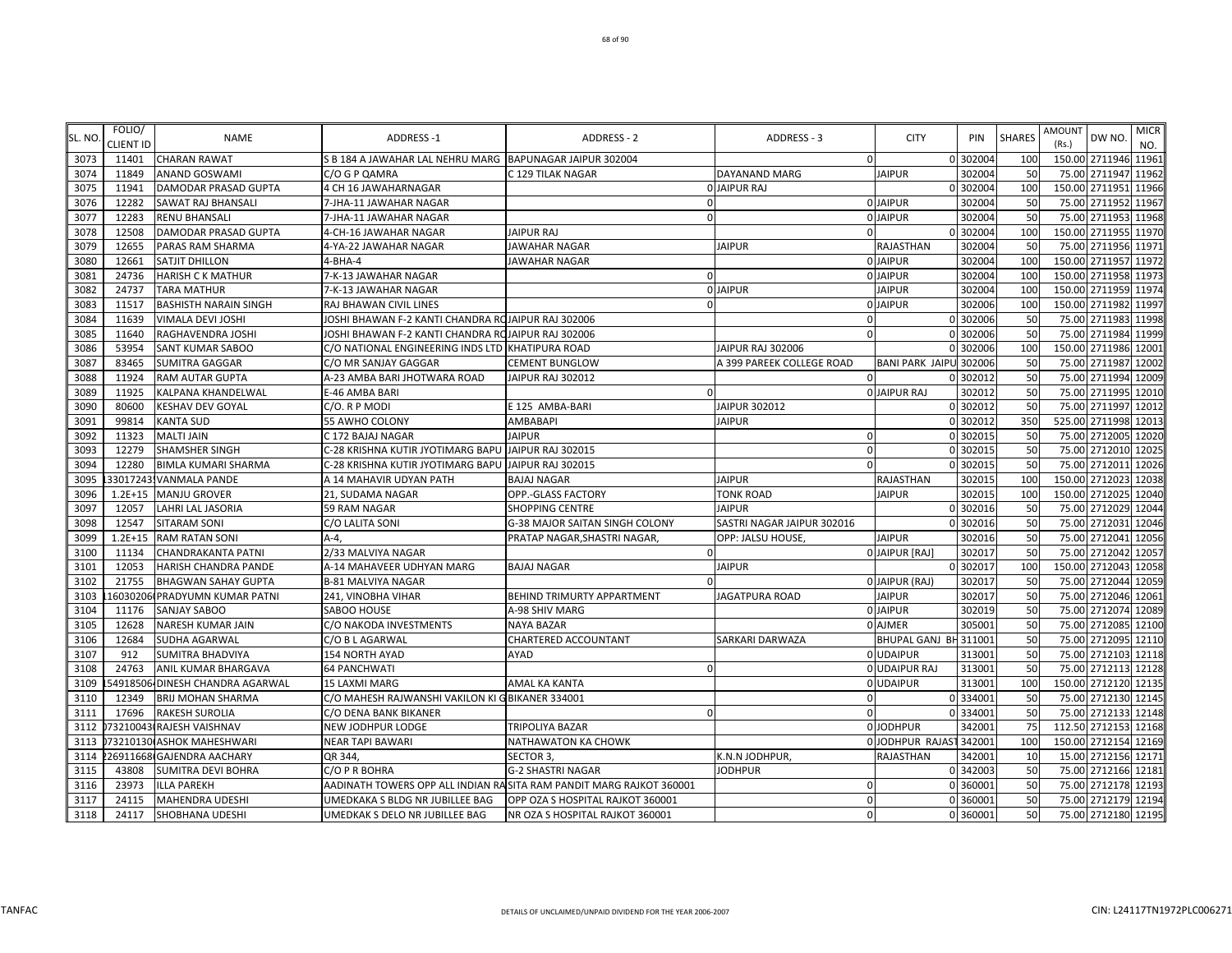| SL. NO | FOLIO/<br><b>CLIENT ID</b> | <b>NAME</b>                                               | <b>ADDRESS-1</b>                                               | ADDRESS - 2                                                          | ADDRESS - 3                 | <b>CITY</b>               | PIN      | <b>SHARES</b> | AMOUNT<br>DW NO.<br>(Rs.) | <b>MICR</b><br>NO. |
|--------|----------------------------|-----------------------------------------------------------|----------------------------------------------------------------|----------------------------------------------------------------------|-----------------------------|---------------------------|----------|---------------|---------------------------|--------------------|
| 3119   | 24204                      | <b>ILA KHUNT</b>                                          | C/O K P DESAI                                                  | <b>DIAMOND OPTICAL MART</b>                                          | <b>SIR LAKHAJIRAJ ROAD</b>  | <b>RAJKOT</b>             | 360001   | 50            | 75.00 2712182             | 12197              |
| 3120   | 24205                      | PRABHUDAS GHEDIA                                          | MAHESH KUNJ KAMDAR STREET MAND RAJKOT 360001                   |                                                                      | $\mathbf 0$                 |                           | 0 360001 | 50            | 75.00 2712183             | 12198              |
| 3121   | 24645                      | <b>KUMUDBEN ADALJA</b>                                    | BUILDING NO 87 JAN KALYAN SOCIETY                              | MARG NO 6 RAJKOT GUJARAT STATE 360001                                | $\Omega$                    |                           | 0 360001 | 100           | 150.00 2712190 12205      |                    |
| 3122   | 75146                      | JAYANTI J HARVEY                                          | <b>45 KOTECHA NAGAR</b>                                        | <b>KALAWAD ROAD</b>                                                  | <b>RAJKOT 360001</b>        |                           | 0 360001 | 50            | 75.00 2712192             | 12207              |
| 3123   | 76535                      | PARVEEN KUMAR KAPOOR                                      | 19/A VIDYA KUNJ SOCIETY                                        | <b>PRATIK</b>                                                        | AMIN MARG                   | <b>RAJKOT</b>             | 360001   | 100           | 150.00 2712193 12208      |                    |
| 3124   | 103360                     | <b>JAGDISH SHAH</b>                                       | C/O C-2 PUSKKAR APPARTMENT                                     | <b>22 NEW JAGNATH</b>                                                | RAJKOT                      |                           | 0 360001 | 100           | 150.00 2712198 12213      |                    |
| 3125   | 24331                      | <b>SONAL PATEL</b>                                        | C/O B N PATEL SRI RAM NIWAS                                    | 7 BHAKTINAGAR SOCIETY RAJKOT 360002                                  | $\Omega$                    |                           | 0 360002 | 50            | 75.00 2712242 12257       |                    |
| 3126   | 24533                      | <b>BHUPENDRA GOKALDAS PATEL</b>                           | PUNAM BHAKTINAGAR SOCIETY DHEBA RAJKOT 360002                  |                                                                      |                             |                           | 0 360002 | 50            | 75.00 2712243             | 12258              |
| 3127   | $1.2E + 15$                | VINODRAI KURJIBHAI PATEL                                  | 229-RAJ RATNA COMPLEX,                                         | NR-J P TOWER,                                                        | TAGORE ROAD,                | RAJKOT                    | 360002   | 1000          | 1500.00 2712254           | 12269              |
| 3128   | 79889                      | UPENDRA KANAIYALAL JOSHI                                  | VIMAL NO.14 VALMIKI ASHRAM                                     | MALAVIYA NAGAR                                                       | RAJKOT 360004               |                           | 0 360004 | 50            | 75.00 2712259             | 12274              |
| 3129   | 100974                     | <b>VASUDEV L ASHNANI</b>                                  | <b>VEGETABLE MARKET</b>                                        | SHOP NO 3                                                            | PORBANDAR                   |                           | 0 360575 | 50            | 75.00 2712280 12295       |                    |
| 3130   |                            | 03924468 HEENA RAJEN VAKIL                                | 106 SHRIJI DUPLEX                                              | OPP MADHWANI COLLEGE                                                 |                             | 0 PORBANDAR               | 360575   | 120           | 180.00 2712296 12311      |                    |
| 3131   |                            | 67930658 VAGHANI KISHORKUMAR BABUBHAINO 7 KADIYA PLOT     |                                                                |                                                                      |                             | 0 PORBANDAR               | 360575   | <b>100</b>    | 150.00 2712301            | 12316              |
| 3132   | 6702                       | <b>NIMISH AMRIT SHAH</b>                                  | 33 CHETANCE SOCIETY                                            | <b>NEAR SARDAR SOCIETY</b>                                           | SURENDRANAGAR               |                           | 0 363001 | 50            | 2712306<br>75.00          | 12321              |
| 3133   | 77190                      | <b>PRAULBEN TRIVEDI</b>                                   | <b>KALPANA SOCIETY</b>                                         | PLOT NO 4/B 'CHANDRA VILAS'                                          | VIDYA NAGAR BHAVNAGAR 36400 |                           | 0 364001 | 50            | 75.00 2712321             | 12336              |
| 3134   | 102733                     | SADHANABEN D BADHEKA                                      | <b>76 RUPALI SOCIETY</b>                                       | TALAJA ROAD                                                          | BHAUVAGAR                   | <b>BHAWAGAR</b>           | 364002   | 100           | 150.00 2712338            | 12353              |
| 3135   | $1.2E + 15$                | <b>KEYUR J DOSHI</b>                                      | BL NO 302 PL NO 1035                                           | ARADHNA SOC MEGHANI CIRCLE                                           |                             | 0 BHAVNAGAR               | 364002   | 150           | 225.00 2712350 12365      |                    |
| 3136   | 2731                       | JETENDER O VASHISTHA                                      | TBZ/17 GURU NAGAR                                              | <b>GANDHIDHAM</b>                                                    | КАСНСНН                     |                           | 0 370201 | 50            | 75.00 2712353             | 12368              |
| 3137   | 106601                     | <b>ABDULRASHID SHAIKH</b>                                 | PUNJAB NATIONAL BANK                                           | <b>GANDHIDHAM</b>                                                    |                             | 0 KUTCH DIST (GUJ) 370201 |          | 50            | 75.00 2712355 12370       |                    |
| 3138   |                            | 46110188 HIRANAND AHUJA                                   | B/13 NAV DURGA SOCIETY                                         | PATIA, S.T. WORKSHOP                                                 | KUBERNAGAR                  | AHMEDABAD                 | 382345   |               | 7.50 2712367 12382        |                    |
| 3139   |                            | 05210008 BALKRISHNA SHIVLAL SHAH                          | A/22, JAYKRISHNA SOCIETY                                       | <b>ISANPUR</b>                                                       |                             | 0 AHMEDABAD               | 382443   | 50            | 75.00                     | 2712378 12393      |
| 3140   | 1852                       | <b>MANIBEN KANTILAL PATEL</b>                             | C/O M/S MADHAVDAS MOTIDAS 30 MA UNJHA N GUJARAT 384170         |                                                                      |                             |                           | 0 384170 | 50            | 75.00 2712382             | 12397              |
| 3141   | 102466                     | HITENDRA G PATEL                                          | ANANDPARU                                                      | OPP POONAM COMPLEX                                                   | AT&PO UNJHA                 | TA SIDHPUR DT N           | 384170   | 50            | 75.00<br>2712387          | 12402              |
| 3142   |                            | 23310207 PATEL CHHAYA MANILAL                             | <b>RAMBAUG COLONY</b>                                          |                                                                      | <b>0 NEAR RAMBAUG</b>       | UNJHA (N.G.)              | 384170   | 50            | 75.00 2712393             | 12408              |
| 3143   |                            | 23310208 PATEL USHA MANILAL                               | <b>RAMBAUG COLONY</b>                                          |                                                                      | <b>0 NEAR RAMBAUG</b>       | UNJHA (N.G.)              | 384170   | 50            | 75.00 2712394             | 12409              |
| 3144   |                            | 105136 MADHAVLAL NATHALAL PATEL                           | <b>NUTAN MILL COMPOUND</b>                                     | <b>NEAR KAPASIWADA BARI</b>                                          | PATAN                       | NORTH GUJARAT 384265      |          | 50            | 75.00 2712402             | 12417              |
| 3145   | 1153                       | <b>MANCHHABHAI SAKARIA</b>                                |                                                                | 19 SURAKSHA SOCIETY NEAR SPINNING VISNAGAR DIST MEHSANA N GUJ 384315 | $\Omega$                    |                           | 0 384315 | 50            | 75.00 2712413             | 12428              |
| 3146   | 1826                       | RAMESHBHAI PRAHLADBHAI PATEL ADARSH VIDYALAY              |                                                                |                                                                      |                             | 0 PALANPUR DIST B 385001  |          | 50            | 75.00 2712421             | 12436              |
| 3147   |                            | 21412312 MAHENDRAKUMAR M PRAJAPATI                        | PART I 25 JUNA LAXMIPURA                                       | KAILASHNAGAR                                                         | OPP WATER TANK              | PALANPUR                  | 385001   | 10            | 2712423<br>15.00          | 12438              |
| 3148   | 963                        | <b>RAJNIKANT PATEL</b>                                    | <b>MOTA PORE</b>                                               |                                                                      |                             | 0 NADIAD, GUJARA 387001   |          | 50            | 75.00<br>2712434          | 12449              |
| 3149   | 980                        | SATISHBHAI BHAGWANDAS PUNJAB NAVJIVAN BEHIND LAXMI TALKIJ |                                                                | NR SWASTIK SOCIETY ANAND                                             |                             |                           | 0 38800  | 50            | 75.00 2712457             | 12472              |
| 3150   | 106828                     | SHILPABEN HARISHKUMAR PATEL                               | 4 SHAKTIKRUPA SOCIETY                                          | GANGAMIYA I G ROAD                                                   | OPP NEW CK HALL             | ANAND GUJARAT 388001      |          | 100           | 150.00 2712464            | 12479              |
| 3151   | 5829                       | MINABEN PRAKASHBHAI PATEL                                 | C/O PRAKASHBHAI FULABHAI PATEL                                 | MOTO BHAT VADO KHANDAI MATA KHANCH CAMBAY 388620                     |                             |                           | 0 388620 | 50            | 75.00 2712475             | 12490              |
| 3152   | 1855                       | NAVINCHANDRA J PAEL                                       | <b>NAVINMAMA</b>                                               | 5 PARAM HANSH SOCY                                                   | MANJALPUR                   | <b>BARODA</b>             | 390001   | 50            | 75.00 2712493             | 12508              |
| 3153   | 4138                       | <b>ISHVERLAL N PANDYA</b>                                 | C/O K P SARAIYA M G ROAD                                       |                                                                      |                             | 0 BARODA                  | 390001   | 50            | 75.00 2712494 12509       |                    |
| 3154   | 4902                       | <b>SHANTABEN S GANDHI</b>                                 | C/O NARENDRA GRAIN SHOP                                        | <b>OLD LAKKADPITHA ROAD</b>                                          | <b>BARODA</b>               |                           | 0 39000  | 50            | 75.00 2712499 12514       |                    |
| 3155   | 4903                       | <b>SHANTILAL J GANDHI</b>                                 | C/O NARENDRA GRAIN SHOP                                        | <b>OLD LAKKADPITHA ROAD</b>                                          | <b>BARODA</b>               |                           | 0 390001 | 50            | 2712500<br>75.00          | 12515              |
| 3156   | 4904                       | <b>ASHOK GANDHI</b>                                       | C/O NARENDRA GRAIN SHOP                                        | OLD LAKKADPITHA ROAD                                                 | <b>BARODA</b>               |                           | 0 390001 | 50            | 75.00 2712501             | 12516              |
| 3157   | 4905                       | <b>CHAMPAKLAL GANDHI</b>                                  | C/O NARENDRA GRAIN SHOP                                        | OLD LAKKADPITHA ROAD                                                 | <b>BARODA</b>               |                           | 0 390001 | 50            | 75.00 2712502             | 12517              |
| 3158   | 4906                       | <b>SHANTABEN C GANDHI</b>                                 | C/O NARENDRA GRAIN SHOP                                        | OLD LAKKADPITHA ROAD                                                 | <b>BARODA</b>               |                           | 0 390001 | 50            | 75.00 2712503             | 12518              |
| 3159   |                            | 151132201DUSHYANT GOVINDLAL PARIKH                        | <b>MADAN ZAMPA ROAD</b>                                        | LAKADPITHA                                                           | <b>BARODA</b>               |                           | 0 390001 | 50            | 75.00 2712530             | 12545              |
| 3160   |                            | 15113220JUSHABEN DUSHYANT PARIKH                          | <b>MADAN ZAMPA ROAD</b>                                        | <b>LAKADPITHA</b>                                                    | <b>BARODA</b>               |                           | 0 390001 | 50            | 75.00 2712531             | 12546              |
| 3161   | 6104                       | JAYESHCHANDRA NAGINLAL JOSHI                              | JANARDAN COLD STORAGE COMPOUND CHHANI ROAD BARODA 390002       |                                                                      |                             |                           | 0 390002 | 50            | 75.00 2712537 12552       |                    |
| 3162   | 6871                       | <b>DEVEN CHAUHAN</b>                                      | <b>B4 SHABANAM APPARTMENT NEAR</b>                             | M S W COLLEGE                                                        |                             | 0 FATEHGUNJ BARC 390002   |          | 50            | 75.00                     | 2712540 12555      |
| 3163   | 7019                       | <b>BHOGILAL VALLABHJI SHANGHVI</b>                        | 12 SAMARPAN 2ND FLOOR                                          | <b>26 HARIBHAKTI COLONY</b>                                          | RACE COURSE CIRCLE          | <b>BARODA</b>             | 390005   | 50            | 75.00 2712552 12567       |                    |
| 3164   | 47954                      | <b>DINESH KANTILAL SHAH</b>                               | 127 PUSHPAK BARODA MUNICIPAL BLILIG 11 VIJAYA NAGAR HARNI ROAD |                                                                      | <b>BARODA 390006</b>        |                           | 0 390006 | 50            | 75.00 2712565 12580       |                    |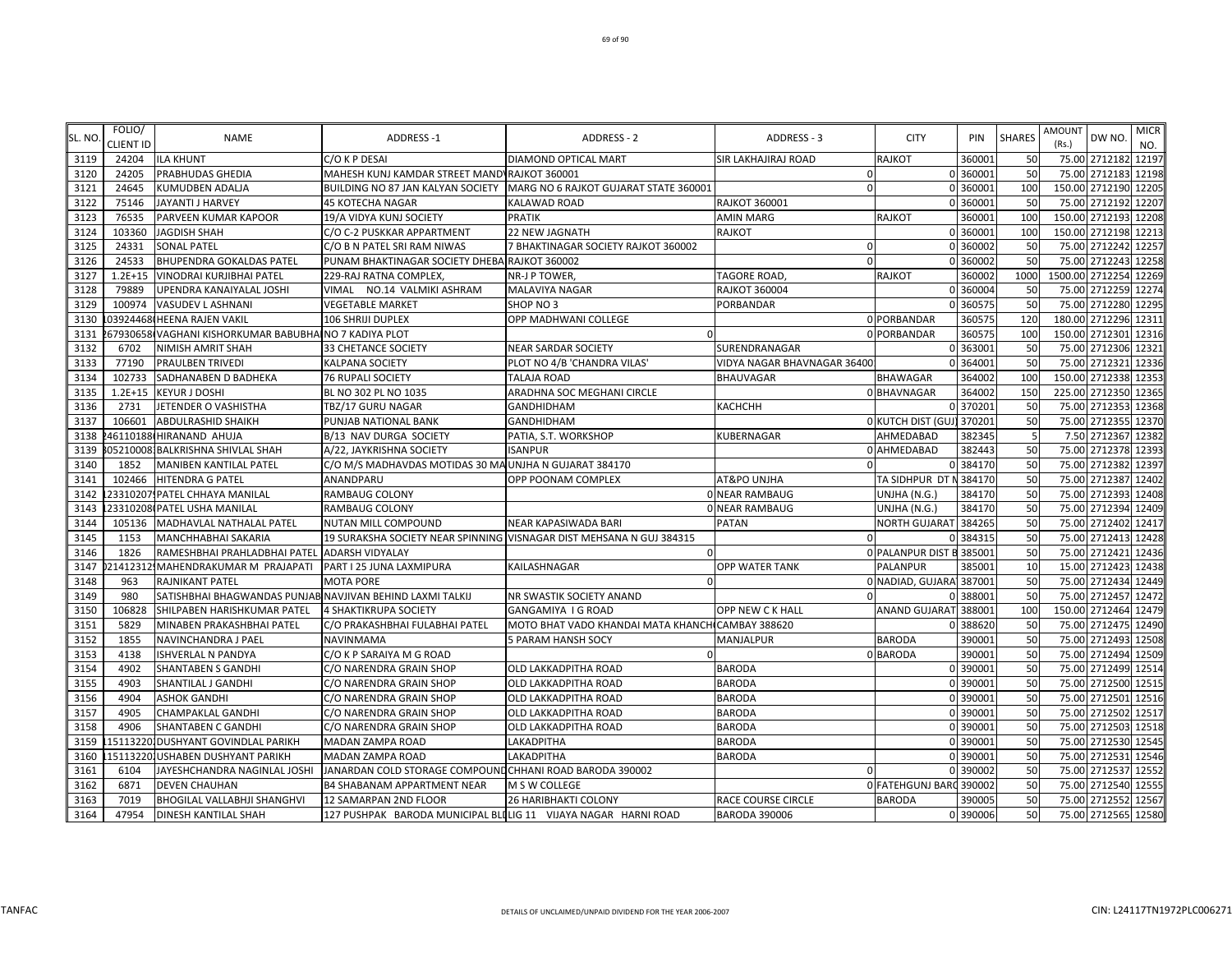| SL. NO | FOLIO/<br><b>CLIENT ID</b> | <b>NAME</b>                               | <b>ADDRESS-1</b>                                                 | ADDRESS - 2                                      | ADDRESS - 3                               | <b>CITY</b>          | PIN      | <b>SHARES</b>  | AMOUNT<br>(Rs.) | DW NO.               | <b>MICR</b><br>NO. |
|--------|----------------------------|-------------------------------------------|------------------------------------------------------------------|--------------------------------------------------|-------------------------------------------|----------------------|----------|----------------|-----------------|----------------------|--------------------|
| 3165   | 4393                       | <b>PARESH BHATT</b>                       | A/5 E R I RESIDENCE RACE COURSE                                  | <b>BARODA 390007</b>                             | $\mathbf 0$                               |                      | 0 390007 | 50             |                 | 75.00 2712576 12591  |                    |
| 3166   | 6992                       | SHREEKANT M AMIN                          | OPP GRID SUB STATION                                             | GOTRI ROAD BARODA 390007                         | $\mathbf{0}$                              |                      | 0 390007 | 100            |                 | 150.00 2712580 12595 |                    |
| 3167   | 6994                       | MANDAKINI AMIN                            | OPP GRID SUB STATION                                             | GOTRI ROAD BARODA 390007                         | $\mathbf 0$                               |                      | 0 390007 | 100            |                 | 150.00 2712582 12597 |                    |
| 3168   | 7018                       | KALPANA LAXMAN SHANGHVI                   | C/O AMUL APARTMENT                                               | BLOCK 1 ELORA PARK ROAD                          | SUBHANPURA BARODA 390007                  |                      | 0 390007 | 50             | 75.00           | 2712583              | 12598              |
| 3169   | 6788                       | YOGESH HIMMATLAL PANDYA                   | 1196 GUJRAT HOUSING BOARD VISHALI TARSALI VADODARA 390009        |                                                  | $\mathbf 0$                               |                      | 0 390009 | 50             |                 | 75.00 2712592 12607  |                    |
| 3170   | 15622                      | KRISHNAMACHARI VEERARAGHAVAN              | A 106 HIRABAUG TENAMENTS                                         | SUESSEN TARSALI ROAD                             | VADODARA                                  | <b>GUJARAT</b>       | 390009   | 50             | 75.00           | 2712596 12611        |                    |
| 3171   | 40158                      | GITABEN ASHOKKUMAR PATEL                  | <b>B 18 ONGC COLONY</b>                                          | MAKARPURA ROAD                                   |                                           | 0 BARODA             | 390009   | 50             | 75.00           | 2712597 12612        |                    |
| 3172   | 40160                      | ASHOKKUMAR RATILAL PATEL                  | <b>B 18 ONGC COLONY</b>                                          | MAKARPURA ROAD                                   |                                           | 0 BARODA             | 390009   | 50             |                 | 75.00 2712598 12613  |                    |
| 3173   | 6116                       | PREMJIT SINGH GOHEL                       | 10/C JANTANAGAR SOCIETY                                          | SYED VASNA ROAD BARODA 390015                    | $\Omega$                                  |                      | 0 390015 | 50             |                 | 75.00 2712612 12627  |                    |
| 3174   | 9697                       | ALEXANDER LUKE KOIPURAM                   | A-5, SUNDARAM FLATS,                                             | D.ENGINEERING COLLEGE COMPOUND,                  | NAVRANGPURA                               | AHMEDABAD            | 390015   | 50             |                 | 75.00 2712616 12631  |                    |
| 3175   | 40115                      | DEVENDRA PURUSHOTAMDAS BRAHMBHATT         | A-12 DIVYA HOUSING COMPLEX                                       | NEAR ESI HOSPITAL RACE COURSE GOTRI RD BARODA-15 |                                           |                      | 0 390015 | 50             |                 | 75.00 2712617 12632  |                    |
| 3176   | 5791                       | KALPESH JOSHI                             | C/O M/S DALIA PATEL & CO OPP DENA ECHOKHANDI BARODA 390017       |                                                  | $\mathbf 0$                               |                      | 0 390017 | 50             | 75.00           | 2712631 12646        |                    |
| 3177   | 83023                      | ASHISH MAHENDRA CHHANGAWALA33 MANGAL PARK |                                                                  | GAJARAWADI                                       | <b>BARODA</b>                             |                      | 0 390017 | 500            | 750.00          | 2712632 12647        |                    |
| 3178   | 109741                     | ASHISH M CHHANGAWALA                      | 33, MANGAL PARK                                                  |                                                  | 0 GAJARWADI                               | <b>BARODA</b>        | 390017   | 600            |                 | 900.00 2712633 12648 |                    |
| 3179   |                            | 12715557 RAJESHBHAI OCHHAVLAL SHAH        | A 23 NARAYAN NAGAR NO 1                                          | NEAR ASHIRWAD COMPLEX                            | <b>BH SURYANAGAR</b>                      | WAGHODIYA ROA 390019 |          | 50             |                 | 75.00 2712667 12682  |                    |
| 3180   |                            | 15112394: MINAXI J PARMAR                 | 225 AJIT SOCIETY                                                 | NR AKOTA STADIUM                                 | VADODARA                                  |                      | 0 390020 | 50             |                 | 75.00 2712680 12695  |                    |
| 3181   | 101387                     | VIMUBEN RAMANBHAI PATEL                   | <b>16 VIKRAM SOCIETY</b>                                         | <b>GOTRI ROAD</b>                                | <b>BARODA</b>                             |                      | 0 390021 | 300            |                 | 450.00 2712684 12699 |                    |
| 3182   | 79891                      | VIRENDRA GANPATISHANKAR MAJMUDAR          | NO.10/1627 KINNARY APARTMENT                                     | 2-A II ND FLOOR NEAR MAHILLA VIDYALAY            | GOPIPURA 395001                           |                      | 0 395001 | 100            |                 | 150.00 2712717 12732 |                    |
| 3183   | 79892                      | ASHABEN VIRENDRA MAJMUDAR                 | NO.10/1627 KINNARY APARTMENT                                     | 2-A II-ND FLOOR                                  | NEAR MAHILAVIDYALAY 395001                |                      | 0 395001 | 100            |                 | 150.00 2712718 12733 |                    |
| 3184   | 101011                     | SAISHANTI M DESHMUKH                      | C/O HANSABEN K CHAMPANERIA                                       | RAJ SHYAMA                                       | NEAR MAHAVIR HEALTH CAMPUS J P ROAD ATHWA |                      | 39500    | 50             |                 | 75.00 2712720 12735  |                    |
| 3185   | 40041                      | ANILKUMAR BALVANTRAI DESAI                | 2/4617 BURMA BUILDINGS                                           | SAGRAMPURA MAIN ROAD                             | <b>SURAT 395002</b>                       |                      | 0 39500  | 50             |                 | 75.00 2712755 12770  |                    |
| 3186   | 40061                      | TARULATA KRISHNAKANT SHASTRI              | C/O ANAND INVESTMENTS                                            | <b>BONSIDHAR NIVAS</b>                           | 9/610 WADIFALIA GHANDBRAK STISURAT        |                      | 395003   | 100            | 150.00          | 2712781 12796        |                    |
| 3187   | 40067                      | <b>CHETNABEN PARIKH</b>                   | C/24 APSARA FLATS BEHIND ANI BESAN GOPI PURA                     |                                                  | <b>SURAT 395003</b>                       |                      | 0 395003 | 50             | 75.00           | 2712782 12797        |                    |
| 3188   | 78246                      | SANDEEP KUMAR BHUPENDRA JARIWALA          | NO 6/1657 LAL DARWAJA                                            | <b>GUNDI SHERI</b>                               |                                           | 0 SURAT (GUJARA)     | 395003   | 100            |                 | 150.00 2712787 12802 |                    |
| 3189   | 86625                      | KIRITKUMAR RANJITLAL GAJIWALA             | 10/697 SPECTRO PRACTICAL LAB                                     | AMBAJI ROAD                                      | <b>HAWADIA CHAKLA</b>                     | <b>SURAT</b>         | 395003   | 50             |                 | 75.00 2712788 12803  |                    |
| 3190   | 103449                     | MUNIR VALI MD PILA                        | 12/205 RANI TALAY                                                | BHANDGARAWAD                                     | <b>SURAT</b>                              |                      | 0 395003 | 100            |                 | 150.00 2712797 12812 |                    |
| 3191   |                            | 90240315 KISHANBHAI MOHANBHAI PATEL       | 31/8/53 MOHAN WADI                                               | <b>MAIN ROAD</b>                                 | <b>KATARGAM</b>                           | <b>SURAT</b>         | 395004   | 50             |                 | 75.00 2712843 12858  |                    |
| 3192   | 39999                      | RAVINDRAKUMAR HIMMATLAL SHAH              | 10/142 OPP KABUTARIKHANA                                         | MOTA FALIA RANDER SURAT 395005                   | $\Omega$                                  |                      | 0 395005 | 50             |                 | 75.00 2712849        | 12864              |
| 3193   | 106332                     | <b>S M VAKIL</b>                          | 301 SIDDHARTH                                                    | <b>NEAR MOHAN PARK</b>                           | GHOD DOD ROAD                             | <b>SURAT</b>         | 395007   | 50             | 75.00           | 2712865              | 12880              |
| 3194   |                            | 42510054. VISHWANATH R. AGARWALA          | 301- ARCHAN APARTMENT                                            | <b>CITY LIGHT ROAD</b>                           | <b>PARLE POINT</b>                        | <b>SURAT</b>         | 395007   | 50             |                 | 75.00 2712870 12885  |                    |
| 3195   |                            | 0476412131PRAVIN KUMAR MAROO              | 7 VISHRAM APPT                                                   | GHOD DOD ROAD                                    | NR SHIVSHAKTI SWEETS                      | <b>SURAT</b>         | 395007   | 50             | 75.00           | 2712873 12888        |                    |
| 3196   |                            | 84510221 NAYANA BIPIN MEHTA               | <b>B 1, MANGALMURTI APPT.</b>                                    | PALANPUR PATIYA                                  | <b>RANDER ROAD</b>                        | Surat                | 395007   | 100            | 150.00          | 2712884              | 12899              |
| 3197   |                            | 1.2E+15 RAJESH SITARAM KAKAR              | 10-A, NIDHIVAN                                                   | NEAR HOLIDAY INN                                 | UMRA, ATHWA LINES,                        | <b>SURAT</b>         | 395007   | 171            |                 | 256.50 2712898 12913 |                    |
| 3198   |                            | 1.2E+15 RAJESH SITARAM KAKAR              | 10-A, NIDHIVAN NR HOL-INN,                                       | UMRA [N], ATHWA LINES,                           |                                           | 0 SURAT              | 395007   | $\overline{1}$ |                 | 1.50 2712907 12922   |                    |
| 3199   |                            | 47640329 VATSAL BHARATBHAI SANGHAVI       | <b>B NO 22</b>                                                   | MAHAVIR SOCIETY                                  | <b>ZAVERI SADAK</b>                       | <b>NAVSARI</b>       | 396445   | 200            |                 | 300.00 2712964 12979 |                    |
| 3200   |                            | 54915542 SHYAMRAO B RANE                  | R H 12 SANCHAYNI ANANTH                                          | VISHWA COOP HSG SOCIETY                          | <b>AQUEM</b>                              | <b>MARGAO</b>        | 40360    | 100            |                 | 150.00 2712996 1301: |                    |
| 3201   | 25795                      | BHALCHANDRA PARASHRAM MEHENDALE           | C/O P P MEHENDALE SAPTASHRI PANVE DIST RAIGAD MAHARASHTRA 410206 |                                                  | $\Omega$                                  |                      | 0 410206 | 75             |                 | 112.50 2712997 13012 |                    |
| 3202   | 107507                     | CHEKURI SUMA RAMA RAJU                    | <b>B-1 RELIANCE TOWN SHIP</b>                                    | LODHIVALI CHOWK POST                             | <b>KHALAPUR TALUK</b>                     | <b>DIST RAIGAD</b>   | 410206   | 50             | 75.00           | 2713000              | 13015              |
| 3203   | 8698                       | <b>GEETA PABBY</b>                        | FLAT NO 12 BLDG. NO. 4                                           | FIVE STAR APARTMENTS                             | <b>BUND GARDEN ROAD</b>                   | <b>PUNE</b>          | 411001   | 75             |                 | 112.50 2713007 13022 |                    |
| 3204   | 13941                      | <b>GV ANANTHASWAMY</b>                    | LARSEN & TOUBRO LIMITED                                          | 191/1 DHOLE PATIL ROAD                           |                                           | 0 PUNE               | 411001   | 50             |                 | 75.00 2713009 13024  |                    |
| 3205   | 25495                      | BALACHANDRA REDDY GUDUMARALLA             | <b>ACCOUNTANT</b>                                                | PUNJAB NATIONAL BANK                             | CAMP M G ROAD                             | PUNE                 | 411001   | 50             | 75.00           | 2713012 1302         |                    |
| 3206   | 25853                      | <b>GULAB GHULE</b>                        | 6/72 NETAJINAGAR WANAURI CAMP                                    |                                                  |                                           | 0 PUNE               | 411001   | 50             |                 | 75.00 2713018 13033  |                    |
| 3207   | 25854                      | CHHAYA GHULE                              | 6/72 NETAJINAGAR WANAURI CAMP                                    |                                                  |                                           | 0 PUNE               | 411001   | 50             |                 | 75.00 2713019 13034  |                    |
| 3208   | 82653                      | CONRAD CARIDADE DESA                      | 4/7 CANOPUS APARTMENT                                            | <b>BOAT CLUB ROAD</b>                            | <b>PUNE 411001</b>                        |                      | 0 411001 | 150            |                 | 225.00 2713025 13040 |                    |
| 3209   | 100984                     | BINISH BALRAM BALANI                      | KARISHMA MED AND GEN STORES CLINIS 27 CLOVER CENTRE              |                                                  | MOLEDINA ROAD CAMP                        | <b>PUNE</b>          | 411001   | 500            |                 | 750.00 2713026 13041 |                    |
| 3210   | 101165                     | NAUSHAD S NILGIRIWALA                     | 11 BOAT CLUB ROAD                                                | <b>NARANGI BAUG</b>                              | <b>LUCKY VILLA</b>                        | <b>PUNE</b>          | 411001   | 50             |                 | 75.00 2713027 13042  |                    |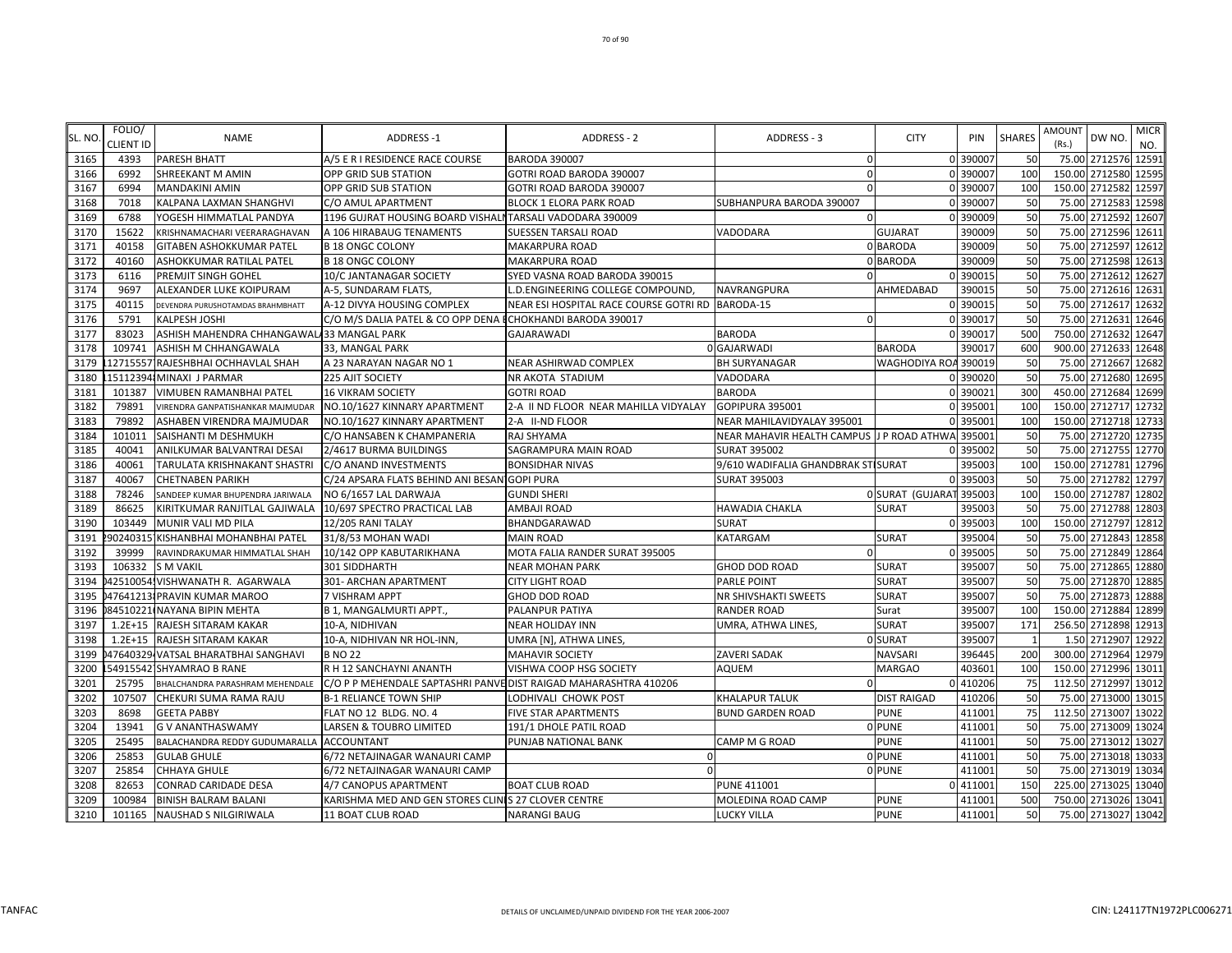| SL. NO | FOLIO/<br><b>CLIENT ID</b> | <b>NAME</b>                                 | <b>ADDRESS-1</b>                                         | <b>ADDRESS - 2</b>                                                     | ADDRESS - 3                              | <b>CITY</b>   | PIN      | <b>SHARES</b> | <b>AMOUNT</b><br>(Rs.) | DW NO.                | <b>MICR</b><br>NO. |
|--------|----------------------------|---------------------------------------------|----------------------------------------------------------|------------------------------------------------------------------------|------------------------------------------|---------------|----------|---------------|------------------------|-----------------------|--------------------|
| 3211   | 101393                     | REENA BALRAM BALANI                         | KARISHMA MED AND GEN STORES CLINIS 27 CLOVER CENTRE      |                                                                        | MOLEDINA ROAD CAMP                       | <b>PUNE</b>   | 411001   | 1000          |                        | 1500.00 2713028 13043 |                    |
| 3212   | 102197                     | <b>TAHER CHARANYA</b>                       | BLOCK NO 5 GULMOHAR BLDG                                 | <b>NARANGI BAGH</b>                                                    | 11 BOAT CLUB ROAD                        | PUNE          | 411001   | 100           |                        | 150.00 2713030 13045  |                    |
| 3213   | 25249                      | <b>SHASHANK SATHE</b>                       | 1039 SHUKRAWAR PETH VIHAR TILAK RI POONA 411002          |                                                                        | $\mathbf{0}$                             |               | 0 411002 | 50            |                        | 75.00 2713050 13065   |                    |
| 3214   | 25363                      | <b>MOHINI GOPANI</b>                        | 3 SINDHU NIWAS                                           | 798/2-B PADAMJI PARK PUNE 411002                                       | $\Omega$                                 |               | 0 411002 | 50            | 75.00                  | 2713051               | 13066              |
| 3215   | 25406                      | RAMCHANDRA VAMAN KULKARNI                   | 588/4 TILAK ROAD NEW 1020 SHUKRAW POONA 411002           |                                                                        | $\Omega$                                 |               | 0 411002 | 50            |                        | 75.00 2713052 13067   |                    |
| 3216   | 25480                      | SUSHILABAI KANTILAL JAIN                    | 1659 SHUKRAWAR PETH NEW                                  | $\Omega$                                                               |                                          | 0 PUNE        | 411002   | 50            | 75.00                  | 2713053               | 13068              |
| 3217   | 25540                      | JASODA LAXMINARAYAN TIWARI                  | E/3 KALYAN SOCIETY                                       | SHANKAR SETH ROAD PUNE 411002                                          | $\Omega$                                 |               | 0 411002 | 100           | 150.00                 | 2713054               | 13069              |
| 3218   | 25542                      | LAXMINARAYAN JAYANRAYAN TIWARI              | E/3 KALYAN SOCIETY                                       | SHANKAR SETH ROAD PUNE 411002                                          | $\Omega$                                 |               | 0 411002 | 100           |                        | 150.00 2713055        | 13070              |
| 3219   | 25969                      | SHYAMBIHARI AGARWAL                         |                                                          | C/O SHRIRAM TEXTILES 54 BUDHWARPI KAKAKUWA MANSION LAXMI RD PUNE 41100 | $\Omega$                                 |               | 0 411002 | 50            | 75.00                  | 2713063               | 13078              |
| 3220   | 84071                      | <b>VIJAYA BARVE</b>                         | <b>FLAT NO 1&amp; 2</b>                                  | 171(OLD NO 193)                                                        | SHUKRAWAR PETH                           | PUNE          | 411002   | 25            |                        | 37.50 2713069 13084   |                    |
| 3221   | 19224                      | <b>DAYA SINGH SAWHNEY</b>                   | C/O LT COL MS SAWHNEY                                    | <b>CENTRAL AFV DEPOT</b>                                               | <b>KIRKEE</b>                            | <b>PUNE</b>   | 411003   | 100           |                        | 150.00 2713082 13097  |                    |
| 3222   | 26823                      | KULKARNI RAJENDRA LAXMAN                    | FLAT NO 5 LALIT RAJ PARK                                 | NEAR DARSHAN HALL                                                      | TANAJI NAGAR CHINCHWAD                   | PUNE          | 411003   | 50            |                        | 75.00 2713086 13101   |                    |
| 3223   | 25076                      | <b>ARVIND GOVANDE</b>                       | 681 A PULACHI WADI                                       | DECCAN GYMKHANA PUNE 411004                                            | $\mathbf{0}$                             |               | 0 411004 | 50            |                        | 75.00 2713090 13105   |                    |
| 3224   | 25332                      | <b>UDAY YESHWANT BHENDE</b>                 | ANANDITA 33/20 PRABHAT ROAD                              | LANE 7 PUNE 411004                                                     | $\mathbf{0}$                             |               | 0 411004 | 25            |                        | 37.50 2713094         | 13109              |
| 3225   | 25449                      | <b>SHANTILAL POKHARNA</b>                   | 1258 PITRUCHHAYA JANGALI MAHARAJ DECCAN GYM KHANA        |                                                                        | OPP NATARAJ CINEMA                       | PUNE          | 411004   | 50            |                        | 75.00 2713096 13111   |                    |
| 3226   | 25820                      | VASANT DAMODAR DATAR                        | SUSHEELA 109/17 ERANDAWANE                               |                                                                        |                                          | <b>O</b> PUNE | 411004   | 50            |                        | 75.00 2713098 13113   |                    |
| 3227   | 26158                      | SITARAM VARMA                               | 1224 DHANRAJ APARTMENT                                   | APTE ROAD PUNE 411004                                                  | $\Omega$                                 |               | 0 411004 | 50            |                        | 75.00 2713102 13117   |                    |
| 3228   | 37163                      | PRABHAKAR WAMAN NADKARNI                    | C/O REVATI P NERURKAR                                    | 118/2 A ERANDAWANA                                                     |                                          | 0 POONA       | 411004   | 100           |                        | 150.00 2713103 13118  |                    |
| 3229   | 55453                      | <b>KAUSHALKUMAR SHUKLA</b>                  | 110/2 ERANOWANA                                          | POONA 411004                                                           | $\Omega$                                 |               | 0 411004 | 100           |                        | 150.00 2713105 13120  |                    |
| 3230   | 98981                      | SHRIKANTH SHAMRAJ BHALERAO                  | RAJWANT                                                  | 793/3 BHANDARKAR INSTITUTE ROAD                                        |                                          | 0 PUNE        | 411004   | 200           |                        | 300.00 2713107 13122  |                    |
| 3231   | 104627                     | <b>INDRAJEET R MERCHANT</b>                 | 1204/8 GHOLE ROAD PANGARKAR BUN SHIVAJI NAGAR            |                                                                        | <b>PUNE</b>                              |               | 0 411004 | 100           |                        | 150.00 2713108 13123  |                    |
| 3232   |                            | 33017497.KETAN K. DOSHI                     | 1215/2/1 'MANIKANCHAN'                                   | MADHAVRAO SHIROLE ROAD                                                 |                                          | 0 PUNE        | 411004   | 100           |                        | 150.00 2713122 13137  |                    |
| 3233   | 25201                      | <b>MOHAN SHANKERDAS THADANI</b>             | 363/1 SHIVAJINAGAR                                       | $\Omega$                                                               |                                          | 0 PUNE        | 411005   | 50            |                        | 75.00 2713129 13144   |                    |
| 3234   | 25414                      | VAMAN PARSHURAM KHAMBETE                    | 1187/1 SHIVAJINAGAR                                      |                                                                        |                                          | 0 PUNE        | 411005   | 50            |                        | 75.00 2713130 13145   |                    |
| 3235   | 28460                      | <b>VAIJAYANTI ALTEKAR</b>                   | JOSHI BUNGALOW                                           | 24/3 T P                                                               | SHIVAJI NAGAR                            | <b>PUNE</b>   | 411005   | 50            |                        | 75.00 2713135 13150   |                    |
| 3236   | 25679                      | <b>VILAS KELKAR</b>                         | C/O MRS A V KELKAR                                       | T/10 DECCAN COLLEGE CAMPUS                                             | YERAWADA PUNE 411006                     |               | 0 411006 | 50            |                        | 75.00 2713144 13159   |                    |
| 3237   |                            | 020110221ZARINTAJ S NILGIRIWALA             | <b>DEEPAK PARK</b>                                       | SHOP NO 10                                                             | <b>NEAR JANSEWA BANK</b>                 | <b>PUNE</b>   | 411006   | 50            |                        | 75.00 2713149 13164   |                    |
| 3238   | 19288                      | <b>VIDYA VATI JAUHAR</b>                    | <b>D-15 CHAITRABAN SOCIETY</b>                           | <b>ITI ROAD</b>                                                        | <b>AUNDH</b>                             | <b>PUNE</b>   | 411007   | 50            |                        | 75.00 2713154 13169   |                    |
| 3239   | 25424                      | <b>DHANANJAY PURANIK</b>                    | <b>54 ANAND PARK</b>                                     | AUNDH POONA MAHARASHTRA 411007                                         | $\Omega$                                 |               | 0 411007 | 50            |                        | 75.00 2713157 13172   |                    |
| 3240   | 89505                      | SHAILAJA C JHIKRE                           | C/O SRI R D KICHAMBARE                                   | D-1/8 BRAMHA MEMORIES                                                  | <b>BHOSALE NAGAR</b>                     | PUNE          | 411007   | 50            |                        | 75.00 2713167 13182   |                    |
| 3241   | 26045                      | <b>SUSHAMA KEVALCHAND BORA</b>              | 484/6 MITRAMANDAL COLONY PARVAT MAHARASHTRA STATE 411009 |                                                                        | $\Omega$                                 |               | 0 411009 | 50            |                        | 75.00 2713179 13194   |                    |
| 3242   | $1.2E + 15$                | KANTA TILOKCHAND SANCHETI                   | 41/8, ADARSHA GRAHRACHANA,                               |                                                                        |                                          | 0 PUNE        | 411009   | 50            |                        | 75.00 2713187         | 13202              |
| 3243   | 25568                      | <b>ABHAY SURESH CHAUBAL</b>                 | 501 RASTA PETH                                           | ALKA BLDG FLAT NO 6 PUNE 411011                                        | $\Omega$                                 |               | 0 411011 | 50            |                        | 75.00 2713188 13203   |                    |
| 3244   | 25569                      | LATIKA SURESH CHAUBAL                       | 501 RASTA PETH                                           | ALKA BLDG FLAT NO 6 PUNE 411011                                        | $\mathbf{0}$                             |               | 0 411011 | 50            |                        | 75.00 2713189 13204   |                    |
| 3245   | 25895                      | <b>SHRINIWAS TORVI</b>                      | 308 SOMWAR PETH B 12 SUNDER NAGA PUNE 411011             |                                                                        | $\mathbf{0}$                             |               | 0 411011 | 50            |                        | 75.00 2713190 13205   |                    |
| 3246   | 26356                      | <b>K S VISWANATHAN</b>                      | NO.460 RASTA PETH                                        | <b>PUNE 411011</b>                                                     | $\Omega$                                 |               | 0 411011 | 50            |                        | 75.00 2713193 13208   |                    |
| 3247   | 103667                     | DAMODAR PANDHARINATH VAIDYA B/4 DEEPAK APTS |                                                          | HAREKRISHNA MANDIR PATH                                                | MODEL COLONY                             | <b>PUNE</b>   | 411016   | 50            |                        | 75.00 2713207 13222   |                    |
| 3248   | 34950                      | <b>ARUN GULAVANE</b>                        | 6 SUKHSHANTI APARTMENT NO.2                              | MRUTYUNJAY COLONY                                                      | BEHIND ANAND NAGAR OF PAUD FKOTHRUD PUNE |               | 411029   | 50            |                        | 75.00 2713250 13265   |                    |
| 3249   | $1.2E + 15$                | PADMA SUBHASH MUTHA                         | 29, S. NO 135, PRAMODINI                                 | <b>ISHADAN SOCIETY</b>                                                 | KOTHRUD                                  | PUNE          | 411029   | 50            | 75.00                  | 2713265               | 13280              |
| 3250   | 25139                      | <b>SHANTA NARAYAN PHADKE</b>                | 5/196 PMC COLONY                                         | RAJENDRANAGAR PUNE 411030                                              | O                                        |               | 0 411030 | 100           |                        | 150.00 2713271 13286  |                    |
| 3251   | 25197                      | <b>HARISHANKER KACKER</b>                   | DELUXE HOUSE L I C COLONY                                | PRASHANT NAGAR NAVI PETH PUNE 411030                                   | $\Omega$                                 |               | 0 411030 | 100           |                        | 150.00 2713272 13287  |                    |
| 3252   | 25369                      | RANGANATH LAXMAN KORADE                     | 538 SHANWAR PETH                                         | $\Omega$                                                               |                                          | 0 PUNE        | 411030   | 50            |                        | 75.00 2713277 13292   |                    |
| 3253   | 25405                      | KUSUM VITHAL DESHPANDE                      | 10/131 M H B LOKMANYA NAGAR                              | $\Omega$                                                               |                                          | 0 PUNE        | 411030   | 50            |                        | 75.00 2713279 13294   |                    |
| 3254   | 25968                      | <b>NEENA PALSULE</b>                        | 727 D SADASHIV PETH                                      |                                                                        |                                          | 0 PUNE        | 411030   | 50            |                        | 75.00 2713288 13303   |                    |
| 3255   | 26059                      | <b>GOPAL GANESH NAIK</b>                    | 1025/2-C SADASHIV PETH                                   | VISHAL SOCIETY NAGNATH PAR                                             | PUNE C RLY MAH 411030                    |               | 0 411030 | 50            |                        | 75.00 2713291 13306   |                    |
| 3256   | 26063                      | <b>WINAYAK HARI PATWARDHAN</b>              | 531 B NARAYAN PETH                                       | $\Omega$                                                               |                                          | 0 PUNE        | 411030   | 50            |                        | 75.00 2713292 13307   |                    |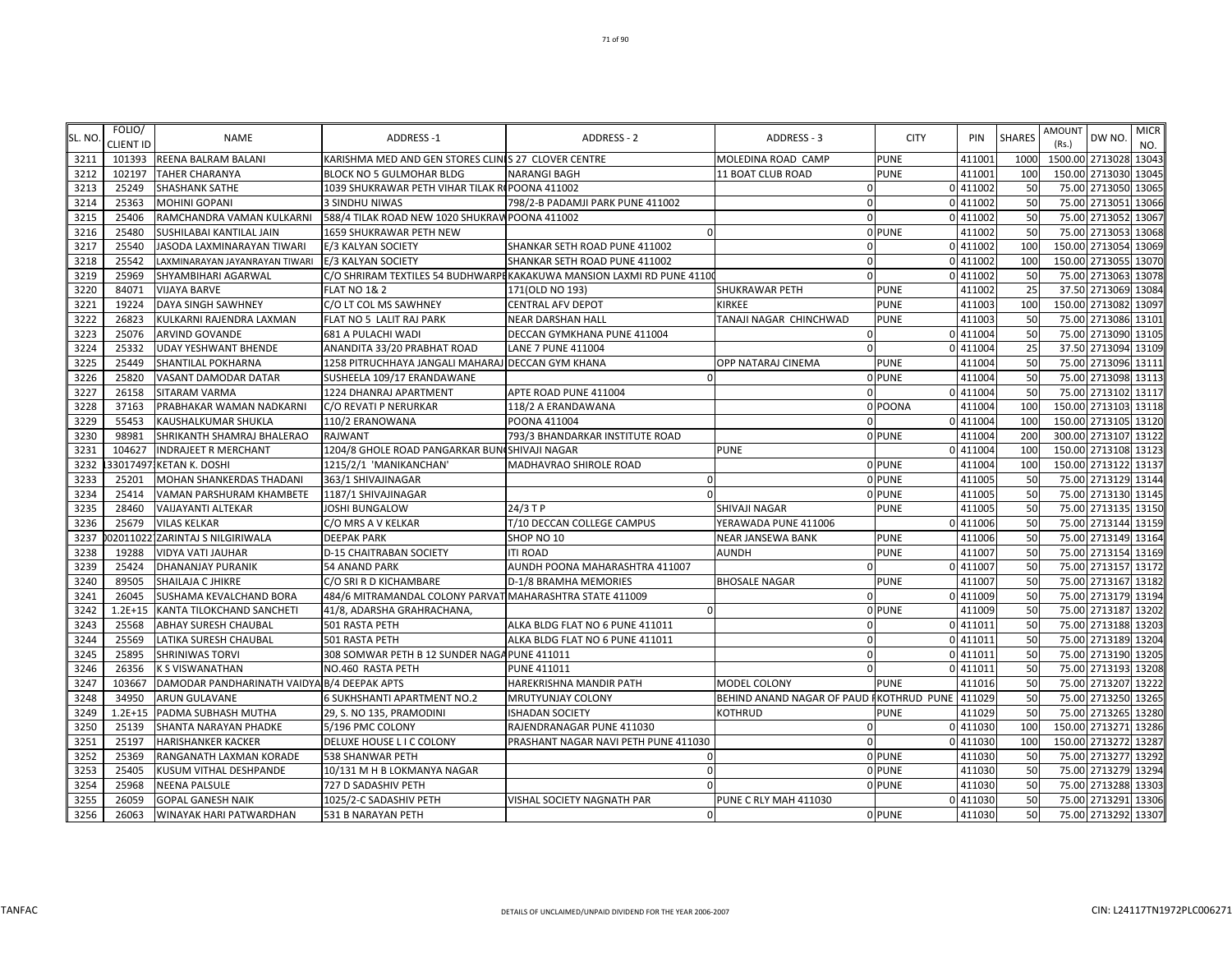| SL. NO | FOLIO/<br><b>CLIENT ID</b> | <b>NAME</b>                                      | <b>ADDRESS-1</b>                                              | ADDRESS - 2                                                     | ADDRESS - 3              | <b>CITY</b>           | PIN      | <b>SHARES</b> | <b>AMOUNT</b><br>(Rs.) | DW NO.               | <b>MICR</b><br>NO. |
|--------|----------------------------|--------------------------------------------------|---------------------------------------------------------------|-----------------------------------------------------------------|--------------------------|-----------------------|----------|---------------|------------------------|----------------------|--------------------|
| 3257   | 26344                      | KHUSHAL RATANSHI DHAROD                          | C/O M/S M R DHAROD & CO                                       | 11 SEVA SADAN BLDG 613/614 SADASHIV PETLAXMI ROAD PUNE 411030   |                          |                       | 0 411030 | 100           |                        | 150.00 2713297       | 13312              |
| 3258   | 26404                      | <b>MADHAV GANESH SHENDYE</b>                     | 561 SADASHIV PETH                                             |                                                                 |                          | 0 PUNE                | 411030   | 50            |                        | 75.00 2713299 13314  |                    |
| 3259   | 75775                      | RAMABAI DATTATRAY AMBARDEKAI 49 NARAYAN PETH     |                                                               | PUNA 411030                                                     |                          | $\Omega$              | 411030   | 100           |                        | 150.00 2713300       | 13315              |
| 3260   | 97559                      | MANJUSHREE DHOOT                                 | <b>JAIJAIWANTI</b>                                            | 633 NARAYAN PETH                                                | APPA BALWANT CHOWK       | <b>PUNE</b>           | 411030   | 100           |                        | 150.00 2713305       | 13320              |
| 3261   | 3851                       | RAVINDRA D N                                     | <b>B 31 RUSTON COLONY</b>                                     | CHINCHWAD                                                       | <b>PUNE 411033</b>       |                       | 0 411033 | 50            |                        | 75.00 2713328 13343  |                    |
| 3262   | 25059                      | MARUTI VISHNU THOPTE                             | <b>B-17 BIBVEWADI</b>                                         | RAMYANAGIRI                                                     | PUNE 411037              |                       | 0 411037 | 50            |                        | 75.00 2713339        | 13354              |
| 3263   | 25070                      | VASANT NARAYAN DUDHANE                           | <b>B-17 BIBVEWADI</b>                                         | RAMYANAGIRI                                                     | PUNE 411037              |                       | 0 411037 | 50            |                        | 75.00 2713341        | 13356              |
| 3264   | 25071                      | MANGALA NARAYAN DUDHANE                          | <b>B-17 BIBVEWADI</b>                                         | RAMYANAGIRI                                                     | PUNE 411037              |                       | 0 411037 | 50            |                        | 75.00 2713342        | 13357              |
| 3265   | 25494                      | YOGENDRA SHAH H U F                              | 358 MARKET YARD GULTEKADI                                     |                                                                 |                          | 0 PUNE                | 411037   | 50            |                        | 75.00 2713345 13360  |                    |
| 3266   | 88553                      | LATA K SHINGWI                                   | J-186 ADINATH SOCY                                            | PUNE SATARA ROAD                                                |                          | 0 PUNE                | 411037   | 100           |                        | 150.00 2713358 13373 |                    |
| 3267   | 94948                      | SAPANA CHANDRAKANTH BHANDARI                     | FLAT NO 3 SHAAN TERRACE                                       | OPP LAST BUS STOP                                               | MARKET YARD GUL TEKDI    | <b>PUNE</b>           | 411037   | 100           |                        | 150.00 2713359       | 13374              |
| 3268   | $1.2E + 15$                | SANJAY LALCHAND LALWANI                          | 10 - ' AMOL'                                                  | ANAND NAGAR SOCIETY,                                            | MAHERSHI NAGAR,          | <b>PUNE</b>           | 411037   | 100           |                        | 150.00 2713371       | 13386              |
| 3269   | $1.2E + 15$                | AJIT LALCHAND LALWANI                            | 10-'AMOL' ANAND NAGAR SOC,                                    | MAHERSHI NAGAR,                                                 |                          | 0 PUNE                | 411037   | 50            |                        | 75.00 2713373        | 13388              |
| 3270   | $1.2E + 15$                | LEELA LALCHAND LALWANI                           | 10-'AMOL' ANAND NAGAR SOCIETY,                                | MAHERSHI NAGAR,                                                 |                          | 0 PUNE                | 411037   | 50            |                        | 75.00 2713374        | 13389              |
| 3271   | 55455                      | KENCHANAGOUDA M PATIL                            | 18/3 BHARAT KUNJ VASAHAT NO 1                                 | <b>GANESH NAGAR</b>                                             | <b>PUNE 411038</b>       |                       | 0 411038 | 50            |                        | 75.00 2713380        | 13395              |
| 3272   |                            | 48412203 PARVATI GOVIND GARE                     | <b>FLAT NO 1</b>                                              | AMAR GRAFICON, PLOT NO 97/1                                     | LULLANAGAR               | PUNE                  | 411040   | 75            |                        | 112.50 2713393       | 13408              |
| 3273   | 26660                      | PRASAD SARVOTTAM DHANORKAR 62 SAHAWAS SOCIETY    |                                                               | KARVE NAGAR                                                     |                          | 0 PUNE                | 411052   | 50            |                        | 75.00 2713399 13414  |                    |
| 3274   | 109479                     | SHANTA S PALSHIKAR                               | 3/43 SHANTASHRI                                               | NAVASAYHARI HSG SOCY                                            | <b>KARVE NAGAR</b>       | <b>PUNE</b>           | 411052   | 75            |                        | 112.50 2713401       | 13416              |
| 3275   |                            | 708102921SUNIL RANGRAO SALOKHE                   | 2501/A                                                        | SAHYADRI COMPLEX                                                | E WARD NAGALA PARK       | KOLHAPUR              | 416001   | 200           |                        | 300.00 2713437 13452 |                    |
| 3276   | 25240                      | MALINI KAMALESH PRABHU                           | 1971 C LAXMIPURI                                              | ſ                                                               |                          | 0 KOLHAPUR            | 416002   | 50            |                        | 75.00 2713445        | 13460              |
| 3277   | 25244                      | KAMALESH PANDURANG PRABHU                        | 1971C LAXMIPURI                                               | $\Omega$                                                        |                          | 0 KOLHAPUR            | 416002   | 50            |                        | 75.00 2713446 13461  |                    |
| 3278   | 25458                      | NIRMALA DEVI MUTKEKAR                            | 2485 D WARD PARIT LANE                                        |                                                                 |                          | 0 KOLHAPUR            | 416002   | 50            |                        | 75.00 2713447        | 13462              |
| 3279   | 25455                      | VIJAY KUMAR MADHAVARAO POTDAR                    | AISHWARYA LOKMANYA COLONY                                     | NEAR MEDICAL COLLEGE MIRAJ 416410                               |                          |                       | 0 416410 | 50            |                        | 75.00 2713451        | 13466              |
| 3280   | 33167                      | VISHNU SITARAM GHOLKAR                           | <b>NEAR BHANU WADA BRAHMANPURI</b>                            |                                                                 |                          | 0 MIRAJ               | 416410   | 50            |                        | 75.00 2713453        | 13468              |
| 3281   | 103989                     | MANJULA POTDAR                                   | LOKMANYA COLONY                                               | NEAR MEDICAL COLLEGE                                            | <b>MIRAJ</b>             |                       | 0 416410 | 50            |                        | 75.00 2713458        | 13473              |
| 3282   | 26157                      | PRIYA PANDURANG PRASADE                          | PRABHU CHAYA 962/1 MAHATMA GAAI SANGLI 416416                 |                                                                 | $\Omega$                 |                       | 0 416416 | 50            |                        | 75.00 2713467 13482  |                    |
| 3283   | 55230                      | KUMARBAPU ANAND RAGEVENDRA NAIK                  | S/O VISWARAO V TAMHANKAR                                      | 60 GALAVALI GALLI PETH BAGH                                     | SANGLI MAHARASHTRA       |                       | 0 416416 | 50            |                        | 75.00 2713474 13489  |                    |
| 3284   | 24984                      | SUBHASH KISANDAS BHANDARI                        |                                                               | C/O DHANVANTAN CLINIC LABOUR COL VISHWASNAGAR AURANGABAD 431001 |                          | 0                     | 431001   | 50            |                        | 75.00 2713484        | 13499              |
| 3285   | 95624                      | GIRISH KUMAR BHATTAD                             | C/O M/S CHANDAK BROS PVT LTD                                  | POST BOX NO 36                                                  | MOUNT ROAD SADAR         | <b>NAGPUR</b>         | 440001   | 150           |                        | 225.00 2713493       | 13508              |
| 3286   | 100308                     | DHANANJAY R DAYMA                                | C/O GOPALJI TRADERS                                           | SMRUTI THEATRE COMPLEX                                          | MOUNT ROAD EXTN SADAR    | NAGPUR                | 440001   | 50            |                        | 75.00 2713494        | 13509              |
| 3287   | 51149                      | <b>NEENA SHAH</b>                                | POPULAR CLOTH MARKET GANDHIBAG NAGPUR 440002                  |                                                                 | $\Omega$                 |                       | 0 440002 | 100           |                        | 150.00 2713500       | 13515              |
| 3288   | 80661                      | ARMIN K MEDHORA                                  | NO.5 POPULAR CLOTH MARKET                                     | GANDHIBAGH                                                      | <b>NAGPUR 440002</b>     |                       | 0 440002 | 50            |                        | 75.00 2713505        | 13520              |
| 3289   | 46143                      | LAXMI SOMAIAH SERI                               | W/OSSOMAIAH SENIOR MANAGER                                    | BHEL 110 EAST HIGH COURT ROAD                                   | DHARAMPETH               | <b>NAGPUR</b>         | 440010   | 50            |                        | 75.00 2713523        | 13538              |
| 3290   | 51154                      | <b>BALA R KALAMKAR</b>                           | 176 DHARAMPETH EXTENSION                                      |                                                                 |                          | 0 NAGPUR              | 440010   | 100           |                        | 150.00 2713526 13541 |                    |
| 3291   | 51155                      | LALITA GAJANAN BHIDE                             | FLAT NO 3 MAYUR BLDG                                          | OPP BAJI PRABHU CIRCLE SHIVAJI NAGAR                            | <b>NAGPUR M S 440010</b> |                       | 0 440010 | 100           |                        | 150.00 2713527       | 13542              |
| 3292   | 52210                      | LEELA BHARATHAN                                  | 401/B ALAKNANDA APTS                                          | 100 SHIVAJI NAGAR                                               | <b>DHARAMPETH</b>        | <b>NAGPUR</b>         | 440010   | 50            |                        | 75.00 2713532        | 13547              |
| 3293   | 67293                      | ALOK SARDA                                       | C/O N K MALANI                                                | SHRIRAM SADAN                                                   | 202 DHARAMPETH EXTN      | <b>NAGPUR</b>         | 440010   | 400           |                        | 600.00 2713534       | 13549              |
| 3294   | 77208                      | RANJANA PURSHOTTAM CHANDAK 73 DHANSHREE BUILDING |                                                               | KACHIPURA RAMDASPETH                                            | <b>NAGPUR 440010</b>     |                       | 0 440010 | 100           |                        | 150.00 2713535       | 13550              |
| 3295   | 94682                      | S SUSHILA                                        | C/O A S RAMANATHAN                                            | <b>JANAKI BHAVAN</b>                                            | <b>DHARAMPETH</b>        | <b>NAGPUR</b>         | 440010   | 100           |                        | 150.00 2713537       | 13552              |
| 3296   |                            | 18311965 MADHUSUDAN RAJGOPAL CHETTY              | 11 SADASHIV APPTS NR DHANVANTARI CLINIC KHARE TOWN DHARAMPETH |                                                                 | <b>NAGPUR</b>            | MAHARASHTRA           | 440010   | 50            |                        | 75.00 2713540        | 13555              |
| 3297   |                            | 87120061 Abhay Parate                            | 262-D, Laxminagar,                                            | Near Water Tank,                                                |                          | 0 Nagpur              | 440010   | 200           |                        | 300.00 2713551       | 13566              |
| 3298   | 40097                      | AVINASH MANOHAR KHALATKAR                        | <b>LAXMI VILLA</b>                                            | <b>KELKAR WADI</b>                                              | <b>WARDHA</b>            |                       | 0 442001 | 50            |                        | 75.00 2713576 13591  |                    |
| 3299   | 28583                      | SHAILA SARDESAI                                  | DR NARENDRA SARDESAI                                          | SAYLEE APARTMENTS                                               | RATANLAL PLOTS           | AKOLA , MADHAR 444001 |          | 100           |                        | 150.00 2713581       | 13596              |
| 3300   | $1.2E + 15$                | PRAKASH UDDHAORAO KHEDKAR                        | ADARSHA COLONY                                                | GORAKSHAN ROAD                                                  |                          | 0 AKOLA               | 444001   | 50            |                        | 75.00 2713587        | 13602              |
| 3301   | 51092                      | NALINIBAI RAMRAO BARI                            | <b>MAIN ROAD</b>                                              |                                                                 | 0 YAVATMAL               | MAHARASHTRA           | 445001   | 100           |                        | 150.00 2713598       | 13613              |
| 3302   | 51093                      | NALINIBAI RAMRAO BARI                            | <b>MAIN ROAD</b>                                              | YAVATMAL                                                        | <b>MAHARASHTRA</b>       |                       | 0 445001 | 100           |                        | 150.00 2713599 13614 |                    |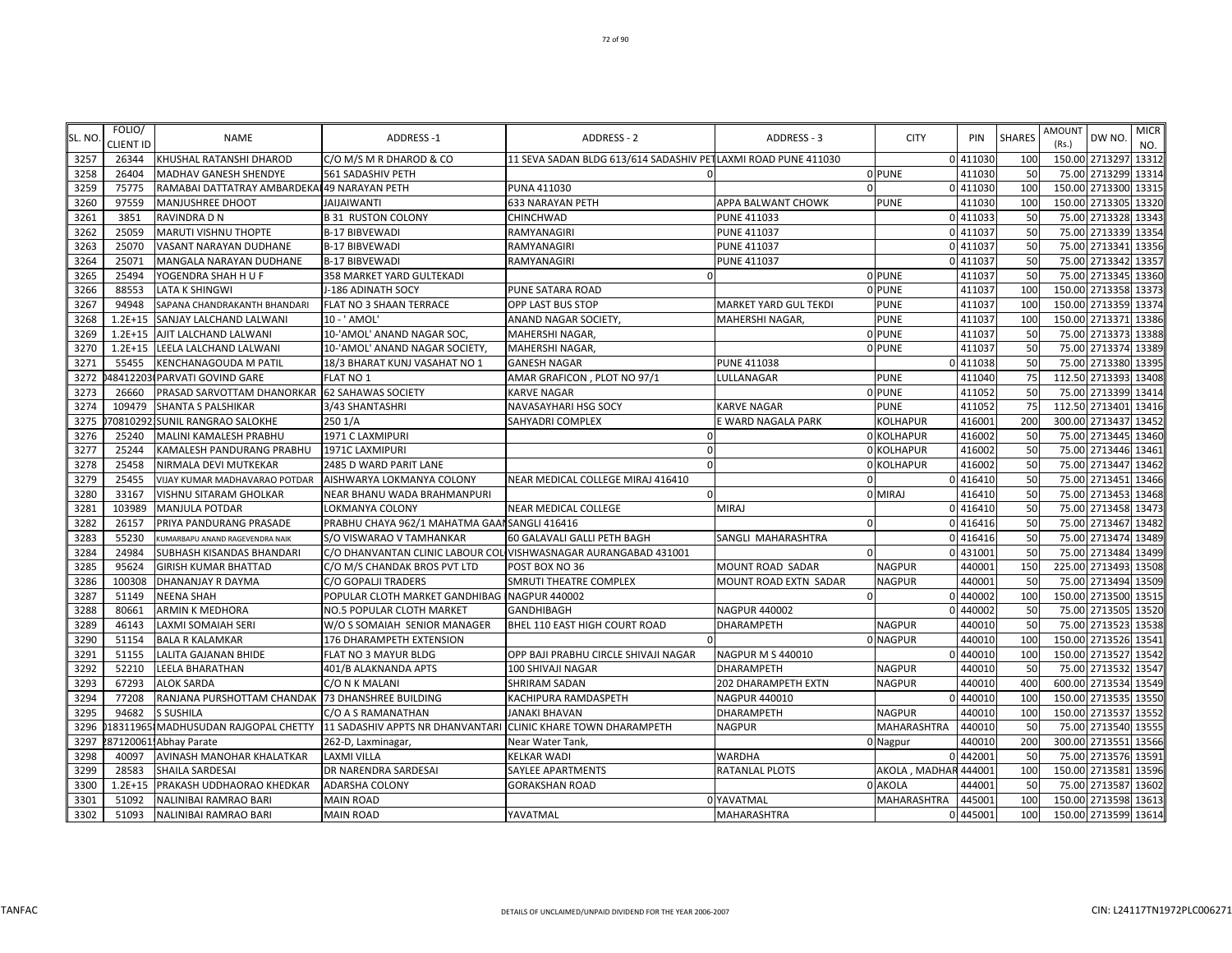| SL. NO | FOLIO/<br><b>CLIENT ID</b> | <b>NAME</b>                               | ADDRESS-1                                                    | <b>ADDRESS - 2</b>                                                                           | ADDRESS - 3                                          | <b>CITY</b>           | PIN      | <b>SHARES</b> | AMOUNT<br>(Rs.) | DW NO.                | <b>MICR</b><br>NO. |
|--------|----------------------------|-------------------------------------------|--------------------------------------------------------------|----------------------------------------------------------------------------------------------|------------------------------------------------------|-----------------------|----------|---------------|-----------------|-----------------------|--------------------|
| 3303   | 10917                      | NARIMAN DARASHAW ELAVIA                   | 12/2 NEW PALASIA                                             |                                                                                              |                                                      | 0 INDORE              | 452001   | 100           |                 | 150.00 2713610 13625  |                    |
| 3304   | 82955                      | <b>ARBIND BAKSHI</b>                      | 158 INDRAPURI COLONY                                         | <b>INDORE</b>                                                                                | (M P)                                                | O                     | 452001   | 50            |                 | 75.00 2713618 13633   |                    |
| 3305   | 110261                     | <b>KALAWATI KAUSHIK</b>                   | 13/1 RACE COURSE ROAD                                        | <b>FLAT NO.301</b>                                                                           | <b>BALDEV COMPLEX</b>                                | <b>INDORE (MP)</b>    | 452001   | 50            |                 | 75.00 2713619 13634   |                    |
| 3306   |                            | 98310077 KALAWATI KAUSHIK                 | 13/1, RACE COURSE ROAD,                                      | <b>FLAT NO.301</b>                                                                           | <b>BALDEV COMPLEX</b>                                | INDORE (M.P.)         | 452001   | 100           |                 | 150.00 2713627 13642  |                    |
| 3307   | 43607                      | RAMESH CHAND GOYAL                        | 15 LODHIPURA NO 3                                            |                                                                                              | 0 INDORE                                             | M P                   | 452002   | 50            |                 | 75.00 2713639 13654   |                    |
| 3308   | 10968                      | JAGDISH CHAND SINGLA                      | 13 DATRAHAR COLONY                                           | <b>INDORE</b>                                                                                | MADHYA PRADESH 452003                                | n                     | 452003   | 50            |                 | 75.00 2713645 13660   |                    |
| 3309   | 43614                      | <b>ASHOK AMBALAL PATEL</b>                | 17 B BUILDER S COLONY G S T COLLEGE INDORE M P 452003        |                                                                                              | $\mathbf 0$                                          |                       | 452003   | 50            |                 | 75.00 2713646 13661   |                    |
| 3310   | 95866                      | <b>S ASOKAN</b>                           | C/O EICHER MOTORS LTD                                        | 22/2 YESHWANT NIWAS ROAD                                                                     |                                                      | 0 INDORE              | 452003   | 100           |                 | 150.00 2713649 13664  |                    |
| 3311   | $1.2E + 15$                | DAZZEL CONFINDIVE LTD.                    | 206 RAJANI BHAWAN                                            | 569 M.G. ROAD                                                                                |                                                      | 0 INDORE              | 452003   | 714           |                 | 1071.00 2713656 13671 |                    |
| 3312   | 11043                      | SHEFALI GHOSH                             | C/O IISCO STANTON PIPE & FDY CO LTD UJJAIN MP 456010         |                                                                                              | $\Omega$                                             |                       | 456010   | 50            |                 | 75.00 2713657         | 13672              |
| 3313   | 7391                       | <b>EAPEN NINAN</b>                        | C/O INDIAN SEWING MACHINE CO                                 | 8 HAMIDIA ROAD BHOPAL M P 462001                                                             | $\Omega$                                             |                       | 462001   | 50            |                 | 75.00 2713666 13681   |                    |
| 3314   | 7096                       | P N SHRIVASTAVA                           | 002 CHINAR SARITA                                            | LALA LAJPAT RAI SOCIETY                                                                      | E-7/21 ARERA COLONY                                  | <b>BHOPAL (MP)</b>    | 462016   | 50            |                 | 75.00 2713672 13687   |                    |
| 3315   | 7375                       | <b>SURENDRA LAL</b>                       |                                                              | C/O HINDUSTAN ELECTRO GRAPHITES L1P B NO 5 RAVISHANKER NAGAR BHOPAL 462(                     | $\Omega$                                             |                       | 462016   | 50            |                 | 75.00 2713673 13688   |                    |
| 3316   | 9907                       | NIRMAL KUMAR DEMBLA                       |                                                              | C/O NANDLAL KISHANDAS ELECTRIC STOOPP DEENDYAL AUSHDHALAYA DOULAT GAN LASHKAR GWALIOR 474001 |                                                      |                       | 474001   | 50            |                 | 75.00 2713685         | 13700              |
| 3317   | 9933                       | LEELAWATI V PHATAK                        | KOTESHWAR ROAD P O LASHKAR                                   |                                                                                              |                                                      | 0 GWALIOR             | 474001   | 100           |                 | 150.00 2713689 13704  |                    |
| 3318   | 9958                       | <b>LAXMI RANI</b>                         | C/O G C SHARMA TEJENDRA NATH GALI LOHIA BAZAR GWALIOR 474001 |                                                                                              | $\Omega$                                             |                       | 0 474001 | 50            |                 | 75.00 2713691         | 13706              |
| 3319   | 9964                       | RAM MOHANLAL ASHDHIR                      |                                                              | ISHWARI BHAWAN MAJOR KARTAR SIN(KAMPOO LASHKER GWALIOR M P 474001                            | $\mathbf 0$                                          |                       | 0 474001 | 50            |                 | 75.00 2713692 13707   |                    |
| 3320   | 9965                       | SIDDHANTA ASHDHIR                         |                                                              | ISHWARI BHAWAN MAJOR KARTAR SIN(KAMPOO LASHKER GWALIOR M P 474001                            | $\Omega$                                             |                       | 0 474001 | 50            |                 | 75.00 2713693 13708   |                    |
| 3321   | 55278                      | LEELAWATI V PHATAK                        | KOTESHWAR ROAD                                               | P O LASHKAR GWALIOR 474001                                                                   | $\Omega$                                             |                       | 474001   | 100           |                 | 150.00 2713696 13711  |                    |
| 3322   | $1.2E + 15$                | <b>SHANTI DEVI SHAH</b>                   | <b>28 ASSISTANT LINE</b>                                     | <b>BIRLA NAGAR</b>                                                                           |                                                      | 0 GWALIOR             | 474001   | 50            |                 | 75.00 2713706 13721   |                    |
| 3323   | 9801                       | P N RAIZADA                               | 427 TANSEN NAGAR                                             | <b>GWALIOR</b>                                                                               | M P 474002                                           |                       | 0 474002 | 50            |                 | 75.00 2713712 13727   |                    |
| 3324   | 9870                       | <b>ALOK BHARGAVA</b>                      | <b>B 33 RAJENDRA PRASAD COLONY</b>                           | TANSEN ROAD GWALIOR 474002                                                                   | $\Omega$                                             |                       | 0 474002 | 50            |                 | 75.00 2713713 13728   |                    |
| 3325   | 9902                       | HARVINDER DHINGRA                         | G-29 GANDHI NAGAR                                            |                                                                                              | 0 GWALIOR                                            |                       | 0 474002 | 50            |                 | 75.00 2713714 13729   |                    |
| 3326   | 9886                       | SOHAN SINGH MAROO                         | LINE NO 3 Q NO 90/91                                         | <b>BIRLANAGAR GWALIOR 474004</b>                                                             | $\Omega$                                             |                       | 0 474004 | 50            |                 | 75.00 2713726 13741   |                    |
| 3327   | 9887                       | MAHENDERA KUMAR MARU                      | LINE NO 3 Q NO 90/91                                         | <b>BIRLANAGAR GWALIOR 474004</b>                                                             | $\Omega$                                             |                       | 474004   | 50            |                 | 75.00 2713727 13742   |                    |
| 3328   | 55203                      | <b>HANSA KHANDELWAL</b>                   | C/O S K KHANDELWAL                                           | J C MILLS CANTEEN                                                                            | <b>BIRLANAGAR</b>                                    | GWALIOR M P 47-474004 |          | 50            |                 | 75.00 2713729 13744   |                    |
| 3329   | 55255                      | SHRINATH ARORA                            | 29 CIMMCO LINE                                               | BIRLANAGAR                                                                                   | <b>GWALIOR</b>                                       | MADHYA PRADES 474004  |          | 50            |                 | 75.00 2713733 13748   |                    |
| 3330   | 55270                      | <b>SUREKHA GOYAL</b>                      | 140 B LANE NO 3 BIRLA NAGAR                                  | <b>GWALIOR 474004</b>                                                                        | 0                                                    |                       | 0 474004 | 50            |                 | 75.00 2713734 13749   |                    |
| 3331   | 55271                      | <b>ASHOK KUMAR GOYAL</b>                  | 140 B LANE NO 3 BIRLA NAGAR                                  | <b>GWALIOR 474004</b>                                                                        | $\mathbf 0$                                          |                       | 0 474004 | 50            |                 | 75.00 2713735 13750   |                    |
| 3332   | 9785                       | <b>SURESH MEHENDALE</b>                   | C/O MRS L P APTE SAVITRI SADAN MLB LASHKAR GWALIOR 474009    |                                                                                              | $\Omega$                                             |                       | 0 474009 | 50            |                 | 75.00 2713743 13758   |                    |
| 3333   | 9787                       | ASHOK KUMAR BANERJEE                      | GALI TEJENDRA NATH                                           | LOHIA BAZAR                                                                                  |                                                      | 0 GWALIOR             | 474009   | 50            |                 | 75.00 2713744 13759   |                    |
| 3334   | 75648                      | JITENDRA RAI VYAS                         | 242 BEHIND SHARDA TALKIES                                    | <b>GORAKHPUR</b>                                                                             | JABALPUR 482001                                      | ŋ                     | 482001   | 50            |                 | 75.00 2713757 13772   |                    |
| 3335   | 57930885                   | <b>GURVINDER SINGH AHLUWALIA</b>          | DUPLEX NO-1646                                               | PACHPEDI                                                                                     |                                                      | 0 JABALPUR            | 482001   | 50            |                 | 75.00 2713759 13774   |                    |
| 3336   | 46089                      | <b>ARUN KUMAR DAVE</b>                    | 1862 WRIGHT TOWN                                             | <b>NEAR ARUN DAIRY</b>                                                                       | <b>JABALPUR</b>                                      |                       | 482002   | 50            |                 | 75.00 2713762 13777   |                    |
| 3337   | 98141                      | KISHORE CHANDRAKAR                        | C/O M D NAGARIA                                              | 27 MOHAN NAGAR                                                                               |                                                      | 0 DURG (M.P.)         | 491001   | 100           |                 | 150.00 2713774 13789  |                    |
| 3338   | 33060                      | SHANKARLAL JETHMAL MAHESHWA 11 SBI COLONY |                                                              | <b>VALLASH NAGAR</b>                                                                         |                                                      | 0 RAIPUR, MADHYA      | 492001   | 100           |                 | 150.00 2713779 13794  |                    |
| 3339   | 45904                      | <b>INDU AGRAWAL</b>                       | C/O RAMRASAL AGRAWAL                                         | 29/5 PURANI BASTI                                                                            | <b>BANIAPARA</b>                                     | RAIPUR [MP]           | 492001   | 50            |                 | 75.00 2713780 13795   |                    |
| 3340   | 46003                      | NARENDRA KUMAR SHARMA                     | C/O SHRIJ L SHARMA                                           | H NO 34/2 MUKUT NAGAR                                                                        | <b>MAHADEOGHAT ROAD</b>                              | <b>RAIPUR MP</b>      | 492001   | 50            |                 | 75.00 2713788 13803   |                    |
| 3341   | 3969                       | <b>RAMESH KARE</b>                        | C/O ARAVIND AUTO RINANE S                                    | NO 6 SREENIVASA BUILDING HINDUPUR 5152                                                       | $\mathbf 0$                                          |                       | 0 515201 | 50            |                 | 75.00 2713804 13819   |                    |
| 3342   | 100292                     | SIRIVARAM NAGARATHNA                      | 7-5-116 B KAMASALA PET                                       | HINDUPUR A P                                                                                 | $\Omega$                                             |                       | 0 515201 | 50            |                 | 75.00 2713808 13823   |                    |
| 3343   |                            | 610102391T V NARASIMHA MURTHY             | DOOR NO 15-4-29                                              | OLD ANDHRA BANK LANE                                                                         |                                                      | 0 HINDUPUR            | 515201   | 100           |                 | 150.00 2713814 13829  |                    |
| 3344   |                            | 356200381MAKAM S VASUDEVAIAH              | 7/8/25 KAMSALPET                                             | $\Omega$                                                                                     |                                                      | 0 HINDUPUR            | 515201   | 25            |                 | 37.50 2713815         | 13830              |
| 3345   | 14306                      | ARUNA DEVI KUDARAVALLI                    | W/O K VENKATRAMAIAH                                          | D.NO.27-10-16/1 RATTAIAH ST                                                                  | <b>GOVERNORPET</b>                                   | VIJAYAWADA            | 520002   | 50            |                 | 75.00 2713826 13841   |                    |
| 3346   | 29928                      | VENKATESWARA RAO KOKA                     | C/O KOKA CLINIC                                              | DR KOKA CHALAPATHI RAO STREET                                                                | DURGA AGRAHARAM                                      | VIJAYAWADA            | 520002   | 25            |                 | 37.50 2713827         | 13842              |
| 3347   | 78479                      | P GANESWARA RAO                           | C/O MANGALDEEP                                               | VIJAYAWADA 520002                                                                            | $\overline{0}$                                       |                       | 0 520002 | 50            |                 | 75.00 2713829 13844   |                    |
| 3348   | 96084                      | <b>S VENKATAPATHI RAO</b>                 | THE VYSYA BANK LTD                                           | <b>INVESTORS CLUB</b>                                                                        | 27-12-45 1ST FLOOR ALI BAIGH STIGOVERNORPET V 520002 |                       |          | 500           |                 | 750.00 2713830 13845  |                    |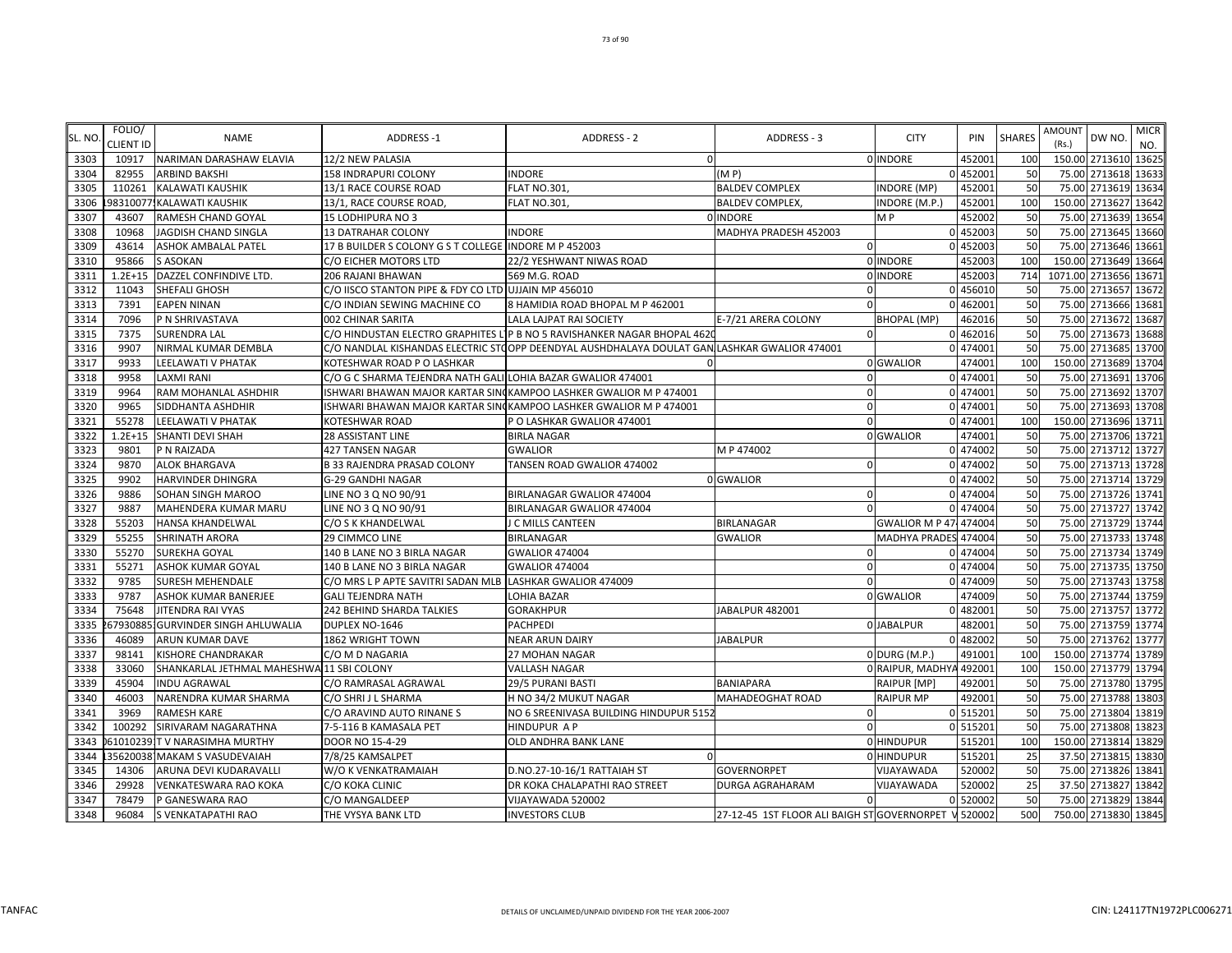|         | FOLIO/           |                                                                 |                                                                |                                                               |                                                     |                       |          |               | AMOUNT |                       | <b>MICR</b> |
|---------|------------------|-----------------------------------------------------------------|----------------------------------------------------------------|---------------------------------------------------------------|-----------------------------------------------------|-----------------------|----------|---------------|--------|-----------------------|-------------|
| SL. NO. | <b>CLIENT ID</b> | <b>NAME</b>                                                     | <b>ADDRESS-1</b>                                               | <b>ADDRESS - 2</b>                                            | ADDRESS - 3                                         | <b>CITY</b>           | PIN      | <b>SHARES</b> | (Rs.)  | DW NO.                | NO.         |
| 3349    | 10329            | <b>SUGANA DEVI MADDULA</b>                                      |                                                                | BESIDE MOTOR WORKERS UNION OFFICNEAR YERRAMEDA MOGALRAJAPURAM | VIJAYAWADA 520010                                   |                       | 0 520010 | 50            |        | 75.00 2713833 13848   |             |
| 3350    | 10330            | MURALIDHARA RAO MADDULA                                         | BESIDE MOTOR WORKERS UNION OFFIC NEAR YERRAMEDA                |                                                               | MOGALARAJAPURAM VIJAYAWAD,                          |                       | 0 520010 | 50            | 75.00  | 2713834               | 13849       |
| 3351    | 99759            | <b>K SATYAVATI</b>                                              | W/O SRI K SATYANARAYANA                                        | 31-13/2-5 MOGAL RAJAPURAM                                     | VIJAYAWADA                                          |                       | 0 520010 | 100           |        | 150.00 2713837 13852  |             |
| 3352    |                  | 39412145-BUTCHESWARI KILARU                                     | $32 - 1/2 - 1B$                                                | RATNAMBA STREET                                               | PRAJASAKTI NAGAR                                    | VIJAYAWADA            | 520010   | 100           | 150.00 | 2713839 13854         |             |
| 3353    |                  | 31320613 SEKHARA RAO TPVS                                       | 32/14/10/1                                                     | SIVALAYAM STREET                                              | MOGHALRAJPURAM                                      | VIJAYAWADA            | 520010   | 500           | 750.00 | 2713840 1385          |             |
| 3354    | 51823            | LAKSHMIPATHI SATYAUOLU                                          | 8-2-35 NALAM BHEEMARAJO STREET                                 | RAJAHMUNDRI 533101                                            |                                                     |                       | 0 533101 | 50            | 75.00  | 2713856 1387          |             |
| 3355    | 55507            | MATHALA PARDHASARADHI                                           | C/O SRI SAI RAMA ROLLING MILLS                                 | TADITHOTA RAJAHMUNDRY 533101                                  |                                                     |                       | 0 533101 | 50            | 75.00  | 2713857 13872         |             |
| 3356    | 3743             | DHARAMASHI RAGHAVJI LADHAD                                      | 10/20/987 ANSARY ROAD BUNDER                                   | MANGALORE D K 575001                                          | $\Omega$                                            |                       | 0 575001 | 100           |        | 150.00 2713863 13878  |             |
| 3357    | 3744             | CHANDA DHARAMASHI LADHAD                                        | 10/20/987 ANSARY ROAD BUNDER                                   | MANGALORE D K 575001                                          | $\Omega$                                            |                       | 0 575001 | 100           |        | 150.00 2713864 13879  |             |
| 3358    | 48665            | <b>EMMA DIAS</b>                                                | C/O H T MANORAMA RAO                                           | NEW KARBLA CROSS ROAD                                         | MANGALORE                                           |                       | 0 575003 | 50            |        | 75.00 2713876 13891   |             |
| 3359    | 99156            | <b>BALRAJ SHETTY</b>                                            | SEEMA AND CO                                                   | 1ST FLOOR BUNTS HOSTEL BLDG                                   | KARANGALPADY                                        | MANGALORE             | 57500    | 50            | 75.00  | 2713878               | 13893       |
| 3360    | 101789           | <b>ASAF ALI P</b>                                               | COMMERCE CONNECTION & COMMUNITIND FLOOR RAMBHAVAN COMPLEX      |                                                               | KODIALBAIL                                          | MANGALORE KAI         | 575003   | 100           |        | 150.00 2713879 13894  |             |
| 3361    |                  | 13526720 Y MOHAN RAO                                            | KALPAVRIKSHA                                                   | ANDRADELANE                                                   | VOLAKADU                                            | UDUPI                 | 576101   | 50            | 75.00  | 2713898 13913         |             |
| 3362    | 48622            | <b>SHUBHADA S GOKHALE</b>                                       | 57 KOPPIKAR ROAD                                               | HUBLI KARNATAKA STATE 580020                                  | $\Omega$                                            |                       | 0 580020 | 50            | 75.00  | 2713904 13919         |             |
| 3363    | 105481           | MERAMAN DUDA KESHVALA                                           | 64 II FLOOR                                                    | EUREKA CENTRE                                                 | KOPIKAR ROAD                                        | <b>HUBLI KARNATAK</b> | 580020   | 100           |        | 150.00 2713909 13924  |             |
| 3364    | 108928           | <b>DINESH P JAIN</b>                                            | PITTAJI'S MANSION                                              | <b>STATION ROAD</b>                                           |                                                     | 0 HUBLI               | 580020   | 50            |        | 75.00 2713910 13925   |             |
| 3365    | 26283            | KALA DADASAHEB PATIL                                            | C/O D M PATIL SHANTASADAN                                      | R P D COLLEGE ROAD TILAKWADI                                  | BELGAUM KARNATAKA 590006                            |                       | 0 590006 | 50            |        | 75.00 2713918 13933   |             |
| 3366    | 8262             | UJJAL KUMAR DAS                                                 | 14 DESHPRAN SASMAL ROAD                                        | PO & DIST HOWRAH W BENGAL 711101                              | $\Omega$                                            |                       | 0 711101 | 80            |        | 120.00 2713925 13940  |             |
| 3367    | 103792           | PADMA CHOUDHARY                                                 | 13 HARDUTT RAI CHAMARIA ROAD                                   | HOWRAH                                                        |                                                     |                       | 0 711101 | 100           | 150.00 | 2713926               | 1394        |
| 3368    |                  | 327104741ALSA STOCK AND SECURITIES PVT. LTD. 2, ROSE MARRY LANE |                                                                | 2ND FLOOR                                                     |                                                     | 0 HOWRAH              | 711101   | 1000          |        | 1500.00 2713928 13943 |             |
| 3369    | 41672            | <b>CHANCHAL KUMAR DEY</b>                                       | 6/3 KAIPUKUR LANE HOWRAH                                       |                                                               | 0 CALCUTTA                                          | <b>WEST BENGAL</b>    | 711102   | 50            | 75.00  | 2713942 13957         |             |
| 3370    | 41805            | <b>SUKUMAR DUTTA</b>                                            | 82 SALKIA SHCOOL ROAD                                          | SALKIA HOWRAH 711106                                          | $\Omega$                                            |                       | 0 711106 | 50            | 75.00  | 2713949 13964         |             |
| 3371    | 41806            | SANTIMAYEE DUTTA                                                | 82 SALKIA SCHOOL ROAD                                          | SALKIA HOWRAH 711106                                          |                                                     |                       | 0 711106 | 50            | 75.00  | 2713950 1396          |             |
| 3372    |                  | 45013438 BINA JAIN                                              | 20 SALKIA SCHOOL ROAD                                          | SWAPNALOK 3RD FLOOR FLAT NO 305                               | <b>BLOCK-B</b>                                      | OWRAH WEST B 711106   |          | 25            |        | 37.50 2713956 1397    |             |
| 3373    | 41588            | <b>INDRIA DEVI MALL</b>                                         | C/O MAN MOHAN TRADING CO MAIN R P O PURULIA WEST BENGAL 723101 |                                                               | $\Omega$                                            |                       | 723101   | 75            |        | 112.50 2713958 13973  |             |
| 3374    |                  | 49610032 NARSINGH KUMAR AGARWAL                                 | C/O SHREE JAGDAMA TEXTILE                                      | <b>TAXI STAND</b>                                             | P.O.- PURULIA                                       | <b>DIST - PURULIA</b> | 723101   | 50            |        | 75.00 2713964 13979   |             |
| 3375    | 43432            | <b>BRIJ KISHORE AGARWALLA</b>                                   | KAMARPATTY MASZID LANE                                         |                                                               |                                                     | 0 GAUHATI             | 781001   | 50            | 75.00  | 2713965 13980         |             |
| 3376    | 43460            | SANTOSH KUMAR JAIN                                              | C/O M/S CHHABRA ENTERPRISES                                    | 4-A MAHABIR MKT GAUHATI 781001                                |                                                     |                       | 0 781001 | 50            | 75.00  | 2713966 13981         |             |
| 3377    | 43463            | PRAKASH CHAND NAHATA                                            | C/O M/S JIWRAJ CHAMPALAL S R C B ROFANCY BAZAR                 |                                                               |                                                     | 0 GAUHATI             | 78100    | 50            | 75.00  | 2713967 13982         |             |
| 3378    | 43471            | SHANKER LAL AJITSARIA                                           | CHILDREN S CORNER FANCY BAZAR                                  | <b>GAUHATI 781001</b>                                         |                                                     |                       | 0 78100  | 50            | 75.00  | 2713968 13983         |             |
| 3379    | 81907            | PRIYA BARUAH                                                    | S C GOSWAMI ROAD                                               | <b>OPPOSITE HARI SABHA</b>                                    | BEHIND LIFE PHARMACEUTICALS P PAN BAZAR GAUL 781001 |                       |          | 200           | 300.00 | 2713971 1398          |             |
| 3380    | 8165             | M P RADHAKRISHNAN                                               | <b>GENERAL MANAGER (OPERATIONS)</b>                            | STATE BANK OF INDIA LOCAL HEAD OFFICE                         | JUDGE'S COURT ROAD PATNA BIH.                       |                       | 80000    | 50            | 75.00  | 2713978 1399          |             |
| 3381    | 13100            | <b>DEEPAK KUMAR</b>                                             | ALLAHABAD BANK                                                 | REGIONAL OFFICE                                               | <b>BUDDH MARG</b>                                   | PATNA-800 001         | 800001   | 50            |        | 75.00 2713980 13995   |             |
| 3382    | 45803            | <b>HARI PRASAD BHANDARI</b>                                     | C/O PROGRESSIVE INDUSTRIAL CORP                                | EXHIBITION ROAD PATNA 800001                                  | $\Omega$                                            |                       | 0 800001 | 50            |        | 75.00 2713981 13996   |             |
| 3383    | 45804            | PREM LATA BHANDARI                                              | C/O PROGRESSIVE INDUSTRIAL CORP                                | EXHIBITION ROAD PATNA 800001                                  | $\Omega$                                            |                       | 0 800001 | 50            |        | 75.00 2713982 1399    |             |
| 3384    | 45828            | <b>SHANKAR LAL PODDAR</b>                                       | <b>EXHIBITION ROAD</b>                                         | ſ                                                             |                                                     | 0 PATNA               | 800001   | 300           | 450.00 | 2713983 13998         |             |
| 3385    | 45859            | <b>ONKAR BARAT</b>                                              | C/O RESERVE BANK OF INDIA                                      | P D O PATNA 800001                                            | $\Omega$                                            |                       | 0 800001 | 50            | 75.00  | 2713984 13999         |             |
| 3386    | 45887            | <b>GYAN CHAN MANDAL</b>                                         | C/O SUDHA DRESSES KAMLA MARKET                                 | CHIRAIYANTAND PATNA 800001                                    | $\Omega$                                            |                       | 0 80000  | 50            | 75.00  | 2713989               | 14004       |
| 3387    | 45888            | RAM NARESH PRASAD SINHA                                         | C/O SUDHA DRESSES KAMLA MARKET                                 | CHIRAIYANTAND PATNA 800001                                    | $\Omega$                                            |                       | 0 80000  | 50            | 75.00  | 2713990               | 14005       |
| 3388    | 51307            | <b>ANUPAMA KHATRI</b>                                           | WELCOMGROUP MAURYA PATNA                                       | SOUTH GANDHI MAIDAN PATNA 800001                              |                                                     |                       | 0 800001 | 50            | 75.00  | 2713993               | 14008       |
| 3389    | 51356            | <b>SYED NASRUL HUDA</b>                                         | <b>JAMAL ROAD</b>                                              |                                                               |                                                     | 0 PATNA               | 80000    | 50            | 75.00  | 2713995               | 14010       |
| 3390    | 51358            | <b>GAURISHANKER PRASAD</b>                                      | BAILEY ROAD OPPOSITE GOVT DISPENSA PATNA 800001                |                                                               |                                                     |                       | 0 800001 | 100           |        | 150.00 2713996 14011  |             |
| 3391    | 106674           | <b>ALOKE KUMAR PATHAK</b>                                       | <b>DGM POWER GRID</b>                                          | <b>ALANKAR PLACE</b>                                          | <b>BORING ROAD</b>                                  | <b>PATNA</b>          | 800001   | 200           |        | 300.00 2713997        | 14012       |
| 3392    | $1.6E + 15$      | <b>ANIL KUMAR</b>                                               | <b>ADVOCATE</b>                                                | SHIVAJI ROAD                                                  | YARPUR                                              | <b>PATNA</b>          | 800001   | 600           |        | 900.00 2714002 14017  |             |
| 3393    | 7149             | <b>VARUN KUMAR SINHA</b>                                        | K 144 K SECTOR                                                 | <b>KANKAR BAGH COLONY</b>                                     |                                                     | 0 PATNA               | 800020   | 50            |        | 75.00 2714003 14018   |             |
| 3394    | 45831            | MADANMOHAN GOPIKRISHNA NARAYAN                                  | F 186 PCC KANKAR BAG                                           | POST LOHIA NAGAR                                              | PATNA BIHAR                                         |                       | 0 800020 | 200           |        | 300.00 2714004 14019  |             |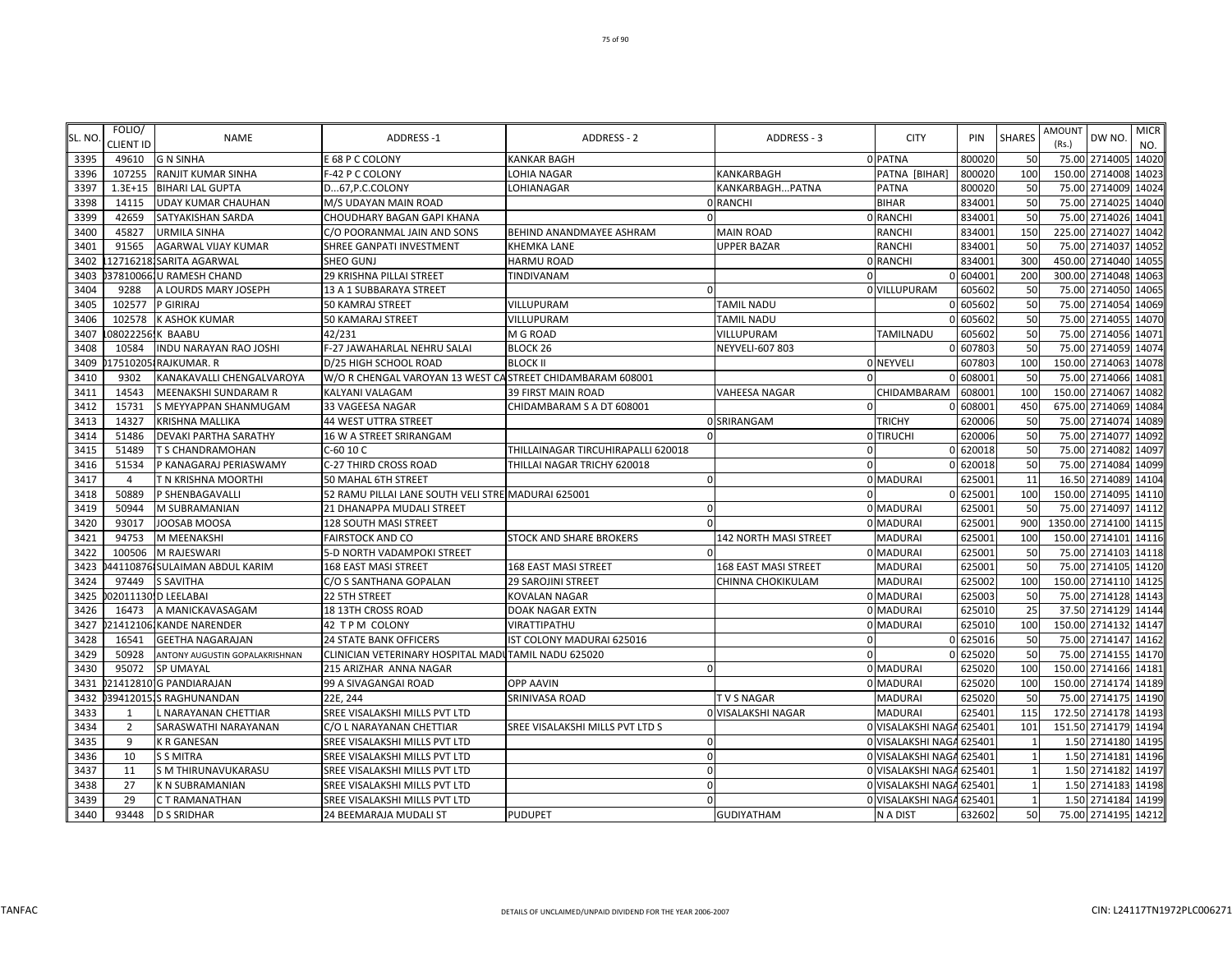| SL. NO       | FOLIO/           | <b>NAME</b>                    | <b>ADDRESS-1</b>                                             | <b>ADDRESS - 2</b>               | <b>ADDRESS - 3</b>         | <b>CITY</b>              | PIN               | <b>SHARES</b>    | <b>AMOUNT</b>   | DW NO.                         | <b>MICR</b> |
|--------------|------------------|--------------------------------|--------------------------------------------------------------|----------------------------------|----------------------------|--------------------------|-------------------|------------------|-----------------|--------------------------------|-------------|
|              | <b>CLIENT ID</b> |                                |                                                              |                                  |                            |                          |                   |                  | (Rs.)           |                                | NO.         |
| 3441         | 16511            | S VENKATA SUBRAMANIAM          | <b>18 KOTTAIANNAN KOIL STREET</b>                            | <b>KARUR</b>                     | <b>TAMILNADU</b>           |                          | 0 639001          | 50               |                 | 75.00 2714210 14227            |             |
| 3442         | 19481            | <b>D RAVI</b>                  | C/O P RAJAMANICKAM                                           | <b>ADVOCATE</b>                  | <b>3 GURUNATHAN STREET</b> | <b>KARUR</b>             | 63900             | 50               | 75.00           | 2714211 14228                  |             |
| 3443         | 51544            | N MAHALAKSHMI                  | W/O N N AMASIVAYAM DOOR NO 7                                 | <b>KAMATCHIAMMAN KOIL STREET</b> | 5TH CROOS KARUR 639001     |                          | 0 639001          | 50               |                 | 75.00 2714212 14229            |             |
| 3444<br>3445 | 90865            | T KANAGASABAI<br>K ILANGO      | NO 1 KAMARAJAR ROAD                                          |                                  |                            | 0 KARUR<br>O TRICHY DIST | 63900             | 50<br><b>200</b> | 75.00<br>300.00 | 2714213 14230<br>2714214 14231 |             |
| 3446         | 95552<br>100025  | M K SRINIVASAN                 | <b>76 JAWAHAR BAZAAR</b><br>869 JAWAHAR BAZAAR               | <b>KARUR</b><br>KARUR            | $\Omega$                   |                          | 63900<br>0 639001 | 500              |                 | 750.00 2714215 14232           |             |
| 3447         | 101571           | C GURUVAYURAPAN                | <b>ENMAAS INVESTMENTS</b>                                    | 60/1 KULANDAIVEL ROAD            | KALAI ARANGAM COMPLEX      | KARUR                    | 639001            | <b>100</b>       |                 | 150.00 2714216 14233           |             |
| 3448         | 96140            | K PALANISAMY                   | 39 SENGUNTHAPURAM                                            | <b>SECOND CROSS</b>              |                            | 0 KARUR                  | 639002            | 50               |                 | 75.00 2714222 14239            |             |
| 3449         | 101480           | M MARAPPAN                     | 22 L VIVEKANANDA NAGAR                                       | 10TH CROSS                       | SENGUNTHAPURAM             | <b>KARUR</b>             | 639002            | 100              |                 | 150.00 2714223 14240           |             |
| 3450         |                  | 17510040 PARAMESWARI.P.        | 19 PASUPATHI NATESA NAGAR                                    |                                  |                            | 0 KARUR                  | 639002            | 100              |                 | 150.00 2714224 1424:           |             |
| 3451         |                  | 080223011S P VELUSAMY          | NO 1040                                                      | KOVAI ROAD                       | <b>KARUR</b>               | <b>KARUR</b>             | 639002            | 100              |                 | 150.00 2714226 14243           |             |
| 3452         | 9053             | V V RATHNAM                    | OLD DOOR NO 30 NEW DOOR NO 42                                | VYSIAL STREET COIMBATORE 641001  | $\Omega$                   |                          | 0 64100           | 75               |                 | 112.50 2714229 14246           |             |
| 3453         | 93214            | S GOVINDARAJAN                 | 245 LINGAPPA CHETTI STREET                                   | $\Omega$                         |                            | 0 COIMBATORE             | 64100             | 100              | 150.00          | 2714235 1425                   |             |
| 3454         | 9008             | HARIDAS MOOLCHAND              | NO 70 MEGRICAR ROAD R S PURAM                                | COIMBATORE 641002                | $\Omega$                   |                          | 0 641002          | 50               | 75.00           | 2714243 14260                  |             |
| 3455         | 9711             | S V BALAKRISHNA IYER           | 330 N S R ROAD                                               | SAIBABA COLONY                   | COIMBATORE 641011          |                          | 0 641011          | 50               |                 | 75.00 2714257 14274            |             |
| 3456         | 8979             | V SUBRAMANIAN                  | 43 3RD STREET GANDHIPURAM EXTN                               | COIMBATORE 641012                | $\mathbf{0}$               |                          | 0 641012          | 50               |                 | 75.00 2714265 14282            |             |
| 3457         | 9112             | RAJAMANI SIVASHANMUGHAM        | M/S THIRUMURUGHAN MINERAL AGEN 854 SATHY ROAD GANDHIPURAM    |                                  | COIMBAJORE 641012          |                          | 0 641012          | 50               |                 | 75.00 2714267 14284            |             |
| 3458         | 45690            | <b>M V RAMANI</b>              | C/O SRI RAJARAMAN                                            | 13 UPSTAIRS 10TH STREET          | TATABAD COIMBATORE 641012  |                          | 0 641012          | 50               |                 | 75.00 2714271 14288            |             |
| 3459         | 9060             | R K VENKATACHALAM              | 8/26 RACE COURSE                                             |                                  |                            | 0 COIMBATORE             | 641018            | 50               | 75.00           | 2714278 14295                  |             |
| 3460         | 8930             | <b>HARIDAS GOVINDAN</b>        | DOOR NO 11 7TH LAYOUT                                        | 5TH CROSS RAMALINGA NAGAR        | <b>COIMBATORE</b>          |                          | 0 641038          | 50               | 75.00           | 2714288 14305                  |             |
| 3461         | 89562            | N BALASANTHANALAKSHMI          | 23-C MANIYAM MARUDHU KUTTY STREK K PUDUR                     |                                  | SAIBABA COLONY             | COIMBATORE               | 641038            | <b>100</b>       | 150.00          | 2714289                        | 14306       |
| 3462         | 106108           | SHIVAM M CHANDAN               | 8/2119 NEW ROAD                                              |                                  |                            | 0 COCHIN                 | 682002            | 100              |                 | 150.00 2714308 14325           |             |
| 3463         |                  | 394130501HEENA M CHANDARIYA    | 5/832                                                        | PALACE ROAD                      |                            | 0 COCHIN                 | 682002            | 100              |                 | 150.00 2714311 14328           |             |
| 3464         | 9354             | SHANTA MADHAVAN M D            | XXXVI/370 MG ROAD                                            |                                  |                            | 0 ERNAKULAM              | 682011            | 50               |                 | 75.00 2714313 14330            |             |
| 3465         | 22658            | PRATAP CHAND                   | <b>6 AURANGZEB ROAD</b>                                      | $\Omega$                         |                            | 0 NEW DELHI              | 110011            | 300              |                 | 450.00 2714329 14346           |             |
| 3466         | 75787            | J P SINGH                      | JCB MINISTRY OF DEFENCE                                      | D1 SENA BHAVAN                   | NEW DELHI - 11             |                          | 0 110011          | 300              |                 | 450.00 2714330 14347           |             |
| 3467         | 18279            | AMRIK SINGH                    | C/O SUNIL DATT UPPAL F-5 NIZAMUDDI NEW DELHI 110013          |                                  | $\Omega$                   |                          | 0 11001           | 50               | 75.00           | 2714339 14356                  |             |
| 3468         | 18281            | HARISH CHANDRA MAKRANDI        | C/O SUNIL DATT UPPAL F-5 NIZAMUDDI NEW DELHI 110013          |                                  | $\mathbf{0}$               |                          | 0 11001           | 50               | 75.00           | 2714340 14357                  |             |
| 3469         | 18282            | <b>THAKUR DAS</b>              | C/O SUNIL DATT UPPAL F-5 NIZAMUDDI NEW DELHI 110013          |                                  | $\Omega$                   |                          | $0$ 11001         | 50               | 75.00           | 2714341 14358                  |             |
| 3470         | 45302            | SUDARSHAN KUMAR                | C/O SMT PREM KAPOOR AHUJA RADIOS 215 OKHLA INDUSTRIAL ESTATE |                                  | <b>NEW DELHI 110020</b>    |                          | 0 110020          | 50               | 75.00           | 2714345 14362                  |             |
| 3471         | 78312            | <b>BRIJ BHUSHAN ARORA</b>      | IX / 6501 NEHRU STREET                                       | <b>GANDHI NAGAR</b>              | DELHI 110031               |                          | 0 11003           | 50               | 75.00           | 2714348 14365                  |             |
| 3472         |                  | 14310073 H N PRASAD SINGHAL    | C/O PRASAD NURSING HOME                                      | NAJAFGARH                        |                            | 0 NEW DELHI              | 110043            | 100              |                 | 150.00 2714354 1437            |             |
| 3473         |                  | 14310073 APARNA PRASAD         | C/O PRASAD NURSING HOME                                      | NAJAFGARH                        |                            | 0 NEW DELHI              | 110043            | 100              |                 | 150.00 2714355 1437            |             |
| 3474         |                  | 14310073 USHA PRASAD           | C/O PRASAD NURSING HOME                                      | <b>NAJAFGARH</b>                 |                            | 0 NEW DELHI              | 110043            | 100              |                 | 150.00 2714356 14373           |             |
| 3475         | 79684            | REKHA SHRIVASTAVA              | C/O ELEKTRO MEK SALES & SER P LTD                            | A 408 ANSAL CHAMBER I            | 3 BHIKHAJI CAMA PLACE      | <b>NEW DELHI</b>         | 110066            | 50               | 75.00           | 2714362 14379                  |             |
| 3476         | 81654            | REKHA SRIVASTAV                | ELEKTRO MEK SALES & SERVICES PVT LT A 408 ANSAL CHAMBER I    |                                  | 3 BHIKHAJI CAMA PLACE      | <b>NEW DELHI</b>         | 110066            | 50               | 75.00           | 2714363 14380                  |             |
| 3477         | 106303           | RAJNEESH KHANNA                | <b>61 ANUPAM APARTMENTS</b>                                  | SAIDULAJAB                       | M B ROAD                   | <b>NEW DELHI</b>         | 110068            | 50               | 75.00           | 2714368 14385                  |             |
| 3478         | $1.2E + 15$      | <b>ASHOK KUMAR GUPTA</b>       | J 344 SARITA VIHAR                                           |                                  |                            | 0 NEW DELHI              | 110076            | 50               |                 | 75.00 2714370 14387            |             |
| 3479         | 77547            | RAM CHAND SACHDEV              | C/O MRS VEENA KOPAR                                          | 1/267 SUBHASH NAGAR              |                            | 0 NEW DELHI              | 110077            | 100              |                 | 150.00 2714371 14388           |             |
| 3480         | 38354            | K J SHANKAR                    | <b>B 901 MIG FLATS</b>                                       | EAST OF LONI ROAD                | <b>SHAHADRA</b>            | <b>DELHI</b>             | 110093            | 50               |                 | 75.00 2714372 14389            |             |
| 3481         | 108428           | <b>MANJU GUPTA</b>             | B-207 ST NO - 3                                              | SADATPUR EXTN                    | <b>KARALWAL NAGAR</b>      | <b>DELHI</b>             | 110094            | 100              |                 | 150.00 2714373 14390           |             |
| 3482         | 26167            | S KRISHNAMURTHY                | 69-C POCKET A & B                                            | <b>GROUP-II</b>                  | <b>DILSHED GARDEN</b>      | <b>DELHI</b>             | 110095            | 50               |                 | 75.00 2714375 14392            |             |
| 3483         | 102442           | TEJ KUMAR MATHUR               | 47-B POCKET I                                                | DILSHAD GARDEN                   |                            | 0 DELHI                  | 11009             | 100              | 150.00          | 2714377 14394                  |             |
| 3484         |                  | 436103321 PURNIMA BHATTACHARYA | D - 114, BLOCK - D                                           | <b>VIVEK VIHAR</b>               |                            | 0 NEW DELHI              | 110095            | 50               | 75.00           | 2714379 14396                  |             |
| 3485         | 1143             | <b>GHANSHYAM GATTANI</b>       | SOMA TEXTILES RAKHIAL ROAD                                   | AHMEDABAD 380023                 | $\overline{0}$             |                          | 0 380023          | 50               |                 | 75.00 2714385 14402            |             |
| 3486         | 6789             | KANTABEN MAKWANA               | <b>5 UTTARA SOCIETY</b>                                      | NEAR SUBHAS BRIDGE ASHRAM ROAD   | AHMEDABAD 380027           |                          | 0 380027          | 50               |                 | 75.00 2714389 14406            |             |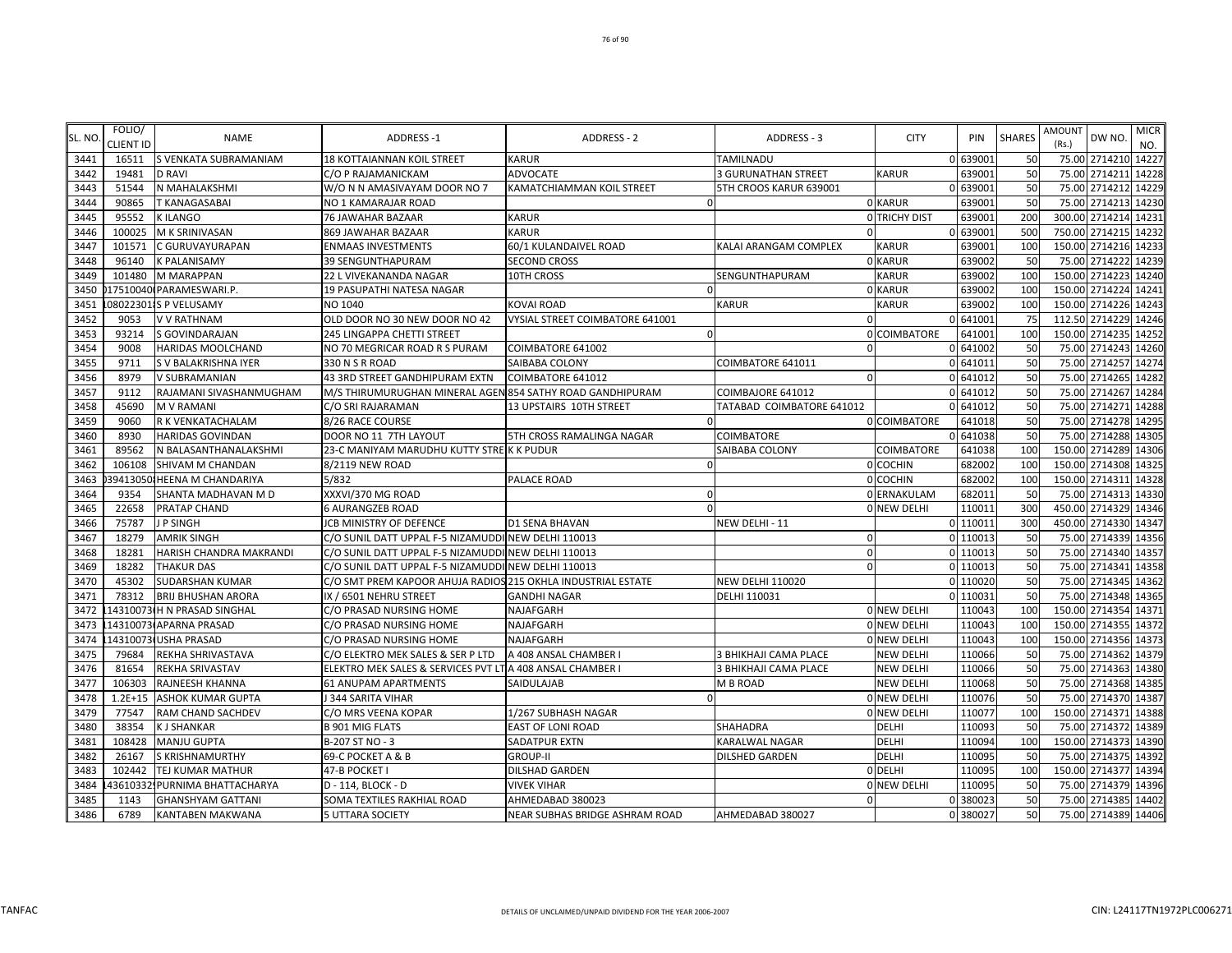| SL. NO | FOLIO/           | <b>NAME</b>                                                 | <b>ADDRESS-1</b>                                             | <b>ADDRESS - 2</b>                                                    | ADDRESS - 3                               | <b>CITY</b>            | PIN      | <b>SHARES</b> | AMOUNT | DW NO.               | <b>MICR</b> |
|--------|------------------|-------------------------------------------------------------|--------------------------------------------------------------|-----------------------------------------------------------------------|-------------------------------------------|------------------------|----------|---------------|--------|----------------------|-------------|
|        | <b>CLIENT ID</b> |                                                             |                                                              |                                                                       |                                           |                        |          |               | (Rs.)  |                      | NO.         |
| 3487   |                  | 106826 DIVYAKANT N AKRUWALA                                 | 28/2 JAYANT PARK                                             | NEAR BHADVATNAGAR                                                     | <b>GHODASAR</b>                           | AHMEDABAD              | 380050   | 100           |        | 150.00 2714395       | 14412       |
| 3488   |                  | 26911229 PATEL PARUL BHAVIN                                 | 7TH AAGAM NIGAM SOC,                                         | GHODASAR,                                                             |                                           | 0 AHMEDABAD            | 380050   | 50            |        | 75.00 2714398 14415  |             |
| 3489   | 903              | SIKANDERBHAI BADERBHAI SHAIKH 14 HARIALI SOCIETY            |                                                              | POST JUHAPURA                                                         |                                           | 0 AHMEDABAD            | 380055   | 50            |        | 75.00 2714400 14417  |             |
| 3490   | 1219             | MOHD.AMIN SIKANDER BHAI SHAIKI 14 HARIALI SOCIETY           |                                                              | POST JUHAPURA                                                         |                                           | 0 AHMEDABAD            | 380055   | 50            |        | 75.00 2714402        | 14419       |
| 3491   | 18312541.        | MEHMOODMIYA GAFARBHAI GHOTLAWALA BUNLOW 14                  |                                                              | <b>GULISTAN SOC</b>                                                   | OPP SEKH SAHEB BUNGLOW JUVAI SARKHEG ROAD |                        | 380055   | 50            |        | 75.00 2714403 14420  |             |
| 3492   | 6896             | ARVIND VALLABHDAS SHAH                                      | <b>C-7 BALAJI APARTMENTS</b>                                 | <b>NEHRU PARK AREA</b>                                                | SAD SOCIETY ROAD VASTRAPUR                | AHMEDABAD              | 380056   | 50            |        | 75.00 2714406        | 14423       |
| 3493   | 28261            | DASHRATH TUKARAM GANDHI                                     |                                                              | GANDHI WHOLESALE BIDI SHOP T J ROA OPP SWAN MILLS SEWRI BOMBAY 400015 | $\Omega$                                  |                        | 0 40001  | 50            |        | 75.00 2714415        | 14432       |
| 3494   | 30659            | SADANANDA ACHAARYYA                                         | MATERIALS DEPARTMENT                                         | BHARAT PETROLEUM CORPN LTD                                            | `A' INSTALLATION SEWRI (E)                | <b>BOMBAY</b>          | 40001    | 50            |        | 75.00 2714416 14433  |             |
| 3495   | 102427           | LAZARD BIRLA INDIA INVST CO(MAURITUUS) LTD                  | ICICI LTD CUSTODIAL SERVICES DEPT                            | <b>SHANTI</b>                                                         | 13 WALCHAND HIRACHAND MARG BOMBAY         |                        | 400038   | 45C           |        | 675.00 2714433       | 14450       |
| 3496   | 46816            | PUTHIYA PURAYIL NANU                                        | GODREJA STAFF QTRS SP/E 1/15 HILL SII VIKHROLI BOMBAY 400079 |                                                                       | $\Omega$                                  |                        | 0 400079 | 50            |        | 75.00 2714440 14457  |             |
| 3497   | 3843             | V HYMAVATHI                                                 | FLAT NO.4 P G P (MARRIED ACOMMODANITIE                       |                                                                       | <b>VIHAR LAKE</b>                         | <b>BOMBAY</b>          | 400087   | 50            |        | 75.00 2714452        | 14469       |
| 3498   |                  | 75711288 VICTOR RONALD FERNANDES                            | B/3/504 VEDANT COMPLEX                                       | <b>OPP KORES</b>                                                      | <b>VARTAK NAGAR</b>                       | <b>THANE WEST</b>      | 400606   | 50            |        | 75.00 2714457 14474  |             |
| 3499   |                  | 47641097 BISHWJIT SINGH DADWAL                              | 403 B SHRI CHETANAYA APARTMENT                               | <b>KHAREGAON NAKA</b>                                                 |                                           | 0 THANE                | 400614   | 200           |        | 300.00 2714471       | 14488       |
| 3500   | $1.2E + 15$      | SEEMA PAI                                                   | RH-1, AKASH PALACE CHS                                       | PLOT-37, SECTOR-15                                                    | KOPARKHAIRANE                             | <b>NAVI MUMBAI</b>     | 400709   | 50            | 75.00  | 2714482              | 14499       |
| 3501   |                  | 854100371SHOBHA J SHETTY                                    | FLAT NO.102, ROZA CHS LTD                                    | PETER HSG COMPLEX                                                     | VARTAK TOWER, TULINJ ROAD                 | <b>NALLASOPARA (I</b>  | 401209   | 100           |        | 150.00 2714495       | 14512       |
| 3502   | 23156            | <b>GYANVATI BHARGAVA</b>                                    | C/O DR V K BHARGAVA                                          | E 29/2 BARC COLONY                                                    | TARAPUR                                   | MAHARASHTRA            | 401504   | 50            |        | 75.00 2714501        | 14518       |
| 3503   | 101435           | <b>BRINDA MISHRA</b>                                        | 44/11 TYPE VI BARC COLONY                                    | POST TAPP                                                             | VIA BOISAR W RLY                          | DISTT THANE M \$401504 |          | 100           |        | 150.00 2714502 14519 |             |
| 3504   | 103198           | MADHUKAR GOVINDRAO TALEGAONKAI C-34 PETROCHEMICALS TOWNSHIP |                                                              | TALUKA PEN                                                            | <b>DIST RAIGAD</b>                        |                        | 0 402125 | 50            |        | 75.00 2714510 14527  |             |
| 3505   | 103199           | VANDANA MADHUKAR TALEGAONKAR                                | C-34 PETROCHEMICALS TOWNSHIP                                 | <b>TALUKA PEN</b>                                                     | DIST RAIGAD                               |                        | 0 402125 | 50            |        | 75.00 2714511        | 14528       |
| 3506   | 26948            | <b>HEMLATA R LANDE</b>                                      | 7 NANDA DEEP CO OP HSG SOCY                                  | PENDSE NAGAR DOMBIVILI E                                              | DIST THANA 402201                         |                        | 0 402201 | 50            |        | 75.00 2714512 14529  |             |
| 3507   | 47400            | SHRIKANT NARAYAN JAWALE                                     | B-1-6 RCF KURUL COLONY                                       | ALIBAG                                                                | MAHARASHTRA                               |                        | 0 402209 | 50            |        | 75.00 2714514 14531  |             |
| 3508   | 30897            | POONAM VIJAY HARIANI                                        | C-783/1566 NIJDHAM ROAD                                      |                                                                       |                                           | 0 ULHASNAGAR           | 421005   | 50            |        | 75.00 2714521        | 14538       |
| 3509   | 78666            | <b>AMRIT NARWANI</b>                                        | FLAT NO 7 AWDHUT PRASAD SOCIETY                              | <b>GANDHI ROAD ULHASNAGAR</b>                                         | DISTRICT THANE 421005                     |                        | 0 421005 | 50            | 75.00  | 2714522 14539        |             |
| 3510   | 29770            | RAVINDRA PARDESHI                                           | R/S 7-6 ROOM NO 128 N R C QUARTERS DIST THANE 421102         |                                                                       | 0                                         |                        | 0 421102 | 50            |        | 75.00 2714526 14543  |             |
| 3511   | 32920            | HARESH NARAYAN DESHMUKH                                     | RS 5-11-7 N R C COLONY                                       | MOHONE KALYAN DIST THANA M S 421102                                   | $\Omega$                                  |                        | 0 421102 | 50            |        | 75.00 2714528 14545  |             |
| 3512   | 11333            | <b>BRIJ GOPAL PUROHIT</b>                                   | F 104-105 AMBIKA NAGAR                                       | OPP SHAHAD RLY STATION                                                | POST SHAHAD                               |                        | 0 421103 | 50            |        | 75.00 2714529 14546  |             |
| 3513   | 46520            | REENA DEVASSY                                               | QTR NO 214 BLDG NO C-14 1ST FLOOR CENTURY RAYON COLONY       |                                                                       | DHOBIGHAT POST SHAHAD                     | DIST THANE MAH         | 421103   | 50            |        | 75.00 2714530 14547  |             |
| 3514   | $1.2E + 15$      | ARVIND ATMARAM PARAB.                                       | C/314, SIEMENS KANGAR CHS                                    | PLOT NO, RH 82 MIDC                                                   | <b>DOMBIVALI</b>                          | <b>THANE</b>           | 421203   | 100           |        | 150.00 2714536 14553 |             |
| 3515   | 10478            | VERSHA TANEJA                                               | H NO 3 5/3 ST NO 4 OPP S B H HABSI GUHYDERABAD 500007        |                                                                       | $\Omega$                                  |                        | 0 50000  | 50            |        | 75.00 2714552 14569  |             |
| 3516   | 10550            | DAYANAND NIMMALA                                            | HOUSE NO 1059 KALASIGUDA                                     | <b>BOLARUM POST</b>                                                   | SECUNDERABAD                              |                        | 0 500010 | 50            |        | 75.00 2714557 14574  |             |
| 3517   | 50056            | <b>MAN SINGH</b>                                            | J-157 ALLENBY LINES                                          | BOLARUM SECUNDERABAD 500010                                           |                                           |                        | 0 50001  | 50            |        | 75.00 2714558 14575  |             |
| 3518   | 100371           | <b>B SREEPATHY RAO</b>                                      | H NO 1-11-33/1                                               | <b>ALWAL</b>                                                          |                                           | 0 SECUNDERABAD         | 500010   | 100           |        | 150.00 2714560 14577 |             |
| 3519   | 39365            | JAGANMOHAN ANNAVARAPU                                       | FLAT G 1 SANTOSHI APTS                                       | <b>B BLOCK 108 BAZAR ROAD</b>                                         | JYOTI COLONY NEAR AOC GATE                | SECUNDERABAD (500015   |          | 50            |        | 75.00 2714565        | 14582       |
| 3520   | 48167            | KALIVARAPRASADA RAO PADALA                                  | FLAT NO 6 SREE MANSION                                       | PLOT NO 104 JYOTHI COLONY PH I                                        | <b>NEAR AOC CENTRE</b>                    | SECUNDERABAD           | 500015   | 50            |        | 75.00 2714566 14583  |             |
| 3521   | 50031            | PUNNACHALIL KUMAR NEELA KANTAN                              | C/O STATION WORK SHOP EME                                    | SECUNDERABAD 500015                                                   |                                           |                        | 500015   | 50            |        | 75.00 2714567 14584  |             |
| 3522   |                  | 90242501 RAKESH SEHGAL                                      |                                                              | 408/4, MANASAROVAR HEIGHTS, PHASI MANOVIKAS NAGAR, NEAR RTC COLONY    | TRIMULGHERRY                              | SECUNDERABAD           | 500015   | 50            |        | 75.00 2714569 14586  |             |
| 3523   |                  | 90242891(AJIT SINGH                                         | FLAT NO 101                                                  | <b>GOBIND PALACE</b>                                                  | MR KRISHNA ROAD ALWAL                     | <b>HYDERABAD</b>       | 50001    | 50            |        | 75.00 2714570 14587  |             |
| 3524   |                  | 90240718 ARSHAD Y SYED                                      | 16 3 990/B 224                                               | <b>NEAR BIBI CANCER HOSPITAL</b>                                      | <b>NEW MALAK PET</b>                      | <b>HYDERABAD</b>       | 500024   | 50            |        | 75.00 2714581        | 14598       |
| 3525   | 21419            | T G GOPALASWAMY                                             | 6-1-133/4/1 GROUND FLOOR                                     | PADMA RAO NAGAR                                                       | SECUNDERABAD 500025                       |                        | 0 500025 | 50            |        | 75.00 2714582        | 14599       |
| 3526   |                  | 183104501PARVATANENI ANURADHA                               | FLAT NO.C-39, BLOCK NO.6                                     | KENDRIYA VIHAR, PHASE-II                                              | INDIRA NAGAR, GACHIBOWLI                  | <b>HYDERABAD</b>       | 500032   | 100           |        | 150.00 2714586       | 14603       |
| 3527   |                  | 31320987 NAGAMANIK G                                        | PLOT 267 BLOCK 3                                             | ROAD <sub>78</sub>                                                    | <b>JUBILEE HILLS</b>                      | <b>HYDERABAD A P</b>   | 500033   | 150           |        | 225.00 2714589       | 14606       |
| 3528   | 55383            | RAJENDRA KELA                                               | C/O HYDERABAD ENGINEERING INDUST BALA NAGAR TOWN SHIP        |                                                                       | HYDERABAD 500037                          |                        | 0 500037 | 50            |        | 75.00 2714597 14614  |             |
| 3529   | 10164            | P M DUBE                                                    |                                                              | MEDICAL OFFICER AIR FORCE ACADEMY HYDERABAD ANDHRA PRADESH 500043     | 0                                         |                        | 0 500043 | 50            |        | 75.00 2714600 14617  |             |
| 3530   | 10165            | <b>ASHA DUBE</b>                                            |                                                              | C/O WG CDR P M DUBE MEDICAL OFFIC AIR FORCE ACADEMY HYDERABAD 500043  | $\mathbf 0$                               |                        | 0 500043 | 50            |        | 75.00 2714601        | 14618       |
| 3531   | 10045            | SRIPADARAJAN RAGHAVENDRARAO 8-3-315/10 A G S OFFICE COLONY  |                                                              | MARUTINAGAR YOUSUF GUDA HYDERABAD                                     | $\mathbf 0$                               |                        | 0 500045 | 50            |        | 75.00 2714607 14624  |             |
| 3532   |                  | 290243682 PRASHANTH C                                       | MICROSOFT INDIA                                              | <b>MICROSOFT CAMPUS</b>                                               | <b>GACHIBOWLI</b>                         | <b>HYDERABAD</b>       | 500046   |               |        | 12.00 2714612 14629  |             |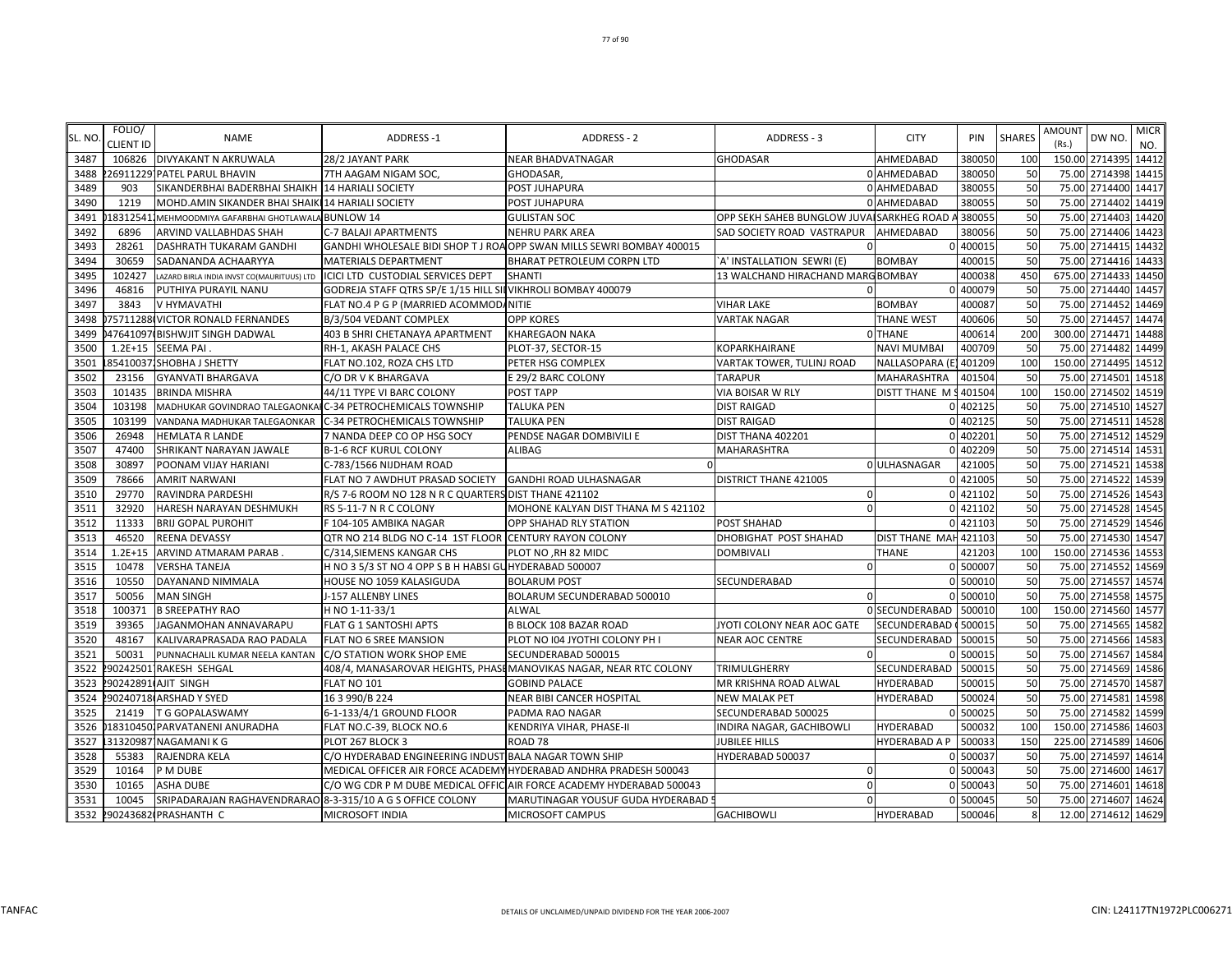| SL. NO | FOLIO/<br><b>CLIENT ID</b> | <b>NAME</b>                                        | ADDRESS-1                                                         | <b>ADDRESS - 2</b>                                           | ADDRESS - 3                             | <b>CITY</b>      | PIN      | <b>SHARES</b> | <b>AMOUNT</b><br>(Rs.) | DW NO.               | <b>MICR</b><br>NO. |
|--------|----------------------------|----------------------------------------------------|-------------------------------------------------------------------|--------------------------------------------------------------|-----------------------------------------|------------------|----------|---------------|------------------------|----------------------|--------------------|
| 3533   | 41663                      | P V L SHARMA                                       | 1-9-52/F RAM NAGAR                                                | <b>HYDERABAD</b>                                             | 500048                                  |                  | 0 500048 | 150           |                        | 225.00 2714614 14631 |                    |
| 3534   |                            | 02010984 YELLAJOSYLA VENKATA SOMAYAJULU            | 273/2RT FLAT NO 301                                               | <b>VIJAYANAGAR COLONY</b>                                    | <b>NMDC ROAD</b>                        | HYDERABAD AP     | 50005    | 50            | 75.00                  | 2714616 14633        |                    |
| 3535   | 38874                      | <b>SHESHAGIRI RAO</b>                              | 105 VIJAYSREE TOWERS                                              | OFFICERS' COLONY                                             | SAINATHAPURAM DR A S RAO NA(HYDERABAD   |                  | 500062   | 50            |                        | 75.00 2714626 14643  |                    |
| 3536   |                            | 39415571 PADMA SHREE                               | 13-6-433/132                                                      | <b>NETAJI NAGAR</b>                                          | <b>RING ROAD</b>                        | <b>HYDERABAD</b> | 500067   | 50            | 75.00                  | 2714630 14647        |                    |
| 3537   |                            | 02220303 RAVINDRA AFZALPURKAR                      | 4 5 195                                                           | <b>SULTAN BAZAR</b>                                          | HYDERABAD                               | A P              | 500195   | 50            |                        | 75.00 2714644 14661  |                    |
| 3538   | 10150                      | <b>VENKATESWARLU BITLA</b>                         | H NO 18-6-266                                                     | O/S GOWLIPURA HYDERABAD 500253                               | $\Omega$                                |                  | 500253   | 50            | 75.00                  | 2714645 14662        |                    |
| 3539   | 10529                      | RAJA REDDY KANDAKATLA VENKAT   18-4-411 ALIABAD    |                                                                   | $\Omega$                                                     |                                         | 0 HYDERABAD A P  | 500253   | 50            |                        | 75.00 2714646 14663  |                    |
| 3540   | 89160                      | SRINIVASARAO DASIKA                                | ARCHANA APTS APT NO 201                                           | 6-1-132/45 SKANDAGIRI                                        | PADMARAO NAGAR                          | SECUNDERABAD     | 500361   | 50            | 75.00                  | 2714652 14669        |                    |
| 3541   | 9531                       | <b>BARU MALATHI</b>                                | 1-1-648/3 NEW BAKARAM                                             | <b>GANDHI NAGAR</b>                                          | HYDERABAD-500 380                       |                  | 500380   | 50            | 75.00                  | 2714653 14670        |                    |
| 3542   | 9532                       | <b>BARU NARAHARI RAO</b>                           | <b>FLAT NO.201</b>                                                | PUSHPAK APARTMENTS                                           | 1-1-648/3 GANDHI NAGAR                  | HYDERABAD        | 500380   | 50            | 75.00                  | 2714654 14671        |                    |
| 3543   | 10710                      | RAMABRAHMAN POPURI                                 | 1-1-724/2/5 PADMAJA APARTMENTS                                    | <b>GANDHI NAGAR</b>                                          |                                         | 0 HYDERABAD      | 500380   | 50            | 75.00                  | 2714657 14674        |                    |
| 3544   | 10700                      | Y S N MOORTHY                                      | C/O L I C OF INDIA CLAIMS DEPT                                    | DIVISIONAL OFFICE HYDERABAD 500463                           | $\Omega$                                |                  | 0 500463 | 50            | 75.00                  | 2714660 14677        |                    |
| 3545   | 10463                      | MARY NIRMALA MOHAN                                 | C/O S C MOHAN                                                     | M S L BHEL R & D CORPORATE                                   | <b>VIKAS NAGAR</b>                      | <b>HYDERABAD</b> | 500593   | 50            | 75.00                  | 2714662 14679        |                    |
| 3546   | 10806                      | S VINAYAKUMAR                                      | DEPT VTS BHEL R & D                                               | VIKASNAGAR HYDERABAD 500593                                  |                                         |                  | 500593   | 50            |                        | 75.00 2714663 14680  |                    |
| 3547   | 10381                      | <b>ROMESH CHAND</b>                                | 90 VAYUPURI                                                       | $\Omega$                                                     |                                         | 0 SECUNDERABAD   | 500594   | 100           | 150.00                 | 2714664 14681        |                    |
| 3548   | 10382                      | SHANTI MALHOTRA                                    | 90 VAYUPURI                                                       |                                                              |                                         | 0 SECUNDERABAD   | 500594   | 100           | 150.00                 | 2714665 14682        |                    |
| 3549   | 10240                      | <b>B VENKATA LAKSHMI</b>                           | 68 MIGH SANTHOSHNAGAR                                             |                                                              |                                         | 0 HYDERABAD      | 500659   | 50            | 75.00                  | 2714666 14683        |                    |
| 3550   | 95022                      | <b>NAGENDRA RAO KOLLI</b>                          | C/O KONARK THEATRE                                                | <b>DILSUKH NAGAR</b>                                         |                                         | 0 HYDERABAD      | 500660   | 100           |                        | 150.00 2714672 14689 |                    |
| 3551   | 102121                     | M NEELAKANTAM                                      | C/O BUKKA SRINIVASULU & BROS                                      | D NO 4 102/A                                                 | <b>DILSUK NAGAR</b>                     | HYDERABAD        | 500660   | 100           |                        | 150.00 2714673 14690 |                    |
| 3552   | 10171                      | VENKATA KAMESWARA RAMAKRISHNA SARMA                | DIVNL ENGR APSE BOARD H NO 22-84                                  | <b>JAYANAGAR COLONY</b>                                      | OPP TO K.P.H.B COLONY KUKATPA HYDERABAD |                  | 500827   | 50            | 75.00                  | 2714675 14692        |                    |
| 3553   | 110105                     | <b>SREEDHARK</b>                                   | 8-3-898/20/2                                                      | NAGARJUNA NAGAR                                              |                                         | 0 HYDERABAD      | 500873   | 100           |                        | 150.00 2714681 14698 |                    |
| 3554   | 3710                       | <b>SUSHEELA V MURTHY</b>                           | P 48 S M Q TRAINING COMMAND                                       | BANGALORE 560006                                             | $\Omega$                                |                  | 560006   | 50            | 75.00                  | 2714682 14699        |                    |
| 3555   | 48584                      | M EDWARD RAJA                                      | <b>SCIENTIST S-1</b>                                              | I I OF MORTICULTURAL RESEARCH                                | 255 UPPER PALACE ORCARD                 | <b>BANGALORE</b> | 560006   | 50            | 75.00                  | 2714683 14700        |                    |
| 3556   |                            | 90242343 DHARMENDRA BANTHIA                        | MICROSOFT TECHNICAL R AND D PVT LTGLOBAL TECHNICAL SUPPORT CENTRE |                                                              | LEVEL 2 AND 3 BLOCK B                   | <b>BANGALORE</b> | 56000    | 500           |                        | 750.00 2714684 14701 |                    |
| 3557   | 57177                      | P RAJAKUMARI                                       | <b>ASST MANAGER</b>                                               | <b>SYNDICATE BANK</b>                                        | <b>GANDHINAGAR BRANCH</b>               | BANGALORE-560    | 560009   | 50            | 75.00                  | 2714686 14703        |                    |
| 3558   | 4000                       | SRI RAMACHANDRA MURTY AKELLA C/O COMPUTER DIVISION |                                                                   | CENTRAL POWER RESEARCH INSTT                                 | BANGALORE 560012                        |                  | 0 560012 | 50            |                        | 75.00 2714692 14709  |                    |
| 3559   | 3389                       | F FRANCIS PAULRAJ                                  | AEE COMPUTER DEPT                                                 | INDIAN TELEPHONE INDUSTRIES LTD                              | BANGALORE 560016                        |                  | 0 560016 | 50            | 75.00                  | 2714696 14713        |                    |
| 3560   | 7697                       | <b>RAMALA SEN</b>                                  | <b>B3, SCHOOL ROAD</b>                                            | <b>ITI TOWN SHIP</b>                                         | DOORAVANI NAGAR                         | BANGALORE        | 560016   | 75            |                        | 112.50 2714698 14715 |                    |
| 3561   | 3590                       | K VIJAYALAKSHMI                                    | C/O RAMANATHAN 1049 II CROSS SRIRA BANGALORE 560021               |                                                              | $\Omega$                                |                  | 0 560021 | 50            | 75.00                  | 2714701 14718        |                    |
| 3562   | 3594                       | M KRISHNA MURTHY                                   | A G M CANARA BANK HEAD OFFICE                                     | CREDIT WING J C ROAD BANGALORE 560021                        | $\Omega$                                | C                | 560021   | 50            |                        | 75.00 2714702 14719  |                    |
| 3563   | 41219                      | <b>DEVAKI V K</b>                                  | FLAT NO.303 KASHI KIRAN REGENCY                                   | 1851/3/1 1ST CROSS ROAD PRAKASH NAGAR RAJAJI NAGAR III STAGE |                                         | BANGALORE        | 560021   | 50            | 75.00                  | 2714703 14720        |                    |
| 3564   | 3335                       | N V VENKATESHA                                     | C/O CANARA BANK TUMKUR ROAD                                       | BANGALORE 560022                                             | $\Omega$                                |                  | 0 560022 | 50            | 75.00                  | 2714706 14723        |                    |
| 3565   | 3599                       | <b>B V BHANU MURTHY</b>                            | C/O BHARAT FRITZ WERNER P LTD                                     | PEENYA BANGALORE 560022                                      |                                         |                  | 560022   | 50            | 75.00                  | 2714707 14724        |                    |
| 3566   | 3600                       | <b>B V RAJASEKHAR</b>                              | C/O B V BHANU MURTHY                                              | BHARAT FRITZ WERNER P LTD                                    | PEENYA BANGALORE 560022                 |                  | 0 560022 | 50            | 75.00                  | 2714708 14725        |                    |
| 3567   | 15732                      | V SAI NARAYANAN                                    | TERRITORY SALES MANAGER PROMAR S19-D MYSORE DEVIATION ROAD        |                                                              | NEAR MINERVA MILLS BANGALORI            |                  | 0 560023 | 50            |                        | 75.00 2714710 14727  |                    |
| 3568   |                            | 513115831P A BACKER                                | NO 44 ABRAS KAVERI LAYOUT                                         | MARIYANA PALYA DASARAHALLI                                   | <b>BANGALORE</b>                        | KARNATAKA        | 560024   | 100           |                        | 150.00 2714711 14728 |                    |
| 3569   |                            | 14810480 CHIKKAKAMBE GOWDA                         | NO 158/1A 3RD BLOCK                                               | <b>6TH A MAIN ROAD</b>                                       | TYAGARAJANAGAR                          | <b>BANGALORE</b> | 560028   | 100           |                        | 150.00 2714715 14732 |                    |
| 3570   | 48969                      | <b>KV PADMAVATHI</b>                               | DOOR NO.10 SECOND CROSS                                           | SECOND MAIN ROAD LAKKASANDRA                                 | BANGALORE 560030                        |                  | 0 560030 | 50            |                        | 75.00 2714718 14735  |                    |
| 3571   | 4005                       | <b>JAYA RAMANATHAN</b>                             | 4 HEBBAL BINNY MILL (OLD NO.18)                                   | <b>FIRST MAIN ROAD</b>                                       | <b>GANGANAHALLY EXTN</b>                | <b>BANGALORE</b> | 560032   | 25            | 37.50                  | 2714721 14738        |                    |
| 3572   | 48488                      | <b>SHAMALA K</b>                                   | NO 285 1ST FLOOR                                                  | 6 B MAIN ROAD                                                | HMT LAYOUT GANGA NAGAR                  | <b>BANGALORE</b> | 560032   | 50            | 75.00                  | 2714722 14739        |                    |
| 3573   |                            | 484101231NAVEEN WAHI                               | 275 16TH CROSS                                                    | <b>2ND BLOCK</b>                                             | R.T.NAGAR                               | <b>BANGALORE</b> | 560032   | 50            | 75.00                  | 2714725 14742        |                    |
| 3574   | 3605                       | <b>D DEVARAJ</b>                                   | N A L AERO BELUR                                                  | $\Omega$                                                     |                                         | 0 BANGALORE      | 560037   | 50            |                        | 75.00 2714728 14745  |                    |
| 3575   | 81870                      | VIJAYALAKSHMI GANAPATHY                            | VILLA 63-C PURVA PARKRIDGE                                        | <b>GARUDACHAR PALYA</b>                                      | MAHADEVAPURA POST                       | BANGALORE        | 560048   | 50            | 75.00                  | 2714732 14749        |                    |
| 3576   | 41291                      | SNIGDHA GHOSH                                      | C/O MR SUBRATA GHOSH I R C I T C LTD PEENYA BANGALORE 560058      |                                                              | $\Omega$                                |                  | 0 560058 | 50            | 75.00                  | 2714737 14754        |                    |
| 3577   | 3199                       | P RAMACHANDRA MURTHY                               | HOUSE NO 216 V `B' MAIN ROAD                                      | YELAHANKA NEW TOWN                                           | BANGALORE                               | $\Omega$         | 560064   | 50            |                        | 75.00 2714739 14756  |                    |
| 3578   | 48452                      | PRASANNA V MURTHY                                  | NO 281 MAIN ROAD                                                  | <b>NEARDLSB</b>                                              | WHITE FIELD BANGALORE 560066            |                  | 0 560066 | 100           |                        | 150.00 2714743 14760 |                    |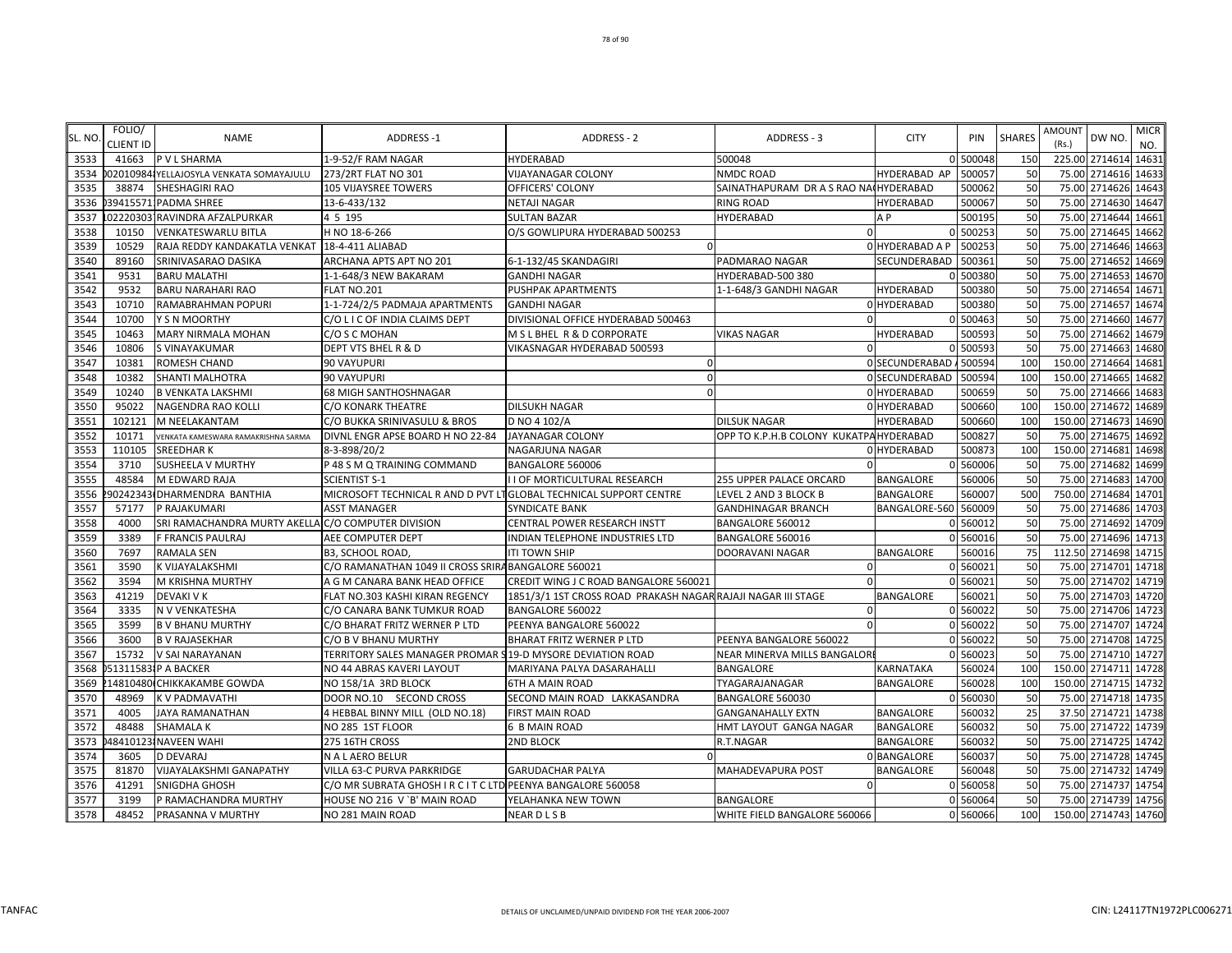| SL. NO | FOLIO/<br><b>CLIENT ID</b> | <b>NAME</b>                                         | <b>ADDRESS-1</b>                                            | <b>ADDRESS - 2</b>                                                     | ADDRESS - 3                                    | <b>CITY</b>          | PIN      | <b>SHARES</b> | <b>AMOUNT</b><br>DW NO.<br>(Rs.) | <b>MICR</b><br>NO.  |
|--------|----------------------------|-----------------------------------------------------|-------------------------------------------------------------|------------------------------------------------------------------------|------------------------------------------------|----------------------|----------|---------------|----------------------------------|---------------------|
| 3579   | 110581                     | JONNAVITHULA RAMESH                                 | PLOT NO 582 8TH MAIN                                        | <b>16TH CROSS BEML LAYOUT</b>                                          | THUBARHALI                                     | <b>BANGALORE</b>     | 560066   | 50            |                                  | 75.00 2714744 14761 |
| 3580   | 9519                       | <b>SINDHU MATHEW</b>                                | 403 DEV KIRAN                                               | <b>10 CLARKE ROAD</b>                                                  | RICHARD TOWN                                   | <b>BANGALORE</b>     | 560084   | <b>100</b>    | 150.00 2714755                   | 14772               |
| 3581   |                            | 13526741 ARUN KUMAR                                 | 399A PIPE LINE ROAD                                         | OPP RAJESH PACKAGE FACTORY                                             | <b>BEHIND PRASAD GRANITE</b>                   | SUNKADAKATTE B       | 560091   | <b>500</b>    | 750.00 2714761                   | 14778               |
| 3582   |                            | 02851928 RAJIB BASU                                 | SAMSUNG I SOFTWARE OPERATIONS PL 66/1 BLK B BAGMANE TECH PK |                                                                        | <b>CV RAMAN NAGAR</b>                          | <b>BANGALORE</b>     | 560093   | 531           | 796.50 2714765                   | 14782               |
| 3583   | 9198                       | D RAJASEKARAN                                       | MIG FLATS A BLOCK                                           | C 4 M/F A 1/6 NANDINI LAYOUT                                           | <b>BANGALORE</b>                               |                      | 0 560096 | 50            |                                  | 75.00 2714769 14786 |
| 3584   | 23304                      | <b>ANJALI KARANDE</b>                               | NO 1061,4TH MAIN,                                           | BEL LAYOUT, 2ND BLOCK                                                  | VIDYARANYAPURA                                 | <b>BANGALORE</b>     | 560097   | 50            | 75.00                            | 2714770 14787       |
| 3585   | 23911267                   | <b>USHA MALLAPPA BULLA</b>                          | 38, 2ND CROSS,                                              | DHANA LAKSHMI LAYOUT,                                                  | VIDYARANYAPURA POST.                           | <b>BANGALORE</b>     | 560097   | 50            | 75.00                            | 2714772 14789       |
| 3586   |                            | 151128611ANJALI KARANDE                             | 106/4TH MAIN                                                | <b>BLOCK II, BEL LAYOUT</b>                                            | VIDYARANYAPURA                                 | BANGALORE            | 56009    | 50            | 75.00 2714773                    | 14790               |
| 3587   |                            | 20110008 R MAHESH                                   | 125, BUTT ROAD,                                             | ST. THOMAS MOUNT,                                                      | <b>CHENNAI</b>                                 |                      | 0 600016 | 50            | 75.00 2714784                    | 14801               |
| 3588   | 110070                     | ASHWANI DOGRA                                       | 3315/22 D                                                   | $\Omega$                                                               |                                                | 0 CHENNAI            | 600022   | <b>100</b>    | 150.00 2714785                   | 14802               |
| 3589   | 101004                     | <b>G SIDHARDHAN</b>                                 | <b>ASSISTANT PROFESSOR</b>                                  | MANAGEMENT DIVISION                                                    | <b>ANNA UNIVERSITY</b>                         | <b>MADRAS</b>        | 600025   | <b>150</b>    | 225.00 2714786                   | 14803               |
| 3590   | 16062                      | SURYANARAYANAN SUSVARAM VENKATA                     | 7/3 INDIAN AIRLINES                                         | <b>HOUSING COLONY</b>                                                  | MEENAMBAKKAM                                   | MADRAS-600 027       | 600027   | 50            |                                  | 75.00 2714788 14805 |
| 3591   | 15564                      | THANKAMANY E                                        | TULASI APTS 1/13                                            | 7TH CROSS STREET (W)                                                   | <b>SHENOY NAGAR</b>                            | <b>CHENNAI</b>       | 600030   | 50            | 75.00                            | 2714789<br>14806    |
| 3592   | 15565                      | KUNHI KANNAN NAIR V                                 | TULASI APTS 1/13                                            | 7TH CROSS STREET (W)                                                   | <b>SHENOY NAGAR</b>                            | CHENNAI              | 60003    | 50            | 75.00                            | 2714790<br>14807    |
| 3593   |                            | 10010817-R GANESAN                                  | 117 (OLD 58), HARINGTON ROAD                                | <b>SHENOY NAGAR POST</b>                                               | <b>CHENNAI</b>                                 |                      | 0 60003  | 50            | 75.00 2714791                    | 14808               |
| 3594   | 87797                      | K R VAIDYANATHAN                                    | 466-C 8TH CROSS STREET                                      | I.C.F SOUTH COLONY                                                     |                                                | 0 MADRAS             | 600038   | 50            | 75.00 2714793                    | 14810               |
| 3595   | 51997                      | <b>FAHMIDA BEGUM</b>                                | DOOR NO 8 MUNAVAR AVENUE II STREEPALLAVARAM MADRAS 600043   |                                                                        | $\Omega$                                       |                      | 0 600043 | 50            | 75.00 2714794                    | 14811               |
| 3596   | 14082                      | T L KRISHNA MURTHY                                  | SREE NIVASAM 29 SUNDARAM COLONY WEST TAMBARAM MADRAS 600045 |                                                                        | $\Omega$                                       |                      | 0 600045 | 50            | 75.00 2714799                    | 14816               |
| 3597   | 84639                      | M S RAGHAVAN                                        | PLOT NO.5 KENNEDY STREET                                    | TAMBARAM WEST                                                          | <b>MADRAS</b>                                  |                      | 0 600045 | 50            | 75.00 2714802                    | 14819               |
| 3598   | 92164                      | K KUNJAMMAL                                         | NO 6/179 MUGAPPAIR EAST                                     | M M D A COLONY                                                         |                                                | 0 MADRAS             | 600050   | 50            | 75.00 2714810                    | 14827               |
| 3599   | 95508                      | SRINATH RAMANUJAN                                   | HOUSE NO 5                                                  | <b>BLOCK NO 6</b>                                                      | <b>MOGAPPAIR EAST</b>                          | <b>MADRAS</b>        | 600050   | 100           | 150.00 2714811                   | 14828               |
| 3600   | 15556                      | <b>S THANGARAJAN</b>                                | 10 BANK COLONY IVTH STREET                                  | MADHAVARAM MILK PROJECT MADRAS 6000                                    | $\Omega$                                       |                      | 0 60005  | 50            | 75.00 2714815                    | 14832               |
| 3601   | 94359                      | <b>S ARUL PRAKASAM</b>                              | 26 A PANAYATHAMMAN KOIL STREET                              | <b>REDHILLS</b>                                                        |                                                | 0 MADRAS             | 600052   | 100           | 150.00                           | 2714816<br>14833    |
| 3602   | 101266                     | <b>G M GANESAN</b>                                  | 28/TYPE II BHARATHYAR NAGAR                                 | <b>AVADI</b>                                                           | <b>MADRAS</b>                                  |                      | 0 60005  | 50            | 75.00 2714818                    | 14835               |
| 3603   | 13954                      | N MANICKAM                                          | STOREKEEPER REGIONAL BRAILLE PRESS POONAMALE MADRAS 600056  |                                                                        | 0                                              |                      | 0 600056 | 50            |                                  | 75.00 2714819 14836 |
| 3604   | 15615                      | KAMALA SHANKER MISHRA                               | C/O ENNORE STEEL ENTERPRISE LTD                             | 593/1 T H ROAD MADRAS 600057                                           | $\Omega$                                       |                      | 0 600057 | 50            | 75.00 2714820 14837              |                     |
| 3605   | 55431                      | J G PAREKH                                          |                                                             | C/O MACHINE TOOLS & ACCESSORIES PIPLOT 10/9 AMBATTUR INDUSTRIAL ESTATE | AMBATTUR MADRAS 600058                         |                      | 0 600058 | <b>100</b>    | 150.00 2714822                   | 14839               |
| 3606   | 22595                      | TRIVANDRUM VEERARAGHAVAN SU C/O S V SARMA           |                                                             | PLOT NO.10 ADVOCATE JANAKIRAM STREET                                   | MUTHULAKSHMI NAGAR EXTN CH MADRAS              |                      | 600064   | 100           | 150.00 2714826                   | 14843               |
| 3607   | 93756                      | <b>B ARAVIND KUMAR</b>                              | 95 BAZAAR STREET                                            | <b>KUNRATHUR</b>                                                       |                                                | 0 MADRAS             | 600069   | 100           | 150.00 2714830                   | 14847               |
| 3608   | 98894                      | <b>DILIP KUMAR</b>                                  | 95 BAZAAR STREET                                            | <b>KUNRATHUR</b>                                                       | <b>MADRAS</b>                                  |                      | 0 600069 | 100           | 150.00 2714831                   | 14848               |
| 3609   | 3845                       | M S SOUNDARARAJAN                                   | <b>22 SARASWATHY NAGAR</b>                                  | CHITALAPAKKAM                                                          |                                                | 0 MADRAS             | 600073   | 50            | 75.00<br>2714833                 | 14850               |
| 3610   | 102555                     | N NAGARAJAN                                         | <b>NO.12 DURGA COLONY</b>                                   | SEMBAKKAM                                                              |                                                | 0 MADRAS             | 60007    | 200           | 300.00                           | 2714835<br>14852    |
| 3611   | 103272                     | <b>S PREMA</b>                                      | C/O S ANAND MANAGING DIRECTOR                               | RELIABLE ALLOYS CO LTD                                                 | 11 G MOUNT POONAMALLE ROAD NANDAMBAKKAN 600089 |                      |          | 75            | 112.50 2714839                   | 14856               |
| 3612   | 14020                      | RAMA SUBRAMANIAN                                    | NO 14 NAGATHAMMAN KOIL EXTN                                 | JAFFERKHANPET POST MADRAS 600095                                       | $\cap$                                         |                      | 0 60009  | 50            | 75.00 2714841                    | 14858               |
| 3613   | 26685                      | V V SUBRAMANIAN                                     | NO 7 LAXMAN ROAD                                            | KANDAN CHAVADI                                                         | OLD MAHABALIPURAM ROAD                         | PERUNGUDI MAI 600096 |          | 50            | 75.00 2714846                    | 14863               |
| 3614   | 55458                      | V RAJAM                                             | 54 INDRA GANDHI STREET                                      | KAVERI RANGAN NAGAR                                                    | SALIGRAMAM MADRAS 600096                       |                      | 0 600096 | 100           | 150.00 2714849                   | 14866               |
| 3615   | 14496                      | R SETHURAMAN                                        | PLOT NO.1                                                   | <b>FIRST MAIN ROAD</b>                                                 | THIRUPATHI NAGAR KOLATHUR                      | <b>MADRAS</b>        | 600099   | 50            | 75.00 2714854                    | 14871               |
| 3616   | 99910                      | L V SRINIVASAN                                      | <b>31 VALLUVAR STREET</b>                                   | ARUMBAKKAM MADRAS                                                      |                                                |                      | 0 600106 | 50            | 2714865<br>75.00                 | 14882               |
| 3617   | 15992                      | V SAIKUMAR                                          | C/O CANARA BANK                                             |                                                                        | 0 NERKUNDRAM                                   | <b>MADRAS</b>        | 600107   | 25            | 37.50 2714869                    | 14886               |
| 3618   | 51874                      | HARIKRISHNAN                                        | 7 UMPHERSON STREET                                          |                                                                        | 0 MADRAS                                       |                      | 0 600108 | 50            |                                  | 75.00 2714870 14887 |
| 3619   | 9579                       | MANJU KOCHHAR                                       | NO.17 SRI RAM NAGAR COLONY                                  | <b>FIRST FLOOR</b>                                                     | ADYAR                                          | <b>MADRAS</b>        | 600113   | 50            | 75.00 2714876                    | 14893               |
| 3620   |                            | 48412489 RAJENDRA KUMAR NATHULAL DAD HI TECH CARBON |                                                             | K 16 SIPCOT INDUSTRIAL COMPLEX                                         | <b>GUMMIDIPOONDI</b>                           | THIRUVALLUR          | 601201   | 750           | 1125.00 2714881                  | 14898               |
| 3621   | 33307                      | A D J VICTOR                                        | JEHOVAH NISSI                                               | <b>DAVID NAGAR</b>                                                     | PADAPPAI                                       | <b>TAMIL NADU</b>    | 601301   | 150           | 225.00 2714883                   | 14900               |
| 3622   | 15170                      | JOSEPHRAJ MADALAIMUTHU                              | PLOT NO.7                                                   | SRI VENKATESWARA NAGAR                                                 | MEDAWAKKAM MAIN ROAD KEEL MADRAS               |                      | 601303   | 50            | 75.00 2714887                    | 14904               |
| 3623   |                            | 18910000 Rajesh Kumar Sureka.                       | 55, Cossipore Road                                          | <b>Mig Housing Estate</b>                                              | E/ 7                                           | Calcutta             | 700002   | 100           | 150.00 2714888 14905             |                     |
| 3624   | 49297                      | <b>GOPENDRA NATH DUTT</b>                           | 4/2 COMMISSARIAT RD                                         | $\Omega$                                                               |                                                | 0 CALCUTTA           | 700022   | 150           | 225.00 2714901 14918             |                     |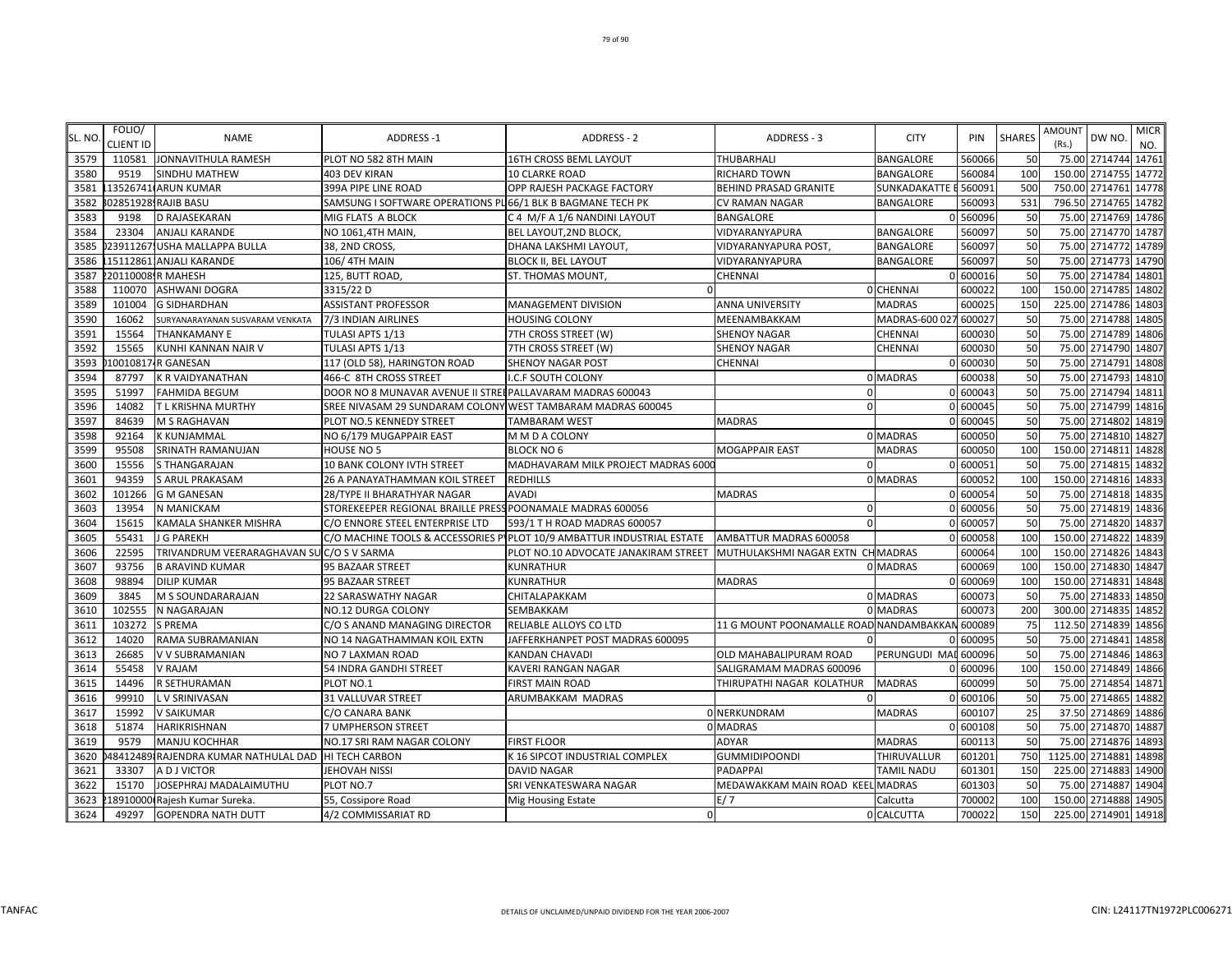| SL. NO | FOLIO/<br>CLIENT ID | <b>NAME</b>                   | <b>ADDRESS-1</b>                                                  | <b>ADDRESS - 2</b>                                                     | ADDRESS - 3                       | <b>CITY</b>    | PIN      | <b>SHARES</b> | <b>AMOUNT</b><br>(Rs.) | DW NO.               | <b>MICR</b><br>NO. |
|--------|---------------------|-------------------------------|-------------------------------------------------------------------|------------------------------------------------------------------------|-----------------------------------|----------------|----------|---------------|------------------------|----------------------|--------------------|
| 3625   | 8446                | <b>MOHAMED HOSSAIN</b>        | 17/A HOSSAIN SHAH ROAD                                            | $\Omega$                                                               |                                   | 0 CALCUTTA     | 700023   | 100           |                        | 150.00 2714902       | 14919              |
| 3626   | 8447                | MOHAMMAD YOUSUF               | 17/A HOSSAIN SHAH ROAD                                            | C                                                                      |                                   | 0 CALCUTTA     | 700023   | 100           |                        | 150.00 2714903       | 14920              |
| 3627   | 82453               | UJJAL KUMAR TALUKDAR          | <b>64 PAIKPARA ROW</b>                                            | CALCUTTA                                                               | WEST BENGAL 700037                |                | 0 700037 | 50            |                        | 75.00 2714918 14935  |                    |
| 3628   | 8417                | NISHA RANJAN MUKERJEE         |                                                                   | 278/1 NETAJI SUBHASH CHANDRA BOSE ASHOKE AVENUE TOLLYGUNGE CALCUTTA 70 | $\Omega$                          |                | 0 700047 | 50            | 75.00                  | 2714926 14943        |                    |
| 3629   | 12610069            | <b>INDU WADHWANI</b>          | 255, NSC BOSE ROAD                                                | MAITRI APARTMENT, FLAT NO 407                                          | P.O. NAKTALA                      | CALCUTTA       | 700047   | 100           |                        | 150.00 2714928 14945 |                    |
| 3630   | 42419               | <b>KALICHARAN SAHA</b>        | 1 CANAL STREET                                                    |                                                                        |                                   | 0 CALCUTTA     | 700048   | 50            |                        | 75.00 2714931        | 14948              |
| 3631   | 87097               | PIRDAN BAID                   | C/O SUNIL BAID                                                    | ICIC HOME FINANCE CO LTD                                               | <b>339 CANIL STREET</b>           | KOLKATA        | 700048   | 50            |                        | 75.00 2714932        | 14949              |
| 3632   |                     | 25028075 KALI CHARAN LADIA    | 9 S K DEB ROAD                                                    |                                                                        |                                   | 0 KOLKATA      | 700048   | 150           |                        | 225.00 2714935 14952 |                    |
| 3633   | 49136               | <b>JAI KHANNA</b>             | FLAT A06/161                                                      | PODDAR VIHAR                                                           | 137 V I P ROAD                    | KOLKATA        | 700052   | 50            |                        | 75.00 2714941 14958  |                    |
| 3634   | 49137               | RAJESH KHANNA                 | <b>FLAT A06/161</b>                                               | PODDAR VIHAR                                                           | 137 V I P ROAD                    | KOLKATA        | 700052   | 50            |                        | 75.00 2714942 14959  |                    |
| 3635   | 41632               | <b>BULAKIDAS MARDA</b>        | C/O M/S SYNTHETIC MOULDERS LTD                                    | 42 BIREN ROY ROAD WEST                                                 | BEHALA CALCUTTA 700061            |                | 0 700061 | 100           |                        | 150.00 2714949 14966 |                    |
| 3636   | 42597               | <b>BEJOY KRISHNA GOSWAMI</b>  | <b>64 SUBHAS NAGAR ROAD</b>                                       | DUM DUM CANTONMENT CALCUTTA 700065                                     | $\overline{0}$                    |                | 0 700065 | 50            |                        | 75.00 2714951        | 14968              |
| 3637   | 42727               | PRATAPKUMAR ROY               | 5 KABI MUKUNDA DASS ROAD                                          | DUM DUM CANTONMENT CALCUTA 700065                                      | $\Omega$                          |                | 0 700065 | 50            |                        | 75.00 2714953        | 14970              |
| 3638   | $1.2E + 15$         | <b>BISWARUP MUKHERJEE</b>     | FLAT A-1, PRATEEKEE ABASAN                                        | 19C.CIT SCHEME VIII - M                                                | 109, ULTADANGA MAIN RD            | KOLKATA        | 700067   | 200           | 300.00                 | 2714954              | 14971              |
| 3639   | 54895               | USHA KUMARI                   | 270 JODHPUR PARK                                                  | CALCUTTA 700068                                                        | $\Omega$                          |                | 0 700068 | 100           |                        | 150.00 2714957       | 14974              |
| 3640   |                     | 25028244 MURARI LAL CHOUDHARY | <b>65 JODHPUR PARK</b>                                            | CALCUTTA                                                               | $\Omega$                          |                | 0 700068 | 100           |                        | 150.00 2714960 14977 |                    |
| 3641   | 42445               | PUSHPA DEVI JHALANI           | C/O DAMANI PHOTOGRAPHICS                                          | 3 WATERLOO STREET                                                      | CALCUTTA                          |                | 0 700069 | 50            |                        | 75.00 2714961 14978  |                    |
| 3642   | 103439              | NIRMAL KUMAR SARAWGI          | <b>JAIN HOUSE</b>                                                 | 8/1 ESPLANADE EAST                                                     | CALCUTTA                          |                | 0 700069 | 100           |                        | 150.00 2714962       | 14979              |
| 3643   | 103442              | SIDHARTHA SARAWGI             | <b>JAIN HOUSE</b>                                                 | 8/1 ESPLANADE EAST                                                     | CALCUTTA                          |                | 0 700069 | 100           |                        | 150.00 2714963       | 14980              |
| 3644   | 8408                | <b>BIMALENDU SAHA</b>         | PURBA PALLI P O HALTU                                             |                                                                        |                                   | 0 CALCUTTA     | 700078   | 50            |                        | 75.00 2714970 14987  |                    |
| 3645   | 110362              | <b>NANDITA PAN</b>            | 21-5 RUBY PARK EAST                                               | P O HALTU                                                              |                                   | 0 KOLKATTA     | 700078   | 100           |                        | 150.00 2714972 14989 |                    |
| 3646   | 49181               | <b>SANAT KUMAR GHOSH</b>      | <b>168 MOTILAL GUPTA ROAD</b>                                     | <b>SODEPORE PARK</b>                                                   |                                   | 0 CALCUTTA     | 700082   | 50            |                        | 75.00 2714974 14991  |                    |
| 3647   | 49182               | <b>SUKUMAR GHOSH</b>          | 168 MOTILAL GUPTA ROAD                                            | SODEPHORE PARK                                                         |                                   | 0 CALCUTTA     | 700082   | 100           | 150.00                 | 2714975              | 14992              |
| 3648   | 8332                | KUNJAVARA E O                 | C/O BRENTFORD ELECTRIC INDIA LTD                                  | P 25 TRANSPORT DEPOT ROAD CALCUTTA 70                                  |                                   |                | 0 700088 | 50            |                        | 75.00 2714983        | 15000              |
| 3649   | 8333                | <b>ANNIE KUNJAVARA</b>        | C/O BRENTFORD ELECTRIC INDIA LTD                                  | P 25 TRANSPORT DEPOT ROAD CALCUTTA 70                                  | $\Omega$                          |                | 0 700088 | 50            |                        | 75.00 2714984 15001  |                    |
| 3650   | 54505               | P M KRISHNADAS NAMBISAN       | C/O UNIVERSAL AUTOCRAFTS PVT LTD                                  | P-I TRANSPORT DEPOT ROAD                                               | CALCUTTA 700088                   |                | 0 700088 | 50            |                        | 75.00 2714985 15002  |                    |
| 3651   | 107087              | <b>SUPRITI ROY</b>            | <b>GOLF GREEN URBAN COMPLEX</b>                                   | PHASE IV[B] TYPE W2A[R]                                                | BLOCK NO.8 FLAT NO.5              | CALCUTTA       | 700095   | 100           |                        | 150.00 2714998 15015 |                    |
| 3652   |                     | 47641951 AJOY KUMAR ROY       | FLAT 5 BLOCK 6                                                    | MIG II PHASE 2                                                         | <b>GOLF GREEN</b>                 | <b>KOLKATA</b> | 700095   | 50            |                        | 75.00 2715000 15017  |                    |
| 3653   | 53745               | SATISH K PIPLANI              | 362 ASHOKA ENCLAVE MAIN                                           | <b>FARIDABAD</b>                                                       | <b>HARYANA</b>                    |                | 0 121003 | 50            | 75.00                  | 2715008 15025        |                    |
| 3654   |                     | 15013438 SHEKHAR KUMAR SHARDA | HOUSE NO 376                                                      | SECTOR-31                                                              | <b>FARIDABAD</b>                  | HARYANA        | 121003   | 50            | 75.00                  | 2715010 15027        |                    |
| 3655   | 16847               | <b>URMILLA PARYANI</b>        | 1596 SECTOR 15                                                    | ESCORT FORD ROAD FARIDABAD HARYANA 1                                   | $\Omega$                          |                | 0 121005 | 50            |                        | 75.00 2715013 15030  |                    |
| 3656   | 17585               | <b>MADAN LAL</b>              | 281-C NEW COLONEY                                                 | PALWAL DISTT FARIDABAD 121102                                          | $\Omega$                          |                | 0 121102 | 50            | 75.00                  | 2715017              | 15034              |
| 3657   | 23218               | <b>NEERAJ GAUR</b>            | 21/8 TIKONA PARK                                                  | <b>NEW COLONY</b>                                                      | PALWAL                            | HARYANA        | 121102   | 50            |                        | 75.00 2715018 15035  |                    |
| 3658   | 23315               | PRATIBHA MAINI                | C/O SH A C MAINI P W D B & R COLONY PALWAL DISTT FARIDABAD 121102 |                                                                        | $\Omega$                          |                | 0 121102 | 50            | 75.00                  | 2715019 15036        |                    |
| 3659   | 12708               | <b>HEM LATA AGARWAL</b>       | H N529 SECTOR 23,                                                 | PALAMVIHAR                                                             | GURGOAN                           | HARYANA        | 122017   | 100           |                        | 150.00 2715021 15038 |                    |
| 3660   | 67930069            | <b>EOUPI HURA</b>             | 991                                                               | PALAM VIHAR                                                            |                                   | 0 GURGAON      | 122017   | 100           | 150.00                 | 2715022              | 15039              |
| 3661   | 28497               | RAM BABU AGGARWALA            | PRIVATE OFFICE SAMPLA                                             | SAMPLA                                                                 |                                   | 0 INDIA        | 124501   | 50            |                        | 75.00 2715026 15043  |                    |
| 3662   | 17511               | AMALENDU SARKAR               | C/O HINDUSTAN SANITARYWARE &                                      | <b>INDUSTRIES LIMITED</b>                                              | <b>BAHADURGARH DIST ROHTAK HR</b> |                | 0 124507 | 150           |                        | 225.00 2715027 15044 |                    |
| 3663   | 18037               | SUMITRA DEVI SHARMA           | C/O PRAKASH TUBES LTD PRAKASH NAGBAHADUR GARH 124507              |                                                                        | $\Omega$                          |                | 0 124507 | 50            | 75.00                  | 2715029 15046        |                    |
| 3664   |                     | 18310371 LATA BANSAL          | 1639                                                              | JYOTI PURA                                                             | HISAR                             |                | 0 125001 |               |                        | 1.50 2715031         | 15048              |
| 3665   |                     | 61010464 KRISHNA DEVI MITTAL  | 240-A                                                             | MODEL TOWN                                                             | FATEHABAD                         | HARYANA        | 125050   | 300           |                        | 450.00 2715032 15049 |                    |
| 3666   | 99871               | AMRIT LAL GARG                | C/O SAT NARAYAN BANSAL                                            | 28 PAT RAM NAGAR                                                       | NARWANA                           | DIST JIND HRY  | 126116   | 100           |                        | 150.00 2715038 15055 |                    |
| 3667   | 44543               | UMA DEVI GUPTA                | BISHAMBER MODEL FARM V & PO KUNI DIST SONEPAT HARYANA 131028      |                                                                        | $\Omega$                          |                | 0 131028 | 50            | 75.00                  | 2715050 15067        |                    |
| 3668   | 17080               | SAROJ GARG                    | MOTI LAL NEHRU SCHOOL OF SPORTS RISONIPAT HARYANA 131029          |                                                                        | $\Omega$                          |                | 0 131029 | 50            | 75.00                  | 2715051              | 15068              |
| 3669   | 23208               | <b>SWAPAN KUMAR GHOSH</b>     | C/O MRS MOHINI GHOSH                                              | MOTILAL NEHRU SCHOOL OF SPORTS                                         | RAI SONEPAT HARYANA 131029        |                | 0 131029 | 50            |                        | 75.00 2715052 15069  |                    |
| 3670   | 23210               | <b>MOHINI GHOSH</b>           | MOTILAL NHERU SCHOOL OF SPORTS RASONEPAT HARYANA 131029           |                                                                        | $\mathbf{0}$                      |                | 0 131029 | 50            |                        | 75.00 2715053 15070  |                    |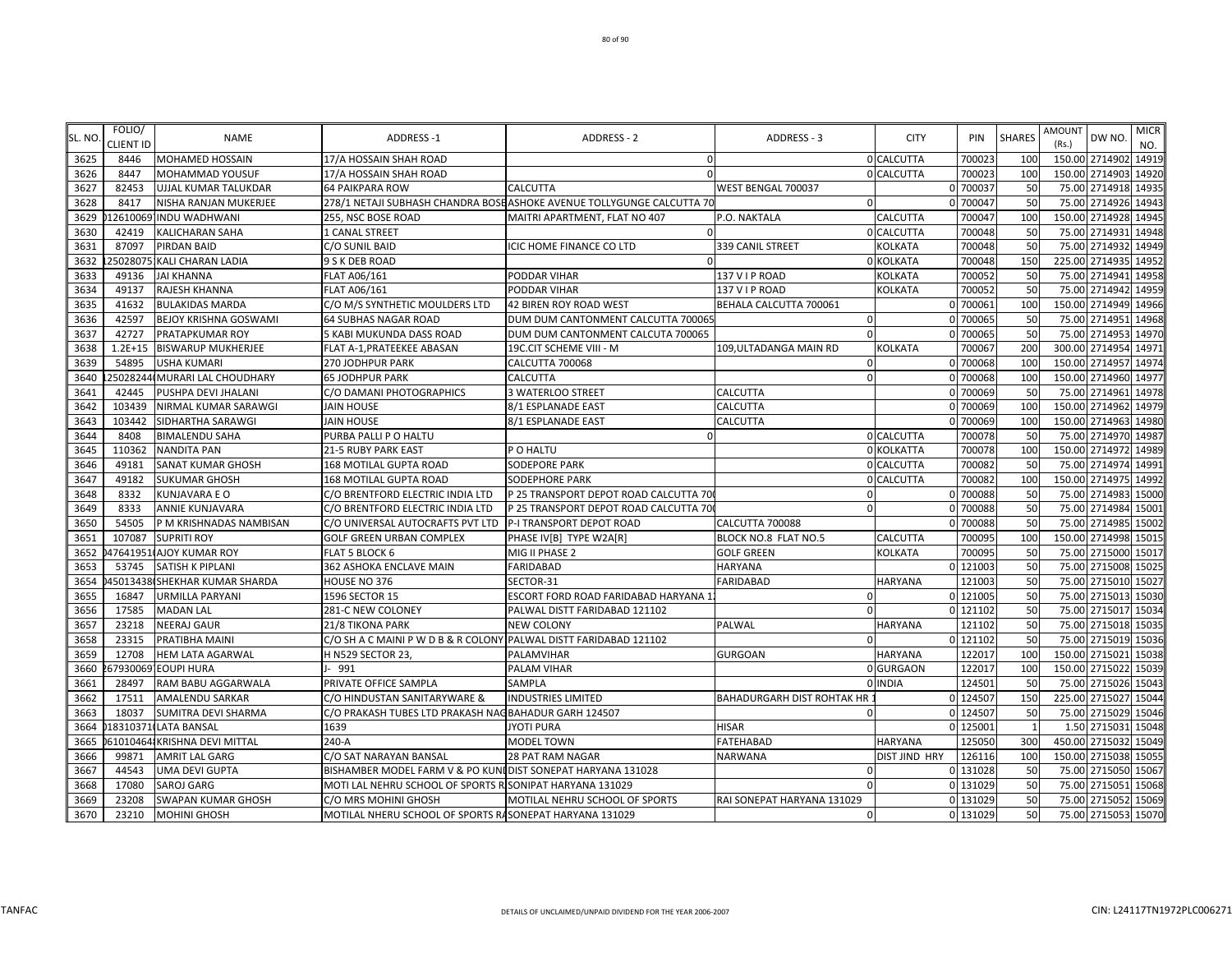| SL. NO. | FOLIO/<br><b>CLIENT ID</b> | <b>NAME</b>                               | <b>ADDRESS-1</b>                                                | <b>ADDRESS - 2</b>                                         | ADDRESS - 3                   | <b>CITY</b>         | PIN      | <b>SHARES</b> | <b>AMOUNT</b><br>DW NO.<br>(Rs.) | <b>MICR</b><br>NO.  |
|---------|----------------------------|-------------------------------------------|-----------------------------------------------------------------|------------------------------------------------------------|-------------------------------|---------------------|----------|---------------|----------------------------------|---------------------|
| 3671    | 79726                      | <b>BAL KRISHNA TRIPATHI</b>               | NO.1035 HOUSING BOARD COLONY                                    | <b>KARNAL 132001</b>                                       | 0                             |                     | 0 132001 | <b>100</b>    | 150.00 2715056 15073             |                     |
| 3672    | 102820                     | RAM PRATAP CHARITIABLE SOCIETY MANI KOTHI |                                                                 | <b>KAPUR FARM</b>                                          |                               | 0 MADHUBAN          | 132037   | <b>200</b>    | 300.00 2715060 15077             |                     |
| 3673    | 18917                      | <b>KRISHAN KUMAR MADAN</b>                | <b>HOUSE NO 410/3</b>                                           | PANIPAT-132 103                                            | $\Omega$                      |                     | 0 132103 | 75            | 112.50 2715061                   | 15078               |
| 3674    | 45247                      | <b>USHA SHARMA</b>                        | QR NO A-139 NFL TOWNSHIP PANIPAT                                | DISTT KARNAL HARYANA 132106                                |                               |                     | 0 132106 | 50            | 75.00 2715067                    | 15084               |
| 3675    | 23316                      | <b>SHASHI TANDON</b>                      | W/O SH R K TANDON DEPT OF MANAGE KURUKSHETRA UNIVERSITY         |                                                            | KURUKSHETRA HARYANA 132119    |                     | 0 132119 | 50            |                                  | 75.00 2715069 15086 |
| 3676    | 8623                       | <b>SURINDER KUMAR</b>                     | 61 B I BAZAR                                                    |                                                            | 0 AMBALA CANTT                | <b>HARYANA</b>      | 133001   | 50            | 75.00 2715070 15087              |                     |
| 3677    | 43243                      | <b>KHUSHI RAM GUPTA</b>                   | C/O SUPREME TRADERS                                             | 146 RAI MARKET                                             | <b>AMBALA CANTT</b>           |                     | 0 133001 | 50            | 75.00 2715073                    | 15090               |
| 3678    | 49947                      | <b>SUNITA SAINI</b>                       | 319 H MAHESH NAGAR                                              | AMBALA CANTT 133001                                        | 0                             |                     | 0 133001 | 50            | 75.00 2715074 15091              |                     |
| 3679    | 8600                       | SATYAVATI                                 | 113 MODEL TOWN                                                  | AMBALA CITY HARYANA STATE 134003                           | $\Omega$                      |                     | 0 134003 | 50            |                                  | 75.00 2715076 15093 |
| 3680    | 75269                      | <b>SUNITA GOEL</b>                        | PROF ANUN K GOEL                                                | SA JAIN COLLEGE                                            | AMBALA CITY 134003            |                     | 0 134003 | 50            | 75.00 2715078                    | 15095               |
| 3681    | 17471                      | <b>GAJINDAR KUMAR DUA</b>                 | HQ WESTERN COMMAND                                              | $\Omega$                                                   |                               | 0 CHANDMANDIR       | 134107   | 50            | 75.00 2715081                    | 15098               |
| 3682    | 09510400 Tarun             |                                           | M/s G R Consultants & Investments                               | Shop No 26, Gandhi Market                                  |                               | 0 Yamunanagar       | 135001   | 50            | 75.00 2715086 15103              |                     |
| 3683    | 96610                      | SANDEEP AGGARWAL                          | <b>FOREST RANGE OFFICER</b>                                     | RAJPURA FOREST RANGE                                       | <b>RAJPURA</b>                | <b>PUNJAB</b>       | 140401   | 50            | 75.00 2715093                    | 15110               |
| 3684    | $1.2E + 15$                | <b>RAJESH BAGGA</b>                       | 12 NEHRU NAGAR                                                  | MODEL TOWN                                                 |                               | 0 LUDHIANA          | 141002   | 200           | 300.00 2715099 15116             |                     |
| 3685    |                            | 679323661SURESH KUMAR GADODIA!            | CORPORATE OFFICE VARDHMAN SPINN AND GENERAL MILLS LTD           |                                                            | <b>CHANDIGARH ROAD</b>        | LUDHIANA            | 141011   | 50            |                                  | 75.00 2715112 15129 |
| 3686    | 13784                      | <b>JOGINDER NATH GOEL</b>                 | 26 PARTAP ROAD                                                  |                                                            |                               | 0 MOGA              | 142001   | 50            |                                  | 75.00 2715115 15132 |
| 3687    |                            | 33017053 KHARAITI LAL ARORA               | <b>USHA KUNJ, 292/2,</b>                                        | NEAR CENTRAL CO OP. BANK,                                  | <b>CIVIL LINES</b>            | MOGA (PB)           | 142001   | 100           | 150.00 2715120 15137             |                     |
| 3688    | 22308                      | <b>VEENA P SINGH</b>                      | 55 KOT KARNAIL SINGH                                            | <b>SULTAN WIND ROAD</b>                                    | AMRITSAR                      | <b>PUNJAB</b>       | 143006   | <b>150</b>    | 225.00 2715124 15141             |                     |
| 3689    | 13815                      | <b>RANJIT SINGH SOOD</b>                  | C/O PARTAP COLD STORE TARN TARAN PUNJAB 143401                  |                                                            | $\Omega$                      |                     | 0 143401 | 50            |                                  | 75.00 2715129 15146 |
| 3690    | 13802                      | RAJKANI LJIAWANTI                         | SONIA MAHOLA OPP GURDEWARA DER BATALA 143505                    |                                                            | $\Omega$                      |                     | 0 143505 | 50            | 75.00 2715131                    | 15148               |
| 3691    | 13803                      | SITA RAM AGGARWAL                         | SONIA MAHOLA                                                    | OPP GURDEWARA DERA SHAIB                                   |                               | 0 BATALA            | 143505   | <b>100</b>    | 150.00 2715132 15149             |                     |
| 3692    | 107230                     | REKHA RAGHUNATH                           | 845 1ST FLOOR                                                   | <b>URBAN ESTATE</b>                                        | PHASE II                      | <b>JALANDHAR</b>    | 144022   | 100           | 150.00 2715147 15164             |                     |
| 3693    | 56030                      | <b>DHARAM PAUL UPPAL</b>                  | <b>BEHIND OLD PO</b>                                            | MUKERIAN-144 211                                           | PUNJAB                        |                     | 0 144211 | 50            | 75.00                            | 2715148 15165       |
| 3694    | 13625                      | <b>AMRIT SAGAR PURI</b>                   | PARAMJIT GANJ                                                   |                                                            | 0 KAPURTHALA                  | PUNJAB              | 144601   | 300           | 450.00 2715154 15171             |                     |
| 3695    | 13651                      | <b>BRIJLAL BHUTIANI</b>                   | S/O SH LAKHIRAM NANAK VILLA LIC MA DHANGU ROAD PATHANKOT 145001 |                                                            | $\Omega$                      |                     | 0 145001 | 50            |                                  | 75.00 2715157 15174 |
| 3696    | 22901                      | <b>SWARNO DEVI SETH</b>                   | C/O SETH EXPORT & IMPORT CO                                     | DALHOUSIE ROAD PATHANKOT 145001                            | 0                             |                     | 0 145001 | 100           | 150.00 2715158 15175             |                     |
| 3697    | 8793                       | <b>RAJESH SHARMA</b>                      | 1641/3 RGHO MAJRA                                               | $\Omega$                                                   |                               | <b>0 PATIALA PB</b> | 147001   | 50            |                                  | 75.00 2715160 15177 |
| 3698    | 8830                       | <b>MANOHAR LALL KHOSLA</b>                | <b>41 DELITE COLONY</b>                                         | $\Omega$                                                   |                               | 0 PATIALA           | 147001   | 50            |                                  | 75.00 2715161 15178 |
| 3699    | 13653                      | <b>KRISHAN KUMAR VERMA</b>                | 91 DHALIWAL COLONY                                              | <b>BACKSIDE JAGDISH ASHRAM</b>                             | <b>PATIALA</b>                | PUNJAB              | 147001   | 50            |                                  | 75.00 2715162 15179 |
| 3700    | 13826                      | <b>SULOCHANA DEVI</b>                     | W/O SH MOTI RAM                                                 | C/O M/S GAINDA MAL PUNU MAL GRAIN MA MALER KOTLA PB 148023 |                               |                     | 0 148023 | 50            |                                  | 75.00 2715169 15186 |
| 3701    |                            | 02852418.SAVITRI SINGHAL                  | BEHIND HOTEL NEERAJ STREET NO 6                                 | <b>NAI BASTI</b>                                           | MALVIYA NAGAR BHATINDA        | <b>INDIA</b>        | 151001   | 50            | 75.00 2715180 15197              |                     |
| 3702    |                            | 127163311SHASHI BALA SINGHAL              | C/O S. GURTEJ SINGH                                             | STREET NO. 30/1                                            | OPP. DR. JHA CLINIC AJIT ROAD | <b>BATHINDA</b>     | 151005   | 150           | 225.00 2715182 15199             |                     |
| 3703    | 8789                       | LACHHMAN DAS AGARWAL                      | 605 SECTOR 10-D                                                 |                                                            |                               | 0 CHANDIGARH        | 160010   | 50            | 75.00 2715194 15211              |                     |
| 3704    | 88040                      | PANZY CHHABRA (NRI)                       | C/O JANAK KUMARI CHHABRA                                        | HOUSE NO.599                                               | SECTOR 10-D                   | CHANDIGARH          | 160010   | <b>200</b>    | 300.00 2715196                   | 15213               |
| 3705    | 8758                       | MOHINDER SINGH SIDHU                      | C/O SH G S BAKSHI                                               | 3346 SECTOR 15-D CHANDIGARH 160015                         | $\Omega$                      |                     | 0 160015 | 50            | 75.00 2715198 15215              |                     |
| 3706    | 8757                       | RAJ KUMAR SHARMA                          | C/O BANK OF BARODA 17B                                          | $\Omega$                                                   |                               | 0 CHANDIGARH        | 160017   | 50            | 75.00 2715200 15217              |                     |
| 3707    | 8773                       | <b>SATWANT REDDY</b>                      | 52 SECTOR 7A                                                    | CHANDIGARH-160 019                                         | $\Omega$                      |                     | 0 160019 | 50            | 75.00 2715201                    | 15218               |
| 3708    | 8836                       | <b>PARMODH SINGH</b>                      | 1070 SECTOR 27-B                                                | $\Omega$                                                   |                               | 0 CHANDIGARH        | 160019   | 50            | 75.00 2715202                    | 15219               |
| 3709    | 43479                      | <b>MOHAN SINGH PASRICHA</b>               | H.NO.411                                                        | PHASE - 4                                                  |                               | 0 MOHALI (PB)       | 160059   | 100           | 150.00 2715220 15237             |                     |
| 3710    | 80166                      | RAVINDER KUMAR GUPTA                      | PUNJAB NATIONAL BANK                                            | <b>UNA</b>                                                 | H <sub>P</sub>                |                     | 0 174303 | 50            | 75.00 2715233                    | 15250               |
| 3711    | 33623                      | DRONACHARYA MADHAV CHATI                  | C/O FERMENTAPHARMA BIOTECH LTD                                  | <b>VILLAGE TAKOLI</b>                                      | P O NAGWAIN                   | <b>DIST MANDI</b>   | 175121   | 50            | 75.00 2715234                    | 15251               |
| 3712    | 19468                      | <b>ASHOK KUMAR RAKSHIT</b>                | 126A/D GANDHI NAGAR                                             | $\Omega$                                                   |                               | 0 JAMMU             | 180004   | 50            | 75.00 2715242 15259              |                     |
| 3713    | 22836                      | JISHAN LAL KUTHIALA                       | 110 A/D                                                         | <b>GANDHI NAGAR</b>                                        |                               | 0 JAMMU             | 180004   | 100           | 150.00 2715243                   | 15260               |
| 3714    | 13686                      | NAROTTAM LAL TULSIAN                      | C/O M/S CHANAB TEXTILE MILLS                                    | P O KATHUA J&K 184102                                      | $\Omega$                      |                     | 0 184102 | 50            |                                  | 75.00 2715246 15263 |
| 3715    | 23336                      | PARWEZ S KAUL                             | TYNDALE - BISCOE SCHOOL                                         | SRI NAGAR KASHMIR 190001                                   | $\mathbf 0$                   |                     | 0 190001 | 100           | 150.00 2715249 15266             |                     |
| 3716    |                            | 103352 ALPNA RANI                         | W/O P K AGARGAL                                                 | B-229, NAND NIKUNJ                                         |                               | 0 GHAZIABAD         | 201003   | 200           | 300.00 2715250 15267             |                     |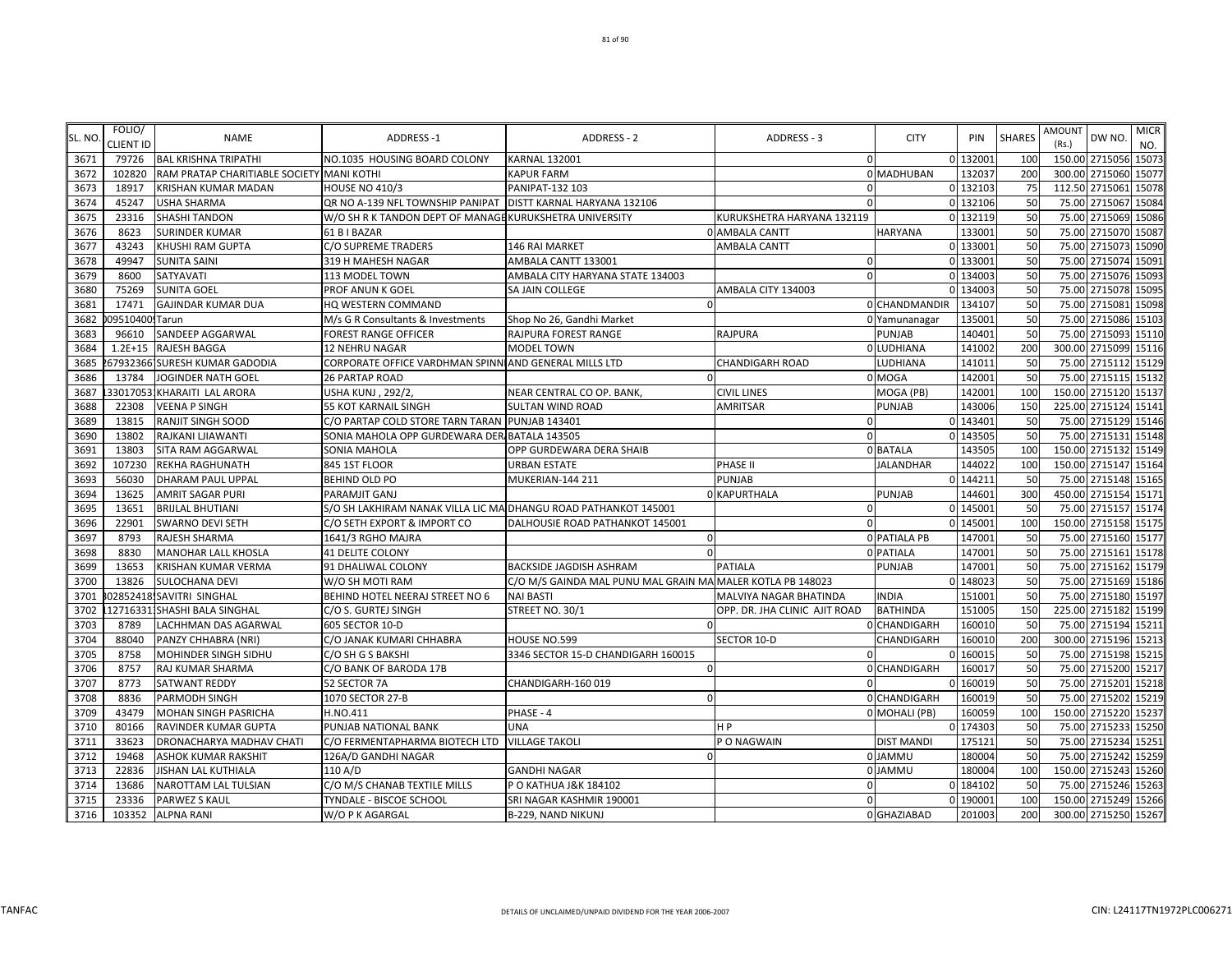| SL. NO | FOLIO/<br><b>CLIENT ID</b> | <b>NAME</b>                      | <b>ADDRESS-1</b>                                       | <b>ADDRESS - 2</b>                      | ADDRESS - 3                  | <b>CITY</b>            | PIN      | <b>SHARES</b> | <b>AMOUNT</b><br>(Rs.) | DW NO                | <b>MICR</b><br>NO. |
|--------|----------------------------|----------------------------------|--------------------------------------------------------|-----------------------------------------|------------------------------|------------------------|----------|---------------|------------------------|----------------------|--------------------|
| 3717   | 77637                      | <b>JANKI DEVI</b>                | C/O MR H N MEHROTRA                                    | <b>JANKI NIWAS</b>                      | <b>SWASTHYA VIHAR</b>        | <b>MODI NAGAR</b>      | 201201   | 200           |                        | 300.00 2715261       | 15278              |
| 3718   | 18054                      | SWINDER KUMAR NIRWANI            | A-92 SATISH PARK MODINAGAR                             | DIST GHAZIABAD U P 201204               |                              |                        | 201204   | 50            |                        | 75.00 2715263        | 15280              |
| 3719   | 8135                       | O P GERA                         | 713 SECTOR 29                                          | <b>NOIDA</b>                            | $\Omega$                     |                        | 201302   | 50            |                        | 75.00 2715269 15286  |                    |
| 3720   | 20566                      | <b>SUSHIL KUMAR GUPTA</b>        | 206 B-14 HIMGIRI                                       | <b>SECTOR 34</b>                        |                              | 0 NOIDA (U.P.)         | 201307   | 100           |                        | 150.00 2715272 15289 |                    |
| 3721   | 21951                      | <b>AMNA BEGUM</b>                | C/O CHOWDHRY MODH KHAN                                 | 124 MIRCHOOTOLA                         | <b>QASAIWARA</b>             | <b>BULAND SAHAR</b>    | 203001   | 50            | 75.00                  | 2715276              | 15293              |
| 3722   | 12856                      | SATYA NARAYAN PODDAR             | P O NIDHAULI KALAN DISTT                               |                                         |                              | O ETAH U P             | 207122   | 50            |                        | 75.00 2715283        | 15300              |
| 3723   | 43925                      | JAGAN WATI KULSHRESTHA           | C/O SRI SATYA NARAIN PODAR                             | P O NIDHAOLI KALAN DISTT ETAH UP 207122 |                              |                        | 0 207122 | 50            |                        | 75.00 2715284 15301  |                    |
| 3724   |                            | 127151621SUDHIR KUMAR SRIVASTAVA | HOUSE NO 186                                           | 84/63 TEJAB MILL CAMPUS                 | ANWARGANJ                    | <b>KANPUR</b>          | 208003   | 50            |                        | 75.00 2715287 15304  |                    |
| 3725   |                            | 12716590:SUSHMA SHARMA           | 84/63 HN.280                                           | <b>TEZAB MILL CAMPUS</b>                |                              | 0 KANPUR               | 208003   | 100           |                        | 150.00 2715288 15305 |                    |
| 3726   | 13599                      | SATISH CHANDRA KOHLI             | 11 BLOCK F                                             | <b>GOVIND NAGAR</b>                     |                              | 0 KANPUR               | 208006   | 50            |                        | 75.00 2715290 15307  |                    |
| 3727   | 13600                      | <b>SUSHMA KOHLI</b>              | 11 BLOCK F                                             | <b>GOVIND NAGAR</b>                     |                              | 0 KANPUR               | 208006   | 50            |                        | 75.00 2715291 15308  |                    |
| 3728   |                            | 55610011 HARVINDER SINGH         | 125 - K-17 -                                           | <b>GOVIND NAGAR</b>                     |                              | 0 KANPUR               | 208006   | 200           |                        | 300.00 2715293 15310 |                    |
| 3729   |                            | 67932734 SATISH CHANDRA KOHLI!   | 126/F/11                                               | <b>GOVIND NAGAR</b>                     |                              | 0 KANPUR               | 208006   | <b>100</b>    |                        | 150.00 2715294 15311 |                    |
| 3730   |                            | 183120741JAGDAMBA SHARAN KHARE   | 117 BENGALI COLONY                                     | VIP ROAD HARJENDER NAGAR                |                              | 0 KANPUR               | 208007   | 100           |                        | 150.00 2715296 15313 |                    |
| 3731   | 78328                      | R K LALWANI                      | <b>INDUS LAMINATORS</b>                                | F-22 PANKI IND ESTATE                   | SITE II KANPUR 208022        |                        | 0 208022 | 50            |                        | 75.00 2715309 15326  |                    |
| 3732   | 13543                      | <b>KUSUM DIXIT</b>               | PLOT NO 56 O BLOCK GEETA NAGAR KAI KANPUR U P 208024   |                                         | $\Omega$                     |                        | 0 208024 | 50            |                        | 75.00 2715311 15328  |                    |
| 3733   | 77011                      | SHABBIR AHMED                    | 4/10 RAKABGUNJ KHURD                                   | FARRUKHABAD                             | (U P) 209625                 |                        | 209625   | 100           |                        | 150.00 2715320 15337 |                    |
| 3734   | 104504                     | VINOD KUMAR AGARWAL              | KRIPARAM DEEP CHAND                                    | <b>LOHAI ROAD</b>                       |                              | 0 FARRUKHABAD          | 209625   | 100           |                        | 150.00 2715321       | 15338              |
| 3735   | 12702                      | RAKESH KUMAR AGRAWAL             | JANKIKUNJ CHITRAKOT DISTT                              | $\Omega$                                |                              | 0 BANDA                | 210204   | 50            |                        | 75.00 2715327 15344  |                    |
| 3736   | 3017                       | PRAHLAD DAS AGARWAL              | 37                                                     | <b>KUTCHERY ROAD</b>                    |                              | 0 ALLAHABAD            | 211002   | 50            |                        | 75.00 2715328 15345  |                    |
| 3737   | 12715858                   | <b>MALATI SINGH</b>              | 12 D                                                   | <b>BELI ROAD</b>                        | ALLAHABAD                    | <b>ALLAHABAD</b>       | 211002   | 500           |                        | 750.00 2715332 15349 |                    |
| 3738   | 3052                       | KANTA MAHESHWARI                 | 75 LEADER ROAD                                         |                                         |                              | 0 ALLAHABAD            | 211003   | 25            |                        | 37.50 2715334        | 15351              |
| 3739   | 48250                      | <b>ASHISH GOPAL</b>              | 183 SHAHRARA BAGH                                      |                                         |                              | 0 ALLAHABAD U P        | 211003   | 75            |                        | 112.50 2715337 15354 |                    |
| 3740   | 3121                       | <b>DEEPMALA KOHLI</b>            | A-102 U P AVAS VIKAS COLONY                            | MEHDAURI ALLAHABAD 211004               | $\Omega$                     |                        | 0 211004 | 50            |                        | 75.00 2715339 15356  |                    |
| 3741   | 81285                      | JAG SARAN AGARWAL                | 447/178/30 RAJ ROOP PUR                                | P O DHOOMAN GANJ                        |                              | 0 ALLAHABAD            | 211011   | 100           |                        | 150.00 2715340 15357 |                    |
| 3742   | 3011                       | SHYAMSUNDER ACHARYA              | N B 23 IFFCO TOWN SHIP P O GHIYANA ALLAHABAD 212404    |                                         |                              |                        | 0 212404 | 50            |                        | 75.00 2715342 15359  |                    |
| 3743   | 902428531                  | <b>VIVEK VEDA</b>                | 552                                                    | 1ST FLOOR SECTOR-1                      | VAISHALI                     | <b>GAZIABAD</b>        | 221010   | 145           |                        | 217.50 2715352 15369 |                    |
| 3744   | 53628                      | HUB NARAYAN PANDAY               | <b>VILLAGE SADOPUR</b>                                 | P O GYANPUR                             | DIST VARANASI (UP) 221304    |                        | 0 221304 | 50            |                        | 75.00 2715354 15371  |                    |
| 3745   | 102370                     | PRAMOD KUMAR UPADHYAY            | AT AND PO JAKKHINI                                     | <b>DIST VARANASI</b>                    | U P                          |                        | 0 221305 | 100           |                        | 150.00 2715355       | 15372              |
| 3746   | 24898                      | RAMSAHAY BARANWAL                | 80A DHALGASH TOLLA                                     |                                         |                              | 0JAUNPUR, UTTAR 222180 |          | 50            |                        | 75.00 2715356        | 15373              |
| 3747   |                            | 330192621SHIV KUMAR BHARGAVA     | D 50                                                   | PATEL NAGAR                             | ALAMBAGH                     | LUCKNOW                | 226005   | 100           |                        | 150.00 2715359 15376 |                    |
| 3748   | 28178                      | RAKESH KUMAR KALRA               | G-4/4 PAPER MILL COLONY                                | <b>LUCKNOW-226 006</b>                  | 0                            |                        | 0 226006 | 50            |                        | 75.00 2715360 15377  |                    |
| 3749   | 50809                      | <b>ANITA PANT</b>                | C/O B-744 SECTOR C                                     | <b>MAHA NAGAR</b>                       | LUCKNOW                      |                        | 0 226006 | 50            |                        | 75.00 2715362 15379  |                    |
| 3750   | 50500                      | RAJ VARDHAN                      | C/O SRI S C RASTOGI C-158 NIRALA NAG LUCKNOW 226007    |                                         | $\Omega$                     |                        | 0 226007 | 50            |                        | 75.00 2715365 15382  |                    |
| 3751   | 50658                      | URMILA SRIVASTAVA                | 41 SHANKER NAGAR NIRALA NAGAR                          | <b>LUCKNOW 226007</b>                   | $\Omega$                     |                        | 226007   | 50            |                        | 75.00 2715367 15384  |                    |
| 3752   | 50793                      | ARUN LATA MISRA                  | 40 HYDEL COLONY VIVEKANAND PURI                        | LUCKNOW 226007                          | $\Omega$                     |                        | 226007   | 50            |                        | 75.00 2715369 15386  |                    |
| 3753   | 55710072                   | <b>ALOK PANDIA</b>               | 508/57, NEW HYDERABAD                                  |                                         |                              | 0 LUCKNOW              | 226007   | 100           |                        | 150.00 2715370 15387 |                    |
| 3754   | 22425                      | RAJESH CHANDRA AGARWAL           | SUPERINTENDING ENGINEER                                | TUBEWELL WORLD BANK COLONY              | PAKRI KA PUL POST LDA        | <b>LUCKNOW</b>         | 226012   | 50            |                        | 75.00 2715372 15389  |                    |
| 3755   | 50367                      | <b>SHANTI ARORA</b>              | C 1311 INDIRANAGAR                                     |                                         |                              | 0 LUCKNOW              | 226016   | 50            |                        | 75.00 2715377 15394  |                    |
| 3756   | 50331                      | LALJI SINGH                      | $97/B-1$                                               | <b>SECTOR G</b>                         | ALIGANJ                      | <b>LUCKNOW</b>         | 226024   | 50            |                        | 75.00 2715386 15403  |                    |
| 3757   | 23233                      | TRIVENDER SINGH                  | CHIEF MEDICAL OFFICER                                  | C-31 BHEL TOWNSHIP                      | <b>INDUSTRIAL AREA</b>       | <b>JAGDISHPUR</b>      | 227817   | 350           |                        | 525.00 2715392       | 15409              |
| 3758   | $1.2E + 15$                | URMILA MISHRA                    | A-3 STAFF COLONY EMIL I A                              | <b>JAGDISHPUR</b>                       |                              | 0 SULTANPUR            | 227817   | 100           |                        | 150.00 2715393 15410 |                    |
| 3759   | $1.2E + 15$                | ANAND SAGAR                      | VIILAGE MANSA UPADHYAY NISURA                          | PO MANGAULI                             |                              | <b>0 SULTANPUR</b>     | 227817   | 20            |                        | 30.00 2715395 15412  |                    |
| 3760   | 13238                      | SHARDA VERMA                     | C/O VEDRAM SINGH VERMA                                 | AE-166 F.G.U.T.P.P UNCHAHAR             | P O MASTAFABAD DIST RAEBAREL |                        | 0 229404 | 50            |                        | 75.00 2715400 15417  |                    |
| 3761   | 50415                      | SHARAD CHANDRA GUPTA             | C/O STANDARD TRADERS CINEMA ROAL DIST HARDOI UP 241001 |                                         | $\Omega$                     |                        | 0 241001 | 50            |                        | 75.00 2715406 15423  |                    |
| 3762   | 50444                      | <b>GOURI SHANKER AGARWAL</b>     | C/O LAKSHMI MACHINERY CO                               | RAILWAY CROSSING P O SANDILA            | DISTT HARDOI UP 241204       |                        | 0 241204 | 50            |                        | 75.00 2715408 15425  |                    |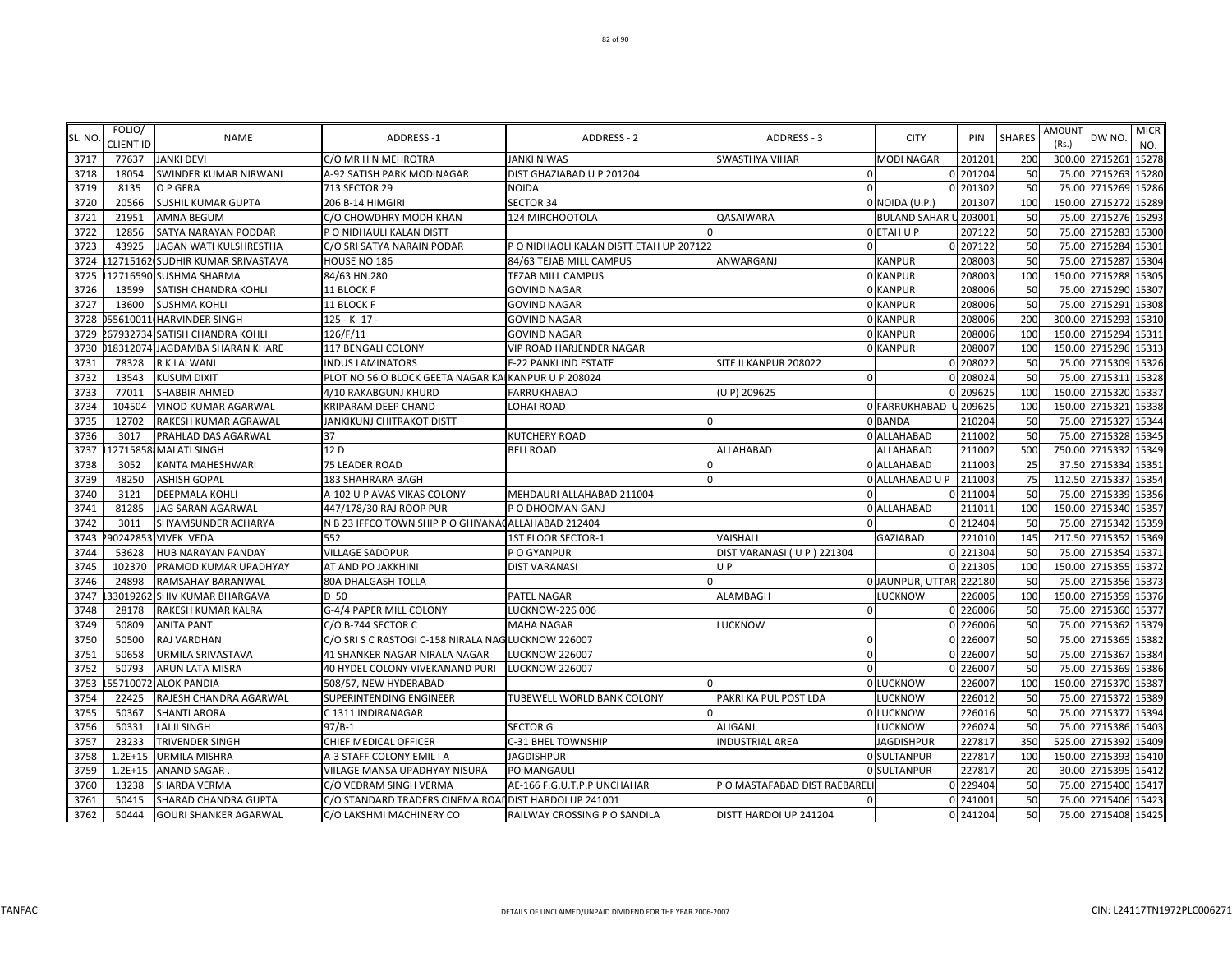|         | FOLIO/           |                               |                                                       |                                 |                        |                          |          |               | AMOUNT |                      | <b>MICR</b> |
|---------|------------------|-------------------------------|-------------------------------------------------------|---------------------------------|------------------------|--------------------------|----------|---------------|--------|----------------------|-------------|
| SL. NO. | <b>CLIENT ID</b> | <b>NAME</b>                   | <b>ADDRESS-1</b>                                      | ADDRESS - 2                     | ADDRESS - 3            | <b>CITY</b>              | PIN      | <b>SHARES</b> | (Rs.)  | DW NO.               | NO.         |
| 3763    | 50446            | <b>MOHAN LAL AGARWAL</b>      | C/O LAKSHMI MACHINERY CO                              | RAILWAY CROSSING P O SANDILA    | DISTT HARDOI UP 241204 |                          | 0 241204 | 50            |        | 75.00 2715409 15426  |             |
| 3764    | 53487            | SHRI KRISHNA MISRA            | 331 KISAN GALI                                        | <b>SADAR BAZAR</b>              | SHAHJAHANPUR           | U P                      | 242001   | 50            | 75.00  | 2715410              | 15427       |
| 3765    | 63032            | SMT.NARINDER KAUR             | 12 NEW FRIENDS COLONY                                 | NEAR KANOJIA HOSPITAL           | SHAHJAHANPUR           | U.P                      | 242001   | 100           |        | 150.00 2715411 15428 |             |
| 3766    | 14582            | <b>CHANDRAKANT V KULKARNI</b> | ANDHRUTKAR-WADA 2089 GANGAKOTI NEAR GADAGE            |                                 | <b>MAHARAJ BRIDGE</b>  | <b>NASIK</b>             | 242201   | 50            | 75.00  | 2715412 15429        |             |
| 3767    | 50842            | ATHAR JAMAL                   | DRANWAR S CLINIC IZATNAGAR                            | BAREILLY 243122                 | $\Omega$               |                          | 0 243122 | 50            | 75.00  | 2715414 15431        |             |
| 3768    | 98860            | RANJANA DWIVEDI               | E 1024 RAJENDRA NAGAR                                 | <b>IZAT NAGAR</b>               | <b>DIST BAREILLY</b>   | U P                      | 243122   | 100           |        | 150.00 2715416 15433 |             |
| 3769    | 18686            | ARPAN AGARWAL                 | HOUSE NO.8/8/53, ARYA NAGAR                           | NEAR HOTEL RAJMAHAL             | CIVIL LINES            | MORADABAD (U             | 24400    | 50            | 75.00  | 2715418 15435        |             |
| 3770    | 105916           | AVNEESH                       | AVNEESH MAHESHWARRI                                   | SHAH ALI SARAI                  | <b>BAZAR JATT</b>      | AMROHA [UP]              | 244221   | 400           |        | 600.00 2715424 15441 |             |
| 3771    | 105917           | <b>SHOBHA</b>                 | AVNEESH MAHESHARI                                     | SHAH ALI SARAI                  | <b>BAZAR JATT</b>      | AMROHA [UP]              | 244221   | 100           |        | 150.00 2715425 15442 |             |
| 3772    | 19075            | ASHOK KUMAR GANJU             | FLAT NO.8 B-1 BLOCK                                   | MODI XEROX COLONY               | MODIPUR BAREILLY ROAD  | RAMPUR (UP)              | 244901   | 100           |        | 150.00 2715427 15444 |             |
| 3773    | 105459           | <b>SWAPNA AGARWAL</b>         | C/O RAM AUTAR AGARWAL                                 | MOHALLA SEWA RAM                | INSIDE PHATAK          | NAZIBABAD DIST           | 246763   | 100           | 150.00 | 2715431 15448        |             |
| 3774    | 23348            | HARISH KUMAR MADAN            | DS 4 I I P HOSTEL P O I I P MOHKAMPUR DEHRADUN 248005 |                                 | $\Omega$               |                          | 0 248005 | 50            | 75.00  | 2715433 15450        |             |
| 3775    | 104131           | ANUJ AHLUWALIA                | 162/1 RAJPUR ROAD                                     | <b>KISHENPUR</b>                | DEHRADUN               |                          | 0 248009 | 100           | 150.00 | 2715435 15452        |             |
| 3776    | 22756            | MOOL NARAIN MEHROTRA          | STELLA QUARTER                                        | THE MALL MUSSOORIE U P 248179   | $\Omega$               |                          | 0 248179 | 75            | 112.50 | 2715439 15456        |             |
| 3777    | 61149            | <b>MANSARI CHAKABARTY</b>     | STURDIA CHEMICALS LTD                                 | RISHIKESH-249 201               | $\Omega$               |                          | 0 249201 | 50            |        | 75.00 2715440 15457  |             |
| 3778    | 14231            | SHASHI BALA BANTA             | C/O BANTA JEE RAILWAY ROAD                            | HARDWAR U P 249401              | $\Omega$               |                          | 0 249401 | 50            |        | 75.00 2715445 15462  |             |
| 3779    | 14232            | PAWAN PRAKASH BANTA           | C/O BANTA JEE RAILWAY ROAD                            | HARDWAR U P 249401              | $\Omega$               |                          | 0 249401 | 50            |        | 75.00 2715446 15463  |             |
| 3780    | 105829           | MANJU AGARWALA                | R 10 MEDICAL COLLEGE                                  | $\sqrt{ }$                      |                        | 0 MEERUT [UP]            | 250004   | 100           | 150.00 | 2715451 15468        |             |
| 3781    | 103798           | <b>RAHUL JAIN</b>             | 209 DURGA BARI STREET                                 | <b>MEERUT CANTT</b>             |                        |                          | 0 250006 | 100           | 150.00 | 2715452 15469        |             |
| 3782    | 18901            | OM PRAKASH SAHU               | KOTHI OF LATE SAHU RAM KISHAN                         | 26 SAHUKARA PILIBHIT U P 262001 |                        |                          | 0 262001 | 50            | 75.00  | 2715457 15474        |             |
| 3783    | 22752            | <b>LAKHAN SINGH</b>           | S/O SRI PITAM SINGH                                   | VIA KHUSUM KHERA                | P O HARIPUR NAYAK      | <b>HALAWANI</b>          | 263139   | 50            | 75.00  | 2715460 15477        |             |
| 3784    | 22928            | AMAR NATH SAH                 | NIRMAL SADAN                                          | <b>KAPINA</b>                   | ALMORE                 | U P                      | 263601   | 100           | 150.00 | 2715461 15478        |             |
| 3785    | 48298            | MUNISHAWAR LAL MARWAHA        | <b>9 HAWELI HOUSE</b>                                 | TAMTA MOHALLA ALMORA 263601     |                        |                          | 0 26360  | 50            | 75.00  | 2715462 15479        |             |
| 3786    | 55720000         | DHANANJAY KUMAR AGRAWAL       | SRAWASTI ENTERPRISES                                  | 125/02, CHHAWANI BAZAR          |                        | 0 BAHRAICH               | 271801   | 50            |        | 75.00 2715463 15480  |             |
| 3787    | 50613            | <b>SUBRAT MUKHERJEE</b>       | RAILWAY STATION ROAD                                  | PO SISWA BAZAR                  |                        | 0 DT MAHRAJ GANJ 273153  |          | 50            |        | 75.00 2715464 15481  |             |
| 3788    |                  | 90241606 GIRIJA PRASAD PANDEY | CHERIAN NURSING HOME                                  | IMILIYA                         | CHANDMARI              | MAU                      | 275101   | 100           |        | 150.00 2715466 15483 |             |
| 3789    | 24806            | <b>SUBHASH CHANDRA</b>        | 67 PANDEY BAZAR                                       |                                 |                        | 0 AZAMGARH               | 27600    | 50            | 75.00  | 2715468 15485        |             |
| 3790    | 3179             | DEVINDER KUMAR AGGARWAL       | 5/48 MATHURA REFINERY NAGAR                           | <b>MATHURA U P 281006</b>       |                        |                          | 0 281006 | 50            | 75.00  | 2715472 15489        |             |
| 3791    | 3180             | <b>ARUN KUMAR AGGARWAL</b>    | 5/48 MATHURA REFINERY NAGAR                           | <b>MATHURA 281006</b>           |                        |                          | 0 281006 | 50            | 75.00  | 2715473 15490        |             |
| 3792    | 48141            | BRIJENDRA KUMAR GOSWAMI       | RADHARAMAN MARG VRINDABAN                             |                                 |                        | $0U$ P                   | 281121   | 50            | 75.00  | 2715474 15491        |             |
| 3793    |                  | 67932570 BHAGWAN SARIN        | 27/68                                                 | <b>BADI PANNI GALI</b>          |                        | 0 AGRA                   | 282003   | 50            | 75.00  | 2715479 15496        |             |
| 3794    | 48170            | N S ASTHANA                   | 24 JANAK PURI NEW SHAHGANJ                            | AGRA U P 282010                 |                        |                          | 282010   | 50            | 75.00  | 2715489 15506        |             |
| 3795    | 42210            | <b>RAMSINGH THAKUR</b>        | C/O DR RAJENDRA SINGH                                 | <b>GANGA NURSING HOME</b>       | SHAMSABAD              | AGRA                     | 283125   | 50            |        | 75.00 2715492 15509  |             |
| 3796    |                  | 01110468 RANJANA SINHA        | 63 INDRA NAGAR                                        | KALPI                           | JALAUN                 | <b>JALAUN</b>            | 285204   | 50            |        | 75.00 2715497 15514  |             |
| 3797    |                  | 54915203: ARUN TALWAR         | <b>126 AIRPORT QTRS</b>                               | <b>JAIPUR AIRPORT</b>           | <b>JAIPUR</b>          |                          | 0 302011 | 50            |        | 75.00 2715505 15522  |             |
| 3798    | 84144            | PRATIBHA KAUSHIK              | 94-97 AGARWAL FARM                                    | MANSAROVAR                      | JAIPUR                 |                          | 0 302020 | 25            | 37.50  | 2715508 15525        |             |
| 3799    | 26910880         | <b>OMWATI SHARMA</b>          | B-40, BHAN NAGAR,                                     | QUEENS ROAD,                    | JAIPUR,                | RAJASTHAN                | 302021   | 200           |        | 300.00 2715512 15529 |             |
| 3800    | 11928            | JYOTI DEVI MOONDRA            | C/O M/S ROOPCHAND RIKHABDAS                           | SOJAT CITY RAJ 306104           | $\Omega$               |                          | 0 306104 | 50            | 75.00  | 2715527 15544        |             |
| 3801    | 12026            | LAXMINARAIN AGARWAL           | C/O STATE BANK OF BIKANER & JAIPUR RAIPUR             |                                 |                        | 0 MARWAR                 | 306304   | 50            | 75.00  | 2715528 15545        |             |
| 3802    | 24713            | <b>BRAJ SUNDER KABRA</b>      | 2 B 2 ZINC COLONY                                     | POST HURDA                      |                        | 0 DIST BHILWARA R 311022 |          | 50            | 75.00  | 2715536 1555         |             |
| 3803    | 34076            | <b>SUDHIR CHANDALIA</b>       | B-2 S M S MEDICAL COLLEGE                             | JAIPUR 320004                   |                        |                          | 0 320004 | 50            |        | 75.00 2715543 15560  |             |
| 3804    | 55274            | <b>SURENDRA SINGH JINDANI</b> | DY MANAGER MAINT                                      | CIMMCO LTD                      | <b>BHARATPUR</b>       | RAJASTHAN 3210 321001    |          | 50            |        | 75.00 2715545 15562  |             |
| 3805    | 12566            | RADHA MOHAN KHANDELWAL        | C/O KEDAR NATH RAMESH CHAND                           | P O KHERLI ALWAR RAJ 321606     | $\Omega$               |                          | 0 321606 | 50            | 75.00  | 2715548 15565        |             |
| 3806    | 12353            | SHANKER DEO JOSHI             | D 27 SAHUNAGAR SAWAI                                  |                                 |                        | 0 MADHOPUR               | 322022   | 50            | 75.00  | 2715550 15567        |             |
| 3807    | 28530            | <b>INDERPAL SINGH</b>         | C/O JAIPUR UDYOG LTD INST DEPTT                       | PO SAWAIMADHOPUR RAJ 322022     | $\Omega$               |                          | 0 322022 | 50            |        | 75.00 2715551 15568  |             |
| 3808    | 45013            | <b>NIRMAL MEHRA</b>           | C/O SHR V N MEHRA 2 FA 6 VIGYAN NACKOTA 324005        |                                 | $\mathbf{0}$           |                          | 0 324005 | 100           |        | 150.00 2715554 15571 |             |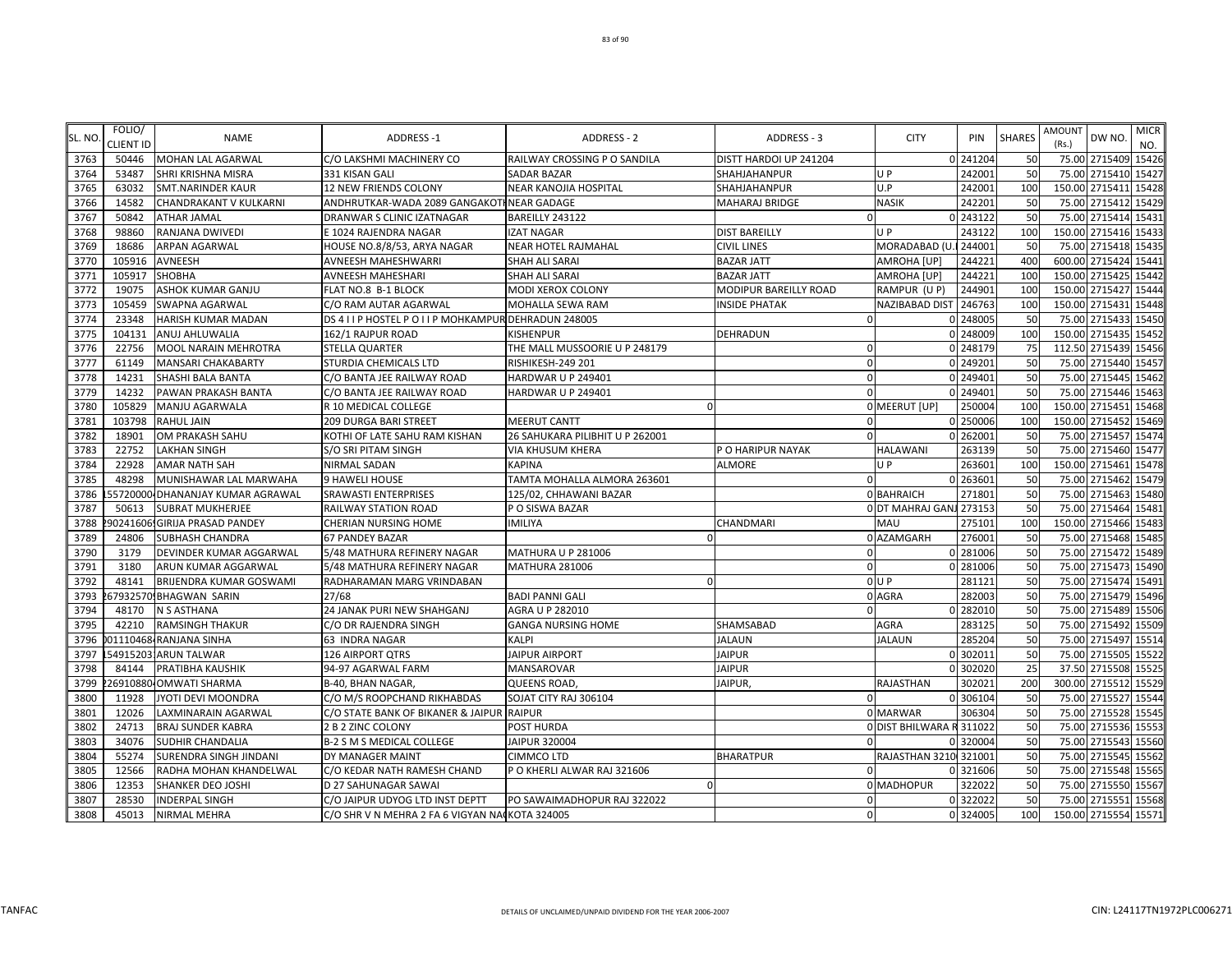| SL. NO | FOLIO/<br><b>CLIENT ID</b> | <b>NAME</b>                                           | <b>ADDRESS-1</b>                                               | <b>ADDRESS - 2</b>                                 | ADDRESS - 3                                   | <b>CITY</b>             | PIN      | <b>SHARES</b> | AMOUNT<br>(Rs.) | DW NO.               | <b>MICR</b>  |
|--------|----------------------------|-------------------------------------------------------|----------------------------------------------------------------|----------------------------------------------------|-----------------------------------------------|-------------------------|----------|---------------|-----------------|----------------------|--------------|
| 3809   | 18412                      | <b>JAGDISH NARAYAN MATHUR</b>                         | <b>ADVOCATE SHRIPURA WEST</b>                                  | KOTA RAJASTHAN 324006                              | $\Omega$                                      |                         | 0 324006 | 50            |                 | 75.00 2715555        | NO.<br>15572 |
| 3810   | 103191                     | <b>NAMRATA SARAF</b>                                  | C/O PARTH SECURITIES                                           | 17 NEW CLOTH MARKET                                | <b>BANSWARA</b>                               | RAJASTHAN               | 327001   | <b>150</b>    |                 | 225.00 2715560 15577 |              |
| 3811   | 105165                     | <b>VINOD VYAS</b>                                     | <b>S/O RAM SHANKER VYAS</b>                                    | <b>SINGH WAY</b>                                   | <b>BANSWARA</b>                               | <b>RAJASTHAN</b>        | 327001   | 50            |                 | 75.00 2715561        | 15578        |
| 3812   | 96990                      | DAMODARLAL MOONDHARA                                  | <b>MONDHARA BUILDINGS</b>                                      | SUJANGARH                                          | RAJASTHAN                                     |                         | 0 331507 | 50            | 75.00           | 2715565              | 15582        |
| 3813   | 12690                      | ASHOK KUMAR JAIN                                      | C/O MANGAL CHAND TARA CHAND                                    | STATION ROAD SIKAR RAJ 332001                      | $\Omega$                                      |                         | 0 33200  | 50            |                 | 75.00 2715568 15585  |              |
| 3814   | 11182                      | SUSHILA JANGID                                        | C/O R K JANGID                                                 | <b>BANK OF BARODA</b>                              | POST LACHHMANGARH                             | SIKAR DIST SIKAR 33231: |          | 50            | 75.00           | 2715572              | 15589        |
| 3815   | 3291                       | RAJIV PANCHAL                                         | KAUSHAL HOUSE GANESH COLONY                                    | PILANI RAJASTHAN 333031                            | $\Omega$                                      |                         | 0 33303  | 50            |                 | 75.00 2715576 15593  |              |
| 3816   | 3012                       | <b>ASHA BHATIA</b>                                    | C/O S S BHATIA                                                 | <b>197 MUKHERJEE NAGAR</b>                         |                                               | 0 SRI GANGA NAGA 335001 |          | 50            |                 | 75.00 2715584        | 15601        |
| 3817   | 18337                      | <b>GOVIND SINGH</b>                                   | H NO 211 VINOBA BASTI SRIGANGANAG RAJASTHAN 335001             |                                                    | $\Omega$                                      |                         | 0 335001 | 50            | 75.00           | 2715585              | 15602        |
| 3818   | 54744                      | OM PRAKASH GOYAL                                      | GOYAL TEA & CO                                                 | 76/3 DHAN MANDI SRIGANGA NAGAR                     | RAJASTHAN 335001                              |                         | 0 33500  | 100           | 150.00 2715586  |                      | 15603        |
| 3819   | 101906                     | ASHOK KUMAR KALA                                      | <b>NEAR RAJASTHAN BANK</b>                                     | PADAMPUR DIST SRI GANGANAGAR                       | RAJASTHAN                                     |                         | 0 335041 | 50            |                 | 75.00 2715588        | 15605        |
| 3820   | 109277                     | DEEPAK AGGARWAL                                       | C/O RULIA MAL LAL CHAND                                        | PO SANGARIA                                        |                                               | 0 SRIGANGA NAGAI 335063 |          | 100           |                 | 150.00 2715589 15606 |              |
| 3821   | 44927                      | SHOPAT RAI AGGARWAL                                   | <b>AGGARWAL HOSPITAL</b>                                       | HANUMAN GARH TOWN RAJASTHAN 335513                 |                                               |                         | 335513   | 50            |                 | 75.00 2715591        | 15608        |
| 3822   | $1.2E + 15$                | PARMOD KUMAR DADRI                                    | <b>HOUSE NO. 110,</b>                                          | <b>TYAGIYON KA BHAWAN</b>                          | WARD NO. 16, HANUMANGARH TOHANUMANGARH 335513 |                         |          | 50            | 75.00           | 2715592              | 15609        |
| 3823   |                            | 15113340 SUKAN KAUR PUROHIT                           | <b>HANUMAN GALI</b>                                            | NEAR BALJI NAMKEEN SHOP                            | <b>KAANDA FALSA</b>                           | JODHPUR (RAJ)           | 342004   | 50            |                 | 75.00 2715601        | 15618        |
| 3824   | 15113461                   | KAILASH CHAND PUROHIT                                 | KAILASH CHAND PUROHIT                                          | <b>HANUMAN GALI</b>                                | NR BALJIT NAMKEEN SHOP KHANDJODHPUR (RAJ)     |                         | 342004   | 50            | 75.00           | 2715602              | 15619        |
| 3825   | 12304                      | RAM CHANDRA BHARGAVA                                  | 33 POLO I FIRST FLOOR                                          | PAOTA                                              | JODHPUR 342006                                |                         | 0 342006 | 50            |                 | 75.00 2715606        | 15623        |
| 3826   | 72071                      | NAGIMDAS HIRACHAND RUPAMI                             | <b>ARIHANT</b>                                                 | <b>4 STATION PLOT</b>                              | HONDAL-360 311                                |                         | 0 36031  | 50            |                 | 75.00 2715632        | 15649        |
| 3827   | 24024                      | KESHAVLAL KANERIA                                     | PATANVAV                                                       | n                                                  |                                               | 0 GUJARAT               | 360430   | 50            |                 | 75.00 2715639 15656  |              |
| 3828   | 98784                      | THANKI BALKRISHNA LADHUBHAI                           | MAHAJAN VANDI LANE                                             | CHHAYA                                             | PORBANDAR                                     | <b>GUJARAT</b>          | 360578   | 50            |                 | 75.00 2715649        | 15666        |
| 3829   | $1.2E + 15$                | MAHESHKUMAR RANACHHODBHAI BHATT                       | LIMDA CHOWK                                                    | <b>ABOTI STREET</b>                                |                                               | 0 KESHOD                | 362220   | 500           | 750.00 2715662  |                      | 15679        |
| 3830   | 988                        | CHHAGAN LAL BHIMANI                                   | C/O SARDAR NAGAR SOCIETY BLOCK NOP O MANAVADAR                 |                                                    | DIST JUNAGADH                                 | <b>GUJARAT</b>          | 362630   | 50            | 75.00           | 2715667              | 15684        |
| 3831   | 24354                      | MAHENDRA VANRAVANDAS CHOKSI PINZARA STREET SONI BAZER |                                                                | MORVI D RAJKOT 363641                              |                                               |                         | 0 36364  | 50            | 75.00           | 2715670 15687        |              |
| 3832   | 110121                     | DHANLAXMI H MEHTA                                     | D.H. MEHTA, M-891                                              | <b>NEW HOUSING BOARD</b>                           | "DIVYA ASHISH" SANALA ROAD                    | <b>MORBI</b>            | 36364    | 50            |                 | 75.00 2715671        | 15688        |
| 3833   | 24037                      | <b>GEETA VYAS</b>                                     | RAILWAY HOUSING SOCIETY                                        | PLOT NO 4 PUNIT                                    | BHAVNAGAR PARA-364 003                        | <b>GUJARAT</b>          | 364003   | 50            |                 | 75.00 2715675        | 15692        |
| 3834   | 100779                     | JAYSHREE K PAPAIYA                                    | <b>23 HARIHARI SOCIETY</b>                                     | KATARGAM                                           | <b>SURAT</b>                                  |                         | 0 364008 | 50            |                 | 75.00 2715677 15694  |              |
| 3835   | $1.2E + 15$                | DILIPBHAI KALYANBHAI KESHARIYA                        | NEAR GAYATARI MANDIR,                                          | TK- & DIST- AMRELI                                 |                                               | 0 AMRELI                | 365601   | <b>100</b>    |                 | 150.00 2715684 15701 |              |
| 3836   | 778                        | DIPAKKUMAR AMBALAL MODI                               | PLOT NO 406/1                                                  | <b>SECTOR No:3-B</b>                               |                                               | 0 GANDHI NAGAR          | 382006   | 50            |                 | 75.00 2715693 15710  |              |
| 3837   | 101509                     | MEHTA RAJENDRA DALPATRAY                              | CHANDRAMOULI                                                   | 805 ADARSH NAGAR                                   | SECTOR 24 GANDHINAGAR                         | <b>GUJARAT</b>          | 382023   | 50            |                 | 75.00 2715715        | 15732        |
| 3838   |                            | 429200201PARMAR NAROTTAMBHAI PANACHAND PLOT NO. - 73  |                                                                | ANANDNAGAR                                         | SECTOR NO. - 27                               | <b>GANDHINAGAR</b>      | 382028   | 100           |                 | 150.00 2715717 15734 |              |
| 3839   | 40168                      | <b>USHA THAKORE</b>                                   | PLOT NO 287 BEHIND GH 6                                        | SECTOR 29 GANDHINAGAR GUJ 382029                   | $\Omega$                                      |                         | 0 382029 | 50            | 75.00           | 2715718 15735        |              |
| 3840   | 85755                      | <b>BHAVNA DIPAK SHAH</b>                              | <b>CHOWK-SHERI</b>                                             | SARKHEJ GAM                                        | AHMEDABAD                                     |                         | 0 382210 | 100           | 150.00          | 2715721              | 15738        |
| 3841   |                            | 45010147 RAJIV VARMA                                  | PRESIDENT-CHEMICALS                                            | CADILA PHARMACEUTICALS LTD                         | SARKHEJ DHOLKA ROAD                           | <b>BHAT AHMEDABA</b>    | 382210   | 200           |                 | 300.00 2715722 15739 |              |
| 3842   | 2008                       | JIENDRA THAKKAR                                       | SHIV SHAKTI SADAN BAROT WADO DEH                               |                                                    |                                               | 0 DIST AHMEDABAI        | 382305   | 50            |                 | 75.00 2715724 15741  |              |
| 3843   | 56267                      | RAMESH MAGANLAL RAJPARA                               | 67/E/1049 KRISHNANAGAR                                         | SAIJPUR BOGHA                                      | AHMEDABAD-382 346                             |                         | 0 382346 | 50            |                 | 75.00 2715730 15747  |              |
| 3844   | 1312                       | SHOBHNA AKHANI                                        | <b>B/198 MALLINATH SOCIETY</b>                                 | ADINATH NAGAR PART-II                              | <b>ODHAV</b>                                  | AHMEDABAD               | 382415   | 50            |                 | 75.00 2715736        | 15753        |
| 3845   | 35856                      | SNEHALATA BANGERA                                     | 904 VSP SHREE VASTU ENCLAVE                                    | <b>JIJABAI ROAD</b>                                | PUMP HOUSE ANDHERI (EAST)                     | <b>MUMBAI</b>           | 400093   | 50            | 75.00           | 2707223 18806        |              |
| 3846   | 93411                      | <b>MANOJ BAFNA</b>                                    | 82 NARAYAN MUDLY STREET                                        | 2ND FLOOR                                          |                                               | 0 MADRAS                | 600079   | 500           | 750.00          | 2709717 18808        |              |
| 3847   | 54960                      | <b>GOKUL CHAND CHANDAK</b>                            | 265 RAVINDRA SARANI B BLOCK                                    | CALCUTTA 700007                                    | $\Omega$                                      |                         | 0 70000  | 100           | 150.00          | 2710359              | 18809        |
| 3848   |                            | 88813072 VISHNU SAKHARAM TAWARE                       | B 24/602 SEA WOOD ESTATE LTD                                   | N R I COMPLEX SECTOR 54/56/58                      | PALM BEACH ROAD NERUL                         | <b>NAVI MUMBAI</b>      | 400706   | 50            |                 | 75.00 2707705        | 7718         |
| 3849   | 96756                      | P ELANGOVAN                                           |                                                                | O TANFAC INDUSTRIES LIMITED                        | 14 SIPCOT INDUSTRIAL COMPLEX                  | <b>CUDDALORE</b>        | 607005   | 100           | 150.00 2718730  |                      | 19450        |
| 3850   | 107818                     | R NATARAJAN                                           | <b>6 PUSHPAPRIYA NAGAR</b>                                     | NEAR VALLALAR NAGAR VINAYAGAR TEMPLE KOOTHAPPAKKAM |                                               | CUDDALORE               | 607002   | 100           | 150.00 2718750  |                      | 19470        |
| 3851   | 7832                       | <b>NAND LALL RAM</b>                                  | <b>20 RAJANI KUMAR SEN LANE</b>                                |                                                    |                                               | 0 HOWRAH                | 711101   | 50            |                 | 75.00 2718753        | 19473        |
| 3852   | 28139                      | <b>SITA S AVADHANY</b>                                | C/O SRI LAKSHMI VENKATESHWARA INDB-13 HEBBAL INDUSTRIAL ESTATE |                                                    | MYSORE                                        |                         | 0 570016 | 50            |                 | 75.00 2718754 19474  |              |
| 3853   | 80243                      | YEDAVALLI SYAMALA                                     | C/O Y GANGADHARA RAO                                           | <b>INDIAN OVERSEAS BANK</b>                        | 4/9 BRODIPET                                  | <b>GUNTUR-2 A P</b>     | 522002   | 50            |                 | 75.00 2718755 19475  |              |
| 3854   | 85613                      | MADANLAL D AGRAWAL                                    | <b>AGRAWAL BUILDING</b>                                        | OPP. M O INDUSTRIES                                | AT & POST DHULIA                              | (M.S)                   | 424001   | 50            |                 | 75.00 2718756 19476  |              |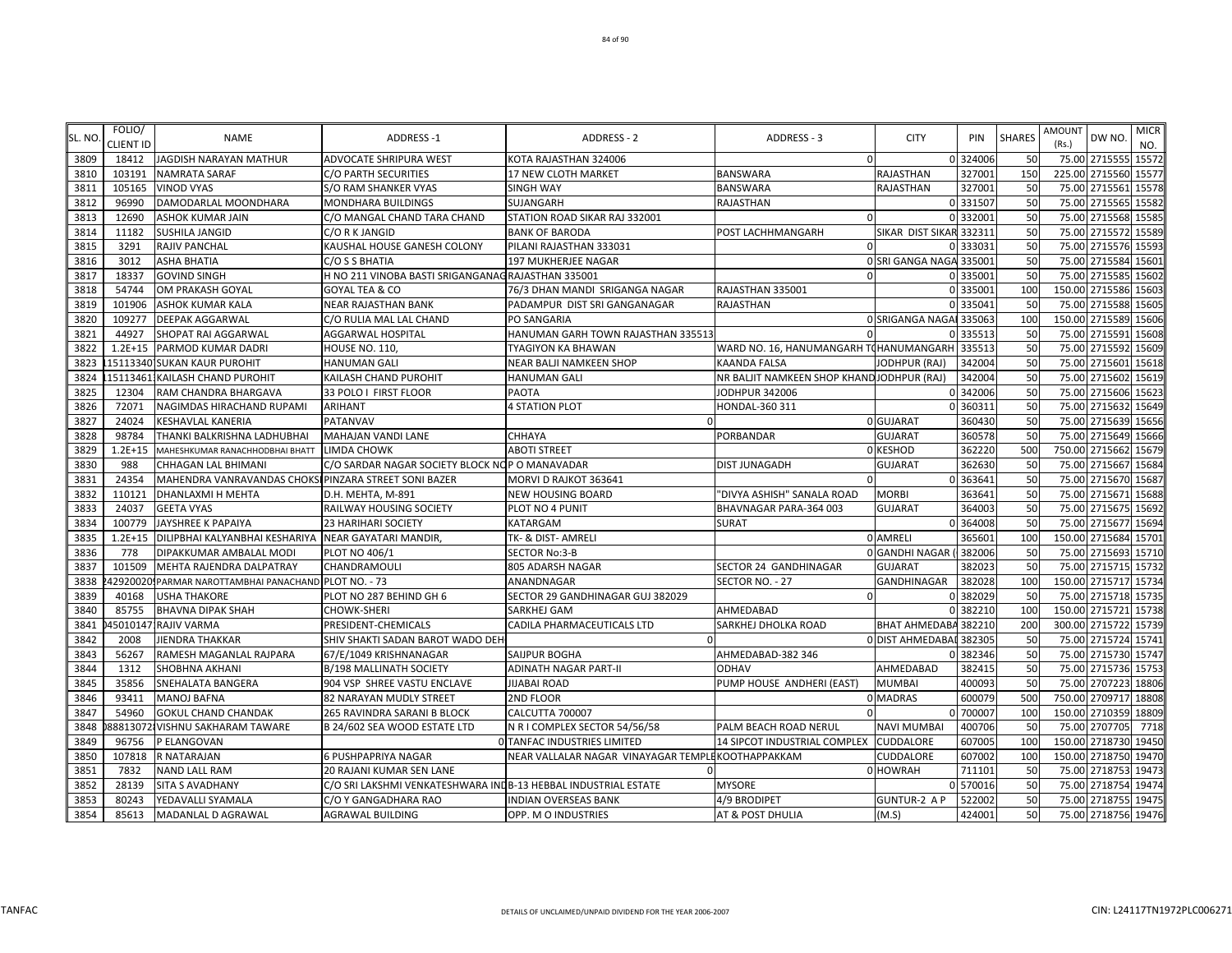| SL. NO | FOLIO/<br><b>CLIENT ID</b> | <b>NAME</b>                                                  | <b>ADDRESS-1</b>                                                                            | ADDRESS - 2                                  | ADDRESS - 3                | <b>CITY</b>             | PIN      | <b>SHARES</b> | AMOUNT<br>(Rs.)      | DW NO.  | <b>MICR</b><br>NO. |
|--------|----------------------------|--------------------------------------------------------------|---------------------------------------------------------------------------------------------|----------------------------------------------|----------------------------|-------------------------|----------|---------------|----------------------|---------|--------------------|
| 3855   | 91317                      | <b>TRILOK CHANDRA JAIN</b>                                   | <b>JAIN CLINIC</b>                                                                          | <b>ANTA</b>                                  | DIST. KOTA                 | <b>RAJASTHAN</b>        | 325202   | 100           | 150.00 2718757       |         | 19477              |
| 3856   | 100310                     | <b>GOWRI</b>                                                 | 3171 M C C B BLOCK                                                                          | DAVANAGERE                                   | KARNATAKA                  |                         | 0 577004 | 50            | 75.00 2718758        |         | 19478              |
| 3857   | 100312                     | <b>GOWRI</b>                                                 |                                                                                             | 03171 M CC B BLOCK                           | DAVANGERE                  | KARNATAKA               | 577004   | 50            | 75.00 2718759 19479  |         |                    |
| 3858   | 101321                     | <b>BIJINEPALLI NARAYANA</b>                                  | <b>HINDI PANDIT</b>                                                                         | Z P H SCHOOL                                 | <b>GANGIREDDY PALLI</b>    | <b>CUDDAPAH</b>         | 51632    | 50            | 75.00 2718760 19480  |         |                    |
| 3859   | 106265                     | <b>SUNITA KHENI</b>                                          | B-2 G S F C COLONY                                                                          | P O MOTI KHAVDI                              |                            | 0 JAMNAGAR DIST         | 361140   | 50            | 75.00 2718761        |         | 19481              |
| 3860   | 107496                     | SHANKAR LAL AGRAWAL                                          | <b>RITESH TRADERS</b>                                                                       | P O JAMURIA                                  |                            | 0 DIST BURDWAN          | 713336   | <b>200</b>    | 300.00 2718762       |         | 19482              |
| 3861   | 90938                      | <b>SUKHDEV KAUR</b>                                          | 71 MODEL COLONY                                                                             | <b>HOSHIARPUR</b>                            |                            | 0 PUNJAB                | 146001   | 100           | 150.00 2718765       |         | 19485              |
| 3862   | 19804                      | <b>SUMAN GUPTA</b>                                           | C/O RAKESH KUMAR RAJIV KUMAR                                                                | MAHAVIR GANJ ALIGARH U P 202001              |                            |                         | 0 202001 | 50            | 75.00 2718775        |         | 19495              |
| 3863   | 48221                      | AKHILESH KUMAR AGARWAL                                       | S/O SHRI KAILASH BIHARI GUPTA                                                               | 1/4 NAGLA TARK                               | GURUDWARA ROAD             | <b>ALIGARH</b>          | 202001   | 50            | 75.00 2718778        |         | 19498              |
| 3864   | 103892                     | DEVENDRA PAL SINGH CHAUHAN                                   | <b>S P S CHAUHAN</b>                                                                        | H NO 8/196 BIRPURA HOUSE                     | RAGHUBIR PURI              | ALIGARH U P             | 202001   | 100           | 150.00 2718783       |         | 19503              |
| 3865   | 93407                      | <b>RICHA GUPTA</b>                                           | C/O M/S S S INSTALMENTS P LTD                                                               | 35 A CIVIL LINES                             | CHOWKI CHAURAHA            | BAREILLY                | 243001   | 100           | 150.00 2718790       |         | 19510              |
| 3866   |                            | 10021897 RAJ KUMAR                                           | VASISTHA BHAWAN                                                                             | 179 CIVIL LINES                              |                            | 0 BAREILLY              | 243001   | 200           | 300.00 2718794       |         | 19514              |
| 3867   |                            | 20044597 RAMINDER SINGH                                      | 231, AVAS VIKAS                                                                             | <b>CIVIL LINES</b>                           |                            | 0 BAREILLY              | 243001   | 100           | 150.00 2718795       |         | 19515              |
| 3868   | 23146                      | <b>INSHA ULLAH KHAN</b>                                      | <b>MOH PATHANPURA</b>                                                                       | $\Omega$                                     |                            | 0 SAHARANPUR            | 24700    | 50            | 75.00                | 2718799 | 19519              |
| 3869   | 23167                      | <b>AMIR ULLAH KHAN</b>                                       | S/O SH INSHAULLAH KHAN                                                                      | <b>MOH PATHANPURA</b>                        |                            | 0 SAHARANPUR            | 247001   | 50            | 75.00 2718800 19520  |         |                    |
| 3870   | 24359                      | <b>GULABRAY MAKANJI KANSARA</b>                              | PANCHESHWAR TOWER ROAD                                                                      | ELECTRO PLATING SHOP JAMNAGAR 361001         |                            |                         | 0 361001 | 50            | 75.00 2718810        |         | 19530              |
| 3871   | 24394                      | DHIRAJ KUMARI JADEJA                                         | GITANJALI CRICKET BUNGLOW ROAD                                                              | STREET NO 1 JAMNAGAR 361001                  | $\Omega$                   |                         | 0 361001 | 50            | 75.00 2718811        |         | 19531              |
| 3872   | 24262                      | KANTILAL NARANBHAI PATEL                                     | NANDANVAN SOCIETY RANJIT SAGAR ROJAMNAGAR 361005                                            |                                              | $\Omega$                   |                         | 0 361005 | 50            | 75.00 2718824        |         | 19544              |
| 3873   | 24264                      | VASANT NARANBHAI PATEL                                       | NANDANVAN SOCIETY RANJIT SAGAR ROJAMNAGAR 361005                                            |                                              | $\Omega$                   |                         | 0 361005 | 50            | 75.00 2718825        |         | 19545              |
| 3874   | 24510                      | <b>GAJENDRA C JOSHI</b>                                      | 4/22 MIG COLONY                                                                             | <b>SUMMAIR CLUB ROAD</b>                     | <b>NEAR ST BUS STATION</b> | <b>JAM NAGAR</b>        | 361005   | 50            | 75.00 2718826        |         | 19546              |
| 3875   | 10457                      | <b>TAMMI RAJU VEGESNA</b>                                    | C/O DR V T RAJU DEPT OF AG ECONOMI AGRICULTURAL COLLEGE                                     |                                              | JUNAGADH GUJARAT 362001    |                         | 0 362001 | 50            | 75.00                | 2718831 | 19551              |
| 3876   | 25384                      | RAJSHEKHAR B SRIVASTAVA                                      | 84/4 RLY COLONY GANESH HALL                                                                 | SOLAPUR MAHARASTRA 413001                    | $\Omega$                   |                         | 0 413001 | 50            | 75.00                | 2718844 | 19564              |
| 3877   | 25806                      | SMITA SURESH PARIKH                                          | PUNIT APARTMENTS 2ND FLOOR                                                                  | OPP. ST. JOSEPH HIGH SCHOOL                  | <b>STATION ROAD</b>        | <b>SHOLAPUR</b>         | 413001   | 50            | 75.00                | 2718845 | 19565              |
| 3878   | 26236                      | PRABHAKAR KULKARNI                                           | QRS TYPE IV-1                                                                               | C.T.O COMPOUND OPP. SANGMESHWAR COLSAT-RASTA |                            | SOLAPUR (MAHAI 413001   |          | 75            | 112.50 2718847 19567 |         |                    |
| 3879   | 44413                      | <b>UMAKANT BHAGWAT</b>                                       | <b>8 MURARJI PETH</b>                                                                       | KIRTI MANDIR SOLAPUR 413001                  | -0                         |                         | 0 413001 | 50            | 75.00 2718848        |         | 19568              |
| 3880   | 25228                      | <b>ASHOK SIDRAMAPPA BANDA</b>                                | C/O S G BANDA 444 MANIK CHOWK                                                               | SHOLAPUR 413002                              | $\mathbf 0$                |                         | 0 413002 | 50            | 75.00 2718854        |         | 19574              |
| 3881   | 30612                      | MUKUND BANKATLAL BHATTAD                                     | 948 PHALTAN GALLI                                                                           | ſ                                            |                            | 0 SOLAPUR               | 413002   | 50            | 75.00 2718855        |         | 19575              |
| 3882   |                            | 20034844 Kalshetty Sangameshwar Tamanapp 223, Jodbhavi Peth, |                                                                                             | Opp Golchavadi Dispensary,                   |                            | 0 SOLAPUR               | 413002   | 200           | 300.00 2718857       |         | 19577              |
| 3883   | 106334                     | <b>VINOD GANDHI</b>                                          | PRAMOD MANIK NAGAR                                                                          | <b>NAGAR - PUNE ROAD</b>                     |                            | 0 AHMEDNAGAR            | 414001   | 50            | 75.00                | 2718872 | 19592              |
| 3884   |                            | 12359293 REKHA PRAMOD KHANDELWAL                             | RAJHANS ELECTRONICS 2555 M G ROAD                                                           | $\sqrt{ }$                                   |                            | 0 AHMEDNAGAR M          | 414001   | 50            | 75.00                | 2718874 | 19594              |
| 3885   | 113162                     | CHANDRAKALA SUBHASHCHANDRA LUNKAD 7-AGRASEN COLCONY          |                                                                                             |                                              |                            | <b>ODHULE</b>           | 424001   | 50            | 75.00 2718889        |         | 19609              |
| 3886   | 14931                      | <b>INDUMATI AUDHUT BHURE</b>                                 | 222 BALIRAM PETH                                                                            |                                              |                            | 0 JALGAO                | 425001   | 50            | 75.00 2718895        |         | 19615              |
| 3887   | 14968                      | ARVIND MANOHAR BHALERAO                                      | 222 BALIRAM PETH                                                                            | $\Omega$                                     |                            | 0 JALGAON               | 425001   | 50            | 75.00 2718896 19616  |         |                    |
| 3888   | 30602                      | <b>BAL GANESH PIMPALKHARE</b>                                | <b>3 BALIRAM PETH</b>                                                                       |                                              |                            | <b>O JALGAON DIST</b>   | 425001   | 50            | 75.00 2718898        |         | 19618              |
| 3889   | 45990                      | <b>ARCHANA KHEMKA</b>                                        | CENTURY CEMENT SWAPNA SAKAR                                                                 | 47 HSG SOCY SAHUR NAGAR                      | JALGAON BOMBAY 425001      |                         | 0 425001 | 100           | 150.00 2718899 19619 |         |                    |
| 3890   | 3877                       |                                                              | TIRUMALAI NARAYANASWAMY C SUNDARAI C/O SRI SATHYANARAYANASWAMY OIL 86/1 D DEVARAJA URS ROAD |                                              | MYSORE-1                   |                         | 0 57000  | 50            | 75.00 2718914        |         | 19634              |
| 3891   | 102470                     | <b>BABU</b>                                                  | S & V AGENCIES                                                                              | 518 DHANVANTHRI ROAD                         |                            | 0 MYSORE                | 570001   | 100           | 150.00 2718922       |         | 19642              |
| 3892   | 84040                      | RAVI VIRAPUR KARNAM                                          | `PRABHANJAN'                                                                                | D NO.16(B) W.NO. XVII                        | GOLLA NARASAPPA COLONY     | SATYANARAYANA 583101    |          | 25            | 37.50 2718927        |         | 19647              |
| 3893   | 94466                      | MOVVA SIVARAMAKRISHNAIAH                                     | CHIEF ACCOUNTS OFFICER                                                                      | O/O TELECOM DISTRICT                         | MANAGER                    | <b>BELLARY</b>          | 583101   | 100           | 150.00 2718928 19648 |         |                    |
| 3894   | 8066                       | VIJAY CHATURVEDI YOGI                                        | 10 GRAND TRUNK ROAD SOUTH                                                                   |                                              |                            | 0 HOWRAH                | 711101   | 50            | 75.00 2718936        |         | 19656              |
| 3895   | 54517                      | <b>GOGRAJ KHAITAN</b>                                        | C/O SHYAM SREE SHOP NO G 25 & 26                                                            | GROUND FLOOR HOWRAH A C MARKET               | 47 DOBSON ROAD             | <b>HOWRAH</b>           | 711101   | 100           | 150.00 2718940       |         | 19660              |
| 3896   | 43345                      | SHYAM SUNDAR SAHA                                            | BISWANATH LANE BALU BAZAR                                                                   | $\Omega$                                     |                            | 0 CUTTACK               | 753002   | 50            | 75.00 2718946        |         | 19666              |
| 3897   | 43352                      | <b>INDRAJIT SINGH</b>                                        | PLOT NO 1566 SECTOR 6                                                                       | UTKAL CO OP GROUP HSG SOCY LTD               | ABHINAV BIDANASI           | CUTTACK ORISSA 753002   |          | 50            | 75.00 2718947        |         | 19667              |
| 3898   | 9238                       | KALYANARAMAN SATHANUR RAMA: 52 MARIASUSAI NAGAR              |                                                                                             | $\Omega$                                     |                            | 0 CUDDALORE             | 607001   | 50            | 75.00 2718955        |         | 19675              |
| 3899   | 9261                       | <b>G S SUNDARAM</b>                                          | <b>6 SEETHARAM NAGAR</b>                                                                    | $\Omega$                                     |                            | 0 CUDDALORE             | 607001   | 50            | 75.00 2718960 19680  |         |                    |
| 3900   | 9274                       | <b>BHASKARAN GOVINDARAJULU</b>                               | 53 SITARAM NAGAR                                                                            | $\Omega$                                     |                            | 0 SA.DT CUDDALOR 607001 |          | 100           | 150.00 2718961 19681 |         |                    |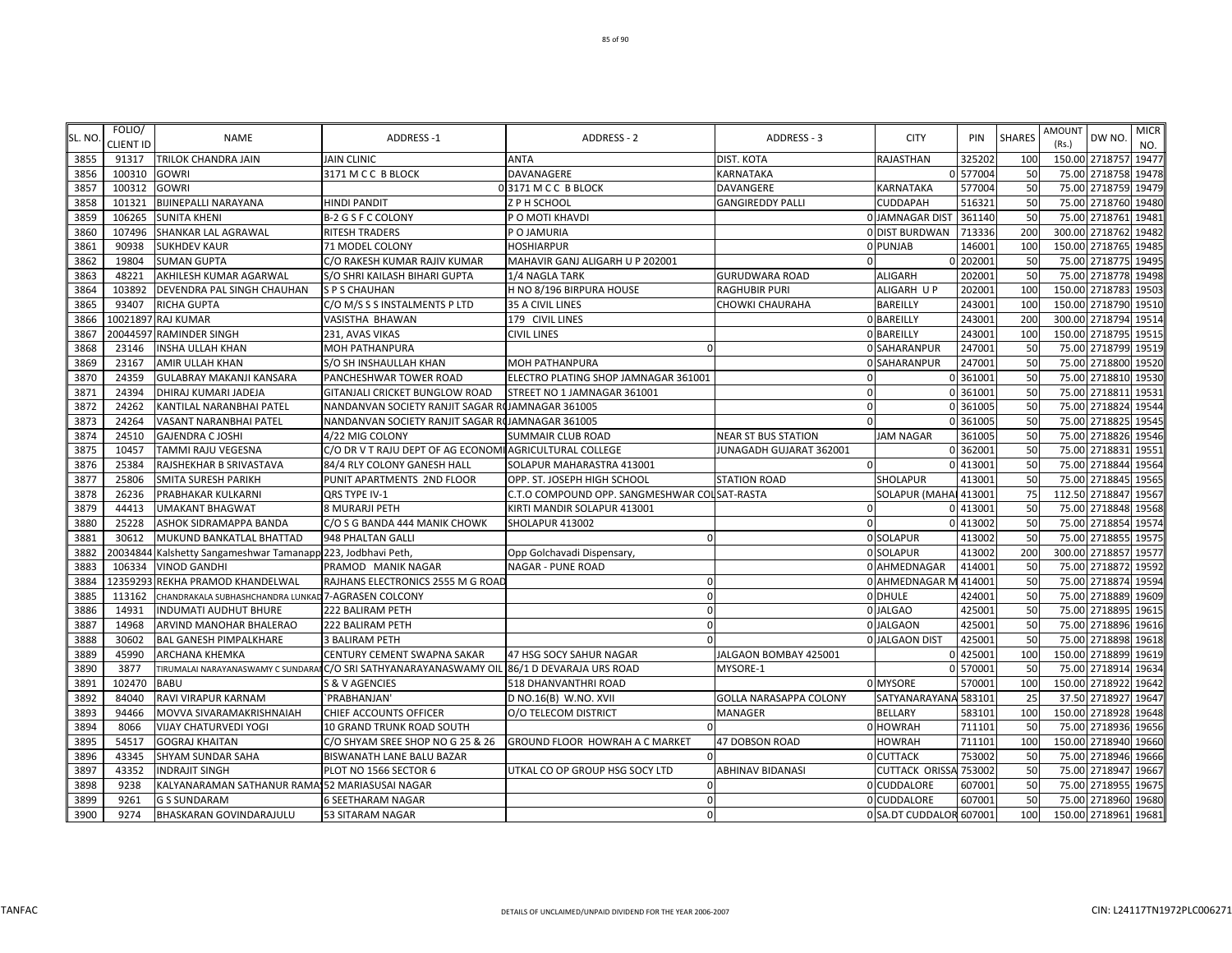| SL. NO | FOLIO/<br><b>CLIENT ID</b> | <b>NAME</b>                                              | <b>ADDRESS-1</b>                                                | <b>ADDRESS - 2</b>                                                   | <b>ADDRESS - 3</b>                              | <b>CITY</b>           | PIN      | <b>SHARES</b> | AMOUNT<br>(Rs.) | DW NO.               | <b>MICR</b><br>NO. |
|--------|----------------------------|----------------------------------------------------------|-----------------------------------------------------------------|----------------------------------------------------------------------|-------------------------------------------------|-----------------------|----------|---------------|-----------------|----------------------|--------------------|
| 3901   | 9281                       | GOVINDARAJULU DORAIRAJULU                                | 52 SITARAM NAGAR CUDDALORE                                      | <b>TAMIL NADU 607001</b>                                             | $\Omega$                                        |                       | 0 607001 | 100           |                 | 150.00 2718962       | 19682              |
| 3902   | 9284                       | V P PALANI VELLATHUR CHACKRAPA NO 18A F4 GOWSALYA ILLAM  |                                                                 | SIKKATHUR STEET PUDUPALAYAM                                          | CUDDALORE 607001                                |                       | 0 607001 | 50            |                 | 75.00 2718963 19683  |                    |
| 3903   | 99652                      | <b>S BASKARAN</b>                                        | <b>UCO BANK</b>                                                 | <b>6 NETHAJI ROAD</b>                                                | <b>CUDDALORE</b>                                |                       | 0 607001 | 100           |                 | 150.00 2718978 19698 |                    |
| 3904   | 99764                      | V RAMANATHAN                                             | S PV AUTO SPARES                                                | WOODLANDS BUILDING                                                   | <b>BHARATHI ROAD</b>                            | <b>CUDDALORE</b>      | 607001   | 100           |                 | 150.00 2718979       | 19699              |
| 3905   |                            | 22033148 T ARUMUGHAM                                     | NO 6A PILLAYAR KOIL STREET                                      | VANNIARPALAYAM                                                       | CUDDALORE                                       |                       | 607001   | 100           |                 | 150.00 2718985       | 19705              |
| 3906   | 9254                       | NIHAL CHAND D K DHANDHA                                  | 8 VENKATESWARA NAGAR                                            |                                                                      |                                                 | 0 CUDDALORE           | 607002   | 50            |                 | 75.00 2718986        | 19706              |
| 3907   | 9262                       | R RAJASEKARAN                                            | 9 THIRUVARSAMY PILLAI THOTTAY                                   | THIRUPAULIYUR CUDDALORE 607002                                       | $\Omega$                                        |                       | 607002   | 50            |                 | 75.00 2718987        | 19707              |
| 3908   | 9266                       | A THIAGARAJAN                                            | PLOT NO 77 THOZAMBOO STREET                                     | N G G O NAGAR                                                        | <b>GUNDU UPPALAVADI POST</b>                    | <b>CUDDALORE</b>      | 607002   | 75            |                 | 112.50 2718988       | 19708              |
| 3909   | 9268                       | <b>SEKAR RAMASAMY</b>                                    | 4 ANNAMALAI NAGAR                                               | CUDDALORE                                                            | $\mathbf 0$                                     |                       | 607002   | 50            | 75.00           | 2718989              | 19709              |
| 3910   | 9290                       | <b>G MANI CHETTIYAR</b>                                  | <b>GHANDI SILAI ROAD NATHAPATTU</b>                             | CUDDALORE 607002                                                     | $\Omega$                                        |                       | 607002   | 50            |                 | 75.00 2718990 19710  |                    |
| 3911   | 94852                      | <b>S RAVICHANDRAN</b>                                    | 17/10 KOOTHAPAKKAM MAIN ROAD                                    | $\Omega$                                                             |                                                 | 0 CUDDALORE           | 607002   | 100           |                 | 150.00 2718994       | 19714              |
| 3912   | 96109                      | <b>G SIVANANDAN</b>                                      | 49/50 LAWRENCE ROAD                                             | $\Omega$                                                             |                                                 | 0 CUDDALORE           | 607002   | 200           |                 | 300.00 2718996 19716 |                    |
| 3913   | 102828                     | N R RAVICHANDRAN                                         | 3 VENKETAESA NAGAR                                              |                                                                      |                                                 | 0 CUDDALORE           | 607002   | 50            |                 | 75.00 2718999 19719  |                    |
| 3914   | 107819                     | <b>G RAJA PANDIAN</b>                                    | 21 MAIN ROAD                                                    | KOOTHAPAKKAM                                                         |                                                 | 0 CUDDALORE           | 607002   | 50            |                 | 75.00 2719000        | 19720              |
| 3915   | 9241                       | N DHARANIDARAN                                           | S/O S V NARAYANASWAMY                                           | NO 1 KUMARAN KOIL VALLUVAR STREET                                    | SUTTHUKKULAM CADDALORE 607                      |                       | 607003   | 50            |                 | 75.00 2719009        | 19729              |
| 3916   | 9247                       | S KOTHANDAPANI D SUBURAMANIA NO 18 APPAVUCHCHETTY STREET |                                                                 | CUDDALORE 607003                                                     | $\Omega$                                        |                       | 607003   | 50            |                 | 75.00 2719010        | 19730              |
| 3917   | 9289                       | <b>R KANNAN</b>                                          | 38 ERUSAPPA CHEETY ST CUDDALORE                                 | TAMILNADU 607003                                                     | $\Omega$                                        |                       | 607003   | 75            |                 | 112.50 2719011       | 19731              |
| 3918   | 94767                      | A RAMAMURTHY                                             | 29 VEERAPATHRASAMY KOIL ST                                      | <b>CUDDALORE PORT</b>                                                |                                                 | 0 TAMIL NADU          | 607003   | 50            |                 | 75.00 2719013        | 19733              |
| 3919   | 102180                     | N DHANDAPANI                                             | 3 KOVALAN STREET                                                | $\Omega$                                                             |                                                 | O CUDDALORE POR       | 607003   | 50            |                 | 75.00 2719015        | 19735              |
| 3920   | 96723                      | <b>R GANESH</b>                                          | TANFAC INDUSTRIES LIMITED                                       | 14 SIPCOT INDUSTRIAL COMPLEX                                         |                                                 | 0 CUDDALORE           | 607005   | 50            |                 | 75.00 2719024        | 19744              |
| 3921   | 103963                     | SAJI GEORGE                                              | <b>SPIC PHARMA</b>                                              | ANTIBIOTIC COMPLEX                                                   | <b>SIPCOT</b>                                   | CUDDALORE             | 607005   | 100           |                 | 150.00 2719026 19746 |                    |
| 3922   | 14652                      | P GOPAL                                                  | <b>BANK OF MADURA LTD</b>                                       | 76 SEKKALAI ROAD                                                     |                                                 | 0 KARAIKUDI           | 623001   | 50            |                 | 75.00 2719031        | 19751              |
| 3923   | 15524                      | SP AR SUBRAMANIAN                                        | NO 1 M A MEYAPPAN AMBALAM ST                                    | NEW TOWN KARAIKUDI 623001                                            | $\Omega$                                        |                       | 0 623001 | 50            |                 | 75.00 2719032        | 19752              |
| 3924   | 95308                      | KUMARAVELU SHANMUGASUNDAR/30 CHIDAMBARA AGRAHARAM        |                                                                 | KARAIKUDI                                                            | <b>PASUMPON DIST</b>                            | <b>TAMIL NADU</b>     | 623001   | 50            |                 | 75.00 2719041        | 19761              |
| 3925   | 95309                      | L KAMARAJ                                                | 30 CHIDAMBARA AGRAHARAM                                         | KARAIKUDI                                                            | <b>PASUMPON DIST</b>                            | <b>TAMIL NADU</b>     | 623001   | 50            |                 | 75.00 2719042        | 19762              |
| 3926   | 100289                     | A ABROOSE BEEVI                                          | 371 SEKKALAI ROAD                                               | KARAIKUDI                                                            | PASUMPON THEVAR THIRUMAGAI                      | O                     | 623001   | 100           |                 | 150.00 2719043 19763 |                    |
| 3927   | 87892                      | <b>K ANNAMALAI</b>                                       | D NO.4 3RD WEST STREET                                          | KOMARASAMY PATTY                                                     |                                                 | 0 SALEM               | 636007   | 50            |                 | 75.00 2719073        | 19793              |
| 3928   | 110493                     | <b>GOPINATH A DR</b>                                     | MANGALATH ILLAM DEVI NAGAR                                      | PUNKUNNAM THRISSUR                                                   | $\Omega$                                        |                       | 680002   | 50            |                 | 75.00 2719080        | 19800              |
| 3929   | 37407                      | OM PRAKASH PRUTHI                                        | H NO 132 B WARD NO 1                                            | <b>JHAJJAR</b>                                                       |                                                 | <b>O DISTT ROHTAK</b> | 124103   | 50            |                 | 75.00 2719088        | 19808              |
| 3930   | 21180                      | <b>TRIBHAWAN KUMAR</b>                                   | G 111 H T M COLONY HISSAR TEXTILE M HISSAR 125002               |                                                                      | $\Omega$                                        |                       | 0 125002 | 50            |                 | 75.00 2719091        | 19811              |
| 3931   | 59119                      | <b>VIJAY S PODDAR</b>                                    | POST BOX NO 4                                                   | BHIWANI-125 021                                                      | <b>HARYANI</b>                                  |                       | 0 125021 | 50            |                 | 75.00 2719092        | 19812              |
| 3932   | 21991                      | <b>CIRILO FERMINO RODRIGUES</b>                          | C/O STATE BANK OF PATIALA                                       | MANDI DABWALI-125 104                                                | $\Omega$                                        |                       | 0 125104 | 50            |                 | 75.00 2719094        | 19814              |
| 3933   | 110364                     | <b>BEHARI LAL</b>                                        | H N 96 OPPOSITE                                                 | PETROL PUMP CAMP                                                     |                                                 | 0 YAMUNA NAGAR        | 135001   | 200           | 300.00          | 2719099              | 19819              |
| 3934   | 20551                      | <b>ASHOK KUMAR</b>                                       |                                                                 | C/O M/S RAGHBAR DASS HUKAMCHANI GRAIN MARKET JAGADHRI HARYANA 135003 | $\Omega$                                        |                       | 135003   | 50            |                 | 75.00 2719101        | 19821              |
| 3935   | 20552                      | <b>RATAN LAL</b>                                         |                                                                 | C/O M/S RAGHBAR DASS HUKAMCHANI GRAIN MARKET JAGADHRI HARYANA 135003 | $\Omega$                                        |                       | 135003   | 50            |                 | 75.00 2719102        | 19822              |
| 3936   |                            | 50146116 NAJMA SHAHNAZ                                   | WO SUK ZUBERI 4/731 NAJAM VILL                                  | <b>FRIENDS COLONY</b>                                                | NR ZOHRA BAGH ADA QTR                           | <b>ALIGARH</b>        | 202002   | 300           |                 | 450.00 2719106       | 19826              |
| 3937   | 69037                      | <b>RAKESH SINGHAL</b>                                    | SINGHAL PROVISION STORE                                         | DEPTY GANJ BURA BAZAR                                                | BULANDSHAHAR 203011                             | ŋ                     | 203011   | 50            |                 | 75.00 2719112        | 19832              |
| 3938   | 50532                      | MOOL CHAND AGRAWAL                                       | C/O SHRI RAKESH KUMAR SINGHAL                                   | 70 NAI BASTI KHURJA                                                  | BULANDSHAHAR DIST U P                           |                       | 203131   | 50            |                 | 75.00 2719113        | 19833              |
| 393S   |                            | 50430445 RAJESH MALIK                                    | 47                                                              |                                                                      | <b>0 ARENA NAGAR</b>                            | ETAH                  | 207001   | 100           |                 | 150.00 2719114       | 19834              |
| 3940   | 44545                      | <b>DAULAT RAM KAPUR</b>                                  | 169 KAROLAN BEHARIPUR                                           |                                                                      |                                                 | 0 BAREILLY            | 243003   | 100           |                 | 150.00 2719117       | 19837              |
| 3941   | 44844                      | AVADH BIHARI LAL DEXHIT                                  | 98 SAIDAGRAM                                                    | BAREILLY                                                             | UP                                              |                       | 243003   | 50            | 75.00           | 2719118              | 19838              |
| 3942   | 44846                      | SATISH CHANDRA PACHAUREE                                 | 98 SAUDAGRAN                                                    | BAREILLY                                                             | U P                                             |                       | 0 243003 | 50            |                 | 75.00 2719119 19839  |                    |
| 3943   | 106527                     | ANAND LOK FINANCE [P] LTD                                | 35-D-1 VIJAY LUXMI MARG                                         | <b>RAMPUR BAGH</b>                                                   |                                                 | 0 BAREILLY [UP]       | 243005   | 50            |                 | 75.00 2719120        | 19840              |
| 3944   | 23227                      | <b>SUSHILA RANI</b>                                      | C/O P K GOEL MASALEY WALI FACTORY NEAR BISCUT FACTORY H NO 1026 |                                                                      | SIKSHAK COLONY NUMAISH CAMHMUZAFFAR NAGA 251001 |                       |          | 50            |                 | 75.00 2719124        | 19844              |
| 3945   | 97196                      | <b>SUNITA RANI</b>                                       | 164-B NAVEEN MANDI ASTHAL                                       | MUZAFFAR NAGAR                                                       | <sup>0</sup>                                    |                       | 251001   | 100           |                 | 150.00 2719125 19845 |                    |
| 3946   | 22240                      | MANJULA VARSHNEY                                         | I/43 A 13 LAL BAGH                                              | <b>PANT NAGAR</b>                                                    |                                                 | 0 NAINITAL DT         | 263145   | 50            |                 | 75.00 2719131 19851  |                    |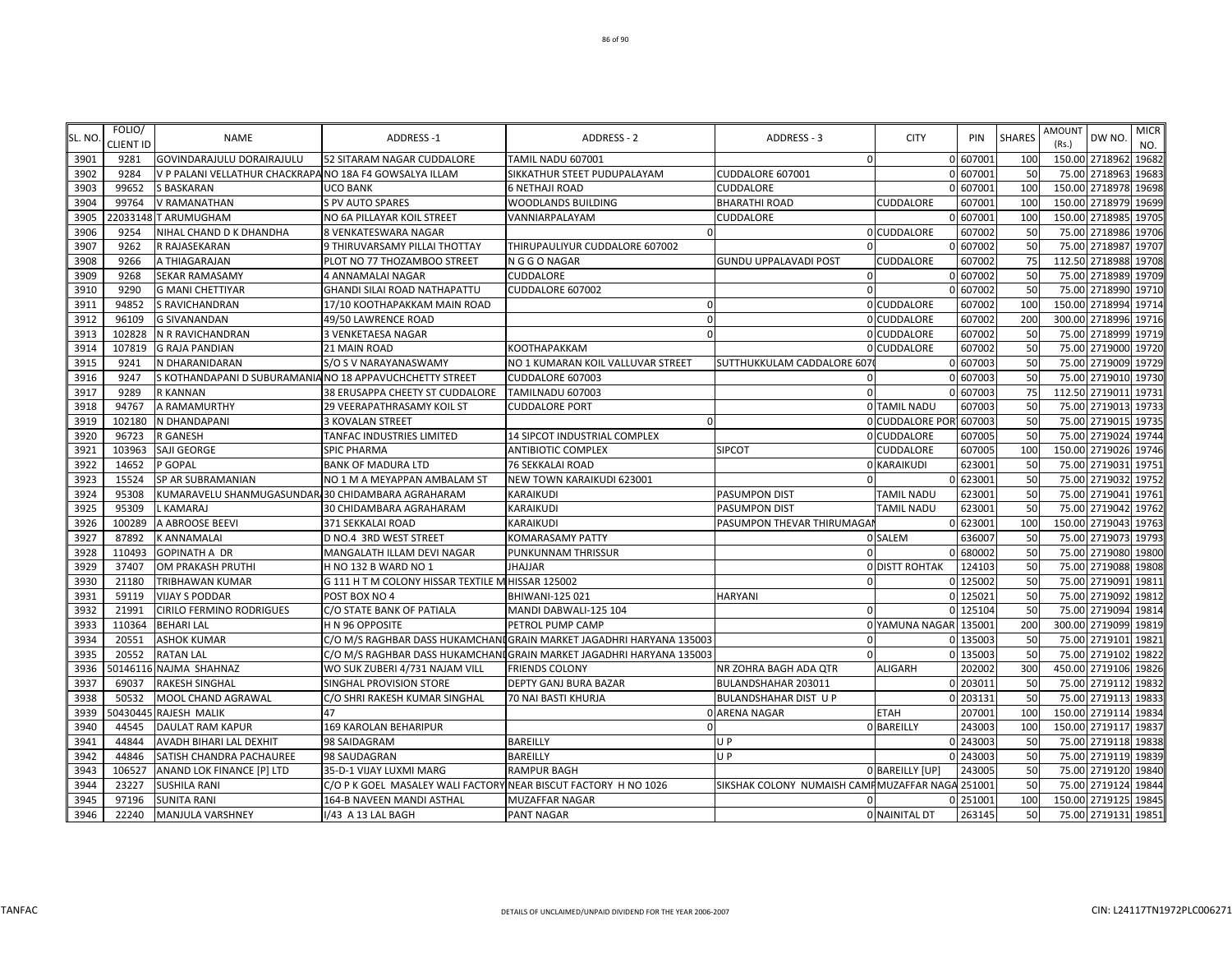| SL. NO | FOLIO/<br>CLIENT ID | <b>NAME</b>                                    | <b>ADDRESS-1</b>                                                            | ADDRESS - 2                                      | ADDRESS - 3                   | <b>CITY</b>                    | PIN      | <b>SHARES</b> | <b>AMOUNT</b><br>(Rs.) | DW NO.               | <b>MICR</b><br>NO. |
|--------|---------------------|------------------------------------------------|-----------------------------------------------------------------------------|--------------------------------------------------|-------------------------------|--------------------------------|----------|---------------|------------------------|----------------------|--------------------|
| 3947   | 50382               | <b>SUBHASH CHANDRA MALHOTRA</b>                | 696/C KAWABAGH RLY COLONY                                                   | N E RLY GORAKHPUR U P 273001                     | $\overline{0}$                |                                | 0 273001 | 50            |                        | 75.00 2719133 19853  |                    |
| 3948   | 8618                | RAKESH KUMAR MISRA                             | DIST WOMEN HOSPITAL                                                         |                                                  | <b>O</b> JHANSI               | UP                             | 284002   | 50            |                        | 75.00 2719141 19861  |                    |
| 3949   | 11178               | <b>HARBHAJAN LAL GUPTA</b>                     | MARHATIABAS ALWAR                                                           | NEAR COMPANY GARDEN ALWAR RAJ 30100:             | $\Omega$                      |                                | 0 301001 | 50            |                        | 75.00 2719143 19863  |                    |
| 3950   | 18649               | KAILASH CHANDRA PUROHIT                        | H6/12 RAPP TOWNSHIP                                                         | <b>VIKRAM NAGAR</b>                              | VIA KOTA RAJASTHAN            |                                | 0 323306 | 50            | 75.00                  | 2719146 19866        |                    |
| 3951   | 98525               | ATUL KUMAR SODHANI                             | C/O SMT A D SODHANI                                                         | 22 RANGBARI ROAD                                 | <b>KOTA</b>                   | RAJASTHAN                      | 324006   | 50            | 75.00                  | 2719152 1987         |                    |
| 3952   | 15041               | JAGADISH CHANDRA CHATURVEDI                    | <b>ASSISTANT ENGINEER</b>                                                   | PRILLING AND HAND PUMP SUB DIVISON               | 123 DASHERA SCHEME KOTA RAJ 3 |                                | 0 324009 | 50            | 75.00                  | 2719156              | 19876              |
| 3953   | 298                 | P B SHARMA                                     | FLAT NO.4 ADINATH APARTMENT                                                 | NEAR DUTTATRAY TEMPLE                            | <b>BEHIND D K V COLLEGE</b>   | JAM NAGAR (GUJ 361008          |          | 50            | 75.00                  | 2719158              | 19878              |
| 3954   | 24595               | HARISH CHANDRA M PATEL                         | *******************************                                             | PDT.NEHRU ROAD                                   | JAM NAGAR 361008              |                                | 361008   | 50            |                        | 75.00 2719159        | 19879              |
| 3955   | 35681               | <b>VIMLA S CHOMAL</b>                          | C/12 G S C L COLONY                                                         | OFF VERAVAL KODINAGAR HIGHWAY                    | SIDHEEGRAM                    | <b>JUNAGADH DIST</b>           | 362276   | 50            |                        | 75.00 2719167 1988   |                    |
| 3956   | 2111                | <b>GULABCHAND POPATLAL SHAH</b>                | <b>GURUKRIPA</b>                                                            | SANKDI SHERI VANIAWAD                            | <b>BHUJ KACHCHK</b>           |                                | 0 370001 | 50            |                        | 75.00 2719171 19891  |                    |
| 3957   | 47156               | HIRABEN MEGJI JARADI                           | OPP RAJGOR DELI KHATRI CHAKLA ROADBHUJ KUTCH 370001                         |                                                  | $\Omega$                      |                                | 0 370001 | 50            | 75.00                  | 2719172 19892        |                    |
| 3958   | 25130               | SHEILA PRADEEP KASBEKAR                        | COTTAGE HOSPITAL BUNGLOW                                                    | KARAD DIST SATARA 415110                         | $\mathbf{0}$                  |                                | 0 415110 | 50            |                        | 75.00 2719183        | 19903              |
| 3959   | 26432               | RAJNIKANT BABULAL SHAH                         | C/O MUKESH STORE OPP S T STAND                                              | KARAD 415110                                     | $\Omega$                      |                                | 0 415110 | 50            | 75.00                  | 2719184 19904        |                    |
| 3960   | 14743               |                                                | CHANDRAKALA PUNDALIK GANORKACONRT ROAD OPP GIRLS HIGH SCHOOL AMRAOTI 444602 |                                                  | $\Omega$                      |                                | 0 444602 | 50            | 75.00                  | 2719186              | 19906              |
| 3961   | 95048               | <b>FARZANA RAFIQUE</b>                         | C/O SHREE INVESTMENTS                                                       | BHONDU MARKET OPP DR KUTHE HOSPITAL BADNERA ROAD |                               | AMRAVATHI (MA                  | 444605   | 200           |                        | 300.00 2719187 1990  |                    |
| 3962   | 104822              | SURESHKUMAR R ZAWAR                            | NEAR ATUL MANGAL KARAYALAYA                                                 | <b>RUKHMINI NAGAR</b>                            | <b>AMRAVATI</b>               | M S                            | 444606   | 50            | 75.00                  | 2719191 1991:        |                    |
| 3963   | 15063               | <b>BHIKULAL INNANI</b>                         | C/O CHAMPALAL INNANI DEVI ROAD                                              | NIZAMABAD A P 503001                             | $\Omega$                      |                                | 0 503001 | 50            |                        | 75.00 2719196 1991   |                    |
| 3964   | 102958              | <b>HARIGOPAL DALIA</b>                         | <b>VENKATESH INVESTMENTS</b>                                                | <b>BESIDE DWARAKA LODGE</b>                      | <b>GODOWN ROAD</b>            | <b>NIZAMABAD</b>               | 503001   | 50            |                        | 75.00 2719197 19917  |                    |
| 3965   | 10440               | SURENDAR REDDY KUNDURU                         | C/O ASST. DIRECTOR OF AGRIL                                                 | POST KARIM NAGAR                                 | DIST. KARIM NAGAR             | ANDHRA PRADESI 505001          |          | 25            |                        | 37.50 2719198 19918  |                    |
| 3966   | 10822               | <b>KARAN SINGH THAKUR</b>                      | 5-10-86 KISHANPURA                                                          | HANAM KONDA WARANGAL A P 506001                  | $\Omega$                      |                                | 0 506001 | 25            |                        | 37.50 2719201 19921  |                    |
| 3967   | 10791               | <b>BELIDE JAYASHREE</b>                        | 9-9-80 GIRMAJEPET                                                           | $\Omega$                                         |                               | 0 WARANGAL                     | 506002   | 50            | 75.00                  | 2719203              | 19923              |
| 3968   | 10881               | NARAYANA RAVIKANTI                             | C/O STATE BANK OF HYDERABAD                                                 | WARANGAL 506002                                  | $\Omega$                      |                                | 0 506002 | 50            | 75.00                  | 2719204              | 19924              |
| 3969   | 97109               | SHRIVALLABH SHARDA                             | A P RAYONS LTD                                                              | <b>KAMLAPURAM TOWNSHIP</b>                       | <b>DIST WARANGAL</b>          | ANDHRA PRADESI 506172          |          | 50            | 75.00                  | 2719206              | 19926              |
| 3970   | 100321              | RAGHU KISHORE PENDURTHY                        | H NO 11-3-123 NEHRU NAGAR                                                   | KHAMMAM                                          | KHAMMAM DIST A P              |                                | 0 507001 | 100           |                        | 150.00 2719207       | 19927              |
| 3971   | 102349              | VEMULA SATYANARAYANA RAO                       | C/O P RAGHU KISHORE                                                         | HOUSE 11/3/123                                   | <b>NEHRU NAGAR</b>            | KHAMMAM                        | 507001   | 100           |                        | 150.00 2719209       | 19929              |
| 3972   | 102128              | MALIGIREDDY LAXMA REDDY                        | H NO 11-3-178                                                               | <b>BALAJI NAGAR</b>                              | <b>KHAMMAM DIST</b>           | A <sub>P</sub>                 | 507002   | 50            |                        | 75.00 2719212 19932  |                    |
| 3973   | 102501              | NANNAKA VENKATRAM                              | H.NO.5-1-193                                                                | <b>WYRA ROAD</b>                                 | KHAMMAM                       | <b>ANDHRA PRADES</b>           | 507002   | 50            |                        | 75.00 2719213 19933  |                    |
| 3974   | 92824               | <b>V EASWARANATH</b>                           | <b>SYNDICATE BANK</b>                                                       | <b>VRAVAKONDA POST</b>                           | <b>ANANTAPUR DIST</b>         | A <sub>P</sub>                 | 515812   | 25            |                        | 37.50 2719216 19936  |                    |
| 3975   | 101153              | MUNAGA SUJATHA                                 | 21/307 S F STREET                                                           | <b>CUDDAPAH</b>                                  | $\Omega$                      |                                | 0 51600  | 50            | 75.00                  | 2719218 19938        |                    |
| 3976   | 102990              | N SUNEEL KUMAR                                 | 5/360-1 TRUNK ROAD                                                          | <b>CUDDAPAH</b>                                  | DIST AND POST                 | A <sub>P</sub>                 | 51600    | 50            |                        | 75.00 2719219        | 19939              |
| 3977   | 21012973            | AMBATI YAMUNA DEVI                             | 75203A                                                                      | N G O CLONY                                      | <b>CUDDAPAH</b>               | ANDHRA PRADESI 516001          |          | 50            |                        | 75.00 2719220        | 19940              |
| 3978   | 14434               | HARISH KUMAR PURSANI                           | OIL INDUSTRIES PVT LTD PO BOX 46                                            | ALUR ROAD ADONI 518301                           | $\Omega$                      |                                | 0 518301 | 50            | 75.00                  | 2719224              | 19944              |
| 3979   | 14817               | PREMA T G                                      | C/O SRI T G DATHU XVI/13 MADHAVARA BESIDES POMPAIAH SONG OIL MILL           |                                                  | ADONI KURNOOL DIST 518301     |                                | 0 518301 | 50            |                        | 75.00 2719226        | 19946              |
| 3980   | 65011               | VENKATA YATHIRAJA VALLI THATHA L I C OF INDIA  |                                                                             | KOTHAPET                                         | GUNTUR-522 001 AP             |                                | 0 522001 | 50            |                        | 75.00 2719229        | 19949              |
| 3981   | 90081               | CHEPURTI RAJESHWARI                            | 8-8-45/1 3RD LANE                                                           | <b>NEHRU NAGAR</b>                               | <b>GUNTUR</b>                 | (A P)                          | 522001   | 50            |                        | 75.00 2719230 19950  |                    |
| 3982   |                     | 20763210 CHOWDARAIAH KATTA                     | 5 87 129                                                                    | 2ND FLOOR MAIN ROAD                              | LAKSHMIPURAM                  | <b>GUNTUR</b>                  | 52200    | 50            | 75.00                  | 2719232              | 19952              |
| 3983   | 130728              | <b>NELVALLI PRABAKAR</b>                       | <b>BHAGYA LAKSHMI TRADERS</b>                                               | SANGADIGUNTA                                     |                               | 0 GUNTUR                       | 522003   | 500           |                        | 750.00 2719238 19958 |                    |
| 3984   | 103912              | CHINNAPA REDDY GUNAPATI                        | 04/08/1978                                                                  | 3/B                                              | KORITEPADU                    | <b>GUNTUR</b>                  | 522007   | 100           |                        | 150.00 2719245       | 19965              |
| 3985   | 102415              | <b>JASTI CHANDRA SEKHAR</b>                    |                                                                             | <b>O</b> GHANTAVARI STREET                       | <b>GANDHI NAGAR TENALI</b>    | <b>GUNTUR (DT.) A.F 522201</b> |          | 200           | 300.00                 | 2719248 19968        |                    |
| 3986   | 101117              | <b>BOPPANA RUPA VANI</b>                       | D/O SUNKARA NAGESWAR RAO                                                    | POTHARLANKA                                      | VIA KOLLUR TENALI RMS         | <b>GUNTUR DIST</b>             | 522324   | 100           |                        | 150.00 2719250       | 19970              |
| 3987   | 14130               | CHENNA KESAVA REDDY GUNTURU MAIN ROAD MACHERLA |                                                                             |                                                  |                               | 0 GUNTUR DIST A P 522426       |          | 50            |                        | 75.00 2719252 19972  |                    |
| 3988   | 101835              | THOTA PURNA CHANDRA RAO                        | D NO 2/39 10TH LINE                                                         | PANDARI PURAM                                    | CHILAKALURI PETA              | <b>GUNTUR AP</b>               | 522616   | 100           |                        | 150.00 2719254 19974 |                    |
| 3989   |                     | 21019946 INDIA PORTFOLIO LIMITED               | D NO 3/85<br><b>6TH LANE</b>                                                | PANDARIPURAM                                     | CHILAKALURIPET                | <b>GUNTUR DIST</b>             | 522616   | 150           |                        | 225.00 2719256       | 19976              |
| 3990   | 101708              | A SATYANARAYANA MURTHY                         | 27 II 1307 BALAJI NAGAR                                                     | <b>NELLORE DT</b>                                | ANDRA PRADESH                 |                                | 0 524002 | 50            | 75.00                  | 2719259              | 19979              |
| 3991   | 106897              | <b>K RAGHUKUMAR</b>                            | C/O K RAVINDRA REVATHI FINANCE                                              | SRI RANGARAJAPURAM                               |                               | 0 NELLORE                      | 524002   | 200           |                        | 300.00 2719260 19980 |                    |
| 3992   |                     | 10051206 R VARALAKSHAMMA                       | D. NO. 3/631                                                                | <b>LAKSHMI PURAM</b>                             |                               | 0 NELLORE                      | 524002   | 100           |                        | 150.00 2719263 19983 |                    |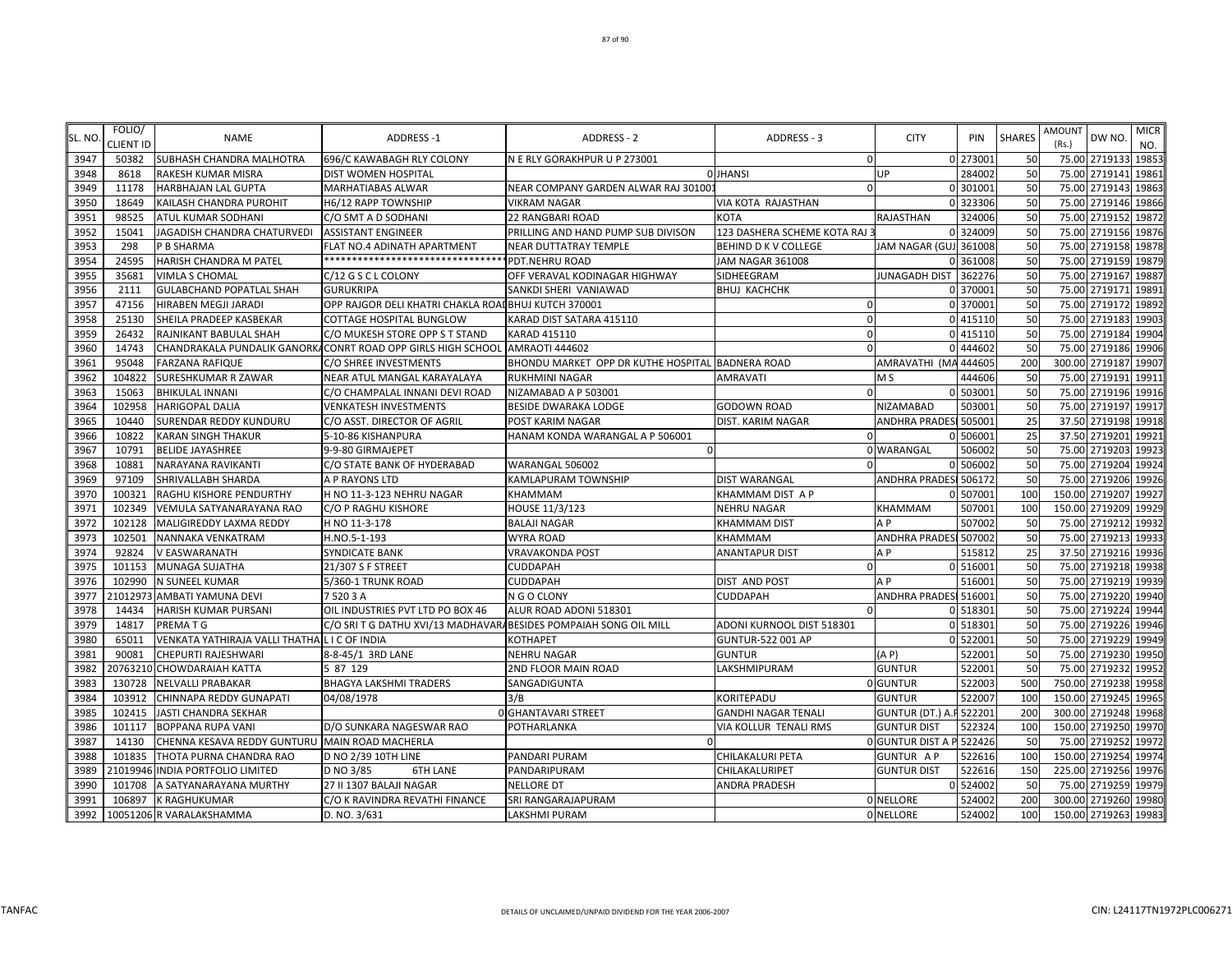| SL. NO           | FOLIO/<br><b>CLIENT ID</b> | <b>NAME</b>                                     | <b>ADDRESS-1</b>                                          | ADDRESS - 2                                         | ADDRESS - 3                                        | <b>CITY</b>            | PIN      | <b>SHARES</b> | AMOUNT<br>(Rs.)      | DW NO.        | <b>MICR</b><br>NO. |
|------------------|----------------------------|-------------------------------------------------|-----------------------------------------------------------|-----------------------------------------------------|----------------------------------------------------|------------------------|----------|---------------|----------------------|---------------|--------------------|
| 3993             | 15094                      | KIDAMBI SUDARSANA VENUGOPALAH NO 26/15          |                                                           | PODALAKUR ROAD Z P COLONY                           | A K NAGAR                                          | <b>NELLORE AP</b>      | 524004   | 50            | 75.00 2719264        |               | 19984              |
| 3994             | 101881                     | T SIRISHA USHA KIRON                            | C/O SHRIT V N SARMA                                       | 27-17 POLICE COLONY                                 | A K NAGAR                                          | <b>NELLORE</b>         | 524004   | <b>100</b>    | 150.00 2719265       |               | 19985              |
| 3995             | 48460                      | P N MANJUNATH                                   | B-470-5158 ASST PURCHASE OFFICER B K G F K S 563115       |                                                     | $\Omega$                                           |                        | 0 563115 | 50            | 75.00 2719271        |               | 19991              |
| 3996             | 100833                     | S V SRINIVASA MURTHY                            | SATHYANARAYANA HALL                                       | M G ROAD                                            | CHINTAMANI                                         |                        | 0 563125 | 100           | 150.00 2719278       |               | 19998              |
| 3997             | 3755                       | VELLORE ARUNACHALAM GANESH                      | 2952 JANSI LAKSHMIBAI ROAD                                |                                                     |                                                    | 0 MYSORE               | 570004   | 150           | 225.00 2719281       |               | 20001              |
| 3998             | 41265                      | <b>S RAVINDRA</b>                               | NO 53 VISHAK 7TH MAIN ROAD                                | BETWEEN 8TH & 10TH CROSS SARASWATHIPI MYSORE 570009 |                                                    |                        | 0 570009 | 50            | 75.00 2719284        |               | 20004              |
| 399 <sup>c</sup> |                            | 10213197 NIRANJANA RAO M                        | <b>HIG 1268</b>                                           | <b>I CROSS II STAGE</b>                             | SRIRAMPURA                                         | <b>MYSORE</b>          | 570022   | 50            | 75.00 2719293        |               | 20013              |
| 4000             |                            | 20011846 PARIMALA R BHAT                        | NO 1472POORNADRISHTI ROAD                                 | C AND D BLOCK                                       | KUVEMPUNAGAR                                       | <b>MYSORE</b>          | 570023   | 100           | 150.00 2719297       |               | 20017              |
| 4001             | 9285                       | SAHADEVAN KANAGAMUDALIAR                        | NO 10 1 23A                                               | <b>GANDHI ROAD</b>                                  | CHITTOOR TOWN A P                                  |                        | 0 571001 | 50            | 75.00                | 2719300 20020 |                    |
| 4002             | 48920                      | <b>K SATHYANRARAYANA</b>                        | NO.4 OLD TOWN                                             | TANK BUND ROAD                                      | MANDYA                                             | KARNATAKA              | 571401   | 150           | 225.00 2719302       |               | 20022              |
| 4003             | 41250                      | TUMKUR NAGARAJIAH VIJAYAKUMACHICKPET            |                                                           |                                                     |                                                    | 0 TUMKUR               | 572101   | 50            | 75.00 2719305        |               | 20025              |
| 4004             | 48819                      | R VINOD KUMAR KINI                              | 56/3 SAPTHAGIRI                                           | CHURCH ROAD P J EXTENSION                           | DAVANGERE                                          |                        | 0 577002 | 100           | 150.00 2719312 20032 |               |                    |
| 4005             | 100480                     | H A KRISHNAMURTHY                               | 116 GURU KRUPA                                            | 8TH CROSS A BLOCK                                   | DEVARAJ URS LAYOUT                                 | DAVANGERE              | 577006   | 50            | 75.00 2719319 20039  |               |                    |
| 4006             | 103465                     | <b>FAHEEM AHMED DAMUDI</b>                      | HOUSE NO 24 SHAMIANA                                      | <b>USMAN NAGAR</b>                                  | 2ND FLOOR                                          | <b>BHATKAL NK</b>      | 581320   | 100           | 150.00 2719322       |               | 20042              |
| 4007             | 46743                      | <b>GANESH SHET</b>                              | <b>SHRUTI NIWAS</b>                                       | <b>BUNDER ROAD</b>                                  | HONNAVAR, UTTAR KANNADA DIS KARNATAKA              |                        | 581334   | 50            | 75.00 2719326        |               | 20046              |
| 4008             | 3882                       | K JAYALAXMI P ADIGA                             | C/O ARAVIND D BALERI                                      | <b>BALARI COMPOUND</b>                              | NEHIKERI KUMTA                                     | KARNATAKA              | 581343   | 50            | 75.00 2719332        |               | 20052              |
| 4009             | 4075                       | MALLANNA NADAGOUDA                              | STATION ROAD BAGALKOT DIST BIJAPUI KARNATAKA STATE 587101 |                                                     |                                                    |                        | 0 587101 | 100           | 150.00 2719338       |               | 20058              |
| 4010             |                            | 28559532 BIMAL KUMAR AGARWALLA                  | <b>GANGES GARDEN</b>                                      | 106 KIRAN SINGHA ROAD                               | BLOCK B/8 GROUND FL FLAT NO CISHIBPUR HOWRA 711102 |                        |          | 75            | 112.50 2719344 20064 |               |                    |
| 4011             | 104330                     | <b>DAULAT RAM BANSAL</b>                        | <b>BANSALJI ASSOCIATES</b>                                | 35 G T ROAD EAST                                    | USHAGRAM ASANSOL                                   | <b>WEST BENGAL</b>     | 713303   | 50            | 75.00 2719350 20070  |               |                    |
| 4012             | 46102                      | <b>MAHESHWAR SINGH</b>                          | <b>BHARAT EARTH MOVERS LTD</b>                            | <b>3 BURNPUR ROAD</b>                               | ASANSOL                                            |                        | 0 713304 | 50            | 75.00 2719351        |               | 20071              |
| 4013             | 43330                      | SAJJAN KUMAR JAJODIYA                           | W/O WEST BENGAL STORE SUPPLIERS                           | PO BARAKAR STATION ROAD                             | DIST BURDWAN W B 713324                            |                        | 0 713324 | 50            | 75.00 2719352        |               | 20072              |
| 4014             | 49541                      | <b>RAM NIBAS HAJRA</b>                          | N S B ROAD NEAR ANJANA CINEMA                             | PO RANIGANJ 713347                                  | -0                                                 |                        | 0 713347 | 50            | 75.00                | 2719357       | 20077              |
| 4015             | 49870                      | PARMATMA DEVI TULSIAN                           | TULSIAN BUILDING 23/6 N S B ROAD                          | OPPOSITE EYE HOSPITAL RANIGANJ 713347               |                                                    |                        | 0 713347 | 100           | 150.00               | 2719358       | 20078              |
| 4016             | 85897                      | PUNYA PRIYA MITRA                               | <b>RANGAMATI</b>                                          | POST RUPNARAYANPUR BAZAR                            | DIST. BURDWAN                                      | <b>WEST BENGAL</b>     | 713364   | 50            | 75.00 2719361        |               | 20081              |
| 4017             | 45686                      | AJIT RAMAKANT PRADHAN                           | COMMANDER WORKS ENGINEER (P)                              | <b>PORT BLAIR</b>                                   | MANNIEBAY POST JUNGLIGHT                           | PORT BLAIR (AND 744103 |          | 50            | 75.00 2719364        |               | 20084              |
| 4018             | 43351                      | <b>ANNAPURNA SATAPATHY</b>                      | SARANGI HOUSE NEW RAUSAPATNA CU ORISSA 753001             |                                                     | $\Omega$                                           |                        | 0 753001 | 50            | 75.00 2719366 20086  |               |                    |
| 4019             | 49040                      | ANOOP KUMAR MURARKA                             | <b>HOUSE OF S K MOHANTY</b>                               | KANIKA VIP ROAD                                     | <b>CUTTACK</b>                                     | <b>ORISSA</b>          | 753008   | 50            | 75.00 2719371        |               | 20091              |
| 4020             | 49041                      | PUSHPA DEWAKINANDAN MURARK/HOUSE OF S K MOHANTY |                                                           | KAMKA VIP ROAD                                      | <b>CUTTACK</b>                                     | <b>ORISSA</b>          | 753008   | 50            | 75.00 2719372 20092  |               |                    |
| 4021             | 101272                     | <b>HEMALATA ROUT</b>                            | C/O SISIR KUMAR ROUT                                      | <b>SYNDICATE BANK</b>                               | AT/PO NISCHINTAKOILI                               | DIST CUTTACK OR 754207 |          | 50            | 75.00                | 2719374       | 20094              |
| 4022             | 102005                     | <b>GHANASHYAM MAJHI</b>                         | AT/PO KHAIRIA                                             | <b>BALASORE (DIST)</b>                              | ORISSA                                             |                        | 0 756048 | 100           | 150.00 2719375 20095 |               |                    |
| 4023             | 110559                     | <b>BABITA SAHOO</b>                             | QRS NO-C-101 NEAR NALCO NAGAR                             | PO NALCO NAGAR                                      | <b>DIST ANGUL</b>                                  | <b>ORISSA</b>          | 759145   | 100           | 150.00               | 2719376       | 20096              |
| 4024             | 8167                       | <b>JASKARAN DOSI</b>                            | C/O PADMARAM OMPRAKASH                                    | MARWARI PATTY JORHAT 785001                         | 0                                                  |                        | 0 785001 | 50            | 75.00                | 2719383       | 20103              |
| 4025             | 43462                      | <b>TULSIRAM KOTHARI</b>                         | C/O M/S KOTHARI BROTHERS A T ROAD ASSAM 785001            |                                                     | $\Omega$                                           |                        | 0 785001 | 50            | 75.00 2719385        |               | 20105              |
| 4026             |                            | 28329803 RADHE SHYAM KOTHARI                    | ALUMUNIUM GLASS CENTRE                                    | <b>OLD BALI BAT</b>                                 | JORHAT ASSAM                                       | <b>JORHAT</b>          | 785001   | <b>200</b>    | 300.00 2719386       |               | 20106              |
| 4027             |                            | 28657054 RANJEET KUMAR                          | SECTOR 12 F                                               | QTR NO 2056                                         | <b>BOKARO STEEL CITY</b>                           | <b>BOKARO</b>          | 827012   | <b>100</b>    | 150.00 2719391       |               | 20111              |
| 4028             |                            | 11961485 RAJESH KUMAR AGRAWAL                   | M/S PRATAP STORES                                         | <b>MAIN ROAD</b>                                    | CHAS                                               | <b>BOKARO</b>          | 82701    | 200           | 300.00 2719392       |               | 20112              |
| 4029             | 51310                      | PRAGYA RITAMBHARA                               | C/O DR VEENA CHOUDHURY                                    | SIKANDERPUR                                         | POST AND DIST MUZAFFARPUR                          | <b>BIHAR</b>           | 842001   | 50            | 75.00 2719394        |               | 20114              |
| 4030             | 51313                      | <b>INDIRA CHOUDHURY</b>                         | C/O VEENA CHOUDHURY                                       | SIKANDERPUR                                         | POST AND DIST MUZAFFARPUR                          | <b>BIHAR</b>           | 842001   | 50            | 75.00 2719395        |               | 20115              |
| 4031             | 9291                       | <b>S MANISANKAR</b>                             | 143 CATTHEDRAL STREET                                     |                                                     |                                                    | 0 PONDICHERRY          | 60500    | 100           | 150.00 2719398       |               | 20118              |
| 4032             | 103576                     | <b>V SUKUMAR</b>                                | SRIVARI                                                   | 262 RANGAPILLAI STREET                              | PONDICHERRY                                        |                        | 60500    | 100           | 150.00 2719399       |               | 20119              |
| 4033             | 92492                      | <b>V SHANTHI</b>                                | W/O M RAJEN                                               | <b>GOPALAN RADAI STREET</b>                         | AYYANKUTTI PALAYAM                                 | <b>PONDICHERRY</b>     | 605009   | 100           | 150.00 2719414       |               | 20134              |
| 4034             | 8552                       | <b>K SWAMINATHAN</b>                            | INSPECTOR OF CENTRAL EXCISE                               | OFFICE OF THE SUPT OF CENTRAL EXCISE                | RANGE III OLD POLICE QUARTERS VENKATA NAGAR 605011 |                        |          | 50            | 75.00 2719420        |               | 20140              |
| 4035             | 99904                      | <b>SUMAYAL</b>                                  | 13 11TH CROSS                                             | RAINBOW NAGAR                                       | <b>PONDICHERRY</b>                                 |                        | 0 60501  | 100           | 150.00 2719422       |               | 20142              |
| 4036             | 100744                     | R SARANAYAKI                                    | 155 VENKATA NAGAR 4TH CROSS                               | <b>PONDICHERRY</b>                                  | -0                                                 |                        | 0 60501  | 50            | 75.00 2719423 20143  |               |                    |
| 4037             | 9275                       | <b>S SUNDARAMABAL</b>                           | 32 KATTIMUTHU MUDALI STREET                               | BROLLSPET S A DT CUDDALORE 607004                   | $\mathbf 0$                                        |                        | 0 607004 | 50            | 75.00 2719428 20148  |               |                    |
| 4038             | 9276                       | <b>S SAKUNTALA</b>                              | 8 B KATTIMUTHU MUDALI STREET                              | BROKKSPET S A DT CUDDALORE 607004                   | $\mathbf 0$                                        |                        | 0 607004 | 50            | 75.00 2719429 20149  |               |                    |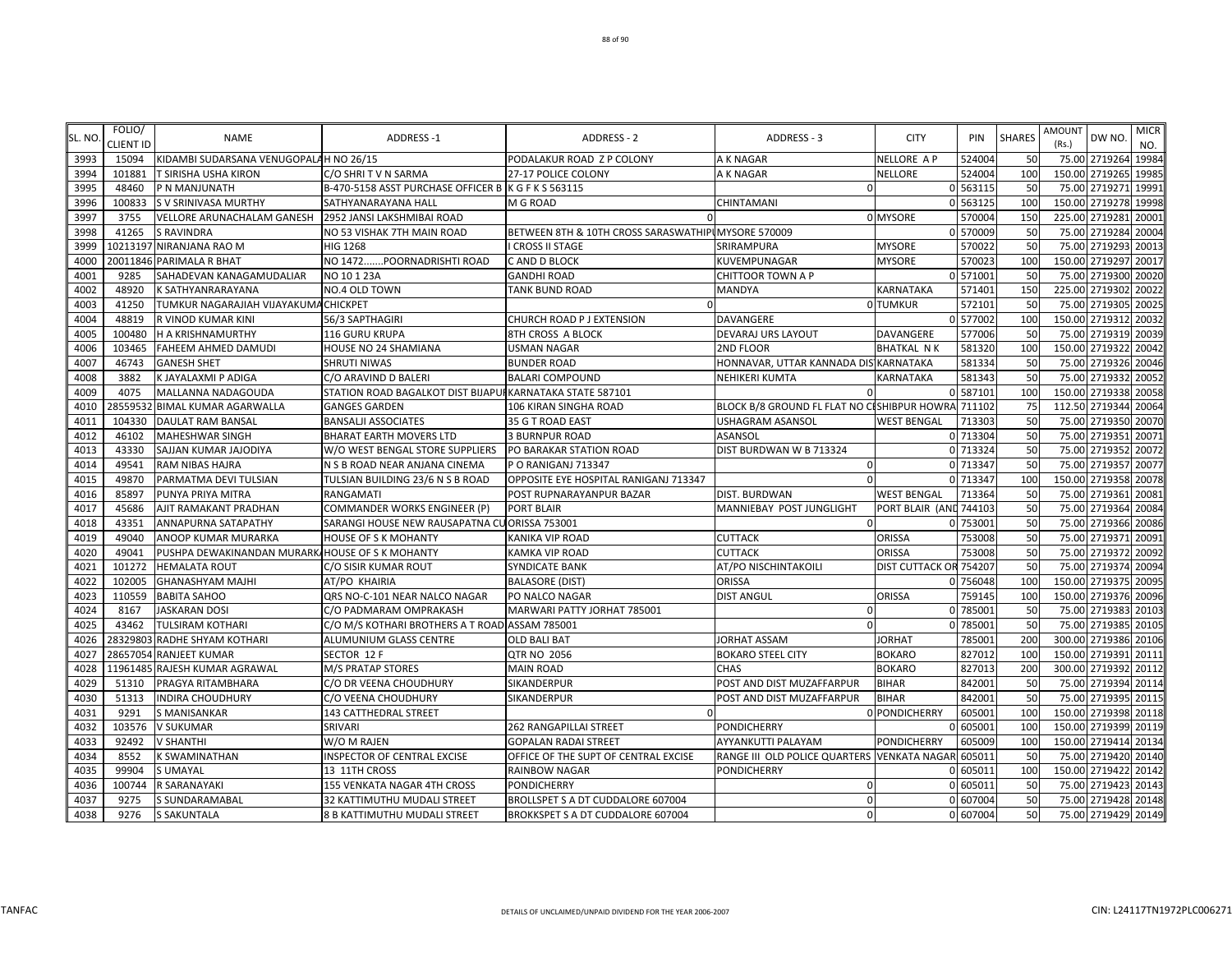| SL. NO       | FOLIO/           | <b>NAME</b>                            | ADDRESS-1                                                    | <b>ADDRESS - 2</b>                                       | ADDRESS - 3                | <b>CITY</b>              | PIN                  | <b>SHARES</b> | <b>AMOUNT</b>  | DW NO.                               | <b>MICR</b> |
|--------------|------------------|----------------------------------------|--------------------------------------------------------------|----------------------------------------------------------|----------------------------|--------------------------|----------------------|---------------|----------------|--------------------------------------|-------------|
|              | <b>CLIENT ID</b> |                                        |                                                              |                                                          |                            |                          |                      |               | (Rs.)          |                                      | NO.         |
| 4039         | 9277             | K U GOVINDHARAJAN                      | 26 PALAMALAI MUDALIAR STREET                                 | BROOKSPET CUDDALORE 607004                               | $\mathbf 0$                |                          | 0 607004             | 50            |                | 75.00 2719430 20150                  |             |
| 4040         | 9278             | SAMPATHKUMAR DURAISAMY                 | 36 KATTIMUTHU MUDALI STREET                                  | BROOKSPET CUDDALORE 607004                               | $\mathbf{0}$               |                          | 0 607004<br>0 607004 | 50            | 75.00          | 2719431 20151<br>75.00 2719432 20152 |             |
| 4041<br>4042 | 9280<br>23466    | SIVAKUMAR DURAISAMY<br>T N SWAMINATHAN | 36 KATTAIMUTHU MUDALI STREET<br>12/2286 G A CANAL WEST BANK  | BROOKSPET CUDDALORE 607004<br>THANJAVUR TAMILNADU 613001 | $\mathbf 0$<br>$\mathbf 0$ |                          | 0 61300              | 50<br>50      | 75.00          | 2719437 20157                        |             |
| 4043         | 11408510         | MOHAMEDRAFIQ K                         | 93 ELLAIYAMMAN KOVIL THERU,                                  | THANJAVUR,                                               |                            | 0 TAMILNADU              | 613001               | 30            | 45.00          | 2719442                              | 20162       |
| 4044         | 14412            | RAJAM RAMAMIRTHAM                      | 71 PRATHAPASIMHA PURAM THANJAVU TAMIL NADU 613009            |                                                          | $\Omega$                   |                          | 0 613009             | 50            | 75.00          | 2719448 20168                        |             |
| 4045         | 55409            | K M SUNDARAM                           | 140 BAWA MADAM LANE                                          | NORTH MAIN STREET                                        | THNJAVUR-613 009           |                          | 0 613009             | 100           |                | 150.00 2719449                       | 20169       |
| 4046         | 103322           | <b>K C SUBIRAMANIAN</b>                | 14 PRATHABHA SIMHAPURAM                                      | THANJAVUR                                                | $\mathbf 0$                |                          | 0 613009             | 100           |                | 150.00 2719450 20170                 |             |
| 4047         |                  | 11464367 ASHIKALI A                    | 2108 SANKARAPPAVATHIYAR LANE,                                | THANJAVUR,                                               |                            | 0 TAMILNADU              | 613009               | 30            |                | 45.00 2719452 2017                   |             |
| 4048         | 95386            | R T BOOPATHY                           | 37 B THALAYARI STREET                                        | PATTUKKOTAI                                              |                            | 0 THANJAVUR DISTI 614601 |                      | 100           |                | 150.00 2719454 20174                 |             |
| 4049         | 102773           | N THANGAMANI DAISY                     | <b>INDIAN BANK</b>                                           | <b>BEACH ROAD</b>                                        |                            | 0 TUTICORIN              | 62800                | 100           | 150.00         | 2719474 2019                         |             |
| 4050         | 50954            | R KRISHNAVENI                          | NO 3 ANDAL STREET                                            | TUTICORIN TAMIL NADU 628002                              | $\mathbf 0$                |                          | 0 628002             | 50            | 75.00          | 2719475 2019                         |             |
| 4051         | 96642            | <b>S A ETHEL ROSE</b>                  | 24/6 ARULAGAM                                                | <b>BISHOP DAVID NAGAR</b>                                |                            | 0 VELLORE                | 63200                | 150           |                | 225.00 2719486 2020                  |             |
| 4052         | 101290           | T JAYAKUMARI                           | 5 NEW AGRAHARAM                                              | <b>NALAN PATTARAI</b>                                    | VELLORE                    | N A A DIST               | 63200                | 50            | 75.00          | 2719487 20207                        |             |
| 4053         | 79731            | P SHANKAR                              | <b>20 D MUNDY STREET</b>                                     |                                                          |                            | 0 VELLORE                | 632004               | 50            |                | 75.00 2719489                        | 20209       |
| 4054         | 14149            | M A RAJAGOPALAN                        | 28 EAST MAIN ROAD NO 1                                       | GAINDHI NAGAR VELLORE 632006                             | $\mathbf 0$                |                          | 0 632006             | 50            |                | 75.00 2719491 2021                   |             |
| 4055         | 14927            | SUNDARAM VAIDYANATHASAMI               | 31 EAST 7TH MAIN ROAD                                        | GANDHI NAGAR VELLORE 632006                              | $\mathbf{0}$               |                          | 0 632006             | 100           |                | 150.00 2719492 2021                  |             |
| 4056         | 53609734         | MANI RAMESH                            | <b>JAMALPURAM</b>                                            |                                                          | 0 USSOOR                   | VELLORE                  | 632105               | 50            |                | 75.00 2719500 20220                  |             |
| 4057         | 15297            | JAYALAKSHMI                            | NO 25 L I C COLONY                                           |                                                          |                            | 0 SALEM                  | 636004               | 50            |                | 75.00 2719508 20228                  |             |
| 4058         | 91455            | M SETHURAMAN                           | 103 UMA THEATRE BUILDINGS                                    | SURAMANGALAM                                             |                            | 0 SALEM                  | 636005               | 100           |                | 150.00 2719509 20229                 |             |
| 4059         | 96561            | V S POYYAMOZHI                         | 3/53 RAMASAMY NAGAR                                          | KANNAN KURICHI ROAD                                      |                            | 0 SALEM                  | 636008               | <b>150</b>    | 225.00         | 2719510 20230                        |             |
| 4060         | 97805            | S POYYAMOZHI                           | 3/53 RAMASAMI NAGAR                                          | KANNANKURICHI ROAD                                       | <b>SALEM</b>               | TAMIL NADU STA 636008    |                      | 100           | 150.00         | 2719511 2023:                        |             |
| 4061         | 100397           | <b>G ANBARASU</b>                      | NERINGIPATTY                                                 | SAMINAICKEN PATTY POST                                   |                            | 0 SALEM                  | 636011               | 50            | 75.00          | 2719514 2023                         |             |
| 4062         | 87410            | A THANGAMANI                           | 124-B SWARNAMBIGAI ROAD                                      | <b>FAIRLANDS</b>                                         |                            | 0 SALEM                  | 636016               | 400           |                | 600.00 2719517 2023                  |             |
| 4063         | 91950            | I ABDUL WAHEED                         | 24 VEERAGANOOR ROAD                                          | <b>GANGAVALLI POST</b>                                   |                            | <b>0 SALEM DIST</b>      | 636105               | 100           |                | 150.00 2719520 20240                 |             |
| 4064         | 88221            | <b>S VENKATACHARI</b>                  | D 10-B                                                       | CHEMPLAST COLONY                                         | <b>METTUR DAM</b>          | SALEM DISTRICT           | 636403               | 50            |                | 75.00 2719522 20242                  |             |
| 4065         | 14343            | M S GANESAN                            | C/O J M S LORRY SERVICE                                      | N KOSAVAMPATTI P O NAMAKKAL 637002                       | $\mathbf 0$                |                          | 0 637002             | 50            | 75.00          | 2719527 20247                        |             |
| 4066         | 51527            | R KUPPUSAMY<br><b>NIRMALA MORRIS</b>   | 31-A PATHRAKALI ST S P PUDUR                                 | NAMAKKAL P O SALEM DT 637002                             | $\Omega$                   | <b>TIRUCHENGODU</b>      | 0 637002             | 50<br>50      | 75.00          | 2719528 20248<br>2719531 20251       |             |
| 4067<br>4068 | 16348<br>91495   | N VISALATCHI                           | PLOT NO 52 HOUSING BOARD COLONY<br><b>ALVA HOSPITAL</b>      | 4TH MAIN ROAD                                            | <b>KOOTAPPALLI P O</b>     | 0 POLLACHI               | 637214               | 50            | 75.00<br>75.00 | 2719544 20264                        |             |
| 4069         | 10898163         | RUSTUM A                               | <b>NOOR MAHAL</b>                                            | VETTAI KARANPUDUR<br>PAYYAMBALAM                         | <b>KANNUR</b>              |                          | 642129<br>0 670001   | 50            |                | 75.00 2719547 20267                  |             |
| 4070         | 9662             | PRABHAKARAN CHERUVATTATH               | SUMEERA                                                      | 94 CHANDRA NAGAR                                         | PALGHAT                    | KERALA                   | 678007               | 100           |                | 150.00 2719556 20276                 |             |
| 4071         | 51086            | P K N MENON                            | PUNJAB NATIONAL BANK                                         | G B ROAD                                                 | PALGHAT                    | KERALA                   | 678014               | 50            |                | 75.00 2719559 20279                  |             |
| 4072         | 9363             | <b>KT AUGUSTINE</b>                    | KADUMGAM PARAMBIL HOUSE                                      | XVI/1560 THOPPUMPADI COCHIN 680005                       | $\mathbf{0}$               |                          | 0 680005             | 50            |                | 75.00 2719571 2029:                  |             |
| 4073         | 9380             | BHAGYA NATH MENON                      | SRI LAXMI TIRUTOOR TEMPLE RD                                 | PO ANCHERI TRICHUR DIST KERALA 680006                    | $\mathbf{0}$               |                          | 0 680006             | 50            |                | 75.00 2719574 20294                  |             |
| 4074         | 2354             | MADHUKANTA B GANDHI                    | BEHIND ADARSH HIGH SCHOOL                                    | PIRAMAN NAKA                                             |                            | 0 ANKLESHWAR             | 39300                | 100           |                | 150.00 2719589                       | 20309       |
| 4075         | 50265            | SAMBAIAH BENDAPUDI                     | <b>SECWCLPO</b>                                              | O                                                        |                            | <b>ODHANPURIMP</b>       | 484114               | 50            | 75.00          | 2719604 20324                        |             |
| 4076         | 14148            | HARIKRISHNAN KANNAN                    | 1-16 LAKSHMINAGAR COLONY                                     | CHITTOOR AP 517001                                       | $\mathbf{0}$               |                          | 0 517001             | 50            | 75.00          | 2719606                              | 20326       |
| 4077         | 10693            | SAMPATH T                              | 11-137/ 7 LAKSHMI NAGAR                                      | PALAMANER                                                |                            | 0 CHITTOOR DIST          | 517408               | 50            | 75.00          | 2719608                              | 20328       |
| 4078         | 101579           | V PRABHAKAR                            | LIG NO 18 AP II C QUARTERS                                   | GAJULAMANDYAM (PO)                                       | <b>CHITTOOR DT</b>         |                          | 0 517520             | 50            |                | 75.00 2719609                        | 20329       |
| 4079         | 15080            | E K NAGESWARA RAO                      | 1-120 SBI COLONY                                             | <b>PUTTUR</b>                                            |                            | <b>OCHITTOOR DIST</b>    | 517583               | 50            |                | 75.00 2719610 20330                  |             |
| 4080         | 106923           | <b>G NAGAMANI</b>                      | C/O SREE SUJATHA SHARE CONSULTANT 7A-8-10 KALKALUR ROAD      |                                                          | <b>EASTERN STREET</b>      | ELURU, ANDHRA            | 534001               | 50            |                | 75.00 2719620 20340                  |             |
| 4081         | 10878            |                                        | SATYANARAYANA MURTY CHAMART 22 B-10-6 ADAVI COLNUVARI STREET | <b>POWERPET</b>                                          | <b>ELURU</b>               | A P                      | 534002               | 50            |                | 75.00 2719621 20341                  |             |
| 4082         | 15046            | VASANT KUMAR CHITAGOPIKER M            | NANDA DEEP 6 AIWN E SHAHI ROAD                               | GULBARGA 585102                                          | $\Omega$                   |                          | 0 585102             | 50            | 75.00          | 2719629                              | 20349       |
| 4083         | 24826            | <b>BUL BUL RANI</b>                    | C/O PREM KRISHNA                                             | JSQ-4/1 ABL COLONY                                       | P O SHAHABAD ACC           | GULBARGA KARN 585229     |                      | 100           |                | 150.00 2719630 20350                 |             |
| 4084         | 97882            | <b>J SESHADRI</b>                      | <b>HINDUSTAN LEVER LIMITED</b>                               | <b>NSD BAR PLANT</b>                                     | VADAMANGALAM OFF NH 45 A   | <b>PONDICHERRY</b>       | 605102               | 50            |                | 75.00 2719633 20353                  |             |